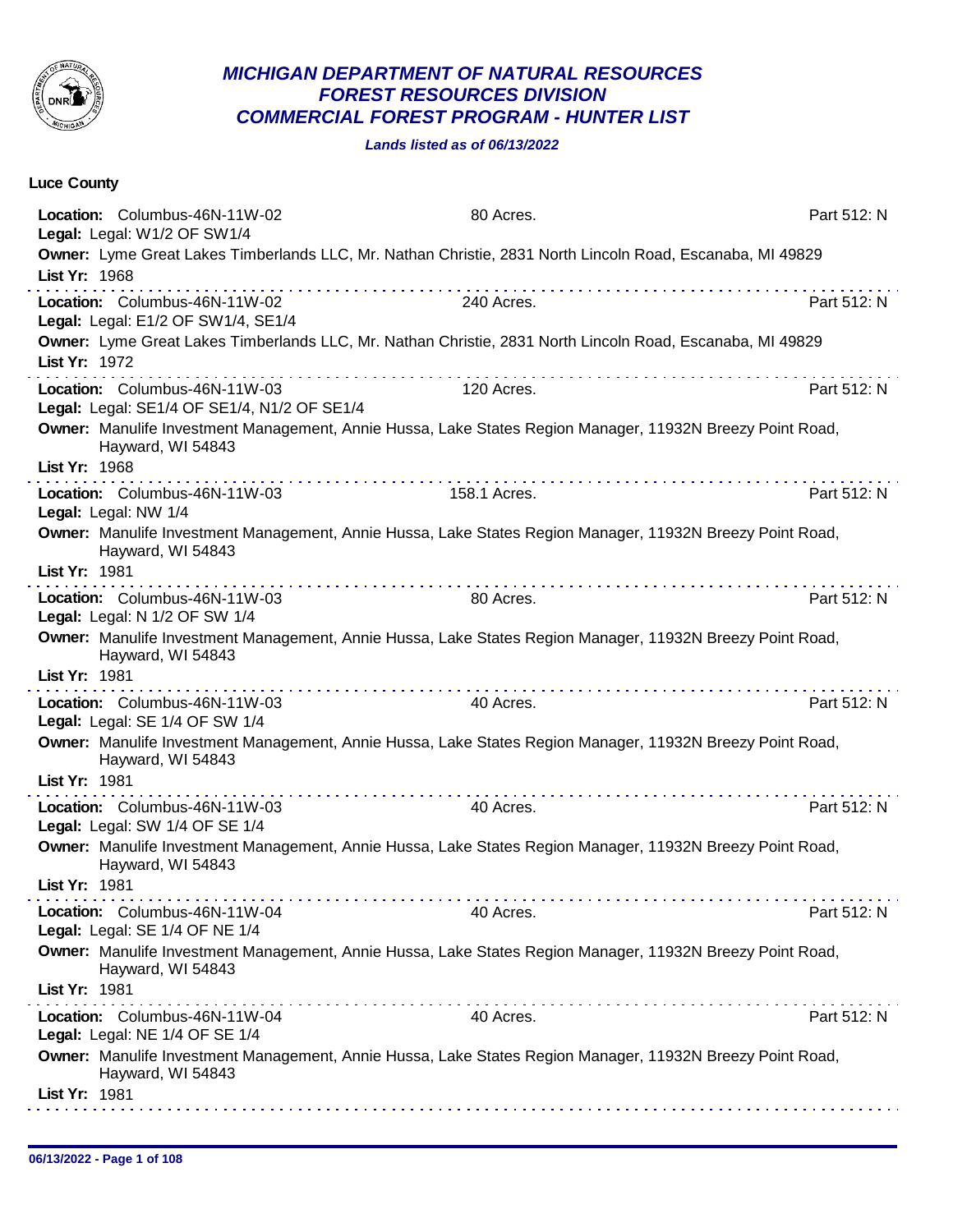| Location: Columbus-46N-11W-06<br>Legal: Legal: ENTIRE                                                                                  | 624.62 Acres. | Part 512: Y |
|----------------------------------------------------------------------------------------------------------------------------------------|---------------|-------------|
| Owner: Manulife Investment Management, Annie Hussa, Lakes States Region Manager, 11932N Breezy Point Road,<br>Hayward, WI 54843        |               |             |
| List Yr: 1981                                                                                                                          |               |             |
| Location: Columbus-46N-11W-10<br>Legal: Legal: NE 1/4 OF NW 1/4                                                                        | 40 Acres.     | Part 512: N |
| Owner: Manulife Investment Management, Annie Hussa, Lake States Region Manager, 11932N Breezy Point Road,<br>Hayward, WI 54843         |               |             |
| List Yr: 1981                                                                                                                          |               |             |
| Location: Columbus-46N-11W-10<br>Legal: Legal: S 1/2 OF NW 1/4                                                                         | 80 Acres.     | Part 512: N |
| Owner: Manulife Investment Management, Annie Hussa, Lake States Region Manager, 11932N Breezy Point Road,<br>Hayward, WI 54843         |               |             |
| List Yr: 1981                                                                                                                          |               |             |
| Location: Columbus-46N-11W-10<br>Legal: Legal: NE1/4                                                                                   | 160 Acres.    | Part 512: N |
| Owner: Lyme Great Lakes Timberlands LLC, Mr. Nathan Christie, 2831 North Lincoln Road, Escanaba, MI 49829<br>List Yr: 1968<br><u>.</u> |               |             |
| Location: Columbus-46N-11W-11<br>Legal: Legal: ENTIRE EXC. E1/2 OF NE1/4                                                               | 560 Acres.    | Part 512: N |
| Owner: Lyme Great Lakes Timberlands LLC, Mr. Nathan Christie, 2831 North Lincoln Road, Escanaba, MI 49829<br>List Yr: 1968             |               |             |
| Location: Columbus-46N-12W-02<br>Legal: Legal: WEST 1/2 LYING WEST OF CENTERLINE OF COUNTY RD. 475 AS NOW EXISTING                     | 314.94 Acres. | Part 512: Y |
| Owner: Manulife Investment Management, Annie Hussa, Lakes States Region Manager, 11932N Breezy Point Road,<br>Hayward, WI 54843        |               |             |
| List Yr: 1981                                                                                                                          |               |             |
| . <b>.</b><br>Location: Columbus-46N-12W-03<br>Legal: Legal: E 1/2                                                                     | 306.78 Acres. | Part 512: Y |
| Owner: Manulife Investment Management, Annie Hussa, Lakes States Region Manager, 11932N Breezy Point Road,<br>Hayward, WI 54843        |               |             |
| List Yr: 1981                                                                                                                          |               |             |
| Location: Columbus-46N-12W-03<br>Legal: Legal: E 1/2 OF W 1/2                                                                          | 157.05 Acres. | Part 512: Y |
| Owner: Manulife Investment Management, Annie Hussa, Lakes States Region Manager, 11932N Breezy Point Road,<br>Hayward, WI 54843        |               |             |
| List Yr: 1981                                                                                                                          |               |             |
| Location: Columbus-46N-12W-10<br>Legal: Legal: NE 1/4                                                                                  | 160 Acres.    | Part 512: Y |
| Owner: Manulife Investment Management, Annie Hussa, Lakes States Region Manager, 11932N Breezy Point Road,<br>Hayward, WI 54843        |               |             |
| List Yr: 1981                                                                                                                          |               |             |
| Location: Columbus-46N-12W-10<br>Legal: Legal: NE 1/4 OF SE 1/4                                                                        | 40 Acres.     | Part 512: Y |
| Owner: Manulife Investment Management, Annie Hussa, Lakes States Region Manager, 11932N Breezy Point Road,<br>Hayward, WI 54843        |               |             |
| List Yr: 1981                                                                                                                          |               |             |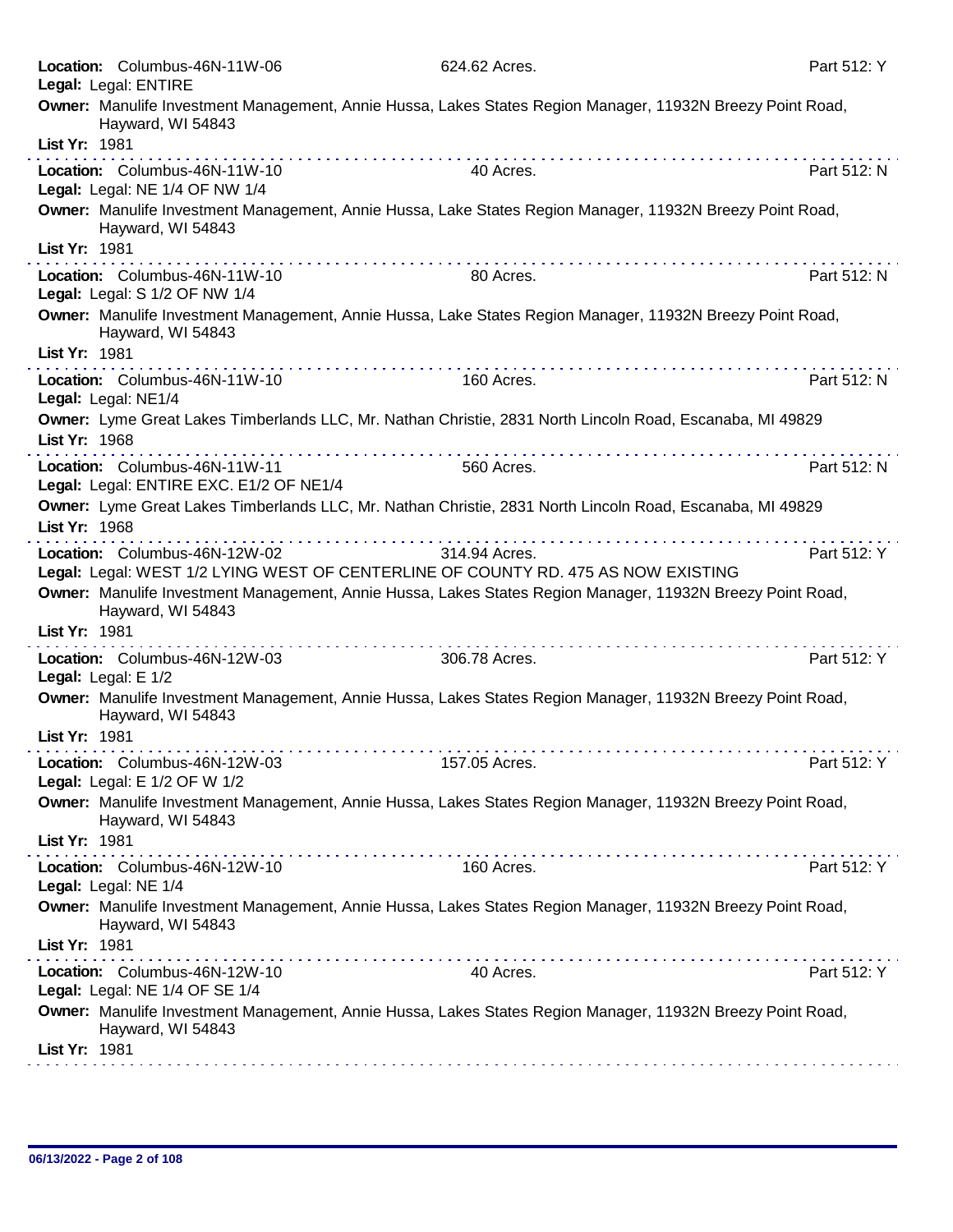|               | Location: Columbus-46N-12W-10<br>Legal: Legal: S 1/2 OF SE 1/4  | 80 Acres.                                                                                                  | Part 512: Y |
|---------------|-----------------------------------------------------------------|------------------------------------------------------------------------------------------------------------|-------------|
|               | Hayward, WI 54843                                               | Owner: Manulife Investment Management, Annie Hussa, Lakes States Region Manager, 11932N Breezy Point Road, |             |
| List Yr: 1981 |                                                                 |                                                                                                            |             |
|               | Location: Columbus-46N-12W-11                                   | 590 Acres.<br>Legal: Legal: ENTIRE EXC. PART LYING EAST OF CENTERLINE OF COUNTY RD. 475 AS NOW EXISTING    | Part 512: Y |
|               | Hayward, WI 54843                                               | Owner: Manulife Investment Management, Annie Hussa, Lakes States Region Manager, 11932N Breezy Point Road, |             |
| List Yr: 1981 |                                                                 |                                                                                                            |             |
|               | Location: Columbus-46N-12W-14<br>Legal: Legal: NE 1/4 OF NW 1/4 | 40 Acres.                                                                                                  | Part 512: Y |
|               | Hayward, WI 54843                                               | Owner: Manulife Investment Management, Annie Hussa, Lakes States Region Manager, 11932N Breezy Point Road, |             |
| List Yr: 1981 |                                                                 |                                                                                                            |             |
|               | Location: Columbus-46N-12W-17<br>Legal: Legal: SW1/4 NW1/4      | 40 Acres.                                                                                                  | Part 512: N |
| List Yr: 2019 |                                                                 | Owner: Greenleaf Timber Holding, Inc., Jordan Triest, President, P.O. Box 386, Powers, MI 49874            |             |
|               | Location: Columbus-46N-12W-25<br>Legal: Legal: ENTIRE           | 640 Acres.                                                                                                 | Part 512: N |
|               | Hayward, WI 54843                                               | Owner: Manulife Investment Management, Annie Hussa, Lake States Region Manager, 11932N Breezy Point Road,  |             |
| List Yr: 1981 |                                                                 |                                                                                                            |             |
|               | Location: Columbus-46N-12W-26<br>Legal: Legal: ENTIRE           | 640 Acres.                                                                                                 | Part 512: N |
|               | Hayward, WI 54843                                               | Owner: Manulife Investment Management, Annie Hussa, Lake States Region Manager, 11932N Breezy Point Road,  |             |
| List Yr: 1981 |                                                                 |                                                                                                            |             |
|               | Location: Columbus-46N-12W-27<br>Legal: Legal: S 1/2 OF NW 1/4  | 80 Acres.                                                                                                  | Part 512: N |
|               | Hayward, WI 54843                                               | Owner: Manulife Investment Management, Annie Hussa, Lake States Region Manager, 11932N Breezy Point Road,  |             |
| List Yr: 1981 |                                                                 |                                                                                                            |             |
|               | Location: Columbus-46N-12W-27<br>Legal: Legal: SW 1/4           | 160 Acres.                                                                                                 | Part 512: N |
|               | Hayward, WI 54843                                               | Owner: Manulife Investment Management, Annie Hussa, Lake States Region Manager, 11932N Breezy Point Road,  |             |
| List Yr: 1981 |                                                                 |                                                                                                            |             |
|               | Location: Columbus-46N-12W-27<br>Legal: Legal: W 1/2 OF SE 1/4  | 80 Acres.                                                                                                  | Part 512: N |
| List Yr: 1981 | Hayward, WI 54843                                               | Owner: Manulife Investment Management, Annie Hussa, Lake States Region Manager, 11932N Breezy Point Road,  |             |
|               | Location: Columbus-46N-12W-27                                   | 40 Acres.                                                                                                  | Part 512: N |
|               | Legal: Legal: SW 1/4 OF NE 1/4                                  |                                                                                                            |             |
| List Yr: 1981 | Hayward, WI 54843                                               | Owner: Manulife Investment Management, Annie Hussa, Lake States Region Manager, 11932N Breezy Point Road,  |             |
|               |                                                                 |                                                                                                            |             |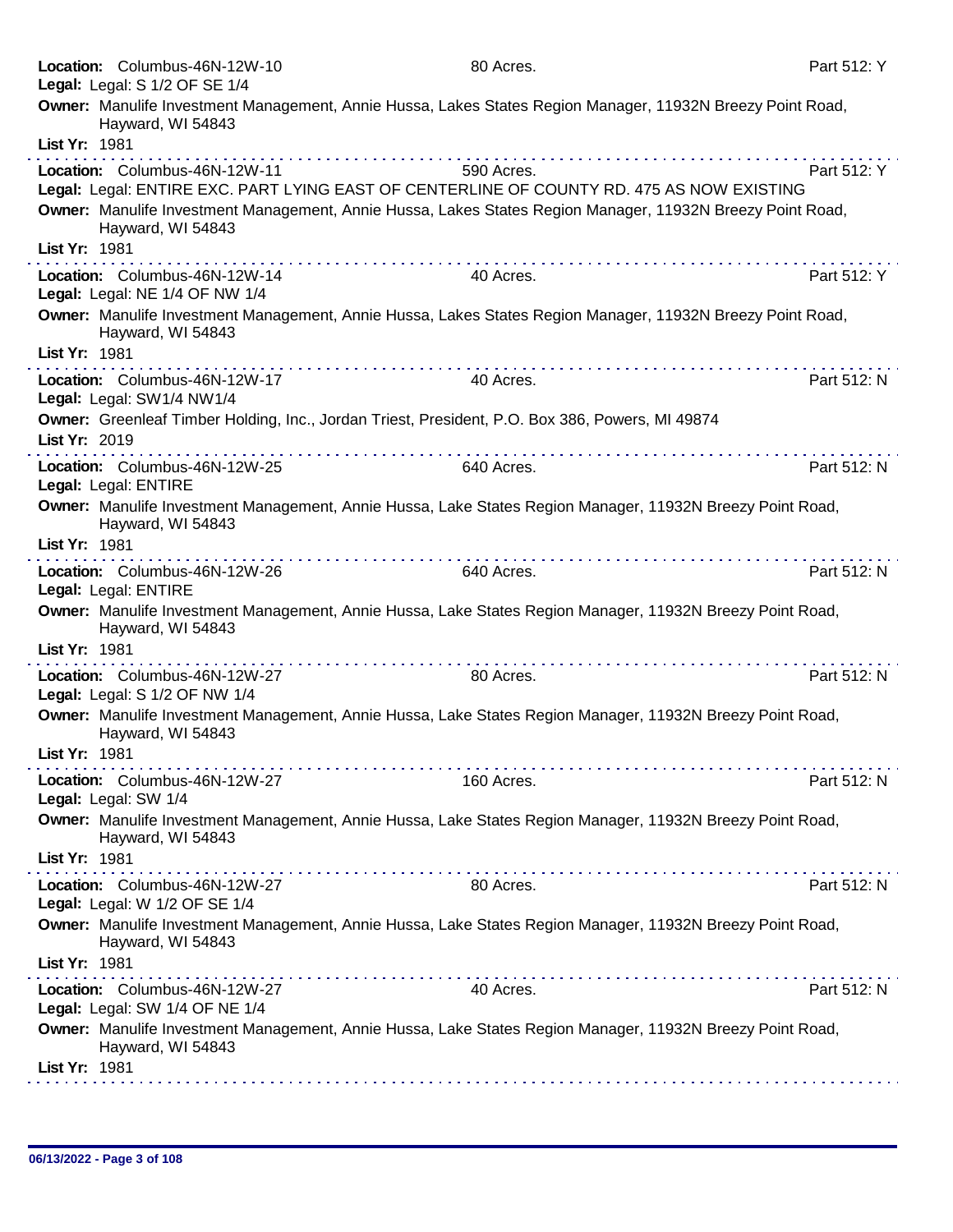|               | Location: Columbus-46N-12W-33<br>Legal: Legal: N1/2 OF NE 1/4                                                                                                | 80 Acres.     | Part 512: N |
|---------------|--------------------------------------------------------------------------------------------------------------------------------------------------------------|---------------|-------------|
|               | Owner: Manulife Investment Management, Annie Hussa, Lake States Region Manager, 11932N Breezy Point Road,                                                    |               |             |
|               | Hayward, WI 54843                                                                                                                                            |               |             |
| List Yr: 1981 |                                                                                                                                                              |               |             |
|               | Location: Columbus-46N-12W-33<br>Legal: Legal: E 1/2 OF NW 1/4                                                                                               | 80 Acres.     | Part 512: N |
|               | Owner: Manulife Investment Management, Annie Hussa, Lake States Region Manager, 11932N Breezy Point Road,<br>Hayward, WI 54843                               |               |             |
| List Yr: 1981 |                                                                                                                                                              |               |             |
|               | Location: Columbus-46N-12W-34                                                                                                                                | 157.72 Acres. | Part 512: N |
|               | Legal: Legal: N1/2 OF NW1/4 LYING NORTH OF RAILROAD ROW, SW1/4 EXCEPT N1/2 OF N1/2 OF NW1/4 OF<br>SW1/4 AND EXC SW1/4 OF SW1/4 EXC HWY ROW THEREOF           |               |             |
|               | Owner: Manulife Investment Management, Annie Hussa, Lake States Region Manager, 11932N Breezy Point Road,<br>Hayward, WI 54843                               |               |             |
| List Yr: 1981 |                                                                                                                                                              |               |             |
|               | Location: Columbus-46N-12W-34<br>Legal: Legal: NE1/4 OF NE1/4 LYING NORTH OF RAILROAD & EXC. COUNTY RD. ROW                                                  | 32 Acres.     | Part 512: N |
|               | Owner: Manulife Investment Management, Annie Hussa, Lake States Region Manager, 11932N Breezy Point Road,<br>Hayward, WI 54843                               |               |             |
| List Yr: 1983 |                                                                                                                                                              |               |             |
|               | Location: Columbus-46N-12W-34                                                                                                                                | 33 Acres.     | Part 512: N |
|               | Legal: Legal: NW1/4 OF NE 1/4 NORTH OF RAILROAD<br>Owner: Manulife Investment Management, Annie Hussa, Lake States Region Manager, 11932N Breezy Point Road, |               |             |
|               | Hayward, WI 54843                                                                                                                                            |               |             |
| List Yr: 1981 | .                                                                                                                                                            |               |             |
|               | Location: Columbus-46N-12W-34<br>Legal: Legal: W 1/2 OF SE 1/4 EXC. HWY. ROW                                                                                 | 67.86 Acres.  | Part 512: N |
|               | Owner: Manulife Investment Management, Annie Hussa, Lake States Region Manager, 11932N Breezy Point Road,<br>Hayward, WI 54843                               |               |             |
| List Yr: 1981 |                                                                                                                                                              |               |             |
|               | Location: Columbus-46N-12W-35<br>Legal: Legal: S 1/2 OF N 1/2                                                                                                | 160 Acres.    | Part 512: N |
|               | Owner: Manulife Investment Management, Annie Hussa, Lake States Region Manager, 11932N Breezy Point Road,                                                    |               |             |
|               | Hayward, WI 54843                                                                                                                                            |               |             |
| List Yr: 1981 |                                                                                                                                                              |               |             |
|               | Location: Columbus-46N-12W-35<br>Legal: Legal: NE 1/4 OF SE 1/4 EXC. SOUTH 200 FT.                                                                           | 33.93 Acres.  | Part 512: N |
|               | Owner: Manulife Investment Management, Annie Hussa, Lake States Region Manager, 11932N Breezy Point Road,<br>Hayward, WI 54843                               |               |             |
| List Yr: 1981 |                                                                                                                                                              |               |             |
|               | Location: Columbus-46N-12W-36<br>Legal: Legal: S 1/2 OF NW 1/4                                                                                               | 80 Acres.     | Part 512: N |
|               | Owner: Manulife Investment Management, Annie Hussa, Lake States Region Manager, 11932N Breezy Point Road,<br>Hayward, WI 54843                               |               |             |
| List Yr: 1981 |                                                                                                                                                              |               |             |
|               | .<br>Location: Columbus-46N-12W-36                                                                                                                           | 67.86 Acres.  | Part 512: N |
|               | Legal: Legal: N 1/2 OF SW 1/4 EXC. HWY ROW                                                                                                                   |               |             |
|               | Owner: Manulife Investment Management, Annie Hussa, Lake States Region Manager, 11932N Breezy Point Road,<br>Hayward, WI 54843                               |               |             |
| List Yr: 1981 |                                                                                                                                                              |               |             |
|               |                                                                                                                                                              |               |             |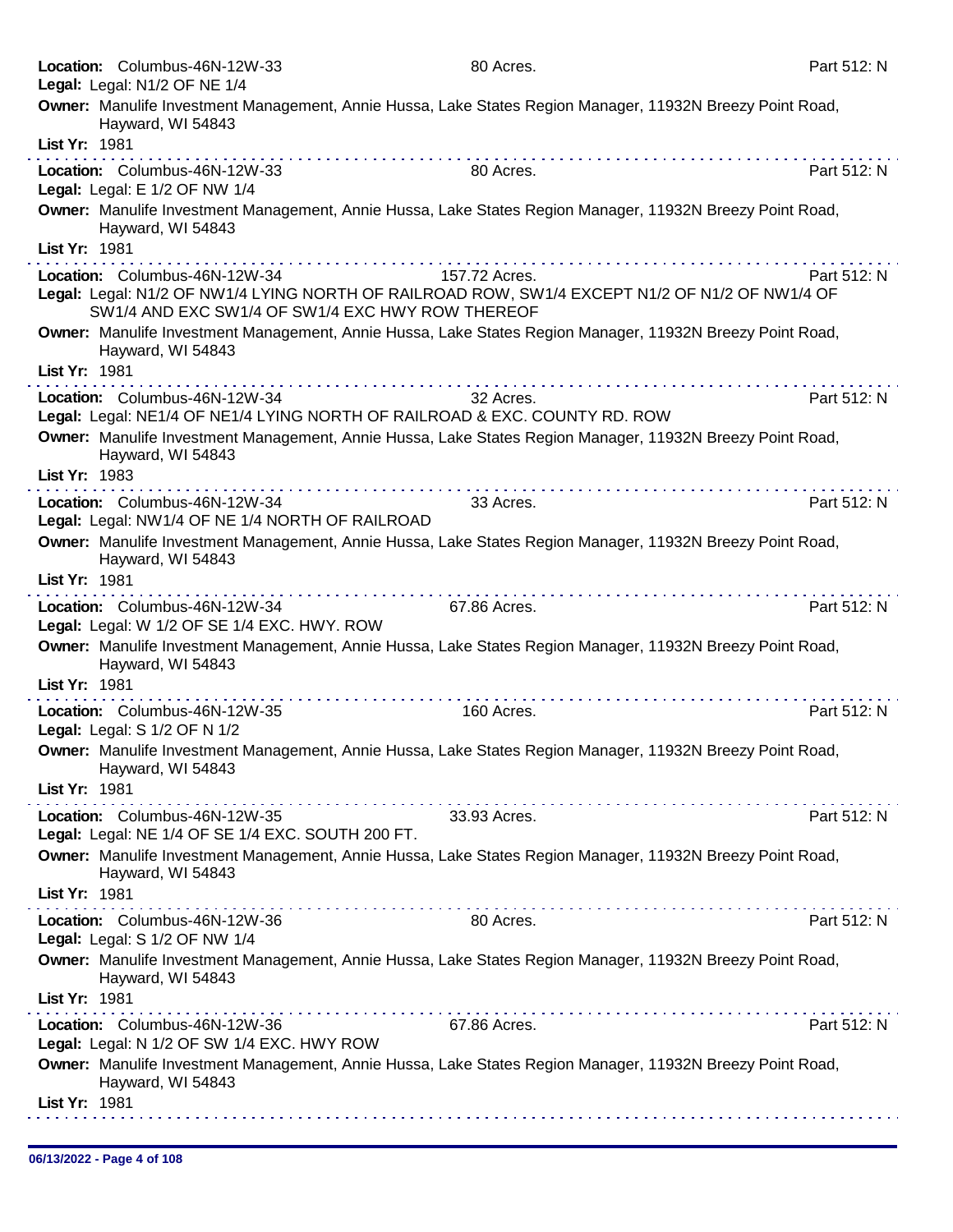|               | Location: Columbus-47N-11W-03                                            | 30 Acres.<br>Legal: Legal: SW1/4 OF NW1/4 EXC. S1/2 OF S1/2 OF SW1/4 OF NW1/4                                                                                                                                                                                                                                                                                                                                                                                    | Part 512: N |
|---------------|--------------------------------------------------------------------------|------------------------------------------------------------------------------------------------------------------------------------------------------------------------------------------------------------------------------------------------------------------------------------------------------------------------------------------------------------------------------------------------------------------------------------------------------------------|-------------|
|               |                                                                          | Owner: The Nature Conservancy, Ms. Helen Taylor, 101 East Cesar E. Chavez Avenue, Lansing, MI 48906                                                                                                                                                                                                                                                                                                                                                              |             |
| List Yr: 1994 |                                                                          |                                                                                                                                                                                                                                                                                                                                                                                                                                                                  |             |
|               | Location: Columbus-47N-11W-03<br>Legal: Legal: NE1/4 OF NW1/4            | 40 Acres.                                                                                                                                                                                                                                                                                                                                                                                                                                                        | Part 512: N |
| List Yr: 1981 |                                                                          | Owner: The Nature Conservancy, Ms. Helen Taylor, 101 East Cesar E. Chavez Avenue, Lansing, MI 48906                                                                                                                                                                                                                                                                                                                                                              |             |
|               | Location: Columbus-47N-11W-03<br>Legal: Legal: N1/2 FRL NE1/4            | .<br>82.19 Acres.                                                                                                                                                                                                                                                                                                                                                                                                                                                | Part 512: N |
| List Yr: 2020 |                                                                          | Owner: The Nature Conservancy, Ms. Helen Taylor, 101 East Cesar E. Chavez Avenue, Lansing, MI 48906                                                                                                                                                                                                                                                                                                                                                              |             |
|               | Location: Columbus-47N-11W-03<br>Legal: Legal: S1/2 OF NE1/4             | 80 Acres.                                                                                                                                                                                                                                                                                                                                                                                                                                                        | Part 512: N |
| List Yr: 1981 |                                                                          | Owner: The Nature Conservancy, Ms. Helen Taylor, 101 East Cesar E. Chavez Avenue, Lansing, MI 48906                                                                                                                                                                                                                                                                                                                                                              |             |
|               | Location: Columbus-47N-11W-03<br>Legal: Legal: SE1/4 OF NW1/4            | 40.08 Acres.                                                                                                                                                                                                                                                                                                                                                                                                                                                     | Part 512: N |
|               | Hayward, WI 54843                                                        | Owner: Manulife Investment Management, Annie Hussa, Lakes States Region Manager, 11932N Breezy Point Road,                                                                                                                                                                                                                                                                                                                                                       |             |
| List Yr: 1981 |                                                                          | $\label{eq:reduced} \begin{split} \mathbf{1}_{\mathbf{1}}\cdot\mathbf{1}_{\mathbf{2}}\cdot\mathbf{1}_{\mathbf{3}}\cdot\mathbf{1}_{\mathbf{3}}\cdot\mathbf{1}_{\mathbf{4}}\cdot\mathbf{1}_{\mathbf{5}}\cdot\mathbf{1}_{\mathbf{4}}\cdot\mathbf{1}_{\mathbf{5}}\cdot\mathbf{1}_{\mathbf{4}}\cdot\mathbf{1}_{\mathbf{5}}\cdot\mathbf{1}_{\mathbf{6}}\cdot\mathbf{1}_{\mathbf{6}}\cdot\mathbf{1}_{\mathbf{7}}\cdot\mathbf{1}_{\mathbf{8}}\cdot\mathbf{1}_{\mathbf{9$ |             |
|               | Location: Columbus-47N-11W-04                                            | 310.96 Acres.<br>Legal: Legal: N1/2 EXC. N1/2 OF NE1/4 OF NE1/4 OF NW1/4 & EXC. N1/2 OF NW1/4 OF NW1/4 OF NE1/4                                                                                                                                                                                                                                                                                                                                                  | Part 512: N |
|               |                                                                          | Owner: The Nature Conservancy, Ms. Helen Taylor, 101 East Cesar E. Chavez Avenue, Lansing, MI 48906                                                                                                                                                                                                                                                                                                                                                              |             |
| List Yr: 1981 |                                                                          |                                                                                                                                                                                                                                                                                                                                                                                                                                                                  |             |
|               | Location: Columbus-47N-11W-04<br>Legal: Legal: N 1/2 OF SW 1/4           | 80 Acres.                                                                                                                                                                                                                                                                                                                                                                                                                                                        | Part 512: Y |
|               | Hayward, WI 54843                                                        | Owner: Manulife Investment Management, Annie Hussa, Lakes States Region Manager, 11932N Breezy Point Road,                                                                                                                                                                                                                                                                                                                                                       |             |
| List Yr: 1981 |                                                                          |                                                                                                                                                                                                                                                                                                                                                                                                                                                                  |             |
|               | Location: Columbus-47N-11W-04<br>Legal: Legal: SE 1/4 OF SW 1/4          | 40 Acres.                                                                                                                                                                                                                                                                                                                                                                                                                                                        | Part 512: Y |
|               | Hayward, WI 54843                                                        | Owner: Manulife Investment Management, Annie Hussa, Lakes States Region Manager, 11932N Breezy Point Road,                                                                                                                                                                                                                                                                                                                                                       |             |
| List Yr: 1981 |                                                                          |                                                                                                                                                                                                                                                                                                                                                                                                                                                                  |             |
|               | Location: Columbus-47N-11W-04                                            | 30 Acres.<br>Legal: Legal: NW 1/4 OF SE 1/4 EXC. S1/2 OF S1/2 OF NW1/4 OF SE1/4                                                                                                                                                                                                                                                                                                                                                                                  | Part 512: Y |
|               | Hayward, WI 54843                                                        | Owner: Manulife Investment Management, Annie Hussa, Lakes States Region Manager, 11932N Breezy Point Road,                                                                                                                                                                                                                                                                                                                                                       |             |
| List Yr: 1981 |                                                                          |                                                                                                                                                                                                                                                                                                                                                                                                                                                                  |             |
|               | Location: Columbus-47N-11W-04                                            | 30 Acres.<br>Legal: Legal: SW 1/4 OF SW 1/4 EXC. NE 1/4 OF SW 1/4 OF SW 1/4                                                                                                                                                                                                                                                                                                                                                                                      | Part 512: Y |
|               | Hayward, WI 54843                                                        | Owner: Manulife Investment Management, Annie Hussa, Lakes States Region Manager, 11932N Breezy Point Road,                                                                                                                                                                                                                                                                                                                                                       |             |
| List Yr: 1985 |                                                                          | .                                                                                                                                                                                                                                                                                                                                                                                                                                                                |             |
|               | Location: Columbus-47N-11W-04<br>Legal: Legal: S 1/2 OF SW 1/4 OF SE 1/4 | 20 Acres.                                                                                                                                                                                                                                                                                                                                                                                                                                                        | Part 512: Y |
|               | Hayward, WI 54843                                                        | Owner: Manulife Investment Management, Annie Hussa, Lakes States Region Manager, 11932N Breezy Point Road,                                                                                                                                                                                                                                                                                                                                                       |             |
| List Yr: 1989 |                                                                          |                                                                                                                                                                                                                                                                                                                                                                                                                                                                  |             |
|               |                                                                          |                                                                                                                                                                                                                                                                                                                                                                                                                                                                  |             |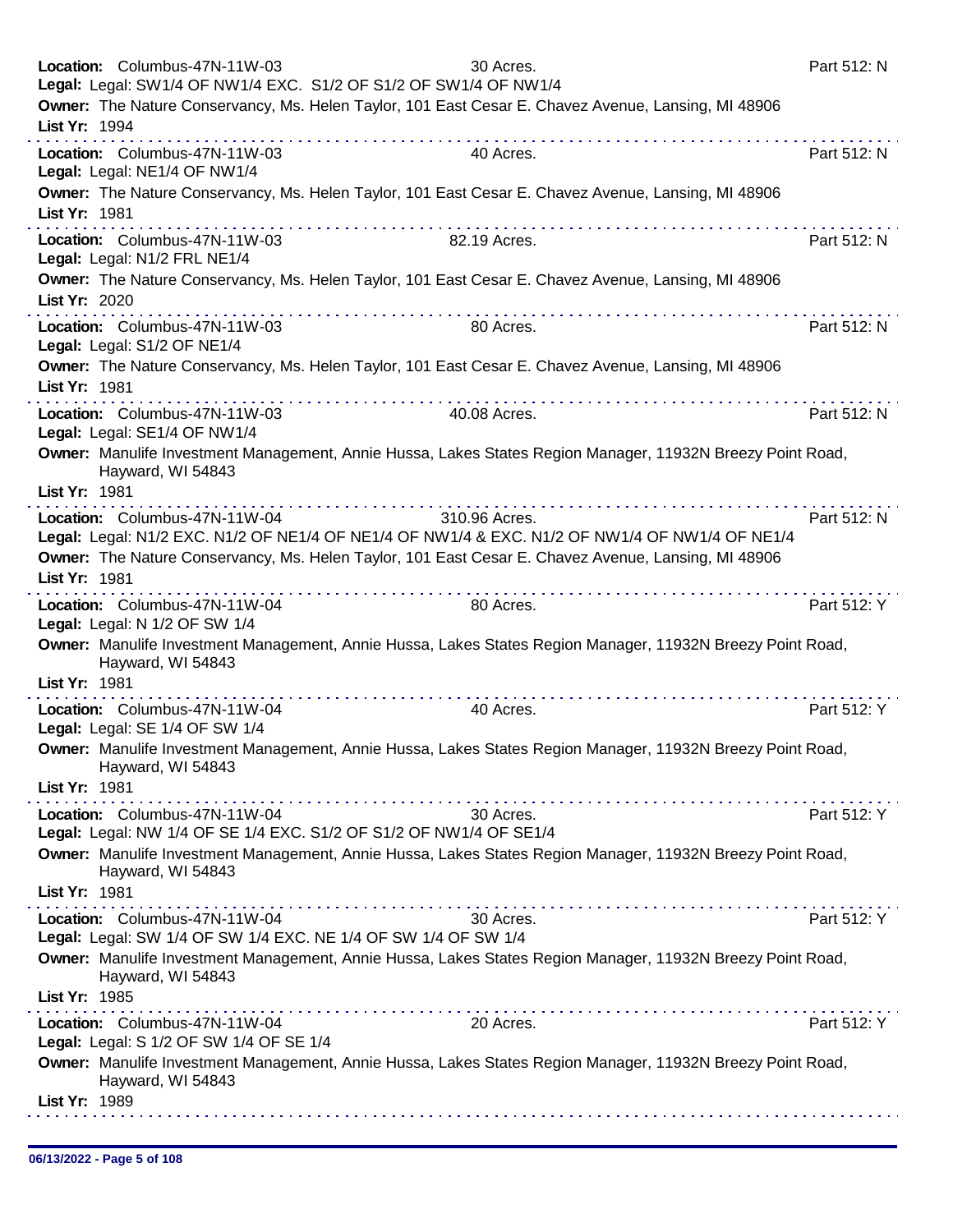|               | Location: Columbus-47N-11W-04<br>Legal: Legal: NE1/4 OF SW1/4 OF SW1/4                                                                                                                                                                                                                                                                                                                                                               | 10 Acres.                                                                                                                                                                                                                     | Part 512: Y |
|---------------|--------------------------------------------------------------------------------------------------------------------------------------------------------------------------------------------------------------------------------------------------------------------------------------------------------------------------------------------------------------------------------------------------------------------------------------|-------------------------------------------------------------------------------------------------------------------------------------------------------------------------------------------------------------------------------|-------------|
|               | Hayward, WI 54843                                                                                                                                                                                                                                                                                                                                                                                                                    | Owner: Manulife Investment Management, Annie Hussa, Lakes States Region Manager, 11932N Breezy Point Road,                                                                                                                    |             |
| List Yr: 1994 |                                                                                                                                                                                                                                                                                                                                                                                                                                      |                                                                                                                                                                                                                               |             |
|               | Location: Columbus-47N-11W-05<br>Legal: Legal: N1/2 OF NE1/4; AND SE1/4 OF NE1/4                                                                                                                                                                                                                                                                                                                                                     | 120 Acres.                                                                                                                                                                                                                    | Part 512: N |
|               |                                                                                                                                                                                                                                                                                                                                                                                                                                      | Owner: The Nature Conservancy, Ms. Helen Taylor, 101 East Cesar E. Chavez Avenue, Lansing, MI 48906                                                                                                                           |             |
| List Yr: 1981 |                                                                                                                                                                                                                                                                                                                                                                                                                                      |                                                                                                                                                                                                                               |             |
|               | Location: Columbus-47N-11W-05<br>Legal: Legal: SE1/4 OF NW1/4 EXCEPT NW1/4 OF SE1/4 OF NW1/4                                                                                                                                                                                                                                                                                                                                         | 30 Acres.                                                                                                                                                                                                                     | Part 512: Y |
|               | Hayward, WI 54843                                                                                                                                                                                                                                                                                                                                                                                                                    | Owner: Manulife Investment Management, Annie Hussa, Lakes States Region Manager, 11932N Breezy Point Road,                                                                                                                    |             |
| List Yr: 1985 |                                                                                                                                                                                                                                                                                                                                                                                                                                      |                                                                                                                                                                                                                               |             |
|               | Location: Columbus-47N-11W-05<br>Legal: Legal: N1/2 OF NW1/4; SW1/4 OF NW1/4; SW1/4 OF NE1/4; AND S1/2                                                                                                                                                                                                                                                                                                                               | 488.37 Acres.                                                                                                                                                                                                                 | Part 512: Y |
|               | Hayward, WI 54843                                                                                                                                                                                                                                                                                                                                                                                                                    | Owner: Manulife Investment Management, Annie Hussa, Lakes States Region Manager, 11932N Breezy Point Road,                                                                                                                    |             |
| List Yr: 1981 | .                                                                                                                                                                                                                                                                                                                                                                                                                                    |                                                                                                                                                                                                                               |             |
|               | Location: Columbus-47N-11W-06<br>Legal: Legal: ENTIRE                                                                                                                                                                                                                                                                                                                                                                                | 624.39 Acres.                                                                                                                                                                                                                 | Part 512: Y |
|               | Hayward, WI 54843                                                                                                                                                                                                                                                                                                                                                                                                                    | Owner: Manulife Investment Management, Annie Hussa, Lakes States Region Manager, 11932N Breezy Point Road,                                                                                                                    |             |
| List Yr: 1981 | . <b>.</b>                                                                                                                                                                                                                                                                                                                                                                                                                           |                                                                                                                                                                                                                               |             |
|               | Location: Columbus-47N-11W-07                                                                                                                                                                                                                                                                                                                                                                                                        | 50 Acres.<br>Legal: Legal: THAT PORTION OF S1/2 OF NW1/4 LYING SOUTH AND WEST OF CENTERLINE OF DILLINGHAM RD.                                                                                                                 | Part 512: Y |
|               | Hayward, WI 54843                                                                                                                                                                                                                                                                                                                                                                                                                    | Owner: Manulife Investment Management, Annie Hussa, Lake States Region Manager, 11932N Breezy Point Road,                                                                                                                     |             |
| List Yr: 1981 |                                                                                                                                                                                                                                                                                                                                                                                                                                      | a construction of the construction of the construction of the construction of the construction of the construction of the construction of the construction of the construction of the construction of the construction of the |             |
|               | Location: Columbus-47N-11W-07                                                                                                                                                                                                                                                                                                                                                                                                        | 27 Acres.                                                                                                                                                                                                                     | Part 512: Y |
| RD.           |                                                                                                                                                                                                                                                                                                                                                                                                                                      | Legal: Legal: THAT PORTION OF OF NW1/4 OF SE1/4 LYING SOUTH & WEST OF CENTERLINE OF CARLSON CAMP                                                                                                                              |             |
|               | Hayward, WI 54843                                                                                                                                                                                                                                                                                                                                                                                                                    | Owner: Manulife Investment Management, Annie Hussa, Lake States Region Manager, 11932N Breezy Point Road,                                                                                                                     |             |
| List Yr: 1981 |                                                                                                                                                                                                                                                                                                                                                                                                                                      |                                                                                                                                                                                                                               |             |
|               | Location: Columbus-47N-11W-07<br>Legal: Legal: NW1/4 OF SW1/4                                                                                                                                                                                                                                                                                                                                                                        | 35.52 Acres.                                                                                                                                                                                                                  | Part 512: Y |
|               |                                                                                                                                                                                                                                                                                                                                                                                                                                      | Owner: Manulife Investment Management, Annie Hussa, Lake States Region Manager, 11932N Breezy Point Road,                                                                                                                     |             |
|               | Hayward, WI 54843                                                                                                                                                                                                                                                                                                                                                                                                                    |                                                                                                                                                                                                                               |             |
| List Yr: 1994 |                                                                                                                                                                                                                                                                                                                                                                                                                                      |                                                                                                                                                                                                                               |             |
|               | $\label{eq:2.1} \begin{split} \mathcal{L}_{\mathcal{A}}(\mathcal{A})=\mathcal{L}_{\mathcal{A}}(\mathcal{A})=\mathcal{L}_{\mathcal{A}}(\mathcal{A})=\mathcal{L}_{\mathcal{A}}(\mathcal{A})=\mathcal{L}_{\mathcal{A}}(\mathcal{A})=\mathcal{L}_{\mathcal{A}}(\mathcal{A})=\mathcal{L}_{\mathcal{A}}(\mathcal{A})=\mathcal{L}_{\mathcal{A}}(\mathcal{A})\end{split}$<br>Location: Columbus-47N-11W-07<br>Legal: Legal: NE 1/4 OF SW 1/4 | 40 Acres.                                                                                                                                                                                                                     | Part 512: Y |
|               | Hayward, WI 54843                                                                                                                                                                                                                                                                                                                                                                                                                    | Owner: Manulife Investment Management, Annie Hussa, Lake States Region Manager, 11932N Breezy Point Road,                                                                                                                     |             |
| List Yr: 1981 |                                                                                                                                                                                                                                                                                                                                                                                                                                      |                                                                                                                                                                                                                               |             |
|               | Location: Columbus-47N-11W-07<br>Legal: Legal: SW 1/4 OF NE 1/4                                                                                                                                                                                                                                                                                                                                                                      | <u> Linda de la caractería de la caractería de l</u><br>40 Acres.                                                                                                                                                             | Part 512: Y |
|               | Hayward, WI 54843                                                                                                                                                                                                                                                                                                                                                                                                                    | Owner: Manulife Investment Management, Annie Hussa, Lakes States Region Manager, 11932N Breezy Point Road,                                                                                                                    |             |
| List Yr: 1981 |                                                                                                                                                                                                                                                                                                                                                                                                                                      |                                                                                                                                                                                                                               |             |
|               |                                                                                                                                                                                                                                                                                                                                                                                                                                      |                                                                                                                                                                                                                               |             |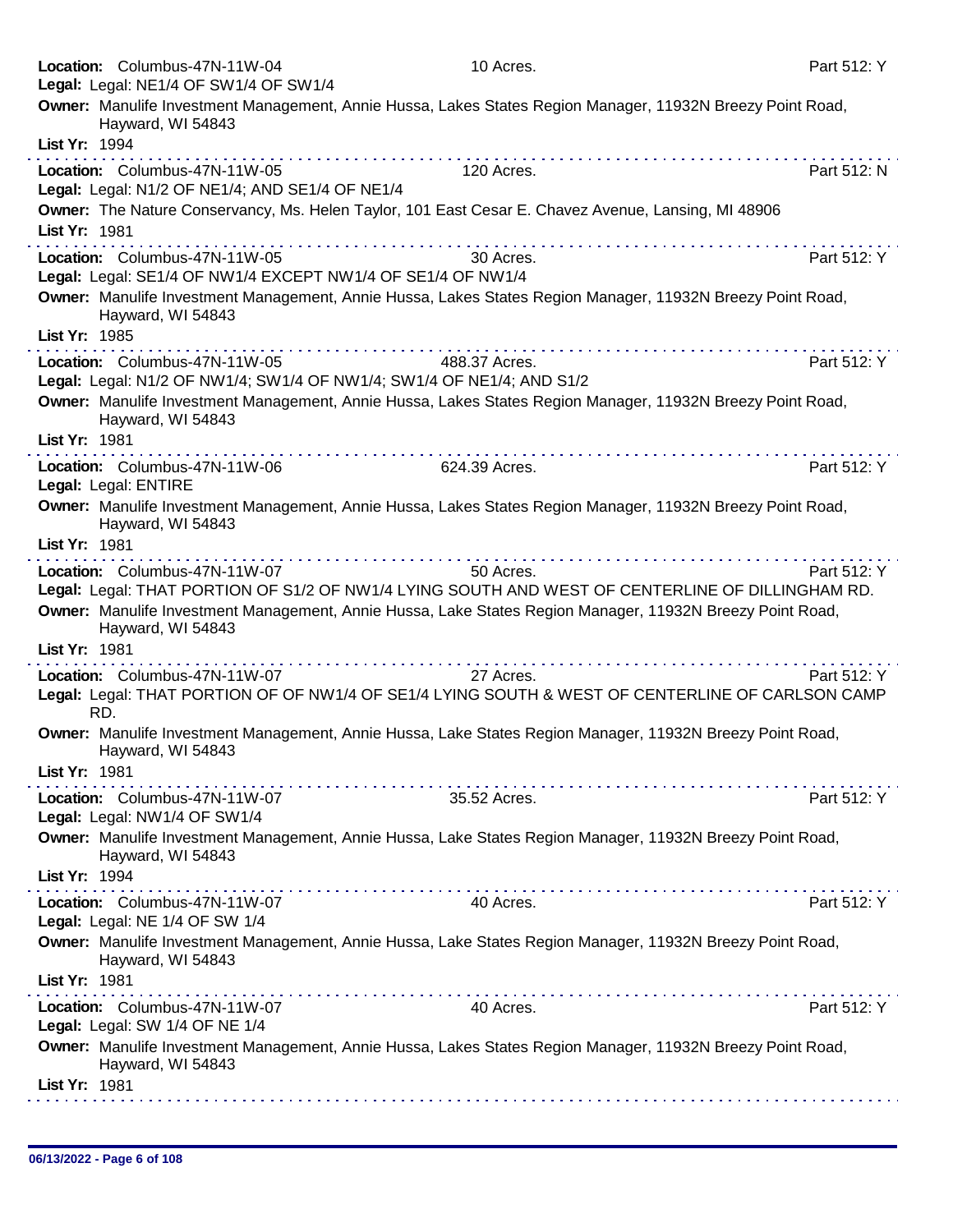| Legal: Legal: SW 1/4 OF SW 1/4<br>Owner: Manulife Investment Management, Annie Hussa, Lakes States Region Manager, 11932N Breezy Point Road,<br>Hayward, WI 54843<br>List Yr: 1981<br>Location: Columbus-47N-11W-07<br>40 Acres.<br>Part 512: Y<br>Legal: Legal: NE 1/4 OF NE 1/4                                                                                                                                                                                                                                                                         |  |
|-----------------------------------------------------------------------------------------------------------------------------------------------------------------------------------------------------------------------------------------------------------------------------------------------------------------------------------------------------------------------------------------------------------------------------------------------------------------------------------------------------------------------------------------------------------|--|
|                                                                                                                                                                                                                                                                                                                                                                                                                                                                                                                                                           |  |
|                                                                                                                                                                                                                                                                                                                                                                                                                                                                                                                                                           |  |
|                                                                                                                                                                                                                                                                                                                                                                                                                                                                                                                                                           |  |
|                                                                                                                                                                                                                                                                                                                                                                                                                                                                                                                                                           |  |
| Owner: Manulife Investment Management, Annie Hussa, Lakes States Region Manager, 11932N Breezy Point Road,<br>Hayward, WI 54843                                                                                                                                                                                                                                                                                                                                                                                                                           |  |
| List Yr: 1981                                                                                                                                                                                                                                                                                                                                                                                                                                                                                                                                             |  |
| Location: Columbus-47N-11W-07<br>Part 512: Y<br>101.51 Acres.<br>Legal: Legal: NW 1/4 EXC THAT PORTION OF S1/2 OF NW1/4 LYING SOUTH AND WEST OF CENTERLINE OF<br>DILLINGHAM RD.                                                                                                                                                                                                                                                                                                                                                                           |  |
| Owner: Manulife Investment Management, Annie Hussa, Lakes States Region Manager, 11932N Breezy Point Road,<br>Hayward, WI 54843                                                                                                                                                                                                                                                                                                                                                                                                                           |  |
| List Yr: 1981                                                                                                                                                                                                                                                                                                                                                                                                                                                                                                                                             |  |
| Location: Columbus-47N-11W-07<br>133 Acres.<br>Part 512: Y                                                                                                                                                                                                                                                                                                                                                                                                                                                                                                |  |
| Legal: Legal: SE1/4 EXC THAT PORTION OF OF NW1/4 OF SE1/4 LYING SOUTH & WEST OF CENTERLINE OF<br>CARLSON CAMP RD.                                                                                                                                                                                                                                                                                                                                                                                                                                         |  |
| Owner: Manulife Investment Management, Annie Hussa, Lakes States Region Manager, 11932N Breezy Point Road,<br>Hayward, WI 54843                                                                                                                                                                                                                                                                                                                                                                                                                           |  |
| List Yr: 1981<br><b>The contract of the contract of the contract of the contract of the contract of the contract of the contract of the contract of the contract of the contract of the contract of the contract of the contract of the contract </b>                                                                                                                                                                                                                                                                                                     |  |
| Part 512: Y<br>Location: Columbus-47N-11W-08<br>590 Acres.<br>Legal: Legal: ENTIRE EXC. NW 1/4 OF SW 1/4 & EXC. NW 1/4 OF SW 1/4 OF SW 1/4                                                                                                                                                                                                                                                                                                                                                                                                                |  |
| Owner: Manulife Investment Management, Annie Hussa, Lakes States Region Manager, 11932N Breezy Point Road,<br>Hayward, WI 54843                                                                                                                                                                                                                                                                                                                                                                                                                           |  |
| List Yr: 1981                                                                                                                                                                                                                                                                                                                                                                                                                                                                                                                                             |  |
| $\mathcal{L}^{\mathcal{A}}(\mathcal{A},\mathcal{A},\mathcal{A},\mathcal{A},\mathcal{A},\mathcal{A},\mathcal{A},\mathcal{A},\mathcal{A},\mathcal{A},\mathcal{A},\mathcal{A},\mathcal{A},\mathcal{A},\mathcal{A},\mathcal{A},\mathcal{A},\mathcal{A},\mathcal{A},\mathcal{A},\mathcal{A},\mathcal{A},\mathcal{A},\mathcal{A},\mathcal{A},\mathcal{A},\mathcal{A},\mathcal{A},\mathcal{A},\mathcal{A},\mathcal{A},\mathcal{A},\mathcal{A},\mathcal{A},\mathcal$<br>Part 512: Y<br>Location: Columbus-47N-11W-08<br>40 Acres.<br>Legal: Legal: NW1/4 OF SW1/4 |  |
| Owner: Manulife Investment Management, Annie Hussa, Lakes States Region Manager, 11932N Breezy Point Road,                                                                                                                                                                                                                                                                                                                                                                                                                                                |  |
| Hayward, WI 54843<br>List Yr: 1994                                                                                                                                                                                                                                                                                                                                                                                                                                                                                                                        |  |
|                                                                                                                                                                                                                                                                                                                                                                                                                                                                                                                                                           |  |
| Location: Columbus-47N-11W-09<br>590 Acres.<br>Part 512: Y<br>Legal: Legal: ENTIRE, EXC. SW1/4 OF SE1/4 & EXC. SE1/4 OF SE1/4 OF SW1/4                                                                                                                                                                                                                                                                                                                                                                                                                    |  |
| Owner: Manulife Investment Management, Annie Hussa, Lakes States Region Manager, 11932N Breezy Point Road,<br>Hayward, WI 54843                                                                                                                                                                                                                                                                                                                                                                                                                           |  |
| List Yr: 1981                                                                                                                                                                                                                                                                                                                                                                                                                                                                                                                                             |  |
| Part 512: Y<br>Location: Columbus-47N-11W-09<br>40 Acres.<br>Legal: Legal: SW 1/4 OF SE 1/4 EXC. ROW                                                                                                                                                                                                                                                                                                                                                                                                                                                      |  |
| Owner: Manulife Investment Management, Annie Hussa, Lakes States Region Manager, 11932N Breezy Point Road,<br>Hayward, WI 54843                                                                                                                                                                                                                                                                                                                                                                                                                           |  |
| List Yr: 1985                                                                                                                                                                                                                                                                                                                                                                                                                                                                                                                                             |  |
| Part 512: Y<br>Location: Columbus-47N-11W-16<br>628.79 Acres.                                                                                                                                                                                                                                                                                                                                                                                                                                                                                             |  |
| Legal: Legal: ENTIRE                                                                                                                                                                                                                                                                                                                                                                                                                                                                                                                                      |  |
| Owner: Manulife Investment Management, Annie Hussa, Lakes States Region Manager, 11932N Breezy Point Road,<br>Hayward, WI 54843                                                                                                                                                                                                                                                                                                                                                                                                                           |  |
| List Yr: 1981<br>.                                                                                                                                                                                                                                                                                                                                                                                                                                                                                                                                        |  |
| Location: Columbus-47N-11W-17<br>39.18 Acres.<br>Part 512: Y<br>Legal: Legal: NW 1/4 OF NE 1/4, GOV. LOT 2                                                                                                                                                                                                                                                                                                                                                                                                                                                |  |
| Owner: Manulife Investment Management, Annie Hussa, Lakes States Region Manager, 11932N Breezy Point Road,<br>Hayward, WI 54843                                                                                                                                                                                                                                                                                                                                                                                                                           |  |
| List Yr: 1981                                                                                                                                                                                                                                                                                                                                                                                                                                                                                                                                             |  |

06/13/2022 - Page 7 of 108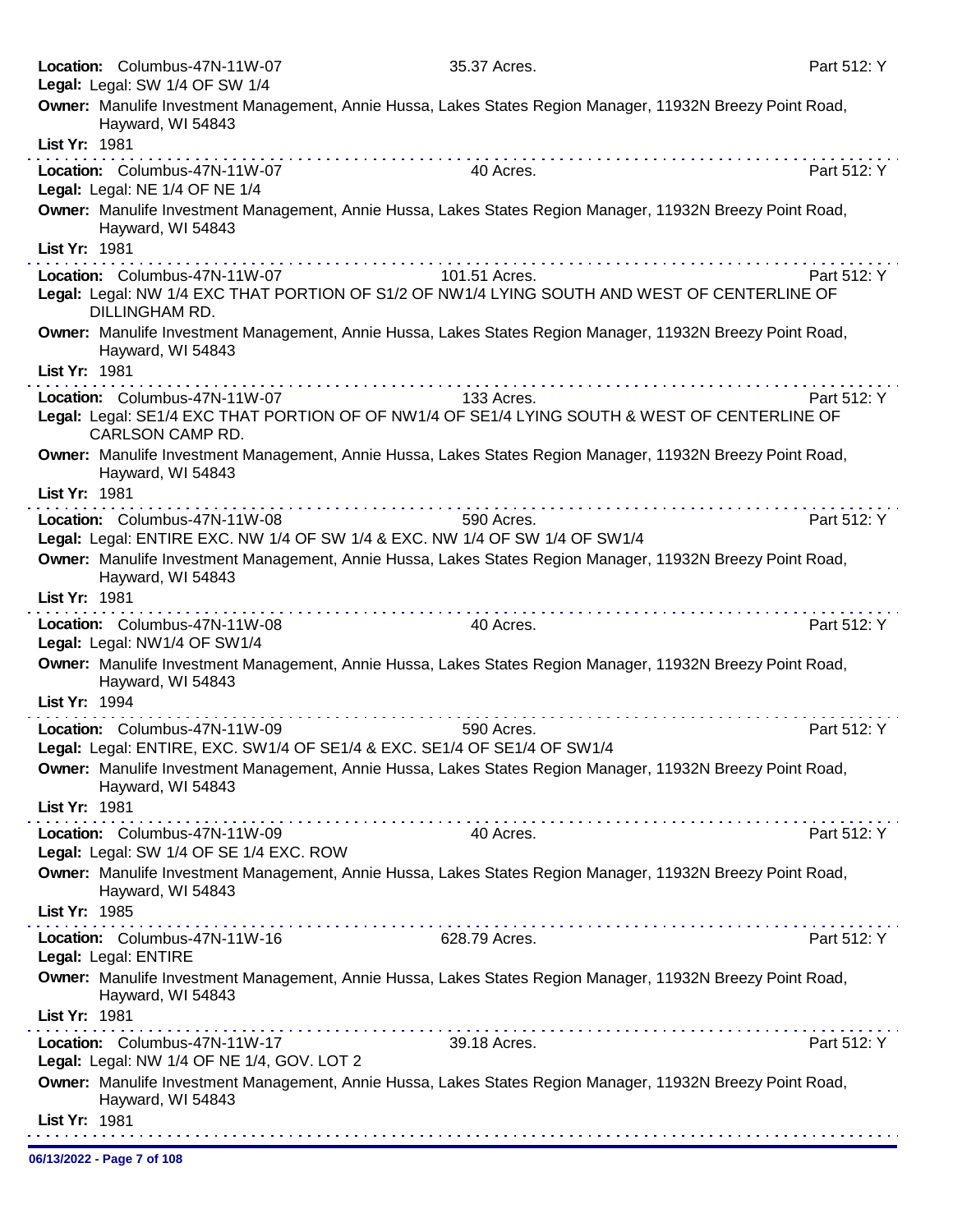|               | Location: Columbus-47N-11W-17<br>Legal: Legal: SW 1/4 OF NE 1/4, GOV. LOT 3                      | 30.34 Acres.                                                                                                                                                                                                                   | Part 512: Y |
|---------------|--------------------------------------------------------------------------------------------------|--------------------------------------------------------------------------------------------------------------------------------------------------------------------------------------------------------------------------------|-------------|
|               | Hayward, WI 54843                                                                                | Owner: Manulife Investment Management, Annie Hussa, Lakes States Region Manager, 11932N Breezy Point Road,                                                                                                                     |             |
| List Yr: 1981 |                                                                                                  |                                                                                                                                                                                                                                |             |
|               | Location: Columbus-47N-11W-17<br>Legal: Legal: SE 1/4 OF NE 1/4, ISLAND                          | 12.44 Acres.                                                                                                                                                                                                                   | Part 512: Y |
|               | Hayward, WI 54843                                                                                | Owner: Manulife Investment Management, Annie Hussa, Lakes States Region Manager, 11932N Breezy Point Road,                                                                                                                     |             |
| List Yr: 1981 |                                                                                                  |                                                                                                                                                                                                                                |             |
|               | Location: Columbus-47N-11W-17<br>Legal: Legal: N 1/2 OF NW 1/4                                   | 80 Acres.                                                                                                                                                                                                                      | Part 512: Y |
|               | Hayward, WI 54843                                                                                | Owner: Manulife Investment Management, Annie Hussa, Lakes States Region Manager, 11932N Breezy Point Road,                                                                                                                     |             |
| List Yr: 1981 |                                                                                                  |                                                                                                                                                                                                                                |             |
|               | Location: Columbus-47N-11W-17<br>Legal: Legal: SE 1/4 OF NW 1/4                                  | 40 Acres.                                                                                                                                                                                                                      | Part 512: Y |
| List Yr: 1981 | Hayward, WI 54843                                                                                | Owner: Manulife Investment Management, Annie Hussa, Lakes States Region Manager, 11932N Breezy Point Road,                                                                                                                     |             |
|               | Location: Columbus-47N-11W-17                                                                    | 40 Acres.                                                                                                                                                                                                                      | Part 512: Y |
|               | Legal: Legal: NE 1/4 OF SW 1/4                                                                   |                                                                                                                                                                                                                                |             |
|               | Hayward, WI 54843                                                                                | Owner: Manulife Investment Management, Annie Hussa, Lakes States Region Manager, 11932N Breezy Point Road,                                                                                                                     |             |
| List Yr: 1981 |                                                                                                  | the second complete state of the second complete state of the second complete state of the second complete state of the second complete state of the second complete state of the second complete state of the second complete |             |
|               | Location: Columbus-47N-11W-17<br>Legal: Legal: NE 1/4 OF SE 1/4, GOV. LOT 5                      | 23.43 Acres.                                                                                                                                                                                                                   | Part 512: Y |
|               | Hayward, WI 54843                                                                                | Owner: Manulife Investment Management, Annie Hussa, Lakes States Region Manager, 11932N Breezy Point Road,                                                                                                                     |             |
| List Yr: 1981 |                                                                                                  | .                                                                                                                                                                                                                              |             |
|               | Location: Columbus-47N-11W-17<br>Legal: Legal: SOUTH 660 FT. OF GOV. LOT 1 (NE1/4 OF NE1/4)      | 11.06 Acres.                                                                                                                                                                                                                   | Part 512: Y |
|               | Hayward, WI 54843                                                                                | Owner: Manulife Investment Management, Annie Hussa, Lakes States Region Manager, 11932N Breezy Point Road,                                                                                                                     |             |
| List Yr: 1986 |                                                                                                  |                                                                                                                                                                                                                                |             |
|               | Location: Columbus-47N-11W-17<br>Legal: Legal: SW 1/4 OF NW 1/4                                  | 40 Acres.                                                                                                                                                                                                                      | Part 512: Y |
|               | Hayward, WI 54843                                                                                | Owner: Manulife Investment Management, Annie Hussa, Lakes States Region Manager, 11932N Breezy Point Road,                                                                                                                     |             |
| List Yr: 1982 |                                                                                                  |                                                                                                                                                                                                                                |             |
|               | Location: Columbus-47N-11W-17<br>Legal: Legal: SE1/4 OF SE1/4, E1/2 OF SW1/4 OF SE1/4            | 60 Acres.                                                                                                                                                                                                                      | Part 512: Y |
|               | Hayward, WI 54843                                                                                | Owner: Manulife Investment Management, Annie Hussa, Lakes States Region Manager, 11932N Breezy Point Road,                                                                                                                     |             |
| List Yr: 1981 |                                                                                                  | .<br>.                                                                                                                                                                                                                         |             |
|               | Location: Columbus-47N-11W-17<br>Legal: Legal: NW1/4 OF SW1/4, GOVT. LOT 7, ONLY THE WEST 330FT. | 2 Acres.                                                                                                                                                                                                                       | Part 512: Y |
|               | Hayward, WI 54843                                                                                | Owner: Manulife Investment Management, Annie Hussa, Lakes States Region Manager, 11932N Breezy Point Road,                                                                                                                     |             |
| List Yr: 1995 |                                                                                                  |                                                                                                                                                                                                                                |             |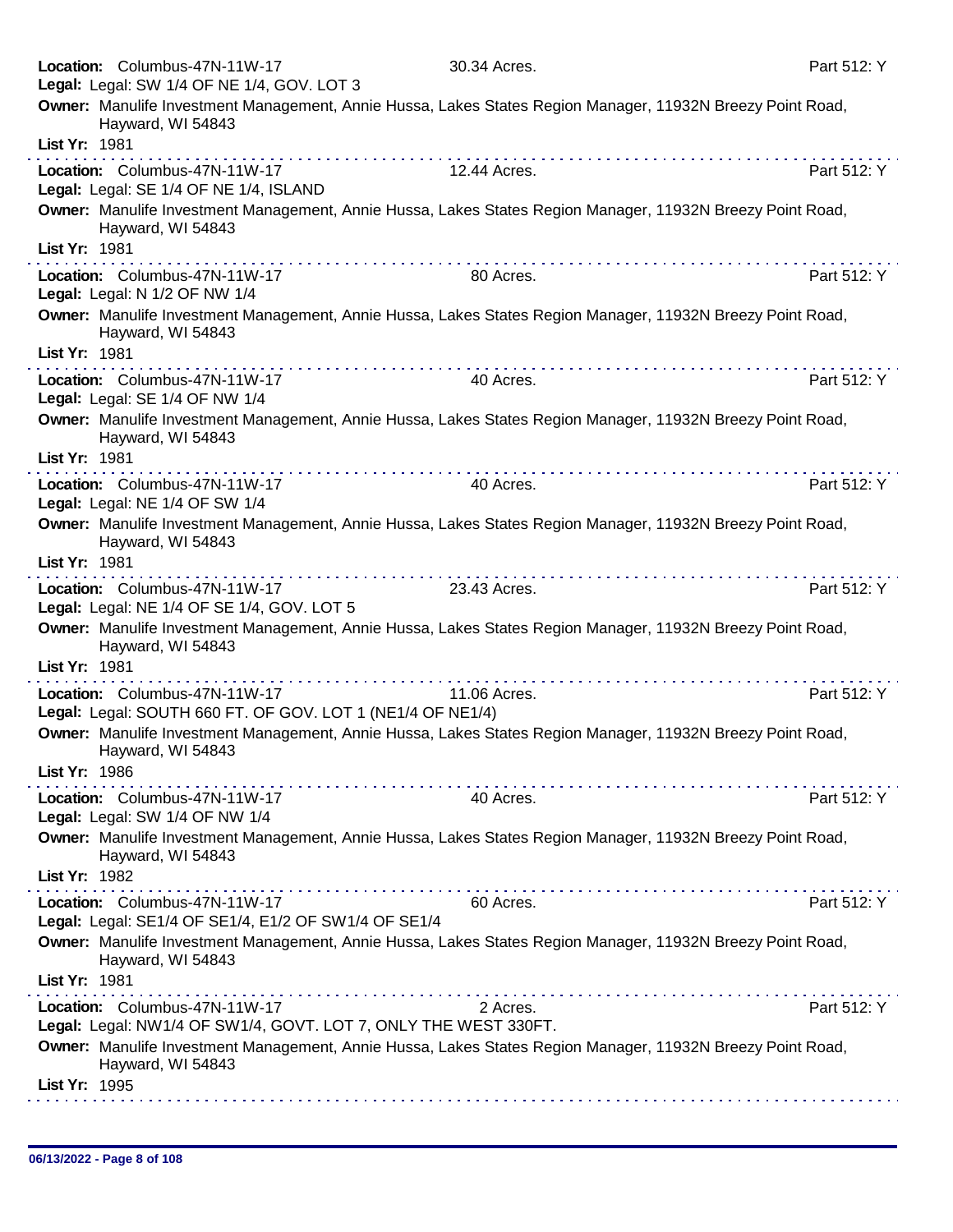| Location: Columbus-47N-11W-17                                  | 22.7 Acres.                                                                                                | Part 512: Y |
|----------------------------------------------------------------|------------------------------------------------------------------------------------------------------------|-------------|
| Legal: Legal: EAST 990 FT. OF GOV. LOT 7.                      |                                                                                                            |             |
| Hayward, WI 54843                                              | Owner: Manulife Investment Management, Annie Hussa, Lakes States Region Manager, 11932N Breezy Point Road, |             |
| List Yr: 1988                                                  |                                                                                                            |             |
| Location: Columbus-47N-11W-18                                  | 40 Acres.                                                                                                  | Part 512: N |
| Legal: Legal: NE1/4 OF NW1/4                                   |                                                                                                            |             |
| Hayward, WI 54843                                              | Owner: Manulife Investment Management, Annie Hussa, Lake States Region Manager, 11932N Breezy Point Road,  |             |
| List Yr: 1994                                                  |                                                                                                            |             |
| Location: Columbus-47N-11W-18                                  | . <b>.</b><br>26 Acres.                                                                                    | Part 512: N |
| Legal: Legal: GOV. LOT 3, EXC. NORTH 330 FT. (8.56 AC.)        |                                                                                                            |             |
| Hayward, WI 54843                                              | Owner: Manulife Investment Management, Annie Hussa, Lake States Region Manager, 11932N Breezy Point Road,  |             |
| List Yr: 1983                                                  |                                                                                                            |             |
| Location: Columbus-47N-11W-18                                  | 7.48 Acres.                                                                                                | Part 512: N |
| Legal: Legal: GOV. LOT 6, EXC. W1/2 OF SE1/4 OF SW1/4 OF SW1/4 |                                                                                                            |             |
| Hayward, WI 54843                                              | Owner: Manulife Investment Management, Annie Hussa, Lake States Region Manager, 11932N Breezy Point Road,  |             |
| List Yr: 1986                                                  |                                                                                                            |             |
| Location: Columbus-47N-11W-18                                  | 80 Acres.                                                                                                  | Part 512: Y |
| Legal: Legal: W 1/2 OF SE 1/4                                  |                                                                                                            |             |
| Hayward, WI 54843                                              | Owner: Manulife Investment Management, Annie Hussa, Lake States Region Manager, 11932N Breezy Point Road,  |             |
| List Yr: 1981                                                  |                                                                                                            |             |
| Location: Columbus-47N-11W-18                                  | .<br>160 Acres.                                                                                            | Part 512: Y |
| Legal: Legal: NE 1/4                                           |                                                                                                            |             |
| Hayward, WI 54843                                              | Owner: Manulife Investment Management, Annie Hussa, Lakes States Region Manager, 11932N Breezy Point Road, |             |
| List Yr: 1981                                                  |                                                                                                            |             |
| Location: Columbus-47N-11W-18                                  | 35.31 Acres.                                                                                               | Part 512: Y |
| Legal: Legal: NW 1/4 OF NW 1/4                                 |                                                                                                            |             |
| Hayward, WI 54843                                              | Owner: Manulife Investment Management, Annie Hussa, Lakes States Region Manager, 11932N Breezy Point Road, |             |
| List Yr: 1981                                                  |                                                                                                            |             |
|                                                                | . <i>.</i> .                                                                                               |             |
| Location: Columbus-47N-11W-18                                  | 75.34 Acres.                                                                                               | Part 512: Y |
| Legal: Legal: S 1/2 OF NW 1/4                                  |                                                                                                            |             |
| Hayward, WI 54843                                              | Owner: Manulife Investment Management, Annie Hussa, Lakes States Region Manager, 11932N Breezy Point Road, |             |
| List Yr: 1981                                                  |                                                                                                            |             |
| Location: Columbus-47N-11W-18                                  | 23.92 Acres.                                                                                               | Part 512: Y |
| Legal: Legal: NE 1/4 OF SE 1/4, GOV. LOT 1                     |                                                                                                            |             |
| Hayward, WI 54843                                              | Owner: Manulife Investment Management, Annie Hussa, Lakes States Region Manager, 11932N Breezy Point Road, |             |
| List Yr: 1981                                                  |                                                                                                            |             |
| Location: Columbus-47N-11W-18                                  | a dia 400 metatra. Any kaominina dia 41 metatra.<br>.<br>30.8 Acres.                                       | Part 512: Y |
| Legal: Legal: SE 1/4 OF SE 1/4, GOV. LOT 2                     |                                                                                                            |             |
| Hayward, WI 54843                                              | Owner: Manulife Investment Management, Annie Hussa, Lakes States Region Manager, 11932N Breezy Point Road, |             |
|                                                                |                                                                                                            |             |
| List Yr: 1981                                                  |                                                                                                            |             |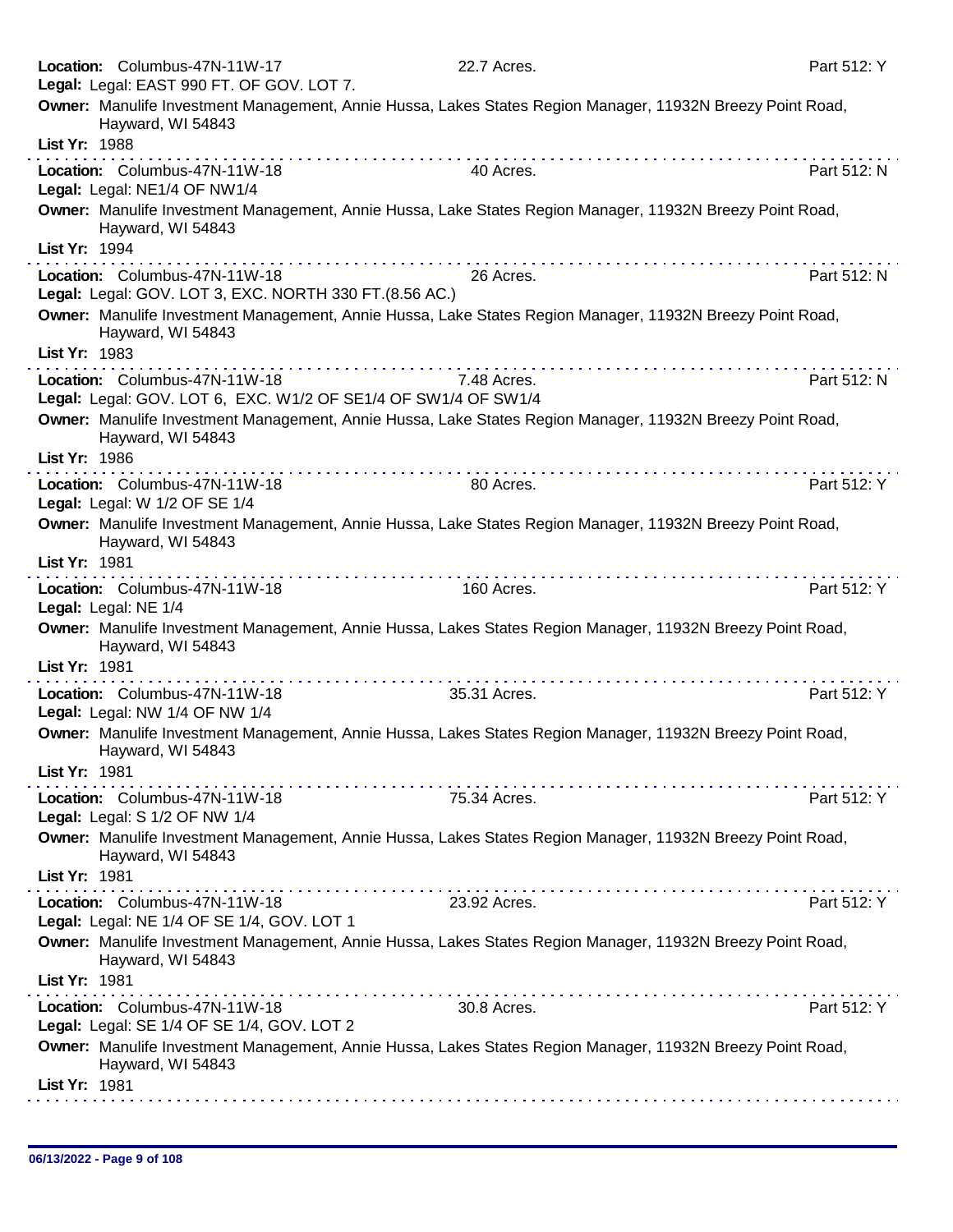|               | Location: Columbus-47N-11W-19<br>Legal: Legal: NE 1/4           | 159.38 Acres.                                                                                              | Part 512: Y |
|---------------|-----------------------------------------------------------------|------------------------------------------------------------------------------------------------------------|-------------|
|               | Hayward, WI 54843                                               | Owner: Manulife Investment Management, Annie Hussa, Lakes States Region Manager, 11932N Breezy Point Road, |             |
| List Yr: 1981 |                                                                 |                                                                                                            |             |
|               | Location: Columbus-47N-11W-19<br>Legal: Legal: N 1/2 OF NW 1/4  | 75.4 Acres.                                                                                                | Part 512: Y |
|               | Hayward, WI 54843                                               | Owner: Manulife Investment Management, Annie Hussa, Lakes States Region Manager, 11932N Breezy Point Road, |             |
| List Yr: 1981 |                                                                 | .                                                                                                          |             |
|               | Location: Columbus-47N-11W-19<br>Legal: Legal: SW 1/4 OF NW 1/4 | 35.4 Acres.                                                                                                | Part 512: Y |
|               | Hayward, WI 54843                                               | Owner: Manulife Investment Management, Annie Hussa, Lakes States Region Manager, 11932N Breezy Point Road, |             |
| List Yr: 1981 |                                                                 | .                                                                                                          |             |
|               | Location: Columbus-47N-11W-19<br>Legal: Legal: S 1/2            | 310.78 Acres.                                                                                              | Part 512: Y |
|               | Hayward, WI 54843                                               | Owner: Manulife Investment Management, Annie Hussa, Lakes States Region Manager, 11932N Breezy Point Road, |             |
| List Yr: 1981 |                                                                 |                                                                                                            |             |
|               | Location: Columbus-47N-11W-20                                   | 592.13 Acres.                                                                                              | Part 512: Y |
|               |                                                                 | Legal: Legal: ENTIRE EXC. N1/2 OF N1/2 OF GOV. LOT 2 AND NW1/4 OF NW1/4 OF NW1/4 OF NE1/4                  |             |
|               | Hayward, WI 54843                                               | Owner: Manulife Investment Management, Annie Hussa, Lakes States Region Manager, 11932N Breezy Point Road, |             |
| List Yr: 1981 |                                                                 |                                                                                                            |             |
|               | Location: Columbus-47N-11W-21<br>Legal: Legal: NW 1/4 OF NE 1/4 | 40 Acres.                                                                                                  | Part 512: Y |
|               | Hayward, WI 54843                                               | Owner: Manulife Investment Management, Annie Hussa, Lakes States Region Manager, 11932N Breezy Point Road, |             |
| List Yr: 1981 |                                                                 |                                                                                                            |             |
|               | Location: Columbus-47N-11W-21<br>Legal: Legal: W 1/2            | 320 Acres.                                                                                                 | Part 512: Y |
|               | Hayward, WI 54843                                               | Owner: Manulife Investment Management, Annie Hussa, Lakes States Region Manager, 11932N Breezy Point Road, |             |
| List Yr: 1981 |                                                                 |                                                                                                            |             |
|               | Location: Columbus-47N-11W-21<br>Legal: Legal: W 1/2 OF SE 1/4  | 80 Acres.                                                                                                  | Part 512: Y |
|               | Hayward, WI 54843                                               | Owner: Manulife Investment Management, Annie Hussa, Lakes States Region Manager, 11932N Breezy Point Road, |             |
| List Yr: 1981 |                                                                 |                                                                                                            |             |
|               | Location: Columbus-47N-11W-28<br>Legal: Legal: NE 1/4 OF SW 1/4 | 40 Acres.                                                                                                  | Part 512: N |
|               | Hayward, WI 54843                                               | Owner: Manulife Investment Management, Annie Hussa, Lake States Region Manager, 11932N Breezy Point Road,  |             |
| List Yr: 1981 |                                                                 |                                                                                                            |             |
|               | Location: Columbus-47N-11W-28<br>Legal: Legal: S 1/2 OF SW 1/4  | 80 Acres.                                                                                                  | Part 512: Y |
|               | Hayward, WI 54843                                               | Owner: Manulife Investment Management, Annie Hussa, Lakes States Region Manager, 11932N Breezy Point Road, |             |
| List Yr: 1981 |                                                                 |                                                                                                            |             |
|               |                                                                 |                                                                                                            |             |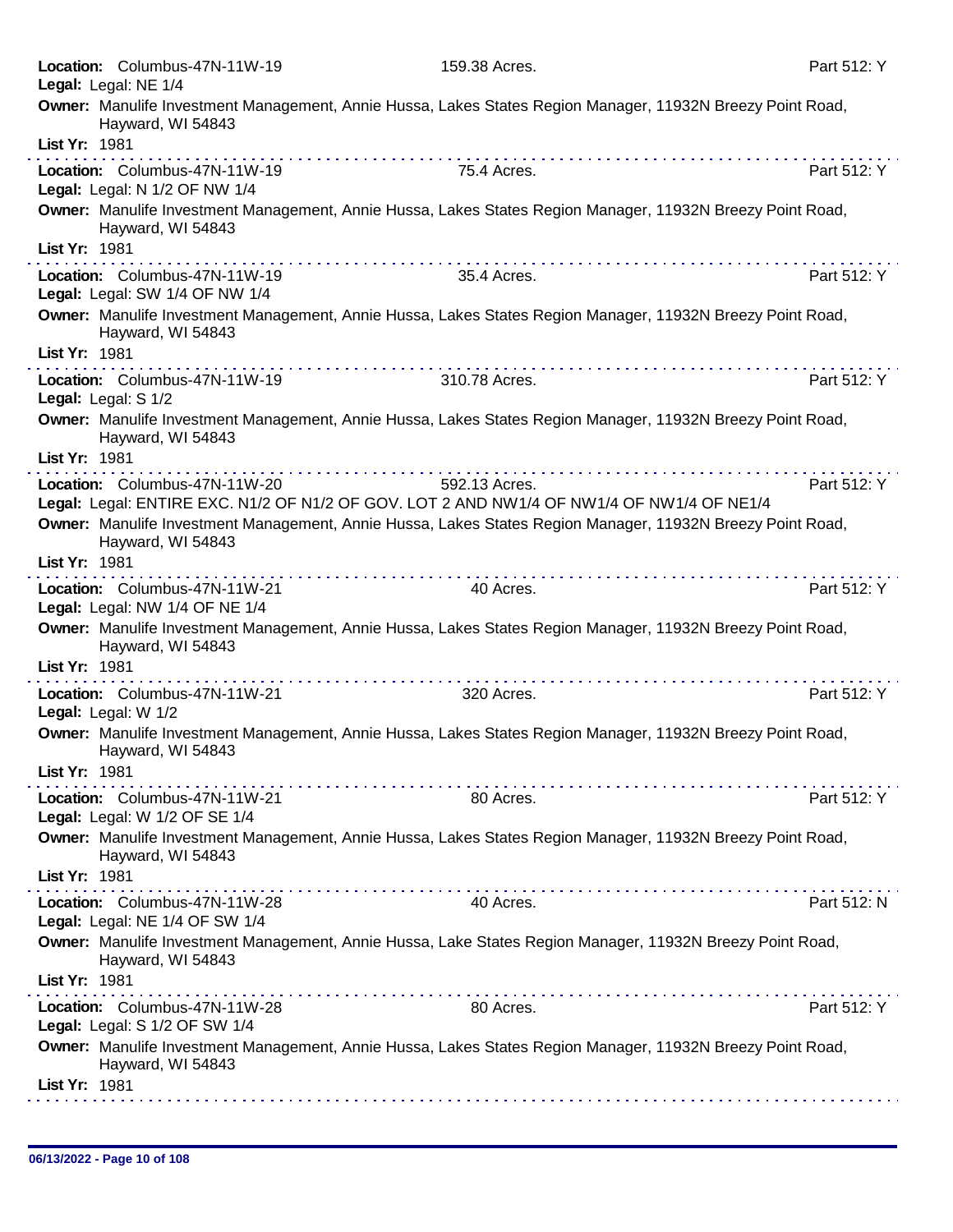|               | Location: Columbus-47N-11W-29                                                     | 80 Acres.                                                                                                                                                                                                                                                                                                                                                                                                                                                 | Part 512: N |
|---------------|-----------------------------------------------------------------------------------|-----------------------------------------------------------------------------------------------------------------------------------------------------------------------------------------------------------------------------------------------------------------------------------------------------------------------------------------------------------------------------------------------------------------------------------------------------------|-------------|
|               | Legal: Legal: SE1/4 NE1/4; NE1/4 SE1/4                                            |                                                                                                                                                                                                                                                                                                                                                                                                                                                           |             |
|               | Hayward, WI 54843                                                                 | Owner: Manulife Investment Management, Annie Hussa, Lake States Region Manager, 11932N Breezy Point Road,                                                                                                                                                                                                                                                                                                                                                 |             |
| List Yr: 1981 |                                                                                   |                                                                                                                                                                                                                                                                                                                                                                                                                                                           |             |
|               | Location: Columbus-47N-11W-29                                                     | 480 Acres.                                                                                                                                                                                                                                                                                                                                                                                                                                                | Part 512: Y |
|               | $1/4$ ;                                                                           | Legal: Legal: ENTIRE EXC. SW 1/4 OF NW 1/4, AND NW 1/4 OF NW 1/4, AND SE 1/4 OF NE 1/4, AND NE 1/4 OF SE                                                                                                                                                                                                                                                                                                                                                  |             |
|               | Hayward, WI 54843                                                                 | Owner: Manulife Investment Management, Annie Hussa, Lakes States Region Manager, 11932N Breezy Point Road,                                                                                                                                                                                                                                                                                                                                                |             |
| List Yr: 1981 |                                                                                   | .                                                                                                                                                                                                                                                                                                                                                                                                                                                         |             |
|               | Location: Columbus-47N-11W-30<br>Legal: Legal: W 1/2 EXC. SE1/4 OF NE1/4 OF SW1/4 | 293.2 Acres.                                                                                                                                                                                                                                                                                                                                                                                                                                              | Part 512: Y |
|               | Hayward, WI 54843                                                                 | Owner: Manulife Investment Management, Annie Hussa, Lakes States Region Manager, 11932N Breezy Point Road,                                                                                                                                                                                                                                                                                                                                                |             |
| List Yr: 1981 |                                                                                   |                                                                                                                                                                                                                                                                                                                                                                                                                                                           |             |
|               | Location: Columbus-47N-11W-30<br>Legal: Legal: NE 1/4 OF SE 1/4                   | 40 Acres.                                                                                                                                                                                                                                                                                                                                                                                                                                                 | Part 512: Y |
|               | Hayward, WI 54843                                                                 | Owner: Manulife Investment Management, Annie Hussa, Lakes States Region Manager, 11932N Breezy Point Road,                                                                                                                                                                                                                                                                                                                                                |             |
| List Yr: 1981 |                                                                                   | $\label{eq:2.1} \mathcal{L}^{\mathcal{A}}(\mathcal{A}^{\mathcal{A}}(\mathcal{A}^{\mathcal{A}}(\mathcal{A}^{\mathcal{A}}(\mathcal{A}^{\mathcal{A}}(\mathcal{A}^{\mathcal{A}}(\mathcal{A}^{\mathcal{A}}(\mathcal{A}^{\mathcal{A}}(\mathcal{A}^{\mathcal{A}}(\mathcal{A}^{\mathcal{A}}(\mathcal{A}^{\mathcal{A}}(\mathcal{A}^{\mathcal{A}}(\mathcal{A}^{\mathcal{A}}(\mathcal{A}^{\mathcal{A}}(\mathcal{A}^{\mathcal{A}}(\mathcal{A}^{\mathcal{A}}(\mathcal$ |             |
|               | Location: Columbus-47N-11W-30<br>Legal: Legal: S 1/2 OF SE 1/4                    | 80 Acres.                                                                                                                                                                                                                                                                                                                                                                                                                                                 | Part 512: Y |
|               | Hayward, WI 54843                                                                 | Owner: Manulife Investment Management, Annie Hussa, Lakes States Region Manager, 11932N Breezy Point Road,                                                                                                                                                                                                                                                                                                                                                |             |
| List Yr: 1981 |                                                                                   |                                                                                                                                                                                                                                                                                                                                                                                                                                                           |             |
|               | Location: Columbus-47N-11W-30                                                     | 21.84 Acres.                                                                                                                                                                                                                                                                                                                                                                                                                                              | Part 512: Y |
|               | ROAD 422 (1.84 AC)                                                                | Legal: Legal: S1/2 OF SE 1/4 OF NE 1/4 (20 ACRES) & NE1/4 OF SE1/4 OF NE1/4 LYING SOUTH & EAST OF COUNTY                                                                                                                                                                                                                                                                                                                                                  |             |
|               | Hayward, WI 54843                                                                 | Owner: Manulife Investment Management, Annie Hussa, Lakes States Region Manager, 11932N Breezy Point Road,                                                                                                                                                                                                                                                                                                                                                |             |
| List Yr: 1982 |                                                                                   | . <b>.</b><br>.                                                                                                                                                                                                                                                                                                                                                                                                                                           |             |
|               | Location: Columbus-47N-11W-30<br>Legal: Legal: NW1/4 OF SE1/4                     | 40 Acres.                                                                                                                                                                                                                                                                                                                                                                                                                                                 | Part 512: Y |
|               | Hayward, WI 54843                                                                 | Owner: Manulife Investment Management, Annie Hussa, Lakes States Region Manager, 11932N Breezy Point Road,                                                                                                                                                                                                                                                                                                                                                |             |
| List Yr: 1994 |                                                                                   |                                                                                                                                                                                                                                                                                                                                                                                                                                                           |             |
|               | Location: Columbus-47N-11W-30<br>Legal: Legal: SE1/4 OF NE1/4 OF SW1/4            | 10 Acres.                                                                                                                                                                                                                                                                                                                                                                                                                                                 | Part 512: Y |
|               | Hayward, WI 54843                                                                 | Owner: Manulife Investment Management, Annie Hussa, Lakes States Region Manager, 11932N Breezy Point Road,                                                                                                                                                                                                                                                                                                                                                |             |
| List Yr: 1998 |                                                                                   |                                                                                                                                                                                                                                                                                                                                                                                                                                                           |             |
|               | Location: Columbus-47N-11W-30                                                     | 35 Acres.                                                                                                                                                                                                                                                                                                                                                                                                                                                 | Part 512: Y |
|               |                                                                                   | Legal: Legal: WEST 330 FT. OF W1/2 OF NE1/4, THE S1/2 OF SW1/4 OF NE1/4 EXC. WEST 330 FT.                                                                                                                                                                                                                                                                                                                                                                 |             |
|               | Hayward, WI 54843                                                                 | Owner: Manulife Investment Management, Annie Hussa, Lakes States Region Manager, 11932N Breezy Point Road,                                                                                                                                                                                                                                                                                                                                                |             |
| List Yr: 1981 |                                                                                   |                                                                                                                                                                                                                                                                                                                                                                                                                                                           |             |
|               | Location: Columbus-47N-11W-31<br>Legal: Legal: ENTIRE                             | 624.67 Acres.                                                                                                                                                                                                                                                                                                                                                                                                                                             | Part 512: Y |
|               | Hayward, WI 54843                                                                 | Owner: Manulife Investment Management, Annie Hussa, Lakes States Region Manager, 11932N Breezy Point Road,                                                                                                                                                                                                                                                                                                                                                |             |
| List Yr: 1981 |                                                                                   |                                                                                                                                                                                                                                                                                                                                                                                                                                                           |             |

06/13/2022 - Page 11 of 108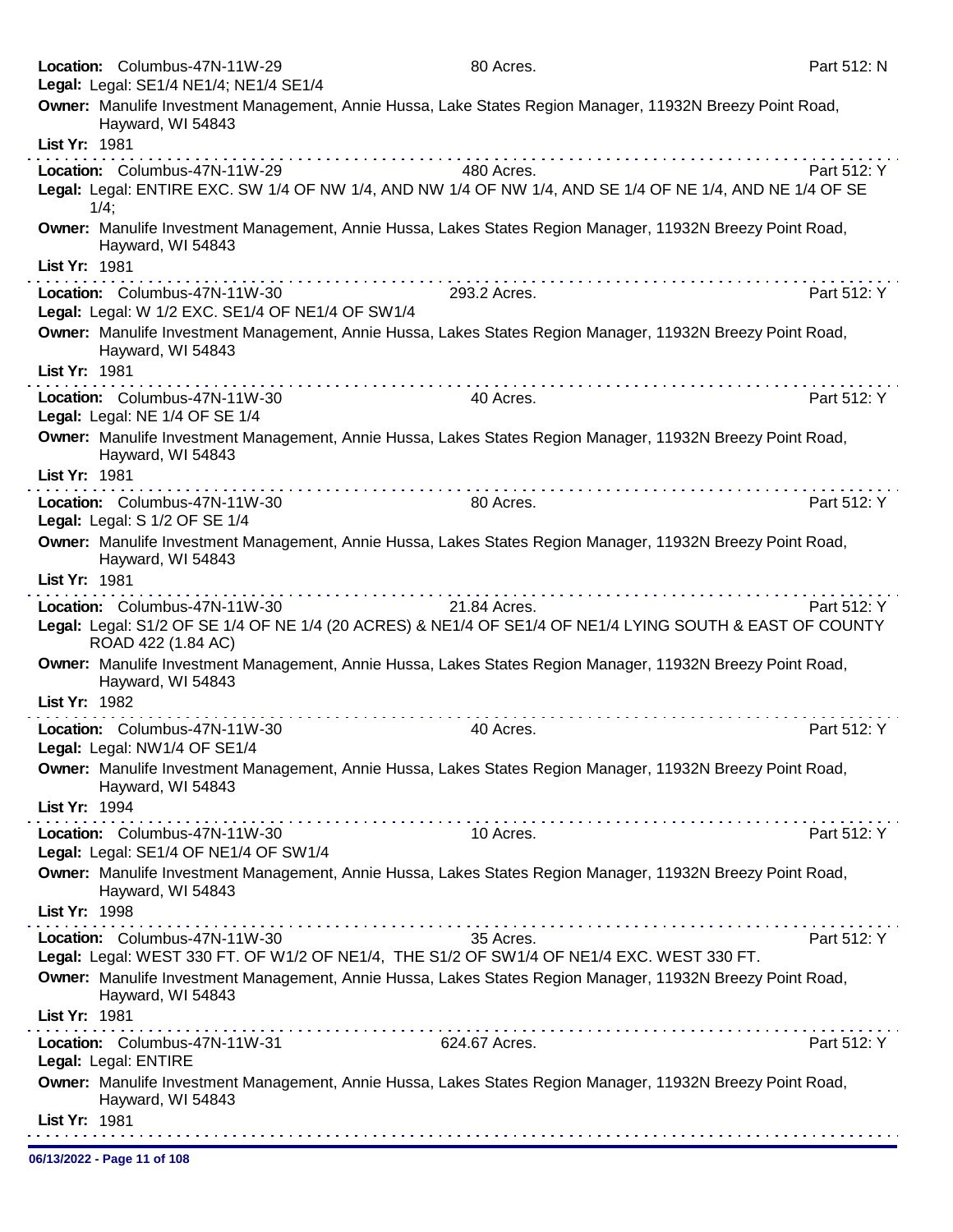|               | Location: Columbus-47N-11W-32                                                                      | 80 Acres.                                                                                                                                                                                                                      | Part 512: Y |
|---------------|----------------------------------------------------------------------------------------------------|--------------------------------------------------------------------------------------------------------------------------------------------------------------------------------------------------------------------------------|-------------|
|               | Legal: Legal: N 1/2 OF NE 1/4                                                                      |                                                                                                                                                                                                                                |             |
|               | Hayward, WI 54843                                                                                  | Owner: Manulife Investment Management, Annie Hussa, Lakes States Region Manager, 11932N Breezy Point Road,                                                                                                                     |             |
| List Yr: 1981 |                                                                                                    | <u>. Kanadana ana ana ana ana ana ana ana an</u>                                                                                                                                                                               |             |
|               | Location: Columbus-47N-11W-32<br>Legal: Legal: SE 1/4 OF NE 1/4                                    | 40 Acres.                                                                                                                                                                                                                      | Part 512: Y |
|               | Hayward, WI 54843                                                                                  | Owner: Manulife Investment Management, Annie Hussa, Lakes States Region Manager, 11932N Breezy Point Road,                                                                                                                     |             |
| List Yr: 1981 |                                                                                                    | the contract of the contract of the contract of the contract of the contract of the contract of the contract of the contract of the contract of the contract of the contract of the contract of the contract of the contract o |             |
|               | Location: Columbus-47N-11W-32<br>Legal: Legal: W 1/2 OF NW 1/4                                     | 80 Acres.                                                                                                                                                                                                                      | Part 512: Y |
| List Yr: 1981 | Hayward, WI 54843                                                                                  | Owner: Manulife Investment Management, Annie Hussa, Lakes States Region Manager, 11932N Breezy Point Road,                                                                                                                     |             |
|               | Location: Columbus-47N-11W-33<br>Legal: Legal: NW 1/4 OF NW 1/4                                    | 40 Acres.                                                                                                                                                                                                                      | Part 512: Y |
| List Yr: 1981 | Hayward, WI 54843                                                                                  | Owner: Manulife Investment Management, Annie Hussa, Lakes States Region Manager, 11932N Breezy Point Road,                                                                                                                     |             |
|               | Location: Columbus-47N-11W-33                                                                      | 40 Acres.                                                                                                                                                                                                                      | Part 512: Y |
|               | Legal: Legal: SW 1/4 OF NW 1/4                                                                     |                                                                                                                                                                                                                                |             |
|               | Hayward, WI 54843                                                                                  | Owner: Manulife Investment Management, Annie Hussa, Lakes States Region Manager, 11932N Breezy Point Road,                                                                                                                     |             |
| List Yr: 1981 |                                                                                                    |                                                                                                                                                                                                                                |             |
|               | Location: Columbus-47N-12W-01                                                                      | 635.5 Acres.                                                                                                                                                                                                                   | Part 512: Y |
|               | Legal: Legal: ENTIRE<br>Hayward, WI 54843                                                          | Owner: Manulife Investment Management, Annie Hussa, Lakes States Region Manager, 11932N Breezy Point Road,                                                                                                                     |             |
| List Yr: 1981 |                                                                                                    |                                                                                                                                                                                                                                |             |
|               | Location: Columbus-47N-12W-02<br>Legal: Legal: ENTIRE                                              | . <b>.</b><br>636.22 Acres.                                                                                                                                                                                                    | Part 512: Y |
|               | Hayward, WI 54843                                                                                  | Owner: Manulife Investment Management, Annie Hussa, Lakes States Region Manager, 11932N Breezy Point Road,                                                                                                                     |             |
| List Yr: 1981 |                                                                                                    | .                                                                                                                                                                                                                              |             |
|               | Location: Columbus-47N-12W-03<br>Legal: Legal: ENTIRE EXC. NW 1/4 OF SW 1/4                        | 595.9 Acres.                                                                                                                                                                                                                   | Part 512: Y |
|               | Hayward, WI 54843                                                                                  | Owner: Manulife Investment Management, Annie Hussa, Lakes States Region Manager, 11932N Breezy Point Road,                                                                                                                     |             |
| List Yr: 1981 |                                                                                                    |                                                                                                                                                                                                                                |             |
|               | Location: Columbus-47N-12W-04<br>Legal: Legal: ENTIRE                                              | 639.04 Acres.                                                                                                                                                                                                                  | Part 512: Y |
|               | Hayward, WI 54843                                                                                  | Owner: Manulife Investment Management, Annie Hussa, Lakes States Region Manager, 11932N Breezy Point Road,                                                                                                                     |             |
| List Yr: 1981 |                                                                                                    | .                                                                                                                                                                                                                              |             |
|               | Location: Columbus-47N-12W-05<br>Legal: Legal: S3/4 E1/2 W1/2 NW1/4; E1/2 NW1/4; NW1/4 NW1/4 NE1/4 | 137.69 Acres.                                                                                                                                                                                                                  | Part 512: Y |
|               | Hayward, WI 54843                                                                                  | Owner: Manulife Investment Management, Annie Hussa, Lake States Region Manager, 11932N Breezy Point Road,                                                                                                                      |             |
| List Yr: 1981 |                                                                                                    |                                                                                                                                                                                                                                |             |
|               |                                                                                                    |                                                                                                                                                                                                                                |             |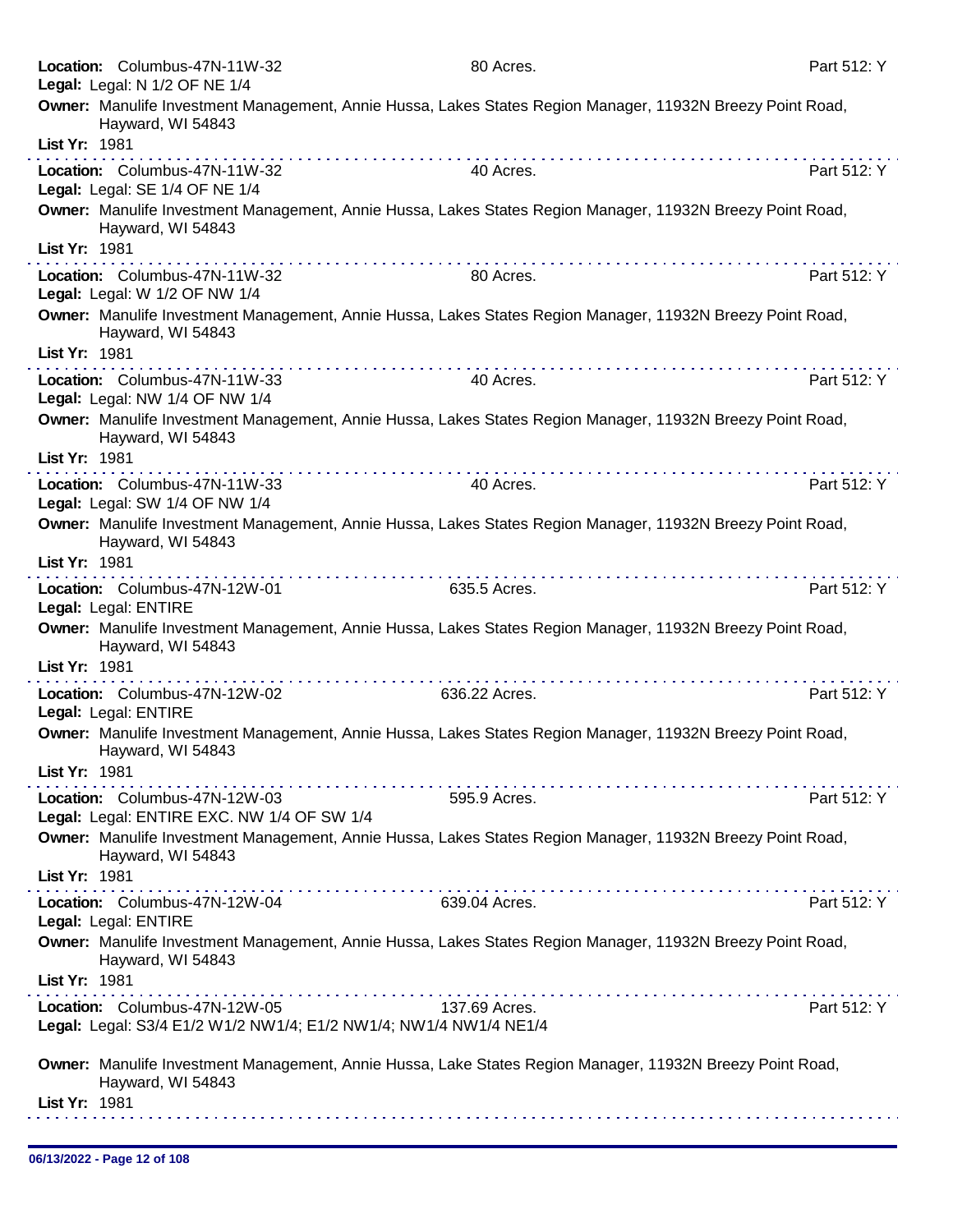|               | Location: Columbus-47N-12W-05<br>Legal: Legal: NW 1/4 OF SW 1/4    | 40 Acres.                                                                                                  | Part 512: Y |
|---------------|--------------------------------------------------------------------|------------------------------------------------------------------------------------------------------------|-------------|
|               | Hayward, WI 54843                                                  | Owner: Manulife Investment Management, Annie Hussa, Lake States Region Manager, 11932N Breezy Point Road,  |             |
| List Yr: 1981 |                                                                    |                                                                                                            |             |
|               | Location: Columbus-47N-12W-05<br>Legal: Legal: SE 1/4 OF SW 1/4    | 40 Acres.                                                                                                  | Part 512: Y |
|               | Hayward, WI 54843                                                  | Owner: Manulife Investment Management, Annie Hussa, Lake States Region Manager, 11932N Breezy Point Road,  |             |
| List Yr: 1981 |                                                                    |                                                                                                            |             |
|               | Location: Columbus-47N-12W-05<br>Legal: Legal: SE 1/4              | 160 Acres.                                                                                                 | Part 512: Y |
|               | Hayward, WI 54843                                                  | Owner: Manulife Investment Management, Annie Hussa, Lakes States Region Manager, 11932N Breezy Point Road, |             |
| List Yr: 1981 |                                                                    |                                                                                                            |             |
|               | Location: Columbus-47N-12W-05                                      | 30 Acres.<br>Legal: Legal: SW 1/4 OF SW 1/4 EXC. N 1/2 OF N 1/2 OF SW 1/4 OF SW 1/4.                       | Part 512: Y |
| List Yr: 1982 | Hayward, WI 54843                                                  | Owner: Manulife Investment Management, Annie Hussa, Lakes States Region Manager, 11932N Breezy Point Road, |             |
|               | Location: Columbus-47N-12W-05                                      | 190 Acres.                                                                                                 | Part 512: Y |
|               |                                                                    | Legal: Legal: E1/2 NE1/4; SW1/4 NE1/4; NW1/4 NE1/4 exc. NW1/4 NW1/4 NE1/4; W1/2 W1/2 NW1/4                 |             |
|               | Hayward, WI 54843                                                  | Owner: Manulife Investment Management, Annie Hussa, Lakes States Region Manager, 11932N Breezy Point Road, |             |
| List Yr: 1981 |                                                                    | .                                                                                                          |             |
|               | Location: Columbus-47N-12W-06<br>Legal: Legal: N1/2 of NW1/4 SW1/4 | 17.42 Acres.                                                                                               | Part 512: Y |
|               | Hayward, WI 54843                                                  | Owner: Manulife Investment Management, Annie Hussa, Lake States Region Manager, 11932N Breezy Point Road,  |             |
| List Yr: 1981 |                                                                    |                                                                                                            |             |
|               | Location: Columbus-47N-12W-06<br>Legal: Legal: SW 1/4 OF NW 1/4    | 33.97 Acres.                                                                                               | Part 512: Y |
| List Yr: 1981 | Hayward, WI 54843                                                  | Owner: Manulife Investment Management, Annie Hussa, Lake States Region Manager, 11932N Breezy Point Road,  |             |
|               | Location: Columbus-47N-12W-06<br>Legal: Legal: SW 1/4 OF SW 1/4    | 36.87 Acres.                                                                                               | Part 512: Y |
|               | Hayward, WI 54843                                                  | Owner: Manulife Investment Management, Annie Hussa, Lakes States Region Manager, 11932N Breezy Point Road, |             |
| List Yr: 1981 |                                                                    |                                                                                                            |             |
|               | Location: Columbus-47N-12W-06<br>Legal: Legal: N 1/2 OF SE 1/4     | 80 Acres.                                                                                                  | Part 512: Y |
| List Yr: 1981 | Hayward, WI 54843                                                  | Owner: Manulife Investment Management, Annie Hussa, Lakes States Region Manager, 11932N Breezy Point Road, |             |
|               |                                                                    |                                                                                                            |             |
|               | Location: Columbus-47N-12W-06<br>Legal: Legal: NE 1/4              | 163.15 Acres.                                                                                              | Part 512: Y |
|               | Hayward, WI 54843                                                  | Owner: Manulife Investment Management, Annie Hussa, Lakes States Region Manager, 11932N Breezy Point Road, |             |
| List Yr: 1981 |                                                                    |                                                                                                            |             |

06/13/2022 - Page 13 of 108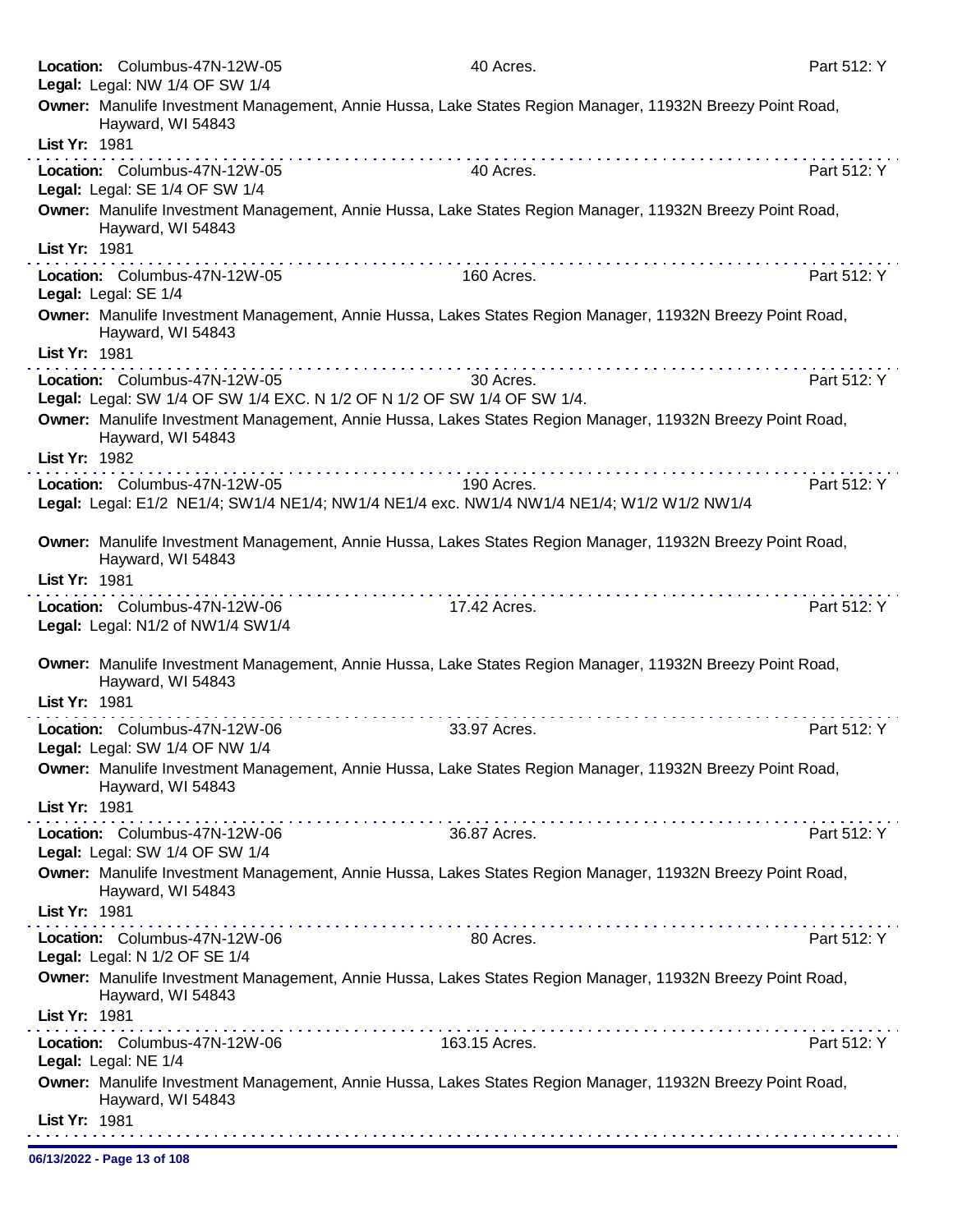|               | Location: Columbus-47N-12W-06<br>Legal: Legal: N 1/2 OF NW 1/4                                  | 72.76 Acres.                                                                                               | Part 512: Y |
|---------------|-------------------------------------------------------------------------------------------------|------------------------------------------------------------------------------------------------------------|-------------|
|               |                                                                                                 | Owner: Manulife Investment Management, Annie Hussa, Lakes States Region Manager, 11932N Breezy Point Road, |             |
|               | Hayward, WI 54843                                                                               |                                                                                                            |             |
| List Yr: 1981 |                                                                                                 | . <b>.</b>                                                                                                 |             |
|               | Location: Columbus-47N-12W-06<br>Legal: Legal: SE 1/4 OF SW 1/4 EXC. NW1/4 OF SE1/4 OF SW1/4    | 30 Acres.                                                                                                  | Part 512: Y |
|               | Hayward, WI 54843                                                                               | Owner: Manulife Investment Management, Annie Hussa, Lakes States Region Manager, 11932N Breezy Point Road, |             |
| List Yr: 1986 |                                                                                                 |                                                                                                            |             |
|               | Location: Columbus-47N-12W-06<br>Legal: Legal: SW 1/4 OF SE 1/4 EXC. NW 1/4 OF SW 1/4 OF SE 1/4 | 30 Acres.                                                                                                  | Part 512: Y |
|               | Hayward, WI 54843                                                                               | Owner: Manulife Investment Management, Annie Hussa, Lakes States Region Manager, 11932N Breezy Point Road, |             |
| List Yr: 1985 |                                                                                                 |                                                                                                            |             |
|               | Location: Columbus-47N-12W-06<br>Legal: Legal: SE 1/4 OF SE 1/4                                 | 40 Acres.                                                                                                  | Part 512: Y |
| List Yr: 1981 | Hayward, WI 54843                                                                               | Owner: Manulife Investment Management, Annie Hussa, Lakes States Region Manager, 11932N Breezy Point Road, |             |
|               | Location: Columbus-47N-12W-06                                                                   | 10 Acres.                                                                                                  | Part 512: Y |
|               | Legal: Legal: NW1/4 OF SW1/4 OF SE1/4                                                           |                                                                                                            |             |
|               | Hayward, WI 54843                                                                               | Owner: Manulife Investment Management, Annie Hussa, Lakes States Region Manager, 11932N Breezy Point Road, |             |
| List Yr: 1994 |                                                                                                 | .                                                                                                          |             |
|               | Location: Columbus-47N-12W-06<br>Legal: Legal: NE1/4 SW1/4 and the S1/2 of NW1/4 SW1/4          | 58 Acres.                                                                                                  | Part 512: Y |
| List Yr: 1981 | Hayward, WI 54843                                                                               | Owner: Manulife Investment Management, Annie Hussa, Lakes States Region Manager, 11932N Breezy Point Road, |             |
|               | Location: Columbus-47N-12W-07                                                                   | 5 Acres.                                                                                                   | Part 512: Y |
|               | Legal: Legal: E1/2 of NE1/4 of NE1/4 of SE1/4                                                   |                                                                                                            |             |
|               | Hayward, WI 54843                                                                               | Owner: Manulife Investment Management, Annie Hussa, Lake States Region Manager, 11932N Breezy Point Road,  |             |
| List Yr: 2007 |                                                                                                 |                                                                                                            |             |
|               | Location: Columbus-47N-12W-07<br>Legal: Legal: NE 1/4 OF NW 1/4                                 | 40 Acres.                                                                                                  | Part 512: Y |
|               | Hayward, WI 54843                                                                               | Owner: Manulife Investment Management, Annie Hussa, Lakes States Region Manager, 11932N Breezy Point Road, |             |
| List Yr: 1981 |                                                                                                 |                                                                                                            |             |
|               | Location: Columbus-47N-12W-07<br>Legal: Legal: S 1/2 OF NW 1/4                                  | 76.68 Acres.                                                                                               | Part 512: Y |
|               | Hayward, WI 54843                                                                               | Owner: Manulife Investment Management, Annie Hussa, Lakes States Region Manager, 11932N Breezy Point Road, |             |
| List Yr: 1981 |                                                                                                 |                                                                                                            |             |
|               | Location: Columbus-47N-12W-07<br>Legal: Legal: N 1/2 OF SW 1/4                                  | 76.07 Acres.                                                                                               | Part 512: Y |
|               | Hayward, WI 54843                                                                               | Owner: Manulife Investment Management, Annie Hussa, Lakes States Region Manager, 11932N Breezy Point Road, |             |
| List Yr: 1981 |                                                                                                 |                                                                                                            |             |

06/13/2022 - Page 14 of 108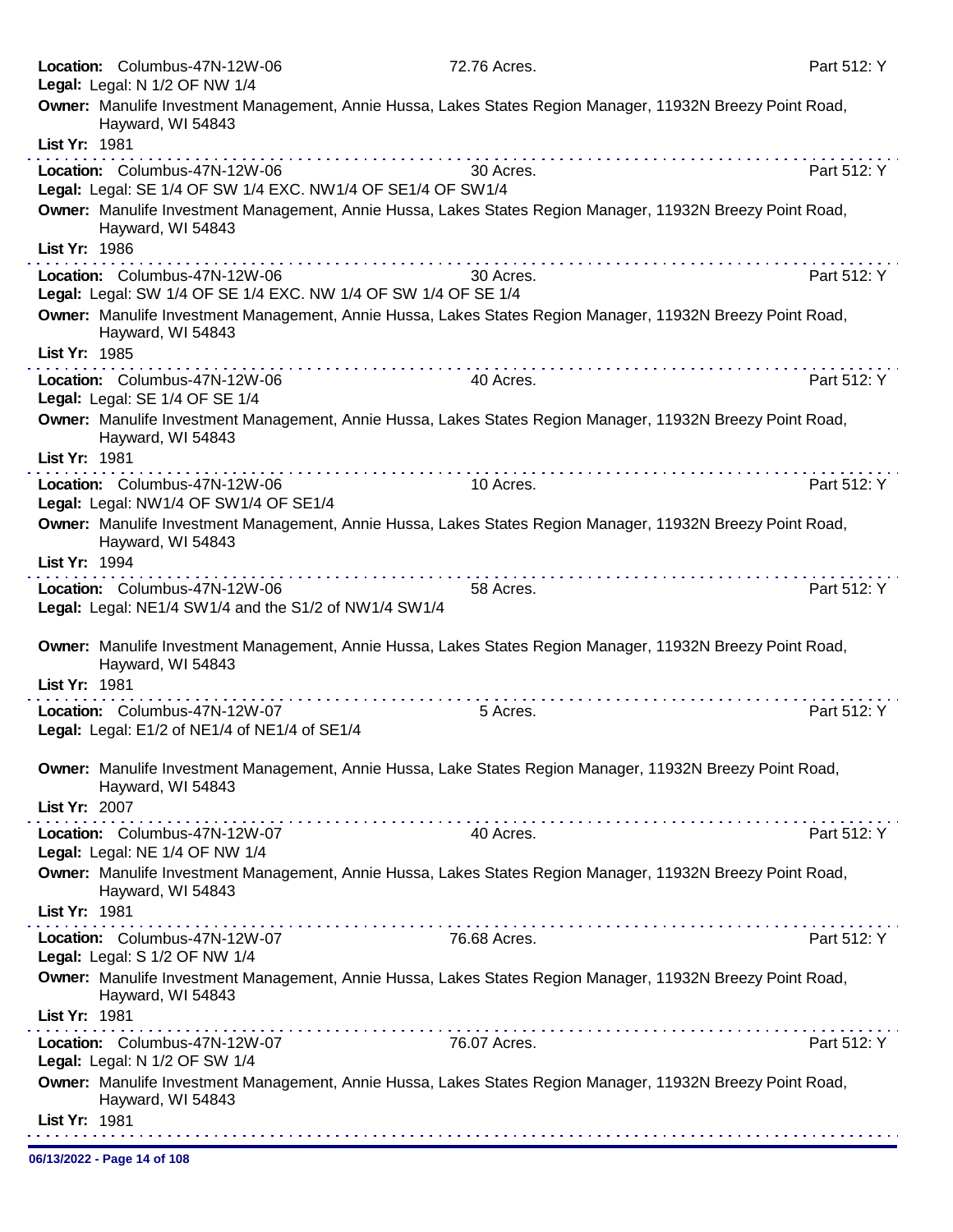| Location: Columbus-47N-12W-07<br>Legal: Legal: SW 1/4 OF SW 1/4                                 | 35.46 Acres.                                                                                                                                                                                                                                                                                                                                                                                                                                                 | Part 512: Y |
|-------------------------------------------------------------------------------------------------|--------------------------------------------------------------------------------------------------------------------------------------------------------------------------------------------------------------------------------------------------------------------------------------------------------------------------------------------------------------------------------------------------------------------------------------------------------------|-------------|
| Hayward, WI 54843<br>List Yr: 1981                                                              | Owner: Manulife Investment Management, Annie Hussa, Lakes States Region Manager, 11932N Breezy Point Road,                                                                                                                                                                                                                                                                                                                                                   |             |
|                                                                                                 |                                                                                                                                                                                                                                                                                                                                                                                                                                                              |             |
| Location: Columbus-47N-12W-07<br>Legal: Legal: NW 1/4 OF SE 1/4                                 | 40 Acres.                                                                                                                                                                                                                                                                                                                                                                                                                                                    | Part 512: Y |
| Hayward, WI 54843                                                                               | Owner: Manulife Investment Management, Annie Hussa, Lakes States Region Manager, 11932N Breezy Point Road,                                                                                                                                                                                                                                                                                                                                                   |             |
| List Yr: 1981                                                                                   |                                                                                                                                                                                                                                                                                                                                                                                                                                                              |             |
| Location: Columbus-47N-12W-07<br>Legal: Legal: SE 1/4 OF SE 1/4                                 | 40 Acres.                                                                                                                                                                                                                                                                                                                                                                                                                                                    | Part 512: Y |
| Hayward, WI 54843<br>List Yr: 1981                                                              | Owner: Manulife Investment Management, Annie Hussa, Lakes States Region Manager, 11932N Breezy Point Road,                                                                                                                                                                                                                                                                                                                                                   |             |
|                                                                                                 |                                                                                                                                                                                                                                                                                                                                                                                                                                                              |             |
| Location: Columbus-47N-12W-07                                                                   | 155 Acres.<br>Legal: Legal: N1/2 OF NE1/4; SW1/4 OF NE1/4; AND SE1/4 OF NE1/4 EXCEPT E1/2 OF SE1/4 OF SE1/4 OF NE1/4                                                                                                                                                                                                                                                                                                                                         | Part 512: Y |
| Hayward, WI 54843                                                                               | Owner: Manulife Investment Management, Annie Hussa, Lakes States Region Manager, 11932N Breezy Point Road,                                                                                                                                                                                                                                                                                                                                                   |             |
| List Yr: 1981                                                                                   |                                                                                                                                                                                                                                                                                                                                                                                                                                                              |             |
| Location: Columbus-47N-12W-07<br>Legal: Legal: SE 1/4 OF SW 1/4                                 | 40 Acres.                                                                                                                                                                                                                                                                                                                                                                                                                                                    | Part 512: Y |
| Hayward, WI 54843<br>List Yr: 1988                                                              | Owner: Manulife Investment Management, Annie Hussa, Lakes States Region Manager, 11932N Breezy Point Road,                                                                                                                                                                                                                                                                                                                                                   |             |
|                                                                                                 |                                                                                                                                                                                                                                                                                                                                                                                                                                                              |             |
| Location: Columbus-47N-12W-07<br>Legal: Legal: NE1/4 SE1/4 exc. E1/2 of NE1/4 of NE1/4 of SE1/4 | 35 Acres.                                                                                                                                                                                                                                                                                                                                                                                                                                                    | Part 512: Y |
| Hayward, WI 54843                                                                               | Owner: Manulife Investment Management, Annie Hussa, Lakes States Region Manager, 11932N Breezy Point Road,                                                                                                                                                                                                                                                                                                                                                   |             |
| List Yr: 2007                                                                                   | .                                                                                                                                                                                                                                                                                                                                                                                                                                                            |             |
| Location: Columbus-47N-12W-08                                                                   | 236 Acres.                                                                                                                                                                                                                                                                                                                                                                                                                                                   | Part 512: Y |
| Hayward, WI 54843                                                                               | Legal: Legal: N1/2 S1/2; SW1/4 SW1/4; SE1/4 SE1/4 lying North of centerline of Tahquamenon Truck Trail (CR-422)<br>Owner: Manulife Investment Management, Annie Hussa, Lake States Region Manager, 11932N Breezy Point Road,                                                                                                                                                                                                                                 |             |
| List Yr: 1981                                                                                   |                                                                                                                                                                                                                                                                                                                                                                                                                                                              |             |
| Location: Columbus-47N-12W-08<br>Legal: Legal: SE 1/4 OF SW 1/4                                 | 40 Acres.                                                                                                                                                                                                                                                                                                                                                                                                                                                    | Part 512: Y |
| Hayward, WI 54843<br>List Yr: 1982                                                              | Owner: Manulife Investment Management, Annie Hussa, Lake States Region Manager, 11932N Breezy Point Road,                                                                                                                                                                                                                                                                                                                                                    |             |
|                                                                                                 | $\mathcal{L}^{\mathcal{A}}(\mathcal{A},\mathcal{A},\mathcal{A},\mathcal{A},\mathcal{A},\mathcal{A},\mathcal{A},\mathcal{A},\mathcal{A},\mathcal{A},\mathcal{A},\mathcal{A},\mathcal{A},\mathcal{A},\mathcal{A},\mathcal{A},\mathcal{A},\mathcal{A},\mathcal{A},\mathcal{A},\mathcal{A},\mathcal{A},\mathcal{A},\mathcal{A},\mathcal{A},\mathcal{A},\mathcal{A},\mathcal{A},\mathcal{A},\mathcal{A},\mathcal{A},\mathcal{A},\mathcal{A},\mathcal{A},\mathcal$ |             |
| Location: Columbus-47N-12W-08                                                                   | 319 Acres.<br>Legal: Legal: NE1/4; NW1/4; and SE1/4 SE1/4 lying South of centerline of Tahquamenon Truck Trail (CR-422)                                                                                                                                                                                                                                                                                                                                      | Part 512: Y |
| Hayward, WI 54843                                                                               | Owner: Manulife Investment Management, Annie Hussa, Lakes States Region Manager, 11932N Breezy Point Road,                                                                                                                                                                                                                                                                                                                                                   |             |
| List Yr: 1981                                                                                   |                                                                                                                                                                                                                                                                                                                                                                                                                                                              |             |
| Location: Columbus-47N-12W-09<br>Legal: Legal: S1/2 OF S1/2 OF NE1/4 OF NE1/4                   | .<br>10 Acres.                                                                                                                                                                                                                                                                                                                                                                                                                                               | Part 512: N |
| List Yr: 1995                                                                                   | Owner: Mr. and Mrs. David Spousta, 11395 South Allen Road, , Bannister, MI 48807                                                                                                                                                                                                                                                                                                                                                                             |             |
|                                                                                                 |                                                                                                                                                                                                                                                                                                                                                                                                                                                              |             |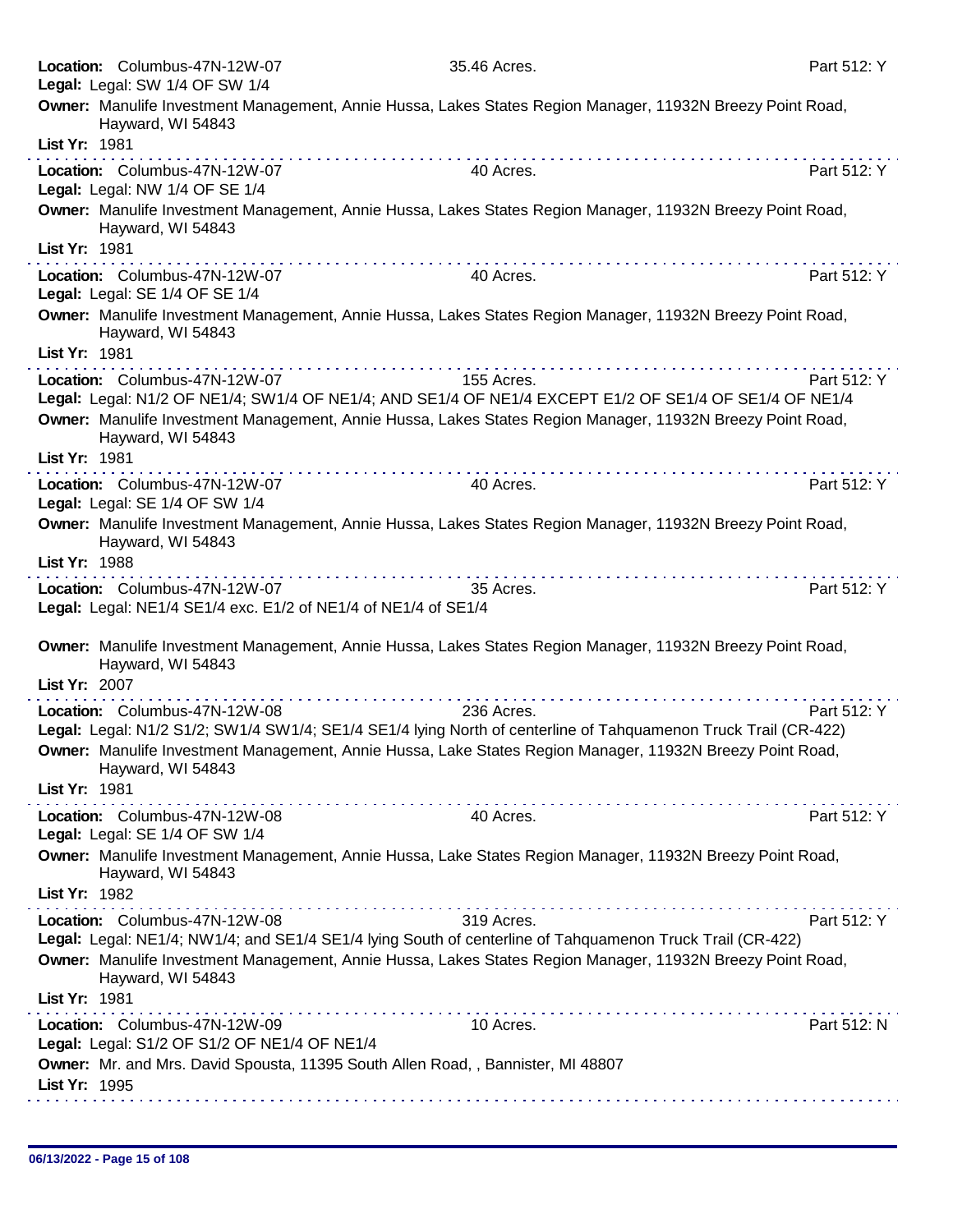| Location: Columbus-47N-12W-09<br>Legal: Legal: NE1/4 OF NE1/4 EXC. S1/2 OF S1/2 OF NE1/4 OF NE1/4                               | 30 Acres.  | Part 512: N |
|---------------------------------------------------------------------------------------------------------------------------------|------------|-------------|
| Owner: Mr. and Mrs. David Spousta, 11395 South Allen Road, , Bannister, MI 48807                                                |            |             |
| List Yr: 1983                                                                                                                   |            |             |
| Location: Columbus-47N-12W-09                                                                                                   | 40 Acres.  | Part 512: N |
| Legal: Legal: NW 1/4 OF NE 1/4                                                                                                  |            |             |
| Owner: Mr. and Mrs. David Spousta, 11395 South Allen Road, , Bannister, MI 48807                                                |            |             |
| List Yr: 1981                                                                                                                   |            |             |
| Location: Columbus-47N-12W-09                                                                                                   | 40 Acres.  | Part 512: N |
| Legal: Legal: SE 1/4 OF SW 1/4                                                                                                  |            |             |
| Owner: Manulife Investment Management, Annie Hussa, Lake States Region Manager, 11932N Breezy Point Road,<br>Hayward, WI 54843  |            |             |
| List Yr: 1981                                                                                                                   |            |             |
| Location: Columbus-47N-12W-09                                                                                                   | 30 Acres.  | Part 512: N |
| Legal: Legal: NE 1/4 OF SW 1/4 EXC. NW 1/4 OF NE 1/4 OF SW 1/4                                                                  |            |             |
| Owner: Manulife Investment Management, Annie Hussa, Lake States Region Manager, 11932N Breezy Point Road,<br>Hayward, WI 54843  |            |             |
| List Yr: 1983<br>.                                                                                                              |            |             |
| Location: Columbus-47N-12W-09                                                                                                   | 160 Acres. | Part 512: Y |
| Legal: Legal: W 1/2 OF W 1/2                                                                                                    |            |             |
| Owner: Manulife Investment Management, Annie Hussa, Lakes States Region Manager, 11932N Breezy Point Road,<br>Hayward, WI 54843 |            |             |
| List Yr: 1981                                                                                                                   |            |             |
| Location: Columbus-47N-12W-09                                                                                                   | 80 Acres.  | Part 512: Y |
| Legal: Legal: E 1/2 OF SE 1/4                                                                                                   |            |             |
| Owner: Manulife Investment Management, Annie Hussa, Lakes States Region Manager, 11932N Breezy Point Road,<br>Hayward, WI 54843 |            |             |
| List Yr: 1981                                                                                                                   |            |             |
| Location: Columbus-47N-12W-10                                                                                                   | 40 Acres.  | Part 512: Y |
| Legal: Legal: NW 1/4 OF NW 1/4                                                                                                  |            |             |
| Owner: Manulife Investment Management, Annie Hussa, Lakes States Region Manager, 11932N Breezy Point Road,                      |            |             |
| Hayward, WI 54843                                                                                                               |            |             |
| List Yr: 1981                                                                                                                   |            |             |
| Location: Columbus-47N-12W-10                                                                                                   | 320 Acres. | Part 512: Y |
| Legal: Legal: E 1/2                                                                                                             |            |             |
| Owner: Manulife Investment Management, Annie Hussa, Lakes States Region Manager, 11932N Breezy Point Road,<br>Hayward, WI 54843 |            |             |
| List Yr: 1981                                                                                                                   |            |             |
| Location: Columbus-47N-12W-10                                                                                                   | 40 Acres.  | Part 512: Y |
| Legal: Legal: SW 1/4 OF SW 1/4                                                                                                  |            |             |
| Owner: Manulife Investment Management, Annie Hussa, Lakes States Region Manager, 11932N Breezy Point Road,<br>Hayward, WI 54843 |            |             |
| List Yr: 1981                                                                                                                   |            |             |
| Location: Columbus-47N-12W-10                                                                                                   | 10 Acres.  | Part 512: Y |
| Legal: Legal: SW1/4 OF SW1/4 OF NW1/4                                                                                           |            |             |
| Owner: Manulife Investment Management, Annie Hussa, Lakes States Region Manager, 11932N Breezy Point Road,<br>Hayward, WI 54843 |            |             |
| List Yr: 1994                                                                                                                   |            |             |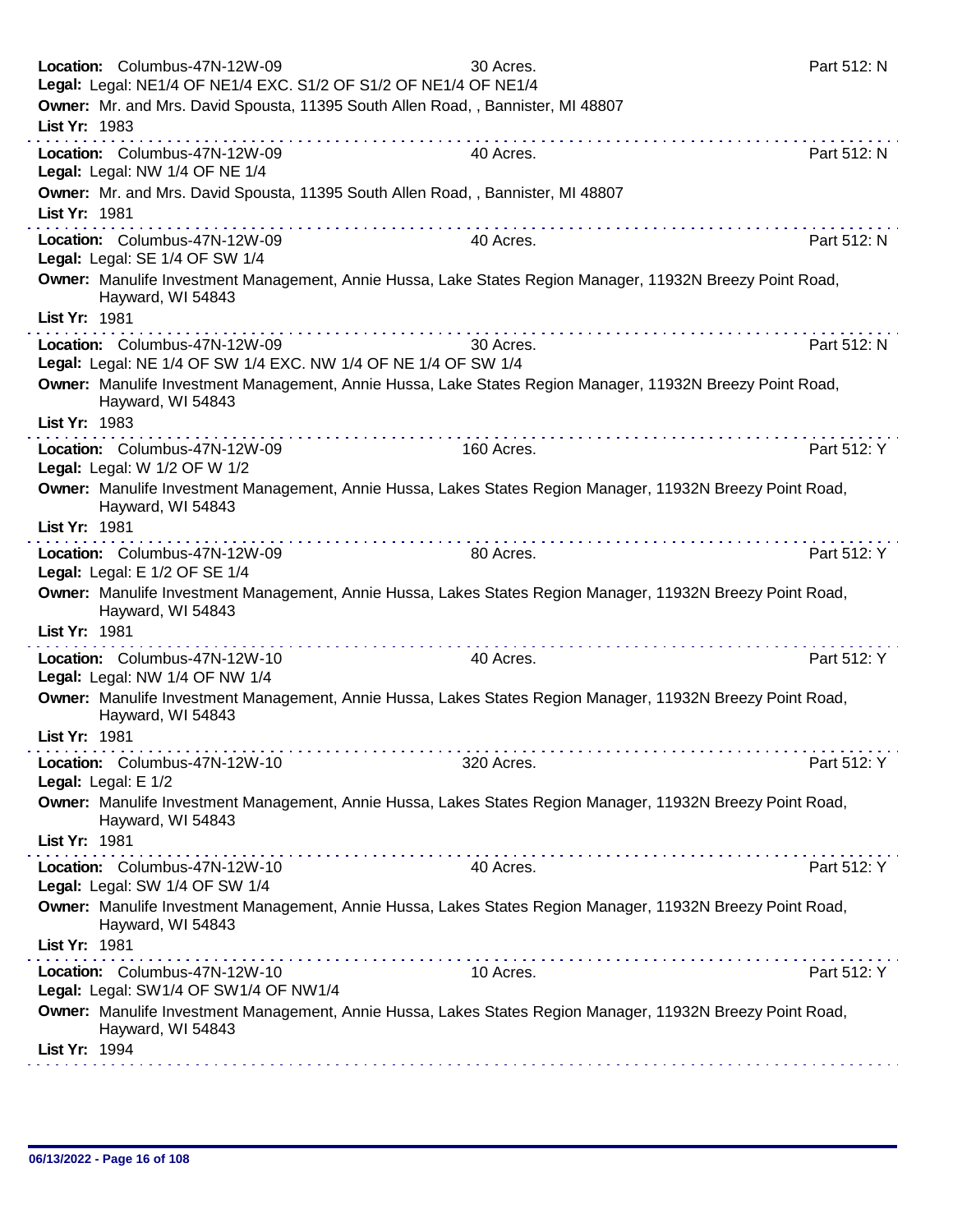|               | Location: Columbus-47N-12W-10<br>Legal: Legal: SW 1/4 OF NW 1/4 EXC. SW 1/4 OF SW 1/4 OF NW 1/4 | 30 Acres.                                                                                                  | Part 512: Y |
|---------------|-------------------------------------------------------------------------------------------------|------------------------------------------------------------------------------------------------------------|-------------|
|               | Hayward, WI 54843                                                                               | Owner: Manulife Investment Management, Annie Hussa, Lakes States Region Manager, 11932N Breezy Point Road, |             |
| List Yr: 1989 |                                                                                                 |                                                                                                            |             |
|               | Location: Columbus-47N-12W-11<br>Legal: Legal: ENTIRE                                           | 640 Acres.                                                                                                 | Part 512: Y |
|               | Hayward, WI 54843                                                                               | Owner: Manulife Investment Management, Annie Hussa, Lakes States Region Manager, 11932N Breezy Point Road, |             |
| List Yr: 1981 |                                                                                                 |                                                                                                            |             |
|               | Location: Columbus-47N-12W-12<br>Legal: Legal: ENTIRE                                           | 640 Acres.                                                                                                 | Part 512: Y |
|               | Hayward, WI 54843                                                                               | Owner: Manulife Investment Management, Annie Hussa, Lakes States Region Manager, 11932N Breezy Point Road, |             |
| List Yr: 1981 |                                                                                                 | .                                                                                                          |             |
|               | Location: Columbus-47N-12W-13<br>Legal: Legal: SW1/4 NE1/4, EXCEPT SE1/4 SE1/4 SW1/4 NE1/4      | 37.5 Acres.                                                                                                | Part 512: N |
|               | Hayward, WI 54843                                                                               | Owner: Manulife Investment Management, Annie Hussa, Lake States Region Manager, 11932N Breezy Point Road,  |             |
| List Yr: 1981 |                                                                                                 |                                                                                                            |             |
|               | Location: Columbus-47N-12W-13<br>Legal: Legal: N 1/2 OF NE 1/4                                  | 80 Acres.                                                                                                  | Part 512: Y |
| List Yr: 1981 | Hayward, WI 54843                                                                               | Owner: Manulife Investment Management, Annie Hussa, Lakes States Region Manager, 11932N Breezy Point Road, |             |
|               | Location: Columbus-47N-12W-13<br>Legal: Legal: W 1/2                                            | the second companies of the second companies of<br>320 Acres.                                              | Part 512: Y |
|               | Hayward, WI 54843                                                                               | Owner: Manulife Investment Management, Annie Hussa, Lakes States Region Manager, 11932N Breezy Point Road, |             |
| List Yr: 1981 |                                                                                                 |                                                                                                            |             |
|               | Location: Columbus-47N-12W-13<br>Legal: Legal: SW 1/4 OF SE 1/4                                 | 40 Acres.                                                                                                  | Part 512: N |
| List Yr: 1986 |                                                                                                 | Owner: Randall and Amy Schott, 1200 Burningbush Court, Temperance, MI 48182                                |             |
|               | Location: Columbus-47N-12W-13                                                                   | 34.5 Acres.<br>Legal: Legal: GOV. LOT 3, EXC. THAT PORTION LYING IN THE NE1/4 OF SE1/4                     | Part 512: N |
| List Yr: 1983 |                                                                                                 | Owner: Randall and Amy Schott, 1200 Burningbush Court, Temperance, MI 48182                                |             |
|               | Location: Columbus-47N-12W-14                                                                   | 640 Acres.                                                                                                 | Part 512: Y |
|               | Legal: Legal: ENTIRE                                                                            | Owner: Manulife Investment Management, Annie Hussa, Lakes States Region Manager, 11932N Breezy Point Road, |             |
| List Yr: 1981 | Hayward, WI 54843                                                                               |                                                                                                            |             |
|               | Location: Columbus-47N-12W-15<br>Legal: Legal: ENTIRE EXC. SW 1/4 OF NW 1/4                     | 600 Acres.                                                                                                 | Part 512: Y |
|               | Hayward, WI 54843                                                                               | Owner: Manulife Investment Management, Annie Hussa, Lakes States Region Manager, 11932N Breezy Point Road, |             |
| List Yr: 1981 |                                                                                                 |                                                                                                            |             |
|               |                                                                                                 |                                                                                                            |             |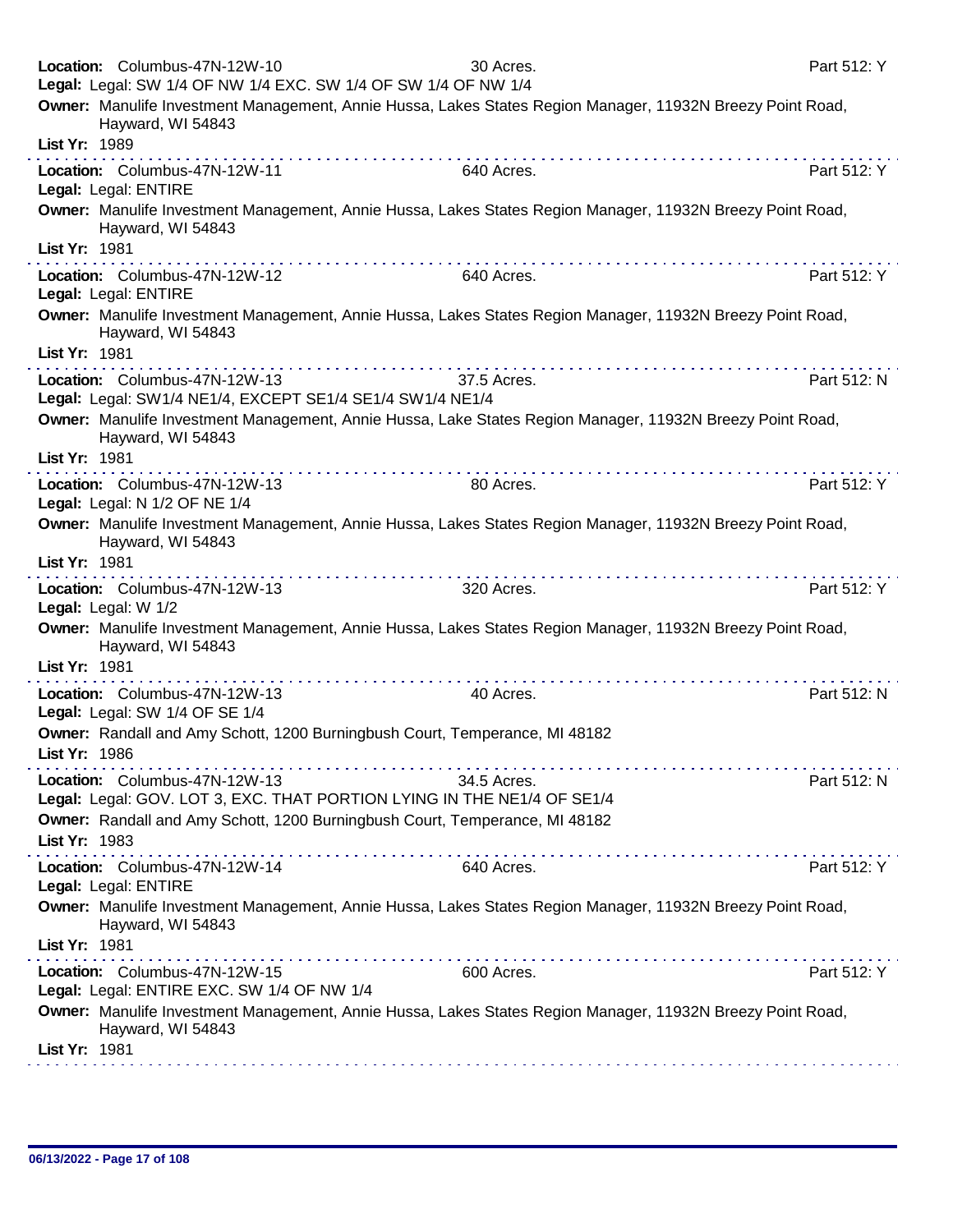| Location: Columbus-47N-12W-16                                                                                                                    | 160 Acres.                                             | Part 512: Y |
|--------------------------------------------------------------------------------------------------------------------------------------------------|--------------------------------------------------------|-------------|
| Legal: Legal: NE 1/4                                                                                                                             |                                                        |             |
| Owner: Manulife Investment Management, Annie Hussa, Lakes States Region Manager, 11932N Breezy Point Road,<br>Hayward, WI 54843                  |                                                        |             |
| List Yr: 1981                                                                                                                                    |                                                        |             |
| Location: Columbus-47N-12W-16<br>Legal: Legal: NW 1/4 OF NW 1/4                                                                                  | 40 Acres.                                              | Part 512: Y |
| Owner: Manulife Investment Management, Annie Hussa, Lakes States Region Manager, 11932N Breezy Point Road,<br>Hayward, WI 54843                  |                                                        |             |
| List Yr: 1981                                                                                                                                    |                                                        |             |
| Location: Columbus-47N-12W-16<br>Legal: Legal: S 1/2 OF NW 1/4                                                                                   | 80 Acres.                                              | Part 512: Y |
| Owner: Manulife Investment Management, Annie Hussa, Lakes States Region Manager, 11932N Breezy Point Road,<br>Hayward, WI 54843                  |                                                        |             |
| List Yr: 1981                                                                                                                                    |                                                        |             |
| Location: Columbus-47N-12W-16<br>Legal: Legal: NE 1/4 OF SE 1/4                                                                                  | 40 Acres.                                              | Part 512: Y |
| Owner: Manulife Investment Management, Annie Hussa, Lakes States Region Manager, 11932N Breezy Point Road,<br>Hayward, WI 54843                  |                                                        |             |
| List Yr: 1981                                                                                                                                    |                                                        |             |
| Location: Columbus-47N-12W-16                                                                                                                    | 45 Acres.                                              | Part 512: Y |
| Legal: Legal: SE1/4 OF SE1/4, E1/2 OF SE1/4 OF SW1/4 OF SE1/4                                                                                    |                                                        |             |
| Owner: Manulife Investment Management, Annie Hussa, Lakes States Region Manager, 11932N Breezy Point Road,<br>Hayward, WI 54843                  |                                                        |             |
| List Yr: 1981<br>.                                                                                                                               |                                                        |             |
| Location: Columbus-47N-12W-16<br>Legal: Legal: N1/2 OF N1/2 OF NW1/4 OF SE1/4                                                                    | 10 Acres.                                              | Part 512: Y |
| Owner: Manulife Investment Management, Annie Hussa, Lakes States Region Manager, 11932N Breezy Point Road,                                       |                                                        |             |
| Hayward, WI 54843                                                                                                                                |                                                        |             |
| List Yr: 1994<br>.                                                                                                                               |                                                        |             |
| Location: Columbus-47N-12W-16<br>Legal: Legal: SW1/4 OF NW1/4 OF NW1/4 OF SE1/4                                                                  | 2.5 Acres.                                             | Part 512: Y |
| Owner: Manulife Investment Management, Annie Hussa, Lakes States Region Manager, 11932N Breezy Point Road,<br>Hayward, WI 54843                  |                                                        |             |
| List Yr: 1994                                                                                                                                    |                                                        |             |
| Location: Columbus-47N-12W-16                                                                                                                    | 2 Acres.                                               | Part 512: Y |
| Legal: Legal: SE1/4 OF NE1/4 OF NW1/4 OF SE1/4, ONLY THAT PART EAST OF COUNTY ROAD 421                                                           |                                                        |             |
| Owner: Manulife Investment Management, Annie Hussa, Lakes States Region Manager, 11932N Breezy Point Road,<br>Hayward, WI 54843                  |                                                        |             |
| List Yr: 1994                                                                                                                                    |                                                        |             |
| Location: Columbus-47N-12W-16<br>Legal: Legal: NE1/4 OF SE1/4 OF NW1/4 OF SE1/4, ONLY THAT PART LYING EAST OF COUNTY ROAD 421                    | 0.5 Acres.                                             | Part 512: Y |
| Owner: Manulife Investment Management, Annie Hussa, Lakes States Region Manager, 11932N Breezy Point Road,<br>Hayward, WI 54843<br>List Yr: 1994 |                                                        |             |
| .<br>Location: Columbus-47N-12W-16                                                                                                               | a construction of the construction of the<br>40 Acres. | Part 512: Y |
| Legal: Legal: W 1/2 OF E 1/2 OF SW 1/4                                                                                                           |                                                        |             |
| Owner: Manulife Investment Management, Annie Hussa, Lakes States Region Manager, 11932N Breezy Point Road,<br>Hayward, WI 54843                  |                                                        |             |
| List Yr: 1981                                                                                                                                    |                                                        |             |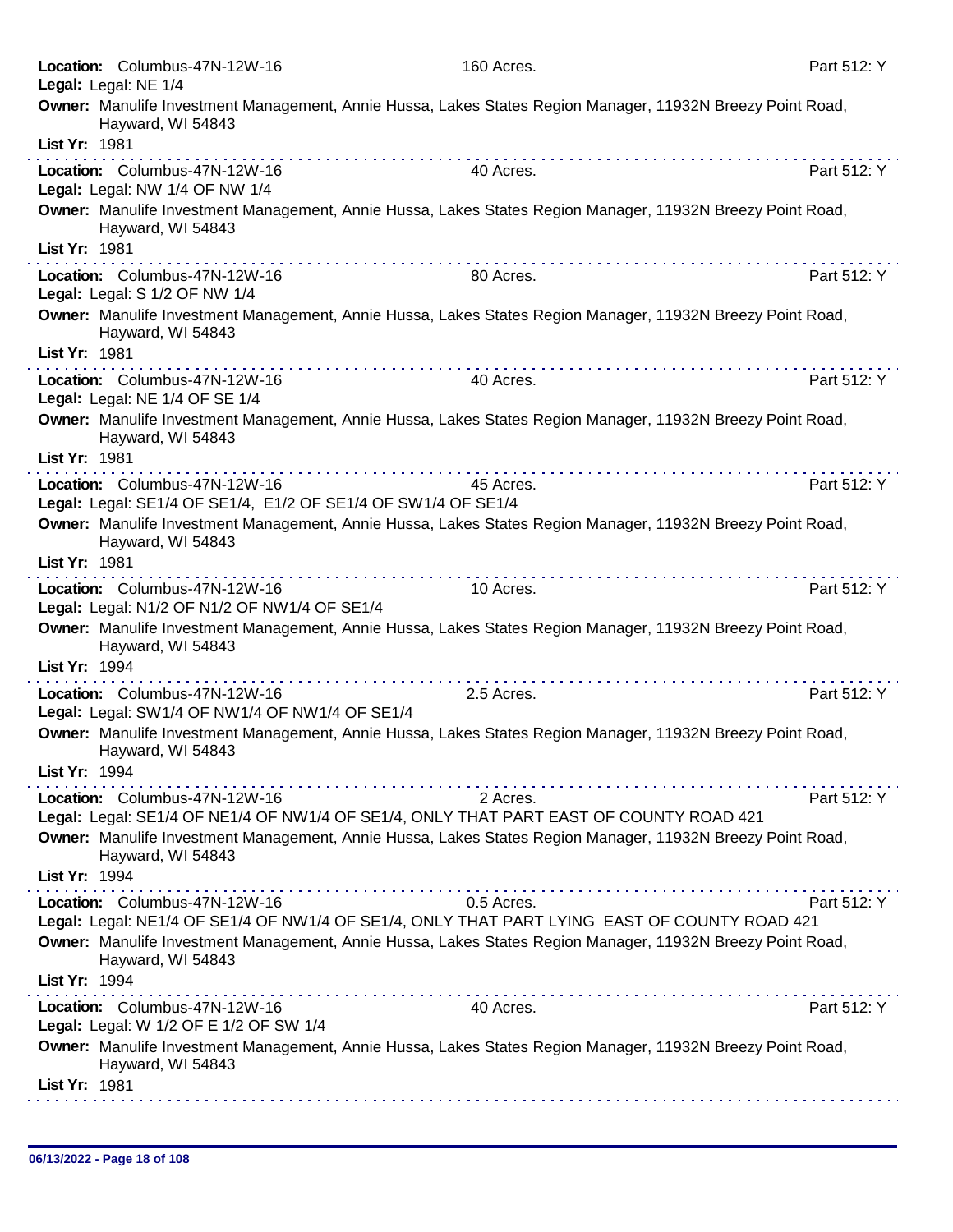| Legal: Legal: NE1/4 OF NE1/4 OF SW1/4, NW1/4 OF SE1/4 OF NE1/4 OF SW1/4<br>Owner: Manulife Investment Management, Annie Hussa, Lakes States Region Manager, 11932N Breezy Point Road,<br>Hayward, WI 54843<br>List Yr: 1981<br>75 Acres.<br>Location: Columbus-47N-12W-16<br>Part 512: Y<br>Legal: Legal: W1/2 OF SW1/4 EXC. SW1/4 OF SW1/4 OF NW1/4 OF SW1/4 & EXC. NW1/4 OF NW1/4 OF SW1/4 OF<br>SW1/4<br>Owner: Manulife Investment Management, Annie Hussa, Lakes States Region Manager, 11932N Breezy Point Road,<br>Hayward, WI 54843<br>List Yr: 1981<br>Location: Columbus-47N-12W-17<br>Part 512: Y<br>40 Acres.<br>Legal: Legal: E1/2 SE1/4 NW1/4; W1/2 SW1/4 NE1/4<br>Owner: Manulife Investment Management, Annie Hussa, Lake States Region Manager, 11932N Breezy Point Road,<br>Hayward, WI 54843<br>List Yr: 1981<br>Part 512: Y<br>Location: Columbus-47N-12W-17<br>40 Acres.<br>Legal: Legal: NW 1/4 OF NE 1/4<br>Owner: Manulife Investment Management, Annie Hussa, Lakes States Region Manager, 11932N Breezy Point Road,<br>Hayward, WI 54843<br>List Yr: 1981<br>Part 512: Y<br>Location: Columbus-47N-12W-17<br>40 Acres.<br>Legal: Legal: NW 1/4 OF NW 1/4<br>Owner: Manulife Investment Management, Annie Hussa, Lakes States Region Manager, 11932N Breezy Point Road,<br>Hayward, WI 54843<br>List Yr: 1981<br>Part 512: Y<br>Location: Columbus-47N-12W-17<br>160 Acres.<br>Legal: Legal: SW 1/4<br>Owner: Manulife Investment Management, Annie Hussa, Lakes States Region Manager, 11932N Breezy Point Road,<br>Hayward, WI 54843<br>List Yr: 1981<br>.<br>Location: Columbus-47N-12W-17<br>37.5 Acres.<br>Part 512: Y<br>Legal: Legal: NE 1/4 OF SE 1/4 EXC. SE1/4 OF SE1/4 OF NE1/4 OF SE1/4<br>Owner: Manulife Investment Management, Annie Hussa, Lakes States Region Manager, 11932N Breezy Point Road,<br>Hayward, WI 54843<br>List Yr: 1981<br>Location: Columbus-47N-12W-17<br>40 Acres.<br>Part 512: Y<br>Legal: Legal: SW 1/4 OF SE 1/4<br>Owner: Manulife Investment Management, Annie Hussa, Lakes States Region Manager, 11932N Breezy Point Road,<br>Hayward, WI 54843<br>List Yr: 1981<br>Part 512: Y<br>Location: Columbus-47N-12W-17<br>40 Acres.<br>Legal: Legal: NE 1/4 OF NW 1/4<br>Owner: Manulife Investment Management, Annie Hussa, Lakes States Region Manager, 11932N Breezy Point Road,<br>Hayward, WI 54843<br>List Yr: 1983<br>Location: Columbus-47N-12W-17<br>Part 512: Y<br>37.5 Acres.<br>Legal: Legal: SE1/4 OF SE1/4 EXC. NE1/4 OF NE1/4 OF SE1/4 OF SE1/4<br>Owner: Manulife Investment Management, Annie Hussa, Lakes States Region Manager, 11932N Breezy Point Road,<br>Hayward, WI 54843 | Location: Columbus-47N-12W-16 | 12.5 Acres. | Part 512: Y |
|----------------------------------------------------------------------------------------------------------------------------------------------------------------------------------------------------------------------------------------------------------------------------------------------------------------------------------------------------------------------------------------------------------------------------------------------------------------------------------------------------------------------------------------------------------------------------------------------------------------------------------------------------------------------------------------------------------------------------------------------------------------------------------------------------------------------------------------------------------------------------------------------------------------------------------------------------------------------------------------------------------------------------------------------------------------------------------------------------------------------------------------------------------------------------------------------------------------------------------------------------------------------------------------------------------------------------------------------------------------------------------------------------------------------------------------------------------------------------------------------------------------------------------------------------------------------------------------------------------------------------------------------------------------------------------------------------------------------------------------------------------------------------------------------------------------------------------------------------------------------------------------------------------------------------------------------------------------------------------------------------------------------------------------------------------------------------------------------------------------------------------------------------------------------------------------------------------------------------------------------------------------------------------------------------------------------------------------------------------------------------------------------------------------------------------------------------------------------------------------------------------------------------------------------------------------------------------------------------------------------------------------------------------------|-------------------------------|-------------|-------------|
|                                                                                                                                                                                                                                                                                                                                                                                                                                                                                                                                                                                                                                                                                                                                                                                                                                                                                                                                                                                                                                                                                                                                                                                                                                                                                                                                                                                                                                                                                                                                                                                                                                                                                                                                                                                                                                                                                                                                                                                                                                                                                                                                                                                                                                                                                                                                                                                                                                                                                                                                                                                                                                                                |                               |             |             |
|                                                                                                                                                                                                                                                                                                                                                                                                                                                                                                                                                                                                                                                                                                                                                                                                                                                                                                                                                                                                                                                                                                                                                                                                                                                                                                                                                                                                                                                                                                                                                                                                                                                                                                                                                                                                                                                                                                                                                                                                                                                                                                                                                                                                                                                                                                                                                                                                                                                                                                                                                                                                                                                                |                               |             |             |
|                                                                                                                                                                                                                                                                                                                                                                                                                                                                                                                                                                                                                                                                                                                                                                                                                                                                                                                                                                                                                                                                                                                                                                                                                                                                                                                                                                                                                                                                                                                                                                                                                                                                                                                                                                                                                                                                                                                                                                                                                                                                                                                                                                                                                                                                                                                                                                                                                                                                                                                                                                                                                                                                |                               |             |             |
|                                                                                                                                                                                                                                                                                                                                                                                                                                                                                                                                                                                                                                                                                                                                                                                                                                                                                                                                                                                                                                                                                                                                                                                                                                                                                                                                                                                                                                                                                                                                                                                                                                                                                                                                                                                                                                                                                                                                                                                                                                                                                                                                                                                                                                                                                                                                                                                                                                                                                                                                                                                                                                                                |                               |             |             |
|                                                                                                                                                                                                                                                                                                                                                                                                                                                                                                                                                                                                                                                                                                                                                                                                                                                                                                                                                                                                                                                                                                                                                                                                                                                                                                                                                                                                                                                                                                                                                                                                                                                                                                                                                                                                                                                                                                                                                                                                                                                                                                                                                                                                                                                                                                                                                                                                                                                                                                                                                                                                                                                                |                               |             |             |
|                                                                                                                                                                                                                                                                                                                                                                                                                                                                                                                                                                                                                                                                                                                                                                                                                                                                                                                                                                                                                                                                                                                                                                                                                                                                                                                                                                                                                                                                                                                                                                                                                                                                                                                                                                                                                                                                                                                                                                                                                                                                                                                                                                                                                                                                                                                                                                                                                                                                                                                                                                                                                                                                |                               |             |             |
|                                                                                                                                                                                                                                                                                                                                                                                                                                                                                                                                                                                                                                                                                                                                                                                                                                                                                                                                                                                                                                                                                                                                                                                                                                                                                                                                                                                                                                                                                                                                                                                                                                                                                                                                                                                                                                                                                                                                                                                                                                                                                                                                                                                                                                                                                                                                                                                                                                                                                                                                                                                                                                                                |                               |             |             |
|                                                                                                                                                                                                                                                                                                                                                                                                                                                                                                                                                                                                                                                                                                                                                                                                                                                                                                                                                                                                                                                                                                                                                                                                                                                                                                                                                                                                                                                                                                                                                                                                                                                                                                                                                                                                                                                                                                                                                                                                                                                                                                                                                                                                                                                                                                                                                                                                                                                                                                                                                                                                                                                                |                               |             |             |
|                                                                                                                                                                                                                                                                                                                                                                                                                                                                                                                                                                                                                                                                                                                                                                                                                                                                                                                                                                                                                                                                                                                                                                                                                                                                                                                                                                                                                                                                                                                                                                                                                                                                                                                                                                                                                                                                                                                                                                                                                                                                                                                                                                                                                                                                                                                                                                                                                                                                                                                                                                                                                                                                |                               |             |             |
|                                                                                                                                                                                                                                                                                                                                                                                                                                                                                                                                                                                                                                                                                                                                                                                                                                                                                                                                                                                                                                                                                                                                                                                                                                                                                                                                                                                                                                                                                                                                                                                                                                                                                                                                                                                                                                                                                                                                                                                                                                                                                                                                                                                                                                                                                                                                                                                                                                                                                                                                                                                                                                                                |                               |             |             |
|                                                                                                                                                                                                                                                                                                                                                                                                                                                                                                                                                                                                                                                                                                                                                                                                                                                                                                                                                                                                                                                                                                                                                                                                                                                                                                                                                                                                                                                                                                                                                                                                                                                                                                                                                                                                                                                                                                                                                                                                                                                                                                                                                                                                                                                                                                                                                                                                                                                                                                                                                                                                                                                                |                               |             |             |
|                                                                                                                                                                                                                                                                                                                                                                                                                                                                                                                                                                                                                                                                                                                                                                                                                                                                                                                                                                                                                                                                                                                                                                                                                                                                                                                                                                                                                                                                                                                                                                                                                                                                                                                                                                                                                                                                                                                                                                                                                                                                                                                                                                                                                                                                                                                                                                                                                                                                                                                                                                                                                                                                |                               |             |             |
|                                                                                                                                                                                                                                                                                                                                                                                                                                                                                                                                                                                                                                                                                                                                                                                                                                                                                                                                                                                                                                                                                                                                                                                                                                                                                                                                                                                                                                                                                                                                                                                                                                                                                                                                                                                                                                                                                                                                                                                                                                                                                                                                                                                                                                                                                                                                                                                                                                                                                                                                                                                                                                                                |                               |             |             |
|                                                                                                                                                                                                                                                                                                                                                                                                                                                                                                                                                                                                                                                                                                                                                                                                                                                                                                                                                                                                                                                                                                                                                                                                                                                                                                                                                                                                                                                                                                                                                                                                                                                                                                                                                                                                                                                                                                                                                                                                                                                                                                                                                                                                                                                                                                                                                                                                                                                                                                                                                                                                                                                                |                               |             |             |
|                                                                                                                                                                                                                                                                                                                                                                                                                                                                                                                                                                                                                                                                                                                                                                                                                                                                                                                                                                                                                                                                                                                                                                                                                                                                                                                                                                                                                                                                                                                                                                                                                                                                                                                                                                                                                                                                                                                                                                                                                                                                                                                                                                                                                                                                                                                                                                                                                                                                                                                                                                                                                                                                |                               |             |             |
|                                                                                                                                                                                                                                                                                                                                                                                                                                                                                                                                                                                                                                                                                                                                                                                                                                                                                                                                                                                                                                                                                                                                                                                                                                                                                                                                                                                                                                                                                                                                                                                                                                                                                                                                                                                                                                                                                                                                                                                                                                                                                                                                                                                                                                                                                                                                                                                                                                                                                                                                                                                                                                                                |                               |             |             |
|                                                                                                                                                                                                                                                                                                                                                                                                                                                                                                                                                                                                                                                                                                                                                                                                                                                                                                                                                                                                                                                                                                                                                                                                                                                                                                                                                                                                                                                                                                                                                                                                                                                                                                                                                                                                                                                                                                                                                                                                                                                                                                                                                                                                                                                                                                                                                                                                                                                                                                                                                                                                                                                                |                               |             |             |
|                                                                                                                                                                                                                                                                                                                                                                                                                                                                                                                                                                                                                                                                                                                                                                                                                                                                                                                                                                                                                                                                                                                                                                                                                                                                                                                                                                                                                                                                                                                                                                                                                                                                                                                                                                                                                                                                                                                                                                                                                                                                                                                                                                                                                                                                                                                                                                                                                                                                                                                                                                                                                                                                |                               |             |             |
|                                                                                                                                                                                                                                                                                                                                                                                                                                                                                                                                                                                                                                                                                                                                                                                                                                                                                                                                                                                                                                                                                                                                                                                                                                                                                                                                                                                                                                                                                                                                                                                                                                                                                                                                                                                                                                                                                                                                                                                                                                                                                                                                                                                                                                                                                                                                                                                                                                                                                                                                                                                                                                                                |                               |             |             |
|                                                                                                                                                                                                                                                                                                                                                                                                                                                                                                                                                                                                                                                                                                                                                                                                                                                                                                                                                                                                                                                                                                                                                                                                                                                                                                                                                                                                                                                                                                                                                                                                                                                                                                                                                                                                                                                                                                                                                                                                                                                                                                                                                                                                                                                                                                                                                                                                                                                                                                                                                                                                                                                                |                               |             |             |
|                                                                                                                                                                                                                                                                                                                                                                                                                                                                                                                                                                                                                                                                                                                                                                                                                                                                                                                                                                                                                                                                                                                                                                                                                                                                                                                                                                                                                                                                                                                                                                                                                                                                                                                                                                                                                                                                                                                                                                                                                                                                                                                                                                                                                                                                                                                                                                                                                                                                                                                                                                                                                                                                |                               |             |             |
|                                                                                                                                                                                                                                                                                                                                                                                                                                                                                                                                                                                                                                                                                                                                                                                                                                                                                                                                                                                                                                                                                                                                                                                                                                                                                                                                                                                                                                                                                                                                                                                                                                                                                                                                                                                                                                                                                                                                                                                                                                                                                                                                                                                                                                                                                                                                                                                                                                                                                                                                                                                                                                                                |                               |             |             |
|                                                                                                                                                                                                                                                                                                                                                                                                                                                                                                                                                                                                                                                                                                                                                                                                                                                                                                                                                                                                                                                                                                                                                                                                                                                                                                                                                                                                                                                                                                                                                                                                                                                                                                                                                                                                                                                                                                                                                                                                                                                                                                                                                                                                                                                                                                                                                                                                                                                                                                                                                                                                                                                                |                               |             |             |
|                                                                                                                                                                                                                                                                                                                                                                                                                                                                                                                                                                                                                                                                                                                                                                                                                                                                                                                                                                                                                                                                                                                                                                                                                                                                                                                                                                                                                                                                                                                                                                                                                                                                                                                                                                                                                                                                                                                                                                                                                                                                                                                                                                                                                                                                                                                                                                                                                                                                                                                                                                                                                                                                |                               |             |             |
|                                                                                                                                                                                                                                                                                                                                                                                                                                                                                                                                                                                                                                                                                                                                                                                                                                                                                                                                                                                                                                                                                                                                                                                                                                                                                                                                                                                                                                                                                                                                                                                                                                                                                                                                                                                                                                                                                                                                                                                                                                                                                                                                                                                                                                                                                                                                                                                                                                                                                                                                                                                                                                                                |                               |             |             |
|                                                                                                                                                                                                                                                                                                                                                                                                                                                                                                                                                                                                                                                                                                                                                                                                                                                                                                                                                                                                                                                                                                                                                                                                                                                                                                                                                                                                                                                                                                                                                                                                                                                                                                                                                                                                                                                                                                                                                                                                                                                                                                                                                                                                                                                                                                                                                                                                                                                                                                                                                                                                                                                                |                               |             |             |
|                                                                                                                                                                                                                                                                                                                                                                                                                                                                                                                                                                                                                                                                                                                                                                                                                                                                                                                                                                                                                                                                                                                                                                                                                                                                                                                                                                                                                                                                                                                                                                                                                                                                                                                                                                                                                                                                                                                                                                                                                                                                                                                                                                                                                                                                                                                                                                                                                                                                                                                                                                                                                                                                |                               |             |             |
|                                                                                                                                                                                                                                                                                                                                                                                                                                                                                                                                                                                                                                                                                                                                                                                                                                                                                                                                                                                                                                                                                                                                                                                                                                                                                                                                                                                                                                                                                                                                                                                                                                                                                                                                                                                                                                                                                                                                                                                                                                                                                                                                                                                                                                                                                                                                                                                                                                                                                                                                                                                                                                                                |                               |             |             |
|                                                                                                                                                                                                                                                                                                                                                                                                                                                                                                                                                                                                                                                                                                                                                                                                                                                                                                                                                                                                                                                                                                                                                                                                                                                                                                                                                                                                                                                                                                                                                                                                                                                                                                                                                                                                                                                                                                                                                                                                                                                                                                                                                                                                                                                                                                                                                                                                                                                                                                                                                                                                                                                                |                               |             |             |
|                                                                                                                                                                                                                                                                                                                                                                                                                                                                                                                                                                                                                                                                                                                                                                                                                                                                                                                                                                                                                                                                                                                                                                                                                                                                                                                                                                                                                                                                                                                                                                                                                                                                                                                                                                                                                                                                                                                                                                                                                                                                                                                                                                                                                                                                                                                                                                                                                                                                                                                                                                                                                                                                |                               |             |             |
|                                                                                                                                                                                                                                                                                                                                                                                                                                                                                                                                                                                                                                                                                                                                                                                                                                                                                                                                                                                                                                                                                                                                                                                                                                                                                                                                                                                                                                                                                                                                                                                                                                                                                                                                                                                                                                                                                                                                                                                                                                                                                                                                                                                                                                                                                                                                                                                                                                                                                                                                                                                                                                                                |                               |             |             |
|                                                                                                                                                                                                                                                                                                                                                                                                                                                                                                                                                                                                                                                                                                                                                                                                                                                                                                                                                                                                                                                                                                                                                                                                                                                                                                                                                                                                                                                                                                                                                                                                                                                                                                                                                                                                                                                                                                                                                                                                                                                                                                                                                                                                                                                                                                                                                                                                                                                                                                                                                                                                                                                                |                               |             |             |
| List Yr: 1994                                                                                                                                                                                                                                                                                                                                                                                                                                                                                                                                                                                                                                                                                                                                                                                                                                                                                                                                                                                                                                                                                                                                                                                                                                                                                                                                                                                                                                                                                                                                                                                                                                                                                                                                                                                                                                                                                                                                                                                                                                                                                                                                                                                                                                                                                                                                                                                                                                                                                                                                                                                                                                                  |                               |             |             |

06/13/2022 - Page 19 of 108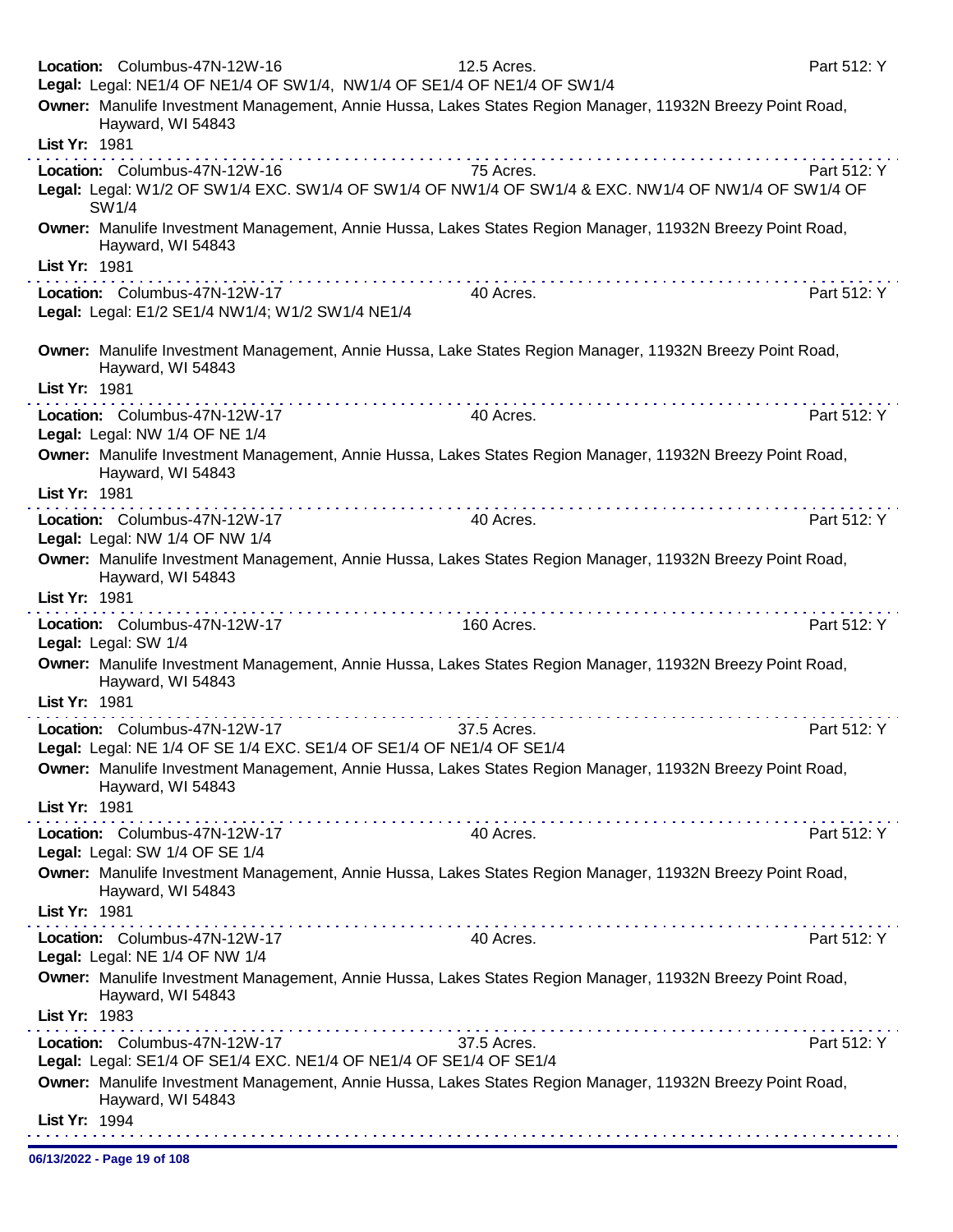|                     | Location: Columbus-47N-12W-17<br>Legal: Legal: NE1/4 OF NE1/4                                                                                                                                                                                                                                                                                                                                                                                | 40 Acres.                                                                                                  | Part 512: Y |
|---------------------|----------------------------------------------------------------------------------------------------------------------------------------------------------------------------------------------------------------------------------------------------------------------------------------------------------------------------------------------------------------------------------------------------------------------------------------------|------------------------------------------------------------------------------------------------------------|-------------|
|                     | Hayward, WI 54843                                                                                                                                                                                                                                                                                                                                                                                                                            | Owner: Manulife Investment Management, Annie Hussa, Lakes States Region Manager, 11932N Breezy Point Road, |             |
| List Yr: 1994       |                                                                                                                                                                                                                                                                                                                                                                                                                                              |                                                                                                            |             |
|                     | Location: Columbus-47N-12W-17                                                                                                                                                                                                                                                                                                                                                                                                                | 120 Acres.                                                                                                 | Part 512: Y |
|                     | Legal: Legal: SW1/4 NW1/4; W1/2 SE1/4 NW1/4; E1/2 SW1/4 NE1/4                                                                                                                                                                                                                                                                                                                                                                                |                                                                                                            |             |
| List Yr: 1981       | Hayward, WI 54843                                                                                                                                                                                                                                                                                                                                                                                                                            | Owner: Manulife Investment Management, Annie Hussa, Lakes States Region Manager, 11932N Breezy Point Road, |             |
|                     |                                                                                                                                                                                                                                                                                                                                                                                                                                              |                                                                                                            |             |
|                     | Location: Columbus-47N-12W-18<br>Legal: Legal: E 1/2 OF NE 1/4                                                                                                                                                                                                                                                                                                                                                                               | 80 Acres.                                                                                                  | Part 512: Y |
|                     | Hayward, WI 54843                                                                                                                                                                                                                                                                                                                                                                                                                            | Owner: Manulife Investment Management, Annie Hussa, Lakes States Region Manager, 11932N Breezy Point Road, |             |
| List Yr: 1981       | .                                                                                                                                                                                                                                                                                                                                                                                                                                            |                                                                                                            |             |
|                     | Location: Columbus-47N-12W-18<br>Legal: Legal: NW 1/4 OF NW 1/4                                                                                                                                                                                                                                                                                                                                                                              | 35.36 Acres.                                                                                               | Part 512: Y |
|                     | Hayward, WI 54843                                                                                                                                                                                                                                                                                                                                                                                                                            | Owner: Manulife Investment Management, Annie Hussa, Lakes States Region Manager, 11932N Breezy Point Road, |             |
| List Yr: 1981       |                                                                                                                                                                                                                                                                                                                                                                                                                                              |                                                                                                            |             |
|                     | Location: Columbus-47N-12W-20                                                                                                                                                                                                                                                                                                                                                                                                                | 317.45 Acres.                                                                                              | Part 512: Y |
| Legal: Legal: N 1/2 |                                                                                                                                                                                                                                                                                                                                                                                                                                              | Owner: Manulife Investment Management, Annie Hussa, Lakes States Region Manager, 11932N Breezy Point Road, |             |
| List Yr: 1981       | Hayward, WI 54843                                                                                                                                                                                                                                                                                                                                                                                                                            |                                                                                                            |             |
|                     | Location: Columbus-47N-12W-20<br>Legal: Legal: NE 1/4 OF SW 1/4                                                                                                                                                                                                                                                                                                                                                                              | 40 Acres.                                                                                                  | Part 512: Y |
|                     |                                                                                                                                                                                                                                                                                                                                                                                                                                              | Owner: Manulife Investment Management, Annie Hussa, Lakes States Region Manager, 11932N Breezy Point Road, |             |
| List Yr: 1981       | Hayward, WI 54843                                                                                                                                                                                                                                                                                                                                                                                                                            |                                                                                                            |             |
|                     | Location: Columbus-47N-12W-20                                                                                                                                                                                                                                                                                                                                                                                                                | 80 Acres.                                                                                                  | Part 512: Y |
|                     | Legal: Legal: N 1/2 OF SE 1/4                                                                                                                                                                                                                                                                                                                                                                                                                |                                                                                                            |             |
|                     | Hayward, WI 54843                                                                                                                                                                                                                                                                                                                                                                                                                            | Owner: Manulife Investment Management, Annie Hussa, Lakes States Region Manager, 11932N Breezy Point Road, |             |
| List Yr: 1981       |                                                                                                                                                                                                                                                                                                                                                                                                                                              |                                                                                                            |             |
|                     | Location: Columbus-47N-12W-21<br>Legal: Legal: N1/2 OF N1/2 OF SE1/4 OF NE1/4                                                                                                                                                                                                                                                                                                                                                                | 10 Acres.                                                                                                  | Part 512: N |
|                     | Hayward, WI 54843                                                                                                                                                                                                                                                                                                                                                                                                                            | Owner: Manulife Investment Management, Annie Hussa, Lake States Region Manager, 11932N Breezy Point Road,  |             |
| List Yr: 1994       | $\label{eq:reduced} \begin{split} \mathcal{L}_{\mathcal{A}}(\mathbf{x},\mathbf{y},\mathbf{y}) = \mathcal{L}_{\mathcal{A}}(\mathbf{x},\mathbf{y},\mathbf{y},\mathbf{y},\mathbf{y},\mathbf{y},\mathbf{y},\mathbf{y},\mathbf{y},\mathbf{y},\mathbf{y},\mathbf{y},\mathbf{y},\mathbf{y},\mathbf{y},\mathbf{y},\mathbf{y},\mathbf{y},\mathbf{y},\mathbf{y},\mathbf{y},\mathbf{y},\mathbf{y},\mathbf{y},\mathbf{y},\mathbf{y},\mathbf{y},\mathbf{$ |                                                                                                            |             |
|                     | Location: Columbus-47N-12W-21<br>Legal: Legal: SE 1/4 OF NE 1/4 EXC. N1/2 OF N1/2 OF SE1/4 OF NE1/4                                                                                                                                                                                                                                                                                                                                          | 30 Acres.                                                                                                  | Part 512: N |
|                     | Hayward, WI 54843                                                                                                                                                                                                                                                                                                                                                                                                                            | Owner: Manulife Investment Management, Annie Hussa, Lake States Region Manager, 11932N Breezy Point Road,  |             |
| List Yr: 1981       |                                                                                                                                                                                                                                                                                                                                                                                                                                              |                                                                                                            |             |
|                     | Location: Columbus-47N-12W-21<br>Legal: Legal: NE 1/4 OF SE 1/4                                                                                                                                                                                                                                                                                                                                                                              | 40 Acres.                                                                                                  | Part 512: N |
|                     | Hayward, WI 54843                                                                                                                                                                                                                                                                                                                                                                                                                            | Owner: Manulife Investment Management, Annie Hussa, Lake States Region Manager, 11932N Breezy Point Road,  |             |
| List Yr: 1981       |                                                                                                                                                                                                                                                                                                                                                                                                                                              |                                                                                                            |             |
|                     |                                                                                                                                                                                                                                                                                                                                                                                                                                              |                                                                                                            |             |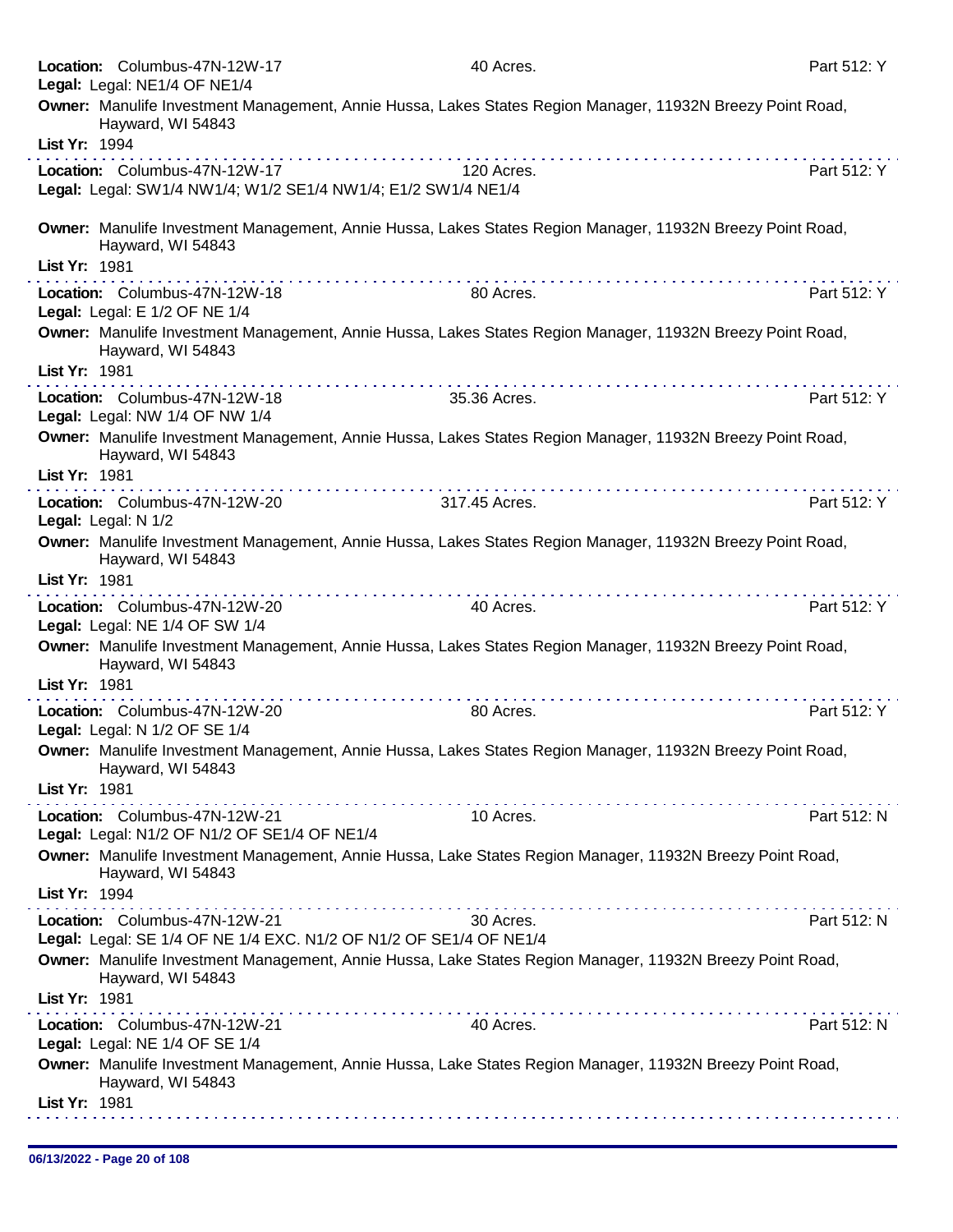|               | Location: Columbus-47N-12W-21<br>Legal: Legal: NW 1/4 OF NE 1/4                                                                         | 40 Acres.   | Part 512: Y |
|---------------|-----------------------------------------------------------------------------------------------------------------------------------------|-------------|-------------|
| List Yr: 1981 | Owner: Manulife Investment Management, Annie Hussa, Lakes States Region Manager, 11932N Breezy Point Road,<br>Hayward, WI 54843         |             |             |
|               | Location: Columbus-47N-12W-21<br>Legal: Legal: W 1/2 OF GOV. LOT 1 NW1/4 OF NW1/4                                                       | 20 Acres.   | Part 512: Y |
|               | Owner: Manulife Investment Management, Annie Hussa, Lakes States Region Manager, 11932N Breezy Point Road,<br>Hayward, WI 54843         |             |             |
| List Yr: 1983 | Location: Columbus-47N-12W-21<br>Legal: Legal: NE 1/4 OF NE 1/4 EXC. THAT PORTION LYING SE OF LOST LAKE                                 | 39.9 Acres. | Part 512: Y |
|               | Owner: Manulife Investment Management, Annie Hussa, Lakes States Region Manager, 11932N Breezy Point Road,<br>Hayward, WI 54843         |             |             |
| List Yr: 1994 |                                                                                                                                         |             |             |
|               | Location: Columbus-47N-12W-21<br>Legal: Legal: THAT PORTION OF THE NE 1/4 OF NE 1/4 LYING SE OF LOST LAKE                               | 0.1 Acres.  | Part 512: N |
|               | Owner: Manulife Investment Management, Annie Hussa, Lakes States Region Manager, 11932N Breezy Point Road,<br>Hayward, WI 54843         |             |             |
| List Yr: 1994 |                                                                                                                                         |             |             |
|               | Location: Columbus-47N-12W-21<br>Legal: Legal: GOV. LOT 6 (NE1/4 SW1/4 and part of NW1/4 SE1/4)                                         | 41 Acres.   | Part 512: Y |
| List Yr: 1981 | Owner: Vern, Marie, and Elisa Blauwkamp, 943 Grandridge Court, Holland, MI 49423                                                        |             |             |
|               | Location: Columbus-47N-12W-21<br>Legal: Legal: NW 1/4 OF SW 1/4                                                                         | 40 Acres.   | Part 512: Y |
| List Yr: 1981 | Owner: Vern, Marie, and Elisa Blauwkamp, 943 Grandridge Court, Holland, MI 49423                                                        | .           |             |
|               | Location: Columbus-47N-12W-21<br>Legal: Legal: SE 1/4 OF SW 1/4                                                                         | 40 Acres.   | Part 512: Y |
| List Yr: 1981 | Owner: Vern, Marie, and Elisa Blauwkamp, 943 Grandridge Court, Holland, MI 49423                                                        |             |             |
|               | Location: Columbus-47N-12W-21                                                                                                           | 40 Acres.   | Part 512: Y |
|               | Legal: Legal: GOV. LOT 4, EXC. THAT PART OF GOV. LOT 4 LYING IN THE NE1/4 OF SW1/4 OF SE1/4.                                            |             |             |
| List Yr: 1988 | Owner: Vern, Marie, and Elisa Blauwkamp, 943 Grandridge Court, Holland, MI 49423                                                        |             |             |
|               | Location: Columbus-47N-12W-21<br>Legal: Legal: W 1/2 OF GOV. LOT 5 AND THAT PART OF GOV. LOT 5 LYING IN THE SE 1/4 OF SW 1/4 OF SE 1/4. | 24 Acres.   | Part 512: Y |
| List Yr: 1988 | Owner: Vern, Marie, and Elisa Blauwkamp, 943 Grandridge Court, Holland, MI 49423                                                        |             |             |
|               | Location: Columbus-47N-12W-21<br>Legal: Legal: S 1/2 OF GOV. LOT 7                                                                      | 40 Acres.   | Part 512: Y |
| List Yr: 1988 | Owner: Vern, Marie, and Elisa Blauwkamp, 943 Grandridge Court, Holland, MI 49423                                                        |             |             |
|               | Location: Columbus-47N-12W-21<br>Legal: Legal: GOV. LOT 3                                                                               | 24 Acres.   | Part 512: Y |
| List Yr: 1987 | Owner: Vern, Marie, and Elisa Blauwkamp, 943 Grandridge Court, Holland, MI 49423                                                        |             |             |
|               |                                                                                                                                         |             |             |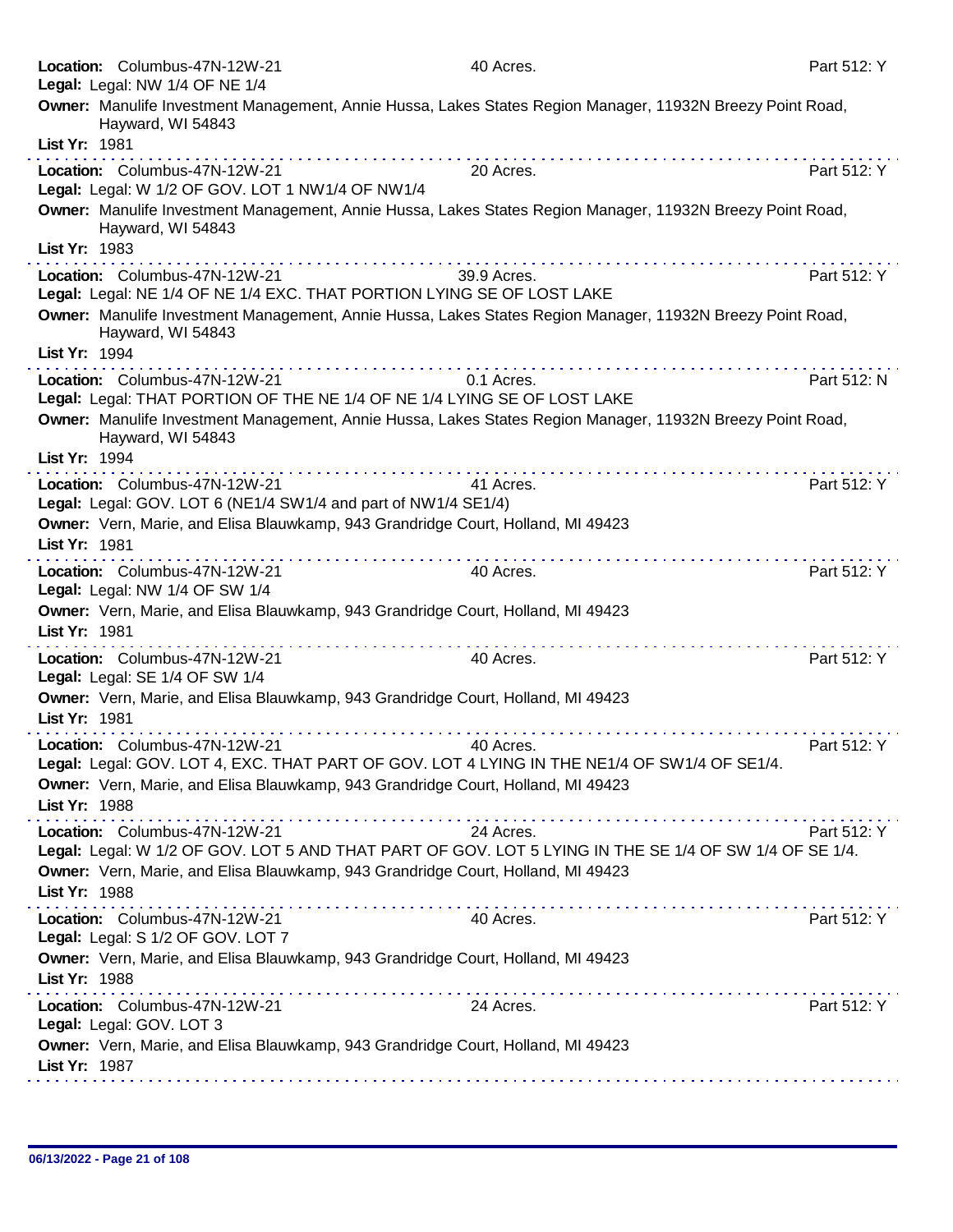|                      | Location: Columbus-47N-12W-22                                                                                                                                                                                           | 5 Acres.                                                                                                                                                                                                                                                                                                                                                                                                                                                                 | Part 512: N |
|----------------------|-------------------------------------------------------------------------------------------------------------------------------------------------------------------------------------------------------------------------|--------------------------------------------------------------------------------------------------------------------------------------------------------------------------------------------------------------------------------------------------------------------------------------------------------------------------------------------------------------------------------------------------------------------------------------------------------------------------|-------------|
|                      | Legal: Legal: N1/2 OF NW1/4 OF SW1/4 OF NW1/4                                                                                                                                                                           |                                                                                                                                                                                                                                                                                                                                                                                                                                                                          |             |
|                      | Owner: Manulife Investment Management, Annie Hussa, Lake States Region Manager, 11932N Breezy Point Road,<br>Hayward, WI 54843                                                                                          |                                                                                                                                                                                                                                                                                                                                                                                                                                                                          |             |
| List Yr: 1994        |                                                                                                                                                                                                                         |                                                                                                                                                                                                                                                                                                                                                                                                                                                                          |             |
|                      | Location: Columbus-47N-12W-22<br>Legal: Legal: SW1/4 OF NW1/4 EXC N1/2 OF NW1/4 OF SW1/4 OF NW1/4, AND EXC S1/2 OF N1/2 OF SW1/4 OF<br>NW1/4 LYING EAS T OF CR 421, AND EXC S1/2 OF SW1/4 OF NW1/4 LYING EAST OF CR 421 | 30 Acres.                                                                                                                                                                                                                                                                                                                                                                                                                                                                | Part 512: N |
|                      | Owner: Manulife Investment Management, Annie Hussa, Lake States Region Manager, 11932N Breezy Point Road,<br>Hayward, WI 54843                                                                                          |                                                                                                                                                                                                                                                                                                                                                                                                                                                                          |             |
| List Yr: 1981        |                                                                                                                                                                                                                         |                                                                                                                                                                                                                                                                                                                                                                                                                                                                          |             |
| Legal: Legal: NE 1/4 | Location: Columbus-47N-12W-22                                                                                                                                                                                           | 160 Acres.                                                                                                                                                                                                                                                                                                                                                                                                                                                               | Part 512: Y |
|                      | Owner: Manulife Investment Management, Annie Hussa, Lakes States Region Manager, 11932N Breezy Point Road,<br>Hayward, WI 54843                                                                                         |                                                                                                                                                                                                                                                                                                                                                                                                                                                                          |             |
| List Yr: 1981        |                                                                                                                                                                                                                         |                                                                                                                                                                                                                                                                                                                                                                                                                                                                          |             |
|                      | Location: Columbus-47N-12W-22<br>Legal: Legal: NE 1/4 OF NW 1/4                                                                                                                                                         | 40 Acres.                                                                                                                                                                                                                                                                                                                                                                                                                                                                | Part 512: Y |
|                      | Owner: Manulife Investment Management, Annie Hussa, Lakes States Region Manager, 11932N Breezy Point Road,<br>Hayward, WI 54843                                                                                         |                                                                                                                                                                                                                                                                                                                                                                                                                                                                          |             |
| List Yr: 1981        | <u> 2012 - La característica de la característica de la c</u>                                                                                                                                                           |                                                                                                                                                                                                                                                                                                                                                                                                                                                                          |             |
|                      | Location: Columbus-47N-12W-22                                                                                                                                                                                           | 40 Acres.                                                                                                                                                                                                                                                                                                                                                                                                                                                                | Part 512: Y |
|                      | Legal: Legal: SW 1/4 OF SW 1/4                                                                                                                                                                                          |                                                                                                                                                                                                                                                                                                                                                                                                                                                                          |             |
|                      | Owner: Manulife Investment Management, Annie Hussa, Lakes States Region Manager, 11932N Breezy Point Road,<br>Hayward, WI 54843                                                                                         |                                                                                                                                                                                                                                                                                                                                                                                                                                                                          |             |
| List Yr: 1981        |                                                                                                                                                                                                                         |                                                                                                                                                                                                                                                                                                                                                                                                                                                                          |             |
|                      | Location: Columbus-47N-12W-22<br>Legal: Legal: N1/2 OF SE1/4 EXC. THE WEST 1,122 FT OF S1/2 OF NW1/4 OF SE1/4                                                                                                           | 63 Acres.                                                                                                                                                                                                                                                                                                                                                                                                                                                                | Part 512: Y |
|                      | Owner: Manulife Investment Management, Annie Hussa, Lakes States Region Manager, 11932N Breezy Point Road,<br>Hayward, WI 54843                                                                                         |                                                                                                                                                                                                                                                                                                                                                                                                                                                                          |             |
| List Yr: 1981        |                                                                                                                                                                                                                         |                                                                                                                                                                                                                                                                                                                                                                                                                                                                          |             |
|                      | Location: Columbus-47N-12W-22<br>Legal: Legal: S1/2 OF SE1/4 OF SE1/4                                                                                                                                                   | 20 Acres.                                                                                                                                                                                                                                                                                                                                                                                                                                                                | Part 512: Y |
|                      | Owner: Manulife Investment Management, Annie Hussa, Lakes States Region Manager, 11932N Breezy Point Road,<br>Hayward, WI 54843                                                                                         |                                                                                                                                                                                                                                                                                                                                                                                                                                                                          |             |
| List Yr: 2000        |                                                                                                                                                                                                                         |                                                                                                                                                                                                                                                                                                                                                                                                                                                                          |             |
|                      | Location: Columbus-47N-12W-22<br>Legal: Legal: N1/2 OF SE1/4 OF SE1/4                                                                                                                                                   | 20 Acres.                                                                                                                                                                                                                                                                                                                                                                                                                                                                | Part 512: N |
|                      | Owner: Manulife Investment Management, Annie Hussa, Lakes States Region Manager, 11932N Breezy Point Road,<br>Hayward, WI 54843                                                                                         |                                                                                                                                                                                                                                                                                                                                                                                                                                                                          |             |
| List Yr: 2000        |                                                                                                                                                                                                                         |                                                                                                                                                                                                                                                                                                                                                                                                                                                                          |             |
|                      | Location: Columbus-47N-12W-22                                                                                                                                                                                           | $\label{eq:2.1} \mathcal{L}^{\mathcal{A}}(\mathcal{A}^{\mathcal{A}}(\mathcal{A}^{\mathcal{A}}(\mathcal{A}^{\mathcal{A}}(\mathcal{A}^{\mathcal{A}}(\mathcal{A}^{\mathcal{A}}(\mathcal{A}^{\mathcal{A}}(\mathcal{A}^{\mathcal{A}}(\mathcal{A}^{\mathcal{A}}(\mathcal{A}^{\mathcal{A}}(\mathcal{A}^{\mathcal{A}}(\mathcal{A}^{\mathcal{A}}(\mathcal{A}^{\mathcal{A}}(\mathcal{A}^{\mathcal{A}}(\mathcal{A}^{\mathcal{A}}(\mathcal{A}^{\mathcal{A}}(\mathcal$<br>11.5 Acres. | Part 512: Y |
|                      | Legal: Legal: S1/2 OF S1/2 OF SW1/4 OF SE1/4 AND EAST 198 FT. OF THE N1/2 OF S1/2 OF SW1/4 OF SE1/4                                                                                                                     |                                                                                                                                                                                                                                                                                                                                                                                                                                                                          |             |
|                      | Owner: Manulife Investment Management, Annie Hussa, Lakes States Region Manager, 11932N Breezy Point Road,<br>Hayward, WI 54843                                                                                         |                                                                                                                                                                                                                                                                                                                                                                                                                                                                          |             |
| List Yr: 1990        |                                                                                                                                                                                                                         |                                                                                                                                                                                                                                                                                                                                                                                                                                                                          |             |
|                      | Location: Columbus-47N-12W-22<br>Legal: Legal: THE EAST 198 FT. OF THE N 1/2 OF THE SW1/4 OF SE1/4                                                                                                                      | 3 Acres.                                                                                                                                                                                                                                                                                                                                                                                                                                                                 | Part 512: N |
|                      | Owner: Manulife Investment Management, Annie Hussa, Lakes States Region Manager, 11932N Breezy Point Road,<br>Hayward, WI 54843                                                                                         |                                                                                                                                                                                                                                                                                                                                                                                                                                                                          |             |
| List Yr: 1990        |                                                                                                                                                                                                                         |                                                                                                                                                                                                                                                                                                                                                                                                                                                                          |             |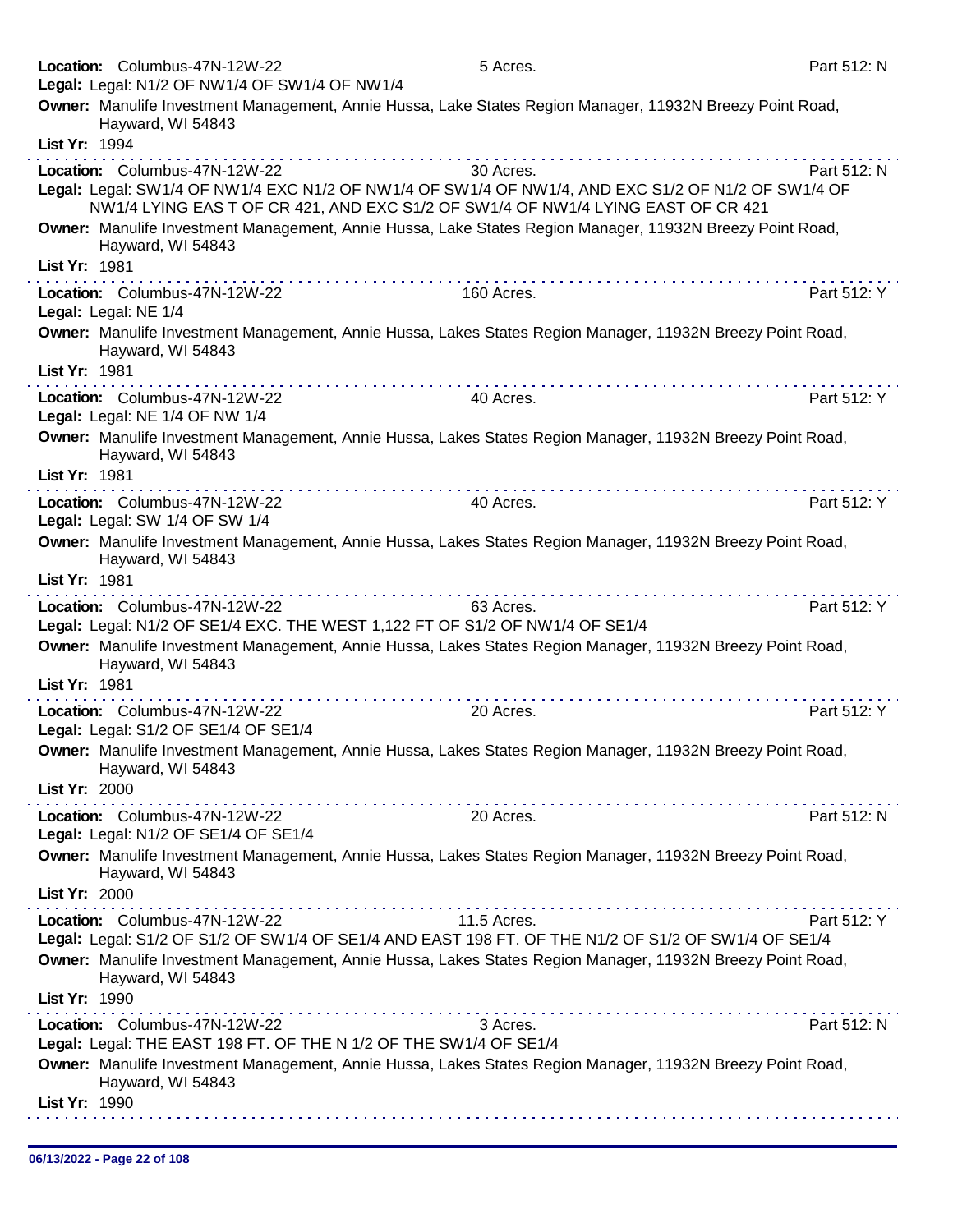|               | Location: Columbus-47N-12W-22<br>Legal: Legal: N1/2 OF N1/2 OF SE1/4 OF NW1/4                                                                                                                                                                                                                                                                                                                                                                                                                                                                                        | 10 Acres.                                                                                                                                                                                                                            | Part 512: Y |
|---------------|----------------------------------------------------------------------------------------------------------------------------------------------------------------------------------------------------------------------------------------------------------------------------------------------------------------------------------------------------------------------------------------------------------------------------------------------------------------------------------------------------------------------------------------------------------------------|--------------------------------------------------------------------------------------------------------------------------------------------------------------------------------------------------------------------------------------|-------------|
|               | Owner: Manulife Investment Management, Annie Hussa, Lakes States Region Manager, 11932N Breezy Point Road,                                                                                                                                                                                                                                                                                                                                                                                                                                                           |                                                                                                                                                                                                                                      |             |
|               | Hayward, WI 54843                                                                                                                                                                                                                                                                                                                                                                                                                                                                                                                                                    |                                                                                                                                                                                                                                      |             |
| List Yr: 1981 | . <b>.</b>                                                                                                                                                                                                                                                                                                                                                                                                                                                                                                                                                           |                                                                                                                                                                                                                                      |             |
|               | Location: Columbus-47N-12W-22                                                                                                                                                                                                                                                                                                                                                                                                                                                                                                                                        | 10.2 Acres.                                                                                                                                                                                                                          | Part 512: Y |
|               | Legal: Legal: NE1/4 OF SW1/4 EXC. SE1/4 OF NE1/4 OF SW1/4 & EXC. THE N1/2 OF NE1/4 OF SW1/4 LYING EAST<br>OF COUNTY ROAD 421 CENTERLINE.                                                                                                                                                                                                                                                                                                                                                                                                                             |                                                                                                                                                                                                                                      |             |
|               | Owner: Manulife Investment Management, Annie Hussa, Lakes States Region Manager, 11932N Breezy Point Road,<br>Hayward, WI 54843                                                                                                                                                                                                                                                                                                                                                                                                                                      |                                                                                                                                                                                                                                      |             |
| List Yr: 1994 |                                                                                                                                                                                                                                                                                                                                                                                                                                                                                                                                                                      | <u>a comunicación de la comunicación de la comunicación de la comunicación de la comunicación de la comunicación de la comunicación de la comunicación de la comunicación de la comunicación de la comunicación de la comunicaci</u> |             |
|               | Location: Columbus-47N-12W-22<br>Legal: Legal: SE 1/4 OF SW 1/4 EXC. THAT PART OF NE1/4 OF SE1/4 OF SW1/4 LYING EAST OF COUNTY ROAD<br>422.                                                                                                                                                                                                                                                                                                                                                                                                                          | 31 Acres.                                                                                                                                                                                                                            | Part 512: Y |
| List Yr: 1990 | Owner: Manulife Investment Management, Annie Hussa, Lakes States Region Manager, 11932N Breezy Point Road,<br>Hayward, WI 54843                                                                                                                                                                                                                                                                                                                                                                                                                                      |                                                                                                                                                                                                                                      |             |
|               | Location: Columbus-47N-12W-23                                                                                                                                                                                                                                                                                                                                                                                                                                                                                                                                        | 520 Acres.                                                                                                                                                                                                                           | Part 512: Y |
|               | Legal: Legal: ENTIRE EXC. S1/2 OF SE1/4 AND EXC NW1/4 OF SE1/4                                                                                                                                                                                                                                                                                                                                                                                                                                                                                                       |                                                                                                                                                                                                                                      |             |
| List Yr: 1981 | Owner: Manulife Investment Management, Annie Hussa, Lakes States Region Manager, 11932N Breezy Point Road,<br>Hayward, WI 54843                                                                                                                                                                                                                                                                                                                                                                                                                                      |                                                                                                                                                                                                                                      |             |
|               | Location: Columbus-47N-12W-24                                                                                                                                                                                                                                                                                                                                                                                                                                                                                                                                        | 505 Acres.                                                                                                                                                                                                                           | Part 512: Y |
|               | Legal: Legal: ENTIRE EXC. S 1/2 OF SW1/4, SW 1/4 OF SE 1/4, S1/2 OF SW1/4 OF NE1/4 OF SW1/4, S1/2 OF S1/2 OF<br>NW1/4 OF SW1/4                                                                                                                                                                                                                                                                                                                                                                                                                                       |                                                                                                                                                                                                                                      |             |
|               |                                                                                                                                                                                                                                                                                                                                                                                                                                                                                                                                                                      |                                                                                                                                                                                                                                      |             |
|               | Owner: Manulife Investment Management, Annie Hussa, Lakes States Region Manager, 11932N Breezy Point Road,<br>Hayward, WI 54843                                                                                                                                                                                                                                                                                                                                                                                                                                      |                                                                                                                                                                                                                                      |             |
| List Yr: 1981 |                                                                                                                                                                                                                                                                                                                                                                                                                                                                                                                                                                      |                                                                                                                                                                                                                                      |             |
|               | Location: Columbus-47N-12W-24<br>Legal: Legal: S 1/2 OF S 1/2 OF SW 1/4 OF SW 1/4                                                                                                                                                                                                                                                                                                                                                                                                                                                                                    | 10 Acres.                                                                                                                                                                                                                            | Part 512: Y |
|               | Owner: Manulife Investment Management, Annie Hussa, Lakes States Region Manager, 11932N Breezy Point Road,<br>Hayward, WI 54843                                                                                                                                                                                                                                                                                                                                                                                                                                      |                                                                                                                                                                                                                                      |             |
| List Yr: 1990 |                                                                                                                                                                                                                                                                                                                                                                                                                                                                                                                                                                      |                                                                                                                                                                                                                                      |             |
|               | Location: Columbus-47N-12W-25<br>Legal: Legal: SE 1/4 OF NE 1/4                                                                                                                                                                                                                                                                                                                                                                                                                                                                                                      | 40 Acres.                                                                                                                                                                                                                            | Part 512: Y |
|               | Owner: Manulife Investment Management, Annie Hussa, Lakes States Region Manager, 11932N Breezy Point Road,<br>Hayward, WI 54843                                                                                                                                                                                                                                                                                                                                                                                                                                      |                                                                                                                                                                                                                                      |             |
| List Yr: 1981 |                                                                                                                                                                                                                                                                                                                                                                                                                                                                                                                                                                      |                                                                                                                                                                                                                                      |             |
|               | $\label{eq:reduced} \begin{split} \mathcal{L}_{\mathcal{A}}(\mathcal{A}) = \mathcal{L}_{\mathcal{A}}(\mathcal{A}) = \mathcal{L}_{\mathcal{A}}(\mathcal{A}) = \mathcal{L}_{\mathcal{A}}(\mathcal{A}) = \mathcal{L}_{\mathcal{A}}(\mathcal{A}) = \mathcal{L}_{\mathcal{A}}(\mathcal{A}) = \mathcal{L}_{\mathcal{A}}(\mathcal{A}) = \mathcal{L}_{\mathcal{A}}(\mathcal{A}) = \mathcal{L}_{\mathcal{A}}(\mathcal{A}) = \mathcal{L}_{\mathcal{A}}(\mathcal{A}) = \mathcal{L}_{\mathcal{A}}(\mathcal{A$<br>Location: Columbus-47N-12W-25<br>Legal: Legal: NE 1/4 OF SW 1/4 | 40 Acres.                                                                                                                                                                                                                            | Part 512: Y |
|               | Owner: Manulife Investment Management, Annie Hussa, Lakes States Region Manager, 11932N Breezy Point Road,<br>Hayward, WI 54843                                                                                                                                                                                                                                                                                                                                                                                                                                      |                                                                                                                                                                                                                                      |             |
| List Yr: 1981 |                                                                                                                                                                                                                                                                                                                                                                                                                                                                                                                                                                      |                                                                                                                                                                                                                                      |             |
|               | Location: Columbus-47N-12W-25<br>Legal: Legal: S 1/2 OF S 1/2                                                                                                                                                                                                                                                                                                                                                                                                                                                                                                        | 160 Acres.                                                                                                                                                                                                                           | Part 512: Y |
| List Yr: 1981 | Owner: Manulife Investment Management, Annie Hussa, Lakes States Region Manager, 11932N Breezy Point Road,<br>Hayward, WI 54843                                                                                                                                                                                                                                                                                                                                                                                                                                      |                                                                                                                                                                                                                                      |             |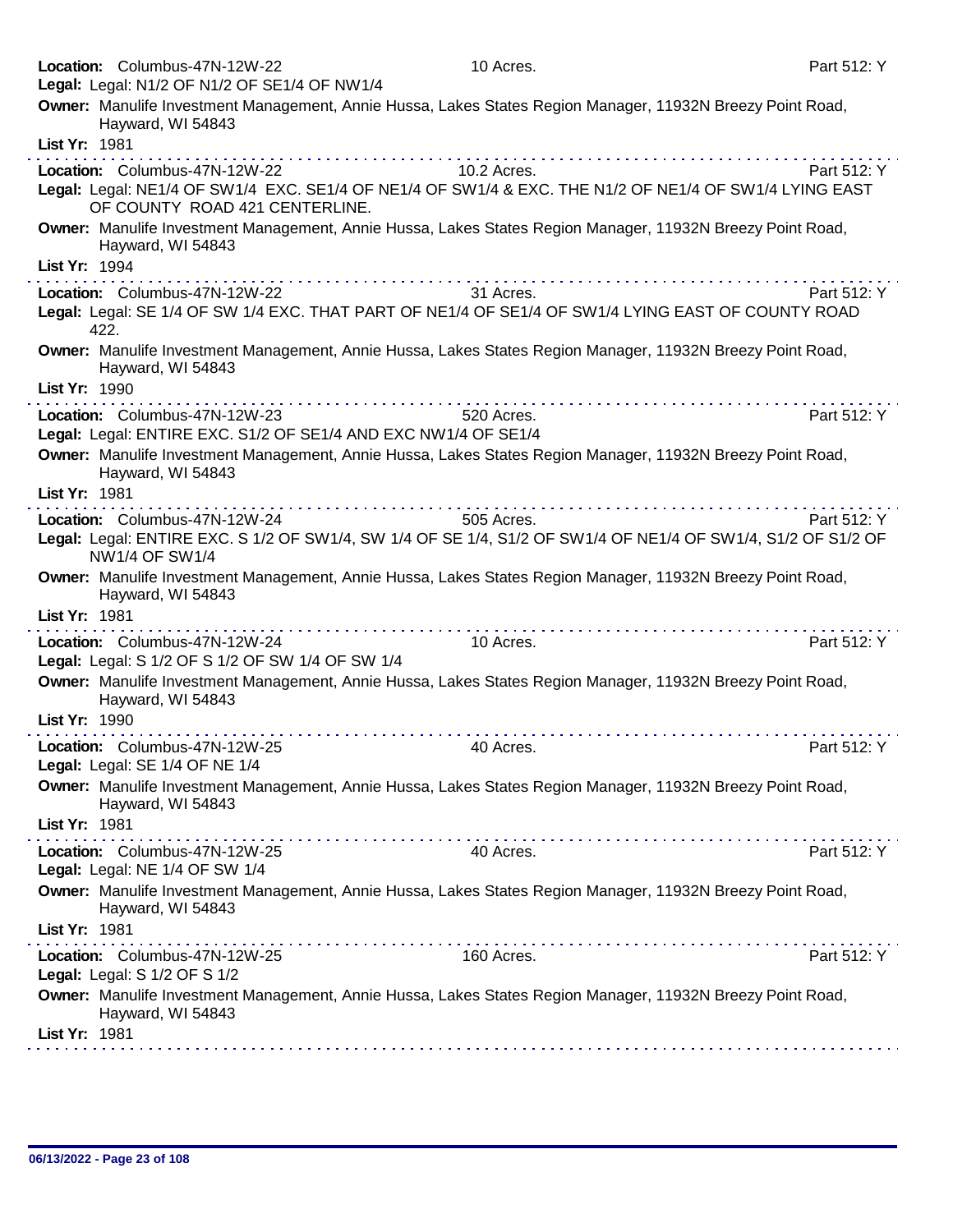|               | Location: Columbus-47N-12W-25<br>Legal: Legal: NE 1/4 OF SE 1/4                      | 40 Acres.                                                                                                         | Part 512: Y |
|---------------|--------------------------------------------------------------------------------------|-------------------------------------------------------------------------------------------------------------------|-------------|
|               | Hayward, WI 54843                                                                    | Owner: Manulife Investment Management, Annie Hussa, Lakes States Region Manager, 11932N Breezy Point Road,        |             |
| List Yr: 1981 |                                                                                      | . <b>.</b>                                                                                                        |             |
|               | Location: Columbus-47N-12W-25<br>Legal: Legal: S1/2 OF NW 1/4 AND NW1/4 OF NW1/4     | 120 Acres.                                                                                                        | Part 512: Y |
|               | Hayward, WI 54843                                                                    | Owner: Manulife Investment Management, Annie Hussa, Lakes States Region Manager, 11932N Breezy Point Road,        |             |
| List Yr: 1981 |                                                                                      |                                                                                                                   |             |
|               | Location: Columbus-47N-12W-25<br>Legal: Legal: NE1/4 OF NE1/4                        | 40 Acres.                                                                                                         | Part 512: Y |
|               | Hayward, WI 54843                                                                    | Owner: Manulife Investment Management, Annie Hussa, Lakes States Region Manager, 11932N Breezy Point Road,        |             |
| List Yr: 1994 |                                                                                      | .                                                                                                                 |             |
|               | Location: Columbus-47N-12W-26<br>Legal: Legal: N 1/2                                 | 320 Acres.                                                                                                        | Part 512: Y |
|               | Hayward, WI 54843                                                                    | Owner: Manulife Investment Management, Annie Hussa, Lakes States Region Manager, 11932N Breezy Point Road,        |             |
| List Yr: 1981 |                                                                                      |                                                                                                                   |             |
|               | Location: Columbus-47N-12W-26<br>Legal: Legal: N 1/2 OF SW 1/4                       | 80 Acres.                                                                                                         | Part 512: Y |
|               |                                                                                      | Owner: Manulife Investment Management, Annie Hussa, Lakes States Region Manager, 11932N Breezy Point Road,        |             |
|               | Hayward, WI 54843                                                                    |                                                                                                                   |             |
| List Yr: 1981 |                                                                                      |                                                                                                                   |             |
|               | Location: Columbus-47N-12W-26<br>Legal: Legal: SE 1/4 OF SW 1/4                      | 40 Acres.                                                                                                         | Part 512: Y |
|               | Hayward, WI 54843                                                                    | Owner: Manulife Investment Management, Annie Hussa, Lakes States Region Manager, 11932N Breezy Point Road,        |             |
| List Yr: 1981 |                                                                                      |                                                                                                                   |             |
|               | Location: Columbus-47N-12W-26<br>Legal: Legal: S 1/2 OF SE 1/4                       | 80 Acres.                                                                                                         | Part 512: Y |
|               | Hayward, WI 54843                                                                    | Owner: Manulife Investment Management, Annie Hussa, Lakes States Region Manager, 11932N Breezy Point Road,        |             |
| List Yr: 1981 |                                                                                      | <u>.</u>                                                                                                          |             |
|               | Location: Columbus-47N-12W-26<br>SE1/4 & EXC. E1/2 OF SE1/4 OF NW1/4 OF SE1/4        | 30 Acres.<br>Legal: Legal: NW1/4 OF SE1/4 EXC. NE1/4 OF NE1/4 OF NW1/4 OF SE1/4 & EXC. SE1/4 OF NE1/4 OF NW1/4 OF | Part 512: Y |
|               | Hayward, WI 54843                                                                    | Owner: Manulife Investment Management, Annie Hussa, Lakes States Region Manager, 11932N Breezy Point Road,        |             |
| List Yr: 1991 |                                                                                      |                                                                                                                   |             |
|               | Location: Columbus-47N-12W-27<br>Legal: Legal: S1/2 SE1/4                            | 80 Acres.                                                                                                         | Part 512: N |
| List Yr: 2019 |                                                                                      | Owner: Greenleaf Timber Holding, Inc., Jordan Triest, President, P.O. Box 386, Powers, MI 49874                   |             |
|               | Location: Columbus-47N-12W-27<br>Legal: Legal: NW1/4 SE1/4, EXCEPT NE1/4 NW1/4 SE1/4 | 30 Acres.                                                                                                         | Part 512: N |
| List Yr: 2019 |                                                                                      | Owner: Greenleaf Timber Holding, Inc., Jordan Triest, President, P.O. Box 386, Powers, MI 49874                   |             |
|               |                                                                                      |                                                                                                                   |             |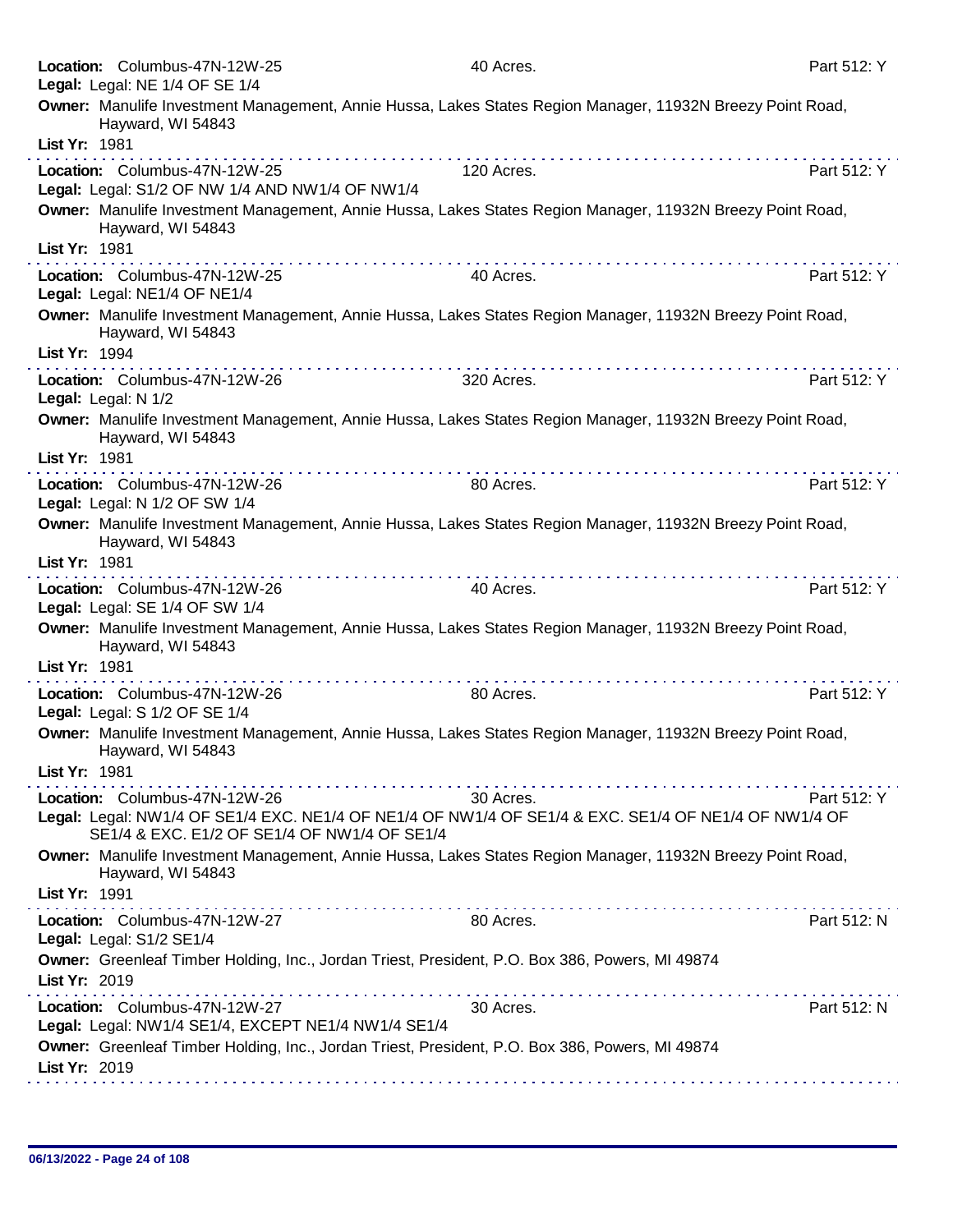|               | Location: Columbus-47N-12W-27                                                               | 40 Acres.                                                                                                                                                                                                                                   | Part 512: Y |
|---------------|---------------------------------------------------------------------------------------------|---------------------------------------------------------------------------------------------------------------------------------------------------------------------------------------------------------------------------------------------|-------------|
|               | Legal: Legal: NE 1/4 OF NE 1/4                                                              | Owner: Manulife Investment Management, Annie Hussa, Lakes States Region Manager, 11932N Breezy Point Road,                                                                                                                                  |             |
|               | Hayward, WI 54843                                                                           |                                                                                                                                                                                                                                             |             |
| List Yr: 1981 |                                                                                             |                                                                                                                                                                                                                                             |             |
|               | Location: Columbus-47N-12W-27                                                               | 40 Acres.                                                                                                                                                                                                                                   | Part 512: Y |
|               | Legal: Legal: NW 1/4 OF NW 1/4                                                              |                                                                                                                                                                                                                                             |             |
|               | Hayward, WI 54843                                                                           | Owner: Manulife Investment Management, Annie Hussa, Lakes States Region Manager, 11932N Breezy Point Road,                                                                                                                                  |             |
| List Yr: 1981 |                                                                                             |                                                                                                                                                                                                                                             |             |
|               | Location: Columbus-47N-12W-34                                                               | 40 Acres.                                                                                                                                                                                                                                   | Part 512: Y |
|               | Legal: Legal: SE 1/4 OF NE 1/4                                                              |                                                                                                                                                                                                                                             |             |
|               | Hayward, WI 54843                                                                           | Owner: Manulife Investment Management, Annie Hussa, Lakes States Region Manager, 11932N Breezy Point Road,                                                                                                                                  |             |
| List Yr: 1981 |                                                                                             |                                                                                                                                                                                                                                             |             |
|               | Location: Columbus-47N-12W-34<br>Legal: Legal: NE 1/4 OF SE 1/4                             | 40 Acres.                                                                                                                                                                                                                                   | Part 512: Y |
|               | Hayward, WI 54843                                                                           | Owner: Manulife Investment Management, Annie Hussa, Lakes States Region Manager, 11932N Breezy Point Road,                                                                                                                                  |             |
| List Yr: 1981 |                                                                                             |                                                                                                                                                                                                                                             |             |
|               | Location: Columbus-47N-12W-34                                                               | the contract of the contract of the contract of the contract of the contract of the contract of the contract of the contract of the contract of the contract of the contract of the contract of the contract of the contract o<br>80 Acres. | Part 512: Y |
|               | Legal: Legal: S 1/2 OF SE 1/4                                                               |                                                                                                                                                                                                                                             |             |
|               | Hayward, WI 54843                                                                           | Owner: Manulife Investment Management, Annie Hussa, Lakes States Region Manager, 11932N Breezy Point Road,                                                                                                                                  |             |
| List Yr: 1981 |                                                                                             |                                                                                                                                                                                                                                             |             |
|               | Location: Columbus-47N-12W-35                                                               | 76 Acres.                                                                                                                                                                                                                                   | Part 512: Y |
|               |                                                                                             | Legal: Legal: S 1/2 OF S 1/2 LYING WEST OF CENTERLINE OF COUNTY RD. 475 AS NOW EXISTING                                                                                                                                                     |             |
|               | Hayward, WI 54843                                                                           | Owner: Manulife Investment Management, Annie Hussa, Lakes States Region Manager, 11932N Breezy Point Road,                                                                                                                                  |             |
| List Yr: 1981 |                                                                                             |                                                                                                                                                                                                                                             |             |
|               | Location: Columbus-47N-12W-35<br>Legal: Legal: NW 1/4 OF NW 1/4, LYING NW OF COUNTY RD. 475 | 1.6 Acres.                                                                                                                                                                                                                                  | Part 512: Y |
|               | Hayward, WI 54843                                                                           | Owner: Manulife Investment Management, Annie Hussa, Lakes States Region Manager, 11932N Breezy Point Road,                                                                                                                                  |             |
| List Yr: 1983 |                                                                                             |                                                                                                                                                                                                                                             |             |
|               | Location: Columbus-47N-12W-35<br>Legal: Legal: SW 1/4 OF NW 1/4 LYING SW OF COUNTY RD. 475  | 10 Acres.                                                                                                                                                                                                                                   | Part 512: Y |
|               | Hayward, WI 54843                                                                           | Owner: Manulife Investment Management, Annie Hussa, Lakes States Region Manager, 11932N Breezy Point Road,                                                                                                                                  |             |
| List Yr: 1983 |                                                                                             |                                                                                                                                                                                                                                             |             |
|               | Location: Columbus-47N-12W-35<br>Legal: Legal: NE 1/4 OF SW 1/4 LYING SW OF COUNTY RD. 475  | 7.6 Acres.                                                                                                                                                                                                                                  | Part 512: Y |
|               | Hayward, WI 54843                                                                           | Owner: Manulife Investment Management, Annie Hussa, Lakes States Region Manager, 11932N Breezy Point Road,                                                                                                                                  |             |
| List Yr: 1983 |                                                                                             |                                                                                                                                                                                                                                             |             |
|               | Location: Columbus-47N-12W-35                                                               | 37.5 Acres.                                                                                                                                                                                                                                 | Part 512: Y |
|               | Legal: Legal: NW 1/4 OF SW 1/4 LYING SW OF CO. RD. 475                                      |                                                                                                                                                                                                                                             |             |
|               | Hayward, WI 54843                                                                           | Owner: Manulife Investment Management, Annie Hussa, Lakes States Region Manager, 11932N Breezy Point Road,                                                                                                                                  |             |
| List Yr: 1983 |                                                                                             |                                                                                                                                                                                                                                             |             |
|               |                                                                                             |                                                                                                                                                                                                                                             |             |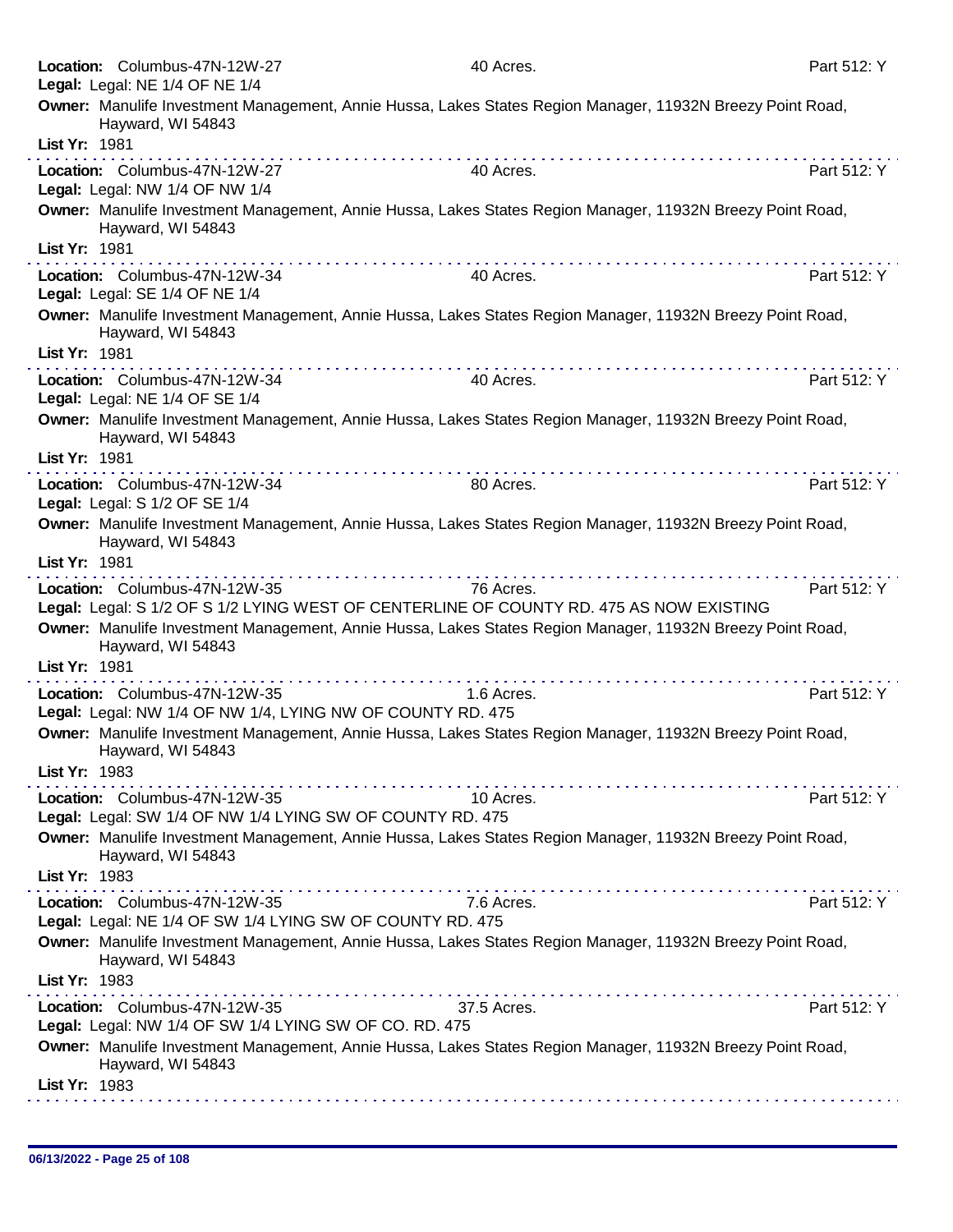| Location: Lakefield-45N-11W-13<br>Legal: Legal: E1/2 OF NE1/4 OF NW1/4, SE1/4 OF NW1/4, S1/2 OF NE1/4 EXCEPT GRAVEL PIT IN SW1/4 OF NE1/4,<br>N1/2 OF S W1/4, N1/2 OF SE1/4 | 300 Acres.    | Part 512: N |
|-----------------------------------------------------------------------------------------------------------------------------------------------------------------------------|---------------|-------------|
| Owner: Lyme Great Lakes Timberlands LLC, Mr. Nathan Christie, 2831 North Lincoln Road, Escanaba, MI 49829<br>List Yr: 1999<br>.                                             |               |             |
| Location: Lakefield-45N-11W-13<br>Legal: Legal: SW1/4 OF NW1/4                                                                                                              | 40 Acres.     | Part 512: N |
| Owner: Lyme Great Lakes Timberlands LLC, Mr. Nathan Christie, 2831 North Lincoln Road, Escanaba, MI 49829<br>List Yr: 2017                                                  |               |             |
| Location: Lakefield-45N-11W-13<br>Legal: Legal: S1/2 OF SE1/4                                                                                                               | 80 Acres.     | Part 512: N |
| Owner: Lyme Great Lakes Timberlands LLC, Mr. Nathan Christie, 2831 North Lincoln Road, Escanaba, MI 49829<br>List Yr: 2017                                                  |               |             |
| Location: Lakefield-45N-11W-13<br>Legal: Legal: SE1/4 OF SW1/4                                                                                                              | 40 Acres.     | Part 512: N |
| Owner: Lyme Great Lakes Timberlands LLC, Mr. Nathan Christie, 2831 North Lincoln Road, Escanaba, MI 49829<br>List Yr: 2017<br>the second companies and companies are        |               |             |
| Location: Lakefield-45N-11W-13<br>Legal: Legal: NW1/4 OF NE1/4                                                                                                              | 40 Acres.     | Part 512: N |
| Owner: Lyme Great Lakes Timberlands LLC, Mr. Nathan Christie, 2831 North Lincoln Road, Escanaba, MI 49829<br>List Yr: 2017                                                  |               |             |
| Location: Lakefield-45N-11W-29<br>Legal: Legal: NW1/4 OF SE1/4                                                                                                              | 40 Acres.     | Part 512: N |
| Owner: Duberville Holdings, LLC, Mr. Jake Duberville, W16683 Sandtown Rd, Curtis, MI 49820<br>List Yr: 2017                                                                 |               |             |
| Location: Lakefield-45N-12W-01<br>Legal: Legal: N1/2 OF SE1/4                                                                                                               | 80 Acres.     | Part 512: N |
| Owner: Mr. and Mrs. William J. Zellar, 481 Lustila Road, , Germfask, MI 49836<br>List Yr: 1991                                                                              | .             |             |
| Location: Lakefield-45N-12W-01<br>Legal: Legal: SE1/4 OF SE1/4                                                                                                              | 40 Acres.     | Part 512: N |
| Owner: Mr. and Mrs. William J. Zellar, 481 Lustila Road, , Germfask, MI 49836<br>List Yr: 1991                                                                              |               |             |
| Location: Lakefield-45N-12W-12<br>Legal: Legal: E1/2 OF NE1/4                                                                                                               | 80 Acres.     | Part 512: N |
| Owner: Mr. and Mrs. William J. Zellar, 481 Lustila Road, , Germfask, MI 49836<br>List Yr: 1991                                                                              |               |             |
| Location: Lakefield-45N-12W-18<br>Legal: Legal: SW1/4, S1/2 OF SE1/4                                                                                                        | 232.33 Acres. | Part 512: N |
| Owner: Lyme Great Lakes Timberlands LLC, Mr. Nathan Christie, 2831 North Lincoln Road, Escanaba, MI 49829<br>List Yr: 1980                                                  |               |             |
| Location: Lakefield-45N-12W-19<br>Legal: Legal: SE1/4 OF SW1/4; AND NE1/4 OF SW1/4                                                                                          | 80 Acres.     | Part 512: N |
| Owner: Paul, Wendy and Aaron Smith, 110 Arthur Randall Dr,, Mio, MI 48647<br>List Yr: 1980                                                                                  |               |             |
| Location: Lakefield-45N-12W-19<br>Legal: Legal: N1/2 OF NE1/4 OF NE1/4; SW1/4 OF NE1/4; SW1/4 OF SW1/4                                                                      | 96.34 Acres.  | Part 512: N |
| Owner: Lyme Great Lakes Timberlands LLC, Mr. Nathan Christie, 2831 North Lincoln Road, Escanaba, MI 49829<br>List Yr: 1980                                                  |               |             |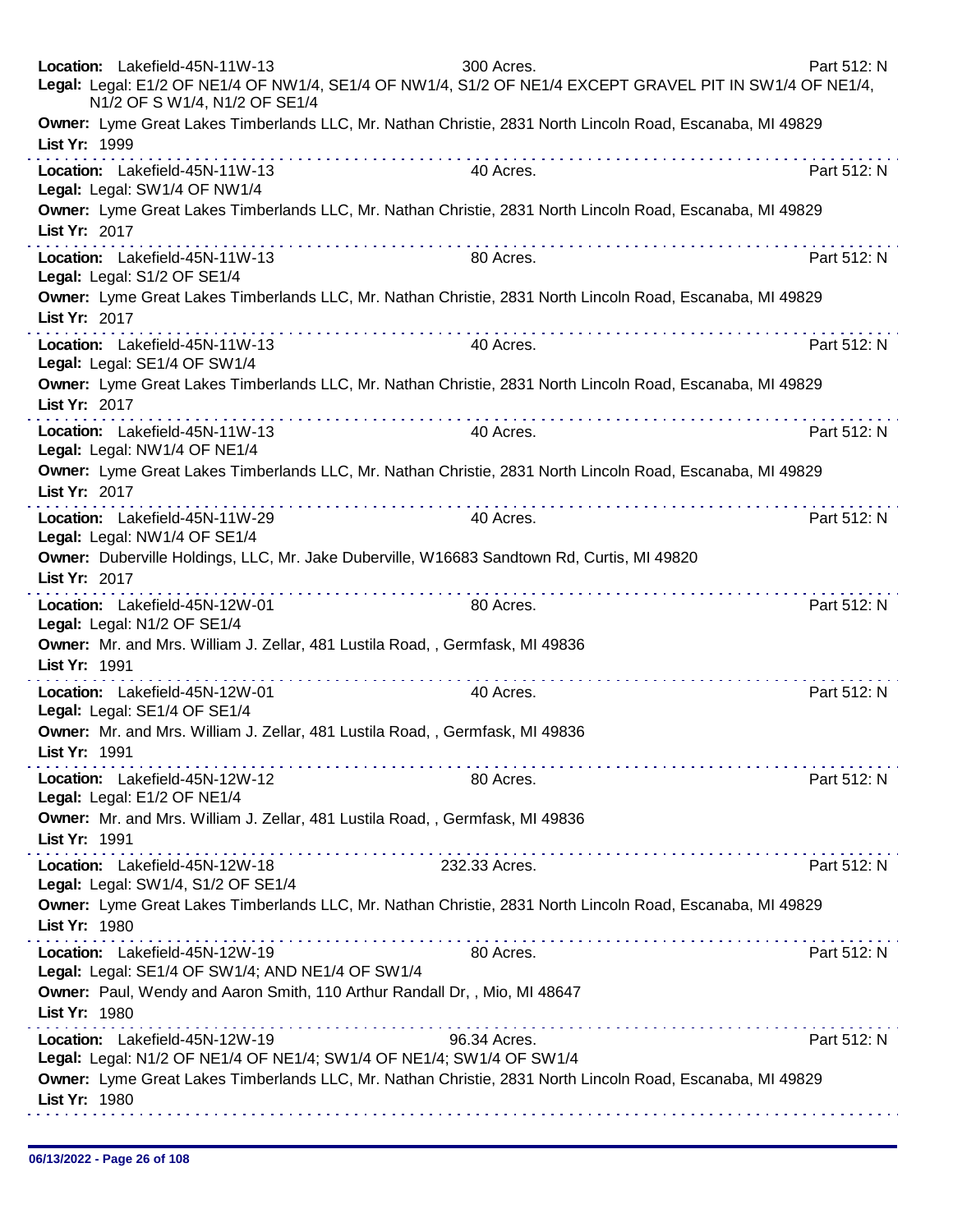| Location: McMillan-46N-08W-04<br>609.11 Acres.<br>Legal: Legal: NE1/4 OF NE1/4, NW1/4 OF NE1/4, SE1/4 OF NE1/4, NE1/4 OF NW1/4, NW1/4 OF NW1/4, S1/2 OF<br>NW1/4, S 1/2                                                                                                                                                                                                                                                                                                                                                                                                                                                                                             | Part 512: N |
|---------------------------------------------------------------------------------------------------------------------------------------------------------------------------------------------------------------------------------------------------------------------------------------------------------------------------------------------------------------------------------------------------------------------------------------------------------------------------------------------------------------------------------------------------------------------------------------------------------------------------------------------------------------------|-------------|
| Owner: American Forest Management, Mr. Eric E. Stier, 850 W Sharon Ave Ste 2, Houghton, MI 49931<br>List Yr: 1972                                                                                                                                                                                                                                                                                                                                                                                                                                                                                                                                                   |             |
| Location: McMillan-46N-08W-05<br>163.44 Acres.<br>Legal: Legal: NE1/4 OF NE1/4, NW1/4 OF NE1/4, SE1/4 OF NE1/4, NE1/4 OF SE1/4<br>Owner: American Forest Management, Mr. Eric E. Stier, 850 W Sharon Ave Ste 2, Houghton, MI 49931<br>List Yr: 1972                                                                                                                                                                                                                                                                                                                                                                                                                 | Part 512: N |
| Location: McMillan-46N-08W-05<br>482.6 Acres.<br>Legal: Legal: W1/2 & SW1/4 OF NE1/4 & W1/2 OF SE1/4 & SE1/4 OF SE1/4<br>Owner: Greenleaf Timber Holding, Inc., Jordan Triest, President, P.O. Box 386, Powers, MI 49874<br>List Yr: 2016                                                                                                                                                                                                                                                                                                                                                                                                                           | Part 512: N |
| Location: McMillan-46N-08W-06<br>160.63 Acres.<br>Legal: Legal: NW1/4 OF NE1/4, SE1/4 OF NE1/4, SE1/4 OF NW1/4, SE1/4 OF SW1/4<br>Owner: American Forest Management, Mr. Eric E. Stier, 850 W Sharon Ave Ste 2, Houghton, MI 49931<br>List Yr: 1972                                                                                                                                                                                                                                                                                                                                                                                                                 | Part 512: N |
| Location: McMillan-46N-08W-06<br>74.88 Acres.<br>Legal: Legal: N 1/2 OF NW 1/4<br>Owner: American Forest Management, Mr. Eric E. Stier, 850 W Sharon Ave Ste 2, Houghton, MI 49931<br>List Yr: 1981                                                                                                                                                                                                                                                                                                                                                                                                                                                                 | Part 512: N |
| .<br>Location: McMillan-46N-08W-06<br>68.8 Acres.<br>Legal: Legal: W 1/2 OF SW 1/4<br>Owner: American Forest Management, Mr. Eric E. Stier, 850 W Sharon Ave Ste 2, Houghton, MI 49931<br>List Yr: 1981                                                                                                                                                                                                                                                                                                                                                                                                                                                             | Part 512: N |
| a construction of the construction of the construction of the construction of the construction of the construction of the construction of the construction of the construction of the construction of the construction of the<br>Location: McMillan-46N-08W-06<br>280.9 Acres.<br>Legal: Legal: NE1/4 OF NE1/4 & SW1/4 OF NE1/4 & SE1/4 & NE1/4 OF SW1/4<br>Owner: Greenleaf Timber Holding, Inc., Jordan Triest, President, P.O. Box 386, Powers, MI 49874<br>List Yr: 2016                                                                                                                                                                                        | Part 512: N |
| Location: McMillan-46N-08W-07<br>230 Acres.<br>Legal: Legal: E1/2 OF NW1/4 & NE1/4 EXC SE1/4 OF SW1/4 OF NE1/4 INCL EASEMENT<br>Owner: Greenleaf Timber Holding, Inc., Jordan Triest, President, P.O. Box 386, Powers, MI 49874<br>List Yr: 2016                                                                                                                                                                                                                                                                                                                                                                                                                    | Part 512: N |
| Location: McMillan-46N-08W-07<br>274.34 Acres.<br>Legal: Legal: S1/2 EXC SW1/4 OF SW/14<br>Owner: Greenleaf Timber Holding, Inc., Jordan Triest, President, P.O. Box 386, Powers, MI 49874<br>List Yr: 2017                                                                                                                                                                                                                                                                                                                                                                                                                                                         | Part 512: N |
| Location: McMillan-46N-08W-08<br>280 Acres.<br>Legal: Legal: NW1/4 & N1/2 OF NE1/4 & SW1/4 OF NE1/4<br>Owner: Greenleaf Timber Holding, Inc., Jordan Triest, President, P.O. Box 386, Powers, MI 49874                                                                                                                                                                                                                                                                                                                                                                                                                                                              | Part 512: N |
| List Yr: 2016<br>$\label{eq:2.1} \mathcal{L}^{\mathcal{A}}(\mathcal{A}^{\mathcal{A}}(\mathcal{A}^{\mathcal{A}}(\mathcal{A}^{\mathcal{A}}(\mathcal{A}^{\mathcal{A}}(\mathcal{A}^{\mathcal{A}}(\mathcal{A}^{\mathcal{A}}(\mathcal{A}^{\mathcal{A}}(\mathcal{A}^{\mathcal{A}}(\mathcal{A}^{\mathcal{A}}(\mathcal{A}^{\mathcal{A}}(\mathcal{A}^{\mathcal{A}}(\mathcal{A}^{\mathcal{A}}(\mathcal{A}^{\mathcal{A}}(\mathcal{A}^{\mathcal{A}}(\mathcal{A}^{\mathcal{A}}(\mathcal$<br>Location: McMillan-46N-08W-08<br>240 Acres.<br>Legal: Legal: SW1/4 & W1/2 OF SE1/4<br>Owner: Greenleaf Timber Holding, Inc., Jordan Triest, President, P.O. Box 386, Powers, MI 49874 | Part 512: N |
| List Yr: 2017<br>Location: McMillan-46N-08W-16<br>80 Acres.<br>Legal: Legal: NW1/4 OF NW1/4, SE1/4 OF NW1/4<br>Owner: Gary E. Hecksel, Trustee, 9063 Taft Street, , Coopersville, MI 49404                                                                                                                                                                                                                                                                                                                                                                                                                                                                          | Part 512: N |
| List Yr: 1972                                                                                                                                                                                                                                                                                                                                                                                                                                                                                                                                                                                                                                                       |             |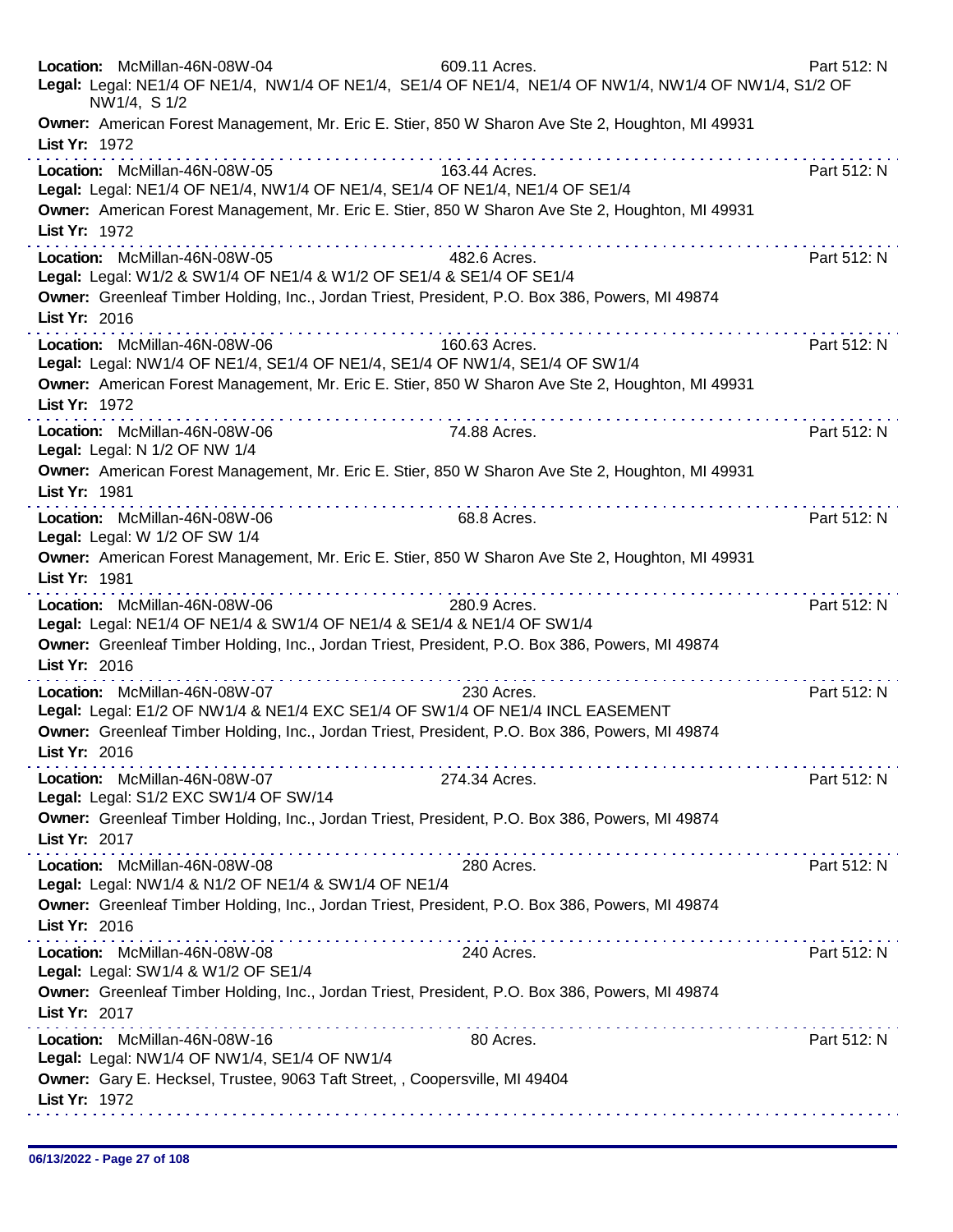|               | Location: McMillan-46N-08W-17<br>Legal: Legal: NW1/4 & NE1/4 & NW1/4 OF SW1/4 & GOV LOTS 1, 4, 5, AND 6 | 492.9 Acres.                                                                                               | Part 512: N |
|---------------|---------------------------------------------------------------------------------------------------------|------------------------------------------------------------------------------------------------------------|-------------|
|               |                                                                                                         | Owner: Greenleaf Timber Holding, Inc., Jordan Triest, President, P.O. Box 386, Powers, MI 49874            |             |
| List Yr: 2017 |                                                                                                         |                                                                                                            |             |
|               | Location: McMillan-46N-08W-18                                                                           | 264.44 Acres.                                                                                              | Part 512: N |
|               |                                                                                                         | Legal: Legal: NE1/4 EXC NE1/4 OF NE1/4 OF NE1/4, & N1/2 OF NW1/4 & NE1/4 OF SE1/4                          |             |
| List Yr: 2017 |                                                                                                         | Owner: Greenleaf Timber Holding, Inc., Jordan Triest, President, P.O. Box 386, Powers, MI 49874            |             |
|               | Location: McMillan-46N-09W-01                                                                           | 160.01 Acres.                                                                                              | Part 512: N |
|               | Legal: Legal: NE1/4                                                                                     |                                                                                                            |             |
|               |                                                                                                         | Owner: American Forest Management, Mr. Eric E. Stier, 850 W Sharon Ave Ste 2, Houghton, MI 49931           |             |
| List Yr: 1979 |                                                                                                         | .                                                                                                          |             |
|               | Location: McMillan-46N-09W-06<br>Legal: Legal: NW1/4                                                    | 150.89 Acres.                                                                                              | Part 512: N |
|               |                                                                                                         | Owner: Lyme Great Lakes Timberlands LLC, Mr. Nathan Christie, 2831 North Lincoln Road, Escanaba, MI 49829  |             |
| List Yr: 1956 |                                                                                                         |                                                                                                            |             |
|               | Location: McMillan-46N-09W-27                                                                           | 279 Acres.                                                                                                 | Part 512: N |
|               | Legal: Legal: NE1/4, N1/2 OF SW1/4 EXC. ROAD R/W, NW1/4 OF SE1/4                                        | Owner: Lyme Great Lakes Timberlands LLC, Mr. Nathan Christie, 2831 North Lincoln Road, Escanaba, MI 49829  |             |
| List Yr: 1956 |                                                                                                         |                                                                                                            |             |
|               | Location: McMillan-47N-08W-01                                                                           | 43.7 Acres.                                                                                                | Part 512: Y |
|               | Legal: Legal: NE1/4 OF NE1/4                                                                            |                                                                                                            |             |
|               | Hayward, WI 54843                                                                                       | Owner: Manulife Investment Management, Annie Hussa, Lakes States Region Manager, 11932N Breezy Point Road, |             |
| List Yr: 1994 |                                                                                                         |                                                                                                            |             |
|               | Location: McMillan-47N-08W-01                                                                           | . <b>.</b><br>43.63 Acres.                                                                                 | Part 512: Y |
|               | Legal: Legal: NW1/4 OF NE1/4                                                                            |                                                                                                            |             |
|               | Hayward, WI 54843                                                                                       | Owner: Manulife Investment Management, Annie Hussa, Lakes States Region Manager, 11932N Breezy Point Road, |             |
| List Yr: 1994 |                                                                                                         |                                                                                                            |             |
|               | Location: McMillan-47N-08W-01                                                                           | 40 Acres.                                                                                                  | Part 512: Y |
|               | Legal: Legal: SW1/4 OF NE1/4                                                                            |                                                                                                            |             |
|               | Hayward, WI 54843                                                                                       | Owner: Manulife Investment Management, Annie Hussa, Lakes States Region Manager, 11932N Breezy Point Road  |             |
| List Yr: 1994 |                                                                                                         |                                                                                                            |             |
|               | Location: McMillan-47N-08W-01                                                                           | 21.78 Acres.                                                                                               | Part 512: Y |
|               | Legal: Legal: N1/2 OF NE1/4 OF NW1/4                                                                    |                                                                                                            |             |
|               | Hayward, WI 54843                                                                                       | Owner: Manulife Investment Management, Annie Hussa, Lakes States Region Manager, 11932N Breezy Point Road, |             |
| List Yr: 1994 |                                                                                                         |                                                                                                            |             |
|               | Location: McMillan-47N-08W-01                                                                           | 83.51 Acres.                                                                                               | Part 512: Y |
|               | Legal: Legal: W1/2 OF NW1/4                                                                             |                                                                                                            |             |
|               | Hayward, WI 54843                                                                                       | Owner: Manulife Investment Management, Annie Hussa, Lakes States Region Manager, 11932N Breezy Point Road, |             |
| List Yr: 1994 |                                                                                                         |                                                                                                            |             |
|               | Location: McMillan-47N-08W-01<br>Legal: Legal: SE1/4 OF NW1/4                                           | 40 Acres.                                                                                                  | Part 512: Y |
|               | Hayward, WI 54843                                                                                       | Owner: Manulife Investment Management, Annie Hussa, Lakes States Region Manager, 11932N Breezy Point Road, |             |
| List Yr: 1996 |                                                                                                         |                                                                                                            |             |
|               |                                                                                                         |                                                                                                            |             |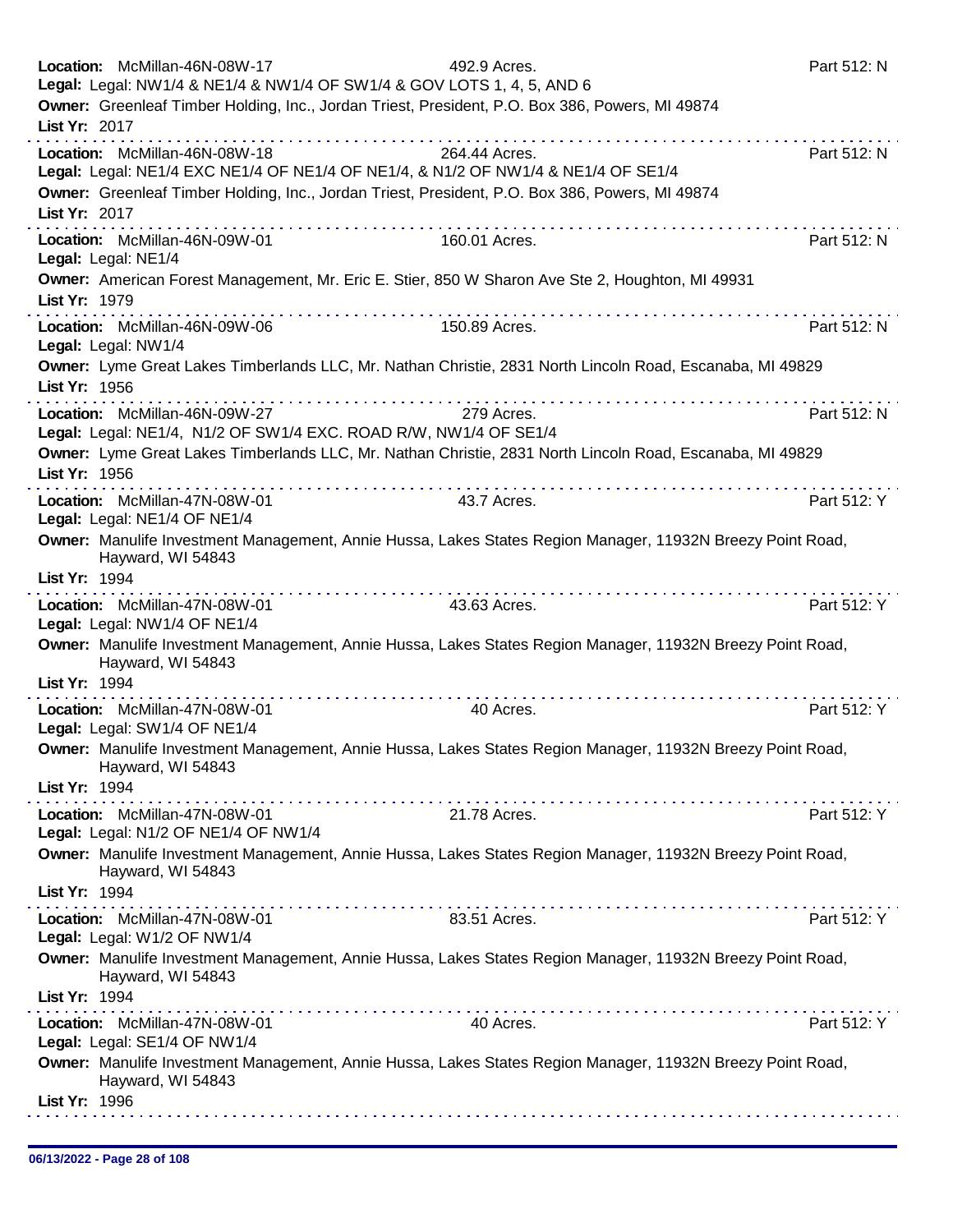| Location: McMillan-47N-08W-02<br>Legal: Legal: S1/2 OF SW1/4, S1/2 OF SE1/4                                                                                            | 160 Acres.                                                                                                                                                                                                                                                                                         | Part 512: N |
|------------------------------------------------------------------------------------------------------------------------------------------------------------------------|----------------------------------------------------------------------------------------------------------------------------------------------------------------------------------------------------------------------------------------------------------------------------------------------------|-------------|
| List Yr: 1972                                                                                                                                                          | Owner: Richard, Jean, William, and Benjamin Roese, 3328 Catalina Court, Bay City, MI 48706                                                                                                                                                                                                         |             |
| Location: McMillan-47N-08W-02<br>Legal: Legal: FRACTIONAL E1/2 OF NW1/4                                                                                                | 83.25 Acres.                                                                                                                                                                                                                                                                                       | Part 512: N |
| Owner: Gary E. Hecksel, Trustee, 9063 Taft Street, , Coopersville, MI 49404<br>List Yr: 1996                                                                           |                                                                                                                                                                                                                                                                                                    |             |
| Location: McMillan-47N-08W-02<br>Legal: Legal: W 1/2 OF NE 1/4                                                                                                         | 83.2 Acres.                                                                                                                                                                                                                                                                                        | Part 512: N |
| Owner: Joshua E. and Laura E. Rolfe, 18055 88th Ave, , Coopersville, MI 49404<br>List Yr: 1982                                                                         |                                                                                                                                                                                                                                                                                                    |             |
| Location: McMillan-47N-08W-02<br>FEET ALONG THE SECTION LINE TO THE POB.                                                                                               | 10 Acres.<br>Legal: Legal: A PARCEL IN THE SE1/4 OF THE NE1/4 DESCRIBED AS COMMENCING AT THE SOUTHEAST CORNER<br>OF THE NE1/4 THEN CE NORTH 525 FEET ALONG THE SECTION LINE TO THE POB, THENCE WEST 726<br>FEET, THENCE NORTH 600 FEET, THENCE EAST 726 FEET TO THE SECTION LINE, THENCE SOUTH 600 | Part 512: N |
| Owner: Gary E. Hecksel, Ryan and Joy Umlor, 9063 Taft St, Coopersville, MI 49404<br>List Yr: 2012                                                                      |                                                                                                                                                                                                                                                                                                    |             |
| Location: McMillan-47N-08W-02<br>SOUTH 600 FEET ALONG THE SECTION LINE TO THE POB.<br>Owner: Gary E. Hecksel, Ryan and Joy Umlor, 9063 Taft St, Coopersville, MI 49404 | 73.59 Acres.<br>Legal: Legal: E1/2 OF NE1/4 EXCEPT FOR A PARCEL DESCRIBED AS COMMENCING AT THE SOUTHEAST<br>CORNER OF THE NE1/4 THENC E NORTH 525 FEET ALONG THE SECTION LINE TO THE POB, THENCE<br>WEST 726 FEET, THENCE NORTH 600 FEET, THENCE EAST 726 FEET TO THE SECTION LINE, THENCE         | Part 512: N |
| List Yr: 1982                                                                                                                                                          |                                                                                                                                                                                                                                                                                                    |             |
| Location: McMillan-47N-08W-02<br>Legal: Legal: NE1/4 OF SE1/4                                                                                                          | 40 Acres.                                                                                                                                                                                                                                                                                          | Part 512: N |
| Owner: Gary E. Hecksel, Ryan and Joy Umlor, 9063 Taft St, Coopersville, MI 49404<br>List Yr: 1982                                                                      |                                                                                                                                                                                                                                                                                                    |             |
| Location: McMillan-47N-08W-02<br>Legal: Legal: W 1/2 OF NW 1/4                                                                                                         | 83.15 Acres.                                                                                                                                                                                                                                                                                       | Part 512: N |
| List Yr: 1982                                                                                                                                                          | Owner: South Ridge Gardens, LLC, Mr. Edward A. Leep, 120 North Broad Street, Griffith, IN 46319                                                                                                                                                                                                    |             |
| Location: McMillan-47N-08W-02<br>Legal: Legal: N 1/2 OF SW 1/4                                                                                                         | 80 Acres.                                                                                                                                                                                                                                                                                          | Part 512: N |
| List Yr: 1982                                                                                                                                                          | Owner: South Ridge Gardens, LLC, Mr. Edward A. Leep, 120 North Broad Street, Griffith, IN 46319                                                                                                                                                                                                    |             |
| Location: McMillan-47N-08W-02<br>Legal: Legal: NW1/4 OF SE1/4                                                                                                          | 40 Acres.                                                                                                                                                                                                                                                                                          | Part 512: N |
| List Yr: 1982                                                                                                                                                          | Owner: South Ridge Gardens, LLC, Mr. Edward A. Leep, 120 North Broad Street, Griffith, IN 46319                                                                                                                                                                                                    |             |
| Location: McMillan-47N-08W-03<br>Legal: Legal: GOVT LOT 2 EXCEPT NORTH 100 FT                                                                                          | 22 Acres.                                                                                                                                                                                                                                                                                          | Part 512: N |
| Owner: Gary E. Hecksel, Trustee, 9063 Taft Street, , Coopersville, MI 49404<br>List Yr: 2008                                                                           |                                                                                                                                                                                                                                                                                                    |             |
| Location: McMillan-47N-08W-03<br>Legal: Legal: NE 1/4 OF SW 1/4                                                                                                        | 40 Acres.                                                                                                                                                                                                                                                                                          | Part 512: N |
| Owner: Gary E. Hecksel, Trustee, 9063 Taft Street, , Coopersville, MI 49404<br>List Yr: 1982                                                                           |                                                                                                                                                                                                                                                                                                    |             |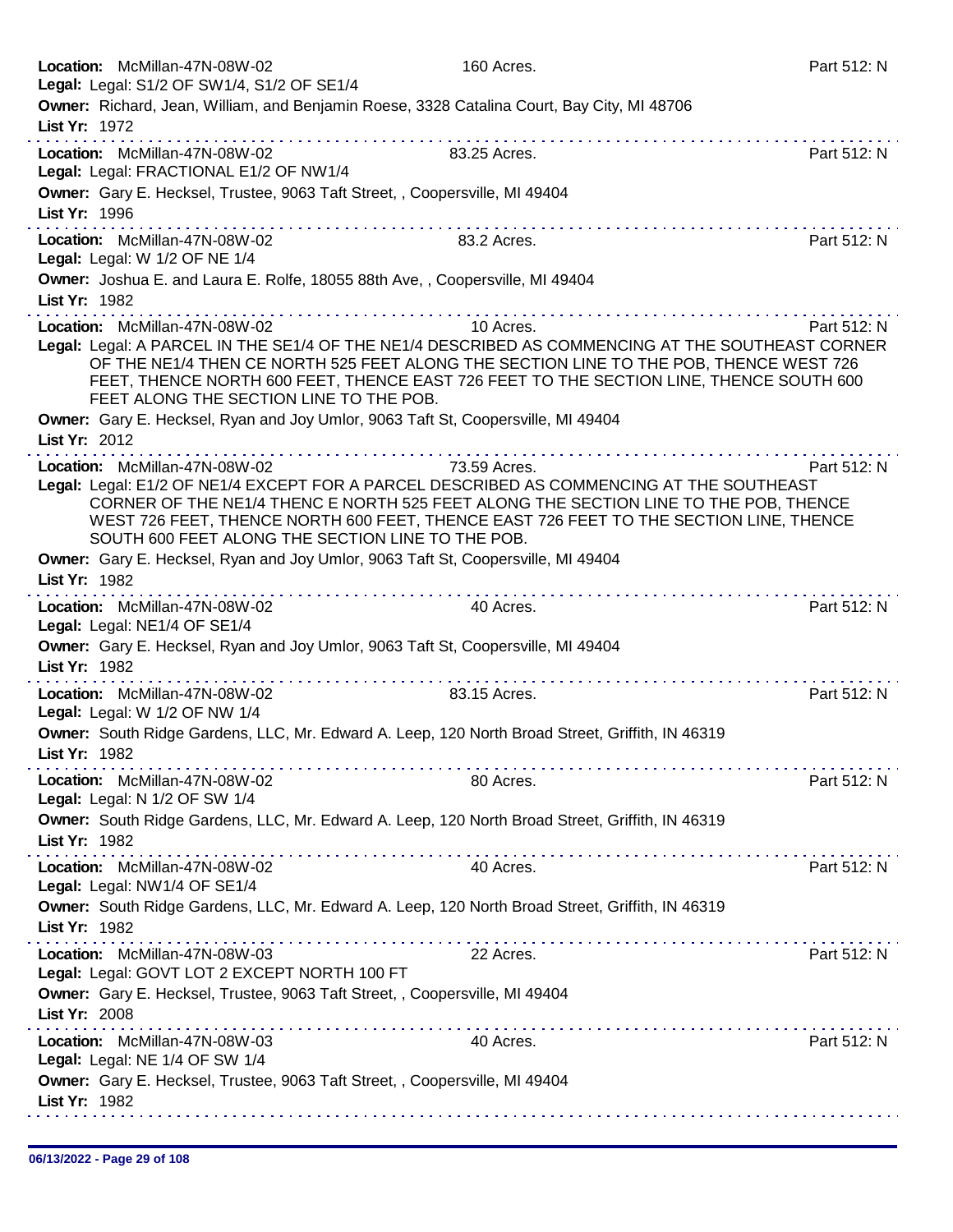| Location: McMillan-47N-08W-03<br>Legal: Legal: E 1/2 OF NW 1/4                                                                          | 82.83 Acres.      | Part 512: N |
|-----------------------------------------------------------------------------------------------------------------------------------------|-------------------|-------------|
| Owner: Louis and Pamela Waayenberg, 3346 84th St SE, , Caledonia, MI 49316<br>List Yr: 1982                                             |                   |             |
| Location: McMillan-47N-08W-03<br>Legal: Legal: NW 1/4 OF NW 1/4, FRACTIONAL                                                             | .<br>42.73 Acres. | Part 512: N |
| Owner: Louis and Pamela Waayenberg, 3346 84th St SE,, Caledonia, MI 49316<br>List Yr: 1982                                              |                   |             |
| .<br>Location: McMillan-47N-08W-03                                                                                                      | 325.96 Acres.     | Part 512: N |
| Legal: Legal: E 1/2<br>Owner: South Ridge Gardens, LLC, Mr. Edward A. Leep, 120 North Broad Street, Griffith, IN 46319<br>List Yr: 1982 |                   |             |
| Location: McMillan-47N-08W-03<br>Legal: Legal: Govt Lot 3                                                                               | 51.68 Acres.      | Part 512: N |
| Owner: South Ridge Gardens, LLC, Mr. Edward A. Leep, 120 North Broad Street, Griffith, IN 46319<br>List Yr: 2008                        |                   |             |
| Location: McMillan-47N-08W-07<br>Legal: Legal: NW 1/4 OF NW 1/4                                                                         | 32.7 Acres.       | Part 512: N |
| Owner: Manulife Investment Management, Annie Hussa, Lake States Region Manager, 11932N Breezy Point Road,<br>Hayward, WI 54843          |                   |             |
| List Yr: 1981                                                                                                                           |                   |             |
| Location: McMillan-47N-08W-07<br>Legal: Legal: S 1/2 OF NW 1/4                                                                          | 72.78 Acres.      | Part 512: N |
| Owner: Manulife Investment Management, Annie Hussa, Lake States Region Manager, 11932N Breezy Point Road,<br>Hayward, WI 54843          |                   |             |
| List Yr: 1981                                                                                                                           |                   |             |
| Location: McMillan-47N-08W-07<br>Legal: Legal: SW 1/4                                                                                   | 145.81 Acres.     | Part 512: N |
| Owner: Manulife Investment Management, Annie Hussa, Lake States Region Manager, 11932N Breezy Point Road,<br>Hayward, WI 54843          |                   |             |
| List Yr: 1981                                                                                                                           |                   | .           |
| Location: McMillan-47N-08W-10<br>Legal: Legal: SW 1/4 OF NW 1/4                                                                         | 40 Acres.         | Part 512: N |
| Owner: Dennis and Lynda Burgess, 208 W Ave D, , Newberry, MI 49868<br>List Yr: 1982                                                     |                   |             |
| Location: McMillan-47N-08W-10<br>Legal: Legal: GOV. LOT 5                                                                               | 48.42 Acres.      | Part 512: N |
| Owner: Gary E. Hecksel, Trustee, 9063 Taft Street, , Coopersville, MI 49404<br>List Yr: 1982                                            |                   |             |
| Location: McMillan-47N-08W-11<br>Legal: Legal: ENTIRE EXC. SW 1/4                                                                       | 480 Acres.        | Part 512: N |
| Owner: Richard, Jean, William, and Benjamin Roese, 3328 Catalina Court, Bay City, MI 48706<br>List Yr: 1972                             |                   |             |
| Location: McMillan-47N-08W-11<br>Legal: Legal: SW 1/4                                                                                   | 160 Acres.        | Part 512: N |
| Owner: Richard, Jean, William, and Benjamin Roese, 3328 Catalina Court, Bay City, MI 48706<br>List Yr: 1972                             |                   |             |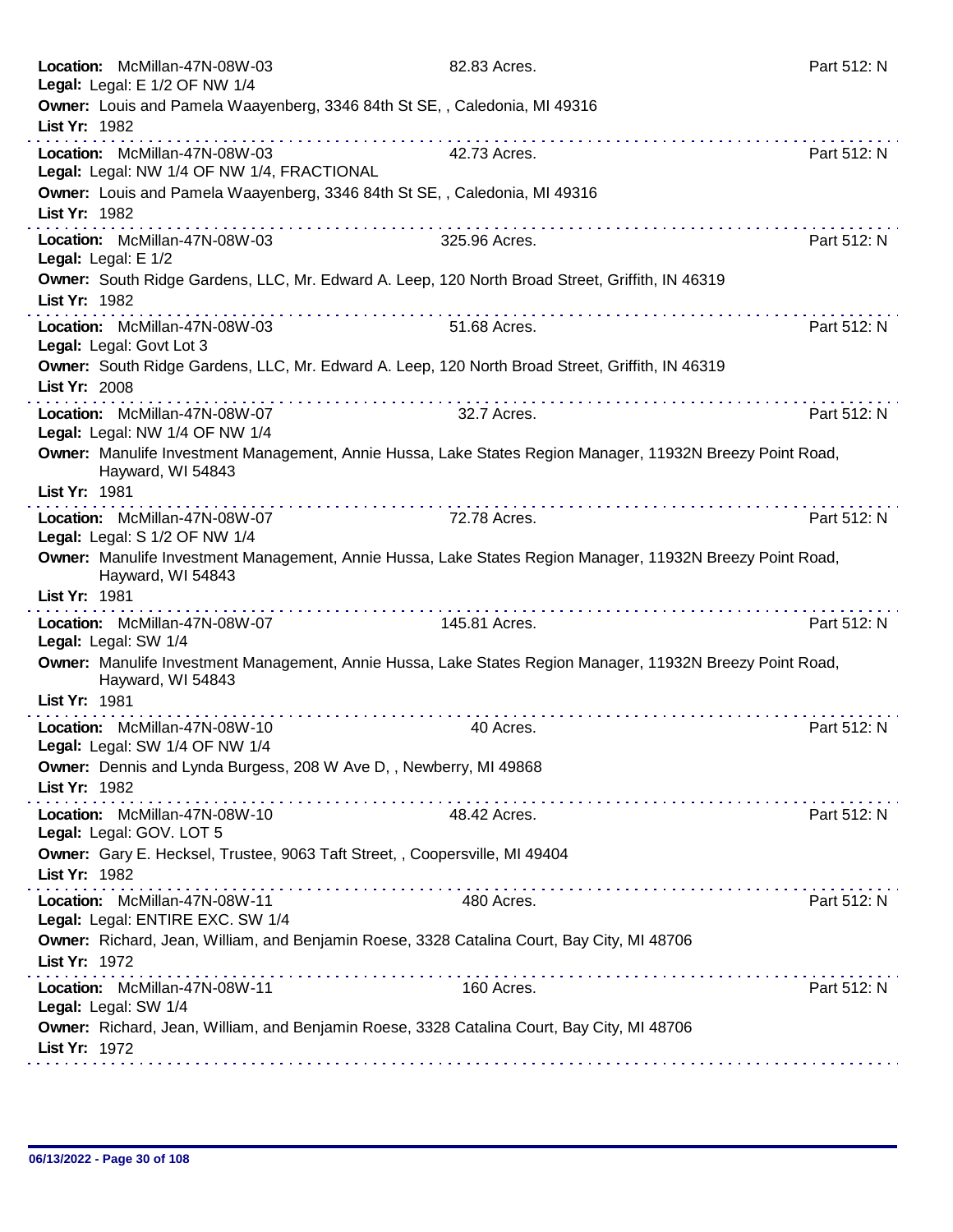| Location: McMillan-47N-08W-14<br>Legal: Legal: E1/2 OF NE1/4                                                                                                                  | 80 Acres.     | Part 512: N |
|-------------------------------------------------------------------------------------------------------------------------------------------------------------------------------|---------------|-------------|
| Owner: Richard, Jean, William, and Benjamin Roese, 3328 Catalina Court, Bay City, MI 48706<br>List Yr: 1972                                                                   |               |             |
| Location: McMillan-47N-08W-15<br>Legal: Legal: NE1/4 OF NW1/4                                                                                                                 | 40 Acres.     | Part 512: N |
| Owner: Dennis and Lynda Burgess, 208 W Ave D, , Newberry, MI 49868<br>List Yr: 1972                                                                                           |               |             |
| Location: McMillan-47N-08W-15<br>Legal: Legal: NE 1/4 OF SW 1/4                                                                                                               | 40 Acres.     | Part 512: N |
| Owner: John Bonter, 34341 1st Street, , Paw Paw, MI 49079<br>List Yr: 1972                                                                                                    |               |             |
| Location: McMillan-47N-08W-15<br>Legal: Legal: NW 1/4 OF SE 1/4                                                                                                               | 40 Acres.     | Part 512: N |
| Owner: John Bonter, 34341 1st Street, , Paw Paw, MI 49079<br>List Yr: 1972                                                                                                    |               |             |
| Location: McMillan-47N-08W-15<br>Legal: Legal: SE1/4 OF NW1/4; ACCESS VIA SKYLINE RD TO CHARCOAL GRADE TO ATWOOD CREEK ASSOC. RD;<br>EAST ON ASSOC, RD, 2.5 MILES TO PROPERTY | 40 Acres.     | Part 512: N |
| Owner: Douglas P. Littlejohn, Sr., 604 Tahquamenon Boulevard, , Newberry, MI 49868<br>List Yr: 1972<br>.                                                                      |               |             |
| Location: McMillan-47N-08W-15<br>Legal: Legal: GOV. LOT 4                                                                                                                     | 20.9 Acres.   | Part 512: N |
| Owner: Gary E. Hecksel, Trustee, 9063 Taft Street, , Coopersville, MI 49404<br>List Yr: 1982<br>.                                                                             |               |             |
| Location: McMillan-47N-08W-15<br>Legal: Legal: GOV. LOT 3                                                                                                                     | 55.1 Acres.   | Part 512: N |
| Owner: Gary E. Hecksel, Trustee, 9063 Taft Street, , Coopersville, MI 49404<br>List Yr: 1982                                                                                  |               |             |
| Location: McMillan-47N-08W-18<br>Legal: Legal: NE 1/4 OF NE 1/4                                                                                                               | 40 Acres.     | Part 512: N |
| Owner: Manulife Investment Management, Annie Hussa, Lake States Region Manager, 11932N Breezy Point Road,<br>Hayward, WI 54843<br>List Yr: 1981                               |               |             |
| Location: McMillan-47N-08W-18                                                                                                                                                 | 80 Acres.     | Part 512: N |
| Legal: Legal: S 1/2 OF NE 1/4<br>Owner: Manulife Investment Management, Annie Hussa, Lake States Region Manager, 11932N Breezy Point Road,<br>Hayward, WI 54843               |               |             |
| List Yr: 1981<br>.<br>Location: McMillan-47N-08W-18                                                                                                                           | 40 Acres.     | Part 512: N |
| Legal: Legal: SE 1/4 OF NW 1/4                                                                                                                                                |               |             |
| Owner: Manulife Investment Management, Annie Hussa, Lake States Region Manager, 11932N Breezy Point Road,<br>Hayward, WI 54843                                                |               |             |
| List Yr: 1981                                                                                                                                                                 | .             |             |
| Location: McMillan-47N-08W-18<br>Legal: Legal: N 1/2 OF S 1/2                                                                                                                 | 153.36 Acres. | Part 512: N |
| Owner: Manulife Investment Management, Annie Hussa, Lake States Region Manager, 11932N Breezy Point Road,<br>Hayward, WI 54843                                                |               |             |
| List Yr: 1981                                                                                                                                                                 |               |             |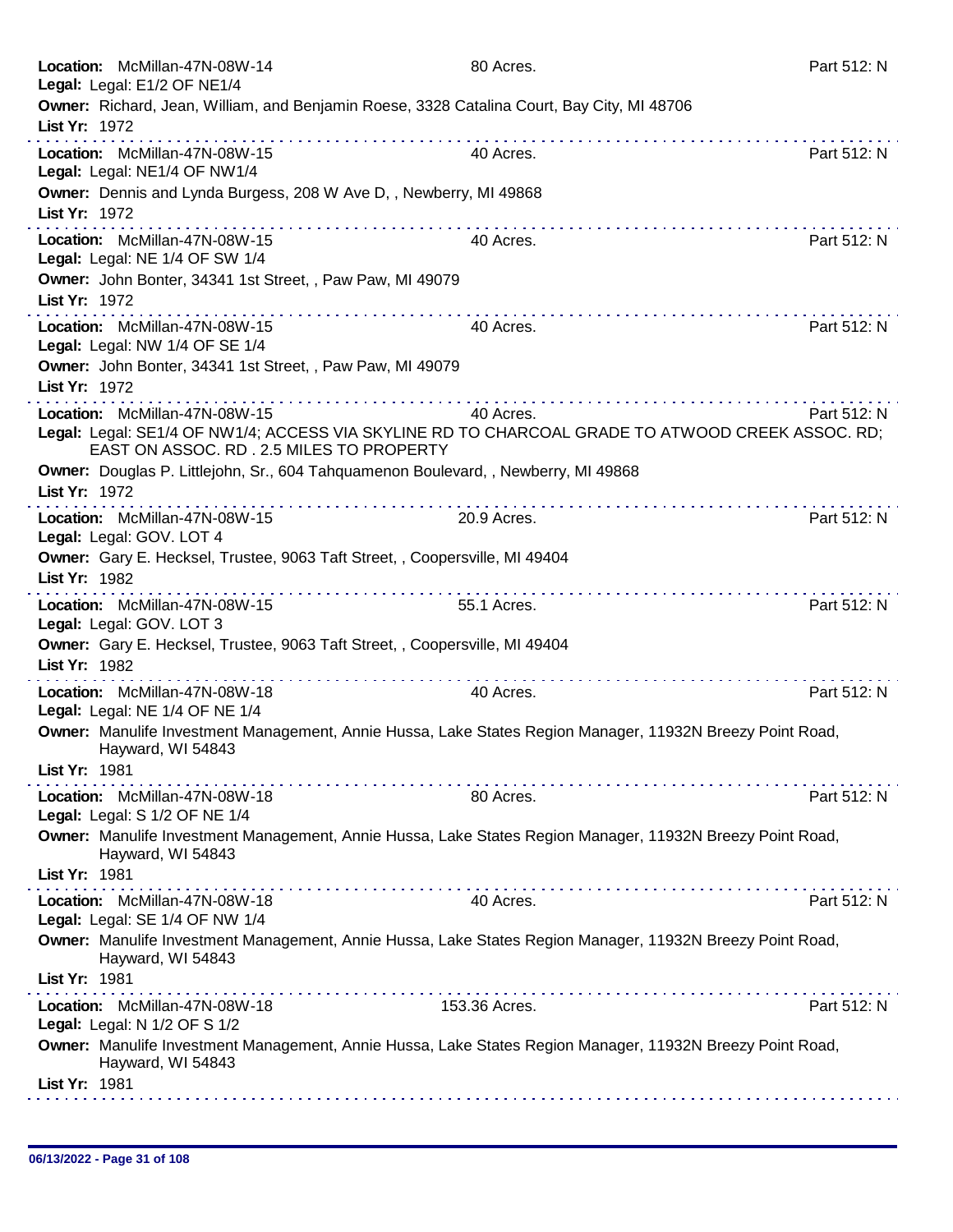|               | Location: McMillan-47N-08W-18<br>Legal: Legal: SW 1/4 OF SW 1/4                                                           | 33.53 Acres.                                                                                              | Part 512: N |
|---------------|---------------------------------------------------------------------------------------------------------------------------|-----------------------------------------------------------------------------------------------------------|-------------|
|               | Hayward, WI 54843                                                                                                         | Owner: Manulife Investment Management, Annie Hussa, Lake States Region Manager, 11932N Breezy Point Road, |             |
| List Yr: 1981 | . <b>.</b>                                                                                                                |                                                                                                           |             |
|               | Location: McMillan-47N-08W-19<br>Legal: Legal: NW 1/4 OF SW 1/4                                                           | 33.82 Acres.                                                                                              | Part 512: N |
| List Yr: 1981 | Hayward, WI 54843                                                                                                         | Owner: Manulife Investment Management, Annie Hussa, Lake States Region Manager, 11932N Breezy Point Road, |             |
|               | Location: McMillan-47N-08W-19<br>Legal: Legal: SE 1/4 OF SW 1/4                                                           | 40 Acres.                                                                                                 | Part 512: N |
| List Yr: 1981 | Hayward, WI 54843                                                                                                         | Owner: Manulife Investment Management, Annie Hussa, Lake States Region Manager, 11932N Breezy Point Road, |             |
|               | Location: McMillan-47N-08W-21<br>Legal: Legal: SE1/4 OF SE1/4                                                             | 40 Acres.                                                                                                 | Part 512: N |
| List Yr: 1982 | Owner: Mr.& Mrs. Darryl Helmholdt, et al., 4247 14th Street, , Wayland, MI 49348                                          |                                                                                                           |             |
|               | Location: McMillan-47N-08W-21<br>Legal: Legal: SW1/4 OF SE1/4                                                             | 40 Acres.                                                                                                 | Part 512: N |
| List Yr: 1982 | Owner: Mr.& Mrs. Darryl Helmholdt, et al., 4247 14th Street, , Wayland, MI 49348                                          |                                                                                                           |             |
|               | Location: McMillan-47N-08W-22<br>Legal: Legal: NW 1/4 OF NE 1/4                                                           | 40 Acres.                                                                                                 | Part 512: N |
| List Yr: 1982 | Owner: John Bonter, 34341 1st Street, , Paw Paw, MI 49079<br>.                                                            |                                                                                                           |             |
|               | Location: McMillan-47N-08W-24<br>Legal: Legal: GOV. LOT 3                                                                 | 42.4 Acres.                                                                                               | Part 512: N |
| List Yr: 1982 | Owner: Gary E. Hecksel, Trustee, 9063 Taft Street, , Coopersville, MI 49404                                               |                                                                                                           |             |
|               | Location: McMillan-47N-08W-25<br>Legal: Legal: GOV. LOT 7 EXCEPT THE NORTH 10 ACRES                                       | 20 Acres.                                                                                                 | Part 512: N |
| List Yr: 1982 | Owner: Gary E. Hecksel, Trustee, 9063 Taft Street, , Coopersville, MI 49404<br><u> Andrew American American American </u> |                                                                                                           |             |
|               | Location: McMillan-47N-08W-25<br>Legal: Legal: NORTH 10 ACRES OF GOV LOT 7                                                | 10 Acres.                                                                                                 | Part 512: N |
| List Yr: 2012 | Owner: Gary E. Hecksel, Trustee, 9063 Taft Street, , Coopersville, MI 49404                                               |                                                                                                           |             |
|               | Location: McMillan-47N-08W-25<br>Legal: Legal: GOV. LOT 4                                                                 | 13.5 Acres.                                                                                               | Part 512: N |
| List Yr: 1982 | Owner: Gary E. Hecksel, Trustee, 9063 Taft Street, , Coopersville, MI 49404                                               |                                                                                                           |             |
|               | Location: McMillan-47N-08W-25<br>Legal: Legal: GOV. LOT 5                                                                 | 59 Acres.                                                                                                 | Part 512: N |
| List Yr: 1982 | Owner: Gary E. Hecksel, Trustee, 9063 Taft Street, , Coopersville, MI 49404                                               |                                                                                                           |             |
|               |                                                                                                                           |                                                                                                           |             |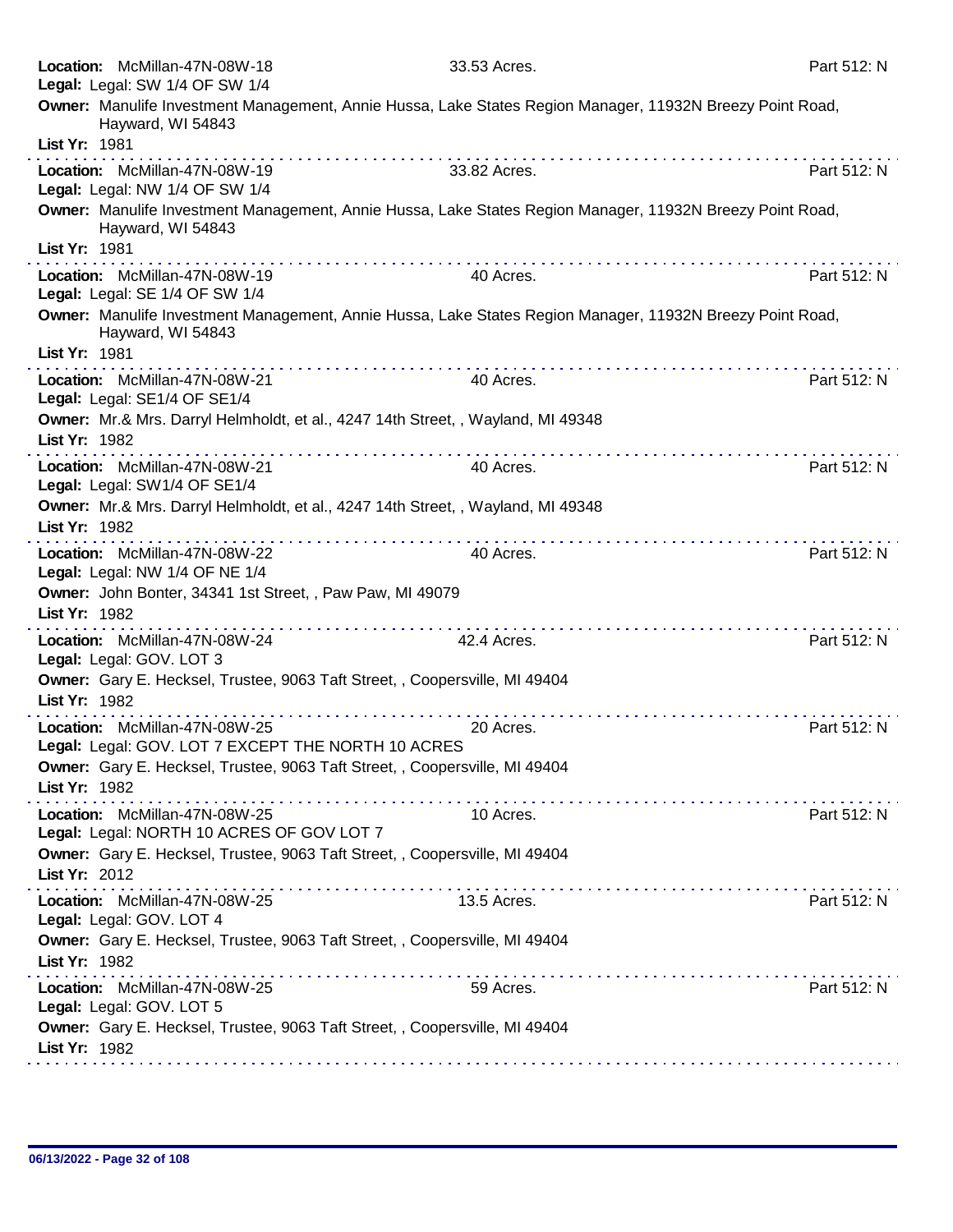| Location: McMillan-47N-08W-25<br>Legal: Legal: GOV. LOT 6                                                            | 45.4 Acres.     | Part 512: N |
|----------------------------------------------------------------------------------------------------------------------|-----------------|-------------|
| Owner: Gary E. Hecksel, Trustee, 9063 Taft Street, , Coopersville, MI 49404<br>List Yr: 1982                         |                 |             |
| Location: McMillan-47N-08W-25<br>Legal: Legal: W1/2 OF NW1/4, SE1/4 OF NW1/4, SW1/4                                  | 280 Acres.      | Part 512: N |
| Owner: American Forest Management, Mr. Eric E. Stier, 850 W Sharon Ave Ste 2, Houghton, MI 49931<br>List Yr: 1972    |                 |             |
| Location: McMillan-47N-08W-25<br>Legal: Legal: GOV. LOT 8 (NE 1/4 OF NW 1/4)                                         | 32.3 Acres.     | Part 512: N |
| Owner: American Forest Management, Mr. Eric E. Stier, 850 W Sharon Ave Ste 2, Houghton, MI 49931<br>List Yr: 1981    |                 |             |
| Location: McMillan-47N-08W-26<br>Legal: Legal: NE1/4, SE1/4 OF NW1/4, N1/2 OF SW1/4, SE1/4 OF SW1/4, SE1/4           | .<br>480 Acres. | Part 512: N |
| Owner: American Forest Management, Mr. Eric E. Stier, 850 W Sharon Ave Ste 2, Houghton, MI 49931<br>List Yr: 1972    |                 |             |
| Location: McMillan-47N-08W-27<br>Legal: Legal: W1/2 OF NE1/4, S1/2, NW1/4 EXC. NW1/4 OF NW1/4                        | 520 Acres.      | Part 512: N |
| Owner: American Forest Management, Mr. Eric E. Stier, 850 W Sharon Ave Ste 2, Houghton, MI 49931<br>List Yr: 1972    |                 |             |
| Location: McMillan-47N-08W-27<br>Legal: Legal: NW 1/4 OF NW 1/4                                                      | 40 Acres.       | Part 512: N |
| Owner: Mr.& Mrs. Darryl Helmholdt, et al., 4247 14th Street, , Wayland, MI 49348<br>List Yr: 1972                    |                 |             |
| Location: McMillan-47N-08W-28<br>Legal: Legal: N1/2, SE1/4, NW1/4 OF SW1/4, NE1/4 OF SW1/4, SE1/4 OF SW1/4           | .<br>600 Acres. | Part 512: N |
| Owner: American Forest Management, Mr. Eric E. Stier, 850 W Sharon Ave Ste 2, Houghton, MI 49931<br>List Yr: 1972    |                 |             |
| Location: McMillan-47N-08W-28<br>Legal: Legal: SW 1/4 OF SW 1/4                                                      | 40 Acres.       | Part 512: N |
| Owner: American Forest Management, Mr. Eric E. Stier, 850 W Sharon Ave Ste 2, Houghton, MI 49931<br>List Yr: 1981    |                 |             |
| Location: McMillan-47N-08W-29<br>Legal: Legal: NE1/4, SW1/4 OF NW1/4, SW1/4, N1/2 OF SE1/4, SW1/4 OF SE1/4           | 480 Acres.      | Part 512: N |
| Owner: American Forest Management, Mr. Eric E. Stier, 850 W Sharon Ave Ste 2, Houghton, MI 49931<br>List Yr: 1972    |                 |             |
| Location: McMillan-47N-08W-29<br>Legal: Legal: SE 1/4 OF NW 1/4                                                      | 40 Acres.       | Part 512: N |
| Owner: American Forest Management, Mr. Eric E. Stier, 850 W Sharon Ave Ste 2, Houghton, MI 49931<br>List Yr: 1979    |                 |             |
| Location: McMillan-47N-08W-30<br>Legal: Legal: SE1/4 OF NE1/4, NW1/4 OF NW1/4, SW1/4 OF NW1/4, SE1/4 OF NW1/4, SE1/4 | 307.96 Acres.   | Part 512: N |
| Owner: American Forest Management, Mr. Eric E. Stier, 850 W Sharon Ave Ste 2, Houghton, MI 49931<br>List Yr: 1972    |                 |             |
| Location: McMillan-47N-08W-30<br>Legal: Legal: SW 1/4 OF NE 1/4                                                      | 40 Acres.       | Part 512: N |
| Owner: American Forest Management, Mr. Eric E. Stier, 850 W Sharon Ave Ste 2, Houghton, MI 49931<br>List Yr: 1981    |                 |             |
|                                                                                                                      |                 |             |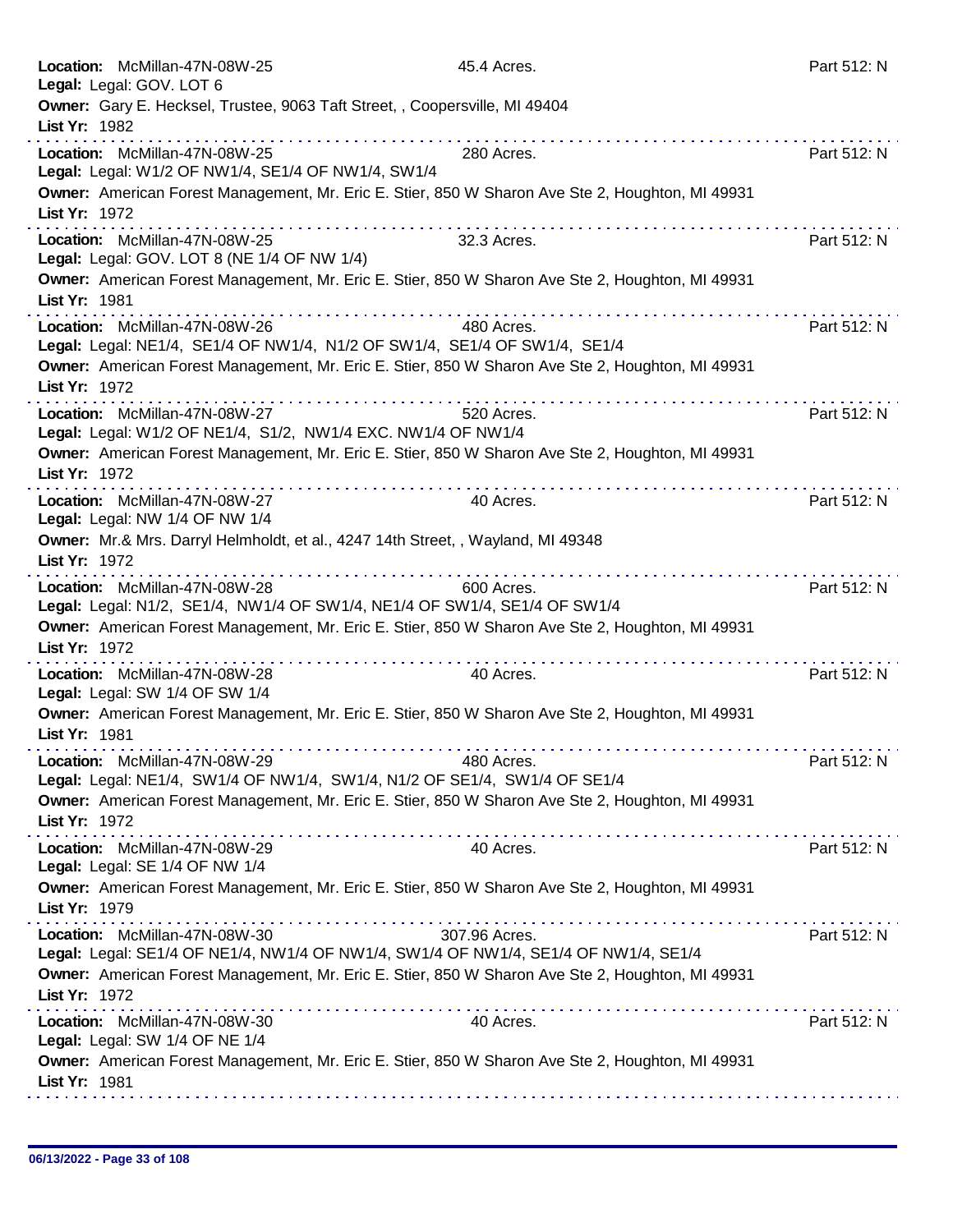|               | Location: McMillan-47N-08W-30<br>Legal: Legal: NE 1/4 OF NW 1/4                                         | 40 Acres.                                                                                                  | Part 512: N |
|---------------|---------------------------------------------------------------------------------------------------------|------------------------------------------------------------------------------------------------------------|-------------|
|               |                                                                                                         | Owner: American Forest Management, Mr. Eric E. Stier, 850 W Sharon Ave Ste 2, Houghton, MI 49931           |             |
| List Yr: 1981 |                                                                                                         |                                                                                                            |             |
|               | Location: McMillan-47N-08W-31                                                                           | 542.75 Acres.                                                                                              | Part 512: N |
|               |                                                                                                         | Legal: Legal: N1/2, NE1/4 OF SW1/4, NW1/4 OF SW1/4, SE1/4 OF SW1/4, N1/2 OF SE1/4, SE1/4 OF SE1/4          |             |
| List Yr: 1972 |                                                                                                         | Owner: American Forest Management, Mr. Eric E. Stier, 850 W Sharon Ave Ste 2, Houghton, MI 49931           |             |
|               | Location: McMillan-47N-08W-31                                                                           | 34.37 Acres.                                                                                               | Part 512: N |
|               | Legal: Legal: SW 1/4 OF SW 1/4                                                                          |                                                                                                            |             |
|               |                                                                                                         | Owner: American Forest Management, Mr. Eric E. Stier, 850 W Sharon Ave Ste 2, Houghton, MI 49931           |             |
| List Yr: 1981 |                                                                                                         |                                                                                                            |             |
|               | Location: McMillan-47N-08W-31                                                                           | 40 Acres.                                                                                                  | Part 512: N |
|               | Legal: Legal: SW 1/4 OF SE 1/4                                                                          | Owner: American Forest Management, Mr. Eric E. Stier, 850 W Sharon Ave Ste 2, Houghton, MI 49931           |             |
| List Yr: 1981 |                                                                                                         |                                                                                                            |             |
|               | Location: McMillan-47N-08W-32                                                                           | dia ara-dia ara-dia ara-dia ara-dia<br>560 Acres.                                                          | Part 512: N |
|               | Legal: Legal: ENTIRE EXC. E1/2 OF NE1/4                                                                 |                                                                                                            |             |
|               |                                                                                                         | Owner: American Forest Management, Mr. Eric E. Stier, 850 W Sharon Ave Ste 2, Houghton, MI 49931           |             |
| List Yr: 1972 |                                                                                                         |                                                                                                            |             |
|               | Location: McMillan-47N-08W-33<br>Legal: Legal: ENTIRE EXC. NW1/4 OF NW1/4 & SW1/4 OF NW1/4              | 560 Acres.                                                                                                 | Part 512: N |
|               |                                                                                                         | Owner: American Forest Management, Mr. Eric E. Stier, 850 W Sharon Ave Ste 2, Houghton, MI 49931           |             |
| List Yr: 1972 |                                                                                                         |                                                                                                            |             |
|               | Location: McMillan-47N-08W-34                                                                           | 560 Acres.                                                                                                 | Part 512: N |
|               | Legal: Legal: NE1/4, N1/2 OF NW1/4, SW1/4 OF NW1/4, SW1/4, NE1/4 OF SE1/4, S1/2 OF SE1/4                |                                                                                                            |             |
| List Yr: 1972 |                                                                                                         | Owner: American Forest Management, Mr. Eric E. Stier, 850 W Sharon Ave Ste 2, Houghton, MI 49931           |             |
|               | Location: McMillan-47N-08W-35                                                                           | .<br>560 Acres.                                                                                            | Part 512: N |
|               | Legal: Legal: W1/2 OF NE1/4, SE1/4 OF NE1/4, NE1/4 OF NW1/4, S1/2 OF NW1/4, S1/2                        |                                                                                                            |             |
|               |                                                                                                         | Owner: American Forest Management, Mr. Eric E. Stier, 850 W Sharon Ave Ste 2, Houghton, MI 49931           |             |
| List Yr: 1972 |                                                                                                         |                                                                                                            |             |
|               | Location: McMillan-47N-08W-36                                                                           | 13.2 Acres.                                                                                                | Part 512: N |
|               | Legal: Legal: GOV. LOT 1<br>Owner: Gary E. Hecksel, Trustee, 9063 Taft Street, , Coopersville, MI 49404 |                                                                                                            |             |
| List Yr: 1985 |                                                                                                         |                                                                                                            |             |
|               | Location: McMillan-47N-08W-36                                                                           | 360 Acres.                                                                                                 | Part 512: N |
|               | Legal: Legal: W1/2 OF NE1/4, NW1/4, N1/2 OF SW1/4, SW1/4 OF SW1/4                                       |                                                                                                            |             |
|               |                                                                                                         | Owner: American Forest Management, Mr. Eric E. Stier, 850 W Sharon Ave Ste 2, Houghton, MI 49931           |             |
| List Yr: 1972 |                                                                                                         |                                                                                                            |             |
|               | Location: McMillan-47N-09W-02<br>Legal: Legal: NE 1/4 OF NE 1/4                                         | 39.71 Acres.                                                                                               | Part 512: Y |
|               |                                                                                                         | Owner: Manulife Investment Management, Annie Hussa, Lakes States Region Manager, 11932N Breezy Point Road, |             |
|               | Hayward, WI 54843                                                                                       |                                                                                                            |             |
| List Yr: 1981 |                                                                                                         |                                                                                                            |             |
|               | Location: McMillan-47N-09W-02                                                                           | 80 Acres.                                                                                                  | Part 512: Y |
|               | Legal: Legal: S 1/2 OF NE 1/4                                                                           | Owner: Manulife Investment Management, Annie Hussa, Lakes States Region Manager, 11932N Breezy Point Road, |             |
|               | Hayward, WI 54843                                                                                       |                                                                                                            |             |
| List Yr: 1981 |                                                                                                         |                                                                                                            |             |
|               |                                                                                                         |                                                                                                            |             |

06/13/2022 - Page 34 of 108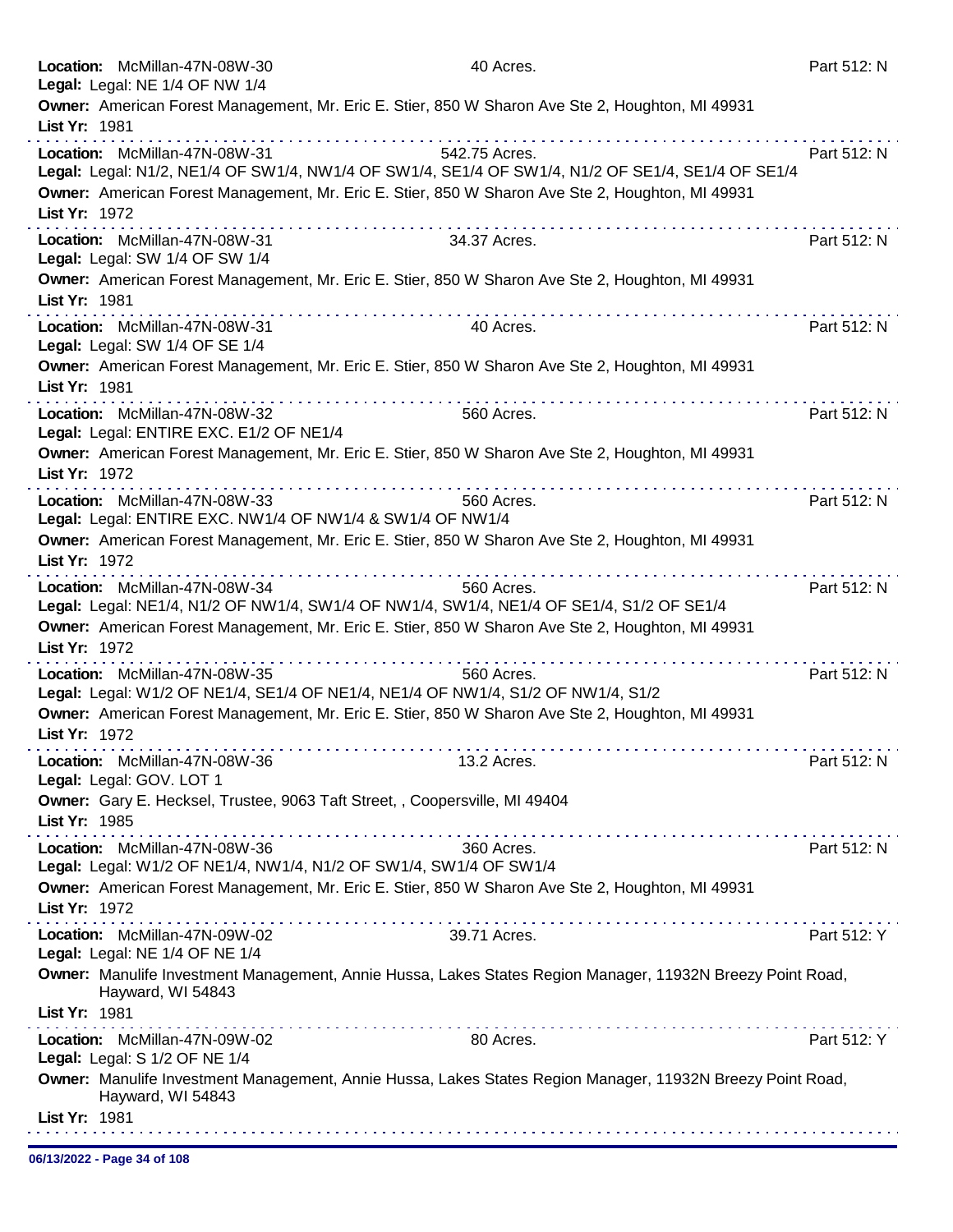|               | Location: McMillan-47N-09W-02<br>Legal: Legal: NW 1/4 OF SW 1/4                          | 40 Acres.                                                                                                                                                                                                                                                                                                                                                  | Part 512: Y |
|---------------|------------------------------------------------------------------------------------------|------------------------------------------------------------------------------------------------------------------------------------------------------------------------------------------------------------------------------------------------------------------------------------------------------------------------------------------------------------|-------------|
|               | Hayward, WI 54843                                                                        | Owner: Manulife Investment Management, Annie Hussa, Lakes States Region Manager, 11932N Breezy Point Road,                                                                                                                                                                                                                                                 |             |
| List Yr: 1981 |                                                                                          | $\mathcal{L}^{\mathcal{A}}(\mathcal{A}^{\mathcal{A}}(\mathcal{A}^{\mathcal{A}}(\mathcal{A}^{\mathcal{A}}(\mathcal{A}^{\mathcal{A}}(\mathcal{A}^{\mathcal{A}}(\mathcal{A}^{\mathcal{A}}(\mathcal{A}^{\mathcal{A}}(\mathcal{A}^{\mathcal{A}}(\mathcal{A}^{\mathcal{A}}(\mathcal{A}^{\mathcal{A}}(\mathcal{A}^{\mathcal{A}}(\mathcal{A}^{\mathcal{A}})))))))$ |             |
|               | Location: McMillan-47N-09W-02<br>Legal: Legal: S 1/2 OF SW 1/4                           | 80 Acres.                                                                                                                                                                                                                                                                                                                                                  | Part 512: Y |
|               | Hayward, WI 54843                                                                        | Owner: Manulife Investment Management, Annie Hussa, Lakes States Region Manager, 11932N Breezy Point Road,                                                                                                                                                                                                                                                 |             |
| List Yr: 1981 |                                                                                          |                                                                                                                                                                                                                                                                                                                                                            |             |
|               | Location: McMillan-47N-09W-02<br>Legal: Legal: SE 1/4                                    | 160 Acres.                                                                                                                                                                                                                                                                                                                                                 | Part 512: Y |
|               | Hayward, WI 54843                                                                        | Owner: Manulife Investment Management, Annie Hussa, Lakes States Region Manager, 11932N Breezy Point Road,                                                                                                                                                                                                                                                 |             |
| List Yr: 1981 |                                                                                          |                                                                                                                                                                                                                                                                                                                                                            |             |
|               | Location: McMillan-47N-09W-03<br>Legal: Legal: S 1/2 OF NW 1/4 EXC. WEST 33 FT (HWY ROW) | 79 Acres.                                                                                                                                                                                                                                                                                                                                                  | Part 512: Y |
|               | Hayward, WI 54843                                                                        | Owner: Manulife Investment Management, Annie Hussa, Lakes States Region Manager, 11932N Breezy Point Road,                                                                                                                                                                                                                                                 |             |
| List Yr: 1981 |                                                                                          |                                                                                                                                                                                                                                                                                                                                                            |             |
|               | Location: McMillan-47N-09W-03<br>Legal: Legal: NE 1/4 OF SW 1/4                          | 40 Acres.                                                                                                                                                                                                                                                                                                                                                  | Part 512: Y |
|               |                                                                                          | Owner: Manulife Investment Management, Annie Hussa, Lakes States Region Manager, 11932N Breezy Point Road,                                                                                                                                                                                                                                                 |             |
|               | Hayward, WI 54843                                                                        |                                                                                                                                                                                                                                                                                                                                                            |             |
| List Yr: 1981 |                                                                                          |                                                                                                                                                                                                                                                                                                                                                            |             |
|               | Location: McMillan-47N-09W-03<br>Legal: Legal: S 1/2 OF SW 1/4 EXC. WEST 33 FT (HWY ROW) | 79 Acres.                                                                                                                                                                                                                                                                                                                                                  | Part 512: Y |
|               | Hayward, WI 54843                                                                        | Owner: Manulife Investment Management, Annie Hussa, Lakes States Region Manager, 11932N Breezy Point Road,                                                                                                                                                                                                                                                 |             |
| List Yr: 1981 |                                                                                          | . <b>.</b>                                                                                                                                                                                                                                                                                                                                                 |             |
|               | Location: McMillan-47N-09W-03<br>Legal: Legal: SE 1/4                                    | 160 Acres.                                                                                                                                                                                                                                                                                                                                                 | Part 512: Y |
| List Yr: 1981 | Hayward, WI 54843                                                                        | Owner: Manulife Investment Management, Annie Hussa, Lakes States Region Manager, 11932N Breezy Point Road,                                                                                                                                                                                                                                                 |             |
|               | Location: McMillan-47N-09W-03                                                            | 39 Acres.                                                                                                                                                                                                                                                                                                                                                  | Part 512: Y |
|               | Legal: Legal: NW1/4 OF SW1/4 EXC WEST 33 FT (HWY ROW)                                    |                                                                                                                                                                                                                                                                                                                                                            |             |
| List Yr: 1994 | Hayward, WI 54843                                                                        | Owner: Manulife Investment Management, Annie Hussa, Lakes States Region Manager, 11932N Breezy Point Road,                                                                                                                                                                                                                                                 |             |
|               | Location: McMillan-47N-09W-04                                                            | 160 Acres.                                                                                                                                                                                                                                                                                                                                                 | Part 512: N |
|               | Legal: Legal: S1/2 N1/2                                                                  |                                                                                                                                                                                                                                                                                                                                                            |             |
|               |                                                                                          | Owner: Greenleaf Timber Holding, Inc., Jordan Triest, President, P.O. Box 386, Powers, MI 49874                                                                                                                                                                                                                                                            |             |
| List Yr: 2019 |                                                                                          |                                                                                                                                                                                                                                                                                                                                                            |             |
|               | Location: McMillan-47N-09W-04                                                            | 76.39 Acres.                                                                                                                                                                                                                                                                                                                                               | Part 512: Y |
|               | Legal: Legal: N 1/2 OF NE 1/4 EXC EAST 33 FT (HWY ROW)<br>Hayward, WI 54843              | Owner: Manulife Investment Management, Annie Hussa, Lakes States Region Manager, 11932N Breezy Point Road,                                                                                                                                                                                                                                                 |             |
| List Yr: 1981 |                                                                                          |                                                                                                                                                                                                                                                                                                                                                            |             |
|               |                                                                                          |                                                                                                                                                                                                                                                                                                                                                            |             |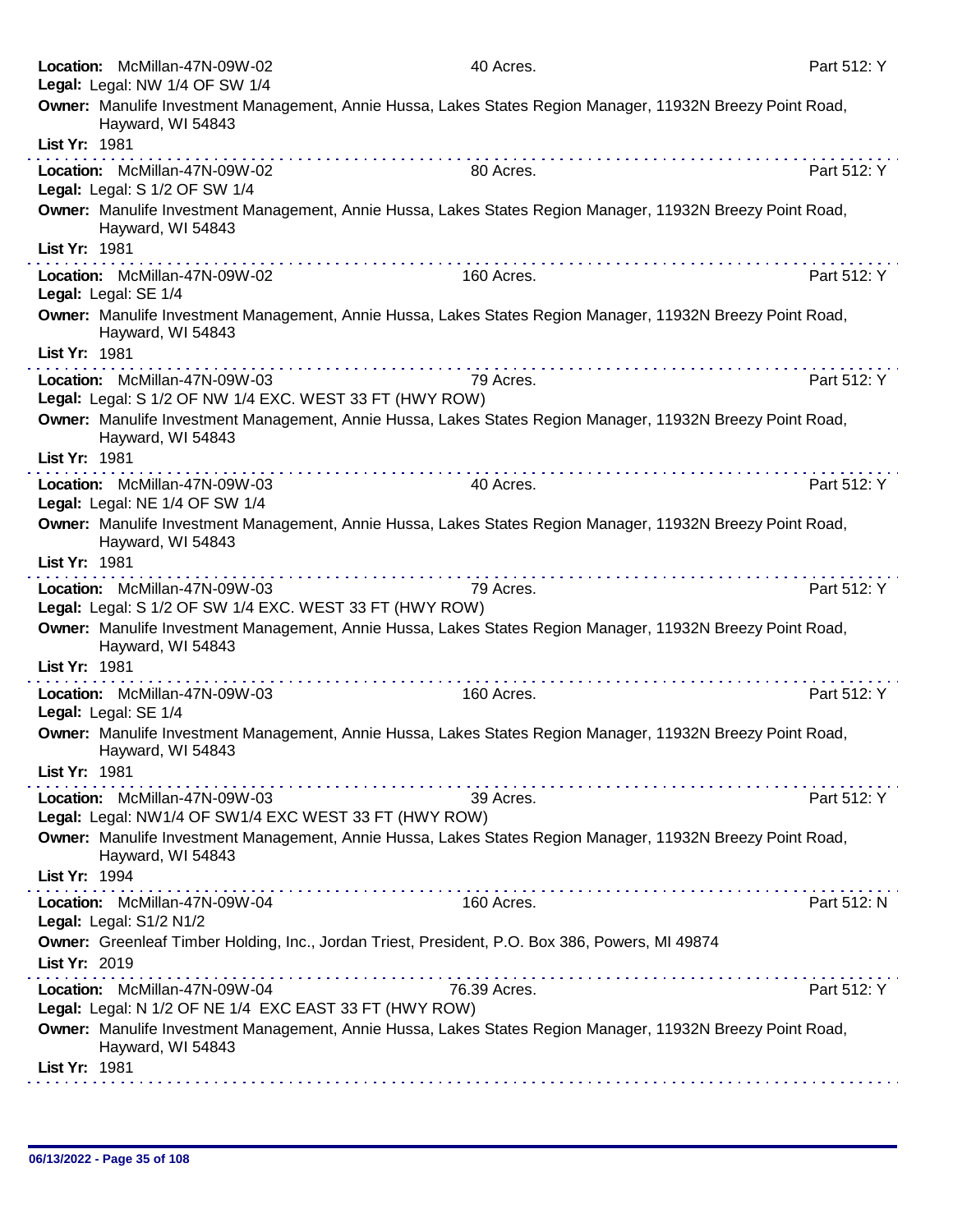|               | Location: McMillan-47N-09W-04<br>Legal: Legal: NE 1/4 OF NW 1/4   | 37.97 Acres.                                                                                                                                                                                                                                                                                                                                                                                                                                                 | Part 512: Y |
|---------------|-------------------------------------------------------------------|--------------------------------------------------------------------------------------------------------------------------------------------------------------------------------------------------------------------------------------------------------------------------------------------------------------------------------------------------------------------------------------------------------------------------------------------------------------|-------------|
|               |                                                                   | Owner: Manulife Investment Management, Annie Hussa, Lakes States Region Manager, 11932N Breezy Point Road,                                                                                                                                                                                                                                                                                                                                                   |             |
| List Yr: 1981 | Hayward, WI 54843                                                 |                                                                                                                                                                                                                                                                                                                                                                                                                                                              |             |
|               | Location: McMillan-47N-09W-04                                     | 318 Acres.                                                                                                                                                                                                                                                                                                                                                                                                                                                   | Part 512: Y |
|               | Legal: Legal: S 1/2 EXC. EAST 33 FT (HWY ROW)                     |                                                                                                                                                                                                                                                                                                                                                                                                                                                              |             |
|               | Hayward, WI 54843                                                 | Owner: Manulife Investment Management, Annie Hussa, Lakes States Region Manager, 11932N Breezy Point Road,                                                                                                                                                                                                                                                                                                                                                   |             |
| List Yr: 1981 |                                                                   | $\mathcal{L}^{\mathcal{A}}(\mathcal{A},\mathcal{A},\mathcal{A},\mathcal{A},\mathcal{A},\mathcal{A},\mathcal{A},\mathcal{A},\mathcal{A},\mathcal{A},\mathcal{A},\mathcal{A},\mathcal{A},\mathcal{A},\mathcal{A},\mathcal{A},\mathcal{A},\mathcal{A},\mathcal{A},\mathcal{A},\mathcal{A},\mathcal{A},\mathcal{A},\mathcal{A},\mathcal{A},\mathcal{A},\mathcal{A},\mathcal{A},\mathcal{A},\mathcal{A},\mathcal{A},\mathcal{A},\mathcal{A},\mathcal{A},\mathcal$ |             |
|               | Location: McMillan-47N-09W-05<br>Legal: Legal: Entire Frl Section | 629.9 Acres.                                                                                                                                                                                                                                                                                                                                                                                                                                                 | Part 512: N |
| List Yr: 2019 |                                                                   | Owner: Greenleaf Timber Holding, Inc., Jordan Triest, President, P.O. Box 386, Powers, MI 49874<br>.                                                                                                                                                                                                                                                                                                                                                         |             |
|               | Location: McMillan-47N-09W-06<br>Legal: Legal: E 1/2              | 313.92 Acres.                                                                                                                                                                                                                                                                                                                                                                                                                                                | Part 512: Y |
|               | Hayward, WI 54843                                                 | Owner: Manulife Investment Management, Annie Hussa, Lakes States Region Manager, 11932N Breezy Point Road,                                                                                                                                                                                                                                                                                                                                                   |             |
| List Yr: 1981 |                                                                   |                                                                                                                                                                                                                                                                                                                                                                                                                                                              |             |
|               | Location: McMillan-47N-09W-06<br>Legal: Legal: NE 1/4 OF NW 1/4   | 36.69 Acres.                                                                                                                                                                                                                                                                                                                                                                                                                                                 | Part 512: Y |
|               | Hayward, WI 54843                                                 | Owner: Manulife Investment Management, Annie Hussa, Lakes States Region Manager, 11932N Breezy Point Road,                                                                                                                                                                                                                                                                                                                                                   |             |
| List Yr: 1981 |                                                                   |                                                                                                                                                                                                                                                                                                                                                                                                                                                              |             |
|               | Location: McMillan-47N-09W-07<br>Legal: Legal: NE1/4 NW1/4        | 40 Acres.                                                                                                                                                                                                                                                                                                                                                                                                                                                    | Part 512: N |
|               |                                                                   | Owner: Greenleaf Timber Holding, Inc., Jordan Triest, President, P.O. Box 386, Powers, MI 49874                                                                                                                                                                                                                                                                                                                                                              |             |
| List Yr: 2019 |                                                                   | . <b>.</b>                                                                                                                                                                                                                                                                                                                                                                                                                                                   |             |
|               | Location: McMillan-47N-09W-07<br>Legal: Legal: NE1/4              | 160 Acres.                                                                                                                                                                                                                                                                                                                                                                                                                                                   | Part 512: N |
| List Yr: 2019 |                                                                   | Owner: Greenleaf Timber Holding, Inc., Jordan Triest, President, P.O. Box 386, Powers, MI 49874                                                                                                                                                                                                                                                                                                                                                              |             |
|               | Location: McMillan-47N-09W-07                                     | 40 Acres.                                                                                                                                                                                                                                                                                                                                                                                                                                                    | Part 512: N |
|               | Legal: Legal: NE1/4 SE1/4                                         | Owner: Greenleaf Timber Holding, Inc., Jordan Triest, President, P.O. Box 386, Powers, MI 49874                                                                                                                                                                                                                                                                                                                                                              |             |
| List Yr: 2019 |                                                                   |                                                                                                                                                                                                                                                                                                                                                                                                                                                              |             |
|               | Location: McMillan-47N-09W-08<br>Legal: Legal: Entire Section     | 640 Acres.                                                                                                                                                                                                                                                                                                                                                                                                                                                   | Part 512: N |
| List Yr: 2019 |                                                                   | Owner: Greenleaf Timber Holding, Inc., Jordan Triest, President, P.O. Box 386, Powers, MI 49874                                                                                                                                                                                                                                                                                                                                                              |             |
|               | Location: McMillan-47N-09W-09                                     | 560 Acres.                                                                                                                                                                                                                                                                                                                                                                                                                                                   | Part 512: N |
|               |                                                                   | Legal: Legal: N1/2 & N1/2 OF SW1/4 & NW1/4 OF SE1/4 & S1/2 OF SW1/4 & SW1/4 OF SE1/4                                                                                                                                                                                                                                                                                                                                                                         |             |
| List Yr: 2017 |                                                                   | Owner: Greenleaf Timber Holding, Inc., Jordan Triest, President, P.O. Box 386, Powers, MI 49874                                                                                                                                                                                                                                                                                                                                                              |             |
|               | Location: McMillan-47N-09W-10                                     | 39.5 Acres.                                                                                                                                                                                                                                                                                                                                                                                                                                                  | Part 512: N |
|               |                                                                   | Legal: Legal: S1/2 S1/2 SW1/4, EXCEPT West 33' thereof for hwy row<br>Owner: Greenleaf Timber Holding, Inc., Jordan Triest, President, P.O. Box 386, Powers, MI 49874                                                                                                                                                                                                                                                                                        |             |
| List Yr: 2019 |                                                                   |                                                                                                                                                                                                                                                                                                                                                                                                                                                              |             |
|               |                                                                   |                                                                                                                                                                                                                                                                                                                                                                                                                                                              |             |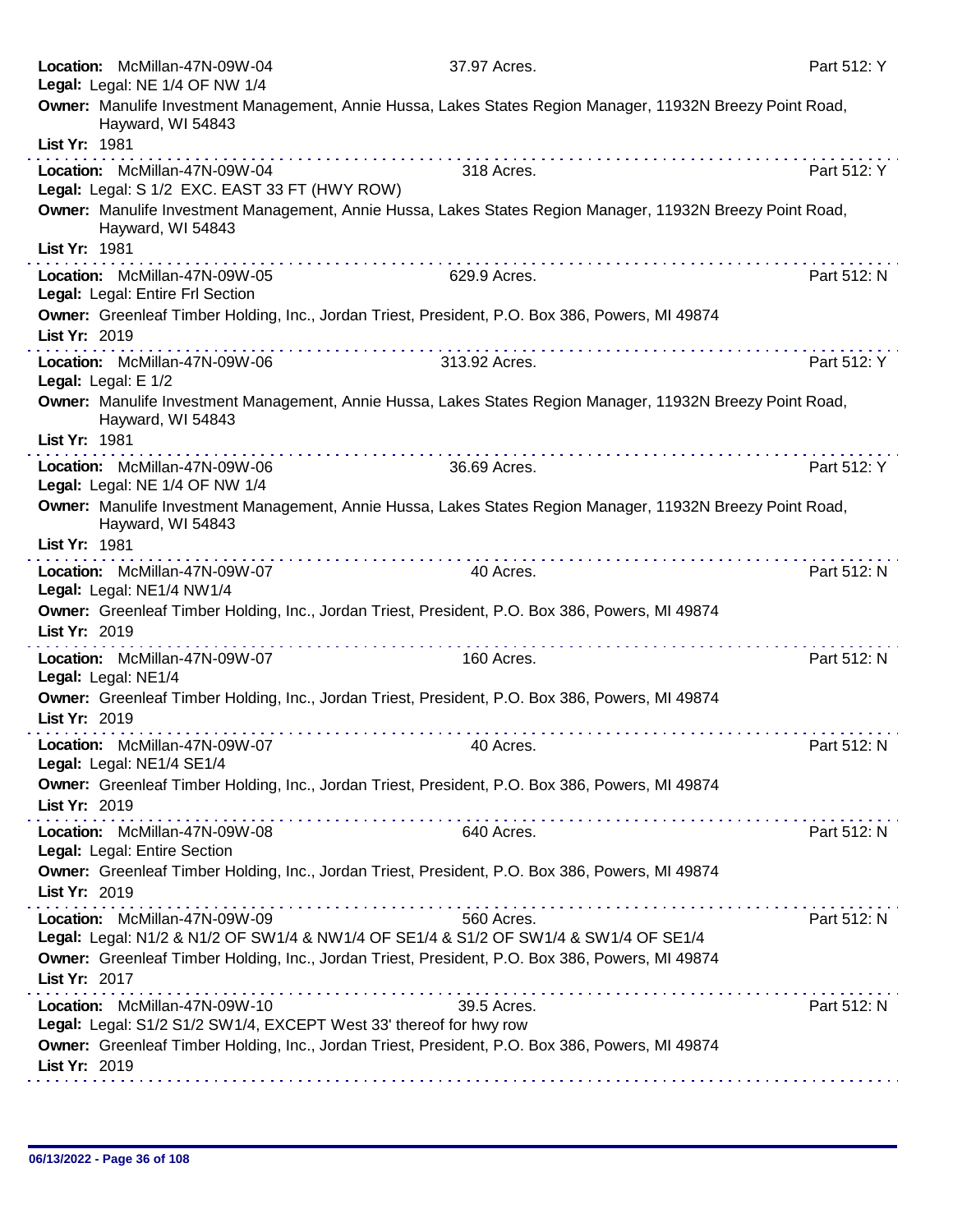| Location: McMillan-47N-09W-10<br>Legal: Legal: E 1/2            | 320 Acres.                                                                                                 | Part 512: Y |
|-----------------------------------------------------------------|------------------------------------------------------------------------------------------------------------|-------------|
| Hayward, WI 54843<br>List Yr: 1981                              | Owner: Manulife Investment Management, Annie Hussa, Lakes States Region Manager, 11932N Breezy Point Road, |             |
| Location: McMillan-47N-09W-10<br>Legal: Legal: NE1/4 OF SW1/4   | 40 Acres.                                                                                                  | Part 512: Y |
| Hayward, WI 54843<br>List Yr: 1980                              | Owner: Manulife Investment Management, Annie Hussa, Lakes States Region Manager, 11932N Breezy Point Road, |             |
| Location: McMillan-47N-09W-11<br>Legal: Legal: N 1/2            | 320 Acres.                                                                                                 | Part 512: Y |
| Hayward, WI 54843<br>List Yr: 1981                              | Owner: Manulife Investment Management, Annie Hussa, Lakes States Region Manager, 11932N Breezy Point Road, |             |
| Location: McMillan-47N-09W-11<br>Legal: Legal: NW 1/4 OF SW 1/4 | 40 Acres.                                                                                                  | Part 512: Y |
| Hayward, WI 54843                                               | Owner: Manulife Investment Management, Annie Hussa, Lakes States Region Manager, 11932N Breezy Point Road, |             |
| List Yr: 1981                                                   | <u> 2012 - 2022 - 2023 - 2023 - 2023 - 2024 - 202</u>                                                      |             |
| Location: McMillan-47N-09W-11<br>Legal: Legal: S 1/2 OF SW 1/4  | 80 Acres.                                                                                                  | Part 512: Y |
| Hayward, WI 54843                                               | Owner: Manulife Investment Management, Annie Hussa, Lakes States Region Manager, 11932N Breezy Point Road, |             |
| List Yr: 1981                                                   |                                                                                                            |             |
| Location: McMillan-47N-09W-11<br>Legal: Legal: N 1/2 OF SE 1/4  | 80 Acres.                                                                                                  | Part 512: Y |
| Hayward, WI 54843<br>List Yr: 1981                              | Owner: Manulife Investment Management, Annie Hussa, Lakes States Region Manager, 11932N Breezy Point Road, |             |
|                                                                 |                                                                                                            |             |
| Location: McMillan-47N-09W-12<br>Legal: Legal: NW 1/4           | 160 Acres.                                                                                                 | Part 512: Y |
| Hayward, WI 54843<br>List Yr: 1981                              | Owner: Manulife Investment Management, Annie Hussa, Lakes States Region Manager, 11932N Breezy Point Road, |             |
|                                                                 |                                                                                                            |             |
| Location: McMillan-47N-09W-12<br>Legal: Legal: NW 1/4 OF SW 1/4 | 40 Acres.                                                                                                  | Part 512: Y |
| Hayward, WI 54843<br>List Yr: 1981                              | Owner: Manulife Investment Management, Annie Hussa, Lakes States Region Manager, 11932N Breezy Point Road, |             |
| Location: McMillan-47N-09W-12                                   | 80 Acres.                                                                                                  | Part 512: Y |
| Legal: Legal: S 1/2 OF SW 1/4                                   |                                                                                                            |             |
| Hayward, WI 54843<br>List Yr: 1981                              | Owner: Manulife Investment Management, Annie Hussa, Lakes States Region Manager, 11932N Breezy Point Road, |             |
| Location: McMillan-47N-09W-15                                   | 79 Acres.                                                                                                  | Part 512: N |
| Legal: Legal: N1/2 NW1/4, EXCEPT West 33' thereof for hwy row   | Owner: Greenleaf Timber Holding, Inc., Jordan Triest, President, P.O. Box 386, Powers, MI 49874            |             |
| List Yr: 2019                                                   |                                                                                                            |             |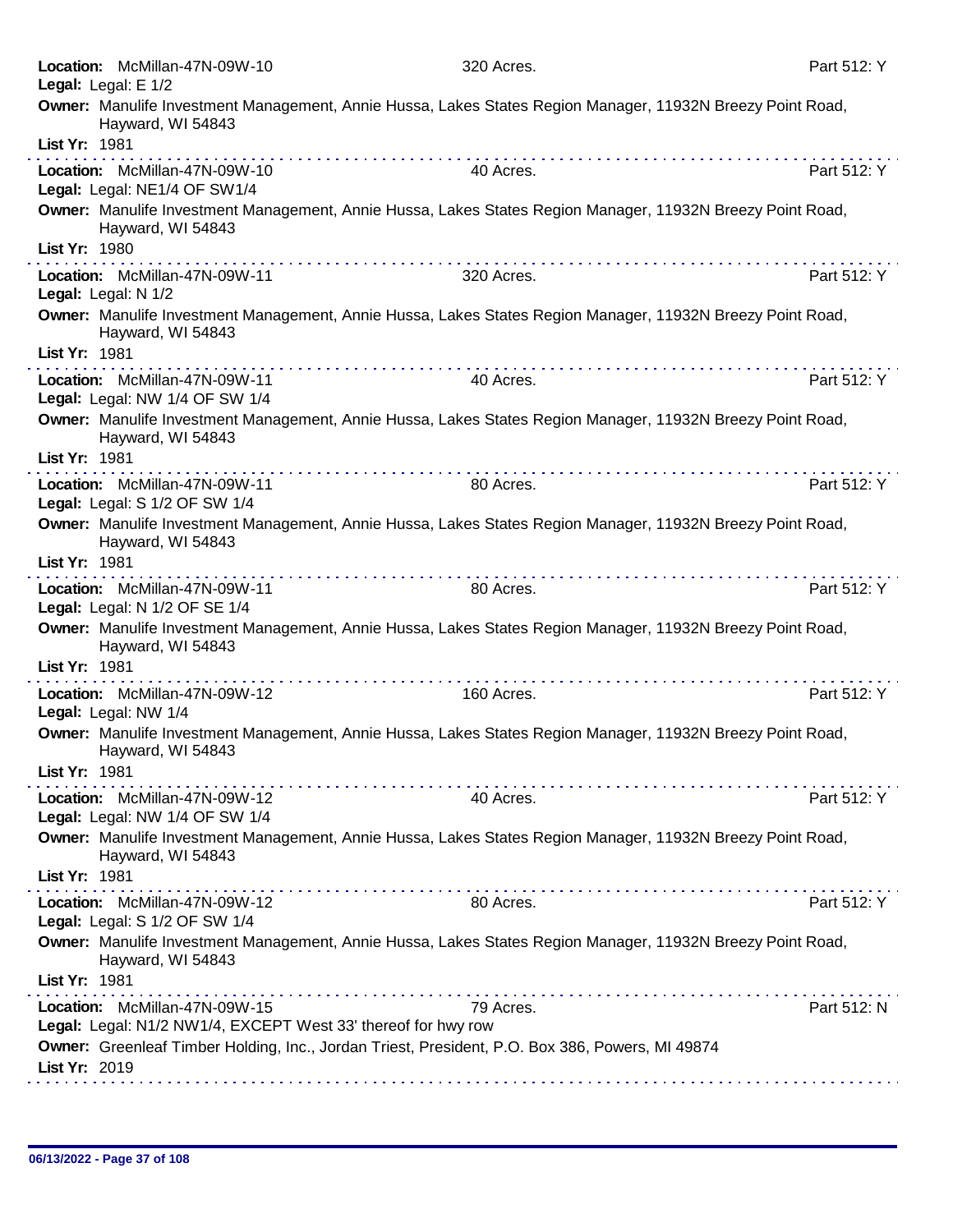| Location: McMillan-47N-09W-17<br>Legal: Legal: NE 1/4                                       | 160 Acres.                                                                                                | Part 512: N |
|---------------------------------------------------------------------------------------------|-----------------------------------------------------------------------------------------------------------|-------------|
| Hayward, WI 54843                                                                           | Owner: Manulife Investment Management, Annie Hussa, Lake States Region Manager, 11932N Breezy Point Road, |             |
| List Yr: 1981                                                                               |                                                                                                           |             |
| Location: McMillan-47N-09W-17<br>Legal: Legal: SE 1/4 OF NW 1/4                             | 40 Acres.                                                                                                 | Part 512: N |
| Hayward, WI 54843                                                                           | Owner: Manulife Investment Management, Annie Hussa, Lake States Region Manager, 11932N Breezy Point Road, |             |
| List Yr: 1981                                                                               |                                                                                                           |             |
| Location: McMillan-47N-09W-17<br>Legal: Legal: NE 1/4 OF SE 1/4                             | 40 Acres.                                                                                                 | Part 512: N |
| Hayward, WI 54843                                                                           | Owner: Manulife Investment Management, Annie Hussa, Lake States Region Manager, 11932N Breezy Point Road, |             |
| List Yr: 1981                                                                               |                                                                                                           |             |
| Location: McMillan-47N-09W-25<br>Legal: Legal: NW1/4 OF NE1/4, N1/2 OF NW1/4, S1/2 OF SE1/4 | 200 Acres.                                                                                                | Part 512: N |
| List Yr: 1972                                                                               | Owner: American Forest Management, Mr. Eric E. Stier, 850 W Sharon Ave Ste 2, Houghton, MI 49931          |             |
| Location: McMillan-47N-09W-25<br>Legal: Legal: NE 1/4 OF NE 1/4                             | 40 Acres.                                                                                                 | Part 512: N |
| List Yr: 1981                                                                               | Owner: American Forest Management, Mr. Eric E. Stier, 850 W Sharon Ave Ste 2, Houghton, MI 49931          |             |
| Location: McMillan-47N-09W-25<br>Legal: Legal: S 1/2 OF NE 1/4                              | .<br>.<br>80 Acres.                                                                                       | Part 512: N |
| List Yr: 1981                                                                               | Owner: American Forest Management, Mr. Eric E. Stier, 850 W Sharon Ave Ste 2, Houghton, MI 49931          |             |
| Location: McMillan-47N-09W-25<br>Legal: Legal: SE 1/4 OF NW 1/4                             | 40 Acres.                                                                                                 | Part 512: N |
| List Yr: 1981                                                                               | Owner: American Forest Management, Mr. Eric E. Stier, 850 W Sharon Ave Ste 2, Houghton, MI 49931          |             |
| Location: McMillan-47N-09W-25<br>Legal: Legal: NE 1/4 OF SW 1/4                             | 40 Acres.                                                                                                 | Part 512: N |
| List Yr: 1981                                                                               | Owner: American Forest Management, Mr. Eric E. Stier, 850 W Sharon Ave Ste 2, Houghton, MI 49931          |             |
| Location: McMillan-47N-09W-25<br>Legal: Legal: N 1/2 OF SE 1/4                              | 80 Acres.                                                                                                 | Part 512: N |
| List Yr: 1981                                                                               | Owner: American Forest Management, Mr. Eric E. Stier, 850 W Sharon Ave Ste 2, Houghton, MI 49931          |             |
| Location: McMillan-47N-09W-34                                                               | 40 Acres.                                                                                                 | Part 512: N |
| Legal: Legal: SE 1/4 OF SW 1/4                                                              |                                                                                                           |             |
| Hayward, WI 54843                                                                           | Owner: Manulife Investment Management, Annie Hussa, Lake States Region Manager, 11932N Breezy Point Road, |             |
| List Yr: 1981                                                                               |                                                                                                           |             |
| Location: McMillan-47N-09W-34<br>Legal: Legal: SW 1/4 OF SE 1/4                             | 40 Acres.                                                                                                 | Part 512: N |
| Hayward, WI 54843                                                                           | Owner: Manulife Investment Management, Annie Hussa, Lake States Region Manager, 11932N Breezy Point Road, |             |
| List Yr: 1981                                                                               |                                                                                                           |             |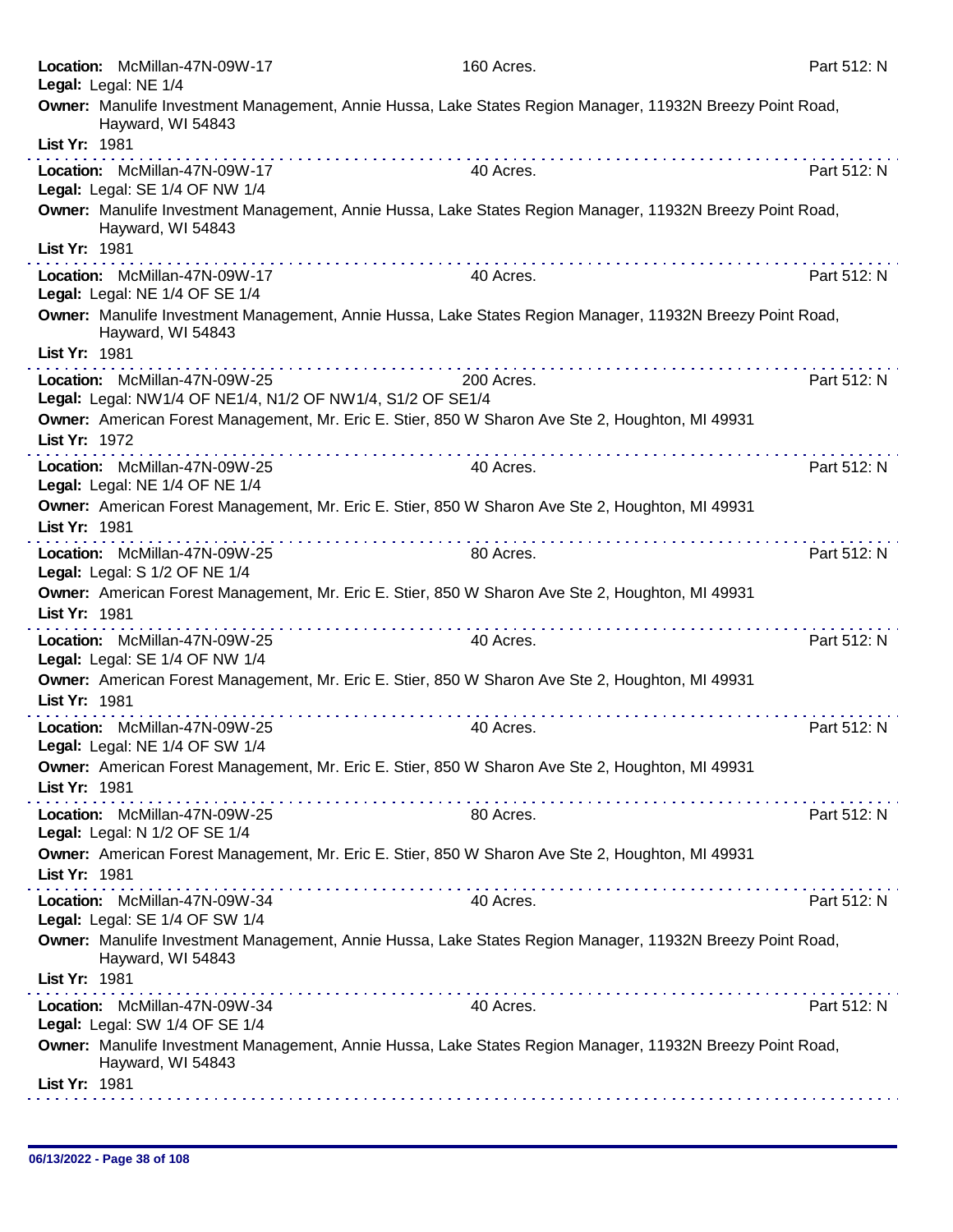|                     | Location: McMillan-47N-09W-35                                                                                                           | 40 Acres.                                                                                                                                                                                                                            | Part 512: N |
|---------------------|-----------------------------------------------------------------------------------------------------------------------------------------|--------------------------------------------------------------------------------------------------------------------------------------------------------------------------------------------------------------------------------------|-------------|
|                     | Legal: Legal: NW 1/4 OF SE 1/4                                                                                                          |                                                                                                                                                                                                                                      |             |
|                     | Owner: Manulife Investment Management, Annie Hussa, Lake States Region Manager, 11932N Breezy Point Road,<br>Hayward, WI 54843          |                                                                                                                                                                                                                                      |             |
| List Yr: 1981       |                                                                                                                                         |                                                                                                                                                                                                                                      |             |
|                     | Location: McMillan-47N-09W-35<br>Legal: Legal: SE 1/4 OF SE 1/4                                                                         | 40 Acres.                                                                                                                                                                                                                            | Part 512: N |
|                     | Owner: Manulife Investment Management, Annie Hussa, Lake States Region Manager, 11932N Breezy Point Road,<br>Hayward, WI 54843          |                                                                                                                                                                                                                                      |             |
| List Yr: 1981       |                                                                                                                                         | <u>The second contract and the second contract of the second contract of the second contract of the second contract of the second contract of the second contract of the second contract of the second contract of the second co</u> |             |
|                     | Location: McMillan-47N-09W-36<br>Legal: Legal: NE1/4 OF NW1/4, NE1/4 OF NE1/4, S1/2 OF N1/2, SW1/4 OF SW1/4, & SE1/4 EXC. W1/2 OF SE1/4 | 360 Acres.                                                                                                                                                                                                                           | Part 512: N |
| List Yr: 1972       | Owner: American Forest Management, Mr. Eric E. Stier, 850 W Sharon Ave Ste 2, Houghton, MI 49931                                        |                                                                                                                                                                                                                                      |             |
|                     | Location: McMillan-47N-10W-05<br>Legal: Legal: NE1/4 OF SE1/4                                                                           | 40 Acres.                                                                                                                                                                                                                            | Part 512: N |
| List Yr: 1981       | Owner: The Nature Conservancy, Ms. Helen Taylor, 101 East Cesar E. Chavez Avenue, Lansing, MI 48906                                     |                                                                                                                                                                                                                                      |             |
| Legal: Legal: E 1/2 | the second complete service in the second<br>Location: McMillan-47N-10W-08                                                              | 320 Acres.                                                                                                                                                                                                                           | Part 512: Y |
|                     | Owner: Manulife Investment Management, Annie Hussa, Lakes States Region Manager, 11932N Breezy Point Road,<br>Hayward, WI 54843         |                                                                                                                                                                                                                                      |             |
| List Yr: 1981       |                                                                                                                                         |                                                                                                                                                                                                                                      |             |
|                     | Location: McMillan-47N-10W-09<br>Legal: Legal: S 1/2 OF SW 1/4                                                                          | 80 Acres.                                                                                                                                                                                                                            | Part 512: Y |
|                     | Owner: Manulife Investment Management, Annie Hussa, Lakes States Region Manager, 11932N Breezy Point Road,<br>Hayward, WI 54843         |                                                                                                                                                                                                                                      |             |
| List Yr: 1981       |                                                                                                                                         |                                                                                                                                                                                                                                      |             |
|                     | Location: McMillan-47N-10W-09<br>Legal: Legal: SW 1/4 OF SE 1/4                                                                         | 40 Acres.                                                                                                                                                                                                                            | Part 512: Y |
|                     | Owner: Manulife Investment Management, Annie Hussa, Lakes States Region Manager, 11932N Breezy Point Road,<br>Hayward, WI 54843         |                                                                                                                                                                                                                                      |             |
| List Yr: 1981       |                                                                                                                                         |                                                                                                                                                                                                                                      |             |
|                     | Location: McMillan-47N-10W-15<br>Legal: Legal: S 1/2 OF NE 1/4                                                                          | 80 Acres.                                                                                                                                                                                                                            | Part 512: Y |
|                     | Owner: Manulife Investment Management, Annie Hussa, Lakes States Region Manager, 11932N Breezy Point Road,<br>Hayward, WI 54843         |                                                                                                                                                                                                                                      |             |
| List Yr: 1981       |                                                                                                                                         |                                                                                                                                                                                                                                      |             |
| Legal: Legal: W 1/2 | Location: McMillan-47N-10W-15                                                                                                           | 320 Acres.                                                                                                                                                                                                                           | Part 512: Y |
|                     | Owner: Manulife Investment Management, Annie Hussa, Lakes States Region Manager, 11932N Breezy Point Road,<br>Hayward, WI 54843         |                                                                                                                                                                                                                                      |             |
| List Yr: 1981       |                                                                                                                                         |                                                                                                                                                                                                                                      |             |
|                     | Location: McMillan-47N-10W-15<br>Legal: Legal: SW 1/4 OF SE 1/4                                                                         | 40 Acres.                                                                                                                                                                                                                            | Part 512: Y |
|                     | Owner: Manulife Investment Management, Annie Hussa, Lakes States Region Manager, 11932N Breezy Point Road,<br>Hayward, WI 54843         |                                                                                                                                                                                                                                      |             |
| List Yr: 1981       |                                                                                                                                         |                                                                                                                                                                                                                                      |             |
|                     |                                                                                                                                         |                                                                                                                                                                                                                                      |             |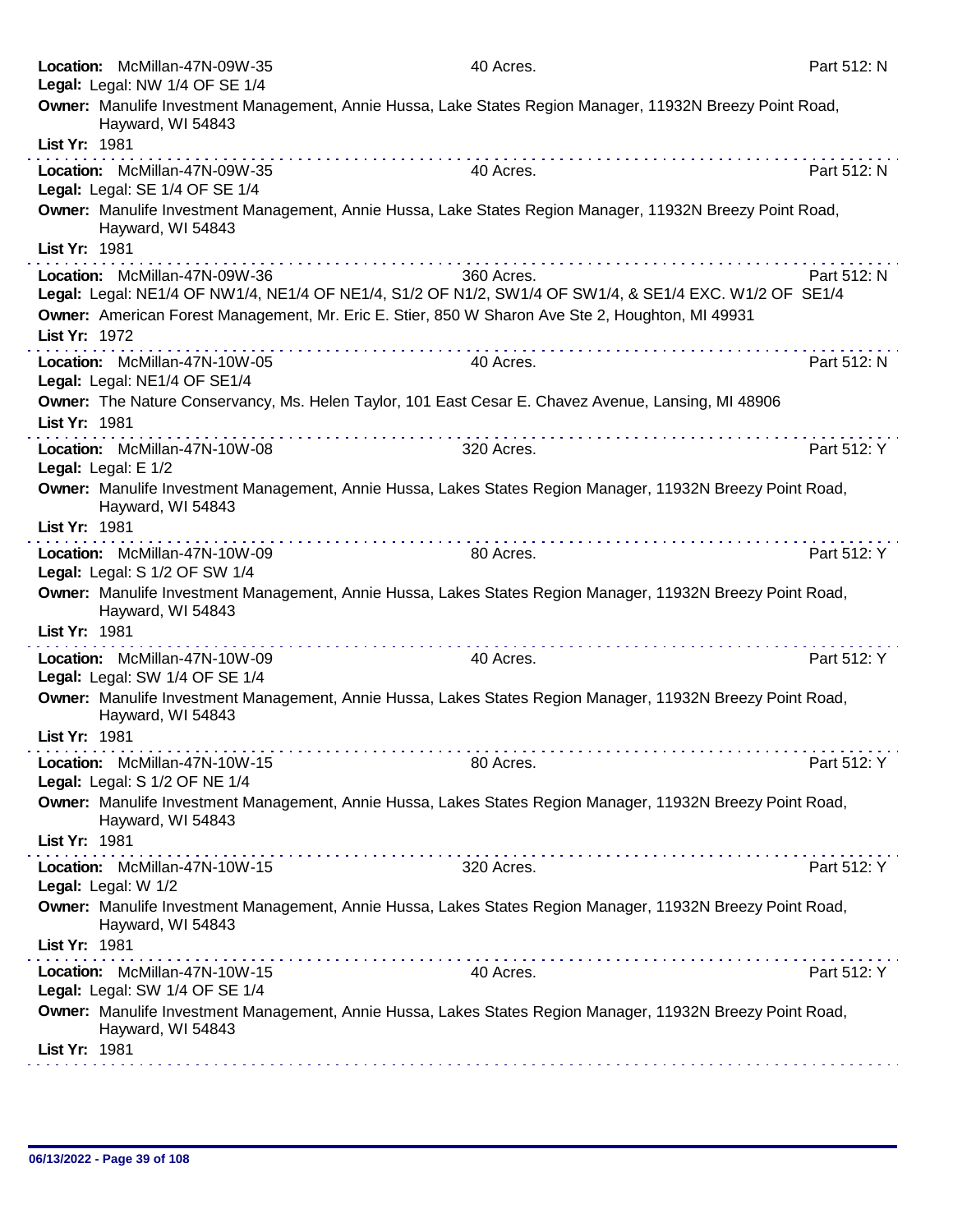| Location: McMillan-47N-10W-16<br>Legal: Legal: NE 1/4           | 160 Acres.                                                                                                                                                                                                                                                                                                                                                                                                                                                                                     | Part 512: Y |
|-----------------------------------------------------------------|------------------------------------------------------------------------------------------------------------------------------------------------------------------------------------------------------------------------------------------------------------------------------------------------------------------------------------------------------------------------------------------------------------------------------------------------------------------------------------------------|-------------|
| Hayward, WI 54843                                               | Owner: Manulife Investment Management, Annie Hussa, Lakes States Region Manager, 11932N Breezy Point Road,                                                                                                                                                                                                                                                                                                                                                                                     |             |
| List Yr: 1981                                                   |                                                                                                                                                                                                                                                                                                                                                                                                                                                                                                |             |
| Location: McMillan-47N-10W-16<br>Legal: Legal: N 1/2 OF NW 1/4  | 80 Acres.                                                                                                                                                                                                                                                                                                                                                                                                                                                                                      | Part 512: Y |
| Hayward, WI 54843                                               | Owner: Manulife Investment Management, Annie Hussa, Lakes States Region Manager, 11932N Breezy Point Road,                                                                                                                                                                                                                                                                                                                                                                                     |             |
| List Yr: 1981                                                   |                                                                                                                                                                                                                                                                                                                                                                                                                                                                                                |             |
| Location: McMillan-47N-10W-22<br>Legal: Legal: ENTIRE           | 640 Acres.                                                                                                                                                                                                                                                                                                                                                                                                                                                                                     | Part 512: Y |
| Hayward, WI 54843                                               | Owner: Manulife Investment Management, Annie Hussa, Lakes States Region Manager, 11932N Breezy Point Road,                                                                                                                                                                                                                                                                                                                                                                                     |             |
| List Yr: 1981                                                   |                                                                                                                                                                                                                                                                                                                                                                                                                                                                                                |             |
| Location: McMillan-47N-10W-23<br>Legal: Legal: NW 1/4 OF NW 1/4 | 40 Acres.                                                                                                                                                                                                                                                                                                                                                                                                                                                                                      | Part 512: Y |
| Hayward, WI 54843                                               | Owner: Manulife Investment Management, Annie Hussa, Lakes States Region Manager, 11932N Breezy Point Road,                                                                                                                                                                                                                                                                                                                                                                                     |             |
| List Yr: 1981                                                   |                                                                                                                                                                                                                                                                                                                                                                                                                                                                                                |             |
| Location: McMillan-47N-10W-23                                   | 80 Acres.                                                                                                                                                                                                                                                                                                                                                                                                                                                                                      | Part 512: Y |
| Legal: Legal: S 1/2 OF NW 1/4                                   | Owner: Manulife Investment Management, Annie Hussa, Lakes States Region Manager, 11932N Breezy Point Road,                                                                                                                                                                                                                                                                                                                                                                                     |             |
| Hayward, WI 54843<br>List Yr: 1981                              |                                                                                                                                                                                                                                                                                                                                                                                                                                                                                                |             |
| Location: McMillan-47N-10W-23                                   | 320 Acres.                                                                                                                                                                                                                                                                                                                                                                                                                                                                                     | Part 512: Y |
| Legal: Legal: S 1/2                                             |                                                                                                                                                                                                                                                                                                                                                                                                                                                                                                |             |
| Hayward, WI 54843                                               | Owner: Manulife Investment Management, Annie Hussa, Lakes States Region Manager, 11932N Breezy Point Road,                                                                                                                                                                                                                                                                                                                                                                                     |             |
| List Yr: 1981                                                   |                                                                                                                                                                                                                                                                                                                                                                                                                                                                                                |             |
| Location: McMillan-47N-10W-24<br>Legal: Legal: SW 1/4 OF SW 1/4 | 40 Acres.                                                                                                                                                                                                                                                                                                                                                                                                                                                                                      | Part 512: Y |
| Hayward, WI 54843                                               | Owner: Manulife Investment Management, Annie Hussa, Lakes States Region Manager, 11932N Breezy Point Road,                                                                                                                                                                                                                                                                                                                                                                                     |             |
| List Yr: 1981                                                   |                                                                                                                                                                                                                                                                                                                                                                                                                                                                                                |             |
| Location: McMillan-48N-08W-05<br>Legal: Legal: NE 1/4 OF NW 1/4 | 44.11 Acres.                                                                                                                                                                                                                                                                                                                                                                                                                                                                                   | Part 512: Y |
| Hayward, WI 54843                                               | Owner: Manulife Investment Management, Annie Hussa, Lakes States Region Manager, 11932N Breezy Point Road,                                                                                                                                                                                                                                                                                                                                                                                     |             |
| List Yr: 1981                                                   | $\label{eq:2.1} \begin{split} \mathcal{L}_{\mathcal{A}}(\mathcal{A})=\mathcal{L}_{\mathcal{A}}(\mathcal{A})=\mathcal{L}_{\mathcal{A}}(\mathcal{A})=\mathcal{L}_{\mathcal{A}}(\mathcal{A})=\mathcal{L}_{\mathcal{A}}(\mathcal{A})=\mathcal{L}_{\mathcal{A}}(\mathcal{A})=\mathcal{L}_{\mathcal{A}}(\mathcal{A})=\mathcal{L}_{\mathcal{A}}(\mathcal{A})=\mathcal{L}_{\mathcal{A}}(\mathcal{A})=\mathcal{L}_{\mathcal{A}}(\mathcal{A})=\mathcal{L}_{\mathcal{A}}(\mathcal{A})=\mathcal{L}_{\math$ |             |
| Location: McMillan-48N-08W-05<br>Legal: Legal: NW1/4 OF NW1/4   | 44.35 Acres.                                                                                                                                                                                                                                                                                                                                                                                                                                                                                   | Part 512: Y |
| Hayward, WI 54843                                               | Owner: Manulife Investment Management, Annie Hussa, Lakes States Region Manager, 11932N Breezy Point Road,                                                                                                                                                                                                                                                                                                                                                                                     |             |
| List Yr: 1994                                                   | $\mathcal{L}^{\mathcal{A}}(\mathcal{A}^{\mathcal{A}}(\mathcal{A}^{\mathcal{A}}(\mathcal{A}^{\mathcal{A}}(\mathcal{A}^{\mathcal{A}}(\mathcal{A}^{\mathcal{A}}(\mathcal{A}^{\mathcal{A}}(\mathcal{A}^{\mathcal{A}}(\mathcal{A}^{\mathcal{A}}(\mathcal{A}^{\mathcal{A}}(\mathcal{A}^{\mathcal{A}}(\mathcal{A}^{\mathcal{A}}(\mathcal{A}^{\mathcal{A}}(\mathcal{A}^{\mathcal{A}}(\mathcal{A}^{\mathcal{A}}(\mathcal{A}^{\mathcal{A}}(\mathcal{A}^{\mathcal{A$<br>.                                 |             |
| Location: McMillan-48N-08W-06<br>Legal: Legal: N 1/2 OF NE 1/4  | 89.35 Acres.                                                                                                                                                                                                                                                                                                                                                                                                                                                                                   | Part 512: Y |
| Hayward, WI 54843                                               | Owner: Manulife Investment Management, Annie Hussa, Lakes States Region Manager, 11932N Breezy Point Road,                                                                                                                                                                                                                                                                                                                                                                                     |             |
| List Yr: 1981                                                   |                                                                                                                                                                                                                                                                                                                                                                                                                                                                                                |             |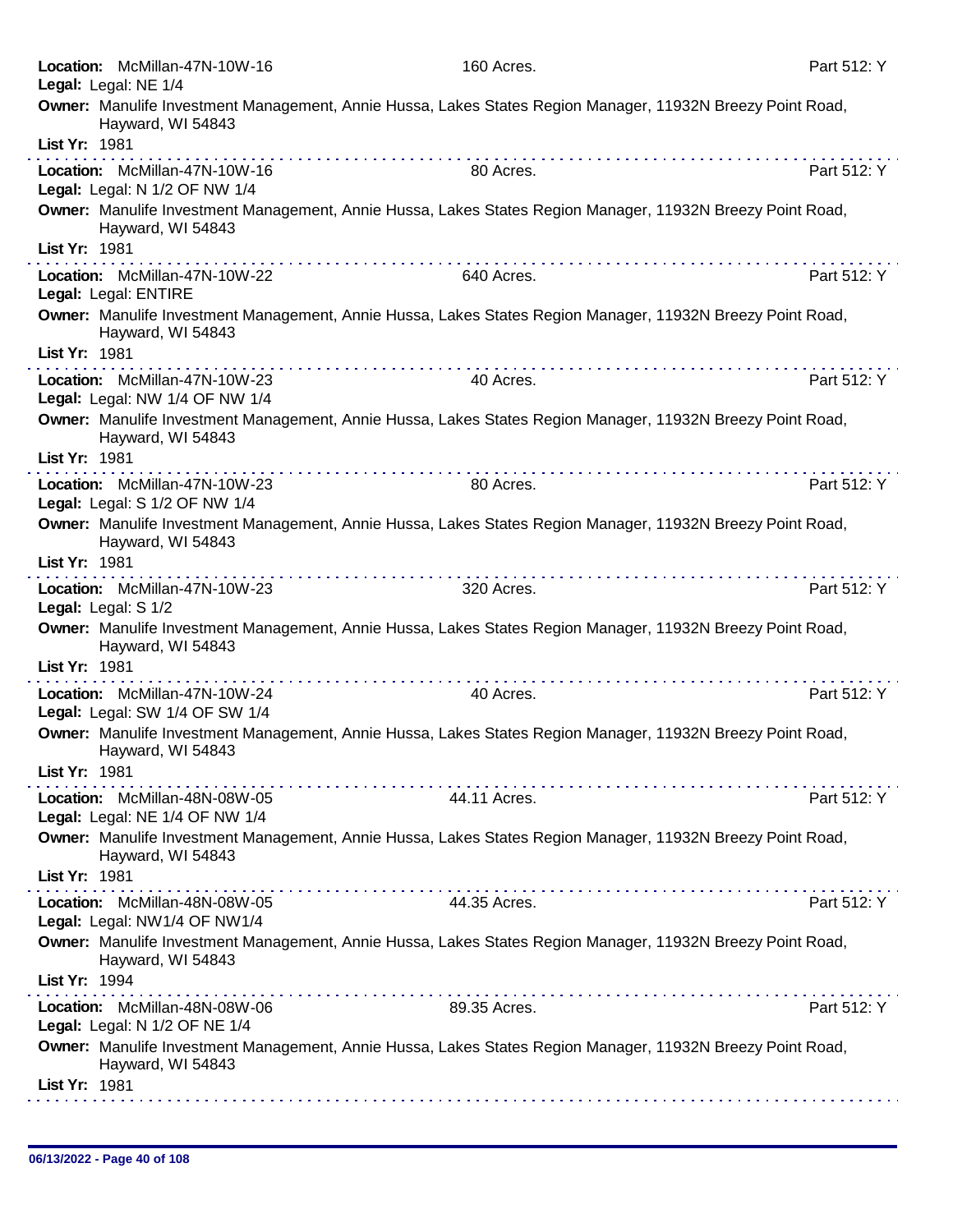|               | Location: McMillan-48N-08W-06<br>Legal: Legal: NW 1/4                                                                                                                                                                                                                                       | 151.23 Acres.                                                                                                     | Part 512: Y |
|---------------|---------------------------------------------------------------------------------------------------------------------------------------------------------------------------------------------------------------------------------------------------------------------------------------------|-------------------------------------------------------------------------------------------------------------------|-------------|
|               | Hayward, WI 54843                                                                                                                                                                                                                                                                           | Owner: Manulife Investment Management, Annie Hussa, Lakes States Region Manager, 11932N Breezy Point Road,        |             |
| List Yr: 1981 |                                                                                                                                                                                                                                                                                             |                                                                                                                   |             |
|               | Location: McMillan-48N-08W-09<br>Legal: Legal: N 1/2 OF N 1/2                                                                                                                                                                                                                               | 160 Acres.                                                                                                        | Part 512: Y |
|               | Hayward, WI 54843                                                                                                                                                                                                                                                                           | Owner: Manulife Investment Management, Annie Hussa, Lakes States Region Manager, 11932N Breezy Point Road,        |             |
| List Yr: 1981 |                                                                                                                                                                                                                                                                                             |                                                                                                                   |             |
|               | Location: McMillan-48N-08W-11<br>HWY. ROW.                                                                                                                                                                                                                                                  | 51.5 Acres.<br>Legal: Legal: GOV. LOT 5 EXC. THE EAST 610 FT OF GOV. LOT 5 LYING SOUTH OF THE CENTERLINE OF M-123 | Part 512: Y |
|               | Hayward, WI 54843                                                                                                                                                                                                                                                                           | Owner: Manulife Investment Management, Annie Hussa, Lakes States Region Manager, 11932N Breezy Point Road,        |             |
| List Yr: 1994 |                                                                                                                                                                                                                                                                                             |                                                                                                                   |             |
|               | Location: McMillan-48N-08W-11<br>Legal: Legal: GOV. LOT 6                                                                                                                                                                                                                                   | 17.6 Acres.                                                                                                       | Part 512: Y |
| List Yr: 1994 | Hayward, WI 54843                                                                                                                                                                                                                                                                           | Owner: Manulife Investment Management, Annie Hussa, Lakes States Region Manager, 11932N Breezy Point Road,        |             |
|               | the second complete service in the second complete service of the service service in the service of the service of the service of the service of the service of the service of the service of the service of the service of th<br>Location: McMillan-48N-08W-22<br>Legal: Legal: GOV. LOT 4 | 43.35 Acres.                                                                                                      | Part 512: N |
| List Yr: 1988 |                                                                                                                                                                                                                                                                                             | Owner: Island Camp, Inc., c/o Richard Wilkie, Secy-Treas., 4649 5th St, Caledonia, MI 49316                       |             |
|               | Location: McMillan-48N-08W-23<br>Legal: Legal: E 1/2 OF NW 1/4                                                                                                                                                                                                                              | <u>.</u><br>80 Acres.                                                                                             | Part 512: N |
| List Yr: 1987 | Owner: Donald J. and Judy M. Walker, 3311 W Drahner Rd, , Oxford, MI 48371                                                                                                                                                                                                                  |                                                                                                                   |             |
|               | Location: McMillan-48N-08W-23<br>Legal: Legal: NE 1/4                                                                                                                                                                                                                                       | 160 Acres.                                                                                                        | Part 512: N |
| List Yr: 1987 | Owner: Donald J. and Judy M. Walker, 3311 W Drahner Rd, , Oxford, MI 48371                                                                                                                                                                                                                  |                                                                                                                   |             |
|               | Location: McMillan-48N-08W-25<br>Legal: Legal: E1/2 OF NE1/4; SW1/4 OF NE1/4                                                                                                                                                                                                                | 120 Acres.                                                                                                        | Part 512: N |
| List Yr: 1988 |                                                                                                                                                                                                                                                                                             | Owner: Culhane Holdings, LLC, Mr. Bernard Zandstra, 3734 Bayou Place, Holt, MI 48842                              |             |
|               | Location: McMillan-48N-08W-25<br>Legal: Legal: SE1/4                                                                                                                                                                                                                                        | 160 Acres.                                                                                                        | Part 512: N |
| List Yr: 1988 |                                                                                                                                                                                                                                                                                             | Owner: Culhane Holdings, LLC, Mr. Bernard Zandstra, 3734 Bayou Place, Holt, MI 48842                              |             |
|               | Location: McMillan-48N-08W-25<br>Legal: Legal: NW1/4                                                                                                                                                                                                                                        | 160 Acres.                                                                                                        | Part 512: N |
| List Yr: 1988 |                                                                                                                                                                                                                                                                                             | Owner: Culhane Holdings, LLC, Mr. Bernard Zandstra, 3734 Bayou Place, Holt, MI 48842                              |             |
|               | Location: McMillan-48N-08W-26<br>Legal: Legal: N1/2 of NW1/4                                                                                                                                                                                                                                | 80 Acres.                                                                                                         | Part 512: N |
| List Yr: 1995 |                                                                                                                                                                                                                                                                                             | Owner: Island Camp, Inc., c/o Richard Wilkie, Secy-Treas., 4649 5th St, Caledonia, MI 49316                       |             |
|               |                                                                                                                                                                                                                                                                                             |                                                                                                                   |             |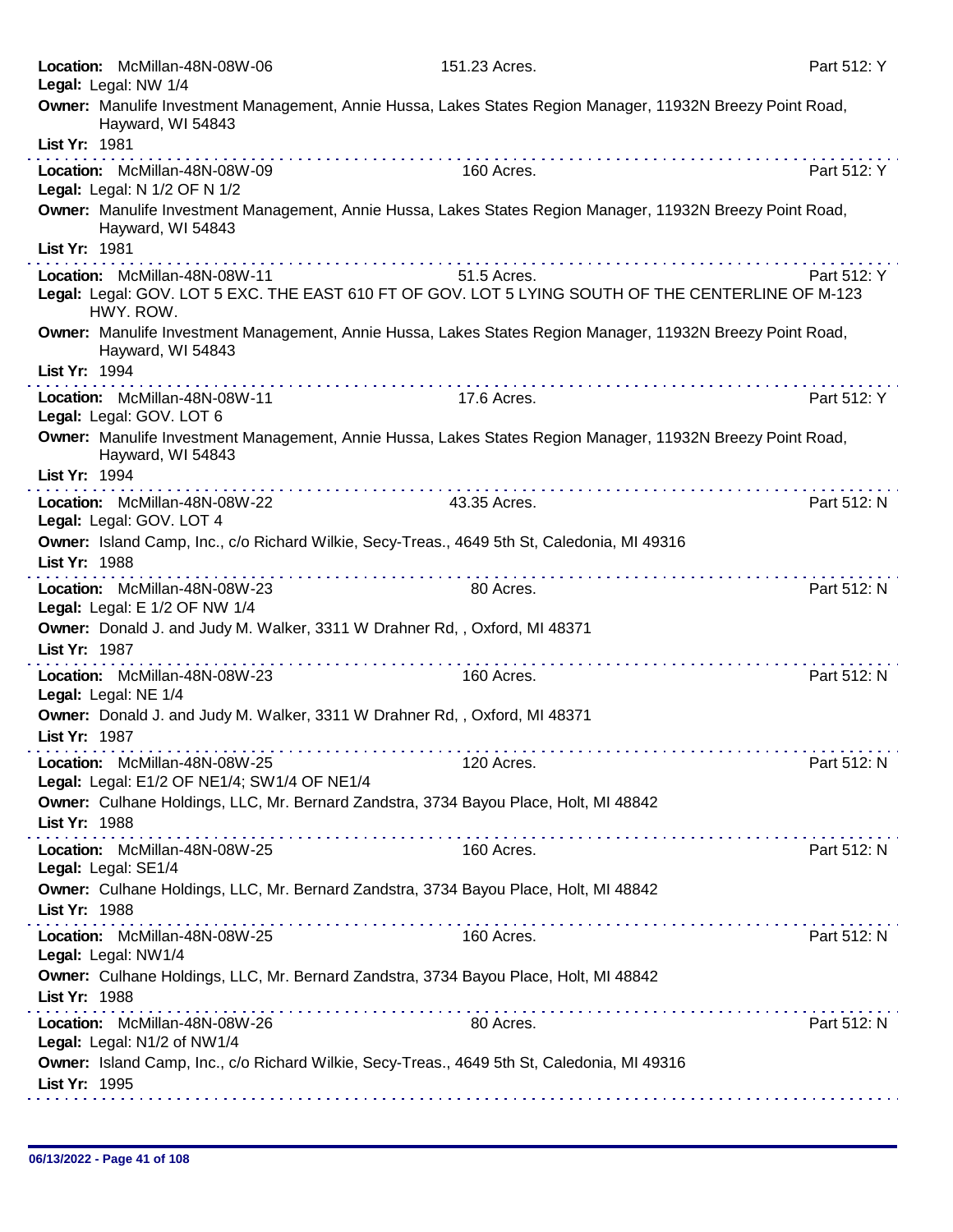|               | Location: McMillan-48N-08W-26<br>Legal: Legal: NW1/4 OF NE1/4                  | 40 Acres.                                                                                                                                                                                           | Part 512: N                                                         |
|---------------|--------------------------------------------------------------------------------|-----------------------------------------------------------------------------------------------------------------------------------------------------------------------------------------------------|---------------------------------------------------------------------|
| List Yr: 2000 |                                                                                | Owner: Island Camp, Inc., c/o Richard Wilkie, Secy-Treas., 4649 5th St, Caledonia, MI 49316                                                                                                         |                                                                     |
|               | Location: McMillan-48N-08W-26<br>Legal: Legal: SW1/4 OF NE1/4                  | 40 Acres.                                                                                                                                                                                           | Part 512: N                                                         |
| List Yr: 2000 |                                                                                | Owner: Island Camp, Inc., c/o Richard Wilkie, Secy-Treas., 4649 5th St, Caledonia, MI 49316<br>.                                                                                                    |                                                                     |
|               | Location: McMillan-48N-08W-26<br>Legal: Legal: E1/2 OF NE1/4 AND W1/2 OF SE1/4 | 160 Acres.                                                                                                                                                                                          | Part 512: N                                                         |
| List Yr: 2001 |                                                                                | Owner: Zandstra Farms, LLC, 3734 Bayou Place, , Holt, MI 48842                                                                                                                                      |                                                                     |
|               | Location: McMillan-48N-08W-26<br>Legal: Legal: S1/2 OF SW1/4 OF SW1/4          | 20 Acres.                                                                                                                                                                                           | Part 512: N                                                         |
| List Yr: 2016 |                                                                                | Owner: Bernard H. Zandstra, 3734 Bayou Place, , Holt, MI 48842                                                                                                                                      |                                                                     |
|               | Location: McMillan-48N-08W-26<br>Legal: Legal: NW1/4 OF SW1/4                  | 40 Acres.                                                                                                                                                                                           | Part 512: N                                                         |
| List Yr: 1996 |                                                                                | Owner: Bernard H. Zandstra, 3734 Bayou Place, , Holt, MI 48842                                                                                                                                      |                                                                     |
|               | Location: McMillan-48N-08W-26<br>Legal: Legal: SE1/4 SW1/4                     | 40 Acres.                                                                                                                                                                                           | Part 512: N                                                         |
| List Yr: 2020 |                                                                                | Owner: Bernard H. Zandstra, 3734 Bayou Place, , Holt, MI 48842                                                                                                                                      |                                                                     |
|               | Location: McMillan-48N-08W-27                                                  | 43.67 Acres.<br>Legal: Legal: GOV. LOT 1 EXC. BEGINNING AT SW CORNER OF GOV. LOT 1, THENCE NORTH 625', THENCE EAST<br>208', THENCE SO UTH 625', THENCE WEST 208' TO POINT OF BEGINNING. 2.98 ACRES. | <u>a serie de la característica de la caracterís</u><br>Part 512: N |
| List Yr: 1988 |                                                                                | Owner: Island Camp, Inc., c/o Richard Wilkie, Secy-Treas., 4649 5th St, Caledonia, MI 49316<br>.                                                                                                    |                                                                     |
|               | Location: McMillan-48N-08W-27<br>Legal: Legal: E 1/2 OF NE 1/4                 | 80 Acres.                                                                                                                                                                                           | Part 512: N                                                         |
|               | List Yr: 1990                                                                  | Owner: Island Camp, Inc., c/o Richard Wilkie, Secy-Treas., 4649 5th St, Caledonia, MI 49316                                                                                                         |                                                                     |
|               | Location: McMillan-48N-08W-27<br>Legal: Legal: GOV LOT 2                       | 29.3 Acres.                                                                                                                                                                                         | Part 512: N                                                         |
| List Yr: 2000 |                                                                                | Owner: Island Camp, Inc., c/o Richard Wilkie, Secy-Treas., 4649 5th St, Caledonia, MI 49316                                                                                                         |                                                                     |
|               | Location: McMillan-48N-08W-27<br>Legal: Legal: E1/2 OF SE1/4                   | 80 Acres.                                                                                                                                                                                           | Part 512: N                                                         |
| List Yr: 2016 |                                                                                | Owner: Bernard H. Zandstra, 3734 Bayou Place, , Holt, MI 48842                                                                                                                                      |                                                                     |
|               | Location: McMillan-48N-08W-34<br>Legal: Legal: E1/2 OF NE1/4                   | 80 Acres.                                                                                                                                                                                           | Part 512: N                                                         |
| List Yr: 2016 |                                                                                | Owner: Bernard H. Zandstra, 3734 Bayou Place, , Holt, MI 48842                                                                                                                                      |                                                                     |
|               | Location: McMillan-48N-08W-35<br>Legal: Legal: E 1/2 OF W 1/2                  | 160 Acres.                                                                                                                                                                                          | Part 512: N                                                         |
| List Yr: 1985 |                                                                                | Owner: Hidden Valley Camp, Inc., 3734 Bayou Place, , Holt, MI 48842                                                                                                                                 |                                                                     |
|               |                                                                                |                                                                                                                                                                                                     |                                                                     |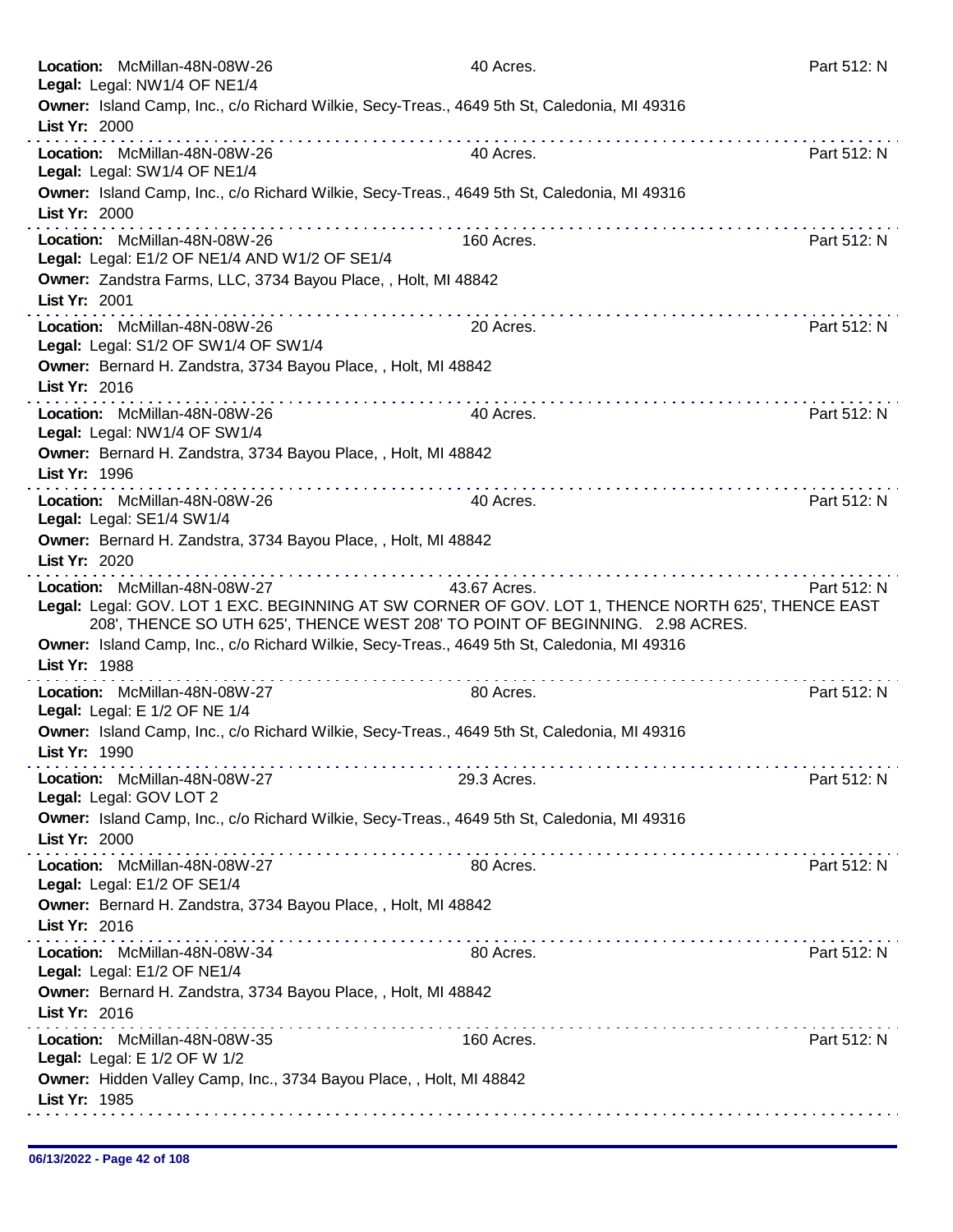| Location: McMillan-48N-08W-35                                                                                                   | 240 Acres.   | Part 512: N |
|---------------------------------------------------------------------------------------------------------------------------------|--------------|-------------|
| Legal: Legal: E1/2 EXC. SE1/4 OF NE1/4 & NE1/4 OF SE1/4                                                                         |              |             |
| Owner: Hidden Valley Camp, Inc., 3734 Bayou Place, , Holt, MI 48842<br>List Yr: 1985                                            |              |             |
|                                                                                                                                 |              |             |
| Location: McMillan-48N-08W-35<br>Legal: Legal: W1/2 OF NW1/4                                                                    | 80 Acres.    | Part 512: N |
| Owner: Bernard H. Zandstra, 3734 Bayou Place,, Holt, MI 48842                                                                   |              |             |
| List Yr: 2016                                                                                                                   |              |             |
| Location: McMillan-48N-08W-36                                                                                                   | 40 Acres.    | Part 512: N |
| Legal: Legal: NW1/4 OF NW1/4                                                                                                    |              |             |
| Owner: Hidden Valley Camp, Inc., 3734 Bayou Place, , Holt, MI 48842                                                             |              |             |
| List Yr: 1985                                                                                                                   |              |             |
| Location: McMillan-48N-08W-36                                                                                                   | 40 Acres.    | Part 512: N |
| Legal: Legal: SW1/4 OF NE1/4                                                                                                    |              |             |
| Owner: Zandstra Farms, LLC, 3734 Bayou Place, , Holt, MI 48842                                                                  |              |             |
| List Yr: 2001                                                                                                                   |              |             |
| Location: McMillan-48N-08W-36                                                                                                   | 120 Acres.   | Part 512: N |
| Legal: Legal: SW1/4 OF NW1/4 AND W1/2 OF SW1/4                                                                                  |              |             |
| Owner: Zandstra Farms, LLC, 3734 Bayou Place, , Holt, MI 48842                                                                  |              |             |
| List Yr: 1985                                                                                                                   |              |             |
| Location: McMillan-48N-08W-36                                                                                                   | 40 Acres.    | Part 512: N |
| Legal: Legal: SE 1/4 OF SE 1/4                                                                                                  |              |             |
| Owner: Zandstra Farms, LLC, 3734 Bayou Place, , Holt, MI 48842                                                                  |              |             |
| List Yr: 1988                                                                                                                   |              |             |
| .<br>Location: McMillan-48N-08W-36                                                                                              | 120 Acres.   | Part 512: N |
| Legal: Legal: SE1/4 OF NW1/4 AND E1/2 OF SW 1/4                                                                                 |              |             |
| Owner: Culhane Holdings, LLC, Mr. Bernard Zandstra, 3734 Bayou Place, Holt, MI 48842                                            |              |             |
| List Yr: 1985                                                                                                                   |              |             |
| Location: McMillan-48N-09W-01                                                                                                   | 40 Acres.    | Part 512: N |
| Legal: Legal: SE 1/4 OF NW 1/4                                                                                                  |              |             |
| Owner: Manulife Investment Management, Annie Hussa, Lake States Region Manager, 11932N Breezy Point Road,                       |              |             |
| Hayward, WI 54843                                                                                                               |              |             |
| List Yr: 1981                                                                                                                   |              |             |
| Location: McMillan-48N-09W-01                                                                                                   | 40 Acres.    | Part 512: N |
| Legal: Legal: NE 1/4 OF SW 1/4                                                                                                  |              |             |
| Owner: Manulife Investment Management, Annie Hussa, Lake States Region Manager, 11932N Breezy Point Road,<br>Hayward, WI 54843  |              |             |
| List Yr: 1981                                                                                                                   |              |             |
| . <b>.</b><br>Location: McMillan-48N-09W-01                                                                                     | 45.29 Acres. | Part 512: Y |
| Legal: Legal: NE 1/4 OF NE 1/4                                                                                                  |              |             |
| Owner: Manulife Investment Management, Annie Hussa, Lakes States Region Manager, 11932N Breezy Point Road,<br>Hayward, WI 54843 |              |             |
| List Yr: 1981                                                                                                                   |              |             |
|                                                                                                                                 | 44.96 Acres. | Part 512: N |
| Location: McMillan-48N-09W-02<br>Legal: Legal: NW 1/4 OF NE 1/4                                                                 |              |             |
| Owner: Manulife Investment Management, Annie Hussa, Lake States Region Manager, 11932N Breezy Point Road,                       |              |             |
| Hayward, WI 54843                                                                                                               |              |             |
| List Yr: 1981                                                                                                                   |              |             |
|                                                                                                                                 |              |             |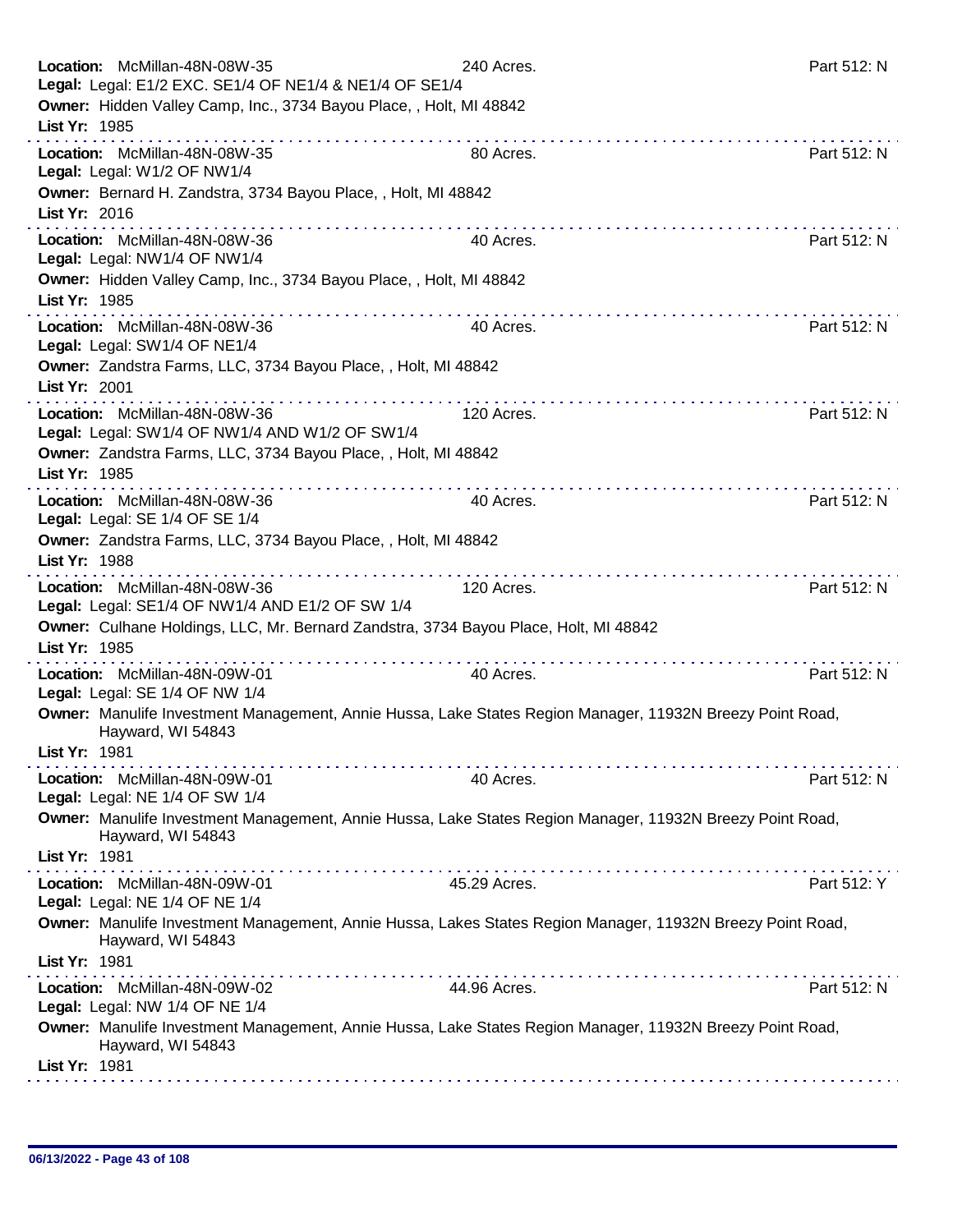|               | Location: McMillan-48N-09W-02<br>Legal: Legal: SE1/4 OF SW1/4, GOV. LOT 6                  | 0.6 Acres.                                                                                                | Part 512: N |
|---------------|--------------------------------------------------------------------------------------------|-----------------------------------------------------------------------------------------------------------|-------------|
|               | Hayward, WI 54843                                                                          | Owner: Manulife Investment Management, Annie Hussa, Lake States Region Manager, 11932N Breezy Point Road, |             |
| List Yr: 1981 |                                                                                            |                                                                                                           |             |
|               | Location: McMillan-48N-09W-02<br>Legal: Legal: SW 1/4 OF SE 1/4, GOV. LOT 5                | 31 Acres.                                                                                                 | Part 512: N |
|               | Hayward, WI 54843                                                                          | Owner: Manulife Investment Management, Annie Hussa, Lake States Region Manager, 11932N Breezy Point Road, |             |
| List Yr: 1981 |                                                                                            |                                                                                                           |             |
|               | Location: McMillan-48N-09W-03<br>Legal: Legal: SE1/4 OF NE1/4 EXC. SW1/4 OF SE1/4 OF NE1/4 | 30 Acres.                                                                                                 | Part 512: N |
|               | Hayward, WI 54843                                                                          | Owner: Manulife Investment Management, Annie Hussa, Lake States Region Manager, 11932N Breezy Point Road, |             |
| List Yr: 1994 |                                                                                            |                                                                                                           |             |
|               | Location: McMillan-48N-09W-03<br>Legal: Legal: SW 1/4 OF NE 1/4                            | 40 Acres.                                                                                                 | Part 512: N |
|               | Hayward, WI 54843                                                                          | Owner: Manulife Investment Management, Annie Hussa, Lake States Region Manager, 11932N Breezy Point Road, |             |
| List Yr: 1981 |                                                                                            |                                                                                                           |             |
|               | Location: McMillan-48N-09W-03<br>Legal: Legal: N 1/2 OF NW 1/4                             | 89.46 Acres.                                                                                              | Part 512: N |
|               | Hayward, WI 54843                                                                          | Owner: Manulife Investment Management, Annie Hussa, Lake States Region Manager, 11932N Breezy Point Road, |             |
| List Yr: 1981 |                                                                                            |                                                                                                           |             |
|               | Location: McMillan-48N-09W-03<br>Legal: Legal: SE 1/4 OF NW 1/4                            | 40 Acres.                                                                                                 | Part 512: N |
| List Yr: 1981 | Hayward, WI 54843                                                                          | Owner: Manulife Investment Management, Annie Hussa, Lake States Region Manager, 11932N Breezy Point Road, |             |
|               |                                                                                            |                                                                                                           |             |
|               | Location: McMillan-48N-09W-03<br>Legal: Legal: NE 1/4 OF SW 1/4                            | 40 Acres.                                                                                                 | Part 512: N |
|               | Hayward, WI 54843                                                                          | Owner: Manulife Investment Management, Annie Hussa, Lake States Region Manager, 11932N Breezy Point Road, |             |
| List Yr: 1981 | <u>.</u>                                                                                   |                                                                                                           |             |
|               | Location: McMillan-48N-09W-04<br>Legal: Legal: NE 1/4 OF NE 1/4                            | 44.64 Acres.                                                                                              | Part 512: N |
|               | Hayward, WI 54843                                                                          | Owner: Manulife Investment Management, Annie Hussa, Lake States Region Manager, 11932N Breezy Point Road, |             |
| List Yr: 1981 |                                                                                            |                                                                                                           |             |
|               | Location: McMillan-48N-09W-05<br>Legal: Legal: NW1/4 OF NE1/4                              | 44.27 Acres.                                                                                              | Part 512: N |
| List Yr: 1985 |                                                                                            | Owner: Lyme Great Lakes Timberlands LLC, Mr. Nathan Christie, 2831 North Lincoln Road, Escanaba, MI 49829 |             |
|               | Location: McMillan-48N-09W-05<br>Legal: Legal: NW 1/4, FRACTIONAL                          | 168.33 Acres.                                                                                             | Part 512: N |
| List Yr: 1985 |                                                                                            | Owner: Lyme Great Lakes Timberlands LLC, Mr. Nathan Christie, 2831 North Lincoln Road, Escanaba, MI 49829 |             |
|               |                                                                                            |                                                                                                           |             |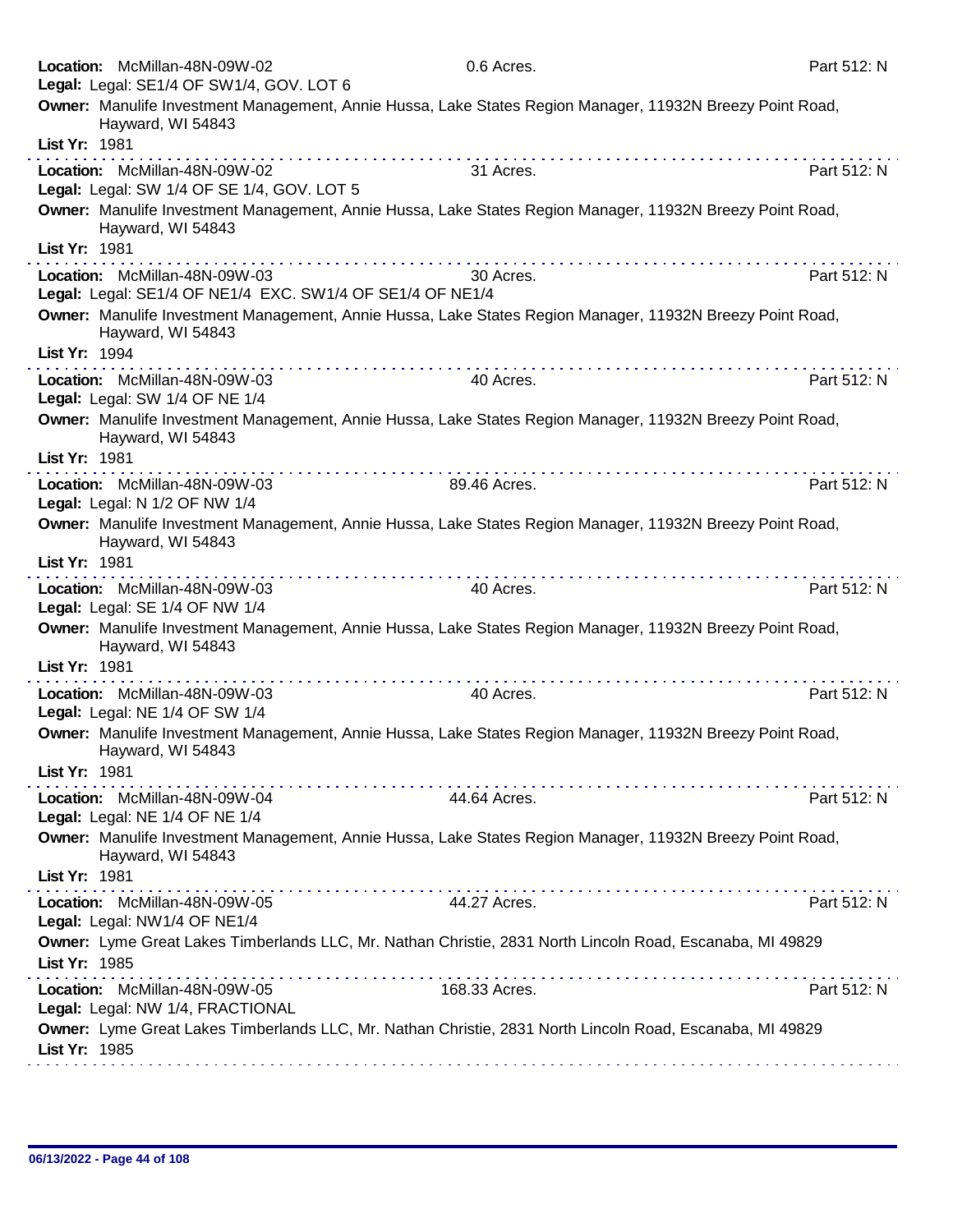|               | Location: McMillan-48N-09W-05<br>Legal: Legal: N 1/2 OF SW 1/4                          | 80 Acres.                                                                                                                                                                                                                | Part 512: N |
|---------------|-----------------------------------------------------------------------------------------|--------------------------------------------------------------------------------------------------------------------------------------------------------------------------------------------------------------------------|-------------|
| List Yr: 1985 |                                                                                         | Owner: Lyme Great Lakes Timberlands LLC, Mr. Nathan Christie, 2831 North Lincoln Road, Escanaba, MI 49829                                                                                                                |             |
|               |                                                                                         |                                                                                                                                                                                                                          |             |
|               | Location: McMillan-48N-09W-06<br>NORTH 388', THENCE EAST 670', THENCE SOUTH 388' TO POB | 374.03 Acres.<br>Legal: Legal: S1/2 OF NE1/4 OF NE1/4, S1/2 OF NE1/4, SE1/4 OF NE1/4, SE1/4 OF NW1/4, E1/2 OF SW1/4, N1/2 OF<br>S E1/4, SW1/4 OF SE1/4, SE1/4 OF SE1/4 EXC. BEG. AT THE SE CORNER, THENCE W 670', THENCE | Part 512: N |
| List Yr: 1985 |                                                                                         | Owner: Lyme Great Lakes Timberlands LLC, Mr. Nathan Christie, 2831 North Lincoln Road, Escanaba, MI 49829                                                                                                                |             |
|               | .<br>Location: McMillan-48N-09W-06                                                      | 148.87 Acres.                                                                                                                                                                                                            | Part 512: N |
|               | Legal: Legal: N1/2 OF NW1/4, NW1/4 OF NE1/4, N1/2 OF NE1/4 OF NE1/4                     | Owner: Lyme Great Lakes Timberlands LLC, Mr. Nathan Christie, 2831 North Lincoln Road, Escanaba, MI 49829                                                                                                                |             |
| List Yr: 1985 |                                                                                         |                                                                                                                                                                                                                          |             |
|               | Location: McMillan-48N-09W-06<br>Legal: Legal: SW1/4 OF SW1/4                           | 34.22 Acres.                                                                                                                                                                                                             | Part 512: N |
|               |                                                                                         | Owner: Lyme Great Lakes Timberlands LLC, Mr. Nathan Christie, 2831 North Lincoln Road, Escanaba, MI 49829                                                                                                                |             |
| List Yr: 1985 |                                                                                         |                                                                                                                                                                                                                          |             |
|               | Location: McMillan-48N-09W-06<br>Legal: Legal: NW1/4 OF SW1/4                           | 33.92 Acres.                                                                                                                                                                                                             | Part 512: N |
|               |                                                                                         | Owner: Lyme Great Lakes Timberlands LLC, Mr. Nathan Christie, 2831 North Lincoln Road, Escanaba, MI 49829                                                                                                                |             |
| List Yr: 1985 |                                                                                         |                                                                                                                                                                                                                          |             |
|               | Location: McMillan-48N-09W-06<br>Legal: Legal: SW1/4 OF NW1/4                           | 34.07 Acres.                                                                                                                                                                                                             | Part 512: N |
| List Yr: 1985 |                                                                                         | Owner: Lyme Great Lakes Timberlands LLC, Mr. Nathan Christie, 2831 North Lincoln Road, Escanaba, MI 49829                                                                                                                |             |
|               | Location: McMillan-48N-09W-09                                                           | 200 Acres.                                                                                                                                                                                                               | Part 512: N |
|               | Legal: Legal: SE1/4 OF NW1/4, N1/2 OF SW1/4, SW1/4 OF SW1/4, NW1/4 OF SE1/4             |                                                                                                                                                                                                                          |             |
| List Yr: 1956 | .                                                                                       | Owner: Lyme Great Lakes Timberlands LLC, Mr. Nathan Christie, 2831 North Lincoln Road, Escanaba, MI 49829                                                                                                                |             |
|               | Location: McMillan-48N-09W-10<br>Legal: Legal: NE 1/4 OF SE 1/4                         | 40 Acres.                                                                                                                                                                                                                | Part 512: N |
|               | Hayward, WI 54843                                                                       | Owner: Manulife Investment Management, Annie Hussa, Lake States Region Manager, 11932N Breezy Point Road,                                                                                                                |             |
| List Yr: 1981 |                                                                                         |                                                                                                                                                                                                                          |             |
|               | Location: McMillan-48N-09W-10<br>Legal: Legal: SE 1/4 OF SE 1/4                         | 40 Acres.                                                                                                                                                                                                                | Part 512: N |
|               | Hayward, WI 54843                                                                       | Owner: Manulife Investment Management, Annie Hussa, Lake States Region Manager, 11932N Breezy Point Road,                                                                                                                |             |
| List Yr: 1981 |                                                                                         |                                                                                                                                                                                                                          |             |
|               | Location: McMillan-48N-09W-11<br>Legal: Legal: E 1/2 OF NE 1/4                          | 80 Acres.                                                                                                                                                                                                                | Part 512: N |
|               | Hayward, WI 54843                                                                       | Owner: Manulife Investment Management, Annie Hussa, Lake States Region Manager, 11932N Breezy Point Road,                                                                                                                |             |
| List Yr: 1982 |                                                                                         |                                                                                                                                                                                                                          |             |
|               | Location: McMillan-48N-09W-11<br>Legal: Legal: NW 1/4 OF NE 1/4, GOV. LOT 1             | 39.3 Acres.                                                                                                                                                                                                              | Part 512: N |
|               | Hayward, WI 54843                                                                       | Owner: Manulife Investment Management, Annie Hussa, Lake States Region Manager, 11932N Breezy Point Road,                                                                                                                |             |
| List Yr: 1981 |                                                                                         |                                                                                                                                                                                                                          |             |
|               |                                                                                         |                                                                                                                                                                                                                          |             |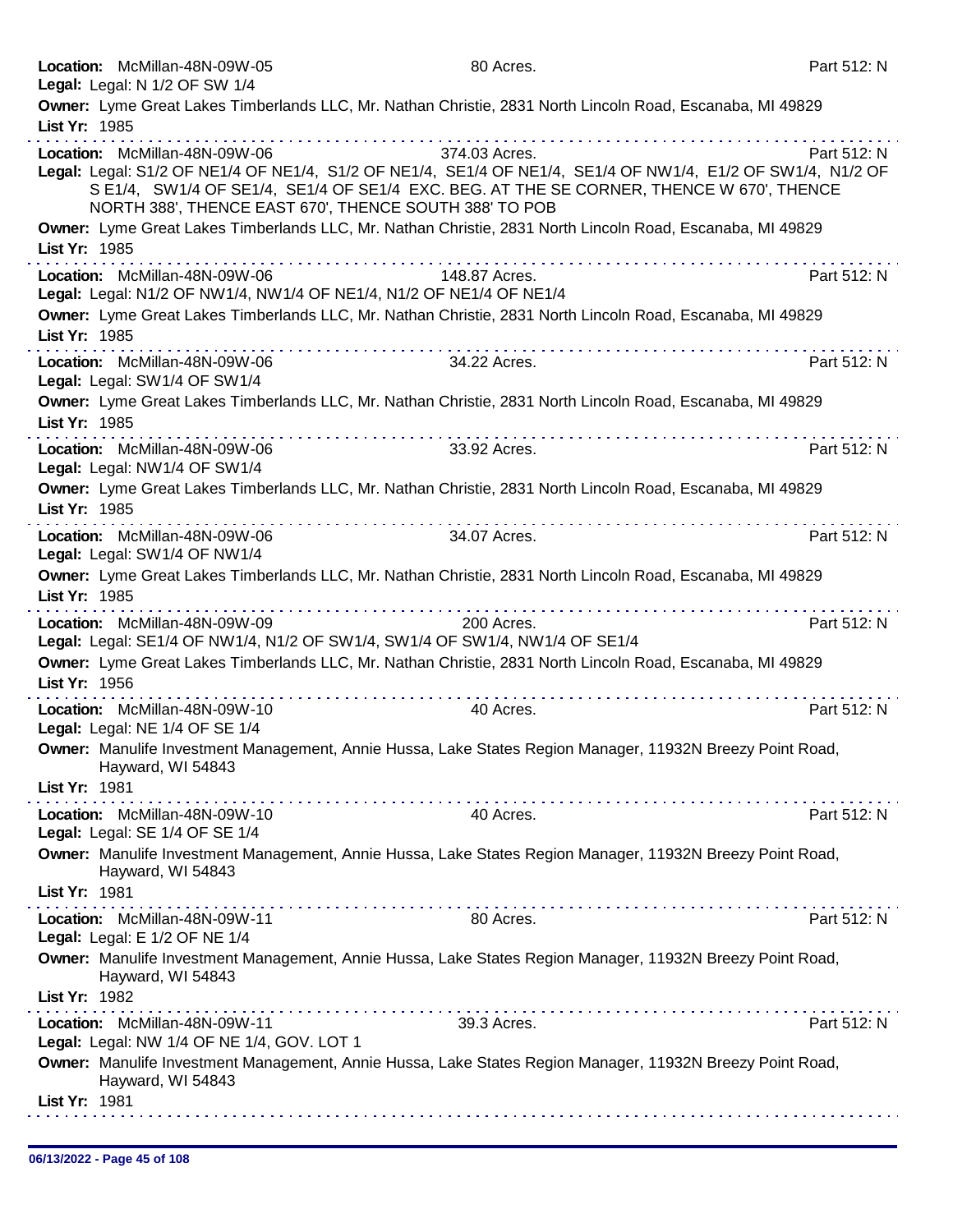|               | Location: McMillan-48N-09W-11                                               | 40 Acres.                                                                                                 | Part 512: N |
|---------------|-----------------------------------------------------------------------------|-----------------------------------------------------------------------------------------------------------|-------------|
|               | Legal: Legal: SW 1/4 OF NE 1/4                                              |                                                                                                           |             |
|               | Hayward, WI 54843                                                           | Owner: Manulife Investment Management, Annie Hussa, Lake States Region Manager, 11932N Breezy Point Road, |             |
| List Yr: 1981 |                                                                             |                                                                                                           |             |
|               | Location: McMillan-48N-09W-11<br>Legal: Legal: NE 1/4 OF NW 1/4, GOV.LOT 2  | 38.5 Acres.                                                                                               | Part 512: N |
|               | Hayward, WI 54843                                                           | Owner: Manulife Investment Management, Annie Hussa, Lake States Region Manager, 11932N Breezy Point Road, |             |
| List Yr: 1981 |                                                                             |                                                                                                           |             |
|               | Location: McMillan-48N-09W-11<br>Legal: Legal: NW 1/4 OF NW 1/4, GOV.LOT 3  | 30 Acres.                                                                                                 | Part 512: N |
|               | Hayward, WI 54843                                                           | Owner: Manulife Investment Management, Annie Hussa, Lake States Region Manager, 11932N Breezy Point Road, |             |
| List Yr: 1981 | .                                                                           |                                                                                                           |             |
|               | Location: McMillan-48N-09W-11<br>Legal: Legal: SW 1/4 OF NW 1/4             | 40 Acres.                                                                                                 | Part 512: N |
|               | Hayward, WI 54843                                                           | Owner: Manulife Investment Management, Annie Hussa, Lake States Region Manager, 11932N Breezy Point Road, |             |
| List Yr: 1981 |                                                                             |                                                                                                           |             |
|               | Location: McMillan-48N-09W-11<br>Legal: Legal: SE 1/4 OF NW 1/4             | 40 Acres.                                                                                                 | Part 512: N |
|               | Hayward, WI 54843                                                           | Owner: Manulife Investment Management, Annie Hussa, Lake States Region Manager, 11932N Breezy Point Road, |             |
| List Yr: 1981 |                                                                             |                                                                                                           |             |
|               | Location: McMillan-48N-09W-11<br>Legal: Legal: NE 1/4 OF SW 1/4, GOV. LOT 5 | 39.65 Acres.                                                                                              | Part 512: N |
|               | Hayward, WI 54843                                                           | Owner: Manulife Investment Management, Annie Hussa, Lake States Region Manager, 11932N Breezy Point Road, |             |
| List Yr: 1981 |                                                                             |                                                                                                           |             |
|               | Location: McMillan-48N-09W-11<br>Legal: Legal: NW 1/4 OF SW 1/4, GOV. LOT 4 | 35.5 Acres.                                                                                               | Part 512: N |
|               | Hayward, WI 54843                                                           | Owner: Manulife Investment Management, Annie Hussa, Lake States Region Manager, 11932N Breezy Point Road, |             |
| List Yr: 1981 |                                                                             |                                                                                                           |             |
|               | Location: McMillan-48N-09W-11<br>Legal: Legal: SW 1/4 OF SW 1/4, GOV. LOT 7 | .<br>22.6 Acres.                                                                                          | Part 512: N |
|               |                                                                             | Owner: Manulife Investment Management, Annie Hussa, Lake States Region Manager, 11932N Breezy Point Road, |             |
| List Yr: 1981 | Hayward, WI 54843                                                           |                                                                                                           |             |
|               | .<br>Location: McMillan-48N-09W-11                                          |                                                                                                           |             |
|               | Legal: Legal: SE 1/4 OF SW 1/4, GOV. LOT 6                                  | 25.6 Acres.                                                                                               | Part 512: N |
|               | Hayward, WI 54843                                                           | Owner: Manulife Investment Management, Annie Hussa, Lake States Region Manager, 11932N Breezy Point Road, |             |
| List Yr: 1981 |                                                                             |                                                                                                           |             |
|               | Location: McMillan-48N-09W-11<br>Legal: Legal: NW 1/4 OF SE 1/4             | 40 Acres.                                                                                                 | Part 512: N |
|               | Hayward, WI 54843                                                           | Owner: Manulife Investment Management, Annie Hussa, Lake States Region Manager, 11932N Breezy Point Road, |             |
| List Yr: 1981 |                                                                             |                                                                                                           |             |
|               |                                                                             |                                                                                                           |             |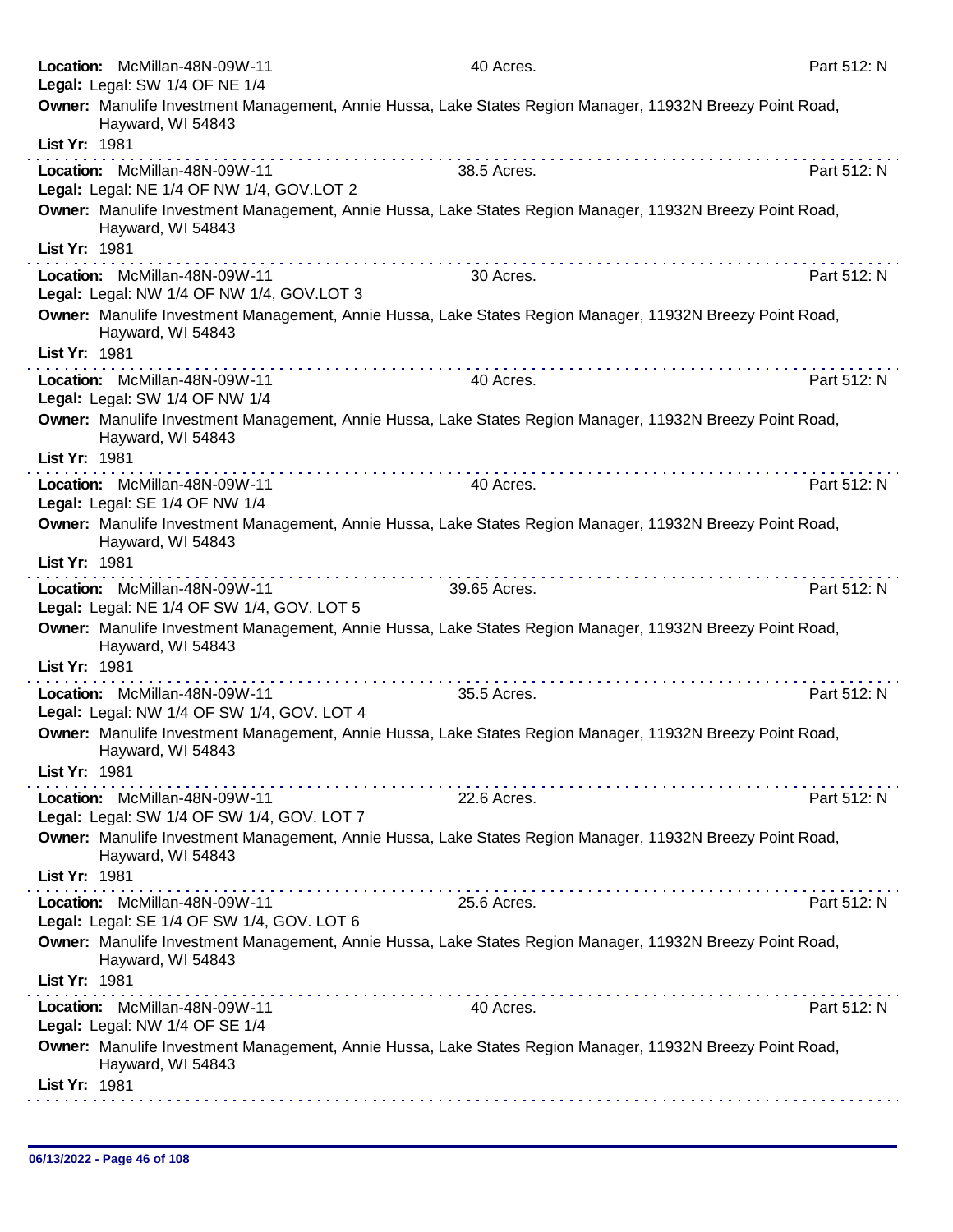| Location: McMillan-48N-09W-11                                   | 40 Acres.                                                                                                                                                                                                                                                                                                                                                                                                                                                              | Part 512: N |
|-----------------------------------------------------------------|------------------------------------------------------------------------------------------------------------------------------------------------------------------------------------------------------------------------------------------------------------------------------------------------------------------------------------------------------------------------------------------------------------------------------------------------------------------------|-------------|
| Legal: Legal: SW 1/4 OF SE 1/4                                  |                                                                                                                                                                                                                                                                                                                                                                                                                                                                        |             |
| Hayward, WI 54843                                               | Owner: Manulife Investment Management, Annie Hussa, Lake States Region Manager, 11932N Breezy Point Road,                                                                                                                                                                                                                                                                                                                                                              |             |
| List Yr: 1981                                                   |                                                                                                                                                                                                                                                                                                                                                                                                                                                                        |             |
| Location: McMillan-48N-09W-12<br>Legal: Legal: SE 1/4 OF NW 1/4 | 40 Acres.                                                                                                                                                                                                                                                                                                                                                                                                                                                              | Part 512: N |
| Hayward, WI 54843                                               | Owner: Manulife Investment Management, Annie Hussa, Lake States Region Manager, 11932N Breezy Point Road,                                                                                                                                                                                                                                                                                                                                                              |             |
| List Yr: 1990                                                   |                                                                                                                                                                                                                                                                                                                                                                                                                                                                        |             |
| Location: McMillan-48N-09W-12<br>Legal: Legal: NE 1/4 OF NW 1/4 | 40 Acres.                                                                                                                                                                                                                                                                                                                                                                                                                                                              | Part 512: N |
| Hayward, WI 54843<br>List Yr: 1981                              | Owner: Manulife Investment Management, Annie Hussa, Lake States Region Manager, 11932N Breezy Point Road,                                                                                                                                                                                                                                                                                                                                                              |             |
|                                                                 |                                                                                                                                                                                                                                                                                                                                                                                                                                                                        |             |
| Location: McMillan-48N-09W-12<br>Legal: Legal: SW 1/4 OF NW 1/4 | 40 Acres.                                                                                                                                                                                                                                                                                                                                                                                                                                                              | Part 512: N |
| Hayward, WI 54843                                               | Owner: Manulife Investment Management, Annie Hussa, Lake States Region Manager, 11932N Breezy Point Road,                                                                                                                                                                                                                                                                                                                                                              |             |
| List Yr: 1981                                                   |                                                                                                                                                                                                                                                                                                                                                                                                                                                                        |             |
| Location: McMillan-48N-09W-12<br>Legal: Legal: SW 1/4           | 160 Acres.                                                                                                                                                                                                                                                                                                                                                                                                                                                             | Part 512: N |
| Hayward, WI 54843                                               | Owner: Manulife Investment Management, Annie Hussa, Lake States Region Manager, 11932N Breezy Point Road,                                                                                                                                                                                                                                                                                                                                                              |             |
| List Yr: 1981                                                   |                                                                                                                                                                                                                                                                                                                                                                                                                                                                        |             |
| Location: McMillan-48N-09W-13<br>Legal: Legal: N 1/2 OF NW 1/4  | 80 Acres.                                                                                                                                                                                                                                                                                                                                                                                                                                                              | Part 512: N |
| Hayward, WI 54843                                               | Owner: Manulife Investment Management, Annie Hussa, Lake States Region Manager, 11932N Breezy Point Road,                                                                                                                                                                                                                                                                                                                                                              |             |
| List Yr: 1981                                                   |                                                                                                                                                                                                                                                                                                                                                                                                                                                                        |             |
| Location: McMillan-48N-09W-14<br>Legal: Legal: NE 1/4 OF NE 1/4 | 40 Acres.                                                                                                                                                                                                                                                                                                                                                                                                                                                              | Part 512: N |
| Hayward, WI 54843                                               | Owner: Manulife Investment Management, Annie Hussa, Lake States Region Manager, 11932N Breezy Point Road,                                                                                                                                                                                                                                                                                                                                                              |             |
| List Yr: 1981                                                   |                                                                                                                                                                                                                                                                                                                                                                                                                                                                        |             |
| Location: McMillan-48N-09W-14<br>Legal: Legal: N 1/2 OF NW 1/4  | 80 Acres.                                                                                                                                                                                                                                                                                                                                                                                                                                                              | Part 512: N |
| Hayward, WI 54843                                               | Owner: Manulife Investment Management, Annie Hussa, Lake States Region Manager, 11932N Breezy Point Road,                                                                                                                                                                                                                                                                                                                                                              |             |
| List Yr: 1981                                                   |                                                                                                                                                                                                                                                                                                                                                                                                                                                                        |             |
| Location: McMillan-48N-09W-14<br>Legal: Legal: SW 1/4 OF NW 1/4 | 40 Acres.                                                                                                                                                                                                                                                                                                                                                                                                                                                              | Part 512: N |
| Hayward, WI 54843                                               | Owner: Manulife Investment Management, Annie Hussa, Lake States Region Manager, 11932N Breezy Point Road,                                                                                                                                                                                                                                                                                                                                                              |             |
| List Yr: 1981                                                   |                                                                                                                                                                                                                                                                                                                                                                                                                                                                        |             |
| Location: McMillan-48N-09W-14<br>Legal: Legal: SW 1/4 OF SE 1/4 | $\mathcal{L}^{\mathcal{A}}(\mathcal{A}^{\mathcal{A}}(\mathcal{A}^{\mathcal{A}}(\mathcal{A}^{\mathcal{A}}(\mathcal{A}^{\mathcal{A}}(\mathcal{A}^{\mathcal{A}}(\mathcal{A}^{\mathcal{A}}(\mathcal{A}^{\mathcal{A}}(\mathcal{A}^{\mathcal{A}}(\mathcal{A}^{\mathcal{A}}(\mathcal{A}^{\mathcal{A}}(\mathcal{A}^{\mathcal{A}}(\mathcal{A}^{\mathcal{A}}(\mathcal{A}^{\mathcal{A}}(\mathcal{A}^{\mathcal{A}}(\mathcal{A}^{\mathcal{A}}(\mathcal{A}^{\mathcal{A$<br>40 Acres. | Part 512: N |
| Hayward, WI 54843                                               | Owner: Manulife Investment Management, Annie Hussa, Lake States Region Manager, 11932N Breezy Point Road,                                                                                                                                                                                                                                                                                                                                                              |             |
| List Yr: 1981                                                   |                                                                                                                                                                                                                                                                                                                                                                                                                                                                        |             |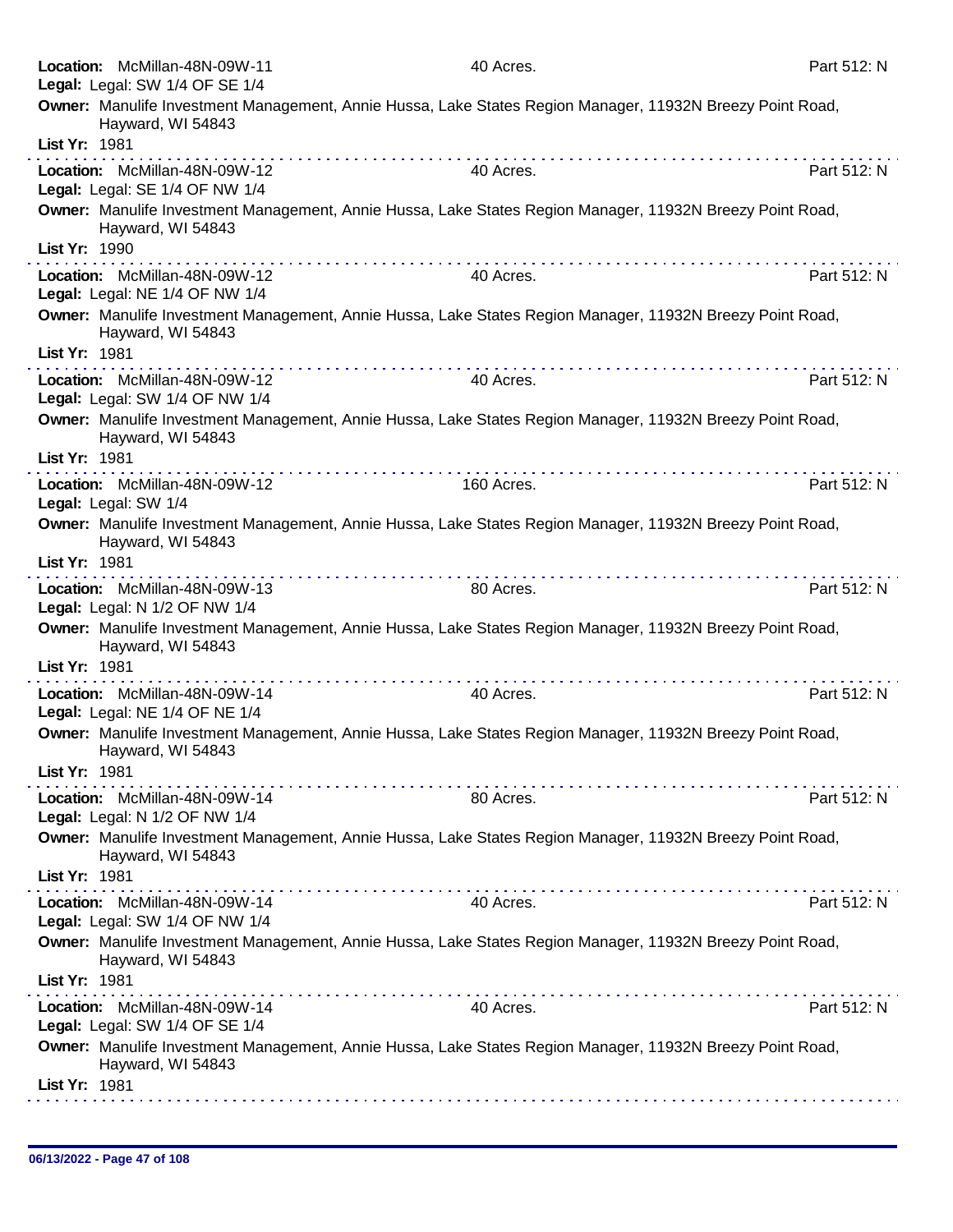|                 | Location: McMillan-48N-09W-15<br>Legal: Legal: NE 1/4 OF NE 1/4             |                                                                         | 40 Acres.                                                                                                 | Part 512: N |
|-----------------|-----------------------------------------------------------------------------|-------------------------------------------------------------------------|-----------------------------------------------------------------------------------------------------------|-------------|
|                 | Hayward, WI 54843                                                           |                                                                         | Owner: Manulife Investment Management, Annie Hussa, Lake States Region Manager, 11932N Breezy Point Road, |             |
| List Yr: 1981   |                                                                             |                                                                         |                                                                                                           |             |
|                 | Location: McMillan-48N-09W-16<br>Legal: Legal: SE1/4 OF SW1/4               |                                                                         | 40 Acres.                                                                                                 | Part 512: N |
|                 |                                                                             |                                                                         | Owner: The Nature Conservancy, Ms. Helen Taylor, 101 East Cesar E. Chavez Avenue, Lansing, MI 48906       |             |
| List Yr: 1981   |                                                                             |                                                                         |                                                                                                           |             |
|                 | Location: McMillan-48N-09W-16<br>Legal: Legal: W1/2 OF W1/2, NE1/4 OF SW1/4 |                                                                         | 200 Acres.                                                                                                | Part 512: N |
| List Yr: 1956   |                                                                             |                                                                         | Owner: Lyme Great Lakes Timberlands LLC, Mr. Nathan Christie, 2831 North Lincoln Road, Escanaba, MI 49829 |             |
|                 | Location: McMillan-48N-09W-17<br>Legal: Legal: S1/2 OF SW1/4                |                                                                         | 80 Acres.                                                                                                 | Part 512: N |
| List Yr: 1981   |                                                                             |                                                                         | Owner: The Nature Conservancy, Ms. Helen Taylor, 101 East Cesar E. Chavez Avenue, Lansing, MI 48906       |             |
|                 | Location: McMillan-48N-09W-17<br>Legal: Legal: S1/2 OF SE1/4                |                                                                         | 80 Acres.                                                                                                 | Part 512: N |
| List Yr: 1981   |                                                                             |                                                                         | Owner: The Nature Conservancy, Ms. Helen Taylor, 101 East Cesar E. Chavez Avenue, Lansing, MI 48906       |             |
|                 | Location: McMillan-48N-09W-18<br>Legal: Legal: S1/2 OF SE1/4                | .                                                                       | 80 Acres.                                                                                                 | Part 512: N |
| List Yr: 1981   |                                                                             |                                                                         | Owner: The Nature Conservancy, Ms. Helen Taylor, 101 East Cesar E. Chavez Avenue, Lansing, MI 48906       |             |
|                 | Location: McMillan-48N-09W-19<br>Legal: Legal: SW1/4 OF NW1/4               |                                                                         | 34.86 Acres.                                                                                              | Part 512: N |
| List Yr: 1981   |                                                                             |                                                                         | Owner: The Nature Conservancy, Ms. Helen Taylor, 101 East Cesar E. Chavez Avenue, Lansing, MI 48906       |             |
|                 | Location: McMillan-48N-09W-21<br>Legal: Legal: SW1/4 OF NE1/4               |                                                                         | 40 Acres.                                                                                                 | Part 512: N |
| List $Yr: 1981$ |                                                                             |                                                                         | Owner: The Nature Conservancy, Ms. Helen Taylor, 101 East Cesar E. Chavez Avenue, Lansing, MI 48906       |             |
|                 | Location: McMillan-48N-09W-21<br>Legal: Legal: NE1/4 OF NW1/4               |                                                                         | 40 Acres.                                                                                                 | Part 512: N |
| List Yr: 1981   |                                                                             |                                                                         | Owner: The Nature Conservancy, Ms. Helen Taylor, 101 East Cesar E. Chavez Avenue, Lansing, MI 48906       |             |
|                 | Location: McMillan-48N-09W-21<br>Legal: Legal: NW1/4 OF SE1/4               |                                                                         | 40 Acres.                                                                                                 | Part 512: N |
| List Yr: 1981   |                                                                             |                                                                         | Owner: The Nature Conservancy, Ms. Helen Taylor, 101 East Cesar E. Chavez Avenue, Lansing, MI 48906       |             |
|                 | Location: McMillan-48N-09W-21<br>Legal: Legal: SE1/4 OF SE1/4               |                                                                         | 40 Acres.                                                                                                 | Part 512: N |
| List Yr: 1981   |                                                                             |                                                                         | Owner: The Nature Conservancy, Ms. Helen Taylor, 101 East Cesar E. Chavez Avenue, Lansing, MI 48906       |             |
|                 | Location: McMillan-48N-09W-23                                               | Legal: Legal: E1/2 OF SW1/4; SW1/4 OF SW1/4; AND E1/2 OF NW1/4 OF SW1/4 | 140 Acres.                                                                                                | Part 512: N |
|                 |                                                                             |                                                                         | Owner: Rock Land, LLC, Attn: Mr. Marty Lagina, 121 E. Front St, Suite 200, Traverse City, MI 49684        |             |
| List Yr: 2004   |                                                                             |                                                                         |                                                                                                           |             |
|                 |                                                                             |                                                                         |                                                                                                           |             |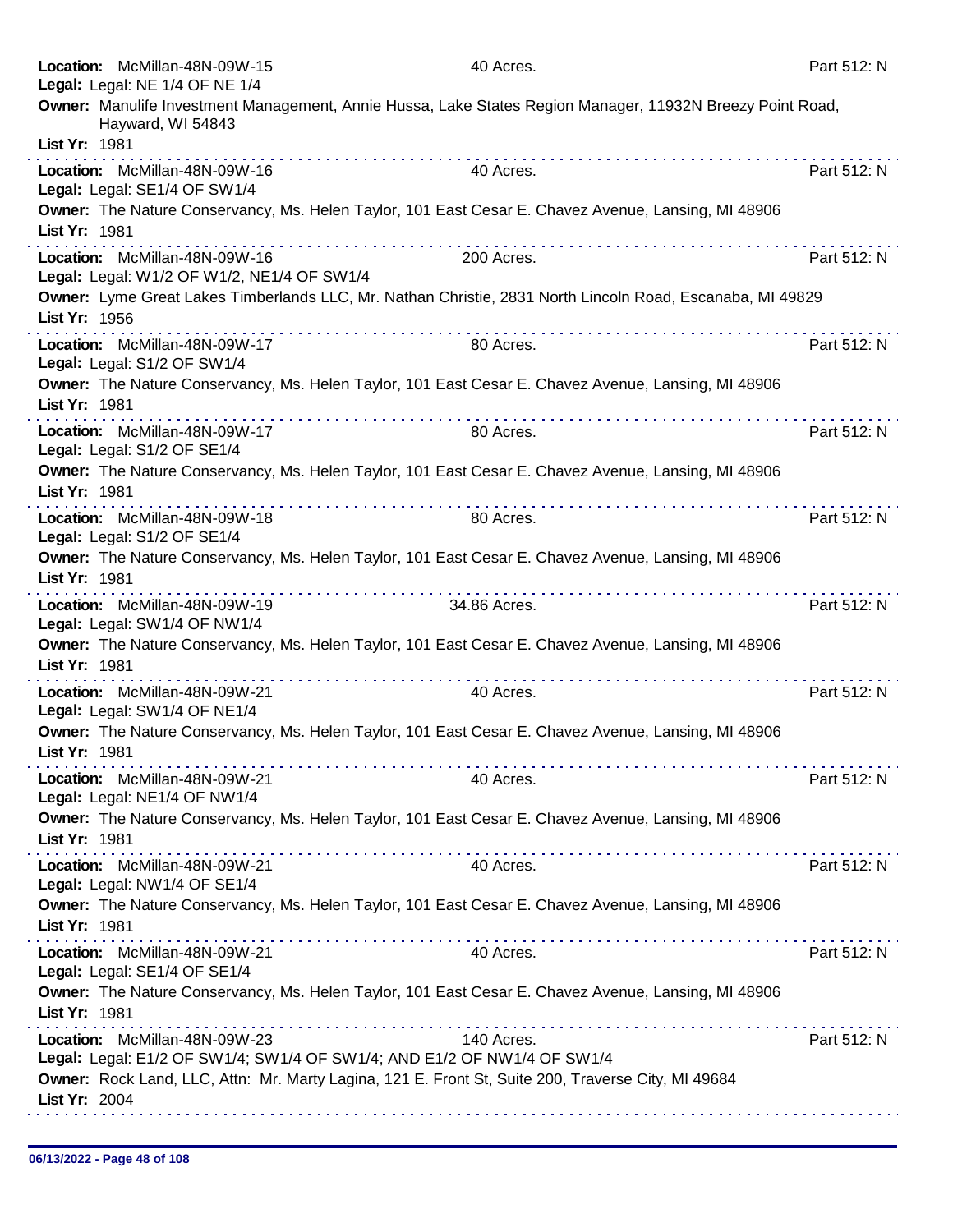| Location: McMillan-48N-09W-26<br>NW1/4                          | 30 Acres.<br>Legal: Legal: THAT PORTION OF THE NE1/4 OF NW1/4 LYING NORTH OF M-123; AND N1/2 OF N1/2 OF NW1/4 OF                                                                                                                                                                                                                                                                                                                                             | Part 512: N                          |
|-----------------------------------------------------------------|--------------------------------------------------------------------------------------------------------------------------------------------------------------------------------------------------------------------------------------------------------------------------------------------------------------------------------------------------------------------------------------------------------------------------------------------------------------|--------------------------------------|
| List Yr: 2004                                                   | Owner: Rock Land, LLC, Attn: Mr. Marty Lagina, 121 E. Front St, Suite 200, Traverse City, MI 49684                                                                                                                                                                                                                                                                                                                                                           |                                      |
| Location: McMillan-48N-09W-27<br>Legal: Legal: N 1/2 OF NE 1/4  | .<br>80 Acres.                                                                                                                                                                                                                                                                                                                                                                                                                                               | and and and and and a<br>Part 512: Y |
| Hayward, WI 54843                                               | Owner: Manulife Investment Management, Annie Hussa, Lakes States Region Manager, 11932N Breezy Point Road,                                                                                                                                                                                                                                                                                                                                                   |                                      |
| List Yr: 1981                                                   |                                                                                                                                                                                                                                                                                                                                                                                                                                                              |                                      |
| Location: McMillan-48N-09W-27<br>Legal: Legal: SE 1/4 OF NE 1/4 | 40 Acres.                                                                                                                                                                                                                                                                                                                                                                                                                                                    | Part 512: Y                          |
| Hayward, WI 54843                                               | Owner: Manulife Investment Management, Annie Hussa, Lakes States Region Manager, 11932N Breezy Point Road,                                                                                                                                                                                                                                                                                                                                                   |                                      |
| List Yr: 1981                                                   | . <b>.</b>                                                                                                                                                                                                                                                                                                                                                                                                                                                   |                                      |
| Location: McMillan-48N-09W-27<br>Legal: Legal: SW 1/4 OF NW 1/4 | 40 Acres.                                                                                                                                                                                                                                                                                                                                                                                                                                                    | Part 512: Y                          |
| Hayward, WI 54843                                               | Owner: Manulife Investment Management, Annie Hussa, Lakes States Region Manager, 11932N Breezy Point Road,                                                                                                                                                                                                                                                                                                                                                   |                                      |
| List Yr: 1981                                                   | $\label{eq:2.1} \begin{array}{lllllllllllllllllll} \mathbf{1}_{\mathbf{1}} & \mathbf{1}_{\mathbf{1}} & \mathbf{1}_{\mathbf{1}} & \mathbf{1}_{\mathbf{1}} & \mathbf{1}_{\mathbf{1}} & \mathbf{1}_{\mathbf{1}} & \mathbf{1}_{\mathbf{1}} & \mathbf{1}_{\mathbf{1}} & \mathbf{1}_{\mathbf{1}} & \mathbf{1}_{\mathbf{1}} & \mathbf{1}_{\mathbf{1}} & \mathbf{1}_{\mathbf{1}} & \mathbf{1}_{\mathbf{1}} & \mathbf{1}_{\mathbf{1}} & \mathbf{1}_{\mathbf{1}} &$    |                                      |
| Location: McMillan-48N-09W-27<br>Legal: Legal: W 1/2 OF SW 1/4  | 80 Acres.                                                                                                                                                                                                                                                                                                                                                                                                                                                    | Part 512: Y                          |
| Hayward, WI 54843                                               | Owner: Manulife Investment Management, Annie Hussa, Lakes States Region Manager, 11932N Breezy Point Road,                                                                                                                                                                                                                                                                                                                                                   |                                      |
| List Yr: 1981                                                   |                                                                                                                                                                                                                                                                                                                                                                                                                                                              |                                      |
| Location: McMillan-48N-09W-27<br>Legal: Legal: NW 1/4 OF SE 1/4 | 40 Acres.                                                                                                                                                                                                                                                                                                                                                                                                                                                    | Part 512: Y                          |
| Hayward, WI 54843                                               | Owner: Manulife Investment Management, Annie Hussa, Lakes States Region Manager, 11932N Breezy Point Road,                                                                                                                                                                                                                                                                                                                                                   |                                      |
| List Yr: 1981                                                   |                                                                                                                                                                                                                                                                                                                                                                                                                                                              |                                      |
| Location: McMillan-48N-09W-27<br>Legal: Legal: NE1/4 OF SW1/4   | 40 Acres.                                                                                                                                                                                                                                                                                                                                                                                                                                                    | Part 512: Y                          |
| Hayward, WI 54843                                               | Owner: Manulife Investment Management, Annie Hussa, Lakes States Region Manager, 11932N Breezy Point Road,                                                                                                                                                                                                                                                                                                                                                   |                                      |
| List Yr: 1994                                                   |                                                                                                                                                                                                                                                                                                                                                                                                                                                              |                                      |
| Location: McMillan-48N-09W-27<br>Legal: Legal: SE1/4 OF SW1/4   | 39.88 Acres.                                                                                                                                                                                                                                                                                                                                                                                                                                                 | Part 512: Y                          |
| Hayward, WI 54843                                               | Owner: Manulife Investment Management, Annie Hussa, Lakes States Region Manager, 11932N Breezy Point Road,                                                                                                                                                                                                                                                                                                                                                   |                                      |
| List Yr: 1994                                                   |                                                                                                                                                                                                                                                                                                                                                                                                                                                              |                                      |
| Location: McMillan-48N-09W-28<br>Legal: Legal: SE 1/4 OF NE 1/4 | 40 Acres.                                                                                                                                                                                                                                                                                                                                                                                                                                                    | Part 512: Y                          |
| Hayward, WI 54843                                               | Owner: Manulife Investment Management, Annie Hussa, Lakes States Region Manager, 11932N Breezy Point Road,                                                                                                                                                                                                                                                                                                                                                   |                                      |
| List Yr: 1981                                                   | $\mathcal{L}^{\mathcal{A}}(\mathcal{A},\mathcal{A},\mathcal{A},\mathcal{A},\mathcal{A},\mathcal{A},\mathcal{A},\mathcal{A},\mathcal{A},\mathcal{A},\mathcal{A},\mathcal{A},\mathcal{A},\mathcal{A},\mathcal{A},\mathcal{A},\mathcal{A},\mathcal{A},\mathcal{A},\mathcal{A},\mathcal{A},\mathcal{A},\mathcal{A},\mathcal{A},\mathcal{A},\mathcal{A},\mathcal{A},\mathcal{A},\mathcal{A},\mathcal{A},\mathcal{A},\mathcal{A},\mathcal{A},\mathcal{A},\mathcal$ |                                      |
| Location: McMillan-48N-09W-31                                   | 160 Acres.<br>Legal: Legal: SE1/4 OF NE1/4; NE1/4 OF SE1/4; SW1/4 OF NE1/4; SE1/4 OF NW1/4                                                                                                                                                                                                                                                                                                                                                                   | Part 512: N                          |
| List Yr: 2017                                                   | Owner: Greenleaf Timber Holding, Inc., Jordan Triest, President, P.O. Box 386, Powers, MI 49874                                                                                                                                                                                                                                                                                                                                                              |                                      |
|                                                                 |                                                                                                                                                                                                                                                                                                                                                                                                                                                              |                                      |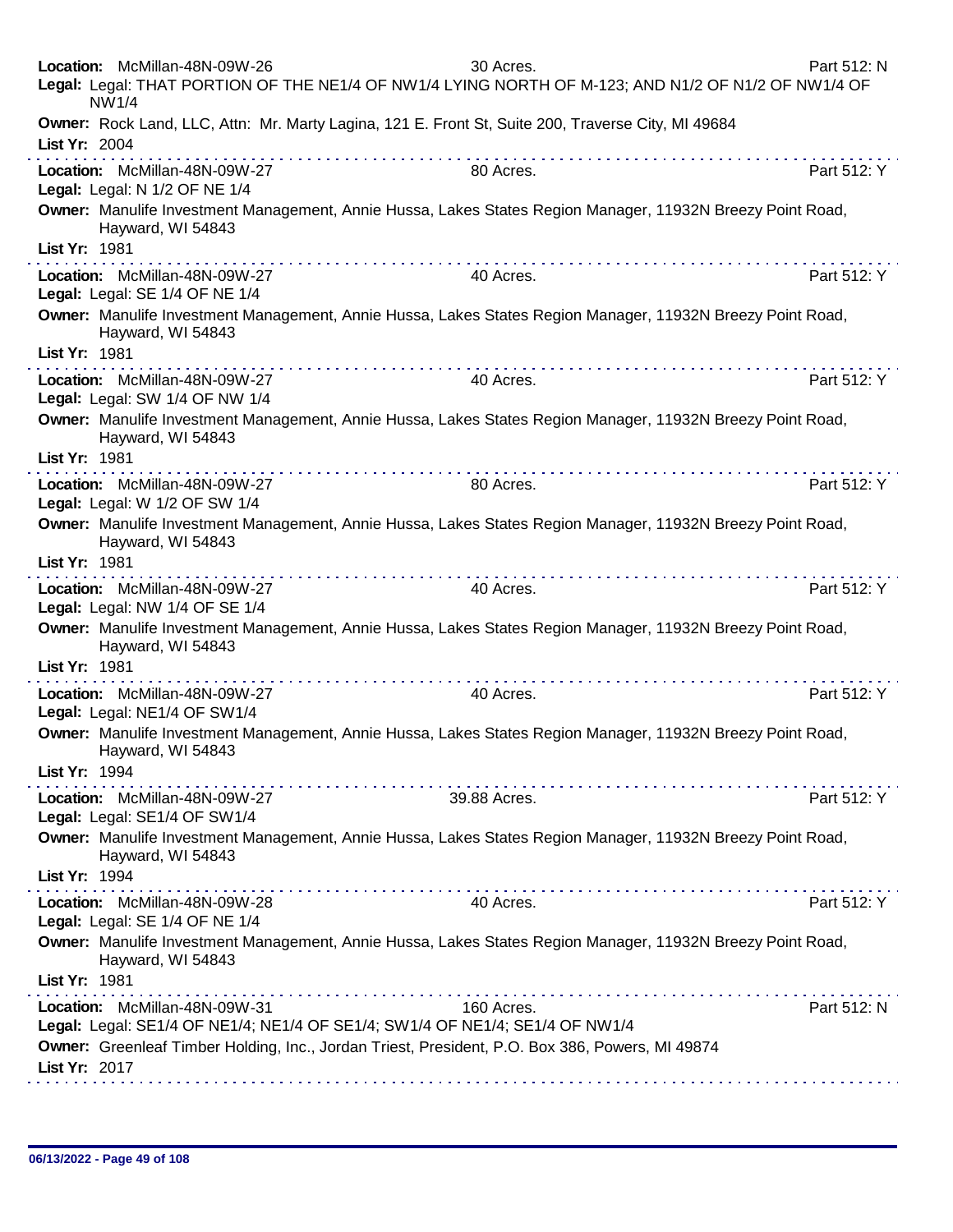|               | Location: McMillan-48N-09W-31<br>Legal: Legal: E 1/2 OF SW 1/4               | 80 Acres.                                                                                                                                                                                                                                                                                                                   | Part 512: Y |
|---------------|------------------------------------------------------------------------------|-----------------------------------------------------------------------------------------------------------------------------------------------------------------------------------------------------------------------------------------------------------------------------------------------------------------------------|-------------|
| List Yr: 1981 | Hayward, WI 54843                                                            | Owner: Manulife Investment Management, Annie Hussa, Lakes States Region Manager, 11932N Breezy Point Road,                                                                                                                                                                                                                  |             |
|               |                                                                              |                                                                                                                                                                                                                                                                                                                             |             |
|               | Location: McMillan-48N-09W-32<br>Legal: Legal: SW1/4 NW1/4                   | 40 Acres.                                                                                                                                                                                                                                                                                                                   | Part 512: N |
| List Yr: 2019 |                                                                              | Owner: Greenleaf Timber Holding, Inc., Jordan Triest, President, P.O. Box 386, Powers, MI 49874                                                                                                                                                                                                                             |             |
|               | Location: McMillan-48N-09W-32<br>Legal: Legal: SW1/4 SE1/4                   | 40 Acres.                                                                                                                                                                                                                                                                                                                   | Part 512: N |
| List Yr: 2019 |                                                                              | Owner: Greenleaf Timber Holding, Inc., Jordan Triest, President, P.O. Box 386, Powers, MI 49874                                                                                                                                                                                                                             |             |
|               | Location: McMillan-48N-09W-32<br>Legal: Legal: SE1/4 SW1/4                   | 40 Acres.                                                                                                                                                                                                                                                                                                                   | Part 512: N |
| List Yr: 2019 |                                                                              | Owner: Greenleaf Timber Holding, Inc., Jordan Triest, President, P.O. Box 386, Powers, MI 49874                                                                                                                                                                                                                             |             |
|               | Location: McMillan-48N-09W-34<br>Legal: Legal: W 1/2 OF NE 1/4               | 80 Acres.                                                                                                                                                                                                                                                                                                                   | Part 512: N |
|               | Hayward, WI 54843                                                            | Owner: Manulife Investment Management, Annie Hussa, Lake States Region Manager, 11932N Breezy Point Road,                                                                                                                                                                                                                   |             |
| List Yr: 1981 |                                                                              |                                                                                                                                                                                                                                                                                                                             |             |
|               | Location: McMillan-48N-09W-34<br>Legal: Legal: SE 1/4 OF NW 1/4              | 40 Acres.                                                                                                                                                                                                                                                                                                                   | Part 512: N |
|               | Hayward, WI 54843                                                            | Owner: Manulife Investment Management, Annie Hussa, Lake States Region Manager, 11932N Breezy Point Road,                                                                                                                                                                                                                   |             |
| List Yr: 1981 |                                                                              | .                                                                                                                                                                                                                                                                                                                           |             |
|               |                                                                              |                                                                                                                                                                                                                                                                                                                             |             |
|               | Location: McMillan-48N-10W-01<br>Legal: Legal: GOV. LOT 3                    | 12.11 Acres.                                                                                                                                                                                                                                                                                                                | Part 512: N |
| List Yr: 1990 |                                                                              | Owner: The Nature Conservancy, Ms. Helen Taylor, 101 East Cesar E. Chavez Avenue, Lansing, MI 48906                                                                                                                                                                                                                         |             |
|               | Location: McMillan-48N-10W-02                                                | .<br>15.43 Acres.                                                                                                                                                                                                                                                                                                           | Part 512: N |
|               |                                                                              | Legal: Legal: SOUTH 660 FT. OF GOV. LOT 3 (NW 1/4 OF NE 1/4)                                                                                                                                                                                                                                                                |             |
| List Yr: 1987 |                                                                              | Owner: The Nature Conservancy, Ms. Helen Taylor, 101 East Cesar E. Chavez Avenue, Lansing, MI 48906                                                                                                                                                                                                                         |             |
|               | Location: McMillan-48N-10W-02<br>Legal: Legal: GOV. LOT 1 (SE 1/4 OF NE 1/4) | 32.68 Acres.                                                                                                                                                                                                                                                                                                                | Part 512: N |
| List Yr: 1987 |                                                                              | Owner: The Nature Conservancy, Ms. Helen Taylor, 101 East Cesar E. Chavez Avenue, Lansing, MI 48906                                                                                                                                                                                                                         |             |
|               | Location: McMillan-48N-10W-02                                                | .<br>a construction of the construction of the construction of the construction of the construction of the construction of the construction of the construction of the construction of the construction of the construction of the<br>5 Acres.<br>Legal: Legal: N1/2 OF NW1/4 OF NE1/4, GOV. LOT 3 (PART) WEST 330 FT. ONLY | Part 512: N |
| List Yr: 1994 |                                                                              | Owner: The Nature Conservancy, Ms. Helen Taylor, 101 East Cesar E. Chavez Avenue, Lansing, MI 48906                                                                                                                                                                                                                         |             |
|               | Location: McMillan-48N-10W-02                                                | 15 Acres.<br>Legal: Legal: N1/2 OF NW1/4 OF NE1/4, GOV. LOT 3 EXC. THE WEST 330 FT.                                                                                                                                                                                                                                         | Part 512: N |
| List Yr: 1994 |                                                                              | Owner: The Nature Conservancy, Ms. Helen Taylor, 101 East Cesar E. Chavez Avenue, Lansing, MI 48906                                                                                                                                                                                                                         |             |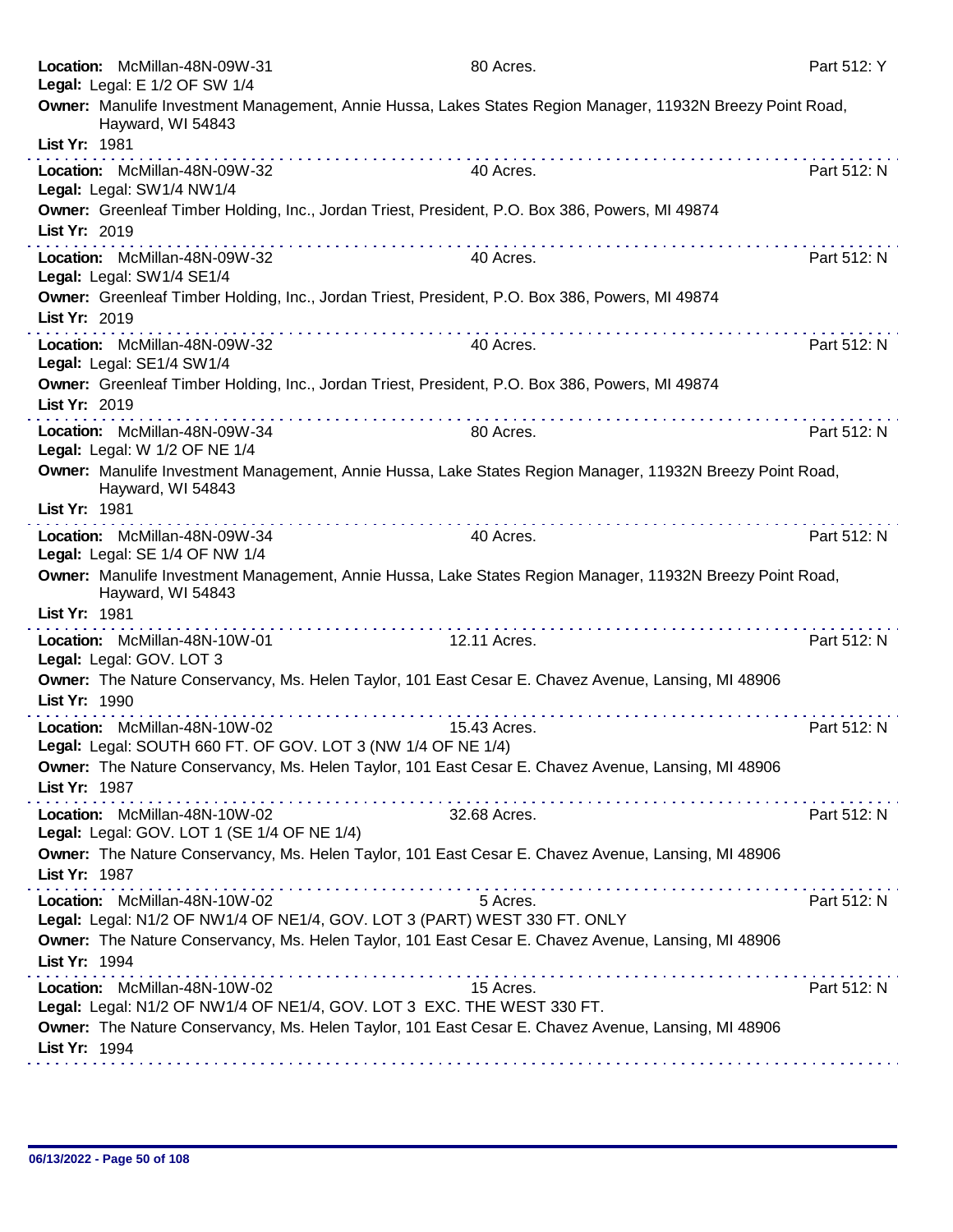|               | Location: McMillan-48N-10W-02<br>Legal: Legal: S1/2 S1/2 FRL NW1/4 NW1/4    |   | 10.17 Acres.                                                                                        | Part 512: N |
|---------------|-----------------------------------------------------------------------------|---|-----------------------------------------------------------------------------------------------------|-------------|
| List Yr: 2020 |                                                                             |   | Owner: The Nature Conservancy, Ms. Helen Taylor, 101 East Cesar E. Chavez Avenue, Lansing, MI 48906 |             |
|               | Location: McMillan-48N-10W-02<br>Legal: Legal: NE 1/4 OF NE 1/4, GOV. LOT 4 | . | 16.54 Acres.                                                                                        | Part 512: N |
| List Yr: 1981 |                                                                             |   | Owner: The Nature Conservancy, Ms. Helen Taylor, 101 East Cesar E. Chavez Avenue, Lansing, MI 48906 |             |
|               | Location: McMillan-48N-10W-02<br>Legal: Legal: SW 1/4 OF NE 1/4, GOV.LOT 2  |   | 39.82 Acres.                                                                                        | Part 512: N |
| List Yr: 1981 |                                                                             |   | Owner: The Nature Conservancy, Ms. Helen Taylor, 101 East Cesar E. Chavez Avenue, Lansing, MI 48906 |             |
|               | Location: McMillan-48N-10W-02<br>Legal: Legal: S 1/2 OF NW 1/4              |   | 80 Acres.                                                                                           | Part 512: N |
| List Yr: 1981 |                                                                             |   | Owner: The Nature Conservancy, Ms. Helen Taylor, 101 East Cesar E. Chavez Avenue, Lansing, MI 48906 |             |
|               | Location: McMillan-48N-10W-03<br>Legal: Legal: S 1/2 OF N 1/2               |   | 160 Acres.                                                                                          | Part 512: N |
| List Yr: 1981 |                                                                             |   | Owner: The Nature Conservancy, Ms. Helen Taylor, 101 East Cesar E. Chavez Avenue, Lansing, MI 48906 |             |
|               | Location: McMillan-48N-10W-03<br>Legal: Legal: E 1/2 OF SE 1/4              |   | 80 Acres.                                                                                           | Part 512: N |
| List Yr: 1981 |                                                                             |   | Owner: The Nature Conservancy, Ms. Helen Taylor, 101 East Cesar E. Chavez Avenue, Lansing, MI 48906 |             |
|               | Location: McMillan-48N-10W-04<br>Legal: Legal: S1/2 OF SE1/4                | . | 80 Acres.                                                                                           | Part 512: N |
| List Yr: 2014 |                                                                             | . | Owner: The Nature Conservancy, Ms. Helen Taylor, 101 East Cesar E. Chavez Avenue, Lansing, MI 48906 |             |
|               | Location: McMillan-48N-10W-04<br>Legal: Legal: N1/2 OF SW1/4                |   | 80 Acres.                                                                                           | Part 512: N |
| List Yr: 1956 |                                                                             |   | Owner: The Nature Conservancy, Ms. Helen Taylor, 101 East Cesar E. Chavez Avenue, Lansing, MI 48906 |             |
|               | Location: McMillan-48N-10W-04<br>Legal: Legal: N 1/2 OF N 1/2               |   | 167.87 Acres.                                                                                       | Part 512: N |
| List Yr: 1981 |                                                                             |   | Owner: The Nature Conservancy, Ms. Helen Taylor, 101 East Cesar E. Chavez Avenue, Lansing, MI 48906 |             |
|               | Location: McMillan-48N-10W-04<br>Legal: Legal: SE 1/4 OF NE 1/4             |   | 40 Acres.                                                                                           | Part 512: N |
| List Yr: 1981 |                                                                             |   | Owner: The Nature Conservancy, Ms. Helen Taylor, 101 East Cesar E. Chavez Avenue, Lansing, MI 48906 |             |
|               | Location: McMillan-48N-10W-04<br>Legal: Legal: SW 1/4 OF NW 1/4             |   | 40 Acres.                                                                                           | Part 512: N |
| List Yr: 1981 |                                                                             |   | Owner: The Nature Conservancy, Ms. Helen Taylor, 101 East Cesar E. Chavez Avenue, Lansing, MI 48906 |             |
|               | Location: McMillan-48N-10W-04<br>Legal: Legal: S 1/2 OF SW 1/4              |   | 80 Acres.                                                                                           | Part 512: N |
| List Yr: 1981 |                                                                             |   | Owner: The Nature Conservancy, Ms. Helen Taylor, 101 East Cesar E. Chavez Avenue, Lansing, MI 48906 |             |
|               |                                                                             |   |                                                                                                     |             |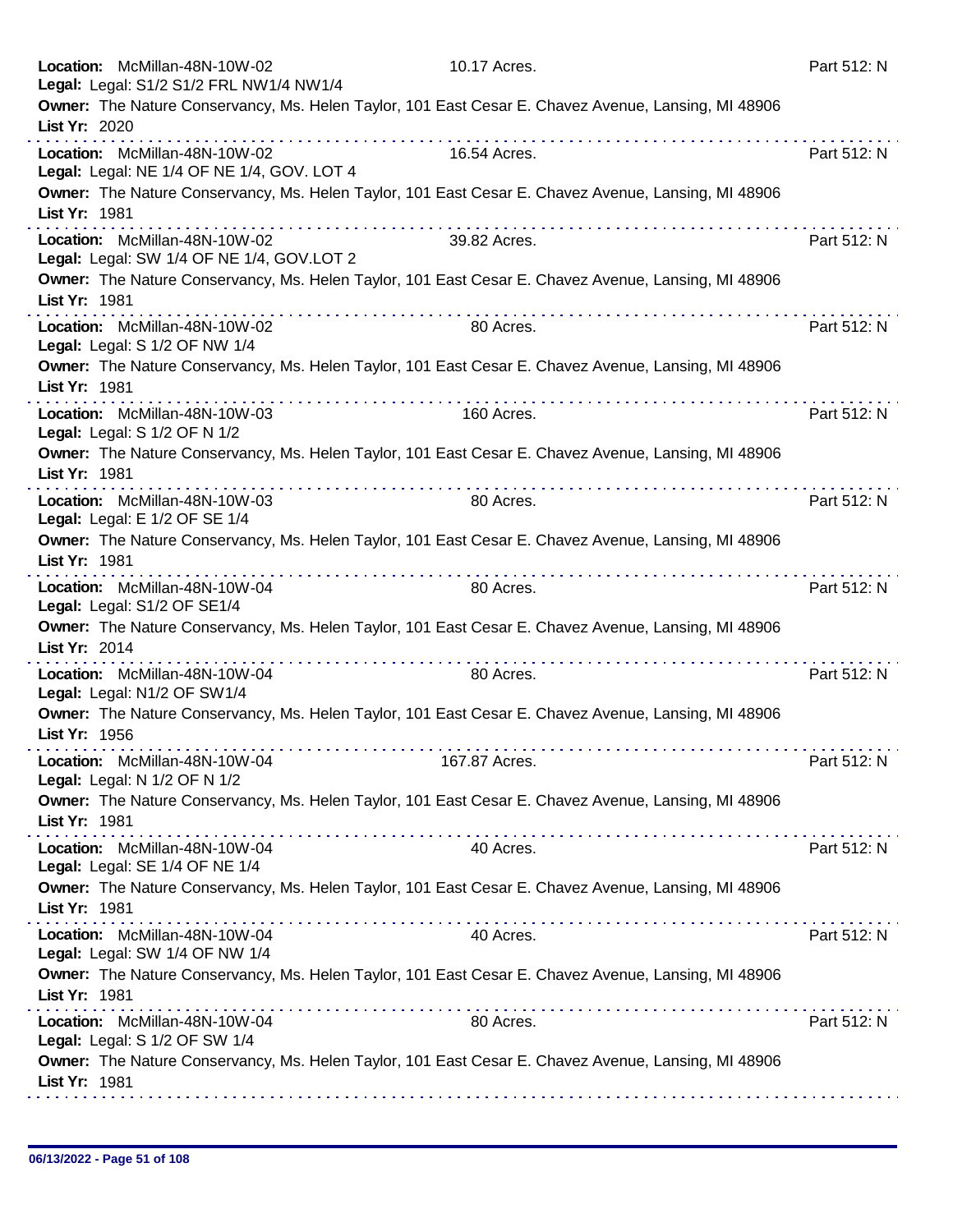| Location: McMillan-48N-10W-05<br>Legal: Legal: W1/2 SE1/4           |   | 80 Acres.                                                                                                | Part 512: N |
|---------------------------------------------------------------------|---|----------------------------------------------------------------------------------------------------------|-------------|
| List Yr: 2020                                                       |   | Owner: The Nature Conservancy, Ms. Helen Taylor, 101 East Cesar E. Chavez Avenue, Lansing, MI 48906      |             |
| Location: McMillan-48N-10W-05<br>Legal: Legal: SE1/4 OF NE1/4       |   | 40 Acres.                                                                                                | Part 512: N |
| List Yr: 1981                                                       |   | Owner: The Nature Conservancy, Ms. Helen Taylor, 101 East Cesar E. Chavez Avenue, Lansing, MI 48906      |             |
| Location: McMillan-48N-10W-05<br>Legal: Legal: W1/2 OF NW1/4        |   | 80.78 Acres.                                                                                             | Part 512: N |
| List Yr: 1981                                                       |   | Owner: The Nature Conservancy, Ms. Helen Taylor, 101 East Cesar E. Chavez Avenue, Lansing, MI 48906      |             |
| Location: McMillan-48N-10W-05<br>Legal: Legal: SE1/4 OF NW1/4       |   | 40 Acres.                                                                                                | Part 512: N |
| List Yr: 1981                                                       |   | Owner: The Nature Conservancy, Ms. Helen Taylor, 101 East Cesar E. Chavez Avenue, Lansing, MI 48906      |             |
| Location: McMillan-48N-10W-05<br>Legal: Legal: E1/2 OF SE1/4        |   | 80 Acres.                                                                                                | Part 512: N |
| List Yr: 1981                                                       |   | Owner: The Nature Conservancy, Ms. Helen Taylor, 101 East Cesar E. Chavez Avenue, Lansing, MI 48906      |             |
| Location: McMillan-48N-10W-06<br>Legal: Legal: ENTIRE EXC. HWY. ROW |   | 613.1 Acres.                                                                                             | Part 512: N |
| List Yr: 1981                                                       | . | Owner: The Nature Conservancy, Ms. Helen Taylor, 101 East Cesar E. Chavez Avenue, Lansing, MI 48906<br>. |             |
| Location: McMillan-48N-10W-07<br>Legal: Legal: NE1/4 SE1/4          |   | 40 Acres.                                                                                                | Part 512: N |
| List Yr: 2020                                                       | . | Owner: The Nature Conservancy, Ms. Helen Taylor, 101 East Cesar E. Chavez Avenue, Lansing, MI 48906      |             |
| Location: McMillan-48N-10W-07<br>Legal: Legal: N1/2                 |   | 308.97 Acres.                                                                                            | Part 512: N |
| List Yr: 1981                                                       |   | Owner: The Nature Conservancy, Ms. Helen Taylor, 101 East Cesar E. Chavez Avenue, Lansing, MI 48906      |             |
| Location: McMillan-48N-10W-07<br>Legal: Legal: NE1/4 OF SW1/4       |   | 40 Acres.                                                                                                | Part 512: N |
| List Yr: 1981                                                       |   | Owner: The Nature Conservancy, Ms. Helen Taylor, 101 East Cesar E. Chavez Avenue, Lansing, MI 48906      |             |
| Location: McMillan-48N-10W-07<br>Legal: Legal: W1/2 OF SE1/4        |   | 80 Acres.                                                                                                | Part 512: N |
| List Yr: 1981                                                       |   | Owner: The Nature Conservancy, Ms. Helen Taylor, 101 East Cesar E. Chavez Avenue, Lansing, MI 48906      |             |
| Location: McMillan-48N-10W-08<br>Legal: Legal: SE1/4 OF NE1/4       |   | 40 Acres.                                                                                                | Part 512: N |
| List Yr: 1956                                                       |   | Owner: The Nature Conservancy, Ms. Helen Taylor, 101 East Cesar E. Chavez Avenue, Lansing, MI 48906      |             |
| Location: McMillan-48N-10W-08<br>Legal: Legal: SE1/4 OF SW1/4       |   | 40 Acres.                                                                                                | Part 512: N |
| List Yr: 1981                                                       |   | Owner: The Nature Conservancy, Ms. Helen Taylor, 101 East Cesar E. Chavez Avenue, Lansing, MI 48906      |             |
|                                                                     |   |                                                                                                          |             |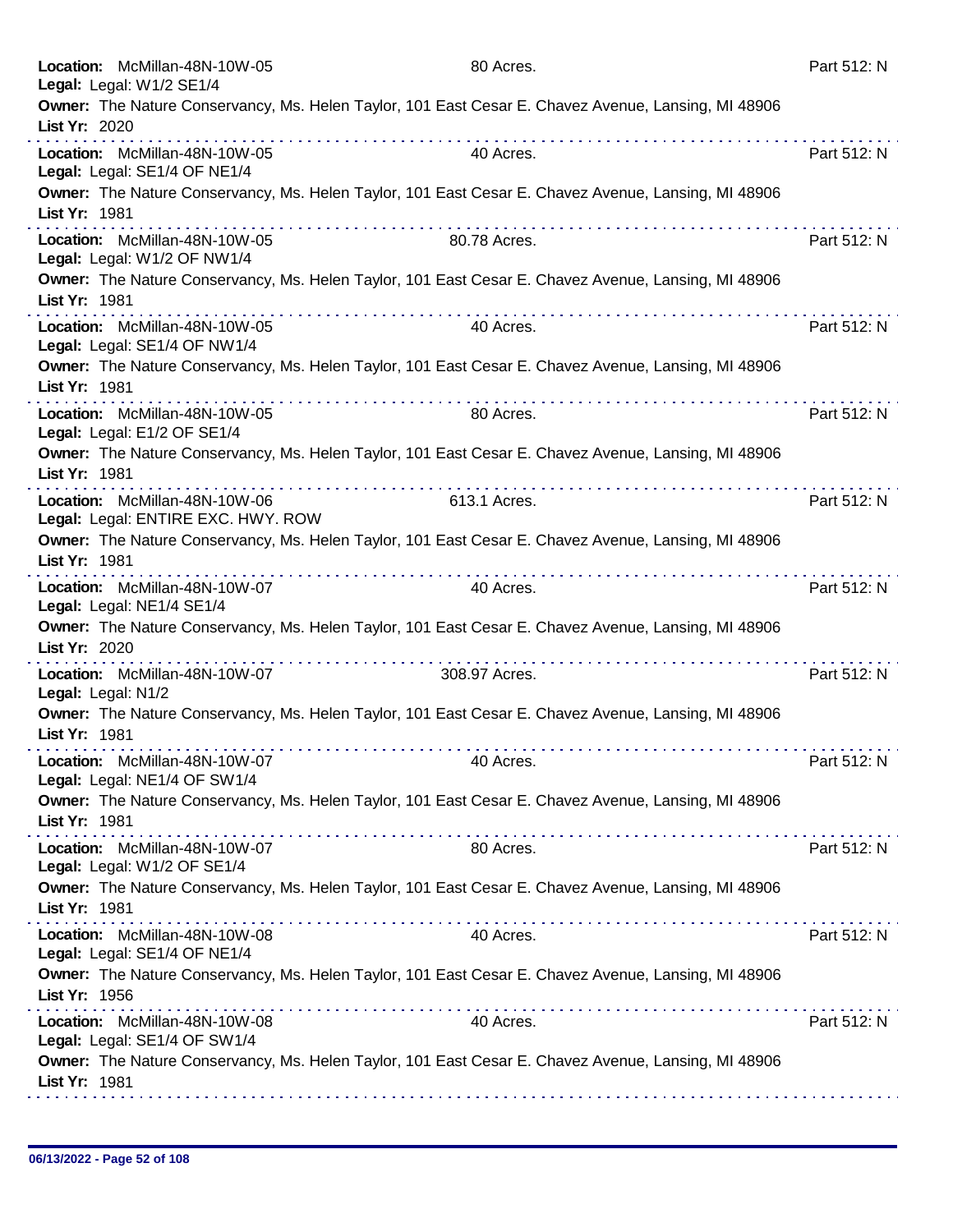| Location: McMillan-48N-10W-08<br>Legal: Legal: NE1/4 OF SE1/4 |   | 40 Acres.                                                                                           | Part 512: N |
|---------------------------------------------------------------|---|-----------------------------------------------------------------------------------------------------|-------------|
| List Yr: 1981                                                 |   | Owner: The Nature Conservancy, Ms. Helen Taylor, 101 East Cesar E. Chavez Avenue, Lansing, MI 48906 |             |
| Location: McMillan-48N-10W-08<br>Legal: Legal: S1/2 OF SE1/4  | . | 80 Acres.                                                                                           | Part 512: N |
| List Yr: 1981                                                 |   | Owner: The Nature Conservancy, Ms. Helen Taylor, 101 East Cesar E. Chavez Avenue, Lansing, MI 48906 |             |
| Location: McMillan-48N-10W-09<br>Legal: Legal: N1/2 OF NE1/4  |   | 80 Acres.                                                                                           | Part 512: N |
| List Yr: 2014                                                 |   | Owner: The Nature Conservancy, Ms. Helen Taylor, 101 East Cesar E. Chavez Avenue, Lansing, MI 48906 |             |
| Location: McMillan-48N-10W-09<br>Legal: Legal: NE1/4 OF NW1/4 |   | 40 Acres.                                                                                           | Part 512: N |
| List Yr: 1981                                                 | . | Owner: The Nature Conservancy, Ms. Helen Taylor, 101 East Cesar E. Chavez Avenue, Lansing, MI 48906 |             |
| Location: McMillan-48N-10W-09<br>Legal: Legal: SW1/4 OF NW1/4 |   | 40 Acres.                                                                                           | Part 512: N |
| List Yr: 1981                                                 |   | Owner: The Nature Conservancy, Ms. Helen Taylor, 101 East Cesar E. Chavez Avenue, Lansing, MI 48906 |             |
| Location: McMillan-48N-10W-09<br>Legal: Legal: NW1/4 OF SW1/4 |   | 40 Acres.                                                                                           | Part 512: N |
| List Yr: 1981                                                 | . | Owner: The Nature Conservancy, Ms. Helen Taylor, 101 East Cesar E. Chavez Avenue, Lansing, MI 48906 |             |
| Location: McMillan-48N-10W-09<br>Legal: Legal: S1/2 OF SW1/4  |   | 80 Acres.                                                                                           | Part 512: N |
| List Yr: 1981                                                 |   | Owner: The Nature Conservancy, Ms. Helen Taylor, 101 East Cesar E. Chavez Avenue, Lansing, MI 48906 |             |
| Location: McMillan-48N-10W-10<br>Legal: Legal: SW1/4 OF SE1/4 |   | 40 Acres.                                                                                           | Part 512: N |
| List Yr: 1982                                                 |   | Owner: The Nature Conservancy, Ms. Helen Taylor, 101 East Cesar E. Chavez Avenue, Lansing, MI 48906 |             |
| Location: McMillan-48N-10W-10<br>Legal: Legal: SE1/4 OF SW1/4 |   | 40 Acres.                                                                                           | Part 512: N |
| List Yr: 1981                                                 |   | Owner: The Nature Conservancy, Ms. Helen Taylor, 101 East Cesar E. Chavez Avenue, Lansing, MI 48906 |             |
| Location: McMillan-48N-10W-15<br>Legal: Legal: SW1/4 OF NW1/4 |   | 40 Acres.                                                                                           | Part 512: N |
| List Yr: 1987                                                 |   | Owner: The Nature Conservancy, Ms. Helen Taylor, 101 East Cesar E. Chavez Avenue, Lansing, MI 48906 |             |
| Location: McMillan-48N-10W-15<br>Legal: Legal: NE1/4          |   | 160 Acres.                                                                                          | Part 512: N |
| List Yr: 1981                                                 |   | Owner: The Nature Conservancy, Ms. Helen Taylor, 101 East Cesar E. Chavez Avenue, Lansing, MI 48906 |             |
| Location: McMillan-48N-10W-15<br>Legal: Legal: E1/2 OF NW1/4  |   | 80 Acres.                                                                                           | Part 512: N |
| List Yr: 1981                                                 |   | Owner: The Nature Conservancy, Ms. Helen Taylor, 101 East Cesar E. Chavez Avenue, Lansing, MI 48906 |             |
|                                                               |   |                                                                                                     |             |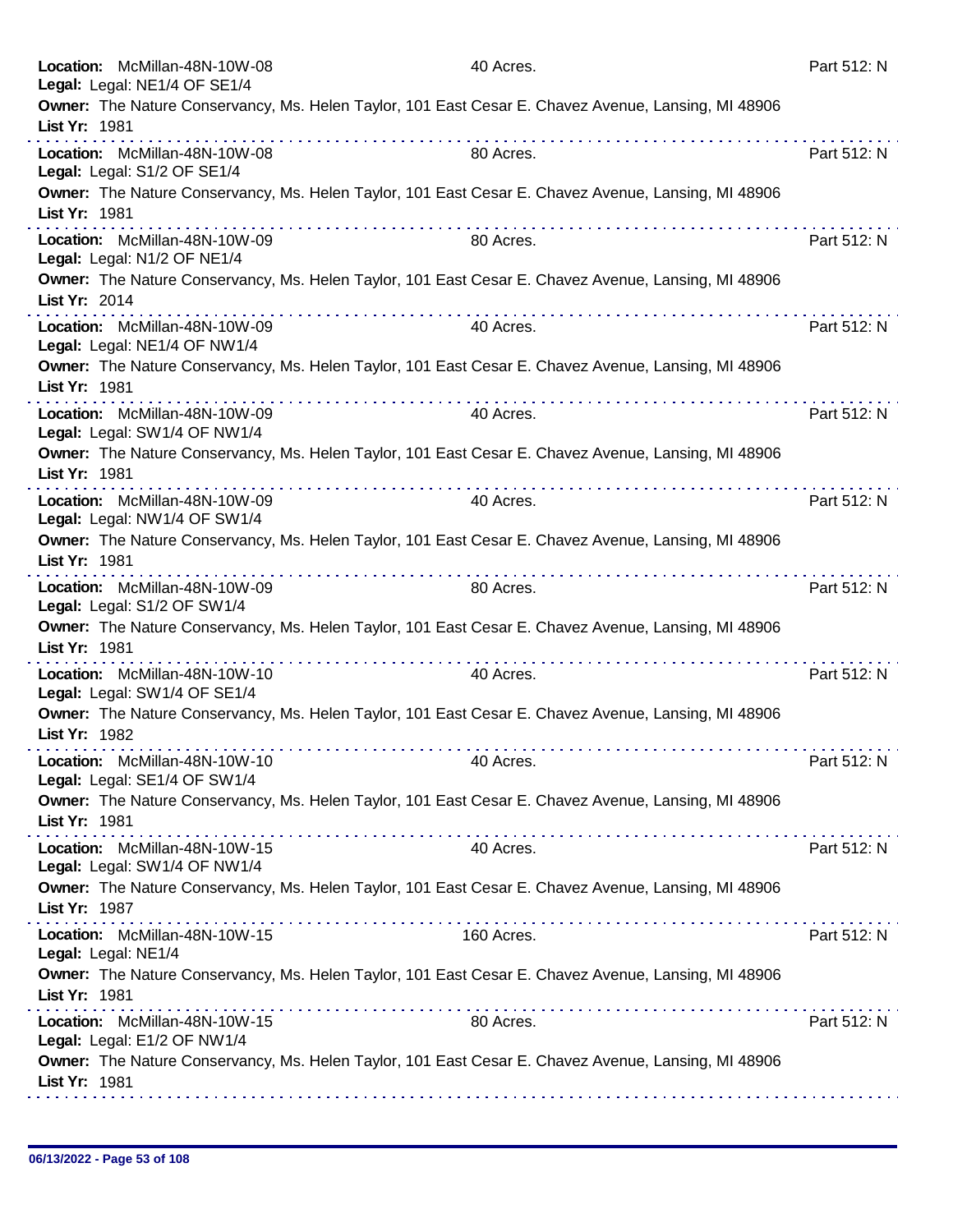| Location: McMillan-48N-10W-16<br>Legal: Legal: SE1/4 OF NE1/4                                                                                                        | 40 Acres.  | Part 512: N |
|----------------------------------------------------------------------------------------------------------------------------------------------------------------------|------------|-------------|
| Owner: The Nature Conservancy, Ms. Helen Taylor, 101 East Cesar E. Chavez Avenue, Lansing, MI 48906<br>List Yr: 1987                                                 |            |             |
| Location: McMillan-48N-10W-16<br>Legal: Legal: SE1/4 OF NW1/4                                                                                                        | 40 Acres.  | Part 512: N |
| Owner: The Nature Conservancy, Ms. Helen Taylor, 101 East Cesar E. Chavez Avenue, Lansing, MI 48906<br>List Yr: 1982                                                 |            |             |
| Location: McMillan-48N-10W-16<br>Legal: Legal: N1/2 OF N1/2                                                                                                          | 160 Acres. | Part 512: N |
| Owner: The Nature Conservancy, Ms. Helen Taylor, 101 East Cesar E. Chavez Avenue, Lansing, MI 48906<br>List Yr: 1981                                                 |            |             |
| Location: McMillan-48N-10W-16<br>Legal: Legal: SW1/4 OF NE1/4                                                                                                        | 40 Acres.  | Part 512: N |
| Owner: The Nature Conservancy, Ms. Helen Taylor, 101 East Cesar E. Chavez Avenue, Lansing, MI 48906<br>List Yr: 1981                                                 |            |             |
| Location: McMillan-48N-10W-16<br>Legal: Legal: SW 1/4 OF NW 1/4                                                                                                      | 40 Acres.  | Part 512: N |
| Owner: The Nature Conservancy, Ms. Helen Taylor, 101 East Cesar E. Chavez Avenue, Lansing, MI 48906<br>List Yr: 1981                                                 |            |             |
| Location: McMillan-48N-10W-17<br>Legal: Legal: NE1/4 OF NW1/4;                                                                                                       | 40 Acres.  | Part 512: N |
| Owner: The Nature Conservancy, Ms. Helen Taylor, 101 East Cesar E. Chavez Avenue, Lansing, MI 48906<br>List Yr: 2013<br>the second companies of the second companies |            |             |
| Location: McMillan-48N-10W-17<br>Legal: Legal: NE1/4 SW1/4                                                                                                           | 40 Acres.  | Part 512: N |
| Owner: The Nature Conservancy, Ms. Helen Taylor, 101 East Cesar E. Chavez Avenue, Lansing, MI 48906<br>List Yr: 2020                                                 |            |             |
| Location: McMillan-48N-10W-17<br>Legal: Legal: NE1/4                                                                                                                 | 160 Acres. | Part 512: N |
| Owner: The Nature Conservancy, Ms. Helen Taylor, 101 East Cesar E. Chavez Avenue, Lansing, MI 48906<br>List Yr: 1981                                                 |            |             |
| Location: McMillan-48N-10W-17<br>Legal: Legal: S1/2 OF NW1/4 EXCEPT HWY ROW                                                                                          | 78 Acres.  | Part 512: N |
| Owner: The Nature Conservancy, Ms. Helen Taylor, 101 East Cesar E. Chavez Avenue, Lansing, MI 48906<br>List Yr: 1981                                                 |            |             |
| Location: McMillan-48N-10W-17<br>Legal: Legal: W1/2 OF SE1/4                                                                                                         | 80 Acres.  | Part 512: N |
| Owner: The Nature Conservancy, Ms. Helen Taylor, 101 East Cesar E. Chavez Avenue, Lansing, MI 48906<br>List Yr: 1981                                                 |            |             |
| Location: McMillan-48N-10W-22<br>Legal: Legal: W1/2 OF SW1/4                                                                                                         | 80 Acres.  | Part 512: N |
| Owner: The Nature Conservancy, Ms. Helen Taylor, 101 East Cesar E. Chavez Avenue, Lansing, MI 48906<br>List Yr: 1981                                                 |            |             |
| Location: McMillan-48N-10W-24<br>Legal: Legal: NE1/4 OF NE1/4                                                                                                        | 40 Acres.  | Part 512: N |
| Owner: The Nature Conservancy, Ms. Helen Taylor, 101 East Cesar E. Chavez Avenue, Lansing, MI 48906<br>List Yr: 1981                                                 |            |             |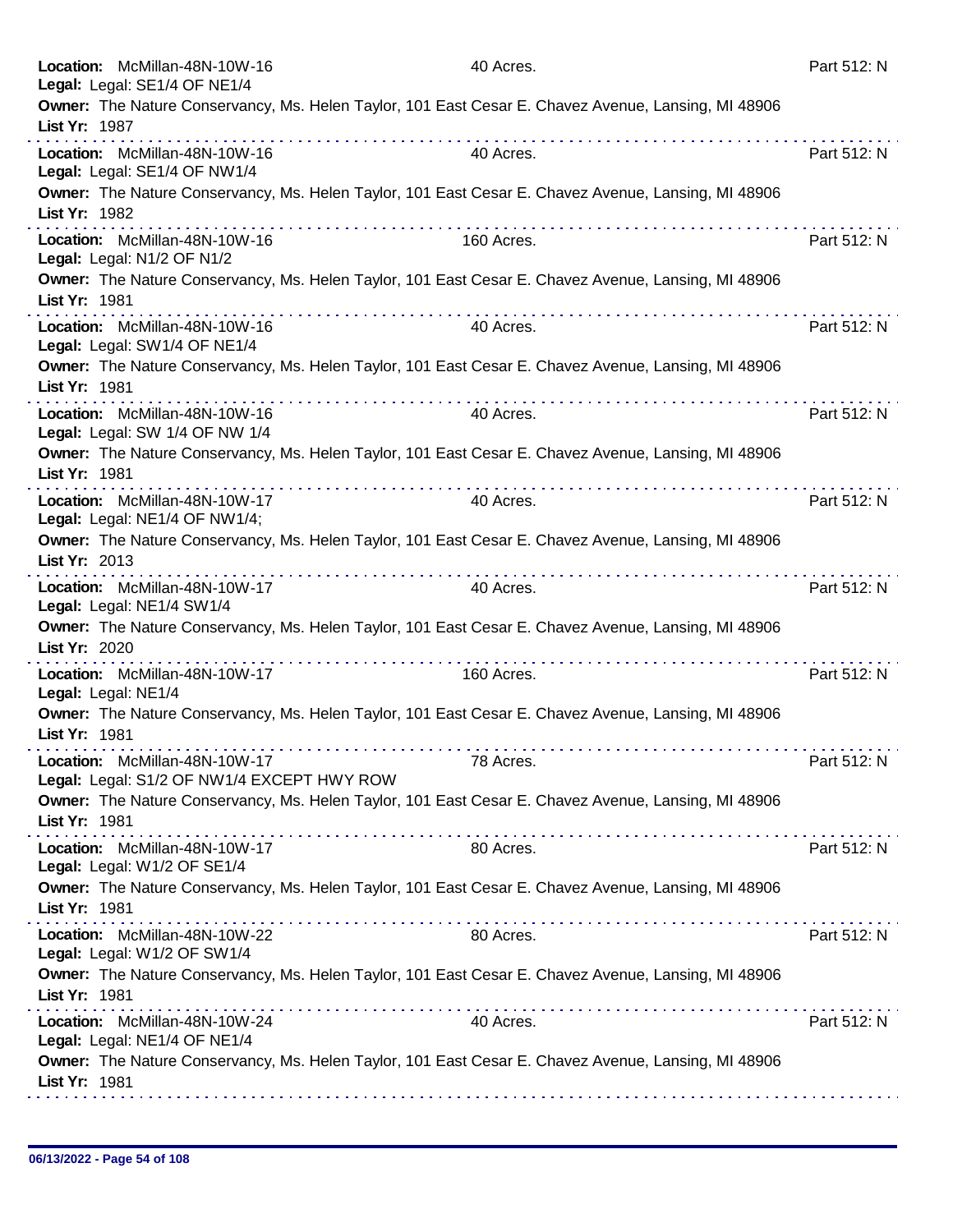|                     | Location: McMillan-48N-10W-24<br>Legal: Legal: S1/2 OF NE1/4  |                                         | 80 Acres.                                                                                           | Part 512: N |
|---------------------|---------------------------------------------------------------|-----------------------------------------|-----------------------------------------------------------------------------------------------------|-------------|
| List Yr: 1981       |                                                               |                                         | Owner: The Nature Conservancy, Ms. Helen Taylor, 101 East Cesar E. Chavez Avenue, Lansing, MI 48906 |             |
|                     | Location: McMillan-48N-10W-24<br>Legal: Legal: N1/2 OF SW1/4  | did did a cicle did a cicle did a cicle | 80 Acres.                                                                                           | Part 512: N |
| List Yr: 1981       |                                                               |                                         | Owner: The Nature Conservancy, Ms. Helen Taylor, 101 East Cesar E. Chavez Avenue, Lansing, MI 48906 |             |
|                     | Location: McMillan-48N-10W-24<br>Legal: Legal: NW1/4 OF SE1/4 | .                                       | 40 Acres.                                                                                           | Part 512: N |
| List Yr: 1981       |                                                               |                                         | Owner: The Nature Conservancy, Ms. Helen Taylor, 101 East Cesar E. Chavez Avenue, Lansing, MI 48906 |             |
|                     | Location: McMillan-48N-10W-25<br>Legal: Legal: SW1/4 OF NW1/4 |                                         | 40 Acres.                                                                                           | Part 512: N |
| List Yr: 1986       |                                                               |                                         | Owner: The Nature Conservancy, Ms. Helen Taylor, 101 East Cesar E. Chavez Avenue, Lansing, MI 48906 |             |
|                     | Location: McMillan-48N-10W-25<br>Legal: Legal: NW1/4 NW1/4    |                                         | 40 Acres.                                                                                           | Part 512: N |
| List Yr: 2020       |                                                               |                                         | Owner: The Nature Conservancy, Ms. Helen Taylor, 101 East Cesar E. Chavez Avenue, Lansing, MI 48906 |             |
|                     | Location: McMillan-48N-10W-25<br>Legal: Legal: W1/2 SW1/4     | .                                       | 80 Acres.                                                                                           | Part 512: N |
| List Yr: 2020       |                                                               |                                         | Owner: The Nature Conservancy, Ms. Helen Taylor, 101 East Cesar E. Chavez Avenue, Lansing, MI 48906 |             |
| Legal: Legal: NE1/4 | Location: McMillan-48N-10W-25                                 |                                         | 160 Acres.                                                                                          | Part 512: N |
| List Yr: 1981       |                                                               |                                         | Owner: The Nature Conservancy, Ms. Helen Taylor, 101 East Cesar E. Chavez Avenue, Lansing, MI 48906 |             |
|                     | Location: McMillan-48N-10W-26<br>Legal: Legal: S1/2 OF NE1/4  | .                                       | 80 Acres.                                                                                           | Part 512: N |
| List Yr: 1981       |                                                               |                                         | Owner: The Nature Conservancy, Ms. Helen Taylor, 101 East Cesar E. Chavez Avenue, Lansing, MI 48906 |             |
|                     | Location: McMillan-48N-10W-26<br>Legal: Legal: SE1/4 OF NW1/4 |                                         | 40 Acres.                                                                                           | Part 512: N |
| List Yr: 1981       |                                                               |                                         | Owner: The Nature Conservancy, Ms. Helen Taylor, 101 East Cesar E. Chavez Avenue, Lansing, MI 48906 |             |
|                     | Location: McMillan-48N-10W-26<br>Legal: Legal: NE1/4 OF SW1/4 |                                         | 40 Acres.                                                                                           | Part 512: N |
| List Yr: 1981       |                                                               |                                         | Owner: The Nature Conservancy, Ms. Helen Taylor, 101 East Cesar E. Chavez Avenue, Lansing, MI 48906 |             |
|                     | Location: McMillan-48N-10W-26<br>Legal: Legal: S1/2 OF SW1/4  |                                         | 80 Acres.                                                                                           | Part 512: N |
| List Yr: 1981       |                                                               |                                         | Owner: The Nature Conservancy, Ms. Helen Taylor, 101 East Cesar E. Chavez Avenue, Lansing, MI 48906 |             |
| Legal: Legal: SE1/4 | Location: McMillan-48N-10W-26                                 |                                         | 160 Acres.                                                                                          | Part 512: N |
| List Yr: 1981       |                                                               |                                         | Owner: The Nature Conservancy, Ms. Helen Taylor, 101 East Cesar E. Chavez Avenue, Lansing, MI 48906 |             |
|                     |                                                               |                                         |                                                                                                     |             |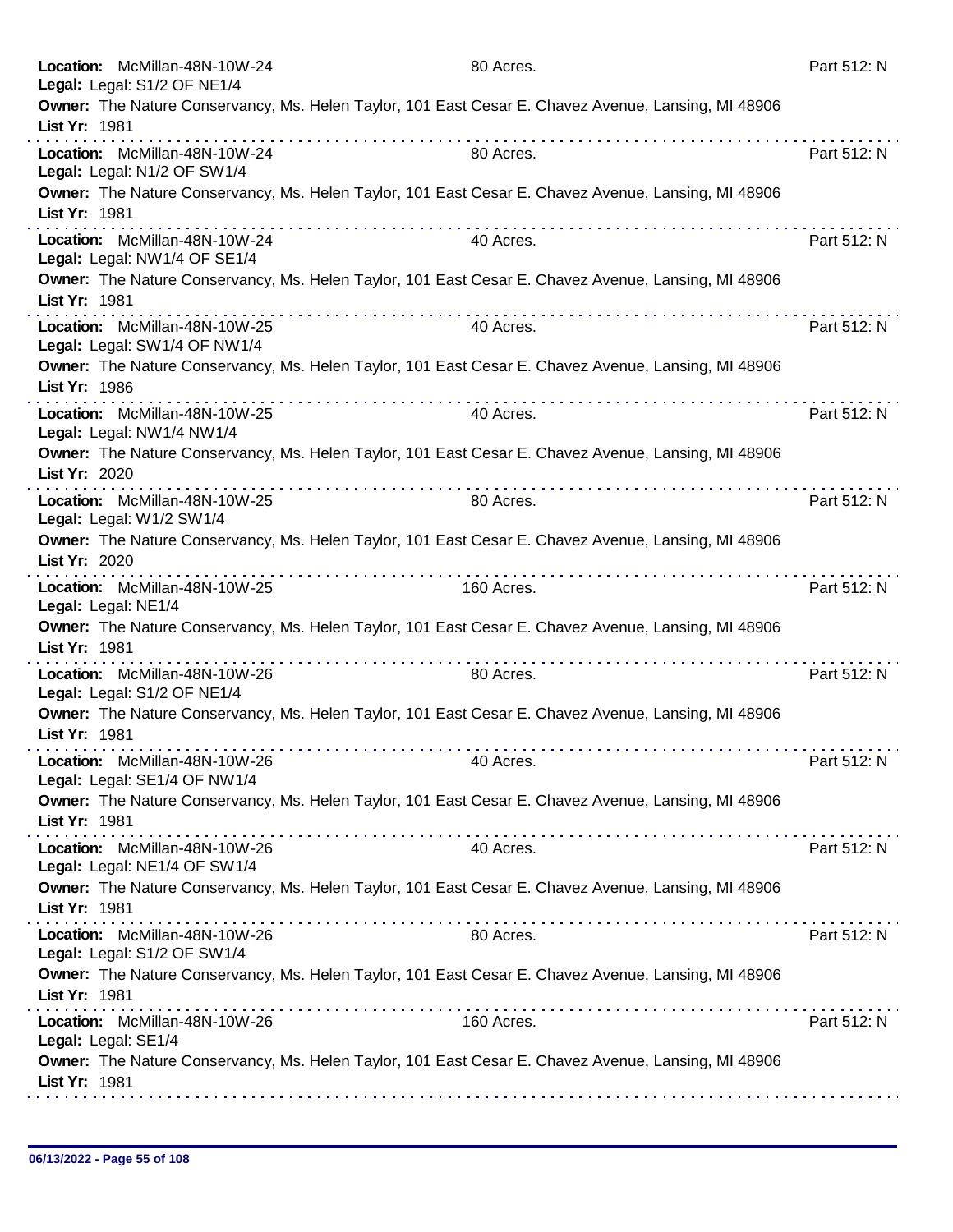| Location: McMillan-48N-10W-35<br>Legal: Legal: NW1/4            | 160 Acres.                                                                                                                                                                                                                                                                                                                                                     | Part 512: N |
|-----------------------------------------------------------------|----------------------------------------------------------------------------------------------------------------------------------------------------------------------------------------------------------------------------------------------------------------------------------------------------------------------------------------------------------------|-------------|
|                                                                 | Owner: The Nature Conservancy, Ms. Helen Taylor, 101 East Cesar E. Chavez Avenue, Lansing, MI 48906                                                                                                                                                                                                                                                            |             |
| List Yr: 1981                                                   |                                                                                                                                                                                                                                                                                                                                                                |             |
| Location: McMillan-48N-11W-01                                   | 41.9 Acres.                                                                                                                                                                                                                                                                                                                                                    | Part 512: N |
| Legal: Legal: NE 1/4 OF NE 1/4                                  |                                                                                                                                                                                                                                                                                                                                                                |             |
|                                                                 | Owner: The Nature Conservancy, Ms. Helen Taylor, 101 East Cesar E. Chavez Avenue, Lansing, MI 48906                                                                                                                                                                                                                                                            |             |
| List Yr: 1981                                                   | $\label{eq:2.1} \mathcal{L}^{\mathcal{A}}(\mathcal{A}^{\mathcal{A}}(\mathcal{A}^{\mathcal{A}}(\mathcal{A}^{\mathcal{A}}(\mathcal{A}^{\mathcal{A}}(\mathcal{A}^{\mathcal{A}}(\mathcal{A}^{\mathcal{A}}(\mathcal{A}^{\mathcal{A}}(\mathcal{A}^{\mathcal{A}}(\mathcal{A}^{\mathcal{A}}(\mathcal{A}^{\mathcal{A}}(\mathcal{A}^{\mathcal{A}}))))))$                 |             |
| Location: McMillan-48N-11W-01                                   | 80 Acres.                                                                                                                                                                                                                                                                                                                                                      | Part 512: N |
| Legal: Legal: S 1/2 OF NE 1/4                                   |                                                                                                                                                                                                                                                                                                                                                                |             |
|                                                                 | Owner: The Nature Conservancy, Ms. Helen Taylor, 101 East Cesar E. Chavez Avenue, Lansing, MI 48906                                                                                                                                                                                                                                                            |             |
| List Yr: 1981                                                   |                                                                                                                                                                                                                                                                                                                                                                |             |
| Location: McMillan-48N-11W-01                                   | 40 Acres.                                                                                                                                                                                                                                                                                                                                                      | Part 512: N |
| Legal: Legal: NE 1/4 OF SW 1/4                                  | Owner: The Nature Conservancy, Ms. Helen Taylor, 101 East Cesar E. Chavez Avenue, Lansing, MI 48906                                                                                                                                                                                                                                                            |             |
| List Yr: 1981                                                   |                                                                                                                                                                                                                                                                                                                                                                |             |
| Location: McMillan-48N-11W-01                                   | 80 Acres.                                                                                                                                                                                                                                                                                                                                                      | Part 512: N |
| Legal: Legal: S 1/2 OF SW 1/4                                   |                                                                                                                                                                                                                                                                                                                                                                |             |
|                                                                 | Owner: The Nature Conservancy, Ms. Helen Taylor, 101 East Cesar E. Chavez Avenue, Lansing, MI 48906                                                                                                                                                                                                                                                            |             |
| List Yr: 1981                                                   |                                                                                                                                                                                                                                                                                                                                                                |             |
| Location: McMillan-48N-11W-01                                   | 40 Acres.                                                                                                                                                                                                                                                                                                                                                      | Part 512: N |
| Legal: Legal: NE 1/4 OF SE 1/4                                  |                                                                                                                                                                                                                                                                                                                                                                |             |
|                                                                 | Owner: The Nature Conservancy, Ms. Helen Taylor, 101 East Cesar E. Chavez Avenue, Lansing, MI 48906                                                                                                                                                                                                                                                            |             |
| List Yr: 1981                                                   | . <b>.</b><br>.                                                                                                                                                                                                                                                                                                                                                |             |
| Location: McMillan-48N-11W-01                                   | 80 Acres.                                                                                                                                                                                                                                                                                                                                                      | Part 512: N |
| Legal: Legal: S 1/2 OF SE 1/4                                   | Owner: The Nature Conservancy, Ms. Helen Taylor, 101 East Cesar E. Chavez Avenue, Lansing, MI 48906                                                                                                                                                                                                                                                            |             |
| List Yr: 1981                                                   |                                                                                                                                                                                                                                                                                                                                                                |             |
| Location: McMillan-48N-11W-06                                   | 71.34 Acres.                                                                                                                                                                                                                                                                                                                                                   | Part 512: Y |
| Legal: Legal: N 1/2 OF NW 1/4                                   |                                                                                                                                                                                                                                                                                                                                                                |             |
|                                                                 | Owner: Manulife Investment Management, Annie Hussa, Lakes States Region Manager, 11932N Breezy Point Road,                                                                                                                                                                                                                                                     |             |
| Hayward, WI 54843                                               |                                                                                                                                                                                                                                                                                                                                                                |             |
| List Yr: 1981                                                   | $\label{eq:2.1} \begin{split} \mathbf{u}^{\prime} & = \mathbf{u}^{\prime} + \mathbf{u}^{\prime} + \mathbf{u}^{\prime} + \mathbf{u}^{\prime} + \mathbf{u}^{\prime} + \mathbf{u}^{\prime} + \mathbf{u}^{\prime} + \mathbf{u}^{\prime} + \mathbf{u}^{\prime} + \mathbf{u}^{\prime} + \mathbf{u}^{\prime} + \mathbf{u}^{\prime} + \mathbf{u}^{\prime} \end{split}$ |             |
| Location: McMillan-48N-11W-09                                   | 2 Acres.                                                                                                                                                                                                                                                                                                                                                       | Part 512: N |
| <b>HEARTED RIVER.</b>                                           | Legal: Legal: E1/2 OF NW1/4 OF SE1/4, ONLY THAT PORTION LYING SOUTH OF THE CENTERLINE OF THE TWO                                                                                                                                                                                                                                                               |             |
|                                                                 | Owner: The Nature Conservancy, Ms. Helen Taylor, 101 East Cesar E. Chavez Avenue, Lansing, MI 48906                                                                                                                                                                                                                                                            |             |
| List Yr: 1995                                                   |                                                                                                                                                                                                                                                                                                                                                                |             |
| Location: McMillan-48N-11W-09                                   | 40 Acres.                                                                                                                                                                                                                                                                                                                                                      | Part 512: N |
| Legal: Legal: NE1/4 OF SE1/4                                    |                                                                                                                                                                                                                                                                                                                                                                |             |
|                                                                 | Owner: The Nature Conservancy, Ms. Helen Taylor, 101 East Cesar E. Chavez Avenue, Lansing, MI 48906                                                                                                                                                                                                                                                            |             |
| List Yr: 2014                                                   |                                                                                                                                                                                                                                                                                                                                                                |             |
| Location: McMillan-48N-11W-09                                   | 80 Acres.                                                                                                                                                                                                                                                                                                                                                      | Part 512: N |
| Legal: Legal: S 1/2 OF SW 1/4                                   |                                                                                                                                                                                                                                                                                                                                                                |             |
|                                                                 | Owner: The Nature Conservancy, Ms. Helen Taylor, 101 East Cesar E. Chavez Avenue, Lansing, MI 48906                                                                                                                                                                                                                                                            |             |
| List Yr: 1981                                                   |                                                                                                                                                                                                                                                                                                                                                                |             |
| Location: McMillan-48N-11W-09<br>Legal: Legal: SW 1/4 OF SE 1/4 | 40 Acres.                                                                                                                                                                                                                                                                                                                                                      | Part 512: N |
|                                                                 | Owner: The Nature Conservancy, Ms. Helen Taylor, 101 East Cesar E. Chavez Avenue, Lansing, MI 48906                                                                                                                                                                                                                                                            |             |
| List Yr: 1981                                                   |                                                                                                                                                                                                                                                                                                                                                                |             |
|                                                                 |                                                                                                                                                                                                                                                                                                                                                                |             |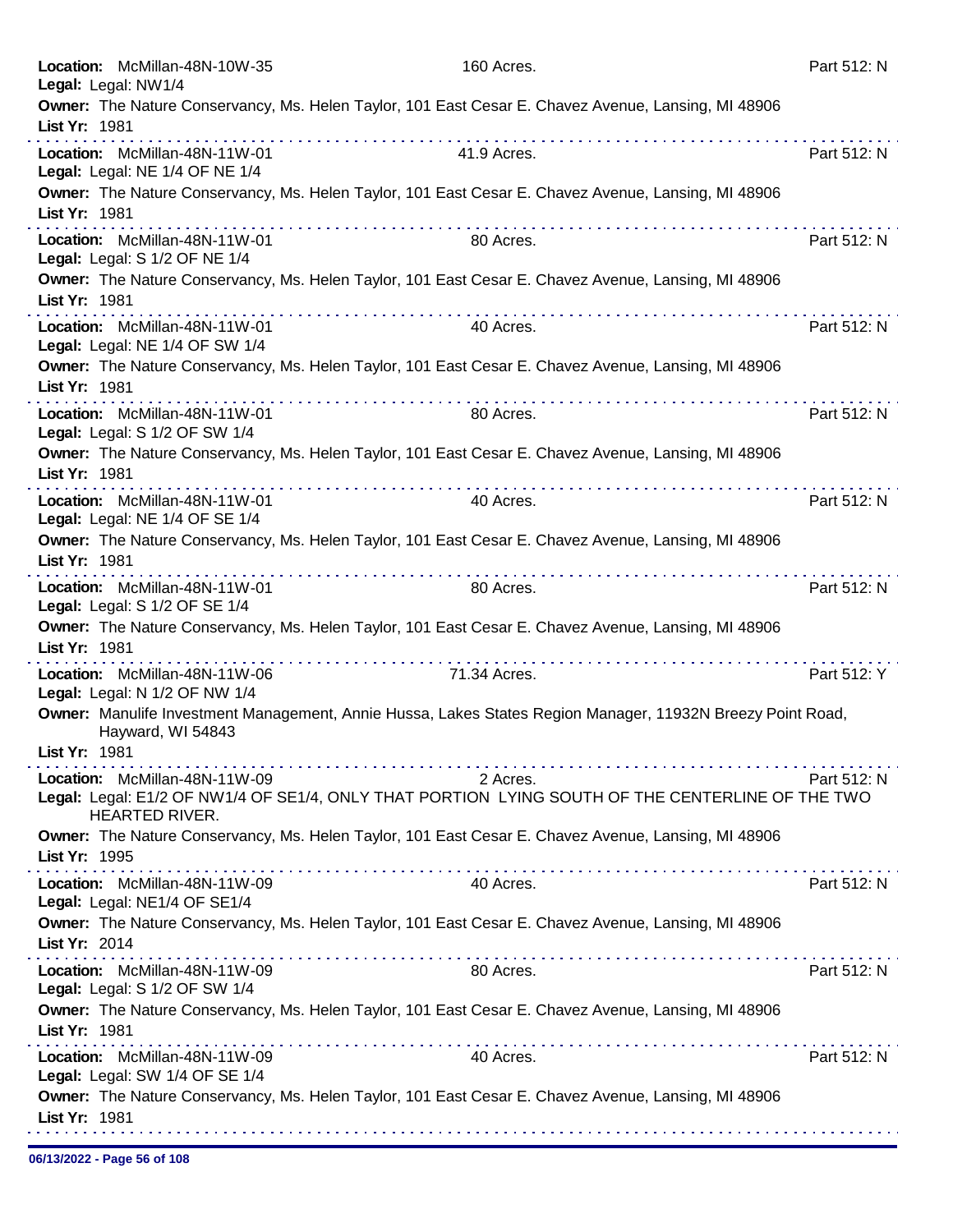| Location: McMillan-48N-11W-10                                   |   | 14 Acres.<br>Legal: Legal: NW1/4 OF SW1/4 LYING SOUTH OF WEST BRANCH OF TWO HEARTED RIVER<br>Owner: The Nature Conservancy, Ms. Helen Taylor, 101 East Cesar E. Chavez Avenue, Lansing, MI 48906 | Part 512: N |
|-----------------------------------------------------------------|---|--------------------------------------------------------------------------------------------------------------------------------------------------------------------------------------------------|-------------|
| List Yr: 2014                                                   |   |                                                                                                                                                                                                  |             |
| Location: McMillan-48N-11W-10<br>Legal: Legal: S 1/2 OF SW 1/4  |   | 80 Acres.                                                                                                                                                                                        | Part 512: N |
| List Yr: 1981                                                   |   | Owner: The Nature Conservancy, Ms. Helen Taylor, 101 East Cesar E. Chavez Avenue, Lansing, MI 48906                                                                                              |             |
| Location: McMillan-48N-11W-11<br>Legal: Legal: N 1/2 OF NE 1/4  |   | 80 Acres.                                                                                                                                                                                        | Part 512: N |
| List Yr: 1981                                                   |   | Owner: The Nature Conservancy, Ms. Helen Taylor, 101 East Cesar E. Chavez Avenue, Lansing, MI 48906<br>.                                                                                         |             |
| Location: McMillan-48N-11W-11<br>Legal: Legal: SW 1/4 OF NE 1/4 |   | 40 Acres.                                                                                                                                                                                        | Part 512: N |
| List Yr: 1981                                                   |   | Owner: The Nature Conservancy, Ms. Helen Taylor, 101 East Cesar E. Chavez Avenue, Lansing, MI 48906                                                                                              |             |
| Location: McMillan-48N-11W-12<br>Legal: Legal: NW1/4 NE1/4      |   | 40 Acres.                                                                                                                                                                                        | Part 512: N |
| List Yr: 2020                                                   |   | Owner: The Nature Conservancy, Ms. Helen Taylor, 101 East Cesar E. Chavez Avenue, Lansing, MI 48906                                                                                              |             |
| Location: McMillan-48N-11W-12<br>Legal: Legal: NE 1/4 OF NE 1/4 |   | 40 Acres.                                                                                                                                                                                        | Part 512: N |
| List Yr: 1981                                                   | . | Owner: The Nature Conservancy, Ms. Helen Taylor, 101 East Cesar E. Chavez Avenue, Lansing, MI 48906                                                                                              |             |
| Location: McMillan-48N-11W-12<br>Legal: Legal: S 1/2 OF NE 1/4  |   | 80 Acres.                                                                                                                                                                                        | Part 512: N |
| List Yr: 1981                                                   |   | Owner: The Nature Conservancy, Ms. Helen Taylor, 101 East Cesar E. Chavez Avenue, Lansing, MI 48906                                                                                              |             |
| Location: McMillan-48N-11W-12<br>Legal: Legal: NW 1/4 OF NW 1/4 |   | 40 Acres.                                                                                                                                                                                        | Part 512: N |
| List Yr: 1981                                                   |   | Owner: The Nature Conservancy, Ms. Helen Taylor, 101 East Cesar E. Chavez Avenue, Lansing, MI 48906                                                                                              |             |
| Location: McMillan-48N-11W-15<br>Legal: Legal: NE1/4 NW1/4      |   | 40 Acres.                                                                                                                                                                                        | Part 512: N |
| List Yr: 2020                                                   |   | Owner: The Nature Conservancy, Ms. Helen Taylor, 101 East Cesar E. Chavez Avenue, Lansing, MI 48906                                                                                              |             |
| Location: McMillan-48N-11W-15<br>Legal: Legal: SE1/4 SW1/4      |   | 40 Acres.                                                                                                                                                                                        | Part 512: N |
| List Yr: 2020                                                   |   | Owner: The Nature Conservancy, Ms. Helen Taylor, 101 East Cesar E. Chavez Avenue, Lansing, MI 48906                                                                                              |             |
| Location: McMillan-48N-11W-15<br>Legal: Legal: W 1/2 OF W 1/2   |   | 160 Acres.                                                                                                                                                                                       | Part 512: N |
| List Yr: 1981                                                   |   | Owner: The Nature Conservancy, Ms. Helen Taylor, 101 East Cesar E. Chavez Avenue, Lansing, MI 48906                                                                                              |             |
| Location: McMillan-48N-11W-15<br>Legal: Legal: SE 1/4 OF NW 1/4 |   | 40 Acres.                                                                                                                                                                                        | Part 512: N |
| List Yr: 1981                                                   |   | Owner: The Nature Conservancy, Ms. Helen Taylor, 101 East Cesar E. Chavez Avenue, Lansing, MI 48906                                                                                              |             |
|                                                                 |   |                                                                                                                                                                                                  |             |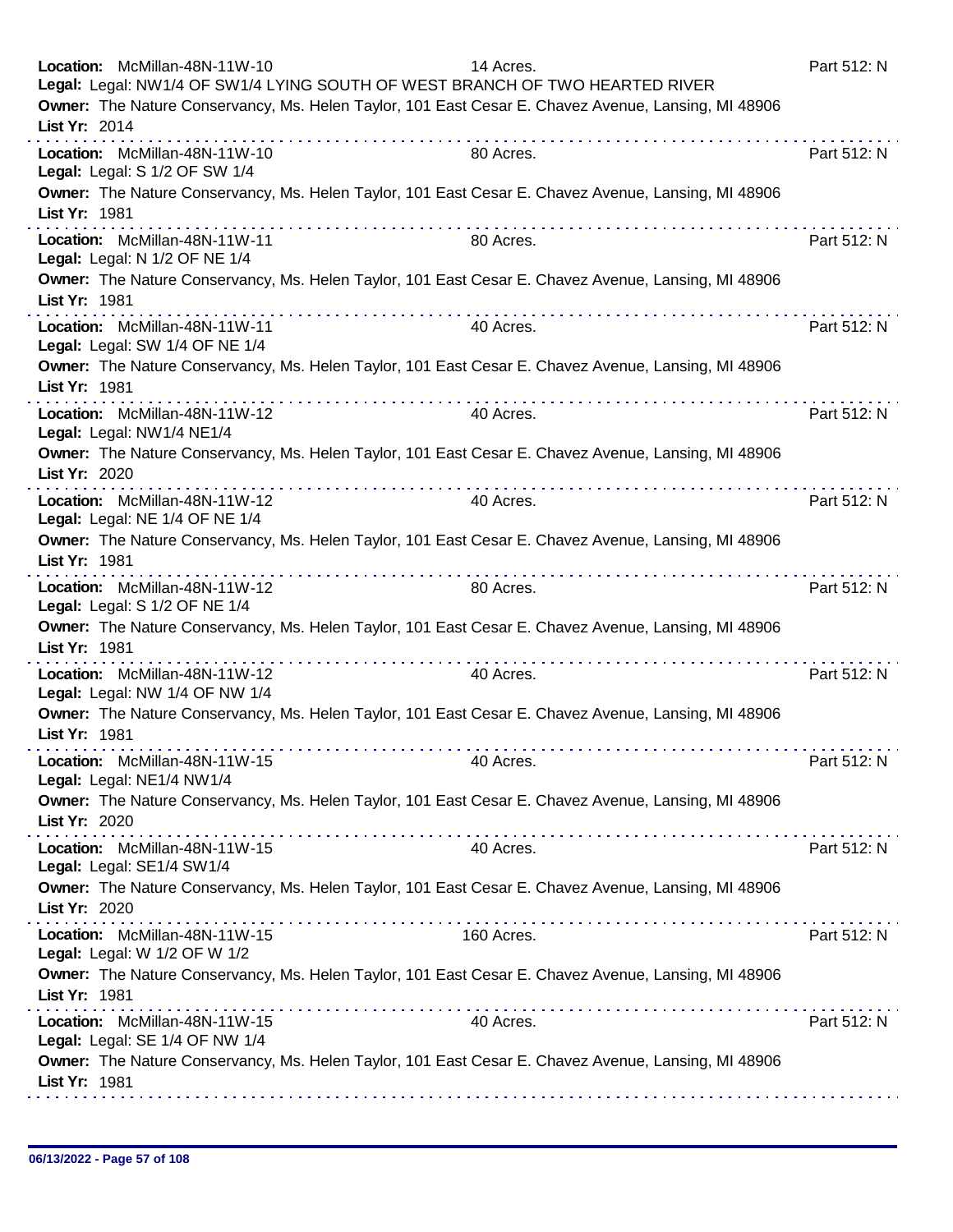| Location: McMillan-48N-11W-15<br>Legal: Legal: NE 1/4 OF SW 1/4                                                                                              | 40 Acres.  | Part 512: N |
|--------------------------------------------------------------------------------------------------------------------------------------------------------------|------------|-------------|
| Owner: The Nature Conservancy, Ms. Helen Taylor, 101 East Cesar E. Chavez Avenue, Lansing, MI 48906<br>List Yr: 1981<br>.                                    |            |             |
| Location: McMillan-48N-11W-16<br>Legal: Legal: S 1/2 OF S 1/2 EXCEPT S1/2 SW1/4                                                                              | 80 Acres.  | Part 512: N |
| Owner: The Nature Conservancy, Ms. Helen Taylor, 101 East Cesar E. Chavez Avenue, Lansing, MI 48906<br>List Yr: 1981                                         |            |             |
| Location: McMillan-48N-11W-16<br>Legal: Legal: NW1/4 NE1/4                                                                                                   | 40 Acres.  | Part 512: N |
| Owner: The Nature Conservancy, Ms. Helen Taylor, 101 East Cesar E. Chavez Avenue, Lansing, MI 48906<br>List Yr: 2020<br><b>Service</b> State                 |            |             |
| Location: McMillan-48N-11W-16<br>Legal: Legal: NW1/4 SE1/4                                                                                                   | 40 Acres.  | Part 512: N |
| Owner: The Nature Conservancy, Ms. Helen Taylor, 101 East Cesar E. Chavez Avenue, Lansing, MI 48906<br>List Yr: 2020                                         |            |             |
| Location: McMillan-48N-11W-16<br>Legal: Legal: S 1/2 OF NE 1/4                                                                                               | 80 Acres.  | Part 512: N |
| Owner: The Nature Conservancy, Ms. Helen Taylor, 101 East Cesar E. Chavez Avenue, Lansing, MI 48906<br>List Yr: 1981                                         |            |             |
| Location: McMillan-48N-11W-16<br>Legal: Legal: NE 1/4 OF SE 1/4                                                                                              | 40 Acres.  | Part 512: N |
| Owner: The Nature Conservancy, Ms. Helen Taylor, 101 East Cesar E. Chavez Avenue, Lansing, MI 48906<br>List Yr: 1981<br><u>a sua sua sua sua sua sua sua</u> | .          |             |
| Location: McMillan-48N-11W-17<br>Legal: Legal: S 1/2                                                                                                         | 320 Acres. | Part 512: N |
| Owner: The Nature Conservancy, Ms. Helen Taylor, 101 East Cesar E. Chavez Avenue, Lansing, MI 48906<br>List Yr: 1981                                         |            |             |
| Location: McMillan-48N-11W-19<br>Legal: Legal: E1/2 OF SW1/4                                                                                                 | 80 Acres.  | Part 512: N |
| Owner: The Nature Conservancy, Ms. Helen Taylor, 101 East Cesar E. Chavez Avenue, Lansing, MI 48906<br>List Yr: 2014                                         |            |             |
| Location: McMillan-48N-11W-19<br>Legal: Legal: SE1/4 EXC SE1/4 SE1/4                                                                                         | 120 Acres. | Part 512: N |
| Owner: The Nature Conservancy, Ms. Helen Taylor, 101 East Cesar E. Chavez Avenue, Lansing, MI 48906<br>List Yr: 2020                                         |            |             |
| Location: McMillan-48N-11W-19<br>Legal: Legal: NE1/4 NW1/4                                                                                                   | 40 Acres.  | Part 512: N |
| Owner: The Nature Conservancy, Ms. Helen Taylor, 101 East Cesar E. Chavez Avenue, Lansing, MI 48906<br>List Yr: 2020                                         |            |             |
| Location: McMillan-48N-11W-19<br>Legal: Legal: NE1/4 EXC NE1/4 NE1/4                                                                                         | 120 Acres. | Part 512: N |
| Owner: The Nature Conservancy, Ms. Helen Taylor, 101 East Cesar E. Chavez Avenue, Lansing, MI 48906<br>List Yr: 2020                                         |            |             |
| Location: McMillan-48N-11W-19<br>Legal: Legal: NE 1/4 OF NE 1/4                                                                                              | 40 Acres.  | Part 512: N |
| Owner: The Nature Conservancy, Ms. Helen Taylor, 101 East Cesar E. Chavez Avenue, Lansing, MI 48906<br>List Yr: 1981                                         |            |             |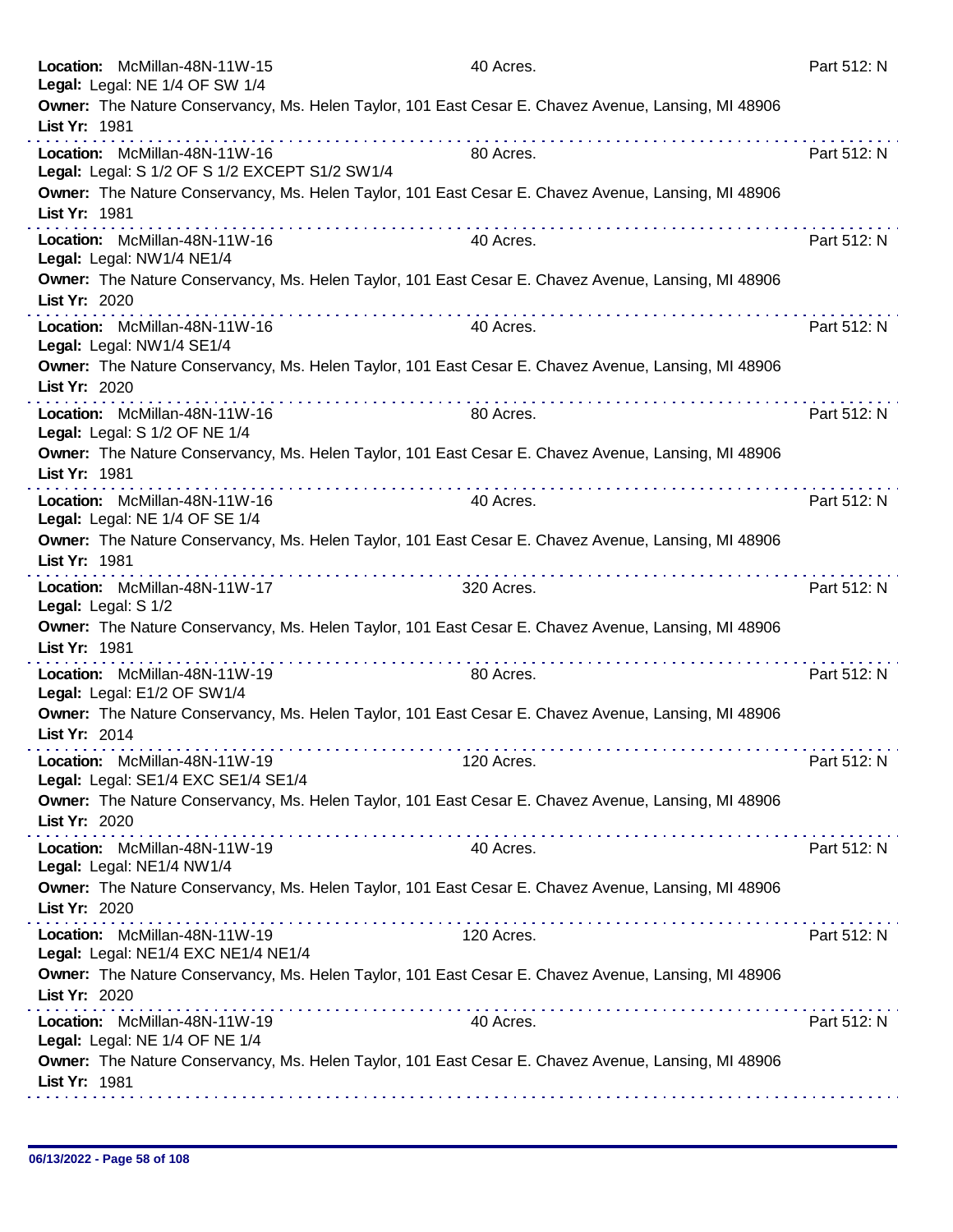| Location: McMillan-48N-11W-19<br>Legal: Legal: W 1/2 OF W 1/2   | 116.35 Acres.                                                                                            | Part 512: N |
|-----------------------------------------------------------------|----------------------------------------------------------------------------------------------------------|-------------|
| List Yr: 1981                                                   | Owner: The Nature Conservancy, Ms. Helen Taylor, 101 East Cesar E. Chavez Avenue, Lansing, MI 48906      |             |
| Location: McMillan-48N-11W-19<br>Legal: Legal: SE 1/4 OF NW 1/4 | 40 Acres.                                                                                                | Part 512: N |
| List Yr: 1981                                                   | Owner: The Nature Conservancy, Ms. Helen Taylor, 101 East Cesar E. Chavez Avenue, Lansing, MI 48906      |             |
| Location: McMillan-48N-11W-19<br>Legal: Legal: SE 1/4 OF SE 1/4 | 40 Acres.                                                                                                | Part 512: N |
| List Yr: 1981                                                   | Owner: The Nature Conservancy, Ms. Helen Taylor, 101 East Cesar E. Chavez Avenue, Lansing, MI 48906<br>. |             |
| Location: McMillan-48N-11W-20<br>Legal: Legal: SW1/4            | 160 Acres.                                                                                               | Part 512: N |
| List Yr: 2020                                                   | Owner: The Nature Conservancy, Ms. Helen Taylor, 101 East Cesar E. Chavez Avenue, Lansing, MI 48906      |             |
| Location: McMillan-48N-11W-20<br>Legal: Legal: N 1/2            | 320 Acres.                                                                                               | Part 512: N |
| List Yr: 1981                                                   | Owner: The Nature Conservancy, Ms. Helen Taylor, 101 East Cesar E. Chavez Avenue, Lansing, MI 48906      |             |
| Location: McMillan-48N-11W-20<br>Legal: Legal: SE 1/4           | 160 Acres.                                                                                               | Part 512: N |
| List Yr: 1981                                                   | Owner: The Nature Conservancy, Ms. Helen Taylor, 101 East Cesar E. Chavez Avenue, Lansing, MI 48906      |             |
| Location: McMillan-48N-11W-21<br>Legal: Legal: NE1/4 SE1/4      | 40 Acres.                                                                                                | Part 512: N |
| List Yr: 2020                                                   | Owner: The Nature Conservancy, Ms. Helen Taylor, 101 East Cesar E. Chavez Avenue, Lansing, MI 48906      |             |
| Location: McMillan-48N-11W-21<br>Legal: Legal: NE 1/4           | 160 Acres.                                                                                               | Part 512: N |
| List Yr: 1981                                                   | Owner: The Nature Conservancy, Ms. Helen Taylor, 101 East Cesar E. Chavez Avenue, Lansing, MI 48906      |             |
| Location: McMillan-48N-11W-21<br>Legal: Legal: S 1/2 OF NW 1/4  | 80 Acres.                                                                                                | Part 512: N |
| List Yr: 1981                                                   | Owner: The Nature Conservancy, Ms. Helen Taylor, 101 East Cesar E. Chavez Avenue, Lansing, MI 48906      |             |
| Location: McMillan-48N-11W-21<br>Legal: Legal: SW 1/4           | 160 Acres.                                                                                               | Part 512: N |
| List Yr: 1981                                                   | Owner: The Nature Conservancy, Ms. Helen Taylor, 101 East Cesar E. Chavez Avenue, Lansing, MI 48906      |             |
| Location: McMillan-48N-11W-21<br>Legal: Legal: NW 1/4 OF SE 1/4 | 40 Acres.                                                                                                | Part 512: N |
| List Yr: 1981                                                   | Owner: The Nature Conservancy, Ms. Helen Taylor, 101 East Cesar E. Chavez Avenue, Lansing, MI 48906      |             |
| Location: McMillan-48N-11W-21<br>Legal: Legal: S 1/2 OF SE 1/4  | 80 Acres.                                                                                                | Part 512: N |
| List Yr: 1981                                                   | Owner: The Nature Conservancy, Ms. Helen Taylor, 101 East Cesar E. Chavez Avenue, Lansing, MI 48906      |             |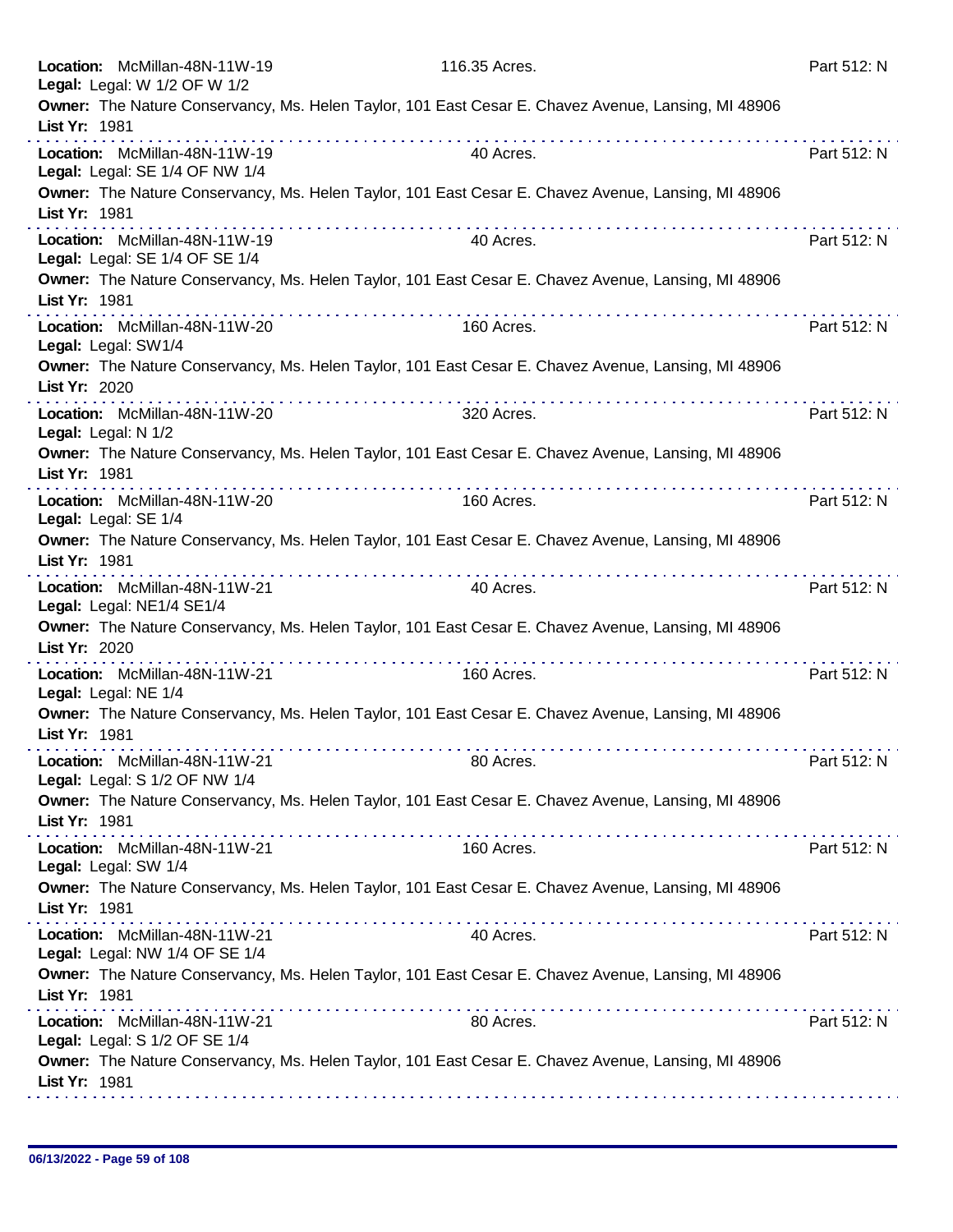| Location: McMillan-48N-11W-24<br>Legal: Legal: E1/2 NE1/4            |                                                      | 80 Acres.                                                                                           | Part 512: N |
|----------------------------------------------------------------------|------------------------------------------------------|-----------------------------------------------------------------------------------------------------|-------------|
| List Yr: 2020                                                        |                                                      | Owner: The Nature Conservancy, Ms. Helen Taylor, 101 East Cesar E. Chavez Avenue, Lansing, MI 48906 |             |
| Location: McMillan-48N-11W-24<br>Legal: Legal: NW1/4 NW1/4           |                                                      | 40 Acres.                                                                                           | Part 512: N |
| List Yr: 2020                                                        | the property of the property of the                  | Owner: The Nature Conservancy, Ms. Helen Taylor, 101 East Cesar E. Chavez Avenue, Lansing, MI 48906 |             |
| Location: McMillan-48N-11W-24<br>Legal: Legal: SW1/4 EXC SE1/4 SW1/4 |                                                      | 120 Acres.                                                                                          | Part 512: N |
| List Yr: 2020                                                        | .                                                    | Owner: The Nature Conservancy, Ms. Helen Taylor, 101 East Cesar E. Chavez Avenue, Lansing, MI 48906 |             |
| Location: McMillan-48N-11W-24<br>Legal: Legal: SE1/4 SE1/4           |                                                      | 40 Acres.                                                                                           | Part 512: N |
| List Yr: 2020                                                        |                                                      | Owner: The Nature Conservancy, Ms. Helen Taylor, 101 East Cesar E. Chavez Avenue, Lansing, MI 48906 |             |
| Location: McMillan-48N-11W-24<br>Legal: Legal: W 1/2 OF NE 1/4       |                                                      | 80 Acres.                                                                                           | Part 512: N |
| List Yr: 1981                                                        |                                                      | Owner: The Nature Conservancy, Ms. Helen Taylor, 101 East Cesar E. Chavez Avenue, Lansing, MI 48906 |             |
| Location: McMillan-48N-11W-24<br>Legal: Legal: NE 1/4 OF NW 1/4      |                                                      | 40 Acres.                                                                                           | Part 512: N |
| List Yr: 1981                                                        | .                                                    | Owner: The Nature Conservancy, Ms. Helen Taylor, 101 East Cesar E. Chavez Avenue, Lansing, MI 48906 |             |
| Location: McMillan-48N-11W-24<br>Legal: Legal: S 1/2 OF NW 1/4       |                                                      | 80 Acres.                                                                                           | Part 512: N |
| List Yr: 1981                                                        | .                                                    | Owner: The Nature Conservancy, Ms. Helen Taylor, 101 East Cesar E. Chavez Avenue, Lansing, MI 48906 |             |
| Location: McMillan-48N-11W-24<br>Legal: Legal: SE 1/4 OF SW 1/4      |                                                      | 40 Acres.                                                                                           | Part 512: N |
| List Yr: 1981                                                        |                                                      | Owner: The Nature Conservancy, Ms. Helen Taylor, 101 East Cesar E. Chavez Avenue, Lansing, MI 48906 |             |
| Location: McMillan-48N-11W-24<br>Legal: Legal: N 1/2 OF SE 1/4       |                                                      | 80 Acres.                                                                                           | Part 512: N |
| List Yr: 1981                                                        |                                                      | Owner: The Nature Conservancy, Ms. Helen Taylor, 101 East Cesar E. Chavez Avenue, Lansing, MI 48906 |             |
| Location: McMillan-48N-11W-24<br>Legal: Legal: SW 1/4 OF SE 1/4      |                                                      | 40 Acres.                                                                                           | Part 512: N |
| List Yr: 1981                                                        |                                                      | Owner: The Nature Conservancy, Ms. Helen Taylor, 101 East Cesar E. Chavez Avenue, Lansing, MI 48906 |             |
| Location: McMillan-48N-11W-25<br>Legal: Legal: E1/2 NE1/4            |                                                      | 80 Acres.                                                                                           | Part 512: N |
| List Yr: 2020                                                        | <u> 2012 - 2022 - 2023 - 2023 - 2023 - 2024 - 20</u> | Owner: The Nature Conservancy, Ms. Helen Taylor, 101 East Cesar E. Chavez Avenue, Lansing, MI 48906 |             |
| Location: McMillan-48N-11W-25<br>Legal: Legal: W 1/2 OF NE 1/4       |                                                      | 80 Acres.                                                                                           | Part 512: N |
| List Yr: 1981                                                        |                                                      | Owner: The Nature Conservancy, Ms. Helen Taylor, 101 East Cesar E. Chavez Avenue, Lansing, MI 48906 |             |
|                                                                      |                                                      |                                                                                                     |             |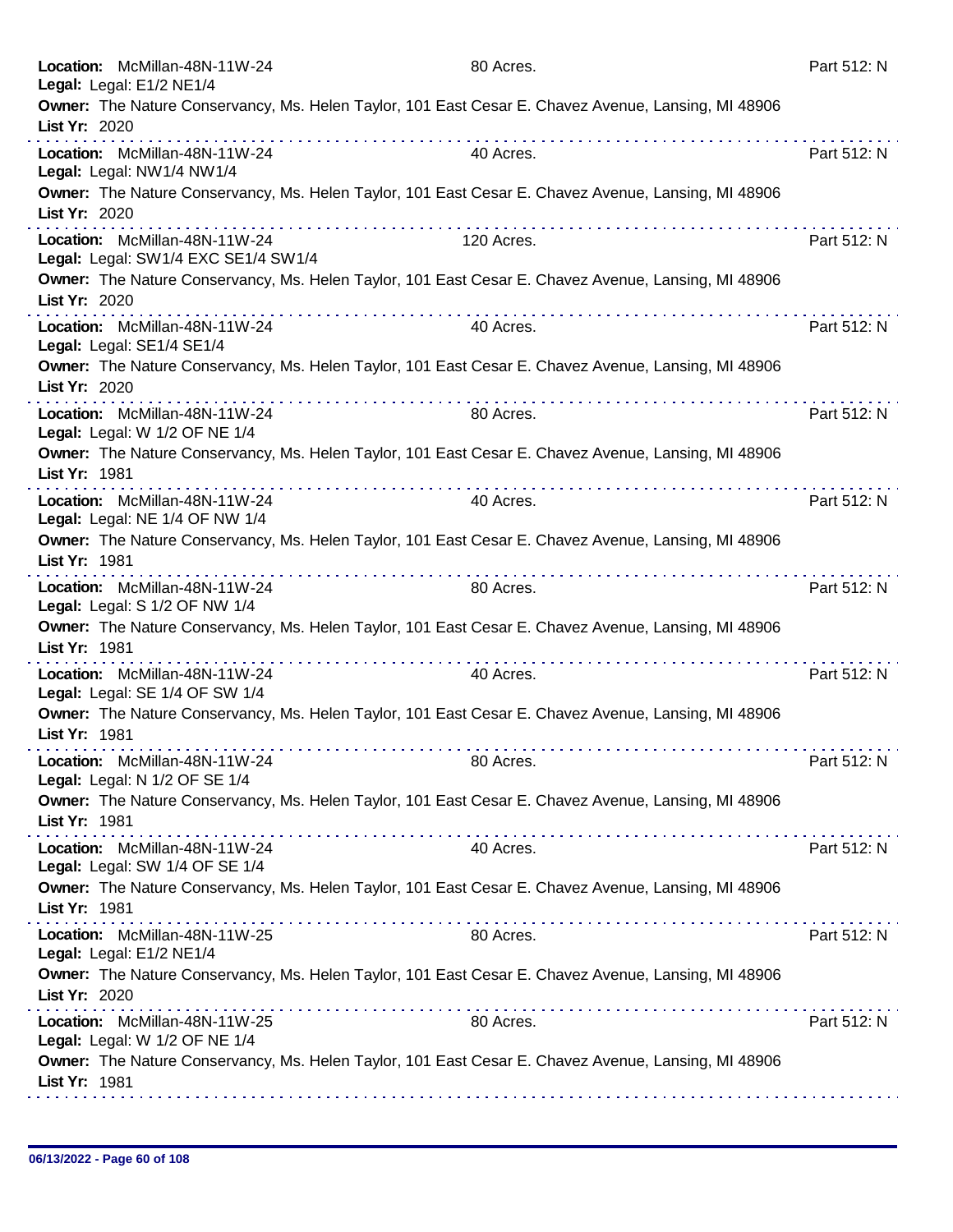| Location: McMillan-48N-11W-25<br>Legal: Legal: NW 1/4           |                                                                                                                                                                                                                               | 160 Acres.                                                                                          | Part 512: N |
|-----------------------------------------------------------------|-------------------------------------------------------------------------------------------------------------------------------------------------------------------------------------------------------------------------------|-----------------------------------------------------------------------------------------------------|-------------|
| List Yr: 1981                                                   |                                                                                                                                                                                                                               | Owner: The Nature Conservancy, Ms. Helen Taylor, 101 East Cesar E. Chavez Avenue, Lansing, MI 48906 |             |
| Location: McMillan-48N-11W-25<br>Legal: Legal: S 1/2            |                                                                                                                                                                                                                               | 320 Acres.                                                                                          | Part 512: N |
| List Yr: 1981                                                   |                                                                                                                                                                                                                               | Owner: The Nature Conservancy, Ms. Helen Taylor, 101 East Cesar E. Chavez Avenue, Lansing, MI 48906 |             |
| Location: McMillan-48N-11W-28<br>Legal: Legal: SW1/4 NE1/4      |                                                                                                                                                                                                                               | 40 Acres.                                                                                           | Part 512: N |
| List Yr: 2020                                                   |                                                                                                                                                                                                                               | Owner: The Nature Conservancy, Ms. Helen Taylor, 101 East Cesar E. Chavez Avenue, Lansing, MI 48906 |             |
| Location: McMillan-48N-11W-28<br>Legal: Legal: SE1/4 NW1/4      |                                                                                                                                                                                                                               | 40 Acres.                                                                                           | Part 512: N |
| List Yr: 2020                                                   |                                                                                                                                                                                                                               | Owner: The Nature Conservancy, Ms. Helen Taylor, 101 East Cesar E. Chavez Avenue, Lansing, MI 48906 |             |
| Location: McMillan-48N-11W-28<br>Legal: Legal: W1/2 SE1/4       |                                                                                                                                                                                                                               | 80 Acres.                                                                                           | Part 512: N |
| List Yr: 2020                                                   | .                                                                                                                                                                                                                             | Owner: The Nature Conservancy, Ms. Helen Taylor, 101 East Cesar E. Chavez Avenue, Lansing, MI 48906 |             |
| Location: McMillan-48N-11W-28<br>Legal: Legal: E 1/2 OF NE 1/4  |                                                                                                                                                                                                                               | 80 Acres.                                                                                           | Part 512: N |
| List Yr: 1981                                                   |                                                                                                                                                                                                                               | Owner: The Nature Conservancy, Ms. Helen Taylor, 101 East Cesar E. Chavez Avenue, Lansing, MI 48906 |             |
| Location: McMillan-48N-11W-28<br>Legal: Legal: N 1/2 OF NW 1/4  |                                                                                                                                                                                                                               | 80 Acres.                                                                                           | Part 512: N |
| List Yr: 1981                                                   |                                                                                                                                                                                                                               | Owner: The Nature Conservancy, Ms. Helen Taylor, 101 East Cesar E. Chavez Avenue, Lansing, MI 48906 |             |
| Location: McMillan-48N-11W-28<br>Legal: Legal: SW 1/4 OF NW 1/4 |                                                                                                                                                                                                                               | 40 Acres.                                                                                           | Part 512: N |
| List Yr: 1981                                                   |                                                                                                                                                                                                                               | Owner: The Nature Conservancy, Ms. Helen Taylor, 101 East Cesar E. Chavez Avenue, Lansing, MI 48906 |             |
| Location: McMillan-48N-11W-28<br>Legal: Legal: SW 1/4           |                                                                                                                                                                                                                               | 160 Acres.                                                                                          | Part 512: N |
| List Yr: 1981                                                   |                                                                                                                                                                                                                               | Owner: The Nature Conservancy, Ms. Helen Taylor, 101 East Cesar E. Chavez Avenue, Lansing, MI 48906 |             |
| Location: McMillan-48N-11W-28<br>Legal: Legal: E 1/2 OF SE 1/4  |                                                                                                                                                                                                                               | 80 Acres.                                                                                           | Part 512: N |
| List Yr: 1981                                                   |                                                                                                                                                                                                                               | Owner: The Nature Conservancy, Ms. Helen Taylor, 101 East Cesar E. Chavez Avenue, Lansing, MI 48906 |             |
| Location: McMillan-48N-11W-29<br>Legal: Legal: NE1/4 NW1/4      |                                                                                                                                                                                                                               | 40 Acres.                                                                                           | Part 512: N |
| List Yr: 2020                                                   | a construction of the construction of the construction of the construction of the construction of the construction of the construction of the construction of the construction of the construction of the construction of the | Owner: The Nature Conservancy, Ms. Helen Taylor, 101 East Cesar E. Chavez Avenue, Lansing, MI 48906 |             |
| Location: McMillan-48N-11W-29<br>Legal: Legal: NE1/4 SW1/4      |                                                                                                                                                                                                                               | 40 Acres.                                                                                           | Part 512: N |
| List Yr: 2020                                                   |                                                                                                                                                                                                                               | Owner: The Nature Conservancy, Ms. Helen Taylor, 101 East Cesar E. Chavez Avenue, Lansing, MI 48906 |             |
|                                                                 |                                                                                                                                                                                                                               |                                                                                                     |             |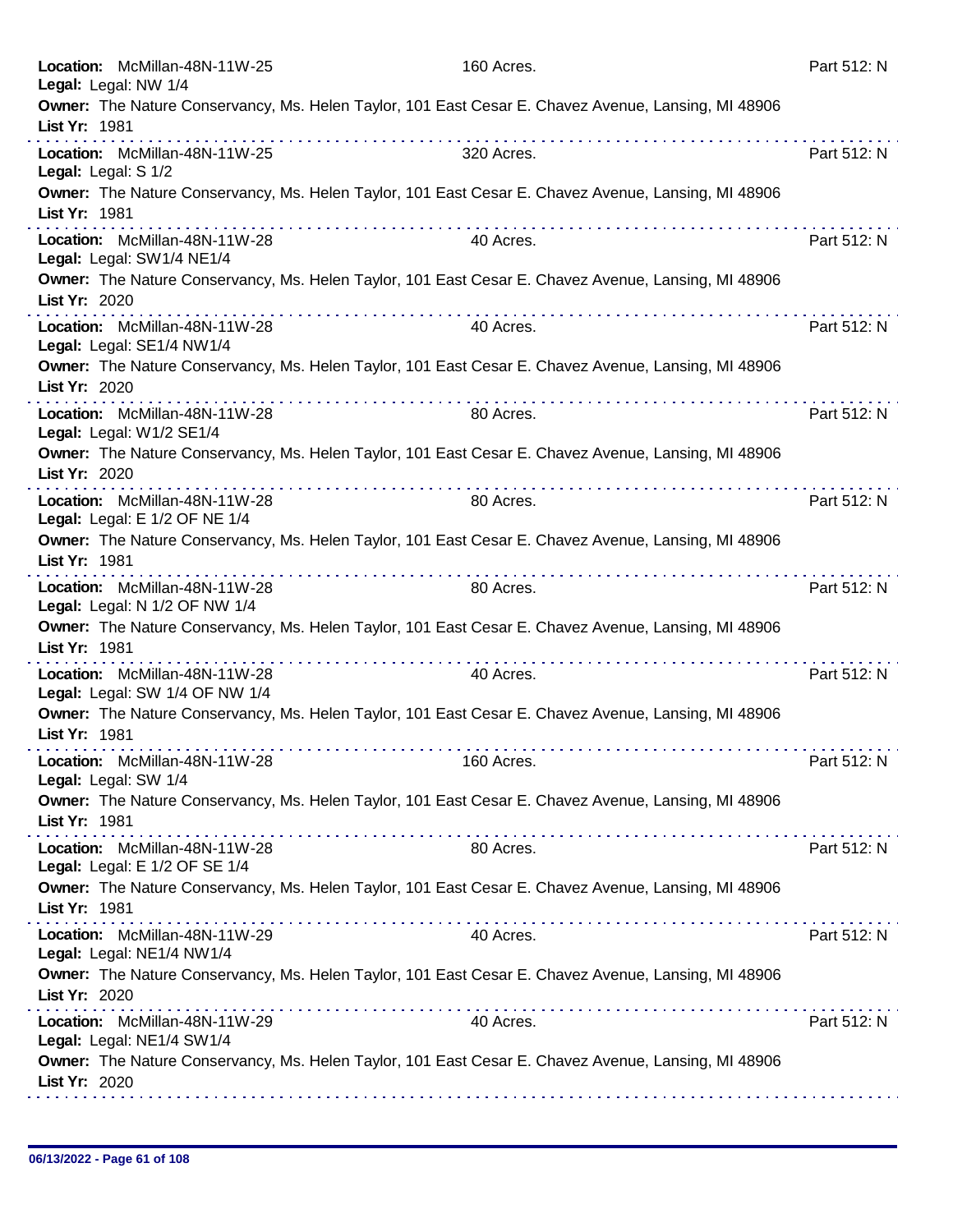| Owner: The Nature Conservancy, Ms. Helen Taylor, 101 East Cesar E. Chavez Avenue, Lansing, MI 48906<br>List Yr: 1981<br>.<br>Location: McMillan-48N-11W-29<br>40 Acres.<br>Part 512: N<br>Legal: Legal: NW 1/4 OF NW 1/4<br>Owner: The Nature Conservancy, Ms. Helen Taylor, 101 East Cesar E. Chavez Avenue, Lansing, MI 48906<br>List Yr: 1981<br>.<br>Location: McMillan-48N-11W-29<br>Part 512: N<br>80 Acres.<br>Legal: Legal: S 1/2 OF NW 1/4<br>Owner: The Nature Conservancy, Ms. Helen Taylor, 101 East Cesar E. Chavez Avenue, Lansing, MI 48906<br>List Yr: 1981<br>Location: McMillan-48N-11W-29<br>Part 512: N<br>40 Acres.<br>Legal: Legal: NW 1/4 OF SW 1/4<br>Owner: The Nature Conservancy, Ms. Helen Taylor, 101 East Cesar E. Chavez Avenue, Lansing, MI 48906<br>List Yr: 1981<br>Location: McMillan-48N-11W-29<br>80 Acres.<br>Part 512: N<br>Legal: Legal: S 1/2 OF SW 1/4<br>Owner: The Nature Conservancy, Ms. Helen Taylor, 101 East Cesar E. Chavez Avenue, Lansing, MI 48906<br>List Yr: 1981<br>Part 512: N<br>Location: McMillan-48N-11W-30<br>40 Acres.<br>Legal: Legal: NW1/4 NE1/4<br>Owner: The Nature Conservancy, Ms. Helen Taylor, 101 East Cesar E. Chavez Avenue, Lansing, MI 48906<br>List Yr: 2020<br><u>.</u><br>Location: McMillan-48N-11W-30<br>40 Acres.<br>Part 512: N<br>Legal: Legal: SE1/4 NE1/4<br>Owner: The Nature Conservancy, Ms. Helen Taylor, 101 East Cesar E. Chavez Avenue, Lansing, MI 48906<br>List Yr: 2020<br>.<br>Location: McMillan-48N-11W-30<br>71.81 Acres.<br>Part 512: N<br>Legal: Legal: FRL S1/2 NW1/4<br>Owner: The Nature Conservancy, Ms. Helen Taylor, 101 East Cesar E. Chavez Avenue, Lansing, MI 48906<br>List Yr: 2020<br>Location: McMillan-48N-11W-30<br>Part 512: N<br>40 Acres.<br>Legal: Legal: NE 1/4 OF NE 1/4<br>Owner: The Nature Conservancy, Ms. Helen Taylor, 101 East Cesar E. Chavez Avenue, Lansing, MI 48906<br>List Yr: 1981<br>Location: McMillan-48N-11W-30<br>Part 512: N<br>40 Acres.<br>Legal: Legal: SW 1/4 OF NE 1/4<br>Owner: The Nature Conservancy, Ms. Helen Taylor, 101 East Cesar E. Chavez Avenue, Lansing, MI 48906<br>List Yr: 1981<br>Location: McMillan-48N-11W-30<br>Part 512: N<br>71.48 Acres.<br>Legal: Legal: N 1/2 OF NW 1/4<br>Owner: The Nature Conservancy, Ms. Helen Taylor, 101 East Cesar E. Chavez Avenue, Lansing, MI 48906<br>List Yr: 1981<br>152.15 Acres.<br>Part 512: N<br>Location: McMillan-48N-11W-30<br>Legal: Legal: N 1/2 OF S 1/2<br>Owner: The Nature Conservancy, Ms. Helen Taylor, 101 East Cesar E. Chavez Avenue, Lansing, MI 48906<br>List Yr: 1981 | Location: McMillan-48N-11W-29<br>Legal: Legal: E 1/2 | 320 Acres. | Part 512: N |
|-------------------------------------------------------------------------------------------------------------------------------------------------------------------------------------------------------------------------------------------------------------------------------------------------------------------------------------------------------------------------------------------------------------------------------------------------------------------------------------------------------------------------------------------------------------------------------------------------------------------------------------------------------------------------------------------------------------------------------------------------------------------------------------------------------------------------------------------------------------------------------------------------------------------------------------------------------------------------------------------------------------------------------------------------------------------------------------------------------------------------------------------------------------------------------------------------------------------------------------------------------------------------------------------------------------------------------------------------------------------------------------------------------------------------------------------------------------------------------------------------------------------------------------------------------------------------------------------------------------------------------------------------------------------------------------------------------------------------------------------------------------------------------------------------------------------------------------------------------------------------------------------------------------------------------------------------------------------------------------------------------------------------------------------------------------------------------------------------------------------------------------------------------------------------------------------------------------------------------------------------------------------------------------------------------------------------------------------------------------------------------------------------------------------------------------------------------------------------------------------------------------------------------------------------------------------------------------------------------|------------------------------------------------------|------------|-------------|
|                                                                                                                                                                                                                                                                                                                                                                                                                                                                                                                                                                                                                                                                                                                                                                                                                                                                                                                                                                                                                                                                                                                                                                                                                                                                                                                                                                                                                                                                                                                                                                                                                                                                                                                                                                                                                                                                                                                                                                                                                                                                                                                                                                                                                                                                                                                                                                                                                                                                                                                                                                                                       |                                                      |            |             |
|                                                                                                                                                                                                                                                                                                                                                                                                                                                                                                                                                                                                                                                                                                                                                                                                                                                                                                                                                                                                                                                                                                                                                                                                                                                                                                                                                                                                                                                                                                                                                                                                                                                                                                                                                                                                                                                                                                                                                                                                                                                                                                                                                                                                                                                                                                                                                                                                                                                                                                                                                                                                       |                                                      |            |             |
|                                                                                                                                                                                                                                                                                                                                                                                                                                                                                                                                                                                                                                                                                                                                                                                                                                                                                                                                                                                                                                                                                                                                                                                                                                                                                                                                                                                                                                                                                                                                                                                                                                                                                                                                                                                                                                                                                                                                                                                                                                                                                                                                                                                                                                                                                                                                                                                                                                                                                                                                                                                                       |                                                      |            |             |
|                                                                                                                                                                                                                                                                                                                                                                                                                                                                                                                                                                                                                                                                                                                                                                                                                                                                                                                                                                                                                                                                                                                                                                                                                                                                                                                                                                                                                                                                                                                                                                                                                                                                                                                                                                                                                                                                                                                                                                                                                                                                                                                                                                                                                                                                                                                                                                                                                                                                                                                                                                                                       |                                                      |            |             |
|                                                                                                                                                                                                                                                                                                                                                                                                                                                                                                                                                                                                                                                                                                                                                                                                                                                                                                                                                                                                                                                                                                                                                                                                                                                                                                                                                                                                                                                                                                                                                                                                                                                                                                                                                                                                                                                                                                                                                                                                                                                                                                                                                                                                                                                                                                                                                                                                                                                                                                                                                                                                       |                                                      |            |             |
|                                                                                                                                                                                                                                                                                                                                                                                                                                                                                                                                                                                                                                                                                                                                                                                                                                                                                                                                                                                                                                                                                                                                                                                                                                                                                                                                                                                                                                                                                                                                                                                                                                                                                                                                                                                                                                                                                                                                                                                                                                                                                                                                                                                                                                                                                                                                                                                                                                                                                                                                                                                                       |                                                      |            |             |
|                                                                                                                                                                                                                                                                                                                                                                                                                                                                                                                                                                                                                                                                                                                                                                                                                                                                                                                                                                                                                                                                                                                                                                                                                                                                                                                                                                                                                                                                                                                                                                                                                                                                                                                                                                                                                                                                                                                                                                                                                                                                                                                                                                                                                                                                                                                                                                                                                                                                                                                                                                                                       |                                                      |            |             |
|                                                                                                                                                                                                                                                                                                                                                                                                                                                                                                                                                                                                                                                                                                                                                                                                                                                                                                                                                                                                                                                                                                                                                                                                                                                                                                                                                                                                                                                                                                                                                                                                                                                                                                                                                                                                                                                                                                                                                                                                                                                                                                                                                                                                                                                                                                                                                                                                                                                                                                                                                                                                       |                                                      |            |             |
|                                                                                                                                                                                                                                                                                                                                                                                                                                                                                                                                                                                                                                                                                                                                                                                                                                                                                                                                                                                                                                                                                                                                                                                                                                                                                                                                                                                                                                                                                                                                                                                                                                                                                                                                                                                                                                                                                                                                                                                                                                                                                                                                                                                                                                                                                                                                                                                                                                                                                                                                                                                                       |                                                      |            |             |
|                                                                                                                                                                                                                                                                                                                                                                                                                                                                                                                                                                                                                                                                                                                                                                                                                                                                                                                                                                                                                                                                                                                                                                                                                                                                                                                                                                                                                                                                                                                                                                                                                                                                                                                                                                                                                                                                                                                                                                                                                                                                                                                                                                                                                                                                                                                                                                                                                                                                                                                                                                                                       |                                                      |            |             |
|                                                                                                                                                                                                                                                                                                                                                                                                                                                                                                                                                                                                                                                                                                                                                                                                                                                                                                                                                                                                                                                                                                                                                                                                                                                                                                                                                                                                                                                                                                                                                                                                                                                                                                                                                                                                                                                                                                                                                                                                                                                                                                                                                                                                                                                                                                                                                                                                                                                                                                                                                                                                       |                                                      |            |             |
|                                                                                                                                                                                                                                                                                                                                                                                                                                                                                                                                                                                                                                                                                                                                                                                                                                                                                                                                                                                                                                                                                                                                                                                                                                                                                                                                                                                                                                                                                                                                                                                                                                                                                                                                                                                                                                                                                                                                                                                                                                                                                                                                                                                                                                                                                                                                                                                                                                                                                                                                                                                                       |                                                      |            |             |
|                                                                                                                                                                                                                                                                                                                                                                                                                                                                                                                                                                                                                                                                                                                                                                                                                                                                                                                                                                                                                                                                                                                                                                                                                                                                                                                                                                                                                                                                                                                                                                                                                                                                                                                                                                                                                                                                                                                                                                                                                                                                                                                                                                                                                                                                                                                                                                                                                                                                                                                                                                                                       |                                                      |            |             |
|                                                                                                                                                                                                                                                                                                                                                                                                                                                                                                                                                                                                                                                                                                                                                                                                                                                                                                                                                                                                                                                                                                                                                                                                                                                                                                                                                                                                                                                                                                                                                                                                                                                                                                                                                                                                                                                                                                                                                                                                                                                                                                                                                                                                                                                                                                                                                                                                                                                                                                                                                                                                       |                                                      |            |             |
|                                                                                                                                                                                                                                                                                                                                                                                                                                                                                                                                                                                                                                                                                                                                                                                                                                                                                                                                                                                                                                                                                                                                                                                                                                                                                                                                                                                                                                                                                                                                                                                                                                                                                                                                                                                                                                                                                                                                                                                                                                                                                                                                                                                                                                                                                                                                                                                                                                                                                                                                                                                                       |                                                      |            |             |
|                                                                                                                                                                                                                                                                                                                                                                                                                                                                                                                                                                                                                                                                                                                                                                                                                                                                                                                                                                                                                                                                                                                                                                                                                                                                                                                                                                                                                                                                                                                                                                                                                                                                                                                                                                                                                                                                                                                                                                                                                                                                                                                                                                                                                                                                                                                                                                                                                                                                                                                                                                                                       |                                                      |            |             |
|                                                                                                                                                                                                                                                                                                                                                                                                                                                                                                                                                                                                                                                                                                                                                                                                                                                                                                                                                                                                                                                                                                                                                                                                                                                                                                                                                                                                                                                                                                                                                                                                                                                                                                                                                                                                                                                                                                                                                                                                                                                                                                                                                                                                                                                                                                                                                                                                                                                                                                                                                                                                       |                                                      |            |             |
|                                                                                                                                                                                                                                                                                                                                                                                                                                                                                                                                                                                                                                                                                                                                                                                                                                                                                                                                                                                                                                                                                                                                                                                                                                                                                                                                                                                                                                                                                                                                                                                                                                                                                                                                                                                                                                                                                                                                                                                                                                                                                                                                                                                                                                                                                                                                                                                                                                                                                                                                                                                                       |                                                      |            |             |
|                                                                                                                                                                                                                                                                                                                                                                                                                                                                                                                                                                                                                                                                                                                                                                                                                                                                                                                                                                                                                                                                                                                                                                                                                                                                                                                                                                                                                                                                                                                                                                                                                                                                                                                                                                                                                                                                                                                                                                                                                                                                                                                                                                                                                                                                                                                                                                                                                                                                                                                                                                                                       |                                                      |            |             |
|                                                                                                                                                                                                                                                                                                                                                                                                                                                                                                                                                                                                                                                                                                                                                                                                                                                                                                                                                                                                                                                                                                                                                                                                                                                                                                                                                                                                                                                                                                                                                                                                                                                                                                                                                                                                                                                                                                                                                                                                                                                                                                                                                                                                                                                                                                                                                                                                                                                                                                                                                                                                       |                                                      |            |             |
|                                                                                                                                                                                                                                                                                                                                                                                                                                                                                                                                                                                                                                                                                                                                                                                                                                                                                                                                                                                                                                                                                                                                                                                                                                                                                                                                                                                                                                                                                                                                                                                                                                                                                                                                                                                                                                                                                                                                                                                                                                                                                                                                                                                                                                                                                                                                                                                                                                                                                                                                                                                                       |                                                      |            |             |
|                                                                                                                                                                                                                                                                                                                                                                                                                                                                                                                                                                                                                                                                                                                                                                                                                                                                                                                                                                                                                                                                                                                                                                                                                                                                                                                                                                                                                                                                                                                                                                                                                                                                                                                                                                                                                                                                                                                                                                                                                                                                                                                                                                                                                                                                                                                                                                                                                                                                                                                                                                                                       |                                                      |            |             |
|                                                                                                                                                                                                                                                                                                                                                                                                                                                                                                                                                                                                                                                                                                                                                                                                                                                                                                                                                                                                                                                                                                                                                                                                                                                                                                                                                                                                                                                                                                                                                                                                                                                                                                                                                                                                                                                                                                                                                                                                                                                                                                                                                                                                                                                                                                                                                                                                                                                                                                                                                                                                       |                                                      |            |             |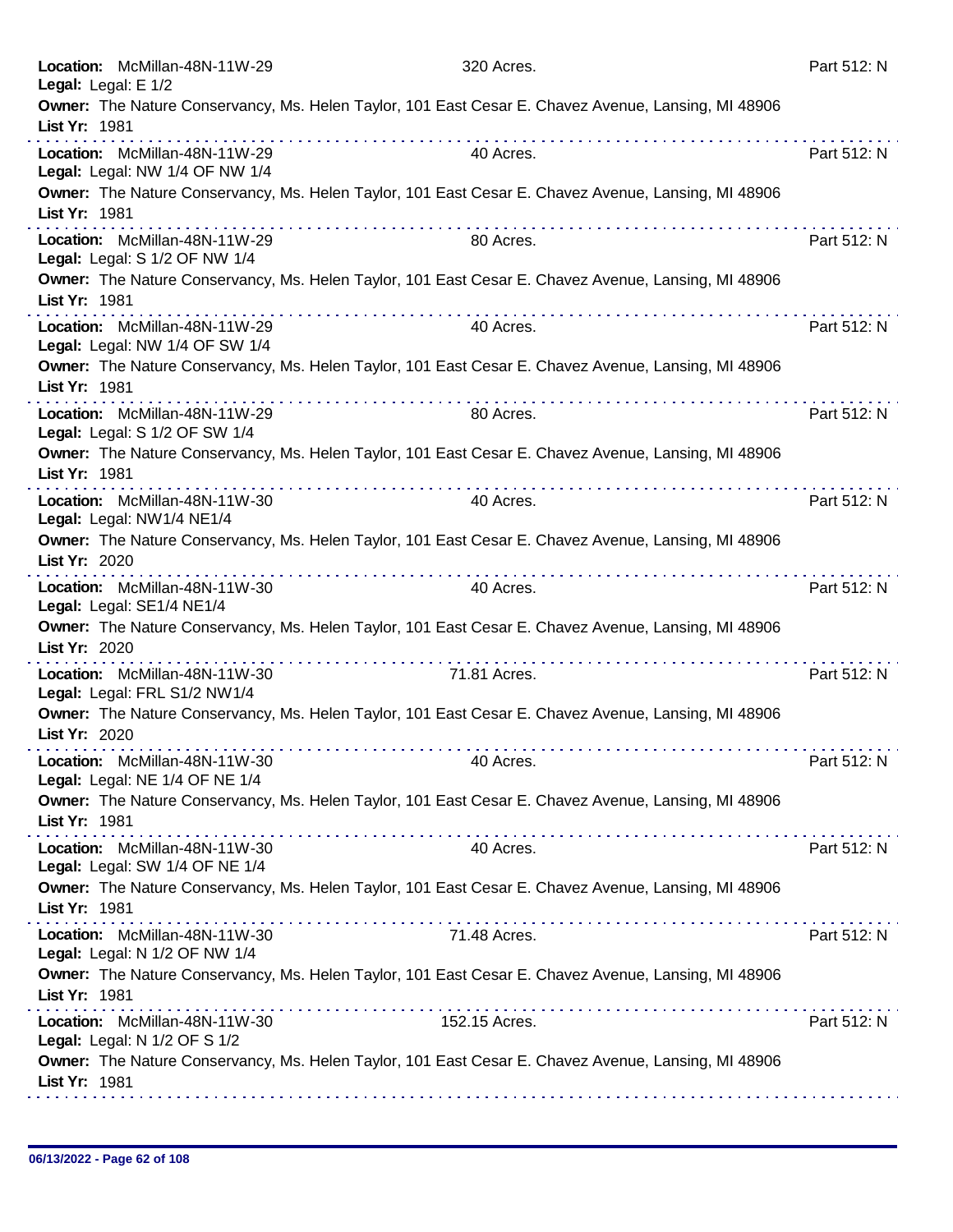|               | Location: McMillan-48N-11W-31<br>Legal: Legal: NE1/4; NE1/4 OF NW1/4; AND NE1/4 OF SE1/4 |   | 240 Acres.                                                                                                 | Part 512: N |
|---------------|------------------------------------------------------------------------------------------|---|------------------------------------------------------------------------------------------------------------|-------------|
|               |                                                                                          |   | Owner: The Nature Conservancy, Ms. Helen Taylor, 101 East Cesar E. Chavez Avenue, Lansing, MI 48906        |             |
| List Yr: 1981 |                                                                                          |   |                                                                                                            |             |
|               | Location: McMillan-48N-11W-31                                                            |   | 372.99 Acres.<br>Legal: Legal: W1/2 OF NW1/4; SE1/4 OF NW1/4; SW1/4; W1/2 OF SE1/4; AND SE1/4 OF SE1/4     | Part 512: Y |
|               |                                                                                          |   | Owner: Manulife Investment Management, Annie Hussa, Lakes States Region Manager, 11932N Breezy Point Road, |             |
|               | Hayward, WI 54843                                                                        |   |                                                                                                            |             |
| List Yr: 1981 | Location: McMillan-48N-11W-32                                                            |   | 40 Acres.                                                                                                  | Part 512: N |
|               | Legal: Legal: SW1/4 NW1/4                                                                |   |                                                                                                            |             |
|               |                                                                                          |   | Owner: The Nature Conservancy, Ms. Helen Taylor, 101 East Cesar E. Chavez Avenue, Lansing, MI 48906        |             |
| List Yr: 2020 |                                                                                          |   |                                                                                                            |             |
|               | Location: McMillan-48N-11W-32<br>Legal: Legal: NW1/4 SE1/4                               |   | 40 Acres.                                                                                                  | Part 512: N |
|               |                                                                                          |   | Owner: The Nature Conservancy, Ms. Helen Taylor, 101 East Cesar E. Chavez Avenue, Lansing, MI 48906        |             |
| List Yr: 2020 |                                                                                          | . |                                                                                                            |             |
|               | Location: McMillan-48N-11W-32<br>Legal: Legal: NE 1/4                                    |   | 160 Acres.                                                                                                 | Part 512: N |
|               |                                                                                          |   | Owner: The Nature Conservancy, Ms. Helen Taylor, 101 East Cesar E. Chavez Avenue, Lansing, MI 48906        |             |
| List Yr: 1981 |                                                                                          |   |                                                                                                            |             |
|               | Location: McMillan-48N-11W-32                                                            |   | 80 Acres.                                                                                                  | Part 512: N |
|               | Legal: Legal: N 1/2 OF NW 1/4                                                            |   | Owner: The Nature Conservancy, Ms. Helen Taylor, 101 East Cesar E. Chavez Avenue, Lansing, MI 48906        |             |
| List Yr: 1981 |                                                                                          |   |                                                                                                            |             |
|               | Location: McMillan-48N-11W-32                                                            |   | 40 Acres.                                                                                                  | Part 512: N |
|               | Legal: Legal: SE 1/4 OF NW 1/4                                                           |   | Owner: The Nature Conservancy, Ms. Helen Taylor, 101 East Cesar E. Chavez Avenue, Lansing, MI 48906        |             |
| List Yr: 1981 |                                                                                          |   |                                                                                                            |             |
|               | Location: McMillan-48N-11W-32                                                            |   | 160 Acres.                                                                                                 | Part 512: N |
|               | Legal: Legal: SW 1/4                                                                     |   | Owner: The Nature Conservancy, Ms. Helen Taylor, 101 East Cesar E. Chavez Avenue, Lansing, MI 48906        |             |
| List Yr: 1981 |                                                                                          |   |                                                                                                            |             |
|               | Location: McMillan-48N-11W-32                                                            |   | 40 Acres.                                                                                                  | Part 512: N |
|               | Legal: Legal: NE 1/4 OF SE 1/4                                                           |   |                                                                                                            |             |
| List Yr: 1981 |                                                                                          |   | Owner: The Nature Conservancy, Ms. Helen Taylor, 101 East Cesar E. Chavez Avenue, Lansing, MI 48906        |             |
|               | Location: McMillan-48N-11W-32                                                            |   | 80 Acres.                                                                                                  | Part 512: N |
|               | Legal: Legal: S 1/2 OF SE 1/4                                                            |   |                                                                                                            |             |
| List Yr: 1981 |                                                                                          |   | Owner: The Nature Conservancy, Ms. Helen Taylor, 101 East Cesar E. Chavez Avenue, Lansing, MI 48906        |             |
|               | Location: McMillan-48N-11W-33                                                            |   | 120 Acres.                                                                                                 | Part 512: N |
|               | Legal: Legal: NE1/4 EXC SW1/4 NE1/4                                                      |   |                                                                                                            |             |
|               |                                                                                          |   | Owner: The Nature Conservancy, Ms. Helen Taylor, 101 East Cesar E. Chavez Avenue, Lansing, MI 48906        |             |
| List Yr: 2020 |                                                                                          | . |                                                                                                            | Part 512: N |
|               | Location: McMillan-48N-11W-33<br>Legal: Legal: E1/2 SE1/4                                |   | 80 Acres.                                                                                                  |             |
|               |                                                                                          |   | Owner: The Nature Conservancy, Ms. Helen Taylor, 101 East Cesar E. Chavez Avenue, Lansing, MI 48906        |             |
| List Yr: 2020 |                                                                                          |   |                                                                                                            |             |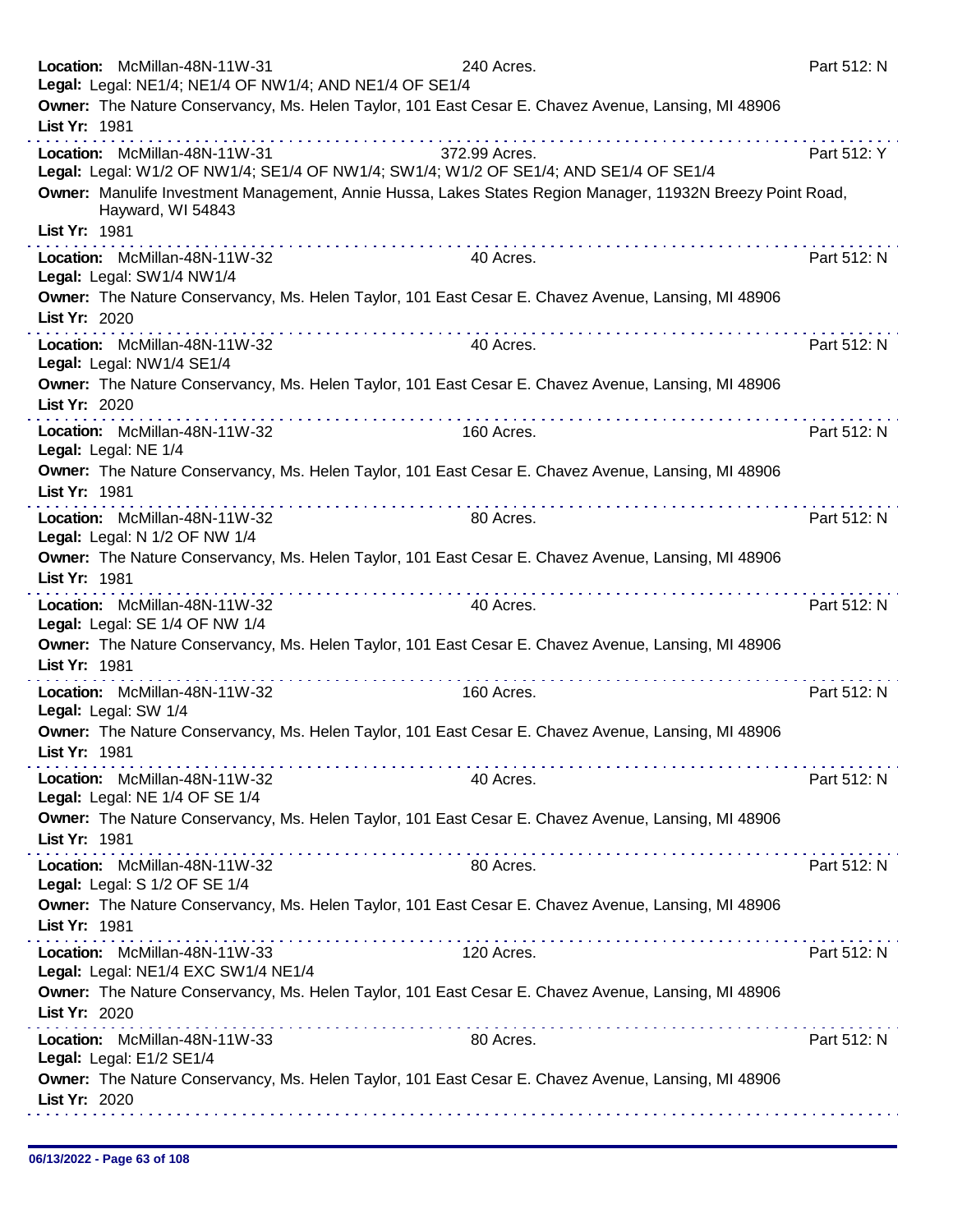| Location: McMillan-48N-11W-33<br>Legal: Legal: SW 1/4 OF NE 1/4                                |   | 40 Acres.                                                                                           | Part 512: N |
|------------------------------------------------------------------------------------------------|---|-----------------------------------------------------------------------------------------------------|-------------|
|                                                                                                |   | Owner: The Nature Conservancy, Ms. Helen Taylor, 101 East Cesar E. Chavez Avenue, Lansing, MI 48906 |             |
| List Yr: 1981                                                                                  |   |                                                                                                     |             |
| Location: McMillan-48N-11W-33<br>Legal: Legal: NW1/4; W1/2 OF SW1/4; AND W1/4 OF E1/2 OF SW1/4 |   | 260 Acres.                                                                                          | Part 512: N |
| List Yr: 1981                                                                                  |   | Owner: The Nature Conservancy, Ms. Helen Taylor, 101 East Cesar E. Chavez Avenue, Lansing, MI 48906 |             |
| Location: McMillan-48N-11W-33<br>Legal: Legal: E1/2 OF W1/2 OF SE1/4                           | . | 40 Acres.                                                                                           | Part 512: N |
| List Yr: 1981                                                                                  |   | Owner: The Nature Conservancy, Ms. Helen Taylor, 101 East Cesar E. Chavez Avenue, Lansing, MI 48906 |             |
| Location: McMillan-48N-11W-34<br>Legal: Legal: NW1/4 NE1/4                                     |   | 40 Acres.                                                                                           | Part 512: N |
| List Yr: 2020                                                                                  |   | Owner: The Nature Conservancy, Ms. Helen Taylor, 101 East Cesar E. Chavez Avenue, Lansing, MI 48906 |             |
| Location: McMillan-48N-11W-34<br>Legal: Legal: W1/2 NW1/4                                      |   | 80 Acres.                                                                                           | Part 512: N |
| List Yr: 2020                                                                                  |   | Owner: The Nature Conservancy, Ms. Helen Taylor, 101 East Cesar E. Chavez Avenue, Lansing, MI 48906 |             |
| Location: McMillan-48N-11W-34<br>Legal: Legal: SW1/4 SW1/4                                     | . | 40 Acres.                                                                                           | Part 512: N |
| List Yr: 2020                                                                                  |   | Owner: The Nature Conservancy, Ms. Helen Taylor, 101 East Cesar E. Chavez Avenue, Lansing, MI 48906 |             |
| Location: McMillan-48N-11W-34<br>Legal: Legal: NE 1/4 OF NE 1/4                                |   | 40 Acres.                                                                                           | Part 512: N |
| List Yr: 1981                                                                                  |   | Owner: The Nature Conservancy, Ms. Helen Taylor, 101 East Cesar E. Chavez Avenue, Lansing, MI 48906 |             |
| Location: McMillan-48N-11W-34<br>Legal: Legal: S 1/2 OF NE 1/4                                 |   | 80 Acres.                                                                                           | Part 512: N |
| List Yr: 1981                                                                                  |   | Owner: The Nature Conservancy, Ms. Helen Taylor, 101 East Cesar E. Chavez Avenue, Lansing, MI 48906 |             |
| Location: McMillan-48N-11W-34<br>Legal: Legal: E 1/2 OF W 1/2                                  |   | 160 Acres.                                                                                          | Part 512: N |
| List Yr: 1981                                                                                  | . | Owner: The Nature Conservancy, Ms. Helen Taylor, 101 East Cesar E. Chavez Avenue, Lansing, MI 48906 |             |
| Location: McMillan-48N-11W-34<br>Legal: Legal: NW 1/4 OF SW 1/4                                |   | 40 Acres.                                                                                           | Part 512: N |
| List Yr: 1981                                                                                  |   | Owner: The Nature Conservancy, Ms. Helen Taylor, 101 East Cesar E. Chavez Avenue, Lansing, MI 48906 |             |
| Location: McMillan-48N-11W-34<br>Legal: Legal: SE 1/4                                          |   | 160 Acres.                                                                                          | Part 512: N |
| List Yr: 1981                                                                                  |   | Owner: The Nature Conservancy, Ms. Helen Taylor, 101 East Cesar E. Chavez Avenue, Lansing, MI 48906 |             |
| Location: McMillan-48N-11W-35<br>Legal: Legal: S1/2 NE1/4                                      |   | 80 Acres.                                                                                           | Part 512: N |
| List Yr: 2020                                                                                  |   | Owner: The Nature Conservancy, Ms. Helen Taylor, 101 East Cesar E. Chavez Avenue, Lansing, MI 48906 |             |
|                                                                                                |   |                                                                                                     |             |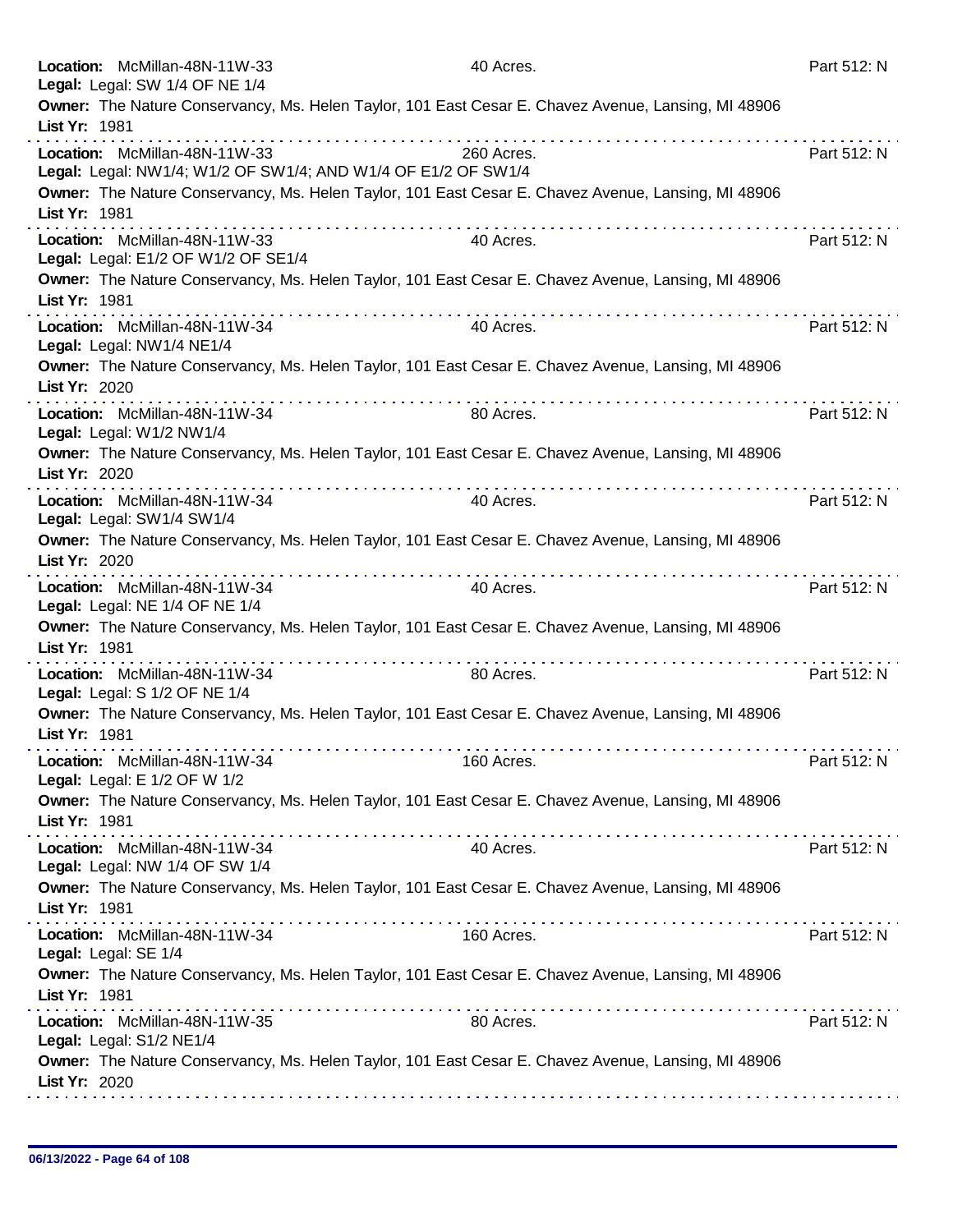| Location: McMillan-48N-11W-35<br>Legal: Legal: E1/2 SE1/4       | 80 Acres.                                                                                                     | Part 512: N |
|-----------------------------------------------------------------|---------------------------------------------------------------------------------------------------------------|-------------|
| List Yr: 2020                                                   | Owner: The Nature Conservancy, Ms. Helen Taylor, 101 East Cesar E. Chavez Avenue, Lansing, MI 48906           |             |
| Location: McMillan-48N-11W-35<br>Legal: Legal: N 1/2 OF NE 1/4  | 80 Acres.                                                                                                     | Part 512: N |
| List Yr: 1981                                                   | Owner: The Nature Conservancy, Ms. Helen Taylor, 101 East Cesar E. Chavez Avenue, Lansing, MI 48906           |             |
| Location: McMillan-48N-11W-35<br>Legal: Legal: W 1/2            | 320 Acres.                                                                                                    | Part 512: N |
| List Yr: 1981                                                   | Owner: The Nature Conservancy, Ms. Helen Taylor, 101 East Cesar E. Chavez Avenue, Lansing, MI 48906           |             |
| Location: McMillan-48N-11W-35<br>Legal: Legal: W 1/2 OF SE 1/4  | 80 Acres.                                                                                                     | Part 512: N |
| List Yr: 1981                                                   | Owner: The Nature Conservancy, Ms. Helen Taylor, 101 East Cesar E. Chavez Avenue, Lansing, MI 48906<br>.      |             |
| Location: McMillan-48N-11W-36<br>Legal: Legal: SW1/4 NE1/4      | 40 Acres.                                                                                                     | Part 512: N |
| List Yr: 2020                                                   | Owner: The Nature Conservancy, Ms. Helen Taylor, 101 East Cesar E. Chavez Avenue, Lansing, MI 48906           |             |
| Location: McMillan-48N-11W-36<br>Legal: Legal: N1/2 SW1/4       | 80 Acres.                                                                                                     | Part 512: N |
| List Yr: 2020                                                   | Owner: The Nature Conservancy, Ms. Helen Taylor, 101 East Cesar E. Chavez Avenue, Lansing, MI 48906<br>.<br>. |             |
| Location: McMillan-48N-11W-36<br>Legal: Legal: N 1/2 OF NE 1/4  | 80 Acres.                                                                                                     | Part 512: N |
| List Yr: 1981                                                   | Owner: The Nature Conservancy, Ms. Helen Taylor, 101 East Cesar E. Chavez Avenue, Lansing, MI 48906           |             |
| Location: McMillan-48N-11W-36<br>Legal: Legal: SE 1/4 OF NE 1/4 | 40 Acres.                                                                                                     | Part 512: N |
| List Yr: 1981                                                   | Owner: The Nature Conservancy, Ms. Helen Taylor, 101 East Cesar E. Chavez Avenue, Lansing, MI 48906           |             |
| Location: McMillan-48N-11W-36<br>Legal: Legal: NW 1/4           | 160 Acres.                                                                                                    | Part 512: N |
| List Yr: 1981                                                   | Owner: The Nature Conservancy, Ms. Helen Taylor, 101 East Cesar E. Chavez Avenue, Lansing, MI 48906           |             |
| Location: McMillan-48N-11W-36<br>Legal: Legal: S 1/2 OF SW 1/4  | 80 Acres.                                                                                                     | Part 512: N |
| List Yr: 1981                                                   | Owner: The Nature Conservancy, Ms. Helen Taylor, 101 East Cesar E. Chavez Avenue, Lansing, MI 48906           |             |
| Location: McMillan-48N-11W-36<br>Legal: Legal: SE 1/4           | 160 Acres.                                                                                                    | Part 512: N |
| List Yr: 1981                                                   | Owner: The Nature Conservancy, Ms. Helen Taylor, 101 East Cesar E. Chavez Avenue, Lansing, MI 48906           |             |
| Location: McMillan-48N-12W-03<br>Legal: Legal: W 1/2 OF W 1/2   | 162.32 Acres.                                                                                                 | Part 512: N |
| List Yr: 1981                                                   | Owner: The Nature Conservancy, Ms. Helen Taylor, 101 East Cesar E. Chavez Avenue, Lansing, MI 48906           |             |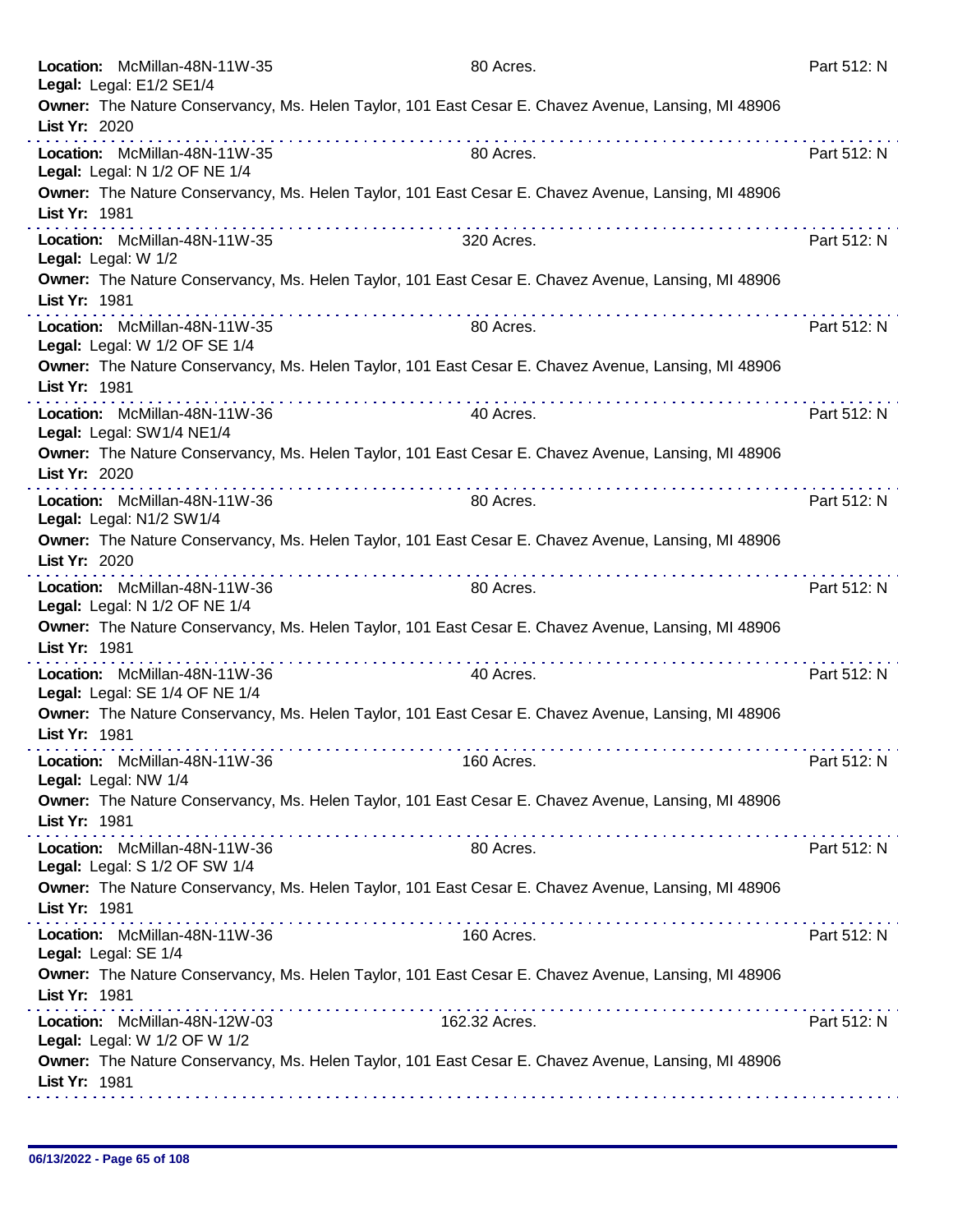|               | Location: McMillan-48N-12W-03                                   | 40 Acres.                                                                                                  | Part 512: N |
|---------------|-----------------------------------------------------------------|------------------------------------------------------------------------------------------------------------|-------------|
|               | Legal: Legal: SE 1/4 OF SW 1/4                                  | Owner: The Nature Conservancy, Ms. Helen Taylor, 101 East Cesar E. Chavez Avenue, Lansing, MI 48906        |             |
| List Yr: 1981 |                                                                 |                                                                                                            |             |
|               | Location: McMillan-48N-12W-04                                   | 612.92 Acres.                                                                                              | Part 512: N |
|               | Legal: Legal: ENTIRE, EXC. SE 1/4 OF NE 1/4                     |                                                                                                            |             |
|               |                                                                 | Owner: The Nature Conservancy, Ms. Helen Taylor, 101 East Cesar E. Chavez Avenue, Lansing, MI 48906        |             |
| List Yr: 1981 |                                                                 |                                                                                                            |             |
|               | Location: McMillan-48N-12W-05                                   | 527.8 Acres.                                                                                               | Part 512: N |
|               | Legal: Legal: N1/2; SE1/4; AND NW1/4 OF SW1/4                   | Owner: The Nature Conservancy, Ms. Helen Taylor, 101 East Cesar E. Chavez Avenue, Lansing, MI 48906        |             |
| List Yr: 1981 |                                                                 |                                                                                                            |             |
|               | Location: McMillan-48N-12W-05                                   | .<br>40 Acres.                                                                                             | Part 512: N |
|               | Legal: Legal: NE 1/4 OF SW 1/4                                  |                                                                                                            |             |
|               |                                                                 | Owner: The Nature Conservancy, Ms. Helen Taylor, 101 East Cesar E. Chavez Avenue, Lansing, MI 48906        |             |
| List Yr: 1985 |                                                                 |                                                                                                            |             |
|               | Location: McMillan-48N-12W-05                                   | 80 Acres.                                                                                                  | Part 512: Y |
|               | Legal: Legal: S1/2 OF SW 1/4                                    |                                                                                                            |             |
|               | Hayward, WI 54843                                               | Owner: Manulife Investment Management, Annie Hussa, Lakes States Region Manager, 11932N Breezy Point Road, |             |
| List Yr: 1981 |                                                                 |                                                                                                            |             |
|               | Location: McMillan-48N-12W-06                                   | 80.76 Acres.                                                                                               | Part 512: N |
|               | Legal: Legal: N 1/2 OF NE 1/4                                   |                                                                                                            |             |
|               | Hayward, WI 54843                                               | Owner: Manulife Investment Management, Annie Hussa, Lakes States Region Manager, 11932N Breezy Point Road, |             |
| List Yr: 1981 |                                                                 |                                                                                                            |             |
|               | Location: McMillan-48N-12W-06<br>Legal: Legal: SE 1/4 OF SE 1/4 | 40 Acres.                                                                                                  | Part 512: Y |
|               | Hayward, WI 54843                                               | Owner: Manulife Investment Management, Annie Hussa, Lakes States Region Manager, 11932N Breezy Point Road, |             |
|               |                                                                 |                                                                                                            |             |
| List Yr: 1981 |                                                                 |                                                                                                            |             |
|               | Location: McMillan-48N-12W-07                                   | 40 Acres.                                                                                                  | Part 512: Y |
|               | Legal: Legal: NE 1/4 OF NE 1/4                                  | Owner: Manulife Investment Management, Annie Hussa, Lakes States Region Manager, 11932N Breezy Point Road, |             |
|               | Hayward, WI 54843                                               |                                                                                                            |             |
| List Yr: 1981 |                                                                 |                                                                                                            |             |
|               | Location: McMillan-48N-12W-07<br>Legal: Legal: S 1/2 OF N 1/2   | 150.92 Acres.                                                                                              | Part 512: Y |
|               | Hayward, WI 54843                                               | Owner: Manulife Investment Management, Annie Hussa, Lakes States Region Manager, 11932N Breezy Point Road, |             |
| List Yr: 1981 |                                                                 |                                                                                                            |             |
|               | Location: McMillan-48N-12W-07<br>Legal: Legal: NE 1/4 OF NW 1/4 | 40 Acres.                                                                                                  | Part 512: Y |
|               | Hayward, WI 54843                                               | Owner: Manulife Investment Management, Annie Hussa, Lakes States Region Manager, 11932N Breezy Point Road, |             |
| List Yr: 1981 |                                                                 |                                                                                                            |             |
|               | Location: McMillan-48N-12W-07                                   | 71.04 Acres.                                                                                               | Part 512: Y |
|               | Legal: Legal: N 1/2 OF SW 1/4                                   |                                                                                                            |             |
| List Yr: 1981 | Hayward, WI 54843                                               | Owner: Manulife Investment Management, Annie Hussa, Lakes States Region Manager, 11932N Breezy Point Road, |             |

06/13/2022 - Page 66 of 108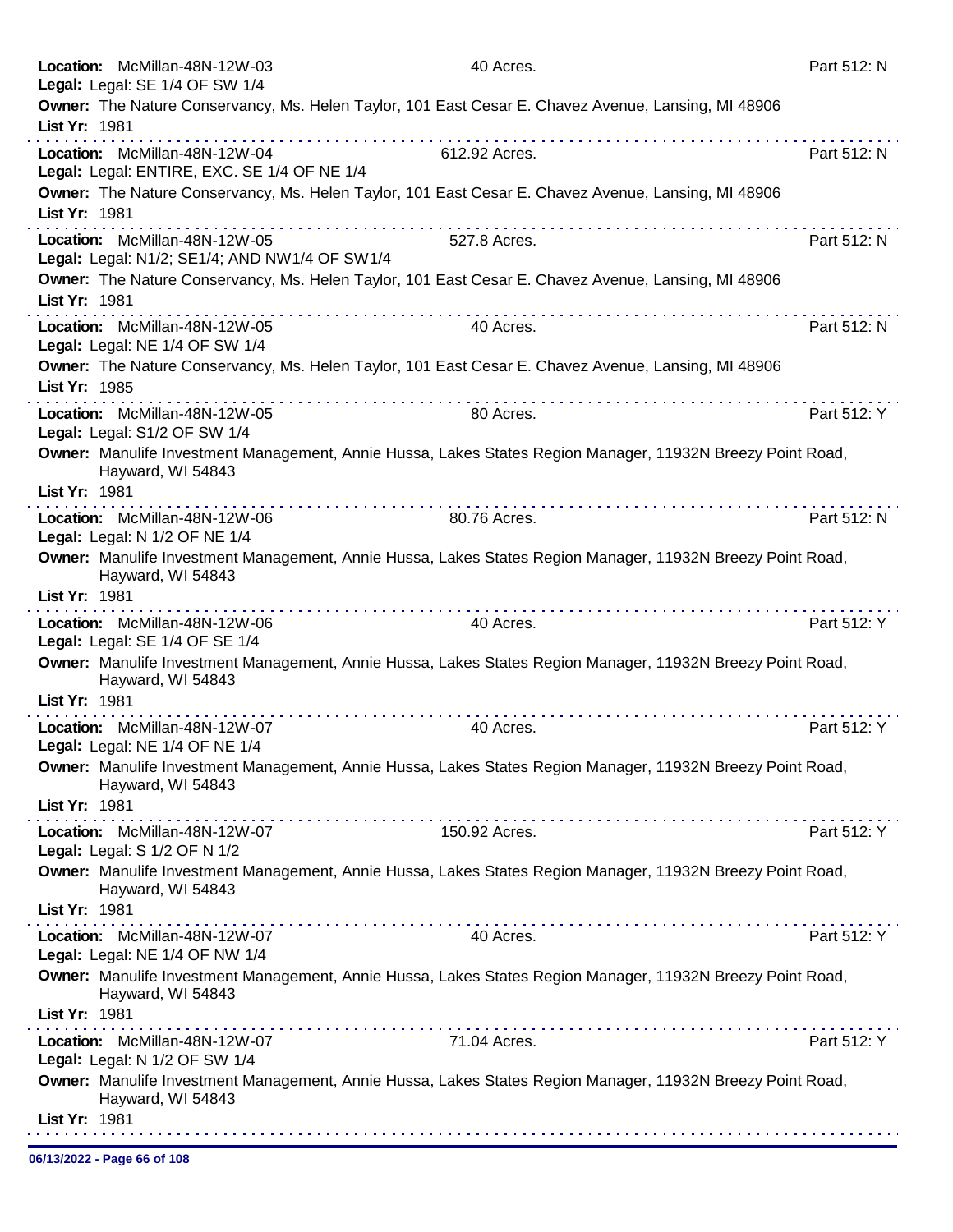|               | Location: McMillan-48N-12W-07<br>Legal: Legal: SE 1/4 OF SW 1/4        | 40 Acres.                                                                                                                                                                                                                                                                                                                                                                                                                                                    | Part 512: Y |
|---------------|------------------------------------------------------------------------|--------------------------------------------------------------------------------------------------------------------------------------------------------------------------------------------------------------------------------------------------------------------------------------------------------------------------------------------------------------------------------------------------------------------------------------------------------------|-------------|
|               | Hayward, WI 54843                                                      | Owner: Manulife Investment Management, Annie Hussa, Lakes States Region Manager, 11932N Breezy Point Road,                                                                                                                                                                                                                                                                                                                                                   |             |
| List Yr: 1981 |                                                                        |                                                                                                                                                                                                                                                                                                                                                                                                                                                              |             |
|               | Location: McMillan-48N-12W-07<br>Legal: Legal: SE 1/4                  | 160 Acres.                                                                                                                                                                                                                                                                                                                                                                                                                                                   | Part 512: Y |
|               | Hayward, WI 54843                                                      | Owner: Manulife Investment Management, Annie Hussa, Lakes States Region Manager, 11932N Breezy Point Road,                                                                                                                                                                                                                                                                                                                                                   |             |
| List Yr: 1981 |                                                                        |                                                                                                                                                                                                                                                                                                                                                                                                                                                              |             |
|               | Location: McMillan-48N-12W-07<br>Legal: Legal: NW1/4 OF NW1/4          | 30.8 Acres.                                                                                                                                                                                                                                                                                                                                                                                                                                                  | Part 512: Y |
| List Yr: 1994 | Hayward, WI 54843                                                      | Owner: Manulife Investment Management, Annie Hussa, Lakes States Region Manager, 11932N Breezy Point Road,                                                                                                                                                                                                                                                                                                                                                   |             |
|               | Location: McMillan-48N-12W-07                                          | .<br>40 Acres.                                                                                                                                                                                                                                                                                                                                                                                                                                               | Part 512: Y |
|               | Legal: Legal: NW1/4 OF NE1/4                                           |                                                                                                                                                                                                                                                                                                                                                                                                                                                              |             |
| List Yr: 1994 | Hayward, WI 54843                                                      | Owner: Manulife Investment Management, Annie Hussa, Lakes States Region Manager, 11932N Breezy Point Road,                                                                                                                                                                                                                                                                                                                                                   |             |
|               | Location: McMillan-48N-12W-08                                          | 240 Acres.                                                                                                                                                                                                                                                                                                                                                                                                                                                   | Part 512: N |
|               | Legal: Legal: NE1/4; AND E1/2 OF SE1/4                                 |                                                                                                                                                                                                                                                                                                                                                                                                                                                              |             |
| List Yr: 1981 |                                                                        | Owner: The Nature Conservancy, Ms. Helen Taylor, 101 East Cesar E. Chavez Avenue, Lansing, MI 48906                                                                                                                                                                                                                                                                                                                                                          |             |
|               | Location: McMillan-48N-12W-08<br>Legal: Legal: W1/2; AND W1/2 OF SE1/4 | 400 Acres.                                                                                                                                                                                                                                                                                                                                                                                                                                                   | Part 512: Y |
|               |                                                                        |                                                                                                                                                                                                                                                                                                                                                                                                                                                              |             |
|               | Hayward, WI 54843                                                      | Owner: Manulife Investment Management, Annie Hussa, Lakes States Region Manager, 11932N Breezy Point Road,                                                                                                                                                                                                                                                                                                                                                   |             |
| List Yr: 1981 |                                                                        |                                                                                                                                                                                                                                                                                                                                                                                                                                                              |             |
|               | Location: McMillan-48N-12W-09                                          | 400 Acres.                                                                                                                                                                                                                                                                                                                                                                                                                                                   | Part 512: N |
|               |                                                                        | Legal: Legal: N1/2 OF N1/2; SW1/4 OF NW1/4; SE1/4 OF NE1/4; W1/2 OF SW1/4; AND E1/2 OF SE1/4                                                                                                                                                                                                                                                                                                                                                                 |             |
| List Yr: 1981 |                                                                        | Owner: The Nature Conservancy, Ms. Helen Taylor, 101 East Cesar E. Chavez Avenue, Lansing, MI 48906                                                                                                                                                                                                                                                                                                                                                          |             |
|               |                                                                        |                                                                                                                                                                                                                                                                                                                                                                                                                                                              |             |
|               | Location: McMillan-48N-12W-09                                          | 240 Acres.<br>Legal: Legal: SE1/4 OF NW1/4; SW1/4 OF NE1/4; E1/2 OF SW1/4; AND W1/2 OF SE1/4                                                                                                                                                                                                                                                                                                                                                                 | Part 512: Y |
|               | Hayward, WI 54843                                                      | Owner: Manulife Investment Management, Annie Hussa, Lakes States Region Manager, 11932N Breezy Point Road,                                                                                                                                                                                                                                                                                                                                                   |             |
| List Yr: 1981 |                                                                        | $\mathcal{L}^{\mathcal{A}}(\mathcal{A},\mathcal{A},\mathcal{A},\mathcal{A},\mathcal{A},\mathcal{A},\mathcal{A},\mathcal{A},\mathcal{A},\mathcal{A},\mathcal{A},\mathcal{A},\mathcal{A},\mathcal{A},\mathcal{A},\mathcal{A},\mathcal{A},\mathcal{A},\mathcal{A},\mathcal{A},\mathcal{A},\mathcal{A},\mathcal{A},\mathcal{A},\mathcal{A},\mathcal{A},\mathcal{A},\mathcal{A},\mathcal{A},\mathcal{A},\mathcal{A},\mathcal{A},\mathcal{A},\mathcal{A},\mathcal$ |             |
|               | Location: McMillan-48N-12W-10<br>Legal: Legal: NE1/4 NE1/4             | 40 Acres.                                                                                                                                                                                                                                                                                                                                                                                                                                                    | Part 512: N |
|               |                                                                        | Owner: The Nature Conservancy, Ms. Helen Taylor, 101 East Cesar E. Chavez Avenue, Lansing, MI 48906                                                                                                                                                                                                                                                                                                                                                          |             |
| List Yr: 2020 |                                                                        |                                                                                                                                                                                                                                                                                                                                                                                                                                                              |             |
|               | Location: McMillan-48N-12W-10<br>Legal: Legal: SE1/4 SE1/4             | 40 Acres.                                                                                                                                                                                                                                                                                                                                                                                                                                                    | Part 512: N |
| List Yr: 2020 |                                                                        | Owner: The Nature Conservancy, Ms. Helen Taylor, 101 East Cesar E. Chavez Avenue, Lansing, MI 48906                                                                                                                                                                                                                                                                                                                                                          |             |
|               | Location: McMillan-48N-12W-10                                          | 40 Acres.                                                                                                                                                                                                                                                                                                                                                                                                                                                    | Part 512: N |
| List Yr: 1981 | Legal: Legal: NW 1/4 OF NE 1/4                                         | Owner: The Nature Conservancy, Ms. Helen Taylor, 101 East Cesar E. Chavez Avenue, Lansing, MI 48906                                                                                                                                                                                                                                                                                                                                                          |             |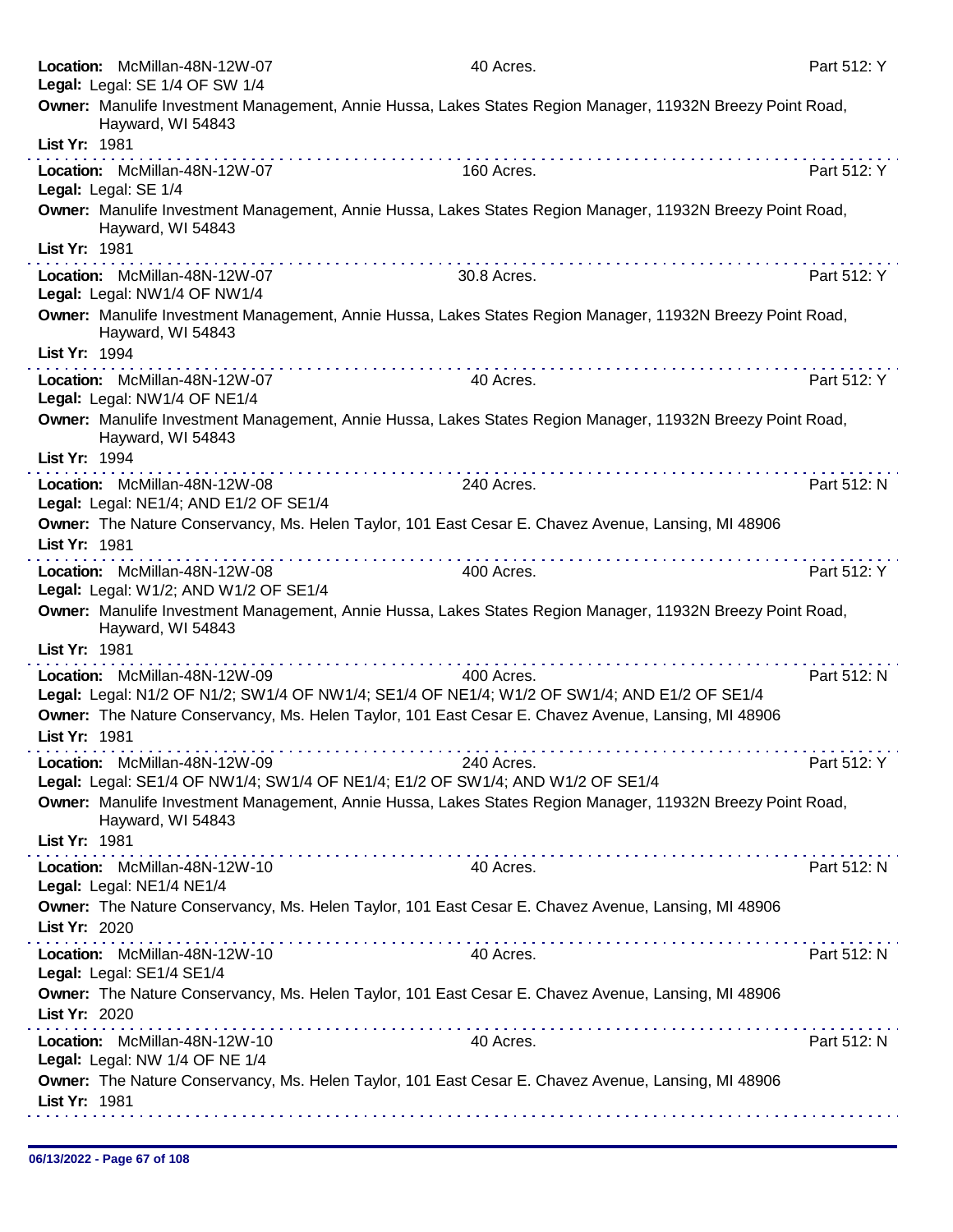|               | Location: McMillan-48N-12W-10<br>Legal: Legal: S 1/2 OF NE 1/4  |   | 80 Acres.                                                                                                  | Part 512: N |
|---------------|-----------------------------------------------------------------|---|------------------------------------------------------------------------------------------------------------|-------------|
|               |                                                                 |   | Owner: The Nature Conservancy, Ms. Helen Taylor, 101 East Cesar E. Chavez Avenue, Lansing, MI 48906        |             |
| List Yr: 1981 |                                                                 |   |                                                                                                            |             |
|               | Location: McMillan-48N-12W-10<br>Legal: Legal: NW 1/4           |   | 160 Acres.                                                                                                 | Part 512: N |
| List Yr: 1981 |                                                                 |   | Owner: The Nature Conservancy, Ms. Helen Taylor, 101 East Cesar E. Chavez Avenue, Lansing, MI 48906        |             |
|               | Location: McMillan-48N-12W-10<br>Legal: Legal: N 1/2 OF S 1/2   | . | 160 Acres.                                                                                                 | Part 512: N |
| List Yr: 1981 |                                                                 |   | Owner: The Nature Conservancy, Ms. Helen Taylor, 101 East Cesar E. Chavez Avenue, Lansing, MI 48906        |             |
|               | Location: McMillan-48N-12W-10<br>Legal: Legal: SW 1/4 OF SE 1/4 |   | 40 Acres.                                                                                                  | Part 512: N |
| List Yr: 1981 |                                                                 |   | Owner: The Nature Conservancy, Ms. Helen Taylor, 101 East Cesar E. Chavez Avenue, Lansing, MI 48906        |             |
|               | Location: McMillan-48N-12W-10<br>Legal: Legal: SE 1/4 OF SW 1/4 |   | 40 Acres.                                                                                                  | Part 512: Y |
|               | Hayward, WI 54843                                               |   | Owner: Manulife Investment Management, Annie Hussa, Lakes States Region Manager, 11932N Breezy Point Road, |             |
| List Yr: 1981 |                                                                 |   |                                                                                                            |             |
|               | Location: McMillan-48N-12W-11<br>Legal: Legal: SW 1/4 OF NW 1/4 |   | 40 Acres.                                                                                                  | Part 512: N |
| List Yr: 1981 |                                                                 |   | Owner: The Nature Conservancy, Ms. Helen Taylor, 101 East Cesar E. Chavez Avenue, Lansing, MI 48906        |             |
|               | Location: McMillan-48N-12W-11<br>Legal: Legal: SW 1/4           |   | 160 Acres.                                                                                                 | Part 512: N |
| List Yr: 1981 |                                                                 |   | Owner: The Nature Conservancy, Ms. Helen Taylor, 101 East Cesar E. Chavez Avenue, Lansing, MI 48906        |             |
|               | Location: McMillan-48N-12W-11<br>Legal: Legal: SW 1/4 OF SE 1/4 | . | 40 Acres.                                                                                                  | Part 512: N |
| List Yr: 1981 |                                                                 |   | Owner: The Nature Conservancy, Ms. Helen Taylor, 101 East Cesar E. Chavez Avenue, Lansing, MI 48906        |             |
|               | Location: McMillan-48N-12W-12<br>Legal: Legal: S 1/2 OF SW 1/4  |   | 80 Acres.                                                                                                  | Part 512: N |
| List Yr: 1981 |                                                                 |   | Owner: The Nature Conservancy, Ms. Helen Taylor, 101 East Cesar E. Chavez Avenue, Lansing, MI 48906        |             |
|               | Location: McMillan-48N-12W-12<br>Legal: Legal: S 1/2 OF SE 1/4  |   | 80 Acres.                                                                                                  | Part 512: N |
| List Yr: 1981 |                                                                 |   | Owner: The Nature Conservancy, Ms. Helen Taylor, 101 East Cesar E. Chavez Avenue, Lansing, MI 48906        |             |
|               | Location: McMillan-48N-12W-13<br>Legal: Legal: SE 1/4 OF NE 1/4 |   | 40 Acres.                                                                                                  | Part 512: N |
| List Yr: 1985 |                                                                 |   | Owner: The Nature Conservancy, Ms. Helen Taylor, 101 East Cesar E. Chavez Avenue, Lansing, MI 48906        |             |
|               | Location: McMillan-48N-12W-13<br>Legal: Legal: NE 1/4 OF NW 1/4 |   | 40 Acres.                                                                                                  | Part 512: N |
| List Yr: 1985 |                                                                 |   | Owner: The Nature Conservancy, Ms. Helen Taylor, 101 East Cesar E. Chavez Avenue, Lansing, MI 48906        |             |
|               |                                                                 |   |                                                                                                            |             |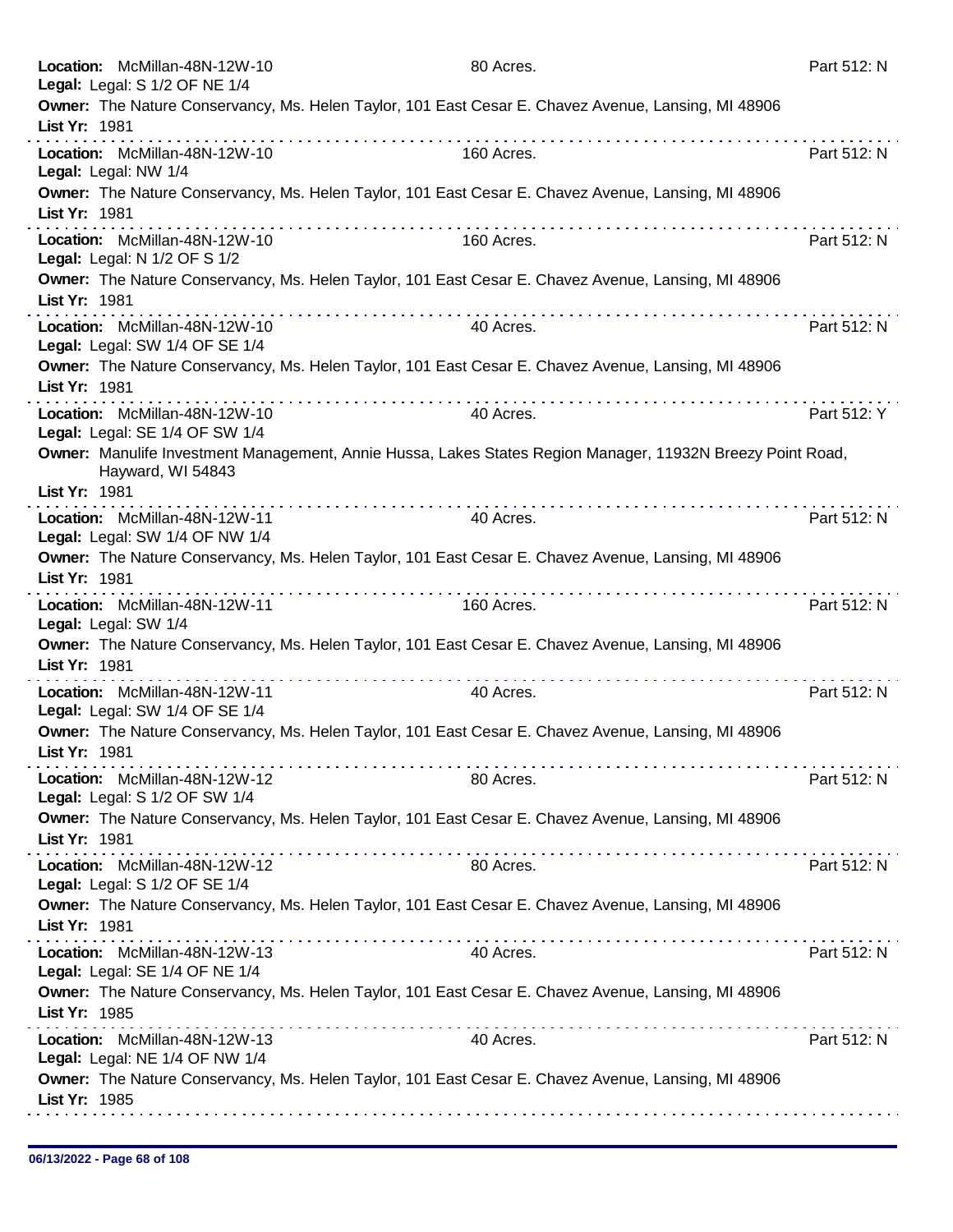|                      | Location: McMillan-48N-12W-13<br>Legal: Legal: NW 1/4 OF NW 1/4                                     | 40 Acres.  | Part 512: N |
|----------------------|-----------------------------------------------------------------------------------------------------|------------|-------------|
| List Yr: 1985        | Owner: The Nature Conservancy, Ms. Helen Taylor, 101 East Cesar E. Chavez Avenue, Lansing, MI 48906 |            |             |
|                      | . <i>.</i> .<br>Location: McMillan-48N-12W-13<br>Legal: Legal: SW 1/4 OF NW 1/4                     | 40 Acres.  | Part 512: N |
| List Yr: 1985        | Owner: The Nature Conservancy, Ms. Helen Taylor, 101 East Cesar E. Chavez Avenue, Lansing, MI 48906 |            |             |
|                      | Location: McMillan-48N-12W-13<br>Legal: Legal: SE 1/4 OF NW 1/4                                     | 40 Acres.  | Part 512: N |
| List Yr: 1985        | Owner: The Nature Conservancy, Ms. Helen Taylor, 101 East Cesar E. Chavez Avenue, Lansing, MI 48906 |            |             |
|                      | Location: McMillan-48N-12W-13<br>Legal: Legal: N 1/2 OF NE 1/4                                      | 80 Acres.  | Part 512: N |
| List Yr: 1981        | Owner: The Nature Conservancy, Ms. Helen Taylor, 101 East Cesar E. Chavez Avenue, Lansing, MI 48906 |            |             |
|                      | Location: McMillan-48N-12W-13<br>Legal: Legal: SW 1/4 OF NE 1/4                                     | 40 Acres.  | Part 512: N |
| List Yr: 1981        | Owner: The Nature Conservancy, Ms. Helen Taylor, 101 East Cesar E. Chavez Avenue, Lansing, MI 48906 |            |             |
| Legal: Legal: SW 1/4 | Location: McMillan-48N-12W-13                                                                       | 160 Acres. | Part 512: N |
| List Yr: 1981        | Owner: The Nature Conservancy, Ms. Helen Taylor, 101 East Cesar E. Chavez Avenue, Lansing, MI 48906 |            |             |
|                      | .<br>Location: McMillan-48N-12W-13<br>Legal: Legal: SW 1/4 OF SE 1/4                                | 40 Acres.  | Part 512: N |
| List Yr: 1981        | Owner: The Nature Conservancy, Ms. Helen Taylor, 101 East Cesar E. Chavez Avenue, Lansing, MI 48906 |            |             |
|                      | Location: McMillan-48N-12W-14<br>Legal: Legal: SE1/4 OF SW 1/4                                      | 40 Acres.  | Part 512: N |
| List Yr: 1981        | Owner: The Nature Conservancy, Ms. Helen Taylor, 101 East Cesar E. Chavez Avenue, Lansing, MI 48906 |            |             |
|                      | Location: McMillan-48N-12W-14<br>Legal: Legal: SW1/4 NE1/4                                          | 40 Acres.  | Part 512: N |
| List Yr: 2020        | Owner: The Nature Conservancy, Ms. Helen Taylor, 101 East Cesar E. Chavez Avenue, Lansing, MI 48906 |            |             |
| Legal: Legal: NW1/4  | Location: McMillan-48N-12W-14                                                                       | 160 Acres. | Part 512: N |
| List Yr: 2020        | Owner: The Nature Conservancy, Ms. Helen Taylor, 101 East Cesar E. Chavez Avenue, Lansing, MI 48906 |            |             |
|                      | Location: McMillan-48N-12W-14<br>Legal: Legal: NW1/4 SW1/4                                          | 40 Acres.  | Part 512: N |
| List Yr: 2020        | Owner: The Nature Conservancy, Ms. Helen Taylor, 101 East Cesar E. Chavez Avenue, Lansing, MI 48906 |            |             |
|                      | Location: McMillan-48N-12W-14<br>Legal: Legal: N 1/2 OF NE 1/4                                      | 80 Acres.  | Part 512: N |
| List Yr: 1981        | Owner: The Nature Conservancy, Ms. Helen Taylor, 101 East Cesar E. Chavez Avenue, Lansing, MI 48906 |            |             |
|                      |                                                                                                     |            |             |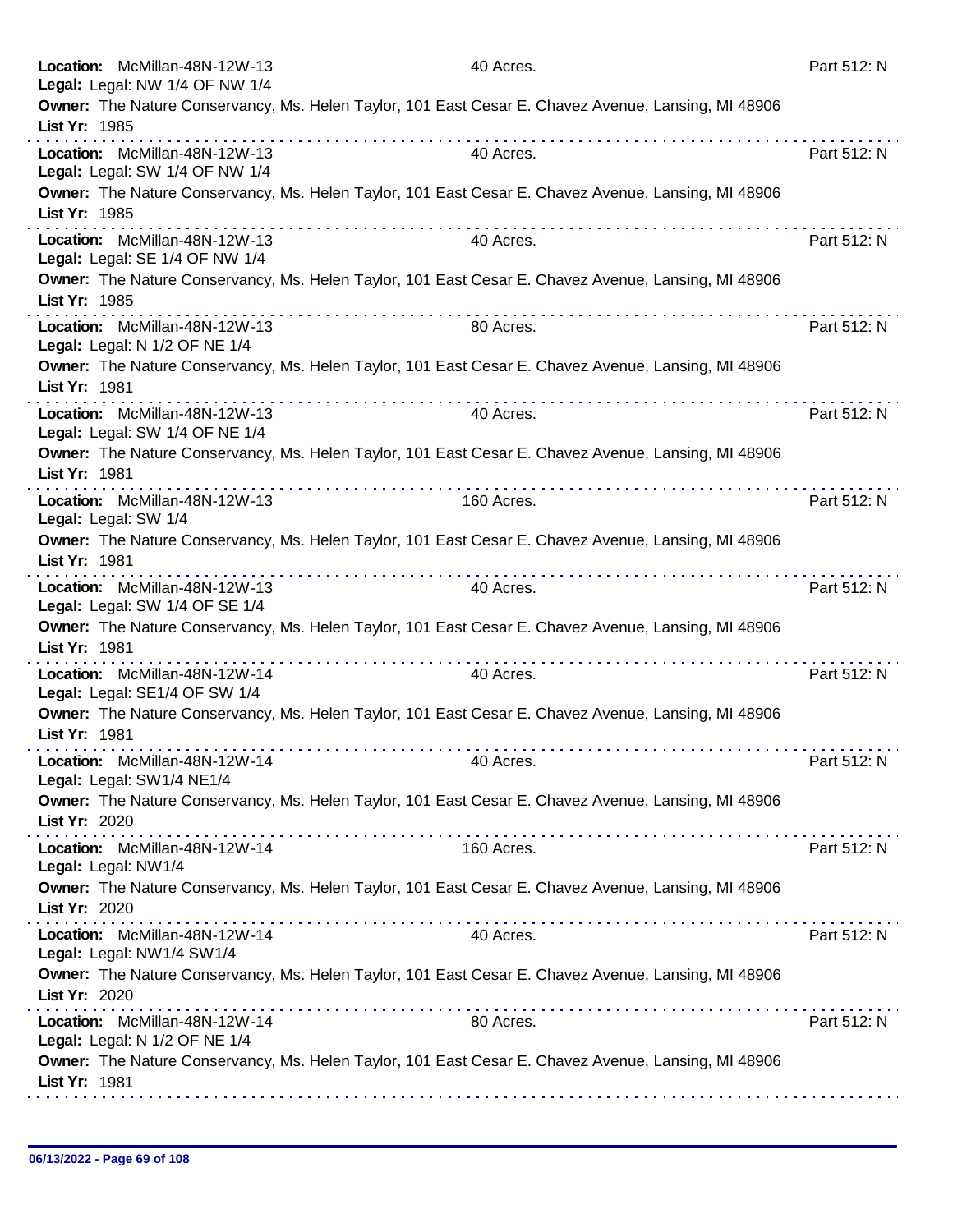| Location: McMillan-48N-12W-14<br>Legal: Legal: SE 1/4 OF NE 1/4                |            | 40 Acres.                                                                                                  | Part 512: N |
|--------------------------------------------------------------------------------|------------|------------------------------------------------------------------------------------------------------------|-------------|
| List Yr: 1981                                                                  |            | Owner: The Nature Conservancy, Ms. Helen Taylor, 101 East Cesar E. Chavez Avenue, Lansing, MI 48906        |             |
| Location: McMillan-48N-12W-14<br>Legal: Legal: NE 1/4 OF SW 1/4                |            | 40 Acres.                                                                                                  | Part 512: N |
| List Yr: 1981                                                                  |            | Owner: The Nature Conservancy, Ms. Helen Taylor, 101 East Cesar E. Chavez Avenue, Lansing, MI 48906        |             |
| Location: McMillan-48N-12W-14<br>Legal: Legal: SE 1/4                          |            | 160 Acres.                                                                                                 | Part 512: N |
| List Yr: 1981                                                                  | .          | Owner: The Nature Conservancy, Ms. Helen Taylor, 101 East Cesar E. Chavez Avenue, Lansing, MI 48906<br>.   |             |
| Location: McMillan-48N-12W-14<br>Legal: Legal: SW1/4 OF SW 1/4                 |            | 40 Acres.                                                                                                  | Part 512: Y |
| Hayward, WI 54843<br>List Yr: 1981                                             |            | Owner: Manulife Investment Management, Annie Hussa, Lakes States Region Manager, 11932N Breezy Point Road, |             |
| Location: McMillan-48N-12W-15<br>Legal: Legal: SE1/4 OF NE1/4                  |            | 40 Acres.                                                                                                  | Part 512: N |
| List Yr: 1981                                                                  |            | Owner: The Nature Conservancy, Ms. Helen Taylor, 101 East Cesar E. Chavez Avenue, Lansing, MI 48906        |             |
| Location: McMillan-48N-12W-15<br>Legal: Legal: N1/2 NE1/4                      |            | 80 Acres.                                                                                                  | Part 512: N |
| List Yr: 2020                                                                  | .          | Owner: The Nature Conservancy, Ms. Helen Taylor, 101 East Cesar E. Chavez Avenue, Lansing, MI 48906        |             |
| Location: McMillan-48N-12W-15<br>Legal: Legal: W1/2; SW1/4 OF NE1/4; AND SE1/4 |            | 520 Acres.                                                                                                 | Part 512: Y |
| Hayward, WI 54843<br>List Yr: 1981                                             |            | Owner: Manulife Investment Management, Annie Hussa, Lakes States Region Manager, 11932N Breezy Point Road, |             |
| Location: McMillan-48N-12W-16<br>Legal: Legal: ENTIRE EXC. SE 1/4 OF SE 1/4    | . <b>.</b> | 600 Acres.                                                                                                 | Part 512: Y |
| Hayward, WI 54843                                                              |            | Owner: Manulife Investment Management, Annie Hussa, Lakes States Region Manager, 11932N Breezy Point Road, |             |
| List Yr: 1981                                                                  |            |                                                                                                            |             |
| Location: McMillan-48N-12W-17<br>Legal: Legal: ENTIRE                          |            | 640 Acres.                                                                                                 | Part 512: Y |
| Hayward, WI 54843                                                              |            | Owner: Manulife Investment Management, Annie Hussa, Lakes States Region Manager, 11932N Breezy Point Road, |             |
| List Yr: 1981                                                                  |            |                                                                                                            |             |
| Location: McMillan-48N-12W-18<br>Legal: Legal: ENTIRE                          |            | 605.43 Acres.                                                                                              | Part 512: Y |
| Hayward, WI 54843<br>List Yr: 1981                                             |            | Owner: Manulife Investment Management, Annie Hussa, Lakes States Region Manager, 11932N Breezy Point Road, |             |
|                                                                                |            |                                                                                                            |             |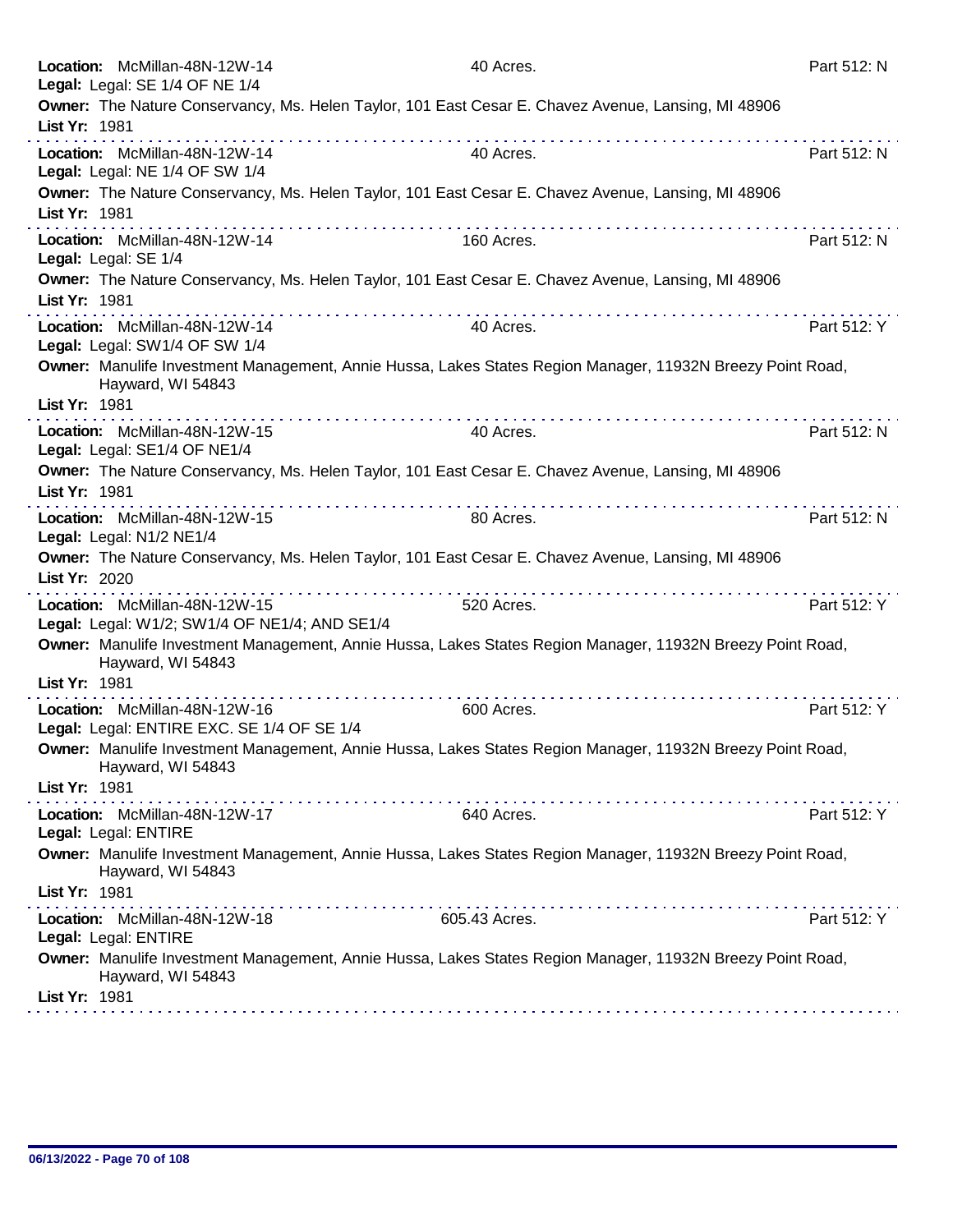| Location: McMillan-48N-12W-19<br>Legal: Legal: ENTIRE EXC. NW1/4 OF NW1/4 OF NE1/4, N1/2 OF NE1/4 OF SE1/4 OF SE1/4, S1/2 OF SE1/4 OF<br><b>NE1/4 (50ACRES)</b>    | 555.51 Acres.<br>NE1/4 OF S E1/4, SE1/4 OF SE1/4 OF NE1/4, NE1/4 OF SE1/4 OF NE1/4, AND EXC. NE1/4 OF NW1/4 OF                                                                                   | Part 512: Y |
|--------------------------------------------------------------------------------------------------------------------------------------------------------------------|--------------------------------------------------------------------------------------------------------------------------------------------------------------------------------------------------|-------------|
| Owner: Manulife Investment Management, Annie Hussa, Lakes States Region Manager, 11932N Breezy Point Road,<br>Hayward, WI 54843                                    |                                                                                                                                                                                                  |             |
| List Yr: 1981                                                                                                                                                      |                                                                                                                                                                                                  |             |
| Location: McMillan-48N-12W-19<br>Legal: Legal: N1/2 OF NE1/4 OF SE1/4 OF SE1/4                                                                                     | 5 Acres.                                                                                                                                                                                         | Part 512: Y |
| Owner: Manulife Investment Management, Annie Hussa, Lakes States Region Manager, 11932N Breezy Point Road,<br>Hayward, WI 54843                                    |                                                                                                                                                                                                  |             |
| List Yr: 1994                                                                                                                                                      |                                                                                                                                                                                                  |             |
| Location: McMillan-48N-12W-19<br>Legal: Legal: SE1/4 OF SE1/4 OF NE1/4                                                                                             | 10 Acres.                                                                                                                                                                                        | Part 512: Y |
| Owner: Manulife Investment Management, Annie Hussa, Lakes States Region Manager, 11932N Breezy Point Road,<br>Hayward, WI 54843                                    |                                                                                                                                                                                                  |             |
| List Yr: 1994                                                                                                                                                      |                                                                                                                                                                                                  |             |
| Location: McMillan-48N-12W-19<br>Legal: Legal: NE1/4 OF NW1/4 OF NE1/4                                                                                             | 10 Acres.                                                                                                                                                                                        | Part 512: Y |
| Owner: Manulife Investment Management, Annie Hussa, Lakes States Region Manager, 11932N Breezy Point Road,<br>Hayward, WI 54843                                    |                                                                                                                                                                                                  |             |
| List Yr: 1994                                                                                                                                                      |                                                                                                                                                                                                  |             |
| Location: McMillan-48N-12W-19<br>Legal: Legal: S1/2 OF SE1/4 OF NE1/4 OF SE1/4                                                                                     | 5 Acres.                                                                                                                                                                                         | Part 512: Y |
| Owner: Manulife Investment Management, Annie Hussa, Lakes States Region Manager, 11932N Breezy Point Road,<br>Hayward, WI 54843                                    |                                                                                                                                                                                                  |             |
| List Yr: 1994                                                                                                                                                      |                                                                                                                                                                                                  |             |
| Location: McMillan-48N-12W-19<br>Legal: Legal: NE1/4 OF SE1/4 OF NE1/4                                                                                             | 10 Acres.                                                                                                                                                                                        | Part 512: Y |
| Owner: Manulife Investment Management, Annie Hussa, Lakes States Region Manager, 11932N Breezy Point Road,<br>Hayward, WI 54843                                    |                                                                                                                                                                                                  |             |
| List Yr: 1994                                                                                                                                                      |                                                                                                                                                                                                  |             |
| Location: McMillan-48N-12W-19<br>Legal: Legal: NW1/4 OF NW1/4 OF NE1/4                                                                                             | 10 Acres.                                                                                                                                                                                        | Part 512: Y |
| Owner: Manulife Investment Management, Annie Hussa, Lakes States Region Manager, 11932N Breezy Point Road,<br>Hayward, WI 54843                                    |                                                                                                                                                                                                  |             |
| List Yr: 1994                                                                                                                                                      |                                                                                                                                                                                                  |             |
| Location: McMillan-48N-12W-20                                                                                                                                      | 580 Acres.                                                                                                                                                                                       | Part 512: Y |
| Legal: Legal: ENTIRE EXC.: SE1/4 OF NE1/4 OF NE1/4, E1/2 OF NE1/4 OF SW1/4 OF SE1/4, W1/2 OF NW1/4 OF<br>SE1/4 OF SW1/4, AND EXC. W1/2 OF SE1/4 OF SE1/4 OF SW1/4. | SE1/4 OF S E1/4, NW1/4 OF SE1/4 OF NW1/4, E1/2 OF SW1/4 OF NE1/4 OF SW1/4, W1/2 OF SE1/4 OF NE1/4<br>OF SW1/4,E1/2 OF NW1/4 OF SE1/4 OF SW1/4, W1/2 OF NE1/4 OF SE1/4 OF SW1/4, E1/2 OF SW1/4 OF |             |
| Owner: Manulife Investment Management, Annie Hussa, Lakes States Region Manager, 11932N Breezy Point Road,<br>Hayward, WI 54843                                    |                                                                                                                                                                                                  |             |
| List Yr: 1981                                                                                                                                                      |                                                                                                                                                                                                  |             |
| Location: McMillan-48N-12W-20<br>Legal: Legal: SE1/4 OF NE1/4 OF NE1/4                                                                                             | 10 Acres.                                                                                                                                                                                        | Part 512: Y |
| Owner: Manulife Investment Management, Annie Hussa, Lakes States Region Manager, 11932N Breezy Point Road,<br>Hayward, WI 54843                                    |                                                                                                                                                                                                  |             |
| List Yr: 1994                                                                                                                                                      |                                                                                                                                                                                                  |             |
|                                                                                                                                                                    |                                                                                                                                                                                                  |             |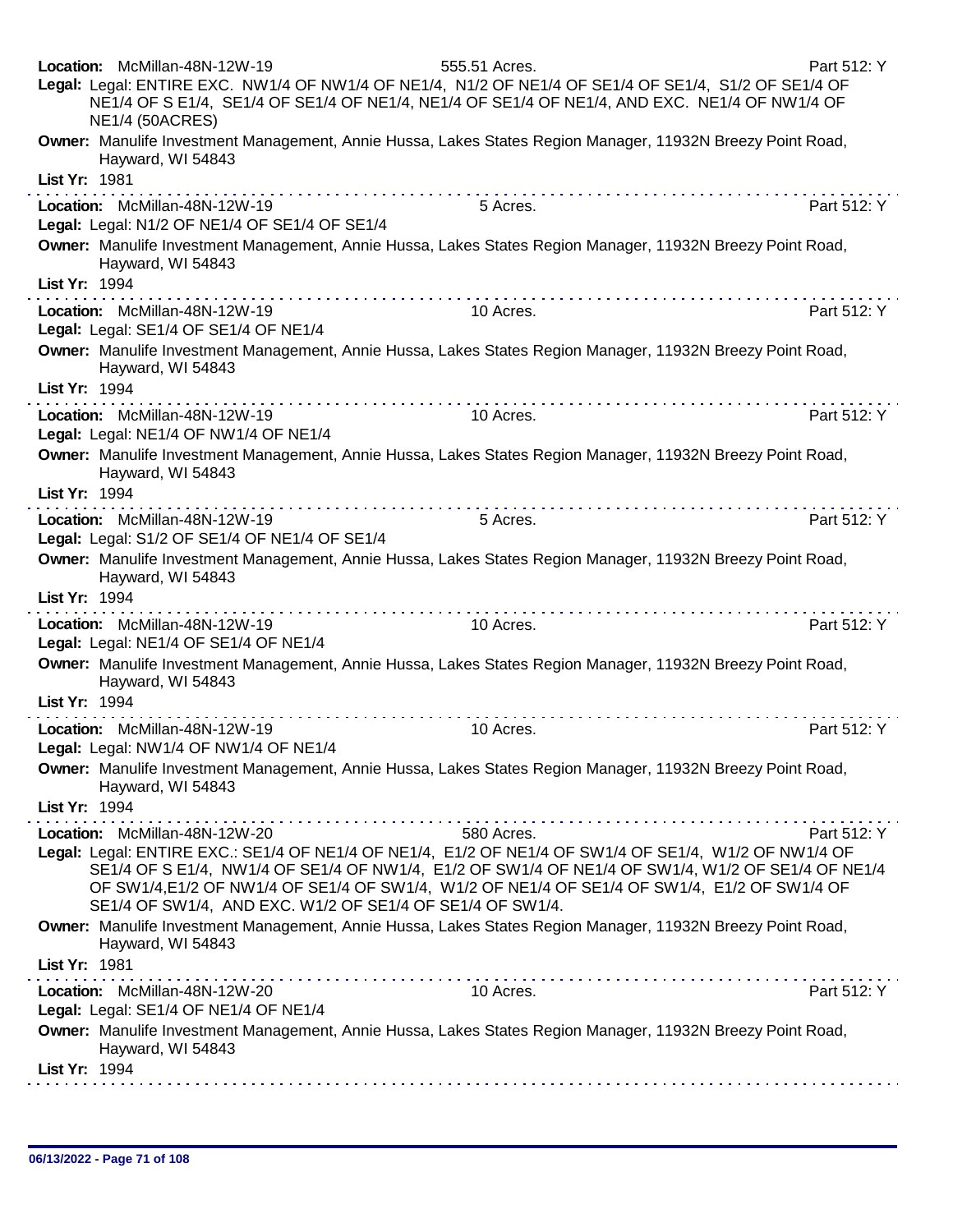|               | Location: McMillan-48N-12W-20<br>Legal: Legal: W1/2 OF SE1/4 OF NE1/4 OF SW1/4                                                  | 5 Acres.                                                                                                                                                                                                                                                                                                                                                                                                                                                     | Part 512: Y |
|---------------|---------------------------------------------------------------------------------------------------------------------------------|--------------------------------------------------------------------------------------------------------------------------------------------------------------------------------------------------------------------------------------------------------------------------------------------------------------------------------------------------------------------------------------------------------------------------------------------------------------|-------------|
| List Yr: 1994 | Owner: Manulife Investment Management, Annie Hussa, Lakes States Region Manager, 11932N Breezy Point Road,<br>Hayward, WI 54843 |                                                                                                                                                                                                                                                                                                                                                                                                                                                              |             |
|               |                                                                                                                                 |                                                                                                                                                                                                                                                                                                                                                                                                                                                              |             |
|               | Location: McMillan-48N-12W-20<br>Legal: Legal: E1/2 OF NW1/4 OF SE1/4 OF SW1/4                                                  | 5 Acres.                                                                                                                                                                                                                                                                                                                                                                                                                                                     | Part 512: Y |
|               | Owner: Manulife Investment Management, Annie Hussa, Lakes States Region Manager, 11932N Breezy Point Road,<br>Hayward, WI 54843 |                                                                                                                                                                                                                                                                                                                                                                                                                                                              |             |
| List Yr: 1994 |                                                                                                                                 | $\mathcal{L}^{\mathcal{A}}(\mathcal{A},\mathcal{A},\mathcal{A},\mathcal{A},\mathcal{A},\mathcal{A},\mathcal{A},\mathcal{A},\mathcal{A},\mathcal{A},\mathcal{A},\mathcal{A},\mathcal{A},\mathcal{A},\mathcal{A},\mathcal{A},\mathcal{A},\mathcal{A},\mathcal{A},\mathcal{A},\mathcal{A},\mathcal{A},\mathcal{A},\mathcal{A},\mathcal{A},\mathcal{A},\mathcal{A},\mathcal{A},\mathcal{A},\mathcal{A},\mathcal{A},\mathcal{A},\mathcal{A},\mathcal{A},\mathcal$ |             |
|               | Location: McMillan-48N-12W-20<br>Legal: Legal: E1/2 OF SW1/4 OF NE1/4 OF SW1/4                                                  | 5 Acres.                                                                                                                                                                                                                                                                                                                                                                                                                                                     | Part 512: Y |
|               | Owner: Manulife Investment Management, Annie Hussa, Lakes States Region Manager, 11932N Breezy Point Road,<br>Hayward, WI 54843 |                                                                                                                                                                                                                                                                                                                                                                                                                                                              |             |
| List Yr: 1994 |                                                                                                                                 |                                                                                                                                                                                                                                                                                                                                                                                                                                                              |             |
|               | Location: McMillan-48N-12W-20<br>Legal: Legal: NW1/4 OF SE1/4 OF NW1/4                                                          | 10 Acres.                                                                                                                                                                                                                                                                                                                                                                                                                                                    | Part 512: Y |
|               | Owner: Manulife Investment Management, Annie Hussa, Lakes States Region Manager, 11932N Breezy Point Road,<br>Hayward, WI 54843 |                                                                                                                                                                                                                                                                                                                                                                                                                                                              |             |
| List Yr: 1994 |                                                                                                                                 |                                                                                                                                                                                                                                                                                                                                                                                                                                                              |             |
|               | Location: McMillan-48N-12W-20                                                                                                   | 5 Acres.                                                                                                                                                                                                                                                                                                                                                                                                                                                     | Part 512: Y |
|               | Legal: Legal: W1/2 OF NW1/4 OF SE1/4 OF SE1/4                                                                                   |                                                                                                                                                                                                                                                                                                                                                                                                                                                              |             |
|               | Owner: Manulife Investment Management, Annie Hussa, Lakes States Region Manager, 11932N Breezy Point Road,<br>Hayward, WI 54843 |                                                                                                                                                                                                                                                                                                                                                                                                                                                              |             |
| List Yr: 1994 |                                                                                                                                 |                                                                                                                                                                                                                                                                                                                                                                                                                                                              |             |
|               | Location: McMillan-48N-12W-20<br>Legal: Legal: W1/2 OF NE1/4 OF SE1/4 OF SW1/4                                                  | 5 Acres.                                                                                                                                                                                                                                                                                                                                                                                                                                                     | Part 512: Y |
|               | Owner: Manulife Investment Management, Annie Hussa, Lakes States Region Manager, 11932N Breezy Point Road,<br>Hayward, WI 54843 |                                                                                                                                                                                                                                                                                                                                                                                                                                                              |             |
| List Yr: 1994 |                                                                                                                                 |                                                                                                                                                                                                                                                                                                                                                                                                                                                              |             |
|               | Location: McMillan-48N-12W-20<br>Legal: Legal: E1/2 OF NE1/4 OF SW1/4 OF SE1/4                                                  | 5 Acres.                                                                                                                                                                                                                                                                                                                                                                                                                                                     | Part 512: Y |
|               | Owner: Manulife Investment Management, Annie Hussa, Lakes States Region Manager, 11932N Breezy Point Road,<br>Hayward, WI 54843 |                                                                                                                                                                                                                                                                                                                                                                                                                                                              |             |
| List Yr: 1994 |                                                                                                                                 | .                                                                                                                                                                                                                                                                                                                                                                                                                                                            |             |
|               | Location: McMillan-48N-12W-20<br>Legal: Legal: E1/2 OF SW1/4 OF SE1/4 OF SW1/4                                                  | 5 Acres.                                                                                                                                                                                                                                                                                                                                                                                                                                                     | Part 512: Y |
|               | Owner: Manulife Investment Management, Annie Hussa, Lakes States Region Manager, 11932N Breezy Point Road,<br>Hayward, WI 54843 |                                                                                                                                                                                                                                                                                                                                                                                                                                                              |             |
| List Yr: 1994 |                                                                                                                                 |                                                                                                                                                                                                                                                                                                                                                                                                                                                              |             |
|               | Location: McMillan-48N-12W-20<br>Legal: Legal: W1/2 OF SE1/4 OF SE1/4 OF SW1/4                                                  | 5 Acres.                                                                                                                                                                                                                                                                                                                                                                                                                                                     | Part 512: Y |
|               | Owner: Manulife Investment Management, Annie Hussa, Lakes States Region Manager, 11932N Breezy Point Road,<br>Hayward, WI 54843 |                                                                                                                                                                                                                                                                                                                                                                                                                                                              |             |
| List Yr: 1994 |                                                                                                                                 |                                                                                                                                                                                                                                                                                                                                                                                                                                                              |             |
|               | Location: McMillan-48N-12W-21                                                                                                   | 40 Acres.                                                                                                                                                                                                                                                                                                                                                                                                                                                    | Part 512: Y |
|               | Legal: Legal: SE 1/4 OF NW 1/4                                                                                                  |                                                                                                                                                                                                                                                                                                                                                                                                                                                              |             |
|               | Owner: Manulife Investment Management, Annie Hussa, Lakes States Region Manager, 11932N Breezy Point Road,<br>Hayward, WI 54843 |                                                                                                                                                                                                                                                                                                                                                                                                                                                              |             |
| List Yr: 1981 |                                                                                                                                 |                                                                                                                                                                                                                                                                                                                                                                                                                                                              |             |
|               |                                                                                                                                 |                                                                                                                                                                                                                                                                                                                                                                                                                                                              |             |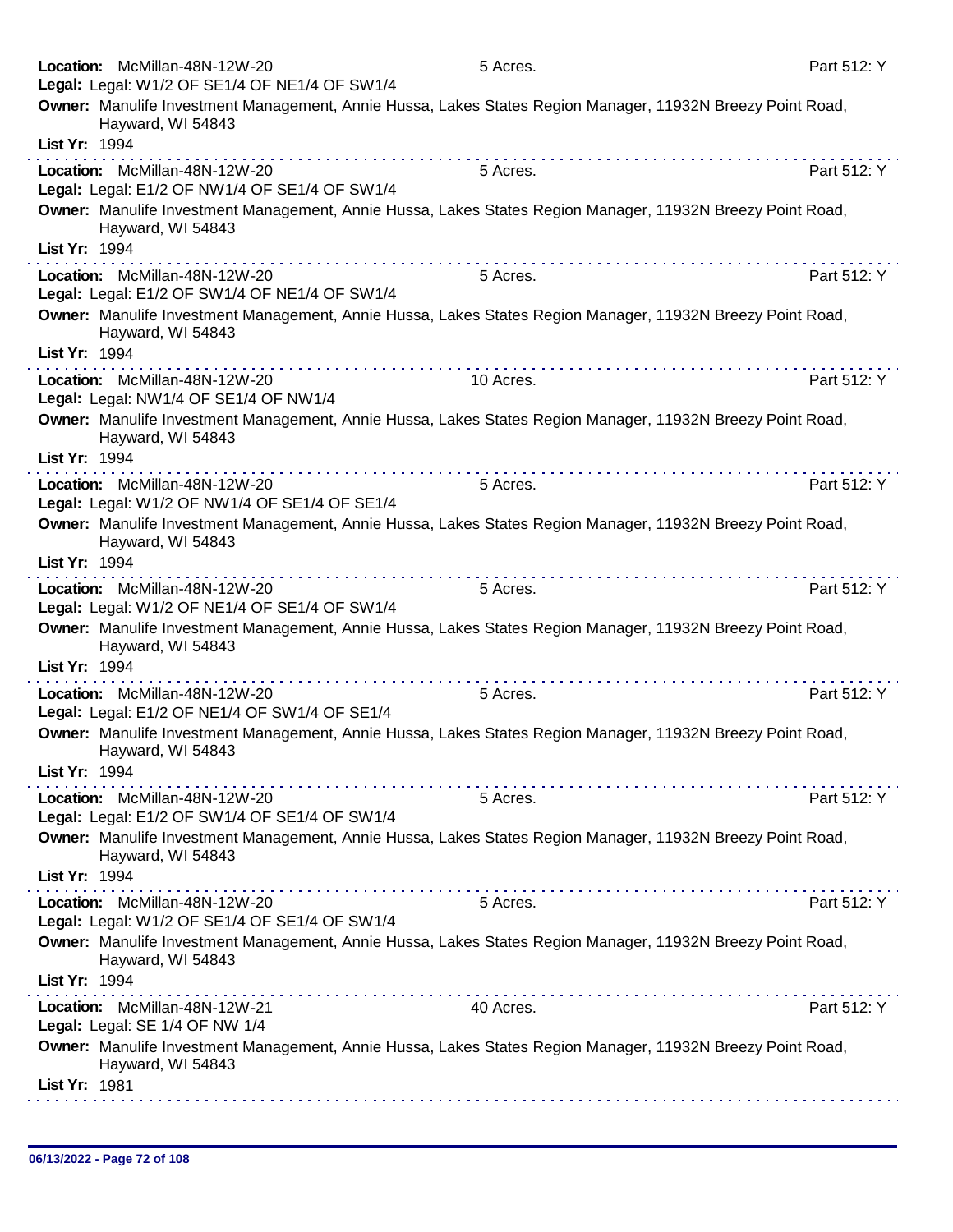|               | Location: McMillan-48N-12W-21<br>Legal: Legal: N 1/2 OF SE 1/4                             | 80 Acres.                                                                                                  | Part 512: Y |
|---------------|--------------------------------------------------------------------------------------------|------------------------------------------------------------------------------------------------------------|-------------|
|               | Hayward, WI 54843                                                                          | Owner: Manulife Investment Management, Annie Hussa, Lakes States Region Manager, 11932N Breezy Point Road, |             |
| List Yr: 1981 |                                                                                            |                                                                                                            |             |
|               | Location: McMillan-48N-12W-21<br>Legal: Legal: N 1/2 OF NW 1/4                             | 80 Acres.                                                                                                  | Part 512: Y |
|               | Hayward, WI 54843                                                                          | Owner: Manulife Investment Management, Annie Hussa, Lakes States Region Manager, 11932N Breezy Point Road, |             |
| List Yr: 1981 |                                                                                            |                                                                                                            |             |
|               | Location: McMillan-48N-12W-21<br>Legal: Legal: SW1/4 OF SE1/4 EXC. NW1/4 OF SW1/4 OF SE1/4 | 30 Acres.                                                                                                  | Part 512: Y |
|               | Hayward, WI 54843                                                                          | Owner: Manulife Investment Management, Annie Hussa, Lakes States Region Manager, 11932N Breezy Point Road, |             |
| List Yr: 1981 |                                                                                            |                                                                                                            |             |
|               | Location: McMillan-48N-12W-21<br>Legal: Legal: NE1/4 EXC. SE1/4 OF NE1/4 OF NE1/4          | 150 Acres.                                                                                                 | Part 512: Y |
| List Yr: 1981 | Hayward, WI 54843                                                                          | Owner: Manulife Investment Management, Annie Hussa, Lakes States Region Manager, 11932N Breezy Point Road, |             |
|               | Location: McMillan-48N-12W-21                                                              | 130 Acres.                                                                                                 | Part 512: Y |
|               | SW1/4 OF SW1/4, AND EXC. SW1/4 OF SW1/4 OF SW1/4.                                          | Legal: Legal: SW1/4 EXC. E1/2 OF NW1/4 OF NE1/4 OF SW1/4, W1/2 OF NE1/4 OF NE1/4 OF SW1/4, NW1/4 OF        |             |
|               | Hayward, WI 54843                                                                          | Owner: Manulife Investment Management, Annie Hussa, Lakes States Region Manager, 11932N Breezy Point Road, |             |
| List Yr: 1981 |                                                                                            |                                                                                                            |             |
|               | Location: McMillan-48N-12W-21<br>Legal: Legal: SE1/4 OF NE1/4 OF NE1/4                     | 10 Acres.                                                                                                  | Part 512: Y |
|               | Hayward, WI 54843                                                                          | Owner: Manulife Investment Management, Annie Hussa, Lakes States Region Manager, 11932N Breezy Point Road, |             |
| List Yr: 1994 |                                                                                            | . <b>.</b>                                                                                                 |             |
|               | Location: McMillan-48N-12W-21<br>Legal: Legal: NW1/4 OF SW1/4 OF SE1/4                     | 10 Acres.                                                                                                  | Part 512: Y |
|               | Hayward, WI 54843                                                                          | Owner: Manulife Investment Management, Annie Hussa, Lakes States Region Manager, 11932N Breezy Point Road, |             |
| List Yr: 1994 |                                                                                            |                                                                                                            |             |
|               | Location: McMillan-48N-12W-21<br>Legal: Legal: SW1/4 OF SW1/4 OF SW1/4                     | 10 Acres.                                                                                                  | Part 512: Y |
|               | Hayward, WI 54843                                                                          | Owner: Manulife Investment Management, Annie Hussa, Lakes States Region Manager, 11932N Breezy Point Road, |             |
| List Yr: 1994 |                                                                                            |                                                                                                            |             |
|               | Location: McMillan-48N-12W-21<br>Legal: Legal: W1/2 OF NE1/4 OF NE1/4 OF SW1/4             | 5 Acres.                                                                                                   | Part 512: Y |
|               | Hayward, WI 54843                                                                          | Owner: Manulife Investment Management, Annie Hussa, Lakes States Region Manager, 11932N Breezy Point Road, |             |
| List Yr: 1994 |                                                                                            |                                                                                                            |             |
|               | Location: McMillan-48N-12W-21<br>Legal: Legal: NW1/4 OF SW1/4 OF SW1/4                     | 10 Acres.                                                                                                  | Part 512: Y |
|               | Hayward, WI 54843                                                                          | Owner: Manulife Investment Management, Annie Hussa, Lakes States Region Manager, 11932N Breezy Point Road, |             |
| List Yr: 1994 |                                                                                            |                                                                                                            |             |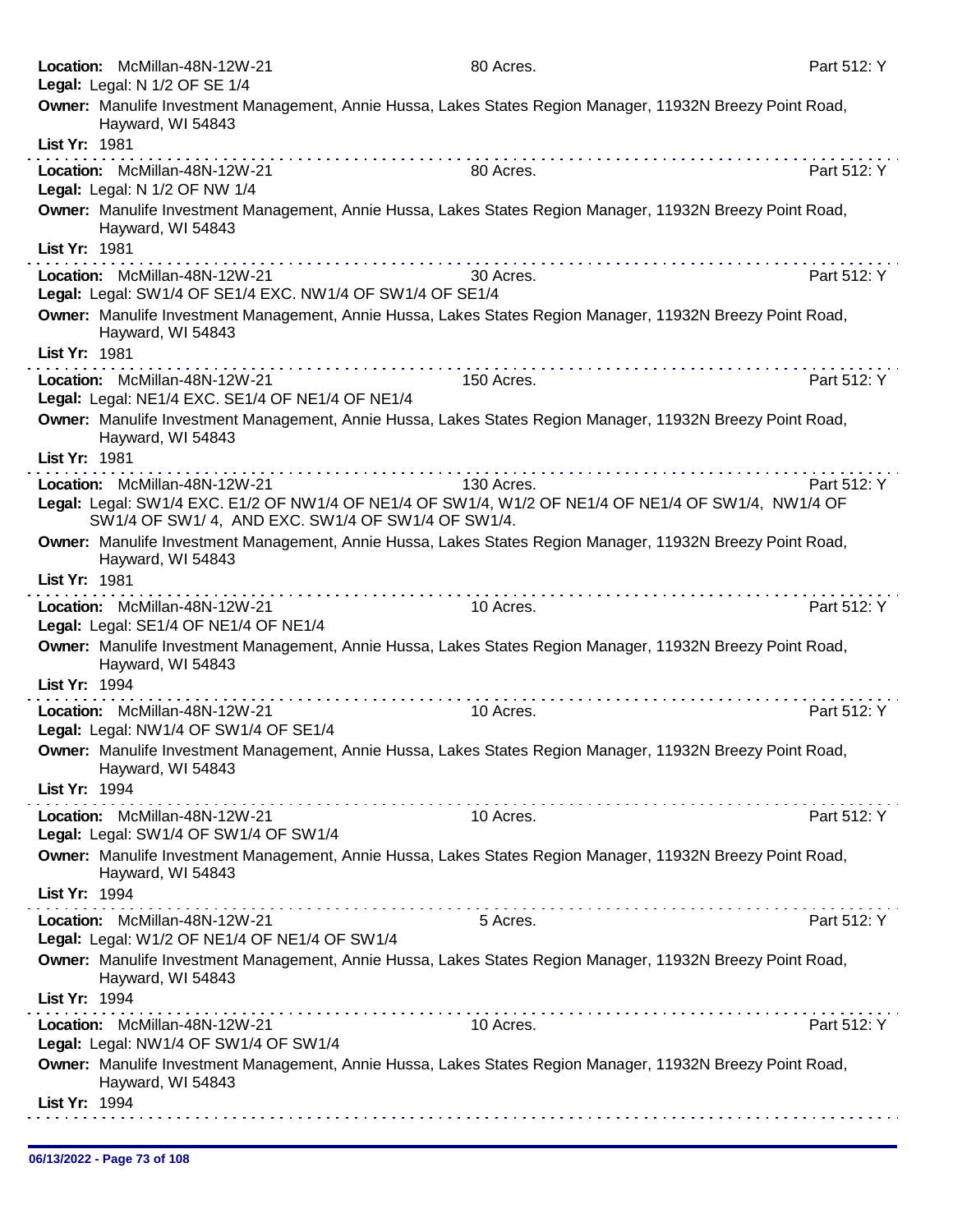| Location: McMillan-48N-12W-21<br>Legal: Legal: E1/2 OF NW1/4 OF NE1/4 OF SW1/4 | 5 Acres.                                                                                                                                                                                                                                                                                                                                                                   | Part 512: Y |
|--------------------------------------------------------------------------------|----------------------------------------------------------------------------------------------------------------------------------------------------------------------------------------------------------------------------------------------------------------------------------------------------------------------------------------------------------------------------|-------------|
|                                                                                | Owner: Manulife Investment Management, Annie Hussa, Lakes States Region Manager, 11932N Breezy Point Road,                                                                                                                                                                                                                                                                 |             |
| Hayward, WI 54843<br>List Yr: 1994                                             |                                                                                                                                                                                                                                                                                                                                                                            |             |
| Location: McMillan-48N-12W-22                                                  | 580 Acres.                                                                                                                                                                                                                                                                                                                                                                 | Part 512: Y |
|                                                                                | Legal: Legal: ENTIRE EXC. NE1/4 OF NW1/4 OF NW1/4, SE1/4 OF NE1/4 OF NW1/4, E1/2 OF SW1/4 OF SE1/4 OF<br>NW1/4, W1/2O F SE1/4 OF SE1/4 OF NW1/4, S1/2 OF NE1/4 OF SE1/4 OF SE1/4, N1/2 OF SE1/4 OF SE1/4<br>OF SE1/4, E1/2 OF NW1/4 OF SW1/4 OF SW1/4, W1/2 OF NE1/4 OF SW1/4 OF SW1/4, E1/2 OF SW1/4 OF<br>SW1/4 OF SW1/4, AND EXCEPT THE W1/2 OF SE1/4 OF SW1/4 OF SW1/4 |             |
| Hayward, WI 54843                                                              | Owner: Manulife Investment Management, Annie Hussa, Lakes States Region Manager, 11932N Breezy Point Road,                                                                                                                                                                                                                                                                 |             |
| List Yr: 1981                                                                  |                                                                                                                                                                                                                                                                                                                                                                            |             |
| Location: McMillan-48N-12W-22<br>Legal: Legal: E1/2 OF NW1/4 OF SW1/4 OF SW1/4 | 5 Acres.                                                                                                                                                                                                                                                                                                                                                                   | Part 512: Y |
| Hayward, WI 54843                                                              | Owner: Manulife Investment Management, Annie Hussa, Lakes States Region Manager, 11932N Breezy Point Road,                                                                                                                                                                                                                                                                 |             |
| List Yr: 1994                                                                  |                                                                                                                                                                                                                                                                                                                                                                            |             |
| Location: McMillan-48N-12W-22<br>Legal: Legal: W1/2 OF NE1/4 OF SW1/4 OF SW1/4 | 5 Acres.                                                                                                                                                                                                                                                                                                                                                                   | Part 512: Y |
| Hayward, WI 54843                                                              | Owner: Manulife Investment Management, Annie Hussa, Lakes States Region Manager, 11932N Breezy Point Road,                                                                                                                                                                                                                                                                 |             |
| List Yr: 1994                                                                  |                                                                                                                                                                                                                                                                                                                                                                            |             |
| Location: McMillan-48N-12W-22<br>Legal: Legal: W1/2 OF SE1/4 OF SE1/4 OF NW1/4 | 5 Acres.                                                                                                                                                                                                                                                                                                                                                                   | Part 512: Y |
| Hayward, WI 54843                                                              | Owner: Manulife Investment Management, Annie Hussa, Lakes States Region Manager, 11932N Breezy Point Road,                                                                                                                                                                                                                                                                 |             |
| List Yr: 1994                                                                  |                                                                                                                                                                                                                                                                                                                                                                            |             |
| Location: McMillan-48N-12W-22<br>Legal: Legal: E1/2 OF SW1/4 OF SE1/4 OF NW1/4 | 5 Acres.                                                                                                                                                                                                                                                                                                                                                                   | Part 512: Y |
| Hayward, WI 54843                                                              | Owner: Manulife Investment Management, Annie Hussa, Lakes States Region Manager, 11932N Breezy Point Road,                                                                                                                                                                                                                                                                 |             |
| List Yr: 1994                                                                  |                                                                                                                                                                                                                                                                                                                                                                            |             |
| Location: McMillan-48N-12W-22<br>Legal: Legal: E1/2 OF SW1/4 OF SW1/4 OF SW1/4 | 5 Acres.                                                                                                                                                                                                                                                                                                                                                                   | Part 512: Y |
| Hayward, WI 54843                                                              | Owner: Manulife Investment Management, Annie Hussa, Lakes States Region Manager, 11932N Breezy Point Road,                                                                                                                                                                                                                                                                 |             |
| List Yr: 1994                                                                  |                                                                                                                                                                                                                                                                                                                                                                            |             |
| Location: McMillan-48N-12W-22<br>Legal: Legal: W1/2 OF SE1/4 OF SW1/4 OF SW1/4 | 5 Acres.                                                                                                                                                                                                                                                                                                                                                                   | Part 512: Y |
| Hayward, WI 54843                                                              | Owner: Manulife Investment Management, Annie Hussa, Lakes States Region Manager, 11932N Breezy Point Road,                                                                                                                                                                                                                                                                 |             |
| List Yr: 1994                                                                  |                                                                                                                                                                                                                                                                                                                                                                            |             |
| Location: McMillan-48N-12W-22<br>Legal: Legal: SE1/4 OF NE1/4 OF NW1/4         | 10 Acres.                                                                                                                                                                                                                                                                                                                                                                  | Part 512: Y |
| Hayward, WI 54843                                                              | Owner: Manulife Investment Management, Annie Hussa, Lakes States Region Manager, 11932N Breezy Point Road,                                                                                                                                                                                                                                                                 |             |
| List Yr: 1994                                                                  |                                                                                                                                                                                                                                                                                                                                                                            |             |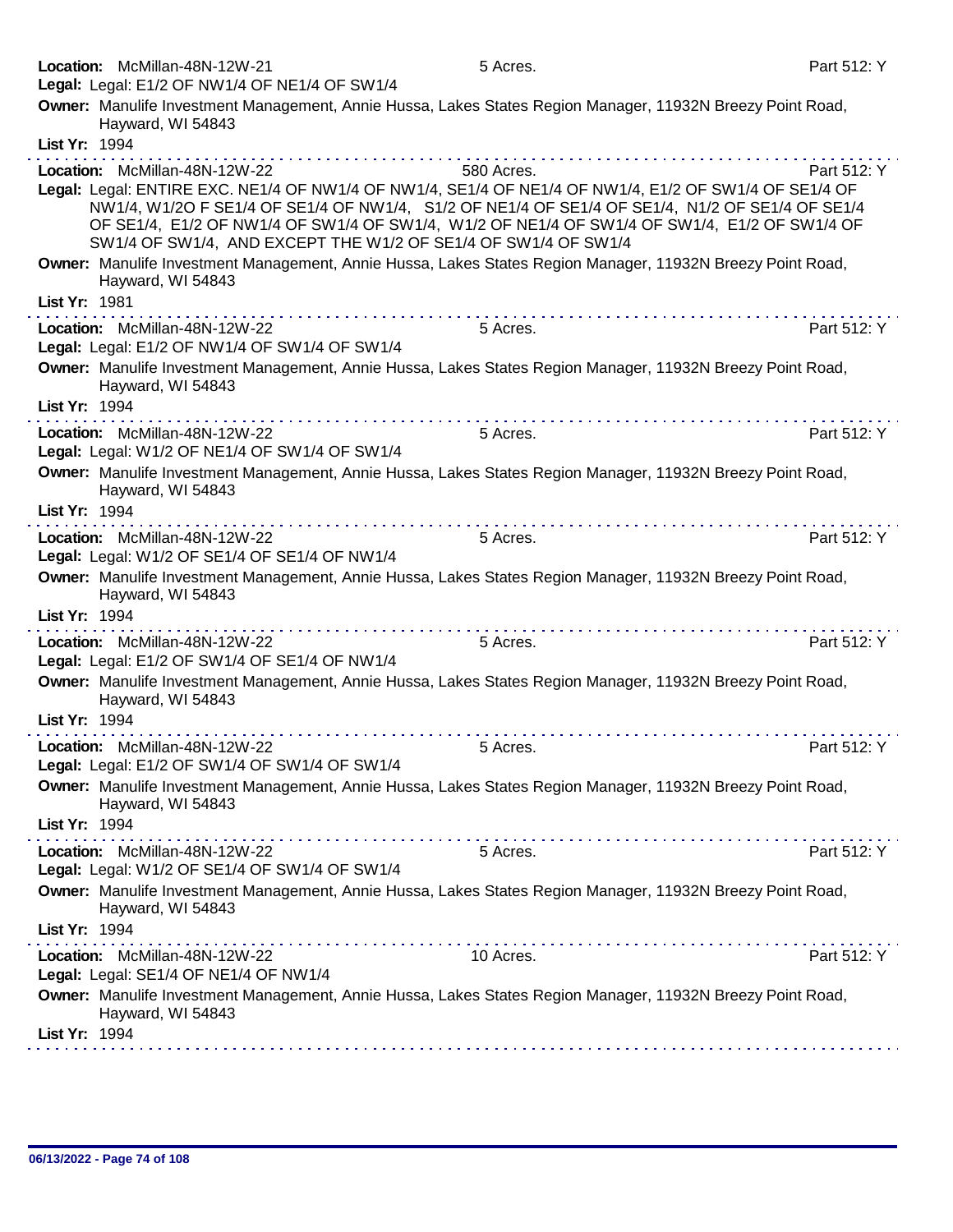|               | Location: McMillan-48N-12W-22<br>Legal: Legal: NE1/4 OF NW1/4 OF NW1/4                   | 10 Acres.                                                                                                         | Part 512: Y |
|---------------|------------------------------------------------------------------------------------------|-------------------------------------------------------------------------------------------------------------------|-------------|
| List Yr: 1994 | Hayward, WI 54843                                                                        | Owner: Manulife Investment Management, Annie Hussa, Lakes States Region Manager, 11932N Breezy Point Road,        |             |
|               | Location: McMillan-48N-12W-22                                                            | 5 Acres.                                                                                                          | Part 512: Y |
| List Yr: 1994 | Legal: Legal: S1/2 OF NE1/4 OF SE1/4 OF SE1/4<br>Hayward, WI 54843                       | Owner: Manulife Investment Management, Annie Hussa, Lakes States Region Manager, 11932N Breezy Point Road,        |             |
|               | Location: McMillan-48N-12W-22<br>Legal: Legal: N1/2 OF SE1/4 OF SE1/4 OF SE1/4           | 5 Acres.                                                                                                          | Part 512: Y |
| List Yr: 1994 | Hayward, WI 54843                                                                        | Owner: Manulife Investment Management, Annie Hussa, Lakes States Region Manager, 11932N Breezy Point Road,        |             |
|               | Location: McMillan-48N-12W-23<br>Legal: Legal: SE1/4 OF NE/4                             | 40 Acres.                                                                                                         | Part 512: N |
| List Yr: 1981 |                                                                                          | Owner: The Nature Conservancy, Ms. Helen Taylor, 101 East Cesar E. Chavez Avenue, Lansing, MI 48906<br>.<br>.     |             |
|               | Location: McMillan-48N-12W-23<br>Legal: Legal: NE 1/4 OF NE 1/4                          | 40 Acres.                                                                                                         | Part 512: N |
| List Yr: 1985 |                                                                                          | Owner: The Nature Conservancy, Ms. Helen Taylor, 101 East Cesar E. Chavez Avenue, Lansing, MI 48906               |             |
|               | Location: McMillan-48N-12W-23<br>Legal: Legal: NW 1/4 OF NE 1/4                          | 40 Acres.<br>Owner: The Nature Conservancy, Ms. Helen Taylor, 101 East Cesar E. Chavez Avenue, Lansing, MI 48906  | Part 512: N |
| List Yr: 1985 |                                                                                          |                                                                                                                   |             |
|               | Location: McMillan-48N-12W-23<br>Legal: Legal: W1/2; SE1/4; AND SW1/4 OF NE1/4           | 520 Acres.                                                                                                        | Part 512: Y |
| List Yr: 1981 | Hayward, WI 54843                                                                        | Owner: Manulife Investment Management, Annie Hussa, Lakes States Region Manager, 11932N Breezy Point Road,        |             |
|               | Location: McMillan-48N-12W-24<br>Legal: Legal: ENTIRE EXC. SE 1/4 OF NW 1/4              | 600 Acres.                                                                                                        | Part 512: N |
| List Yr: 1981 |                                                                                          | Owner: The Nature Conservancy, Ms. Helen Taylor, 101 East Cesar E. Chavez Avenue, Lansing, MI 48906               |             |
|               | Location: McMillan-48N-12W-24<br>Legal: Legal: SE 1/4 OF NW 1/4                          | 40 Acres.                                                                                                         | Part 512: N |
| List Yr: 1985 |                                                                                          | Owner: The Nature Conservancy, Ms. Helen Taylor, 101 East Cesar E. Chavez Avenue, Lansing, MI 48906               |             |
|               | Location: McMillan-48N-12W-25<br>Legal: Legal: SE 1/4 OF SE 1/4                          | 40 Acres.                                                                                                         | Part 512: N |
| List Yr: 1990 |                                                                                          | Owner: The Nature Conservancy, Ms. Helen Taylor, 101 East Cesar E. Chavez Avenue, Lansing, MI 48906               |             |
| List Yr: 1981 | Location: McMillan-48N-12W-25<br>Legal: Legal: NE1/4 OF NW1/4; NE1/4; AND NE1/4 OF SE1/4 | 240 Acres.<br>Owner: The Nature Conservancy, Ms. Helen Taylor, 101 East Cesar E. Chavez Avenue, Lansing, MI 48906 | Part 512: N |
|               |                                                                                          |                                                                                                                   |             |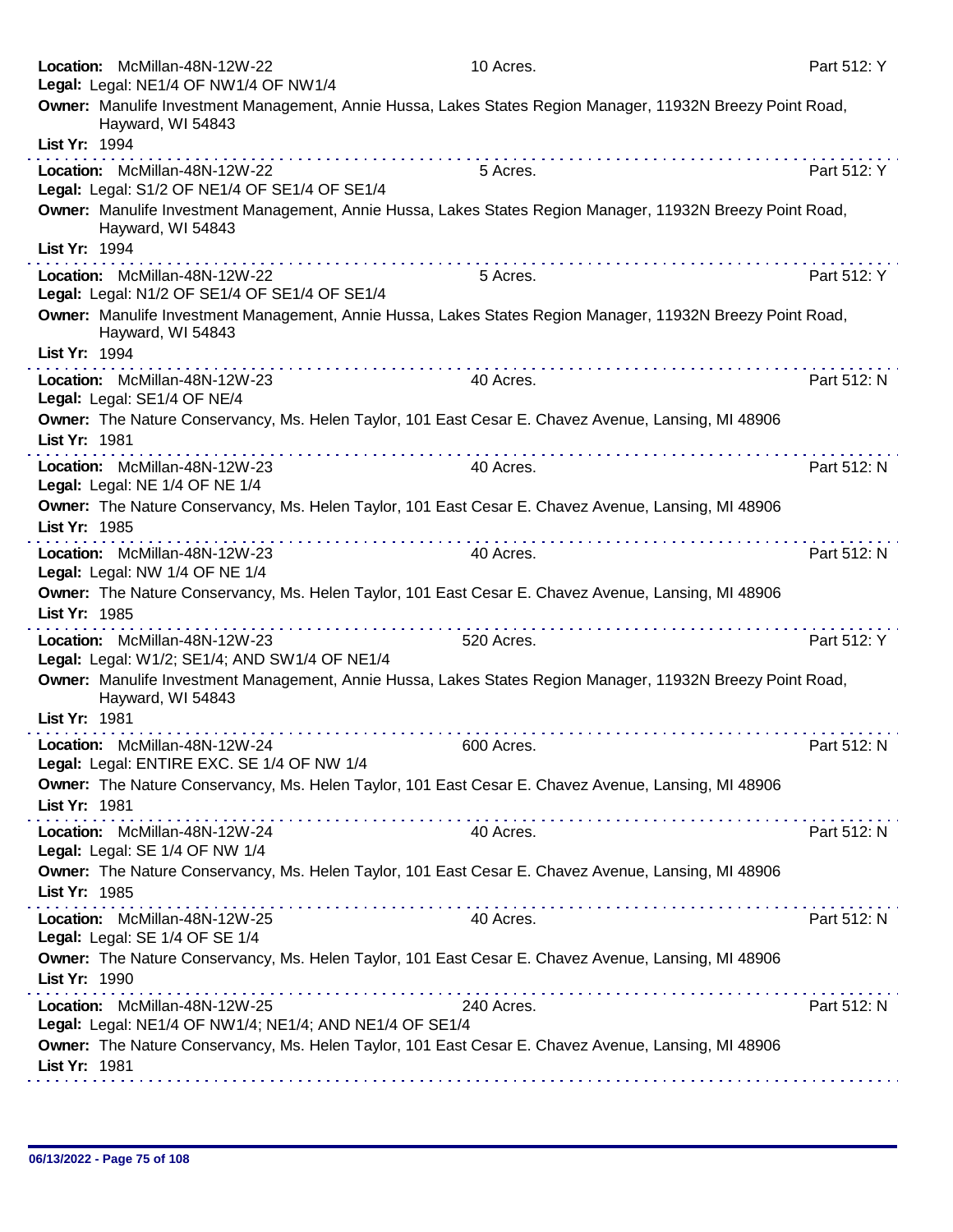|               | Location: McMillan-48N-12W-25<br>Legal: Legal: W1/2 OF NW1/4; SE1/4 OF NW1/4; SW1/4; AND W1/2 OF SE1/4 | 360 Acres.                                                                                                                                                                                                      | Part 512: Y |
|---------------|--------------------------------------------------------------------------------------------------------|-----------------------------------------------------------------------------------------------------------------------------------------------------------------------------------------------------------------|-------------|
|               | Hayward, WI 54843                                                                                      | Owner: Manulife Investment Management, Annie Hussa, Lakes States Region Manager, 11932N Breezy Point Road,                                                                                                      |             |
| List Yr: 1981 |                                                                                                        |                                                                                                                                                                                                                 |             |
|               | Location: McMillan-48N-12W-26<br>Legal: Legal: SW 1/4 OF SW 1/4 EXC. SW 1/4 OF SW 1/4 OF SW 1/4        | 30 Acres.                                                                                                                                                                                                       | Part 512: Y |
|               | Hayward, WI 54843                                                                                      | Owner: Manulife Investment Management, Annie Hussa, Lakes States Region Manager, 11932N Breezy Point Road,                                                                                                      |             |
| List Yr: 1985 |                                                                                                        |                                                                                                                                                                                                                 |             |
|               | Location: McMillan-48N-12W-26<br>Legal: Legal: ENTIRE EXC. SW 1/4 OF SW 1/4                            | 600 Acres.                                                                                                                                                                                                      | Part 512: Y |
|               | Hayward, WI 54843                                                                                      | Owner: Manulife Investment Management, Annie Hussa, Lakes States Region Manager, 11932N Breezy Point Road,                                                                                                      |             |
| List Yr: 1981 |                                                                                                        |                                                                                                                                                                                                                 |             |
|               | Location: McMillan-48N-12W-27                                                                          | a construction and construction<br>580 Acres.                                                                                                                                                                   | Part 512: Y |
|               | OF SW1/4OF SE1/4 OF SE1/4, AND EXC. NE1/4 OF NE1/4 OF NW1/4                                            | Legal: Legal: ENTIRE EXC. S1/2 OF SE1/4 OF NE1/4 OF NE1/4, N1/2 OF NE1/4 OF SE1/4 OF NE1/4, NE1/4 OF NE1/4<br>OF SE1/4, SE1/4 OF SE1/4 OF SW1/4, SE1/4 OF SE1/4 OF NW1/4, W1/2 OF SE1/4 OF SE1/4 OF SE1/4, E1/2 |             |
|               | Hayward, WI 54843                                                                                      | Owner: Manulife Investment Management, Annie Hussa, Lakes States Region Manager, 11932N Breezy Point Road,                                                                                                      |             |
| List Yr: 1981 |                                                                                                        |                                                                                                                                                                                                                 |             |
|               | Location: McMillan-48N-12W-27<br>Legal: Legal: N1/2 OF NE1/4 OF SE1/4 OF NE1/4                         | 5 Acres.                                                                                                                                                                                                        | Part 512: Y |
|               | Hayward, WI 54843                                                                                      | Owner: Manulife Investment Management, Annie Hussa, Lakes States Region Manager, 11932N Breezy Point Road,                                                                                                      |             |
| List Yr: 1994 |                                                                                                        |                                                                                                                                                                                                                 |             |
|               | Location: McMillan-48N-12W-27<br>Legal: Legal: S1/2 OF SE1/4 OF NE1/4 OF NE1/4                         | 5 Acres.                                                                                                                                                                                                        | Part 512: Y |
|               | Hayward, WI 54843                                                                                      | Owner: Manulife Investment Management, Annie Hussa, Lakes States Region Manager, 11932N Breezy Point Road,                                                                                                      |             |
| List Yr: 1994 |                                                                                                        |                                                                                                                                                                                                                 |             |
|               | Location: McMillan-48N-12W-27<br>Legal: Legal: NE1/4 OF NE1/4 OF NW1/4                                 | 10 Acres.                                                                                                                                                                                                       | Part 512: Y |
|               | Hayward, WI 54843                                                                                      | Owner: Manulife Investment Management, Annie Hussa, Lakes States Region Manager, 11932N Breezy Point Road,                                                                                                      |             |
| List Yr: 1994 |                                                                                                        |                                                                                                                                                                                                                 |             |
|               | Location: McMillan-48N-12W-27<br>Legal: Legal: SE1/4 OF SE1/4 OF NW1/4                                 | 10 Acres.                                                                                                                                                                                                       | Part 512: Y |
|               | Hayward, WI 54843                                                                                      | Owner: Manulife Investment Management, Annie Hussa, Lakes States Region Manager, 11932N Breezy Point Road,                                                                                                      |             |
| List Yr: 1994 |                                                                                                        |                                                                                                                                                                                                                 |             |
|               | Location: McMillan-48N-12W-27<br>Legal: Legal: W1/2 OF SE1/4 OF SE1/4 OF SE1/4                         | 5 Acres.                                                                                                                                                                                                        | Part 512: Y |
|               | Hayward, WI 54843                                                                                      | Owner: Manulife Investment Management, Annie Hussa, Lakes States Region Manager, 11932N Breezy Point Road,                                                                                                      |             |
| List Yr: 1994 | . The second contract is the second contract of the second $\alpha$                                    |                                                                                                                                                                                                                 |             |
|               | Location: McMillan-48N-12W-27<br>Legal: Legal: E1/2 OF SW1/4 OF SE1/4 OF SE1/4                         | 5 Acres.                                                                                                                                                                                                        | Part 512: Y |
|               | Hayward, WI 54843                                                                                      | Owner: Manulife Investment Management, Annie Hussa, Lakes States Region Manager, 11932N Breezy Point Road,                                                                                                      |             |
| List Yr: 1994 |                                                                                                        |                                                                                                                                                                                                                 |             |

06/13/2022 - Page 76 of 108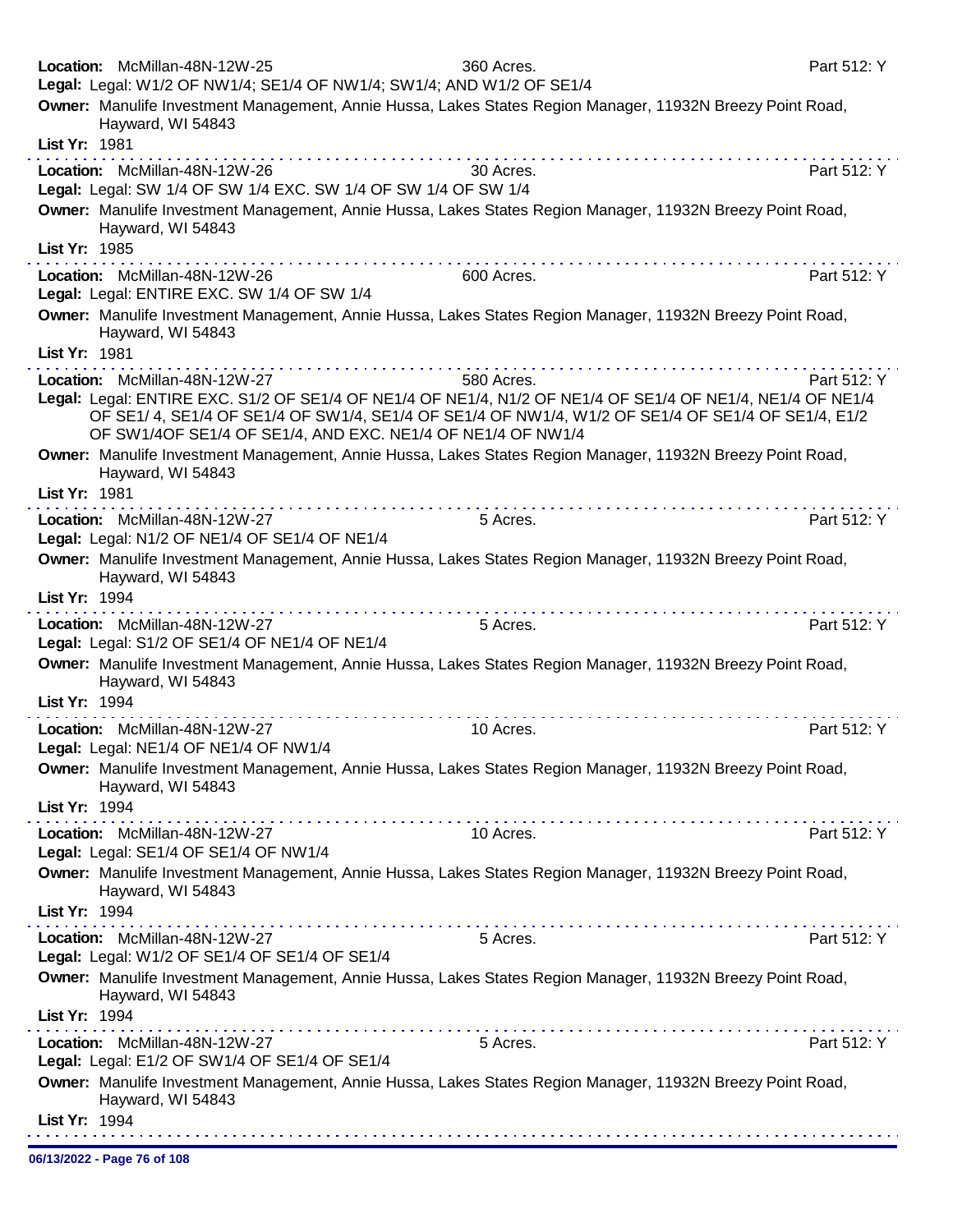| Location: McMillan-48N-12W-27<br>Legal: Legal: NE1/4 OF NE1/4 OF SE1/4                                                                                       | 10 Acres.                                                                                                                                                                                                                                                                                                         | Part 512: Y                                                                                                                                                                                                                                  |
|--------------------------------------------------------------------------------------------------------------------------------------------------------------|-------------------------------------------------------------------------------------------------------------------------------------------------------------------------------------------------------------------------------------------------------------------------------------------------------------------|----------------------------------------------------------------------------------------------------------------------------------------------------------------------------------------------------------------------------------------------|
| Owner: Manulife Investment Management, Annie Hussa, Lakes States Region Manager, 11932N Breezy Point Road,<br>Hayward, WI 54843                              |                                                                                                                                                                                                                                                                                                                   |                                                                                                                                                                                                                                              |
| List Yr: 1994                                                                                                                                                |                                                                                                                                                                                                                                                                                                                   |                                                                                                                                                                                                                                              |
| Location: McMillan-48N-12W-27<br>Legal: Legal: SE1/4 OF SE1/4 OF SW1/4                                                                                       | 10 Acres.                                                                                                                                                                                                                                                                                                         | Part 512: Y                                                                                                                                                                                                                                  |
| Owner: Manulife Investment Management, Annie Hussa, Lakes States Region Manager, 11932N Breezy Point Road,<br>Hayward, WI 54843                              |                                                                                                                                                                                                                                                                                                                   |                                                                                                                                                                                                                                              |
| List Yr: 1994                                                                                                                                                | .<br><u>a serie de la característica de la característica de la característica de la característica de la característica de la característica de la característica de la característica de la característica de la característica de </u>                                                                         |                                                                                                                                                                                                                                              |
| Location: McMillan-48N-12W-28<br>Legal: Legal: ENTIRE EXC. NW1/4 OF NE1/4 & EXC. NW1/4 OF NW1/4 OF NW1/4, S1/2 OF SE1/4 OF SE1/4 OF NE1/4,<br>SW1/4 OF SW1/4 | 540 Acres.<br>N1/2 OF NE1/4 OF NE1/4 OF SE1/4, S1/2 OF NE1/4 OF SE1/4 OF NE1/4, N1/2 OF SE1/4 OF SE1/4 OF NE1/4,<br>E1/2 OFSW1/4 OF SW1/4 OF NE1/4, W1/2 OF SE1/4 OF SW1/4 OF NE1/4, E1/2 OF NW1/4 OF SW1/4 OF<br>SW1/4, W1/2 OFNE1/4 OF SW1/4 OF SW1/4, E1/2 OF SW1/4 OF SW1/4 OF SW1/4, & EXC. W1/2 OF SE1/4 OF | Part 512: Y                                                                                                                                                                                                                                  |
| Owner: Manulife Investment Management, Annie Hussa, Lakes States Region Manager, 11932N Breezy Point Road,<br>Hayward, WI 54843<br>List Yr: 1981             |                                                                                                                                                                                                                                                                                                                   |                                                                                                                                                                                                                                              |
|                                                                                                                                                              |                                                                                                                                                                                                                                                                                                                   |                                                                                                                                                                                                                                              |
| Location: McMillan-48N-12W-28<br>Legal: Legal: E1/2 OF NW1/4 OF SW1/4 OF SW1/4                                                                               | 5 Acres.                                                                                                                                                                                                                                                                                                          | Part 512: Y                                                                                                                                                                                                                                  |
| Owner: Manulife Investment Management, Annie Hussa, Lakes States Region Manager, 11932N Breezy Point Road,<br>Hayward, WI 54843                              |                                                                                                                                                                                                                                                                                                                   |                                                                                                                                                                                                                                              |
| List Yr: 1994<br>Location: McMillan-48N-12W-28                                                                                                               | .<br>5 Acres.                                                                                                                                                                                                                                                                                                     | a construction of the construction of the construction of the construction of the construction of the construction of the construction of the construction of the construction of the construction of the construction of the<br>Part 512: Y |
| Legal: Legal: N1/2 OF NE1/4 OF NE1/4 OF SE1/4                                                                                                                |                                                                                                                                                                                                                                                                                                                   |                                                                                                                                                                                                                                              |
| Owner: Manulife Investment Management, Annie Hussa, Lakes States Region Manager, 11932N Breezy Point Road,<br>Hayward, WI 54843                              |                                                                                                                                                                                                                                                                                                                   |                                                                                                                                                                                                                                              |
| List Yr: 1994                                                                                                                                                |                                                                                                                                                                                                                                                                                                                   |                                                                                                                                                                                                                                              |
| Location: McMillan-48N-12W-28<br>Legal: Legal: NW1/4 OF NW1/4 OF NW1/4                                                                                       | 10 Acres.                                                                                                                                                                                                                                                                                                         | Part 512: Y                                                                                                                                                                                                                                  |
| Owner: Manulife Investment Management, Annie Hussa, Lakes States Region Manager, 11932N Breezy Point Road,<br>Hayward, WI 54843                              |                                                                                                                                                                                                                                                                                                                   |                                                                                                                                                                                                                                              |
| List Yr: 1994                                                                                                                                                |                                                                                                                                                                                                                                                                                                                   |                                                                                                                                                                                                                                              |
| Location: McMillan-48N-12W-28<br>Legal: Legal: S1/2 OF NE1/4 OF SE1/4 OF NE1/4                                                                               | 5 Acres.                                                                                                                                                                                                                                                                                                          | Part 512: Y                                                                                                                                                                                                                                  |
| Owner: Manulife Investment Management, Annie Hussa, Lakes States Region Manager, 11932N Breezy Point Road,<br>Hayward, WI 54843                              |                                                                                                                                                                                                                                                                                                                   |                                                                                                                                                                                                                                              |
| List Yr: 1994                                                                                                                                                |                                                                                                                                                                                                                                                                                                                   |                                                                                                                                                                                                                                              |
| Location: McMillan-48N-12W-28<br>Legal: Legal: W1/2 OF NE1/4 OF SW1/4 OF SW1/4                                                                               | 5 Acres.                                                                                                                                                                                                                                                                                                          | Part 512: Y                                                                                                                                                                                                                                  |
| Owner: Manulife Investment Management, Annie Hussa, Lakes States Region Manager, 11932N Breezy Point Road,<br>Hayward, WI 54843                              |                                                                                                                                                                                                                                                                                                                   |                                                                                                                                                                                                                                              |
| List Yr: 1994                                                                                                                                                |                                                                                                                                                                                                                                                                                                                   |                                                                                                                                                                                                                                              |
| Location: McMillan-48N-12W-28<br>Legal: Legal: N1/2 OF SE1/4 OF SE1/4 OF NE1/4                                                                               | 5 Acres.                                                                                                                                                                                                                                                                                                          | Part 512: Y                                                                                                                                                                                                                                  |
| Owner: Manulife Investment Management, Annie Hussa, Lakes States Region Manager, 11932N Breezy Point Road,<br>Hayward, WI 54843                              |                                                                                                                                                                                                                                                                                                                   |                                                                                                                                                                                                                                              |
| List Yr: 1994                                                                                                                                                |                                                                                                                                                                                                                                                                                                                   |                                                                                                                                                                                                                                              |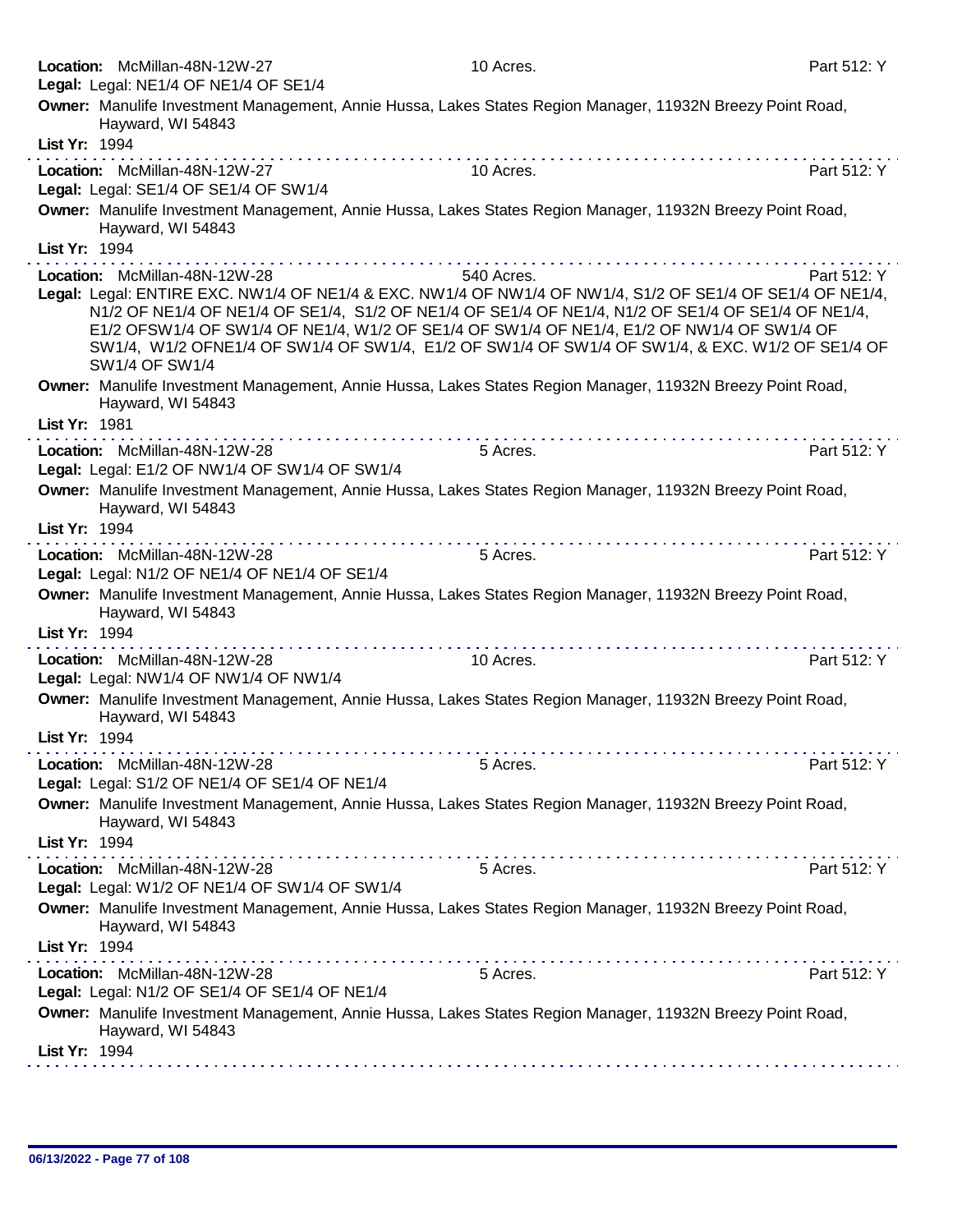| Owner: Manulife Investment Management, Annie Hussa, Lakes States Region Manager, 11932N Breezy Point Road,<br>Hayward, WI 54843                                                                                                                                                                                                                                                                         |            |             |
|---------------------------------------------------------------------------------------------------------------------------------------------------------------------------------------------------------------------------------------------------------------------------------------------------------------------------------------------------------------------------------------------------------|------------|-------------|
| List Yr: 1994                                                                                                                                                                                                                                                                                                                                                                                           |            |             |
| .<br>Location: McMillan-48N-12W-28<br>Legal: Legal: E1/2 OF SW1/4 OF SW1/4 OF SW1/4                                                                                                                                                                                                                                                                                                                     | 5 Acres.   | Part 512: Y |
| Owner: Manulife Investment Management, Annie Hussa, Lakes States Region Manager, 11932N Breezy Point Road,<br>Hayward, WI 54843                                                                                                                                                                                                                                                                         |            |             |
| List Yr: 1994                                                                                                                                                                                                                                                                                                                                                                                           |            |             |
| Location: McMillan-48N-12W-28<br>Legal: Legal: E1/2 OF SW1/4 OF SW1/4 OF NE1/4                                                                                                                                                                                                                                                                                                                          | 5 Acres.   | Part 512: Y |
| Owner: Manulife Investment Management, Annie Hussa, Lakes States Region Manager, 11932N Breezy Point Road,<br>Hayward, WI 54843                                                                                                                                                                                                                                                                         |            |             |
| List Yr: 1994                                                                                                                                                                                                                                                                                                                                                                                           |            |             |
| Location: McMillan-48N-12W-28<br>Legal: Legal: S1/2 OF SE1/4 OF SE1/4 OF NE1/4                                                                                                                                                                                                                                                                                                                          | 5 Acres.   | Part 512: Y |
| Owner: Manulife Investment Management, Annie Hussa, Lakes States Region Manager, 11932N Breezy Point Road,<br>Hayward, WI 54843                                                                                                                                                                                                                                                                         |            |             |
| List Yr: 1994<br>.                                                                                                                                                                                                                                                                                                                                                                                      |            |             |
| Location: McMillan-48N-12W-28<br>Legal: Legal: W1/2 OF SE1/4 OF SW1/4 OF NE1/4                                                                                                                                                                                                                                                                                                                          | 5 Acres.   | Part 512: Y |
| Owner: Manulife Investment Management, Annie Hussa, Lakes States Region Manager, 11932N Breezy Point Road,<br>Hayward, WI 54843                                                                                                                                                                                                                                                                         |            |             |
| List Yr: 1994                                                                                                                                                                                                                                                                                                                                                                                           | .          |             |
| Location: McMillan-48N-12W-29<br>Legal: Legal: ENTIRE EXC. S1/2 OF NW1/4 OF NW1/4 OF SW1/4, N1/2 OF SW1/4 OF NW1/4 OF SW1/4, NE1/4 OF<br>NW1/4 OF SW 1/4, S1/2 OF NW1/4 OF SW1/4 OF NE1/4, N1/2 OF SW1/4 OF SW1/4 OF NE1/4, S1/2 OF<br>NW1/4 OF NE1/4 OF SE1/4, N1/2 OF SW1/4 OF NE1/4 OF SE1/4, SW1/4 OF SE1/4 OF SE1/4, W1/2 OF NW1/4<br>OF SW1/4 OF SE1/4, AND EXC. E1/2 OF NE1/4 OF SE1/4 OF SW1/4. | 580 Acres. | Part 512: Y |
| Owner: Manulife Investment Management, Annie Hussa, Lakes States Region Manager, 11932N Breezy Point Road,<br>Hayward, WI 54843                                                                                                                                                                                                                                                                         |            |             |
| List Yr: 1981                                                                                                                                                                                                                                                                                                                                                                                           |            |             |
| Location: McMillan-48N-12W-29<br>Legal: Legal: N1/2 OF SW1/4 OF NW1/4 OF SW1/4                                                                                                                                                                                                                                                                                                                          | 5 Acres.   | Part 512: Y |
| Owner: Manulife Investment Management, Annie Hussa, Lakes States Region Manager, 11932N Breezy Point Road,<br>Hayward, WI 54843                                                                                                                                                                                                                                                                         |            |             |
| List Yr: 1994                                                                                                                                                                                                                                                                                                                                                                                           |            |             |
| Location: McMillan-48N-12W-29<br>Legal: Legal: SW1/4 OF SE1/4 OF SE1/4                                                                                                                                                                                                                                                                                                                                  | 10 Acres.  | Part 512: Y |
| Owner: Manulife Investment Management, Annie Hussa, Lakes States Region Manager, 11932N Breezy Point Road,<br>Hayward, WI 54843                                                                                                                                                                                                                                                                         |            |             |
| List Yr: 1994                                                                                                                                                                                                                                                                                                                                                                                           |            |             |
| Location: McMillan-48N-12W-29<br>Legal: Legal: S1/2 OF NW1/4 OF NW1/4 OF SW1/4                                                                                                                                                                                                                                                                                                                          | 5 Acres.   | Part 512: Y |
| Owner: Manulife Investment Management, Annie Hussa, Lakes States Region Manager, 11932N Breezy Point Road,<br>Hayward, WI 54843                                                                                                                                                                                                                                                                         |            |             |
| List Yr: 1994                                                                                                                                                                                                                                                                                                                                                                                           |            |             |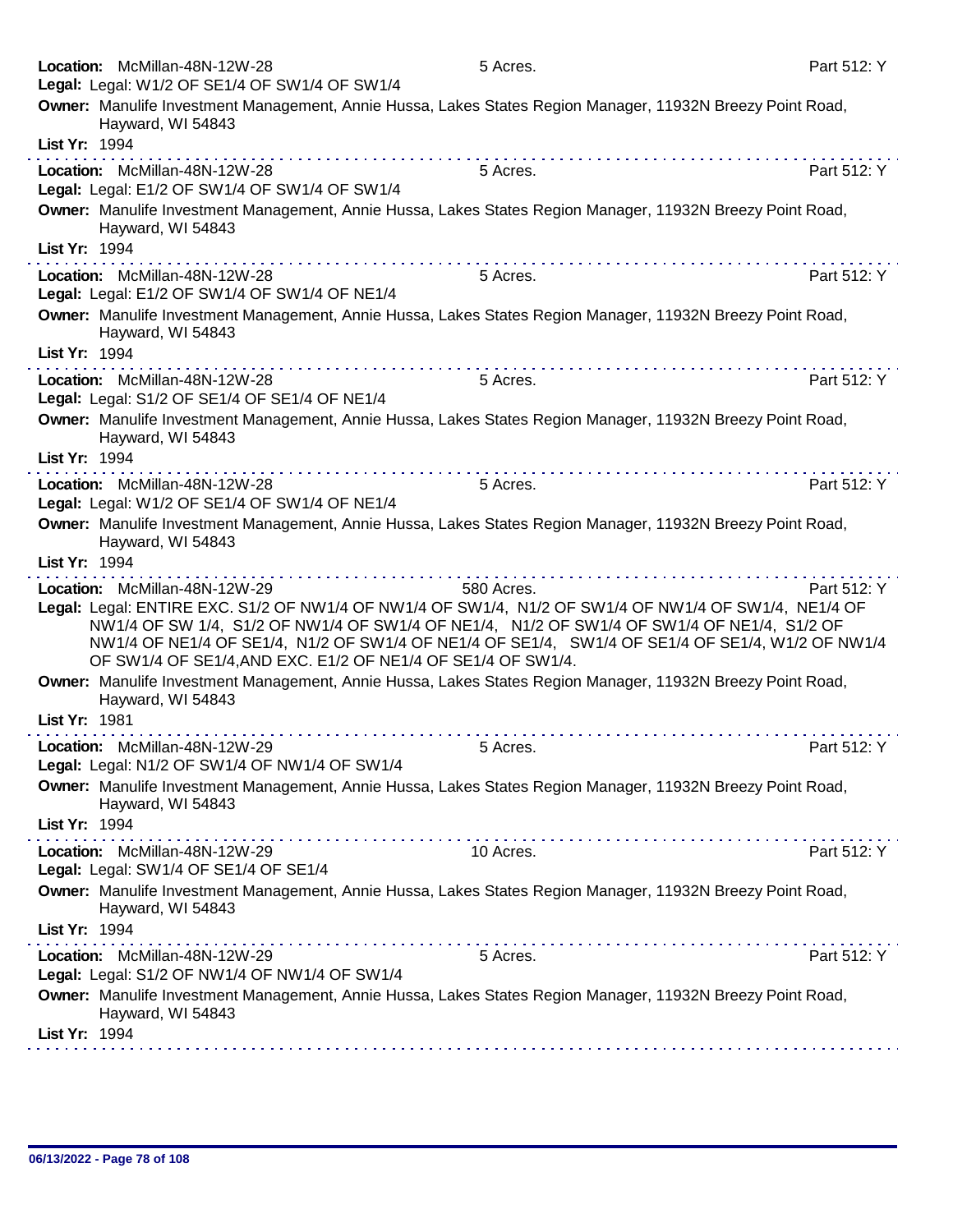| Location: McMillan-48N-12W-29                                                                                                                                                                                                                                                   | 5 Acres.      | Part 512: Y |
|---------------------------------------------------------------------------------------------------------------------------------------------------------------------------------------------------------------------------------------------------------------------------------|---------------|-------------|
| Legal: Legal: W1/2 OF NW1/4 OF SW1/4 OF SE1/4                                                                                                                                                                                                                                   |               |             |
| Owner: Manulife Investment Management, Annie Hussa, Lakes States Region Manager, 11932N Breezy Point Road,<br>Hayward, WI 54843                                                                                                                                                 |               |             |
| List Yr: 1994                                                                                                                                                                                                                                                                   |               |             |
| Location: McMillan-48N-12W-29                                                                                                                                                                                                                                                   | 5 Acres.      | Part 512: Y |
| Legal: Legal: N1/2 OF SW1/4 OF NE1/4 OF SE1/4                                                                                                                                                                                                                                   |               |             |
| Owner: Manulife Investment Management, Annie Hussa, Lakes States Region Manager, 11932N Breezy Point Road,<br>Hayward, WI 54843                                                                                                                                                 |               |             |
| List Yr: 1994                                                                                                                                                                                                                                                                   |               |             |
| Location: McMillan-48N-12W-29<br>Legal: Legal: N1/2 OF SW1/4 OF SW1/4 OF NE1/4                                                                                                                                                                                                  | 5 Acres.      | Part 512: Y |
| Owner: Manulife Investment Management, Annie Hussa, Lakes States Region Manager, 11932N Breezy Point Road,<br>Hayward, WI 54843                                                                                                                                                 |               |             |
| List Yr: 1994<br>.                                                                                                                                                                                                                                                              |               |             |
| Location: McMillan-48N-12W-29<br>Legal: Legal: S1/2 OF NW1/4 OF NE1/4 OF SE1/4                                                                                                                                                                                                  | 5 Acres.      | Part 512: Y |
| Owner: Manulife Investment Management, Annie Hussa, Lakes States Region Manager, 11932N Breezy Point Road,<br>Hayward, WI 54843<br>List Yr: 1994                                                                                                                                |               |             |
| Location: McMillan-48N-12W-29                                                                                                                                                                                                                                                   | 5 Acres.      | Part 512: Y |
| Legal: Legal: E1/2 OF NE1/4 OF SE1/4 OF SW1/4                                                                                                                                                                                                                                   |               |             |
| Owner: Manulife Investment Management, Annie Hussa, Lakes States Region Manager, 11932N Breezy Point Road,<br>Hayward, WI 54843<br>List Yr: 1994                                                                                                                                |               |             |
|                                                                                                                                                                                                                                                                                 |               |             |
| Location: McMillan-48N-12W-29<br>Legal: Legal: NE1/4 OF NW1/4 OF SW1/4                                                                                                                                                                                                          | 10 Acres.     | Part 512: Y |
| Owner: Manulife Investment Management, Annie Hussa, Lakes States Region Manager, 11932N Breezy Point Road,<br>Hayward, WI 54843<br>List Yr: 1994                                                                                                                                |               |             |
| Location: McMillan-48N-12W-29                                                                                                                                                                                                                                                   | 5 Acres.      | Part 512: Y |
| Legal: Legal: S1/2 OF NW1/4 OF SW1/4 OF NE1/4                                                                                                                                                                                                                                   |               |             |
| Owner: Manulife Investment Management, Annie Hussa, Lakes States Region Manager, 11932N Breezy Point Road,<br>Hayward, WI 54843                                                                                                                                                 |               |             |
| List Yr: 1994                                                                                                                                                                                                                                                                   |               |             |
| Location: McMillan-48N-12W-30<br>Legal: Legal: ENTIRE EXC. SW1/4 OF SW1/4 OF SE1/4, NW1/4 OF SW1/4 OF SE1/4, NE1/4 OF SW1/4 OF SE1/4,<br>SE1/4 OF SW1 /4 OF SE1/4, W1/2 OF NE1/4 OF SE1/4 OF NE1/4, E1/2 OF NW1/4 OF SE1/4 OF NE1/4 AND<br>EXC. NE1/4 OF NW1/4 OF NE1/4 (60 AC) | 544.86 Acres. | Part 512: Y |
| Owner: Manulife Investment Management, Annie Hussa, Lakes States Region Manager, 11932N Breezy Point Road,<br>Hayward, WI 54843                                                                                                                                                 |               |             |
| List Yr: 1981<br>.                                                                                                                                                                                                                                                              |               |             |
| Location: McMillan-48N-12W-30<br>Legal: Legal: W1/2 OF NE1/4 OF SE1/4 OF NE1/4                                                                                                                                                                                                  | 5 Acres.      | Part 512: Y |
| Owner: Manulife Investment Management, Annie Hussa, Lakes States Region Manager, 11932N Breezy Point Road,<br>Hayward, WI 54843                                                                                                                                                 |               |             |
| List Yr: 1994                                                                                                                                                                                                                                                                   |               |             |
| Location: McMillan-48N-12W-30<br>Legal: Legal: NE1/4 OF NW1/4 OF NE1/4                                                                                                                                                                                                          | 10 Acres.     | Part 512: Y |
| Owner: Manulife Investment Management, Annie Hussa, Lakes States Region Manager, 11932N Breezy Point Road,<br>Hayward, WI 54843                                                                                                                                                 |               |             |
| List Yr: 1994                                                                                                                                                                                                                                                                   |               |             |
| 06/13/2022 - Page 79 of 108                                                                                                                                                                                                                                                     |               |             |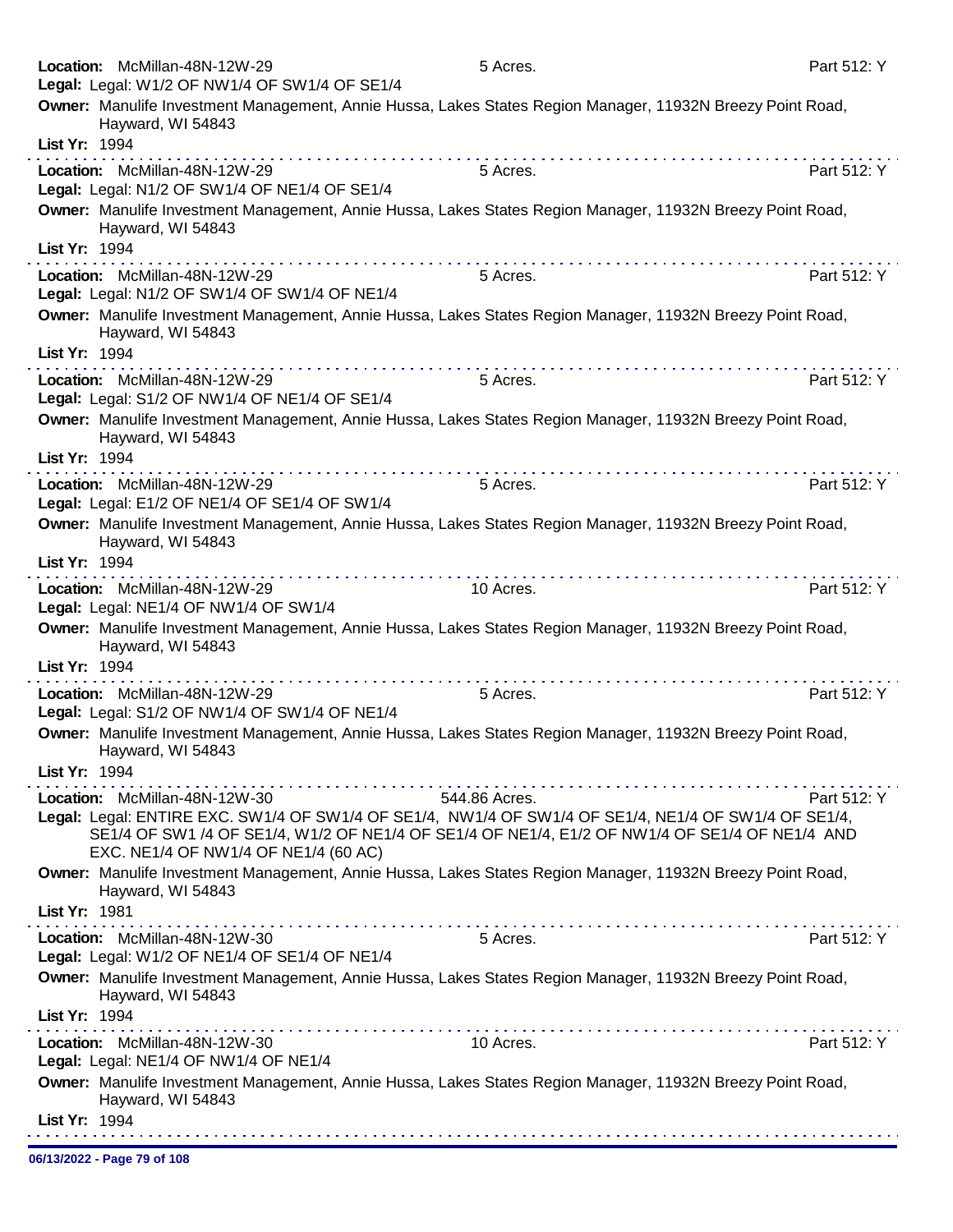| Location: McMillan-48N-12W-30                                                  | 10 Acres.                                                                                                               | Part 512: Y |
|--------------------------------------------------------------------------------|-------------------------------------------------------------------------------------------------------------------------|-------------|
| Legal: Legal: SE1/4 OF SW1/4 OF SE1/4                                          | Owner: Manulife Investment Management, Annie Hussa, Lakes States Region Manager, 11932N Breezy Point Road,              |             |
| Hayward, WI 54843<br>List Yr: 1994                                             |                                                                                                                         |             |
|                                                                                |                                                                                                                         |             |
| Location: McMillan-48N-12W-30<br>Legal: Legal: NE1/4 OF SW1/4 OF SE1/4         | 10 Acres.                                                                                                               | Part 512: Y |
| Hayward, WI 54843                                                              | Owner: Manulife Investment Management, Annie Hussa, Lakes States Region Manager, 11932N Breezy Point Road,              |             |
| List Yr: 1994                                                                  |                                                                                                                         |             |
| Location: McMillan-48N-12W-30<br>Legal: Legal: NW1/4 OF SW1/4 OF SE1/4         | 10 Acres.                                                                                                               | Part 512: Y |
| Hayward, WI 54843                                                              | Owner: Manulife Investment Management, Annie Hussa, Lakes States Region Manager, 11932N Breezy Point Road,              |             |
| List Yr: 1994                                                                  |                                                                                                                         |             |
| Location: McMillan-48N-12W-30<br>Legal: Legal: SW1/4 OF SW1/4 OF SE1/4         | 10 Acres.                                                                                                               | Part 512: Y |
| Hayward, WI 54843                                                              | Owner: Manulife Investment Management, Annie Hussa, Lakes States Region Manager, 11932N Breezy Point Road,              |             |
| List Yr: 1994                                                                  |                                                                                                                         |             |
| Location: McMillan-48N-12W-30<br>Legal: Legal: E1/2 OF NW1/4 OF SE1/4 OF NE1/4 | 5 Acres.                                                                                                                | Part 512: Y |
| Hayward, WI 54843                                                              | Owner: Manulife Investment Management, Annie Hussa, Lakes States Region Manager, 11932N Breezy Point Road,              |             |
| List Yr: 1994                                                                  |                                                                                                                         |             |
| Location: McMillan-48N-12W-31<br><b>NE1/4</b>                                  | 575.98 Acres.<br>Legal: Legal: ENTIRE EXC. SW1/4 OF SW1/4 OF NE1/4, SE1/4 OF SW1/4 OF NE1/4, AND EXC. NW1/4 OF NW1/4 OF | Part 512: Y |
| Hayward, WI 54843                                                              | Owner: Manulife Investment Management, Annie Hussa, Lakes States Region Manager, 11932N Breezy Point Road,              |             |
| List Yr: 1981                                                                  |                                                                                                                         |             |
| Location: McMillan-48N-12W-31<br>Legal: Legal: SE1/4 OF SW1/4 OF NE1/4         | 10 Acres.                                                                                                               | Part 512: Y |
| Hayward, WI 54843                                                              | Owner: Manulife Investment Management, Annie Hussa, Lakes States Region Manager, 11932N Breezy Point Road,              |             |
| List Yr: 1994                                                                  |                                                                                                                         |             |
| Location: McMillan-48N-12W-31<br>Legal: Legal: SW1/4 OF SW1/4 OF NE1/4         | 10 Acres.                                                                                                               | Part 512: Y |
| Hayward, WI 54843                                                              | Owner: Manulife Investment Management, Annie Hussa, Lakes States Region Manager, 11932N Breezy Point Road,              |             |
| List Yr: 1994                                                                  |                                                                                                                         |             |
| Location: McMillan-48N-12W-31<br>Legal: Legal: NW1/4 OF NW1/4 OF NE1/4         | 10 Acres.                                                                                                               | Part 512: Y |
| Hayward, WI 54843                                                              | Owner: Manulife Investment Management, Annie Hussa, Lakes States Region Manager, 11932N Breezy Point Road,              |             |
| List Yr: 1994                                                                  |                                                                                                                         |             |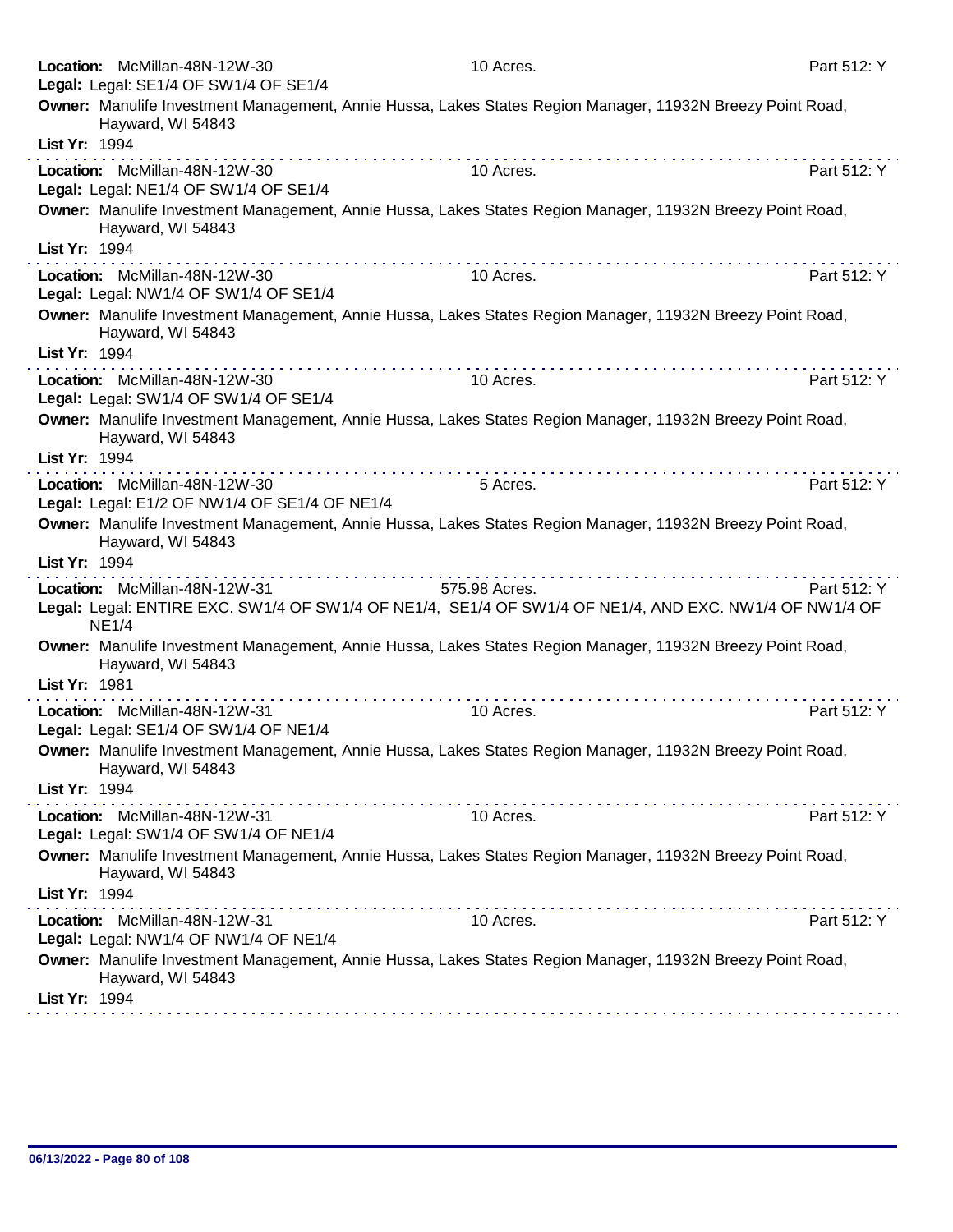|               | Location: McMillan-48N-12W-32<br>Legal: Legal: ENTIRE EXC. W1/2 OF SW1/4 OF SE1/4 OF SE1/4, E1/2 OF SE1/4 OF SW1/4 OF SE1/4, W1/2 OF NW1/4<br>OF SE1/4 OF SE1/4, E1/2 OF NE1/4 OF SW1/4 OF SE1/4, W1/2 OF SW1/4 OF SE1/4 OF NE1/4, E1/2 OF SE1/4<br>OF SW1/4OF NE1/4, SW1/4 OF NW1/4 OF NE1/4, & EXC. SE1/4 OF NE1/4 OF NW1/4                                                                                                                                                                                                                  | 590 Acres. | Part 512: Y |
|---------------|------------------------------------------------------------------------------------------------------------------------------------------------------------------------------------------------------------------------------------------------------------------------------------------------------------------------------------------------------------------------------------------------------------------------------------------------------------------------------------------------------------------------------------------------|------------|-------------|
|               | Owner: Manulife Investment Management, Annie Hussa, Lakes States Region Manager, 11932N Breezy Point Road,<br>Hayward, WI 54843                                                                                                                                                                                                                                                                                                                                                                                                                |            |             |
| List Yr: 1981 |                                                                                                                                                                                                                                                                                                                                                                                                                                                                                                                                                |            |             |
|               | Location: McMillan-48N-12W-32<br>Legal: Legal: W1/2 OF NW1/4 OF SE1/4 OF SE1/4                                                                                                                                                                                                                                                                                                                                                                                                                                                                 | 5 Acres.   | Part 512: Y |
|               | Owner: Manulife Investment Management, Annie Hussa, Lakes States Region Manager, 11932N Breezy Point Road,<br>Hayward, WI 54843                                                                                                                                                                                                                                                                                                                                                                                                                |            |             |
| List Yr: 1994 |                                                                                                                                                                                                                                                                                                                                                                                                                                                                                                                                                |            |             |
|               | Location: McMillan-48N-12W-32                                                                                                                                                                                                                                                                                                                                                                                                                                                                                                                  | 5 Acres.   | Part 512: Y |
|               | Legal: Legal: W1/2 OF SW1/4 OF SE1/4 OF SE1/4                                                                                                                                                                                                                                                                                                                                                                                                                                                                                                  |            |             |
|               | Owner: Manulife Investment Management, Annie Hussa, Lakes States Region Manager, 11932N Breezy Point Road,<br>Hayward, WI 54843                                                                                                                                                                                                                                                                                                                                                                                                                |            |             |
| List Yr: 1994 |                                                                                                                                                                                                                                                                                                                                                                                                                                                                                                                                                |            |             |
|               | Location: McMillan-48N-12W-32<br>Legal: Legal: E1/2 OF NE1/4 OF SW1/4 OF SE1/4                                                                                                                                                                                                                                                                                                                                                                                                                                                                 | 5 Acres.   | Part 512: Y |
|               | Owner: Manulife Investment Management, Annie Hussa, Lakes States Region Manager, 11932N Breezy Point Road,<br>Hayward, WI 54843                                                                                                                                                                                                                                                                                                                                                                                                                |            |             |
| List Yr: 1994 |                                                                                                                                                                                                                                                                                                                                                                                                                                                                                                                                                |            |             |
|               | .<br>Location: McMillan-48N-12W-32                                                                                                                                                                                                                                                                                                                                                                                                                                                                                                             | 5 Acres.   | Part 512: Y |
|               | Legal: Legal: E1/2 OF SE1/4 OF SW1/4 OF SE1/4                                                                                                                                                                                                                                                                                                                                                                                                                                                                                                  |            |             |
|               | Owner: Manulife Investment Management, Annie Hussa, Lakes States Region Manager, 11932N Breezy Point Road,<br>Hayward, WI 54843                                                                                                                                                                                                                                                                                                                                                                                                                |            |             |
| List Yr: 1994 | . <b>.</b>                                                                                                                                                                                                                                                                                                                                                                                                                                                                                                                                     |            |             |
|               | Location: McMillan-48N-12W-32<br>Legal: Legal: SE1/4 OF NE1/4 OF NW1/4                                                                                                                                                                                                                                                                                                                                                                                                                                                                         | 10 Acres.  | Part 512: Y |
|               | Owner: Manulife Investment Management, Annie Hussa, Lakes States Region Manager, 11932N Breezy Point Road,<br>Hayward, WI 54843                                                                                                                                                                                                                                                                                                                                                                                                                |            |             |
| List Yr: 1994 |                                                                                                                                                                                                                                                                                                                                                                                                                                                                                                                                                |            |             |
|               | Location: McMillan-48N-12W-32<br>Legal: Legal: W1/2 OF SW1/4 OF SE1/4 OF NE1/4                                                                                                                                                                                                                                                                                                                                                                                                                                                                 | 5 Acres.   | Part 512: Y |
|               | Owner: Manulife Investment Management, Annie Hussa, Lakes States Region Manager, 11932N Breezy Point Road,<br>Hayward, WI 54843                                                                                                                                                                                                                                                                                                                                                                                                                |            |             |
| List Yr: 1994 |                                                                                                                                                                                                                                                                                                                                                                                                                                                                                                                                                |            |             |
|               | $\mathcal{L}^{\mathcal{A}}(\mathcal{A},\mathcal{A},\mathcal{A},\mathcal{A},\mathcal{A},\mathcal{A},\mathcal{A},\mathcal{A},\mathcal{A},\mathcal{A},\mathcal{A},\mathcal{A},\mathcal{A},\mathcal{A},\mathcal{A},\mathcal{A},\mathcal{A},\mathcal{A},\mathcal{A},\mathcal{A},\mathcal{A},\mathcal{A},\mathcal{A},\mathcal{A},\mathcal{A},\mathcal{A},\mathcal{A},\mathcal{A},\mathcal{A},\mathcal{A},\mathcal{A},\mathcal{A},\mathcal{A},\mathcal{A},\mathcal$<br>Location: McMillan-48N-12W-32<br>Legal: Legal: E1/2 OF SE1/4 OF SW1/4 OF NE1/4 | 5 Acres.   | Part 512: Y |
|               | Owner: Manulife Investment Management, Annie Hussa, Lakes States Region Manager, 11932N Breezy Point Road,<br>Hayward, WI 54843                                                                                                                                                                                                                                                                                                                                                                                                                |            |             |
| List Yr: 1994 |                                                                                                                                                                                                                                                                                                                                                                                                                                                                                                                                                |            |             |
|               | Location: McMillan-48N-12W-32<br>Legal: Legal: SW1/4 OF NW1/4 OF NE1/4                                                                                                                                                                                                                                                                                                                                                                                                                                                                         | 10 Acres.  | Part 512: Y |
|               | Owner: Manulife Investment Management, Annie Hussa, Lakes States Region Manager, 11932N Breezy Point Road,<br>Hayward, WI 54843                                                                                                                                                                                                                                                                                                                                                                                                                |            |             |
| List Yr: 1994 |                                                                                                                                                                                                                                                                                                                                                                                                                                                                                                                                                |            |             |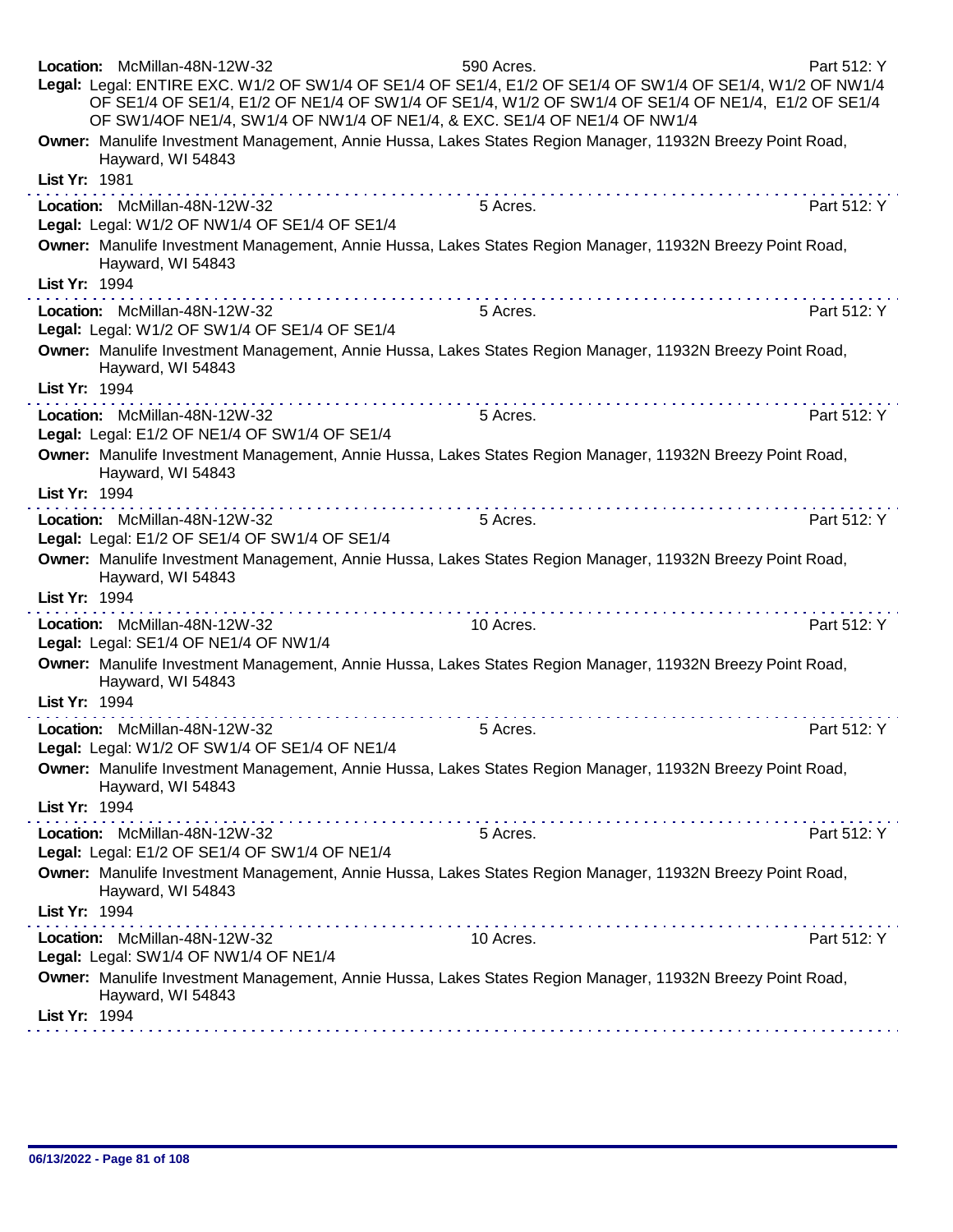|               | Location: McMillan-48N-12W-33<br>Legal: Legal: ENTIRE EXC. E1/2 OF SE1/4 OF SW1/4 OF SE1/4, W1/2 OF SW1/4 OF SE1/4 OF SE1/4, SE1/4 OF SE1/4<br>OF SW1/4, SW1/4 OF SW1/4 OF SW1/4, N1/2 OF NW1/4 OF NW1/4 OF SW1/4, S1/2 OF SW1/4 OF SW1/4 OF<br>NW1/4, N1/2 OF SW1/4 OF SW1/4 OF NW1/4, S1/2 OF NW1/4 OF SW1/4 OF NW1/4, AND EXC. NE1/4 OF<br><b>SW1/4 OF NE1/4</b> | 580 Acres. | Part 512: Y |
|---------------|---------------------------------------------------------------------------------------------------------------------------------------------------------------------------------------------------------------------------------------------------------------------------------------------------------------------------------------------------------------------|------------|-------------|
|               | Owner: Manulife Investment Management, Annie Hussa, Lakes States Region Manager, 11932N Breezy Point Road,<br>Hayward, WI 54843                                                                                                                                                                                                                                     |            |             |
| List Yr: 1981 |                                                                                                                                                                                                                                                                                                                                                                     |            |             |
|               | Location: McMillan-48N-12W-33<br>Legal: Legal: W1/2 OF SW1/4 OF SE1/4 OF SE1/4                                                                                                                                                                                                                                                                                      | 5 Acres.   | Part 512: Y |
| List Yr: 1994 | Owner: Manulife Investment Management, Annie Hussa, Lakes States Region Manager, 11932N Breezy Point Road,<br>Hayward, WI 54843                                                                                                                                                                                                                                     |            |             |
|               |                                                                                                                                                                                                                                                                                                                                                                     | 5 Acres.   | Part 512: Y |
|               | Location: McMillan-48N-12W-33<br>Legal: Legal: E1/2 OF SE1/4 OF SW1/4 OF SE1/4                                                                                                                                                                                                                                                                                      |            |             |
|               | Owner: Manulife Investment Management, Annie Hussa, Lakes States Region Manager, 11932N Breezy Point Road,<br>Hayward, WI 54843                                                                                                                                                                                                                                     |            |             |
| List Yr: 1994 |                                                                                                                                                                                                                                                                                                                                                                     |            |             |
|               | Location: McMillan-48N-12W-33<br>Legal: Legal: SE1/4 OF SE1/4 OF SW1/4                                                                                                                                                                                                                                                                                              | 10 Acres.  | Part 512: Y |
|               | Owner: Manulife Investment Management, Annie Hussa, Lakes States Region Manager, 11932N Breezy Point Road,<br>Hayward, WI 54843                                                                                                                                                                                                                                     |            |             |
| List Yr: 1994 | .                                                                                                                                                                                                                                                                                                                                                                   |            |             |
|               | Location: McMillan-48N-12W-33<br>Legal: Legal: SW1/4 OF SW1/4 OF SW1/4                                                                                                                                                                                                                                                                                              | 10 Acres.  | Part 512: Y |
| List Yr: 1994 | Owner: Manulife Investment Management, Annie Hussa, Lakes States Region Manager, 11932N Breezy Point Road,<br>Hayward, WI 54843                                                                                                                                                                                                                                     |            |             |
|               | Location: McMillan-48N-12W-33                                                                                                                                                                                                                                                                                                                                       | 5 Acres.   | Part 512: Y |
|               | Legal: Legal: N1/2 OF NW1/4 OF NW1/4 OF SW1/4                                                                                                                                                                                                                                                                                                                       |            |             |
|               | Owner: Manulife Investment Management, Annie Hussa, Lakes States Region Manager, 11932N Breezy Point Road,<br>Hayward, WI 54843                                                                                                                                                                                                                                     |            |             |
| List Yr: 1994 |                                                                                                                                                                                                                                                                                                                                                                     |            |             |
|               | Location: McMillan-48N-12W-33<br>Legal: Legal: S1/2 OF NW1/4 OF SW1/4 OF NW1/4                                                                                                                                                                                                                                                                                      | 5 Acres.   | Part 512: Y |
|               | Owner: Manulife Investment Management, Annie Hussa, Lakes States Region Manager, 11932N Breezy Point Road,<br>Hayward, WI 54843                                                                                                                                                                                                                                     |            |             |
| List Yr: 1994 |                                                                                                                                                                                                                                                                                                                                                                     |            |             |
|               | Location: McMillan-48N-12W-33<br>Legal: Legal: N1/2 OF SW1/4 OF SW1/4 OF NW1/4                                                                                                                                                                                                                                                                                      | 5 Acres.   | Part 512: Y |
| List Yr: 1994 | Owner: Manulife Investment Management, Annie Hussa, Lakes States Region Manager, 11932N Breezy Point Road,<br>Hayward, WI 54843                                                                                                                                                                                                                                     |            |             |
|               |                                                                                                                                                                                                                                                                                                                                                                     | 5 Acres.   | Part 512: Y |
|               | Location: McMillan-48N-12W-33<br>Legal: Legal: S1/2 OF SW1/4 OF SW1/4 OF NW1/4                                                                                                                                                                                                                                                                                      |            |             |
|               | Owner: Manulife Investment Management, Annie Hussa, Lakes States Region Manager, 11932N Breezy Point Road,<br>Hayward, WI 54843                                                                                                                                                                                                                                     |            |             |
| List Yr: 1994 |                                                                                                                                                                                                                                                                                                                                                                     |            |             |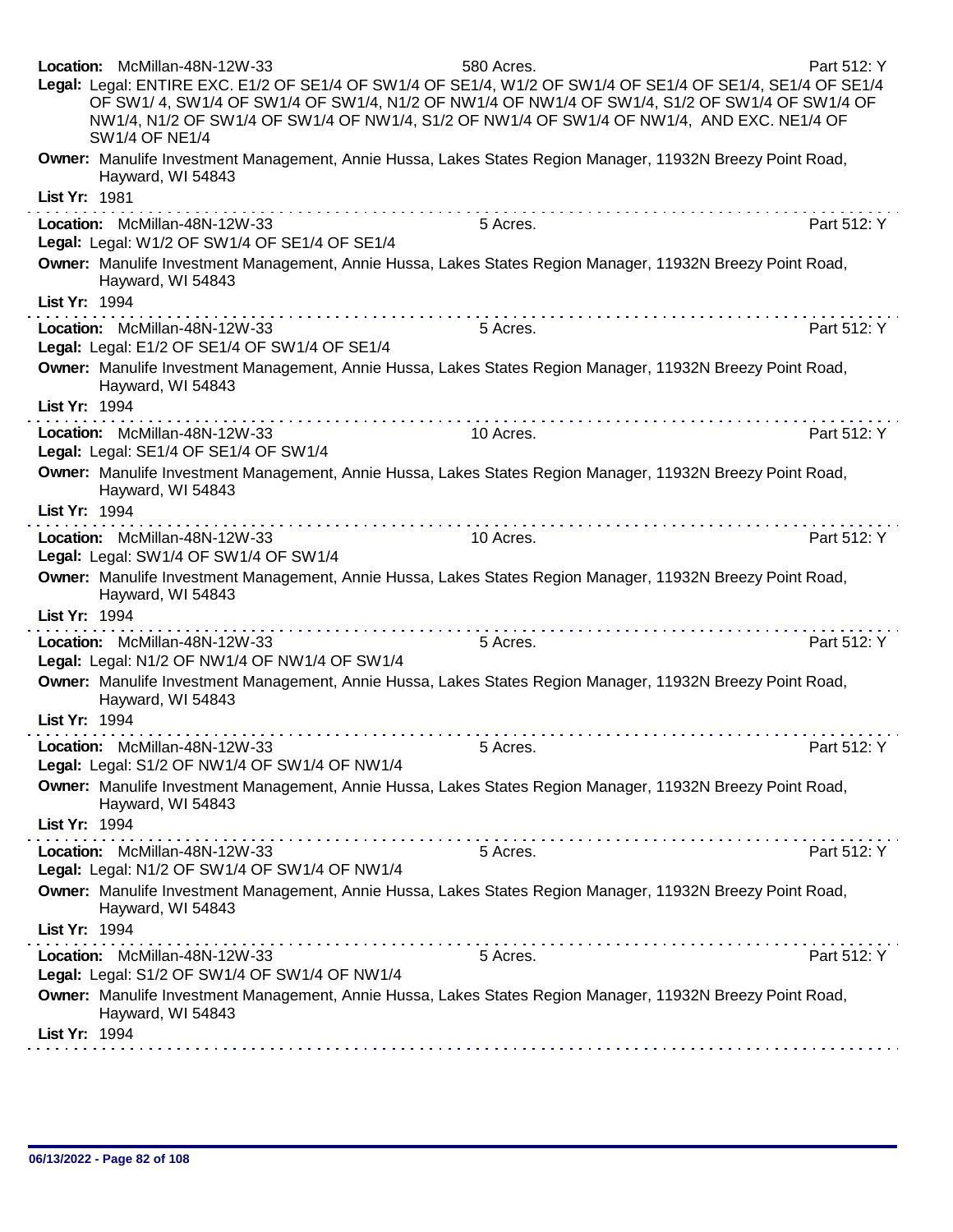|               | Location: McMillan-48N-12W-33<br>Legal: Legal: NE1/4 OF SW1/4 OF NE1/4                                                                                                                                                                                                                                                                                                                 | 10 Acres.  | Part 512: Y |
|---------------|----------------------------------------------------------------------------------------------------------------------------------------------------------------------------------------------------------------------------------------------------------------------------------------------------------------------------------------------------------------------------------------|------------|-------------|
|               | Owner: Manulife Investment Management, Annie Hussa, Lakes States Region Manager, 11932N Breezy Point Road,<br>Hayward, WI 54843                                                                                                                                                                                                                                                        |            |             |
| List Yr: 1994 |                                                                                                                                                                                                                                                                                                                                                                                        |            |             |
|               | Location: McMillan-48N-12W-34<br>Legal: Legal: ENTIRE EXC. NW1/4 OF SW1/4 OF NW1/4, S1/2 OF NW1/4 OF NW1/4 OF SW1/4, N1/2 OF SW1/4 OF<br>NW1/4 OF SW1/4, NW1/4 OF NW1/4 OF NW1/4, S1/2 OF SW1/4 OF NW1/4 OF SW1/4, N1/2 OF NW1/4 OF<br>SW1/4 OF SW1/4, ANDEXCEPT THE SW1/4 OF SE1/4 OF SW1/4, AND EXCEPT E1/2 of NW1/4 of NE1/4 of<br>NE1/4 AND EXCEPT W1/2 of NW1/4 of NE1/4 of NE1/4 | 580 Acres. | Part 512: Y |
|               | Owner: Manulife Investment Management, Annie Hussa, Lakes States Region Manager, 11932N Breezy Point Road,<br>Hayward, WI 54843                                                                                                                                                                                                                                                        |            |             |
| List Yr: 1981 |                                                                                                                                                                                                                                                                                                                                                                                        |            |             |
|               | Location: McMillan-48N-12W-34<br>Legal: Legal: NW1/4 OF SW1/4 OF NW1/4                                                                                                                                                                                                                                                                                                                 | 10 Acres.  | Part 512: Y |
|               | Owner: Manulife Investment Management, Annie Hussa, Lakes States Region Manager, 11932N Breezy Point Road,<br>Hayward, WI 54843                                                                                                                                                                                                                                                        |            |             |
| List Yr: 1994 |                                                                                                                                                                                                                                                                                                                                                                                        |            |             |
|               | Location: McMillan-48N-12W-34<br>Legal: Legal: NW1/4 OF NW1/4 OF NW1/4                                                                                                                                                                                                                                                                                                                 | 10 Acres.  | Part 512: Y |
|               | Owner: Manulife Investment Management, Annie Hussa, Lakes States Region Manager, 11932N Breezy Point Road,<br>Hayward, WI 54843                                                                                                                                                                                                                                                        |            |             |
| List Yr: 1994 |                                                                                                                                                                                                                                                                                                                                                                                        |            |             |
|               | Location: McMillan-48N-12W-34<br>Legal: Legal: E1/2 OF NW1/4 OF NE1/4 OF NE1/4                                                                                                                                                                                                                                                                                                         | 5 Acres.   | Part 512: Y |
|               | Owner: Manulife Investment Management, Annie Hussa, Lakes States Region Manager, 11932N Breezy Point Road,<br>Hayward, WI 54843                                                                                                                                                                                                                                                        |            |             |
| List Yr: 1994 |                                                                                                                                                                                                                                                                                                                                                                                        |            |             |
|               | Location: McMillan-48N-12W-34<br>Legal: Legal: W1/2 OF NE1/4 OF NE1/4 OF NE1/4                                                                                                                                                                                                                                                                                                         | 5 Acres.   | Part 512: Y |
|               | Owner: Manulife Investment Management, Annie Hussa, Lakes States Region Manager, 11932N Breezy Point Road,<br>Hayward, WI 54843                                                                                                                                                                                                                                                        |            |             |
| List Yr: 1994 |                                                                                                                                                                                                                                                                                                                                                                                        |            |             |
|               | Location: McMillan-48N-12W-34<br>Legal: Legal: N1/2 OF NW1/4 OF SW1/4 OF SW1/4                                                                                                                                                                                                                                                                                                         | 5 Acres.   | Part 512: Y |
|               | Owner: Manulife Investment Management, Annie Hussa, Lakes States Region Manager, 11932N Breezy Point Road,<br>Hayward, WI 54843                                                                                                                                                                                                                                                        |            |             |
| List Yr: 1994 |                                                                                                                                                                                                                                                                                                                                                                                        |            |             |
|               | Location: McMillan-48N-12W-34<br>Legal: Legal: S1/2 OF SW1/4 OF NW1/4 OF SW1/4                                                                                                                                                                                                                                                                                                         | 5 Acres.   | Part 512: Y |
|               | Owner: Manulife Investment Management, Annie Hussa, Lakes States Region Manager, 11932N Breezy Point Road,<br>Hayward, WI 54843                                                                                                                                                                                                                                                        |            |             |
| List Yr: 1994 |                                                                                                                                                                                                                                                                                                                                                                                        |            |             |
|               | Location: McMillan-48N-12W-34<br>Legal: Legal: N1/2 OF SW1/4 OF NW1/4 OF SW1/4                                                                                                                                                                                                                                                                                                         | 5 Acres.   | Part 512: Y |
|               | Owner: Manulife Investment Management, Annie Hussa, Lakes States Region Manager, 11932N Breezy Point Road,<br>Hayward, WI 54843                                                                                                                                                                                                                                                        |            |             |
| List Yr: 1994 |                                                                                                                                                                                                                                                                                                                                                                                        |            |             |
|               |                                                                                                                                                                                                                                                                                                                                                                                        |            |             |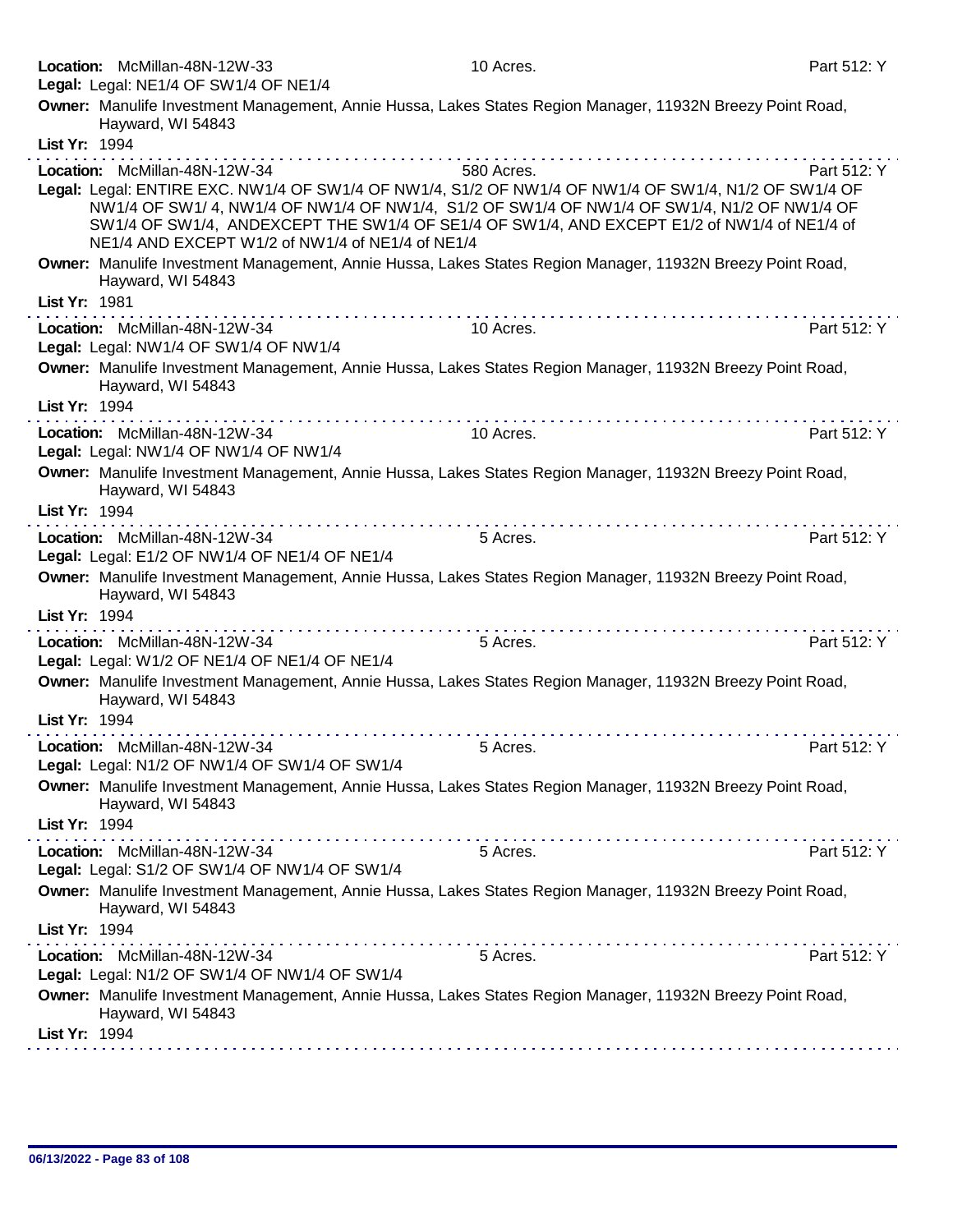| Location: McMillan-48N-12W-34<br>Legal: Legal: S1/2 OF NW1/4 OF NW1/4 OF SW1/4             | 5 Acres.                                                                                                                                                                                                                                                                                                                                                                                                                                                                                                    | Part 512: Y |
|--------------------------------------------------------------------------------------------|-------------------------------------------------------------------------------------------------------------------------------------------------------------------------------------------------------------------------------------------------------------------------------------------------------------------------------------------------------------------------------------------------------------------------------------------------------------------------------------------------------------|-------------|
| Hayward, WI 54843                                                                          | Owner: Manulife Investment Management, Annie Hussa, Lakes States Region Manager, 11932N Breezy Point Road,                                                                                                                                                                                                                                                                                                                                                                                                  |             |
| List Yr: 1994                                                                              |                                                                                                                                                                                                                                                                                                                                                                                                                                                                                                             |             |
| Location: McMillan-48N-12W-34<br>Legal: Legal: SW1/4 OF SE1/4 OF SW1/4                     | 10 Acres.                                                                                                                                                                                                                                                                                                                                                                                                                                                                                                   | Part 512: Y |
| Hayward, WI 54843<br>List Yr: 1994                                                         | Owner: Manulife Investment Management, Annie Hussa, Lakes States Region Manager, 11932N Breezy Point Road,                                                                                                                                                                                                                                                                                                                                                                                                  |             |
|                                                                                            |                                                                                                                                                                                                                                                                                                                                                                                                                                                                                                             |             |
| Location: McMillan-48N-12W-35<br>Legal: Legal: NE 1/4                                      | 160 Acres.                                                                                                                                                                                                                                                                                                                                                                                                                                                                                                  | Part 512: Y |
| Hayward, WI 54843<br>List Yr: 1981                                                         | Owner: Manulife Investment Management, Annie Hussa, Lakes States Region Manager, 11932N Breezy Point Road,                                                                                                                                                                                                                                                                                                                                                                                                  |             |
|                                                                                            |                                                                                                                                                                                                                                                                                                                                                                                                                                                                                                             |             |
| Location: McMillan-48N-12W-35<br>Legal: Legal: SW 1/4                                      | 160 Acres.                                                                                                                                                                                                                                                                                                                                                                                                                                                                                                  | Part 512: Y |
| Hayward, WI 54843                                                                          | Owner: Manulife Investment Management, Annie Hussa, Lakes States Region Manager, 11932N Breezy Point Road,                                                                                                                                                                                                                                                                                                                                                                                                  |             |
| List Yr: 1981                                                                              |                                                                                                                                                                                                                                                                                                                                                                                                                                                                                                             |             |
| Location: McMillan-48N-12W-35<br>Legal: Legal: S 1/2 OF NW 1/4                             | 80 Acres.                                                                                                                                                                                                                                                                                                                                                                                                                                                                                                   | Part 512: Y |
| Hayward, WI 54843<br>List Yr: 1981                                                         | Owner: Manulife Investment Management, Annie Hussa, Lakes States Region Manager, 11932N Breezy Point Road,                                                                                                                                                                                                                                                                                                                                                                                                  |             |
| Location: McMillan-48N-12W-35                                                              | .<br>30 Acres.                                                                                                                                                                                                                                                                                                                                                                                                                                                                                              | Part 512: Y |
|                                                                                            | Legal: Legal: E1/2 OF NW1/4 OF NW1/4; AND SW1/4 OF NW1/4 OF NW1/4                                                                                                                                                                                                                                                                                                                                                                                                                                           |             |
| Hayward, WI 54843                                                                          | Owner: Manulife Investment Management, Annie Hussa, Lakes States Region Manager, 11932N Breezy Point Road,                                                                                                                                                                                                                                                                                                                                                                                                  |             |
| List Yr: 1981                                                                              |                                                                                                                                                                                                                                                                                                                                                                                                                                                                                                             |             |
| Location: McMillan-48N-12W-35<br>Legal: Legal: SW1/4 SE1/4 lying west of Carlson Camp Road | 7 Acres.                                                                                                                                                                                                                                                                                                                                                                                                                                                                                                    | Part 512: Y |
| Hayward, WI 54843                                                                          | Owner: Manulife Investment Management, Annie Hussa, Lakes States Region Manager, 11932N Breezy Point Road,                                                                                                                                                                                                                                                                                                                                                                                                  |             |
| List Yr: 1981                                                                              |                                                                                                                                                                                                                                                                                                                                                                                                                                                                                                             |             |
| Location: McMillan-48N-12W-35<br>Legal: Legal: NW1/4 SE1/4 lying west of Carlson Camp Road | 2 Acres.                                                                                                                                                                                                                                                                                                                                                                                                                                                                                                    | Part 512: Y |
| Hayward, WI 54843                                                                          | Owner: Manulife Investment Management, Annie Hussa, Lakes States Region Manager, 11932N Breezy Point Road,                                                                                                                                                                                                                                                                                                                                                                                                  |             |
| List Yr: 1983                                                                              |                                                                                                                                                                                                                                                                                                                                                                                                                                                                                                             |             |
| Location: McMillan-48N-12W-35                                                              | $\mathbf{a}^{\prime} \cdot \mathbf{a}^{\prime} \cdot \mathbf{a}^{\prime} \cdot \mathbf{a}^{\prime} \cdot \mathbf{a}^{\prime} \cdot \mathbf{a}^{\prime} \cdot \mathbf{a}^{\prime} \cdot \mathbf{a}^{\prime} \cdot \mathbf{a}^{\prime} \cdot \mathbf{a}^{\prime} \cdot \mathbf{a}^{\prime} \cdot \mathbf{a}^{\prime} \cdot \mathbf{a}^{\prime} \cdot \mathbf{a}^{\prime} \cdot \mathbf{a}^{\prime} \cdot \mathbf{a}^{\prime} \cdot \mathbf{a}^{\prime} \cdot \mathbf{a}^{\prime} \cdot \mathbf{$<br>35 Acres. | Part 512: Y |
|                                                                                            | Legal: Legal: NE 1/4 OF SE 1/4 EXC. W1/2 OF NW1/4 OF NE1/4 OF SE1/4                                                                                                                                                                                                                                                                                                                                                                                                                                         |             |
|                                                                                            | Owner: James and Susan Stevens, 25700 Meadowdale Street, Franklin, MI 48025                                                                                                                                                                                                                                                                                                                                                                                                                                 |             |
| List Yr: 1981                                                                              |                                                                                                                                                                                                                                                                                                                                                                                                                                                                                                             |             |
| Location: McMillan-48N-12W-35                                                              | 5 Acres.                                                                                                                                                                                                                                                                                                                                                                                                                                                                                                    | Part 512: Y |
| Legal: Legal: E1/2 OF NW1/4 OF NW1/4 OF SE1/4                                              |                                                                                                                                                                                                                                                                                                                                                                                                                                                                                                             |             |
|                                                                                            | Owner: James and Susan Stevens, 25700 Meadowdale Street, Franklin, MI 48025                                                                                                                                                                                                                                                                                                                                                                                                                                 |             |
| List Yr: 1994                                                                              |                                                                                                                                                                                                                                                                                                                                                                                                                                                                                                             |             |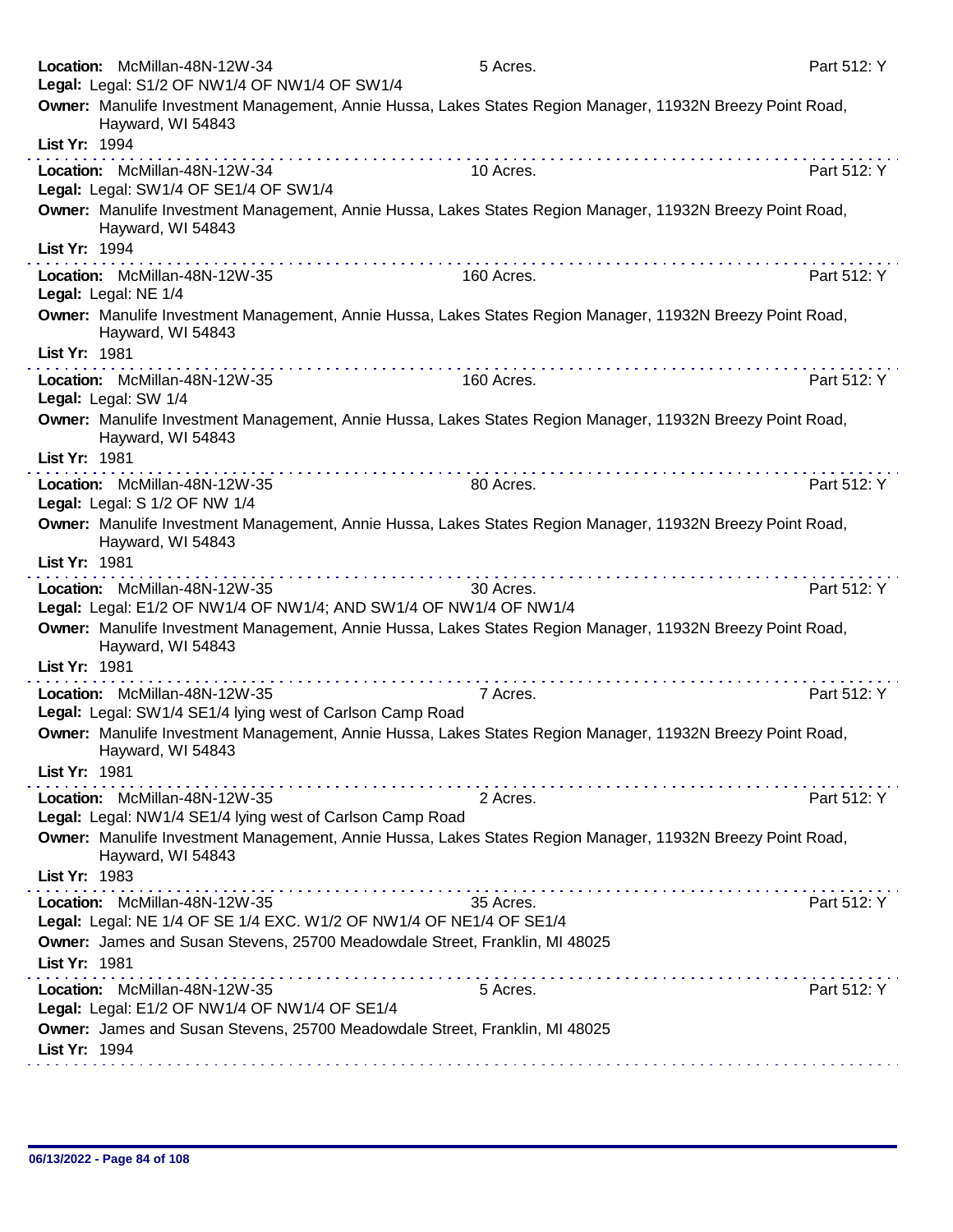Location: McMillan-48N-12W-35 **5 Acres.** Part 512: Y Legal: Legal: W1/2 OF NE1/4 OF NW1/4 OF SE1/4 Owner: James and Susan Stevens, 25700 Meadowdale Street, Franklin, MI 48025 List Yr: 1994 Location: McMillan-48N-12W-35 23 Acres. Part 512: Y Legal: Legal: NW1/4 SE1/4 lying east of Carlson Camp Road EXC. W1/2 OF NE1/4 OF NW1/4 OF SE1/4 AND EXC. E1/2 OF NW Owner: James and Susan Stevens, 25700 Meadowdale Street, Franklin, MI 48025 List Yr: 1983 Location: McMillan-48N-12W-35 73 Acres. Part 512: Y Legal: Legal: SW1/4 SE1/4 lying east of Carlson Camp Road; SE1/4 SE1/4 Owner: James and Susan Stevens, 25700 Meadowdale Street, Franklin, MI 48025 List Yr: 1981 Location: McMillan-48N-12W-36 640 Acres. Part 512: Y Legal: Legal: ENTIRE Owner: Manulife Investment Management, Annie Hussa, Lakes States Region Manager, 11932N Breezy Point Road, Hayward, WI 54843 List Yr: 1981 Location: McMillan-49N-08W-01 515.02 Acres. Part 512: Y Legal: Legal: N1/2, SE1/4, NE1/4 OF SW1/4 Owner: Manulife Investment Management, Annie Hussa, Lakes States Region Manager, 11932N Breezy Point Road, Hayward, WI 54843 List Yr: 1970 Location: McMillan-49N-08W-02 596.72 Acres. Part 512: Y Legal: Legal: N1/2, SW1/4, N1/2 OF SE1/4, SW1/4 OF SE1/4 Owner: Manulife Investment Management, Annie Hussa, Lakes States Region Manager, 11932N Breezy Point Road, Hayward, WI 54843 List Yr: 1970 Location: McMillan-49N-08W-03 239.23 Acres. 239.23 Acres. Legal: Legal: NW1/4 AND N1/2 OF SW1/4 Owner: Manulife Investment Management, Annie Hussa, Lake States Region Manager, 11932N Breezy Point Road, Hayward, WI 54843 List Yr: 2009 Location: McMillan-49N-08W-03 238.92 Acres. Part 512: Y Legal: Legal: NE1/4, N1/2 OF SE1/4 Owner: Manulife Investment Management, Annie Hussa, Lakes States Region Manager, 11932N Breezy Point Road, Hayward, WI 54843 List Yr: 1970 Location: McMillan-49N-08W-04 319.84 Acres. Part 512: N Legal: Legal: W1/2 Owner: Greenleaf Timber Holding, Inc., Jordan Triest, President, P.O. Box 386, Powers, MI 49874 List Yr: 2017 Location: McMillan-49N-08W-05 120.06 Acres. Part 512: N Legal: Legal: E1/2 OF E1/2 EXC SE1/4 OF SE1/4 Owner: Greenleaf Timber Holding, Inc., Jordan Triest, President, P.O. Box 386, Powers, MI 49874 List Yr: 2017 Location: McMillan-49N-08W-05 40.3 Acres. Part 512: Y Legal: Legal: NE1/4 OF NW1/4 Owner: Manulife Investment Management, Annie Hussa, Lakes States Region Manager, 11932N Breezy Point Road, Hayward, WI 54843 List Yr: 1994 

06/13/2022 - Page 85 of 108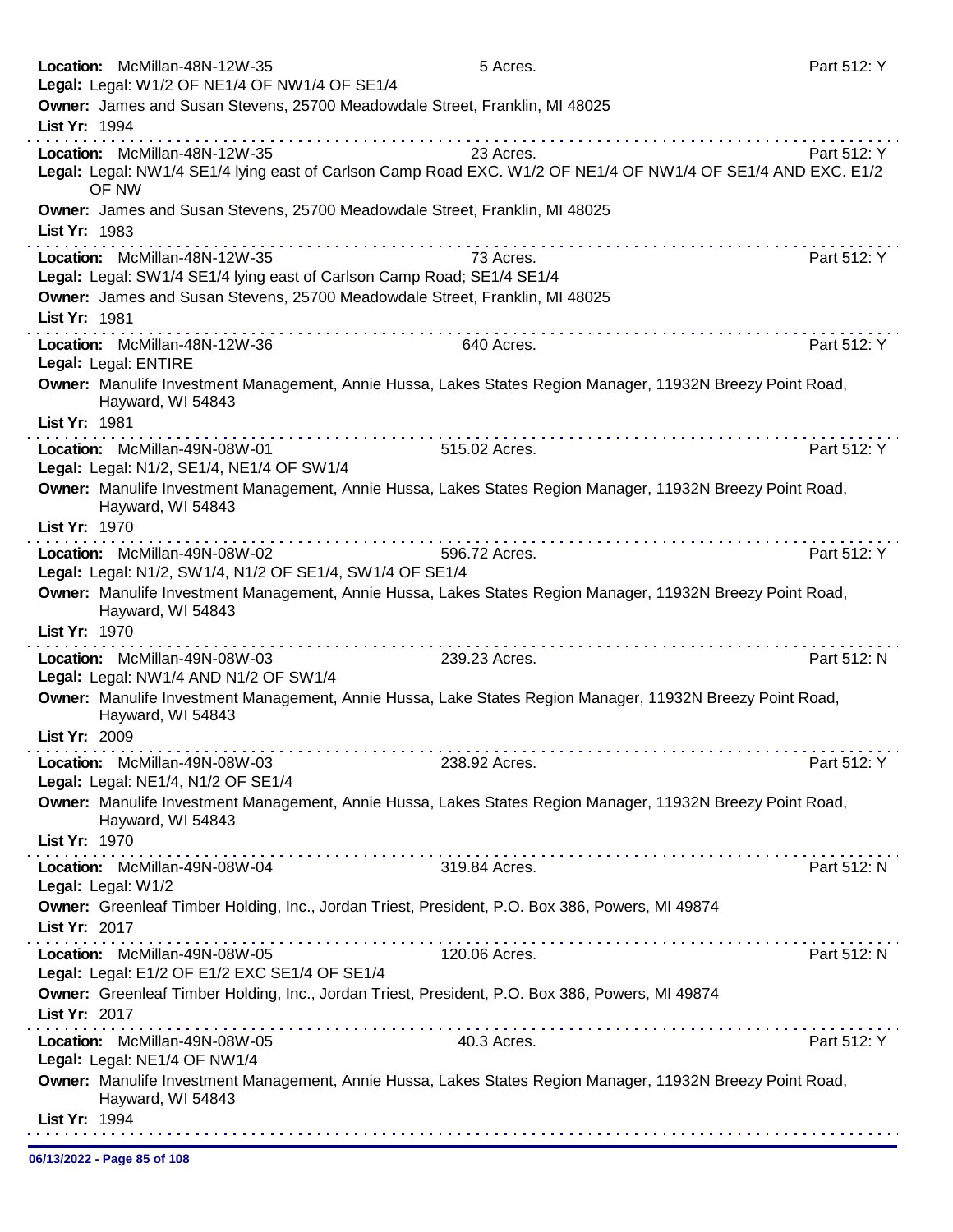|               | Location: McMillan-49N-08W-05<br>Legal: Legal: NW1/4 OF NW1/4    | 40.42 Acres.                                                                                                                            | Part 512: Y |
|---------------|------------------------------------------------------------------|-----------------------------------------------------------------------------------------------------------------------------------------|-------------|
|               |                                                                  | Owner: Manulife Investment Management, Annie Hussa, Lakes States Region Manager, 11932N Breezy Point Road,                              |             |
| List Yr: 1994 | Hayward, WI 54843                                                |                                                                                                                                         |             |
|               | Location: McMillan-49N-08W-05<br>Legal: Legal: S 1/2 OF NW 1/4   | <u> 2012 - 2023 - 2023 - 2023 - 2023 - 2023 - 2023 - 2024 - 2024 - 2024 - 2024 - 2024 - 2024 - 2024 - 2024 - 2024 - 20</u><br>80 Acres. | Part 512: Y |
|               | Hayward, WI 54843                                                | Owner: Manulife Investment Management, Annie Hussa, Lakes States Region Manager, 11932N Breezy Point Road,                              |             |
| List Yr: 1994 |                                                                  |                                                                                                                                         |             |
|               | Location: McMillan-49N-08W-05<br>Legal: Legal: SW1/4             | 160 Acres.                                                                                                                              | Part 512: Y |
|               | Hayward, WI 54843                                                | Owner: Manulife Investment Management, Annie Hussa, Lakes States Region Manager, 11932N Breezy Point Road,                              |             |
| List Yr: 1994 |                                                                  |                                                                                                                                         |             |
|               | Location: McMillan-49N-08W-05<br>Legal: Legal: NW1/4 OF NE1/4    | 40.18 Acres.                                                                                                                            | Part 512: Y |
| List Yr: 1994 | Hayward, WI 54843                                                | Owner: Manulife Investment Management, Annie Hussa, Lakes States Region Manager, 11932N Breezy Point Road,                              |             |
|               |                                                                  |                                                                                                                                         |             |
|               | Location: McMillan-49N-08W-05<br>Legal: Legal: SW1/4 OF NE1/4    | 40 Acres.                                                                                                                               | Part 512: Y |
| List Yr: 1994 | Hayward, WI 54843                                                | Owner: Manulife Investment Management, Annie Hussa, Lakes States Region Manager, 11932N Breezy Point Road,                              |             |
|               |                                                                  |                                                                                                                                         |             |
|               | Location: McMillan-49N-08W-05<br>Legal: Legal: W1/2 OF SE1/4     | 80 Acres.                                                                                                                               | Part 512: Y |
|               | Hayward, WI 54843                                                | Owner: Manulife Investment Management, Annie Hussa, Lakes States Region Manager, 11932N Breezy Point Road,                              |             |
| List Yr: 1994 |                                                                  |                                                                                                                                         |             |
|               | Location: McMillan-49N-08W-07<br>Legal: Legal: NE 1/4            | 160 Acres.                                                                                                                              | Part 512: N |
| List Yr: 1991 | Owner: Mr. Robert Bonner, 1887 Ridge Road, , Ypsilanti, MI 48198 |                                                                                                                                         |             |
|               | Location: McMillan-49N-08W-07<br>Legal: Legal: SE 1/4 OF SE 1/4  | 40 Acres.                                                                                                                               | Part 512: N |
| List Yr: 1991 | Owner: Mr. Robert Bonner, 1887 Ridge Road, , Ypsilanti, MI 48198 |                                                                                                                                         |             |
|               | Location: McMillan-49N-08W-08<br>Legal: Legal: N 1/2             | 320 Acres.                                                                                                                              | Part 512: N |
| List Yr: 1991 | Owner: Mr. Robert Bonner, 1887 Ridge Road, , Ypsilanti, MI 48198 |                                                                                                                                         |             |
|               | Location: McMillan-49N-08W-08<br>Legal: Legal: S 1/2             | 320 Acres.                                                                                                                              | Part 512: N |
| List Yr: 1991 | Owner: Mr. Robert Bonner, 1887 Ridge Road, , Ypsilanti, MI 48198 |                                                                                                                                         |             |
|               | Location: McMillan-49N-08W-09<br>Legal: Legal: ENTIRE            | 640 Acres.                                                                                                                              | Part 512: N |
| List Yr: 1991 | Owner: Mr. Robert Bonner, 1887 Ridge Road, , Ypsilanti, MI 48198 |                                                                                                                                         |             |
|               |                                                                  |                                                                                                                                         |             |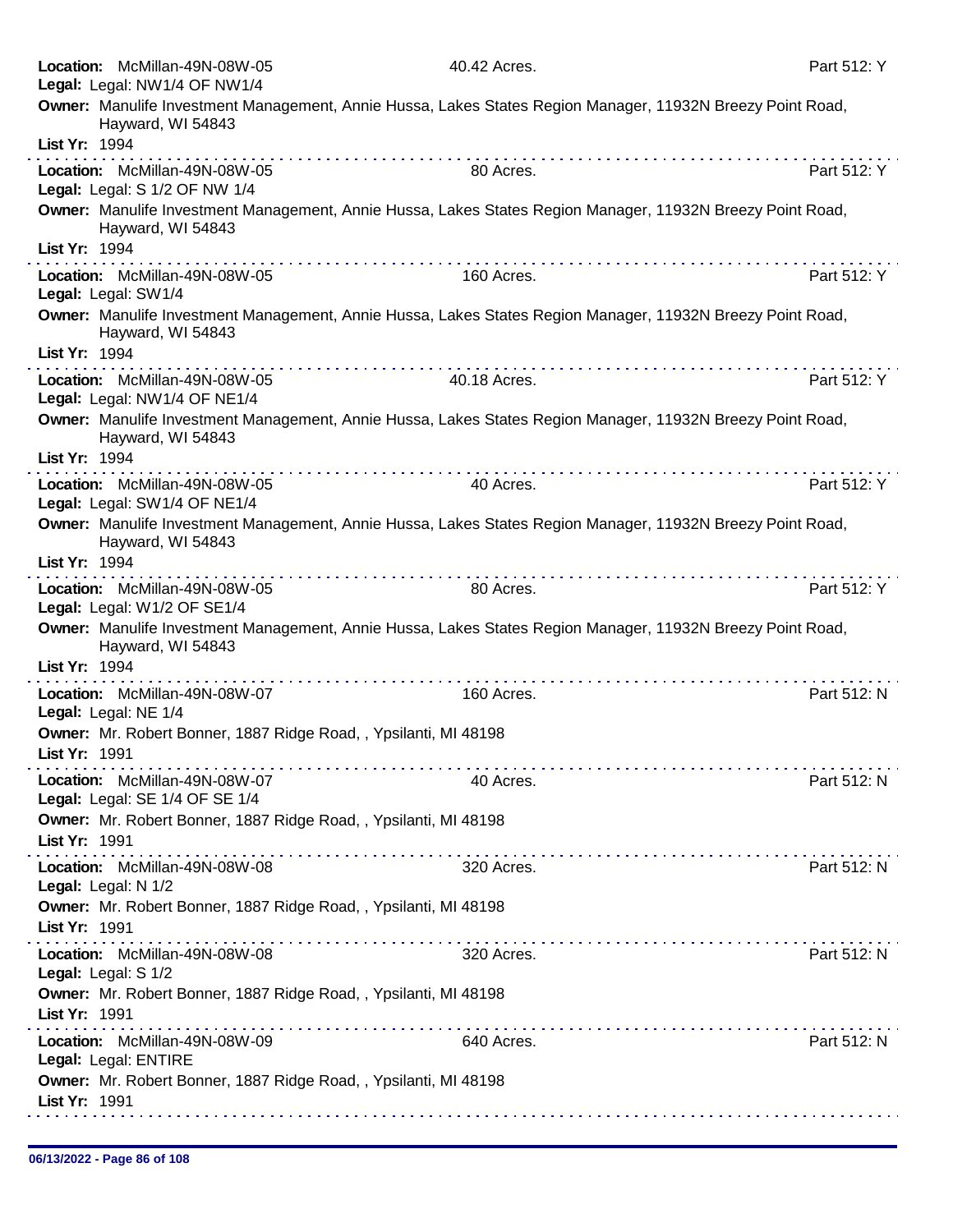| Location: McMillan-49N-08W-10<br>Legal: Legal: NW1/4 OF NE1/4   |                                                                  | 40 Acres.                                                                                                  | Part 512: Y |
|-----------------------------------------------------------------|------------------------------------------------------------------|------------------------------------------------------------------------------------------------------------|-------------|
|                                                                 |                                                                  | Owner: Manulife Investment Management, Annie Hussa, Lakes States Region Manager, 11932N Breezy Point Road, |             |
| Hayward, WI 54843<br>List Yr: 1994                              |                                                                  |                                                                                                            |             |
| Location: McMillan-49N-08W-15<br>Legal: Legal: NW 1/4 OF NE 1/4 |                                                                  | 40 Acres.                                                                                                  | Part 512: N |
|                                                                 | Owner: Mr. Robert Bonner, 1887 Ridge Road, , Ypsilanti, MI 48198 |                                                                                                            |             |
| List Yr: 1991                                                   | .                                                                |                                                                                                            |             |
| Location: McMillan-49N-08W-15<br>Legal: Legal: N 1/2 OF NW 1/4  |                                                                  | 80 Acres.                                                                                                  | Part 512: N |
| List Yr: 1991                                                   | Owner: Mr. Robert Bonner, 1887 Ridge Road, , Ypsilanti, MI 48198 |                                                                                                            |             |
| Location: McMillan-49N-08W-16<br>Legal: Legal: SW 1/4 OF NE 1/4 |                                                                  | 40 Acres.                                                                                                  | Part 512: N |
| List Yr: 1991                                                   | Owner: Mr. Robert Bonner, 1887 Ridge Road, , Ypsilanti, MI 48198 |                                                                                                            |             |
| Location: McMillan-49N-08W-16<br>Legal: Legal: N 1/2 OF NE 1/4  |                                                                  | 80 Acres.                                                                                                  | Part 512: N |
| List Yr: 1991                                                   | Owner: Mr. Robert Bonner, 1887 Ridge Road, , Ypsilanti, MI 48198 |                                                                                                            |             |
| Location: McMillan-49N-08W-16<br>Legal: Legal: NW 1/4           |                                                                  | 160 Acres.                                                                                                 | Part 512: N |
| List Yr: 1991                                                   | Owner: Mr. Robert Bonner, 1887 Ridge Road, , Ypsilanti, MI 48198 |                                                                                                            |             |
| Location: McMillan-49N-08W-17<br>Legal: Legal: N 1/2 OF SE 1/4  |                                                                  | 80 Acres.                                                                                                  | Part 512: N |
| List Yr: 1991                                                   | Owner: Mr. Robert Bonner, 1887 Ridge Road, , Ypsilanti, MI 48198 |                                                                                                            |             |
| Location: McMillan-49N-08W-17<br>Legal: Legal: N 1/2            | .                                                                | 320 Acres.                                                                                                 | Part 512: N |
| List Yr: 1991                                                   | Owner: Mr. Robert Bonner, 1887 Ridge Road, , Ypsilanti, MI 48198 |                                                                                                            |             |
| Location: McMillan-49N-08W-17<br>Legal: Legal: N 1/2 OF SW 1/4  |                                                                  | 80 Acres.                                                                                                  | Part 512: N |
| List Yr: 1991                                                   | Owner: Mr. Robert Bonner, 1887 Ridge Road, , Ypsilanti, MI 48198 |                                                                                                            |             |
| Location: McMillan-49N-08W-17<br>Legal: Legal: SW 1/4 OF SE 1/4 |                                                                  | 40 Acres.                                                                                                  | Part 512: N |
| List Yr: 1991                                                   | Owner: Mr. Robert Bonner, 1887 Ridge Road, , Ypsilanti, MI 48198 |                                                                                                            |             |
| Location: McMillan-49N-08W-17<br>Legal: Legal: SE 1/4 OF SE 1/4 |                                                                  | 40 Acres.                                                                                                  | Part 512: N |
| List Yr: 1991                                                   | Owner: Mr. Robert Bonner, 1887 Ridge Road, , Ypsilanti, MI 48198 |                                                                                                            |             |
| Location: McMillan-49N-08W-18<br>Legal: Legal: NE 1/4 OF NW 1/4 |                                                                  | 40 Acres.                                                                                                  | Part 512: N |
| List Yr: 1991                                                   | Owner: Mr. Robert Bonner, 1887 Ridge Road, , Ypsilanti, MI 48198 |                                                                                                            |             |
|                                                                 |                                                                  |                                                                                                            |             |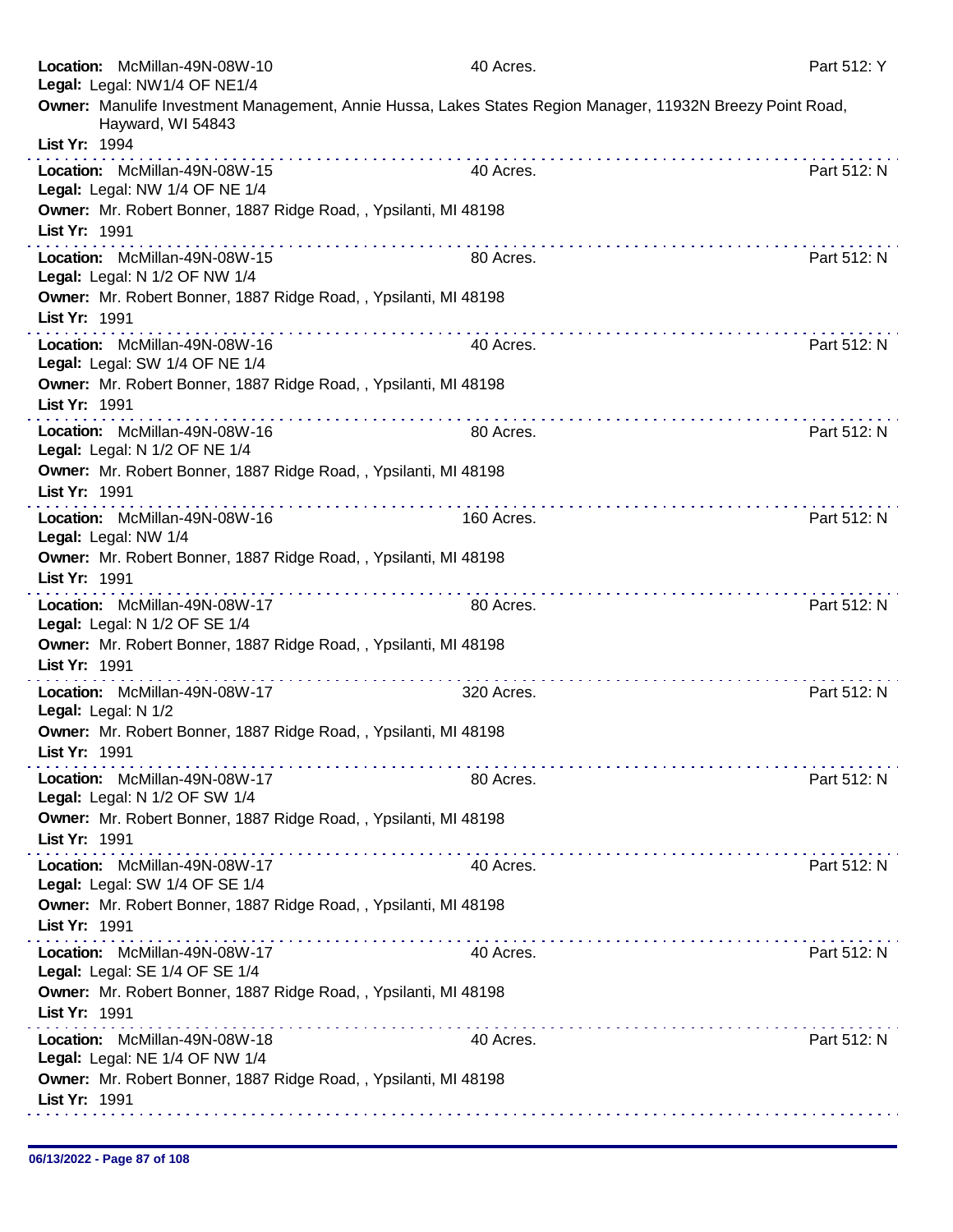|               | Location: McMillan-49N-08W-18<br>Legal: Legal: NE 1/4            | 160 Acres.                                                                                                                                                                                                                                                                                                                                                                                                                                                                  | Part 512: N |
|---------------|------------------------------------------------------------------|-----------------------------------------------------------------------------------------------------------------------------------------------------------------------------------------------------------------------------------------------------------------------------------------------------------------------------------------------------------------------------------------------------------------------------------------------------------------------------|-------------|
|               | Owner: Mr. Robert Bonner, 1887 Ridge Road, , Ypsilanti, MI 48198 |                                                                                                                                                                                                                                                                                                                                                                                                                                                                             |             |
| List Yr: 1991 |                                                                  |                                                                                                                                                                                                                                                                                                                                                                                                                                                                             |             |
|               | Location: McMillan-49N-08W-19<br>Legal: Legal: SE 1/4 OF NE 1/4  | 40 Acres.                                                                                                                                                                                                                                                                                                                                                                                                                                                                   | Part 512: Y |
|               | Hayward, WI 54843                                                | Owner: Manulife Investment Management, Annie Hussa, Lakes States Region Manager, 11932N Breezy Point Road,                                                                                                                                                                                                                                                                                                                                                                  |             |
| List Yr: 1981 |                                                                  |                                                                                                                                                                                                                                                                                                                                                                                                                                                                             |             |
|               | Location: McMillan-49N-08W-19<br>Legal: Legal: E 1/2 OF SW 1/4   | $\label{eq:2.1} \begin{array}{lllllllllllllllllllll} \mathbf{1}_{\mathbf{1}}&\mathbf{1}_{\mathbf{1}}&\mathbf{1}_{\mathbf{1}}&\mathbf{1}_{\mathbf{1}}&\mathbf{1}_{\mathbf{1}}&\mathbf{1}_{\mathbf{1}}&\mathbf{1}_{\mathbf{1}}&\mathbf{1}_{\mathbf{1}}&\mathbf{1}_{\mathbf{1}}&\mathbf{1}_{\mathbf{1}}&\mathbf{1}_{\mathbf{1}}&\mathbf{1}_{\mathbf{1}}&\mathbf{1}_{\mathbf{1}}&\mathbf{1}_{\mathbf{1}}&\mathbf{1}_{\mathbf{1}}$<br>80 Acres.                                  | Part 512: Y |
|               | Hayward, WI 54843                                                | Owner: Manulife Investment Management, Annie Hussa, Lakes States Region Manager, 11932N Breezy Point Road,                                                                                                                                                                                                                                                                                                                                                                  |             |
| List Yr: 1981 |                                                                  |                                                                                                                                                                                                                                                                                                                                                                                                                                                                             |             |
|               | Location: McMillan-49N-08W-19<br>Legal: Legal: SE 1/4            | 160 Acres.                                                                                                                                                                                                                                                                                                                                                                                                                                                                  | Part 512: Y |
|               | Hayward, WI 54843                                                | Owner: Manulife Investment Management, Annie Hussa, Lakes States Region Manager, 11932N Breezy Point Road,                                                                                                                                                                                                                                                                                                                                                                  |             |
| List Yr: 1981 |                                                                  |                                                                                                                                                                                                                                                                                                                                                                                                                                                                             |             |
|               | Location: McMillan-49N-08W-20<br>Legal: Legal: NE 1/4 OF SW 1/4  | 40 Acres.                                                                                                                                                                                                                                                                                                                                                                                                                                                                   | Part 512: Y |
|               | Hayward, WI 54843                                                | Owner: Manulife Investment Management, Annie Hussa, Lakes States Region Manager, 11932N Breezy Point Road,                                                                                                                                                                                                                                                                                                                                                                  |             |
| List Yr: 1981 |                                                                  |                                                                                                                                                                                                                                                                                                                                                                                                                                                                             |             |
|               | Location: McMillan-49N-08W-20<br>Legal: Legal: SW 1/4 OF SW 1/4  | 40 Acres.                                                                                                                                                                                                                                                                                                                                                                                                                                                                   | Part 512: Y |
|               | Hayward, WI 54843                                                | Owner: Manulife Investment Management, Annie Hussa, Lakes States Region Manager, 11932N Breezy Point Road,                                                                                                                                                                                                                                                                                                                                                                  |             |
| List Yr: 1981 |                                                                  |                                                                                                                                                                                                                                                                                                                                                                                                                                                                             |             |
|               | Location: McMillan-49N-08W-20<br>Legal: Legal: N 1/2 OF SE 1/4   | 80 Acres.                                                                                                                                                                                                                                                                                                                                                                                                                                                                   | Part 512: Y |
|               | Hayward, WI 54843                                                | Owner: Manulife Investment Management, Annie Hussa, Lakes States Region Manager, 11932N Breezy Point Road,                                                                                                                                                                                                                                                                                                                                                                  |             |
| List Yr: 1981 |                                                                  |                                                                                                                                                                                                                                                                                                                                                                                                                                                                             |             |
|               | Location: McMillan-49N-08W-20<br>Legal: Legal: SW 1/4 OF SE 1/4  | $\label{eq:reduced} \begin{split} \mathbf{u}^{\prime} & = \mathbf{u}^{\prime} + \mathbf{u}^{\prime} + \mathbf{u}^{\prime} + \mathbf{u}^{\prime} + \mathbf{u}^{\prime} + \mathbf{u}^{\prime} + \mathbf{u}^{\prime} + \mathbf{u}^{\prime} + \mathbf{u}^{\prime} + \mathbf{u}^{\prime} + \mathbf{u}^{\prime} + \mathbf{u}^{\prime} + \mathbf{u}^{\prime} + \mathbf{u}^{\prime} + \mathbf{u}^{\prime} + \mathbf{u}^{\prime} + \mathbf{u}^{\prime} + \mathbf{u}^{\$<br>40 Acres. | Part 512: Y |
|               | Hayward, WI 54843                                                | Owner: Manulife Investment Management, Annie Hussa, Lakes States Region Manager, 11932N Breezy Point Road,                                                                                                                                                                                                                                                                                                                                                                  |             |
| List Yr: 1981 |                                                                  |                                                                                                                                                                                                                                                                                                                                                                                                                                                                             |             |
|               | Location: McMillan-49N-08W-29<br>Legal: Legal: W 1/2 OF NE 1/4   | 80 Acres.                                                                                                                                                                                                                                                                                                                                                                                                                                                                   | Part 512: Y |
|               | Hayward, WI 54843                                                | Owner: Manulife Investment Management, Annie Hussa, Lakes States Region Manager, 11932N Breezy Point Road,                                                                                                                                                                                                                                                                                                                                                                  |             |
| List Yr: 1981 |                                                                  |                                                                                                                                                                                                                                                                                                                                                                                                                                                                             |             |
|               | Location: McMillan-49N-08W-29<br>Legal: Legal: W 1/2             | 320 Acres.                                                                                                                                                                                                                                                                                                                                                                                                                                                                  | Part 512: Y |
|               | Hayward, WI 54843                                                | Owner: Manulife Investment Management, Annie Hussa, Lakes States Region Manager, 11932N Breezy Point Road,                                                                                                                                                                                                                                                                                                                                                                  |             |
| List Yr: 1981 |                                                                  |                                                                                                                                                                                                                                                                                                                                                                                                                                                                             |             |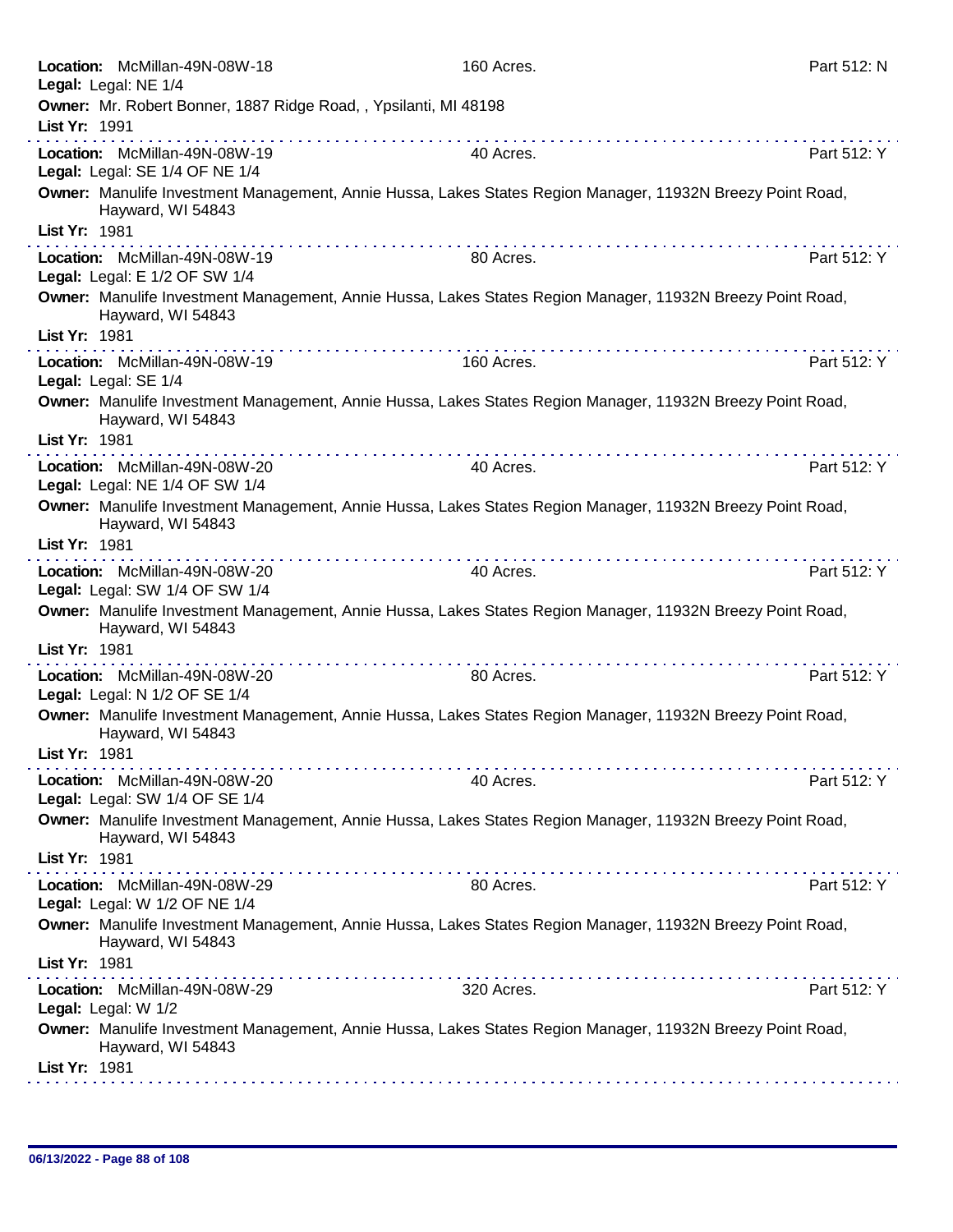|               | Location: McMillan-49N-08W-29<br>Legal: Legal: NW 1/4 OF SE 1/4                                               | 40 Acres.                                                                                                                                                                                                                                                                                                                                  | Part 512: Y |
|---------------|---------------------------------------------------------------------------------------------------------------|--------------------------------------------------------------------------------------------------------------------------------------------------------------------------------------------------------------------------------------------------------------------------------------------------------------------------------------------|-------------|
|               | Hayward, WI 54843                                                                                             | Owner: Manulife Investment Management, Annie Hussa, Lakes States Region Manager, 11932N Breezy Point Road,                                                                                                                                                                                                                                 |             |
| List Yr: 1981 |                                                                                                               |                                                                                                                                                                                                                                                                                                                                            |             |
|               | Location: McMillan-49N-08W-29<br>Legal: Legal: S 1/2 OF SE 1/4                                                | 80 Acres.                                                                                                                                                                                                                                                                                                                                  | Part 512: Y |
| List Yr: 1981 | Hayward, WI 54843                                                                                             | Owner: Manulife Investment Management, Annie Hussa, Lakes States Region Manager, 11932N Breezy Point Road,                                                                                                                                                                                                                                 |             |
|               | Location: McMillan-49N-08W-30<br>Legal: Legal: E 1/2 OF E 1/2                                                 | 160 Acres.                                                                                                                                                                                                                                                                                                                                 | Part 512: Y |
|               | Hayward, WI 54843                                                                                             | Owner: Manulife Investment Management, Annie Hussa, Lakes States Region Manager, 11932N Breezy Point Road,                                                                                                                                                                                                                                 |             |
| List Yr: 1981 |                                                                                                               |                                                                                                                                                                                                                                                                                                                                            |             |
|               | Location: McMillan-49N-08W-30<br>Legal: Legal: SW 1/4 OF NE 1/4                                               | 40 Acres.                                                                                                                                                                                                                                                                                                                                  | Part 512: Y |
|               | Hayward, WI 54843                                                                                             | Owner: Manulife Investment Management, Annie Hussa, Lakes States Region Manager, 11932N Breezy Point Road,                                                                                                                                                                                                                                 |             |
| List Yr: 1981 |                                                                                                               |                                                                                                                                                                                                                                                                                                                                            |             |
|               | Location: McMillan-49N-08W-31<br>Legal: Legal: SE 1/4 OF NE 1/4                                               | 40 Acres.                                                                                                                                                                                                                                                                                                                                  | Part 512: Y |
|               | Hayward, WI 54843                                                                                             | Owner: Manulife Investment Management, Annie Hussa, Lakes States Region Manager, 11932N Breezy Point Road,                                                                                                                                                                                                                                 |             |
| List Yr: 1981 |                                                                                                               |                                                                                                                                                                                                                                                                                                                                            |             |
|               | Location: McMillan-49N-08W-31<br>Legal: Legal: E 1/2 OF SE 1/4                                                | 80 Acres.                                                                                                                                                                                                                                                                                                                                  | Part 512: Y |
| List Yr: 1981 | Hayward, WI 54843                                                                                             | Owner: Manulife Investment Management, Annie Hussa, Lakes States Region Manager, 11932N Breezy Point Road,                                                                                                                                                                                                                                 |             |
|               | Location: McMillan-49N-08W-32<br>Legal: Legal: ENTIRE                                                         | 640 Acres.                                                                                                                                                                                                                                                                                                                                 | Part 512: Y |
|               | Hayward, WI 54843                                                                                             | Owner: Manulife Investment Management, Annie Hussa, Lakes States Region Manager, 11932N Breezy Point Road,                                                                                                                                                                                                                                 |             |
| List Yr: 1981 |                                                                                                               |                                                                                                                                                                                                                                                                                                                                            |             |
|               | Location: McMillan-49N-09W-12                                                                                 | 200 Acres.<br>Legal: Legal: SE1/4 OF NW1/4, SW1/4 OF NE1/4, N1/2 OF SW1/4, NW1/4 OF SE1/4                                                                                                                                                                                                                                                  | Part 512: N |
| List Yr: 1980 |                                                                                                               | Owner: Lyme Great Lakes Timberlands LLC, Mr. Nathan Christie, 2831 North Lincoln Road, Escanaba, MI 49829<br>a construction of the construction of the construction of the construction of the construction of the construction of the construction of the construction of the construction of the construction of the construction of the |             |
|               | Location: McMillan-49N-09W-13<br>Legal: Legal: All that portion of the S1/2 NW1/4 lying West of County Rd 414 | 69.6 Acres.                                                                                                                                                                                                                                                                                                                                | Part 512: N |
| List Yr: 2021 |                                                                                                               | Owner: Greenleaf Timber Holding, Inc., Jordan Triest, President, P.O. Box 386, Powers, MI 49874                                                                                                                                                                                                                                            |             |
|               | Location: McMillan-49N-09W-14                                                                                 | 41.59 Acres.                                                                                                                                                                                                                                                                                                                               | Part 512: N |
|               |                                                                                                               | Legal: Legal: S1/2 OF NE1/4 EXCEPT EAST 30 ACRES AND FURTHER EXCEPTING THAT PART LYING NORTH AND<br>WEST OF THE CENT ERLINE OF THE SOUTH BRANCH OF THE LITTLE TWO HEARTED RIVER                                                                                                                                                            |             |
| List Yr: 2014 |                                                                                                               | Owner: Northern Timberland Ventures, Inc., Gerald Grossman, PO Box 426, Newberry, MI 49868                                                                                                                                                                                                                                                 |             |
|               |                                                                                                               |                                                                                                                                                                                                                                                                                                                                            |             |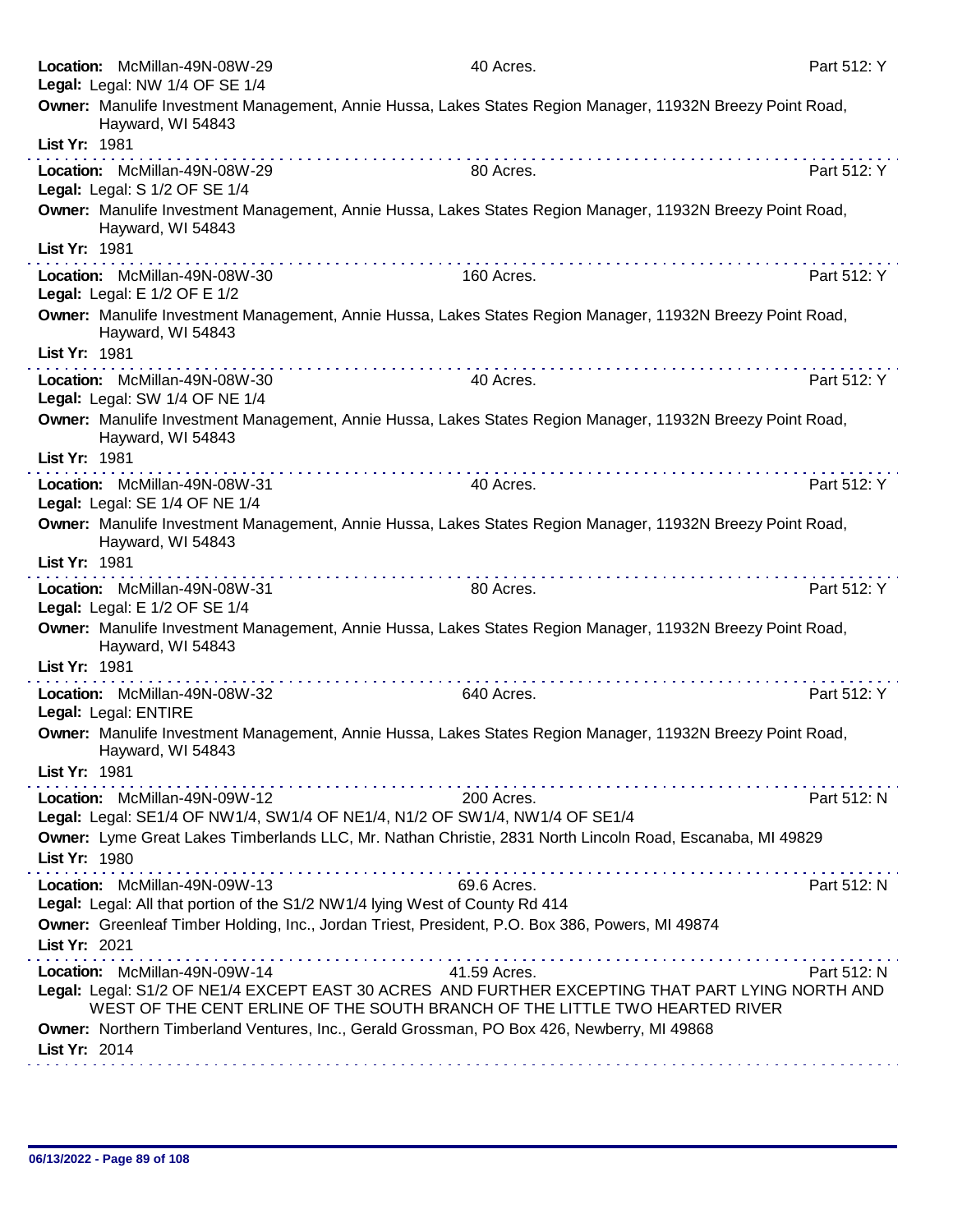|               | Location: McMillan-49N-09W-16<br>Legal: Legal: NE 1/4 OF SE 1/4                                                                             | 37.6 Acres. | Part 512: N |
|---------------|---------------------------------------------------------------------------------------------------------------------------------------------|-------------|-------------|
|               | Owner: Chad J. Theodore and Diana Seales, 4638 Klam Road, Columbiaville, MI 48421                                                           |             |             |
| List Yr: 1981 |                                                                                                                                             |             |             |
|               | Location: McMillan-49N-09W-16<br>Legal: Legal: S 1/2 OF SE 1/4                                                                              | 80 Acres.   | Part 512: N |
| List Yr: 1981 | Owner: Chad J. Theodore and Diana Seales, 4638 Klam Road, Columbiaville, MI 48421                                                           |             |             |
|               | .<br>Location: McMillan-49N-09W-18                                                                                                          |             |             |
|               | Legal: Legal: NE 1/4 OF NW 1/4                                                                                                              | 40 Acres.   | Part 512: N |
| List Yr: 1981 | Owner: David Matthew Moss and David Leon Moss, Jr., 4915 Hough Road, Dryden, MI 48428                                                       |             |             |
|               |                                                                                                                                             |             |             |
|               | Location: McMillan-49N-09W-23<br>Legal: Legal: W 1/2 OF NE 1/4                                                                              | 80 Acres.   | Part 512: Y |
|               | Owner: Manulife Investment Management, Annie Hussa, Lakes States Region Manager, 11932N Breezy Point Road,<br>Hayward, WI 54843             |             |             |
| List Yr: 1981 |                                                                                                                                             |             |             |
|               | Location: McMillan-49N-09W-23<br>Legal: Legal: NE 1/4 OF SW 1/4                                                                             | 40 Acres.   | Part 512: Y |
|               | Owner: Manulife Investment Management, Annie Hussa, Lakes States Region Manager, 11932N Breezy Point Road,<br>Hayward, WI 54843             |             |             |
| List Yr: 1981 |                                                                                                                                             |             |             |
|               | Location: McMillan-49N-09W-24                                                                                                               | 40 Acres.   | Part 512: Y |
|               | Legal: Legal: NE 1/4 OF SE 1/4                                                                                                              |             |             |
|               | Owner: Manulife Investment Management, Annie Hussa, Lakes States Region Manager, 11932N Breezy Point Road,<br>Hayward, WI 54843             |             |             |
| List Yr: 1981 | .                                                                                                                                           |             |             |
|               | Location: McMillan-49N-09W-26<br>Legal: Legal: W1/2 SW1/4                                                                                   | 80 Acres.   | Part 512: N |
|               | Owner: The Nature Conservancy, Ms. Helen Taylor, 101 East Cesar E. Chavez Avenue, Lansing, MI 48906                                         |             |             |
| List Yr: 2020 |                                                                                                                                             |             |             |
|               | Location: McMillan-49N-09W-27                                                                                                               | 160 Acres.  | Part 512: N |
|               | Legal: Legal: SE1/4                                                                                                                         |             |             |
|               | Owner: The Nature Conservancy, Ms. Helen Taylor, 101 East Cesar E. Chavez Avenue, Lansing, MI 48906                                         |             |             |
| List Yr: 2020 |                                                                                                                                             |             |             |
|               | Location: McMillan-49N-09W-33                                                                                                               | 40 Acres.   | Part 512: N |
|               | Legal: Legal: NE 1/4 OF SW 1/4<br>Owner: Manulife Investment Management, Annie Hussa, Lake States Region Manager, 11932N Breezy Point Road, |             |             |
| List Yr: 1981 | Hayward, WI 54843                                                                                                                           |             |             |
|               |                                                                                                                                             |             |             |
|               | Location: McMillan-49N-09W-33<br>Legal: Legal: W 1/2 OF SE 1/4                                                                              | 80 Acres.   | Part 512: N |
|               | Owner: Manulife Investment Management, Annie Hussa, Lake States Region Manager, 11932N Breezy Point Road,<br>Hayward, WI 54843              |             |             |
| List Yr: 1981 |                                                                                                                                             |             |             |
|               | Location: McMillan-49N-09W-34<br>Legal: Legal: W1/2 NE1/4                                                                                   | 80 Acres.   | Part 512: N |
|               | Owner: The Nature Conservancy, Ms. Helen Taylor, 101 East Cesar E. Chavez Avenue, Lansing, MI 48906                                         |             |             |
| List Yr: 2020 |                                                                                                                                             |             |             |
|               |                                                                                                                                             |             |             |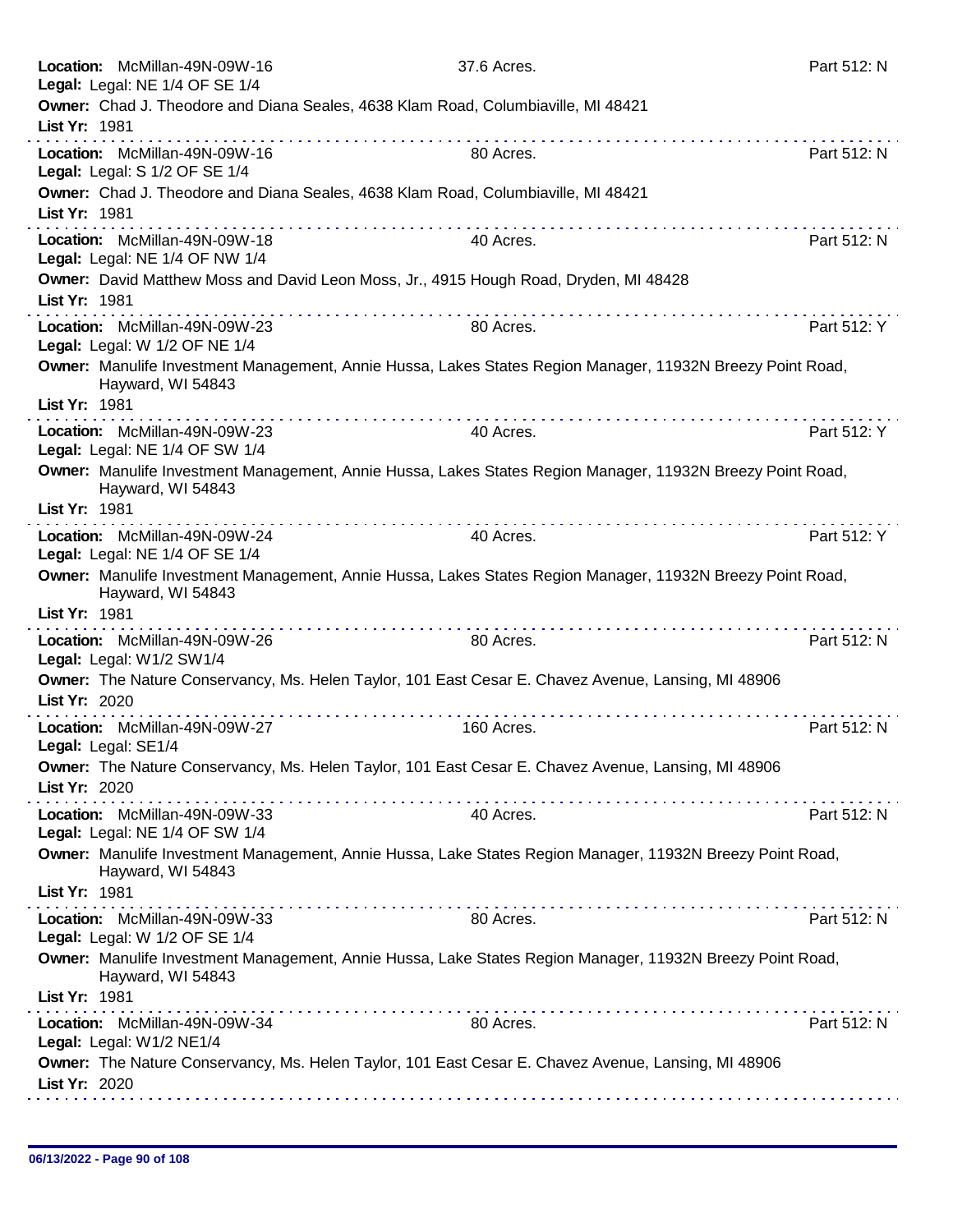|               | Location: McMillan-49N-10W-04<br>Legal: Legal: W 1/2 OF SW 1/4                         | 80 Acres.                                                                                                                                                                                                                                                                                            | Part 512: N |
|---------------|----------------------------------------------------------------------------------------|------------------------------------------------------------------------------------------------------------------------------------------------------------------------------------------------------------------------------------------------------------------------------------------------------|-------------|
| List Yr: 1982 |                                                                                        | Owner: Lyme Great Lakes Timberlands LLC, Mr. Nathan Christie, 2831 North Lincoln Road, Escanaba, MI 49829                                                                                                                                                                                            |             |
|               | Location: McMillan-49N-10W-06                                                          | 77.71 Acres.<br>Legal: Legal: E1/2 SW1/4 EXCEPT A PARCEL DESCRIBED AS: BEGINNING AT THE SW CORNER OF NE1/4 SW1/4;<br>THENCE EAST 32 RODS; THENCE NORTH 12 RODS; THENCE WEST 32 RODS; THENCE SOUTH 12 RODS<br>TO POB OF EXCEPTED PARCEL; Also Except North 99.94 feet of West 200 feet of NE1/4 SW1/4 | Part 512: N |
| List Yr: 2013 |                                                                                        | Owner: Northern Timberland Ventures, Inc., Gerald Grossman, PO Box 426, Newberry, MI 49868                                                                                                                                                                                                           |             |
|               | Location: McMillan-49N-10W-08<br>Legal: Legal: N 1/2 OF NE 1/4                         | .<br>80 Acres.                                                                                                                                                                                                                                                                                       | Part 512: N |
| List Yr: 1982 |                                                                                        | Owner: Lyme Great Lakes Timberlands LLC, Mr. Nathan Christie, 2831 North Lincoln Road, Escanaba, MI 49829                                                                                                                                                                                            |             |
|               | Location: McMillan-49N-10W-17<br>Legal: Legal: SW 1/4 OF SW 1/4                        | 40 Acres.                                                                                                                                                                                                                                                                                            | Part 512: N |
| List Yr: 1982 | Hayward, WI 54843                                                                      | Owner: Manulife Investment Management, Annie Hussa, Lake States Region Manager, 11932N Breezy Point Road,                                                                                                                                                                                            |             |
|               | Location: McMillan-49N-10W-18<br>Legal: Legal: NE 1/4 OF SE 1/4                        | 40 Acres.                                                                                                                                                                                                                                                                                            | Part 512: N |
|               | Hayward, WI 54843                                                                      | Owner: Manulife Investment Management, Annie Hussa, Lake States Region Manager, 11932N Breezy Point Road,                                                                                                                                                                                            |             |
| List Yr: 1982 |                                                                                        |                                                                                                                                                                                                                                                                                                      |             |
|               | Location: McMillan-49N-10W-21                                                          | 40 Acres.                                                                                                                                                                                                                                                                                            | Part 512: Y |
|               | Legal: Legal: SE 1/4 OF SW 1/4<br>Hayward, WI 54843                                    | Owner: Manulife Investment Management, Annie Hussa, Lakes States Region Manager, 11932N Breezy Point Road,                                                                                                                                                                                           |             |
| List Yr: 1981 |                                                                                        |                                                                                                                                                                                                                                                                                                      |             |
|               | Location: McMillan-49N-10W-21<br>Legal: Legal: NW 1/4 OF SE 1/4                        | 40 Acres.                                                                                                                                                                                                                                                                                            | Part 512: Y |
| List Yr: 1981 | Hayward, WI 54843                                                                      | Owner: Manulife Investment Management, Annie Hussa, Lakes States Region Manager, 11932N Breezy Point Road,                                                                                                                                                                                           |             |
|               | Location: McMillan-49N-10W-21<br>Legal: Legal: S 1/2 OF SE 1/4                         | 80 Acres.                                                                                                                                                                                                                                                                                            | Part 512: Y |
|               | Hayward, WI 54843                                                                      | Owner: Manulife Investment Management, Annie Hussa, Lakes States Region Manager, 11932N Breezy Point Road,                                                                                                                                                                                           |             |
| List Yr: 1981 |                                                                                        |                                                                                                                                                                                                                                                                                                      |             |
|               | Location: McMillan-49N-10W-22<br>Legal: Legal: W1/2 of the SW 1/4 LYING SOUTH OF RIVER | 77.46 Acres.                                                                                                                                                                                                                                                                                         | Part 512: Y |
| List Yr: 1981 | Hayward, WI 54843                                                                      | Owner: Manulife Investment Management, Annie Hussa, Lake States Region Manager, 11932N Breezy Point Road,                                                                                                                                                                                            |             |
|               | Location: McMillan-49N-10W-22                                                          | 6.21 Acres.                                                                                                                                                                                                                                                                                          | Part 512: Y |
|               | Legal: Legal: SW 1/4 OF NW 1/4 LYING SOUTH OF RIVER                                    |                                                                                                                                                                                                                                                                                                      |             |
|               | Hayward, WI 54843                                                                      | Owner: Manulife Investment Management, Annie Hussa, Lake States Region Manager, 11932N Breezy Point Road,                                                                                                                                                                                            |             |
| List Yr: 1981 |                                                                                        |                                                                                                                                                                                                                                                                                                      |             |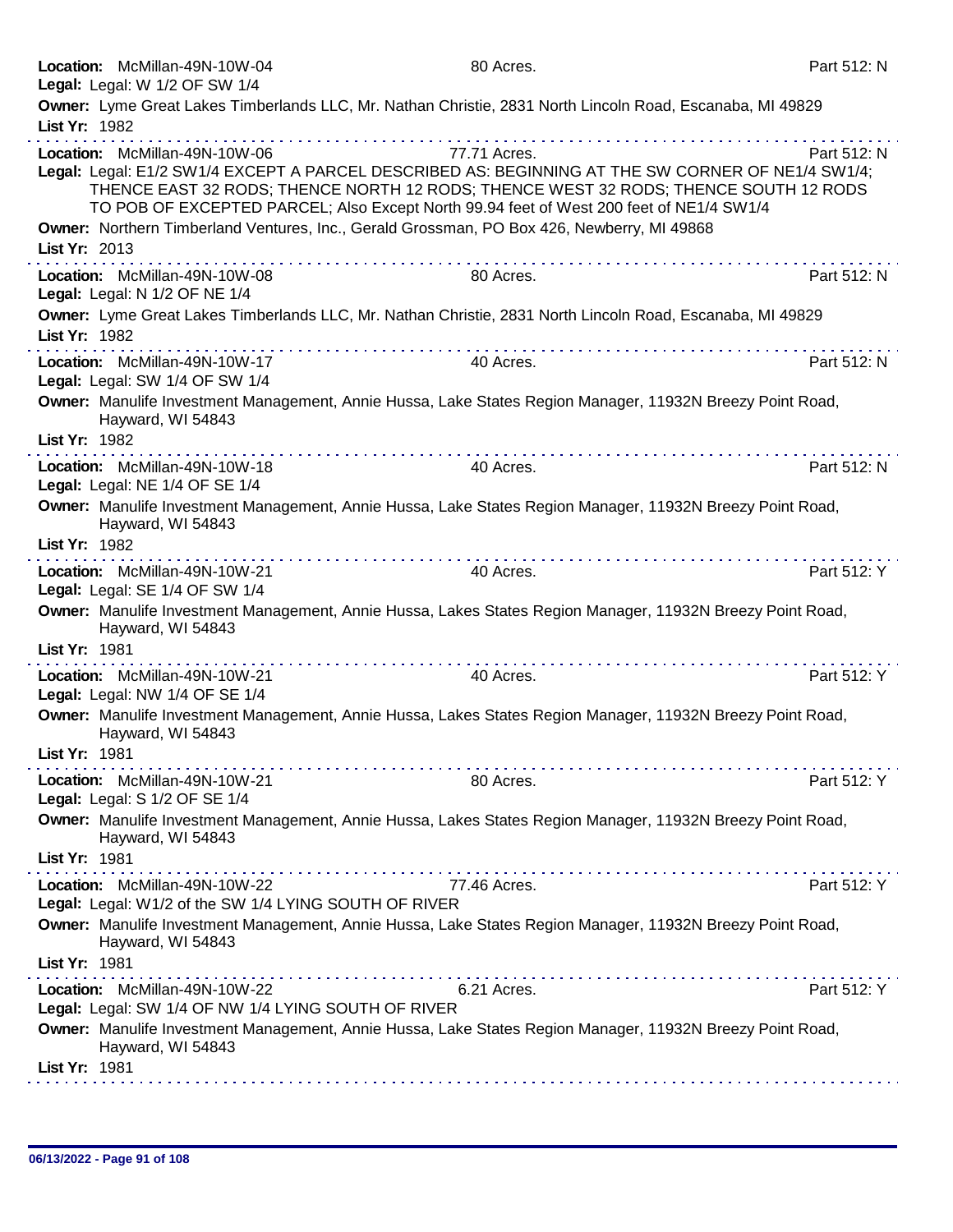|               | Location: McMillan-49N-10W-22<br>Legal: Legal: SW 1/4 OF NW 1/4 LYING NORTH OF RIVER                                | 33.79 Acres.                                                                                               | Part 512: N |
|---------------|---------------------------------------------------------------------------------------------------------------------|------------------------------------------------------------------------------------------------------------|-------------|
|               |                                                                                                                     | Owner: Manulife Investment Management, Annie Hussa, Lake States Region Manager, 11932N Breezy Point Road,  |             |
|               | Hayward, WI 54843                                                                                                   |                                                                                                            |             |
| List Yr: 1981 |                                                                                                                     |                                                                                                            |             |
|               | Location: McMillan-49N-10W-22<br>Legal: Legal: SW 1/4 LYING NORTH OF RIVER                                          | 2.54 Acres.                                                                                                | Part 512: N |
|               | Hayward, WI 54843                                                                                                   | Owner: Manulife Investment Management, Annie Hussa, Lake States Region Manager, 11932N Breezy Point Road,  |             |
| List Yr: 1981 |                                                                                                                     |                                                                                                            |             |
|               | Location: McMillan-49N-10W-22<br>Legal: Legal: E1/2 of the SW 1/4 LYING SOUTH OF RIVER                              | 80 Acres.                                                                                                  | Part 512: Y |
|               |                                                                                                                     | Owner: Manulife Investment Management, Annie Hussa, Lakes States Region Manager, 11932N Breezy Point Road, |             |
|               | Hayward, WI 54843                                                                                                   |                                                                                                            |             |
| List Yr: 1981 |                                                                                                                     |                                                                                                            |             |
|               | Location: McMillan-49N-10W-27                                                                                       | 160 Acres.                                                                                                 | Part 512: Y |
|               | Legal: Legal: NW 1/4                                                                                                |                                                                                                            |             |
|               | Hayward, WI 54843                                                                                                   | Owner: Manulife Investment Management, Annie Hussa, Lakes States Region Manager, 11932N Breezy Point Road, |             |
| List Yr: 1981 |                                                                                                                     |                                                                                                            |             |
|               | Location: McMillan-49N-10W-28<br>Legal: Legal: NW1/4 OF NW1/4; S1/2 OF NW1/4; SW1/4; NE1/4 OF SE1/4; SW1/4 OF SE1/4 | 360 Acres.                                                                                                 | Part 512: N |
|               | Owner: The Nature Conservancy, Ms. Helen Taylor, 101 East Cesar E. Chavez Avenue, Lansing, MI 48906                 |                                                                                                            |             |
| List Yr: 2016 |                                                                                                                     |                                                                                                            |             |
|               | Location: McMillan-49N-10W-28<br>Legal: Legal: NE 1/4                                                               | 160 Acres.                                                                                                 | Part 512: Y |
|               | Hayward, WI 54843                                                                                                   | Owner: Manulife Investment Management, Annie Hussa, Lakes States Region Manager, 11932N Breezy Point Road, |             |
| List Yr: 1981 | . <b>.</b>                                                                                                          |                                                                                                            |             |
|               | Location: McMillan-49N-10W-28<br>Legal: Legal: NE 1/4 OF NW 1/4                                                     | 40 Acres.                                                                                                  | Part 512: Y |
|               | Hayward, WI 54843                                                                                                   | Owner: Manulife Investment Management, Annie Hussa, Lakes States Region Manager, 11932N Breezy Point Road, |             |
| List Yr: 1981 |                                                                                                                     |                                                                                                            |             |
|               | Location: McMillan-49N-10W-28<br>Legal: Legal: NW 1/4 OF SE 1/4                                                     | 40 Acres.                                                                                                  | Part 512: Y |
|               | Hayward, WI 54843                                                                                                   | Owner: Manulife Investment Management, Annie Hussa, Lakes States Region Manager, 11932N Breezy Point Road, |             |
| List Yr: 1981 |                                                                                                                     |                                                                                                            |             |
|               | Location: McMillan-49N-10W-29<br>Legal: Legal: E1/2 OF SW1/4                                                        | 80 Acres.                                                                                                  | Part 512: N |
|               | Owner: The Nature Conservancy, Ms. Helen Taylor, 101 East Cesar E. Chavez Avenue, Lansing, MI 48906                 |                                                                                                            |             |
| List Yr: 2015 |                                                                                                                     |                                                                                                            |             |
|               | Location: McMillan-49N-10W-29<br>Legal: Legal: SE1/4                                                                | 160 Acres.                                                                                                 | Part 512: N |
|               |                                                                                                                     | Owner: Lyme Great Lakes Timberlands LLC, Mr. Nathan Christie, 2831 North Lincoln Road, Escanaba, MI 49829  |             |
| List Yr: 1956 |                                                                                                                     |                                                                                                            |             |
|               | Location: McMillan-49N-10W-31                                                                                       | 10 Acres.                                                                                                  | Part 512: N |
|               | Legal: Legal: N1/2 OF NW1/4 OF NW1/4 OF SE1/4 & S1/2 OF SW1/4 OF SW1/4 OF NE1/4                                     |                                                                                                            |             |
| List Yr: 2016 | Owner: The Nature Conservancy, Ms. Helen Taylor, 101 East Cesar E. Chavez Avenue, Lansing, MI 48906                 |                                                                                                            |             |
|               |                                                                                                                     |                                                                                                            |             |

06/13/2022 - Page 92 of 108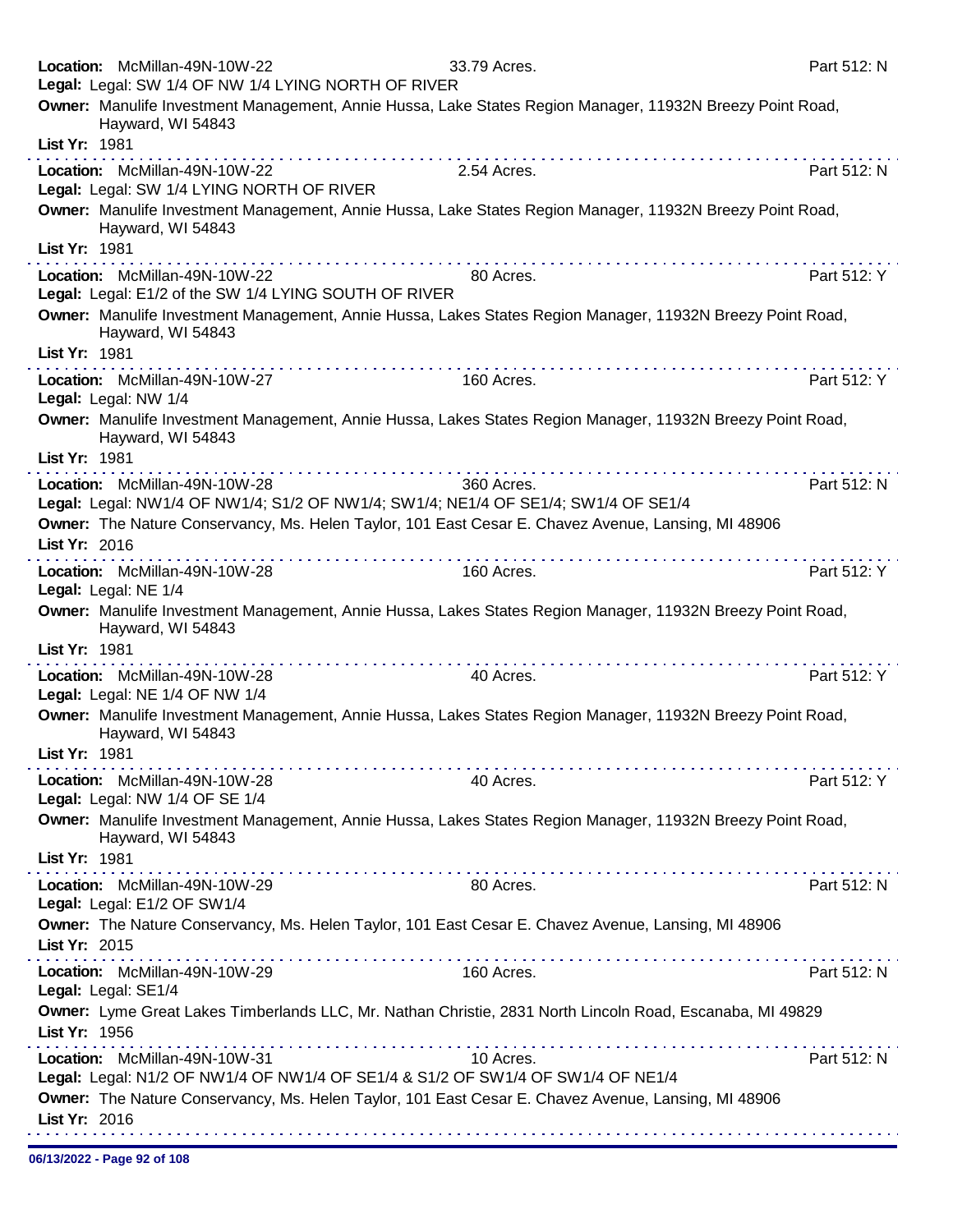| Location: McMillan-49N-10W-31<br>66.61 Acres.<br>Legal: Legal: S1/2 OF NE1/4 EXCEPT HWY ROW AND EXCEPT W1/2 OF NW1/4 OF SW1/4 OF NE1/4 LYING<br>WESTERLY OF SO-CALLEDC OUNTY ROAD 407 AND EXCEPT S1/2 OF SW1/4 OF SW1/4 OF NE1/4 | Part 512: N |
|----------------------------------------------------------------------------------------------------------------------------------------------------------------------------------------------------------------------------------|-------------|
| Owner: The Nature Conservancy, Ms. Helen Taylor, 101 East Cesar E. Chavez Avenue, Lansing, MI 48906<br>List Yr: 1981                                                                                                             |             |
| Location: McMillan-49N-10W-31<br>33 Acres.<br>Legal: Legal: NW1/4 OF SE1/4 EXCEPT THE DEEDED 66 FT WIDE HIGHWAY ROW AND EXCEPT N1/2 OF NW1/4 OF<br><b>NW1/4 OF SE1/4</b>                                                         | Part 512: N |
| Owner: The Nature Conservancy, Ms. Helen Taylor, 101 East Cesar E. Chavez Avenue, Lansing, MI 48906<br>List Yr: 1995                                                                                                             |             |
| Location: McMillan-49N-10W-31<br>30 Acres.<br>Legal: Legal: SE1/4 OF NW1/4 EXC. N1/2 OF N1/2                                                                                                                                     | Part 512: N |
| Owner: The Nature Conservancy, Ms. Helen Taylor, 101 East Cesar E. Chavez Avenue, Lansing, MI 48906<br>List Yr: 1981<br>. <b>.</b>                                                                                               |             |
| Location: McMillan-49N-10W-31<br>32.97 Acres.<br>Legal: Legal: SW 1/4 OF NW 1/4                                                                                                                                                  | Part 512: N |
| Owner: The Nature Conservancy, Ms. Helen Taylor, 101 East Cesar E. Chavez Avenue, Lansing, MI 48906<br>List Yr: 1981                                                                                                             |             |
| Location: McMillan-49N-10W-31<br>145.73 Acres.<br>Legal: Legal: SW 1/4                                                                                                                                                           | Part 512: N |
| Owner: The Nature Conservancy, Ms. Helen Taylor, 101 East Cesar E. Chavez Avenue, Lansing, MI 48906<br>List Yr: 1981                                                                                                             |             |
| Location: McMillan-49N-10W-31<br>40 Acres.<br>Legal: Legal: NE 1/4 OF SE 1/4                                                                                                                                                     | Part 512: N |
| Owner: The Nature Conservancy, Ms. Helen Taylor, 101 East Cesar E. Chavez Avenue, Lansing, MI 48906<br>List Yr: 1981                                                                                                             |             |
| Location: McMillan-49N-10W-31<br>80 Acres.<br>Legal: Legal: S 1/2 OF SE 1/4                                                                                                                                                      | Part 512: N |
| Owner: The Nature Conservancy, Ms. Helen Taylor, 101 East Cesar E. Chavez Avenue, Lansing, MI 48906<br>List Yr: 1981                                                                                                             |             |
| Location: McMillan-49N-10W-32<br>57 Acres.<br>Legal: Legal: N1/2 OF NW1/4 EXCEPT THAT PART OF NW1/4 OF NW1/4 LYING WEST OF DAWSON CREEK                                                                                          | Part 512: N |
| Owner: The Nature Conservancy, Ms. Helen Taylor, 101 East Cesar E. Chavez Avenue, Lansing, MI 48906<br>List Yr: 2015                                                                                                             |             |
| Location: McMillan-49N-10W-32<br>80 Acres.<br>Legal: Legal: E1/2 SW1/4                                                                                                                                                           | Part 512: N |
| Owner: The Nature Conservancy, Ms. Helen Taylor, 101 East Cesar E. Chavez Avenue, Lansing, MI 48906<br>List Yr: 2020                                                                                                             |             |
| Location: McMillan-49N-10W-32<br>40 Acres.<br>Legal: Legal: SW 1/4 OF NW 1/4                                                                                                                                                     | Part 512: N |
| Owner: The Nature Conservancy, Ms. Helen Taylor, 101 East Cesar E. Chavez Avenue, Lansing, MI 48906<br>List Yr: 1981                                                                                                             |             |
| Location: McMillan-49N-10W-32<br>80 Acres.<br>Legal: Legal: W 1/2 OF SW 1/4                                                                                                                                                      | Part 512: N |
| Owner: The Nature Conservancy, Ms. Helen Taylor, 101 East Cesar E. Chavez Avenue, Lansing, MI 48906<br>List Yr: 1981                                                                                                             |             |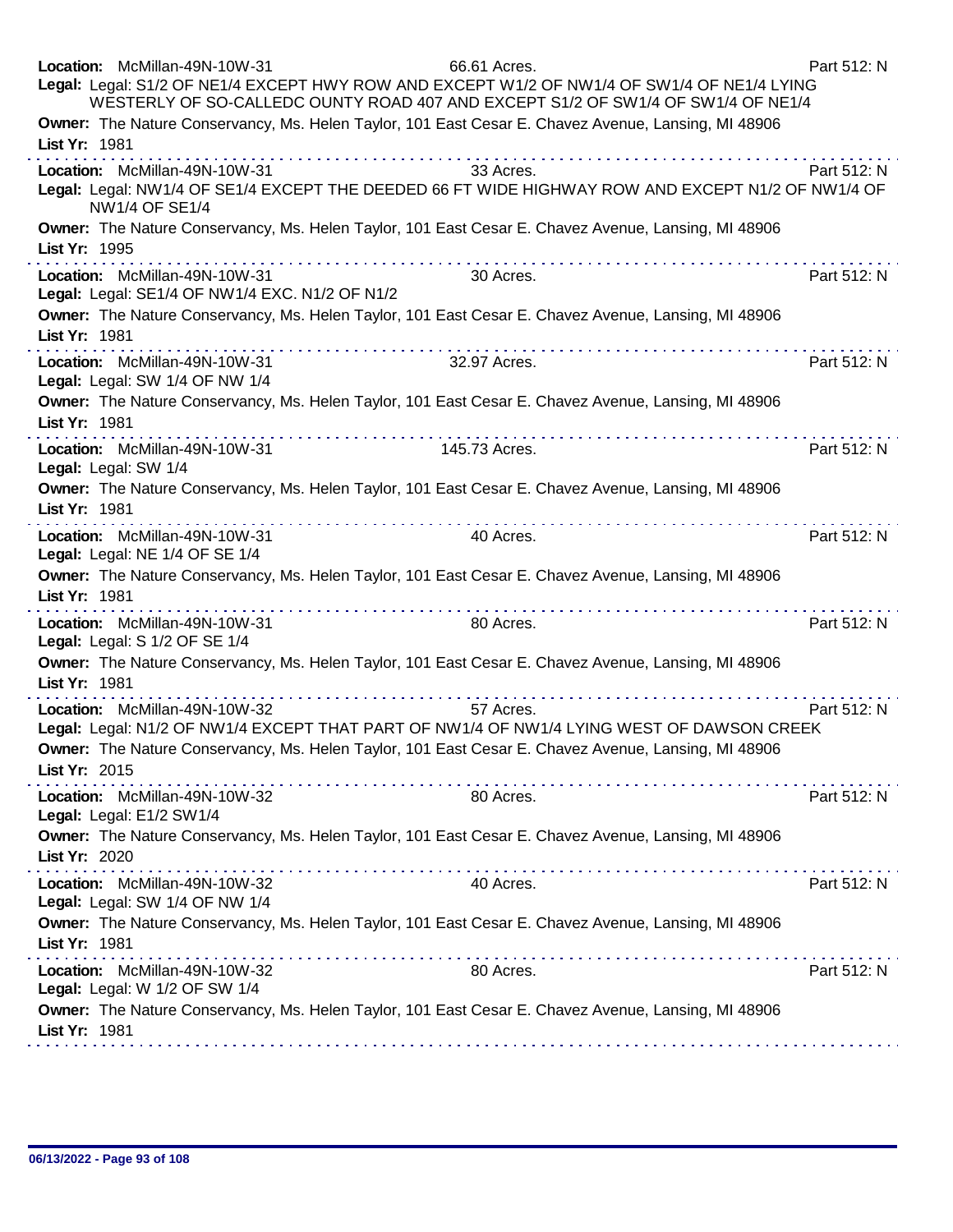|               | Location: McMillan-49N-10W-32<br>Legal: Legal: NE 1/4 OF SE 1/4 EXC. COUNTY ROAD ROW            | 32.87 Acres.                                                                                                                                                                                                                   | Part 512: Y |
|---------------|-------------------------------------------------------------------------------------------------|--------------------------------------------------------------------------------------------------------------------------------------------------------------------------------------------------------------------------------|-------------|
|               | Hayward, WI 54843                                                                               | Owner: Manulife Investment Management, Annie Hussa, Lakes States Region Manager, 11932N Breezy Point Road,                                                                                                                     |             |
| List Yr: 1981 |                                                                                                 |                                                                                                                                                                                                                                |             |
|               | Location: McMillan-49N-10W-32<br>Legal: Legal: NE1/4, W1/2 OF SE1/4                             | 240 Acres.                                                                                                                                                                                                                     | Part 512: N |
| List Yr: 1956 |                                                                                                 | Owner: Lyme Great Lakes Timberlands LLC, Mr. Nathan Christie, 2831 North Lincoln Road, Escanaba, MI 49829                                                                                                                      |             |
|               | Location: McMillan-49N-10W-33<br>Legal: Legal: W 1/2 OF NW 1/4                                  | 80 Acres.                                                                                                                                                                                                                      | Part 512: Y |
|               | Hayward, WI 54843                                                                               | Owner: Manulife Investment Management, Annie Hussa, Lakes States Region Manager, 11932N Breezy Point Road,                                                                                                                     |             |
| List Yr: 1981 |                                                                                                 | the contract of the contract of the contract of the contract of the contract of the contract of the contract of the contract of the contract of the contract of the contract of the contract of the contract of the contract o |             |
|               | Location: McMillan-49N-10W-33<br>Legal: Legal: NW 1/4 OF SW 1/4                                 | 40 Acres.                                                                                                                                                                                                                      | Part 512: Y |
|               | Hayward, WI 54843                                                                               | Owner: Manulife Investment Management, Annie Hussa, Lakes States Region Manager, 11932N Breezy Point Road,                                                                                                                     |             |
| List Yr: 1981 |                                                                                                 |                                                                                                                                                                                                                                |             |
|               | Location: McMillan-49N-11W-31<br>Legal: Legal: SW 1/4 OF SW 1/4                                 | 32.35 Acres.                                                                                                                                                                                                                   | Part 512: Y |
|               | Hayward, WI 54843                                                                               | Owner: Manulife Investment Management, Annie Hussa, Lakes States Region Manager, 11932N Breezy Point Road,                                                                                                                     |             |
| List Yr: 1981 |                                                                                                 |                                                                                                                                                                                                                                |             |
|               | Location: McMillan-49N-12W-16<br>Legal: Legal: S 1/2 OF SW 1/4                                  | 80 Acres.                                                                                                                                                                                                                      | Part 512: Y |
|               | Hayward, WI 54843                                                                               | Owner: Manulife Investment Management, Annie Hussa, Lakes States Region Manager, 11932N Breezy Point Road,                                                                                                                     |             |
| List Yr: 1981 |                                                                                                 |                                                                                                                                                                                                                                |             |
|               | Location: McMillan-49N-12W-16<br>Legal: Legal: NW1/4 OF SW1/4                                   | 40 Acres.                                                                                                                                                                                                                      | Part 512: Y |
|               | Hayward, WI 54843                                                                               | Owner: Manulife Investment Management, Annie Hussa, Lakes States Region Manager, 11932N Breezy Point Road,                                                                                                                     |             |
| List Yr: 1994 |                                                                                                 |                                                                                                                                                                                                                                |             |
|               | Location: McMillan-49N-12W-16<br>Legal: Legal: SW 1/4 OF SE 1/4                                 | 40 Acres.                                                                                                                                                                                                                      | Part 512: Y |
|               | Hayward, WI 54843                                                                               | Owner: Manulife Investment Management, Annie Hussa, Lakes States Region Manager, 11932N Breezy Point Road,                                                                                                                     |             |
| List Yr: 1989 |                                                                                                 |                                                                                                                                                                                                                                |             |
|               | Location: McMillan-49N-12W-17<br>Legal: Legal: NE 1/4 OF NW 1/4 EXC. NE 1/4 OF NE 1/4 OF NW 1/4 | 30 Acres.                                                                                                                                                                                                                      | Part 512: Y |
|               | Hayward, WI 54843                                                                               | Owner: Manulife Investment Management, Annie Hussa, Lakes States Region Manager, 11932N Breezy Point Road,                                                                                                                     |             |
| List Yr: 1985 |                                                                                                 |                                                                                                                                                                                                                                |             |
|               | Location: McMillan-49N-12W-17<br>Legal: Legal: W 1/2 OF NE 1/4                                  | 80 Acres.                                                                                                                                                                                                                      | Part 512: Y |
|               | Hayward, WI 54843                                                                               | Owner: Manulife Investment Management, Annie Hussa, Lakes States Region Manager, 11932N Breezy Point Road,                                                                                                                     |             |
| List Yr: 1981 |                                                                                                 |                                                                                                                                                                                                                                |             |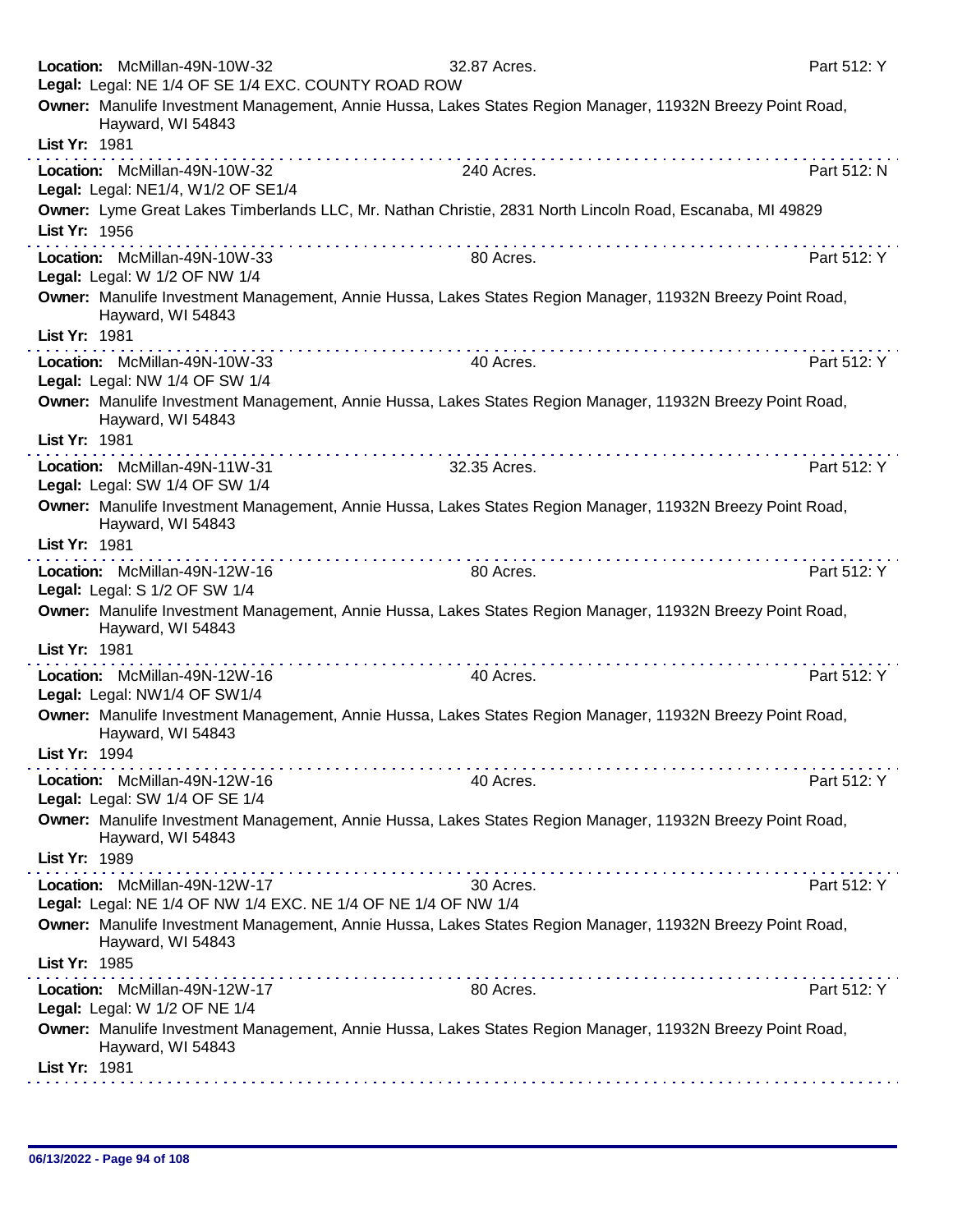| Location: McMillan-49N-12W-17                                               | 80 Acres.                                                                                                  | Part 512: Y |
|-----------------------------------------------------------------------------|------------------------------------------------------------------------------------------------------------|-------------|
| Legal: Legal: S 1/2 OF NW 1/4                                               |                                                                                                            |             |
| Hayward, WI 54843                                                           | Owner: Manulife Investment Management, Annie Hussa, Lakes States Region Manager, 11932N Breezy Point Road, |             |
| List Yr: 1981                                                               |                                                                                                            |             |
| Location: McMillan-49N-12W-17<br>Legal: Legal: SW 1/4                       | 160 Acres.                                                                                                 | Part 512: Y |
| Hayward, WI 54843                                                           | Owner: Manulife Investment Management, Annie Hussa, Lakes States Region Manager, 11932N Breezy Point Road, |             |
| List Yr: 1981                                                               |                                                                                                            |             |
| Location: McMillan-49N-12W-17<br>Legal: Legal: NE 1/4 OF SE 1/4             | 40 Acres.                                                                                                  | Part 512: Y |
| Hayward, WI 54843                                                           | Owner: Manulife Investment Management, Annie Hussa, Lakes States Region Manager, 11932N Breezy Point Road, |             |
| List Yr: 1981                                                               |                                                                                                            |             |
| Location: McMillan-49N-12W-17<br>Legal: Legal: S 1/2 OF SE 1/4              | 80 Acres.                                                                                                  | Part 512: Y |
| Hayward, WI 54843<br>List Yr: 1981                                          | Owner: Manulife Investment Management, Annie Hussa, Lakes States Region Manager, 11932N Breezy Point Road, |             |
|                                                                             | .                                                                                                          |             |
| Location: McMillan-49N-12W-18<br>Legal: Legal: NW 1/4 OF SW 1/4             | 31.88 Acres.                                                                                               | Part 512: Y |
| Hayward, WI 54843                                                           | Owner: Manulife Investment Management, Annie Hussa, Lakes States Region Manager, 11932N Breezy Point Road, |             |
| List Yr: 1981                                                               |                                                                                                            |             |
| Location: McMillan-49N-12W-18<br>Legal: Legal: S 1/2 OF SW 1/4              | 72.04 Acres.                                                                                               | Part 512: Y |
| Hayward, WI 54843                                                           | Owner: Manulife Investment Management, Annie Hussa, Lakes States Region Manager, 11932N Breezy Point Road, |             |
| List Yr: 1981                                                               |                                                                                                            |             |
| Location: McMillan-49N-12W-19<br>Legal: Legal: ENTIRE                       | 608.49 Acres.                                                                                              | Part 512: Y |
| Hayward, WI 54843                                                           | Owner: Manulife Investment Management, Annie Hussa, Lakes States Region Manager, 11932N Breezy Point Road, |             |
| List Yr: 1981                                                               |                                                                                                            |             |
| Location: McMillan-49N-12W-20<br>Legal: Legal: ENTIRE                       | 640 Acres.                                                                                                 | Part 512: Y |
| Hayward, WI 54843                                                           | Owner: Manulife Investment Management, Annie Hussa, Lakes States Region Manager, 11932N Breezy Point Road, |             |
| List Yr: 1981                                                               |                                                                                                            |             |
| Location: McMillan-49N-12W-21<br>Legal: Legal: ENTIRE                       | 640 Acres.                                                                                                 | Part 512: Y |
| Hayward, WI 54843                                                           | Owner: Manulife Investment Management, Annie Hussa, Lakes States Region Manager, 11932N Breezy Point Road, |             |
| List Yr: 1981                                                               |                                                                                                            |             |
| Location: McMillan-49N-12W-22<br>Legal: Legal: ENTIRE EXC. SE 1/4 OF SE 1/4 | 600 Acres.                                                                                                 | Part 512: Y |
| Hayward, WI 54843                                                           | Owner: Manulife Investment Management, Annie Hussa, Lakes States Region Manager, 11932N Breezy Point Road, |             |
| List Yr: 1981                                                               |                                                                                                            |             |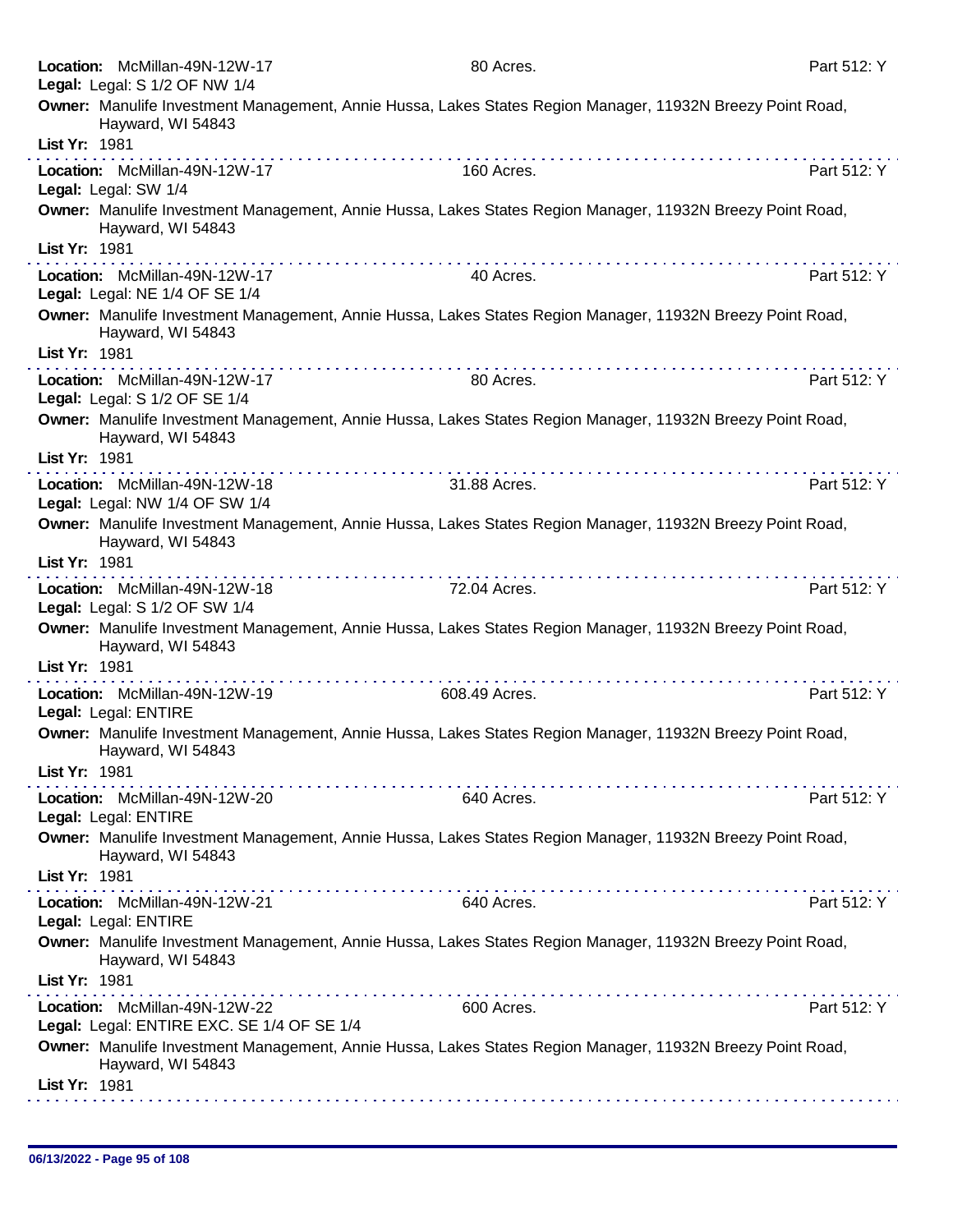|               | Location: McMillan-49N-12W-22<br>Legal: Legal: SE1/4 OF SE1/4   | 40 Acres.                                                                                                  | Part 512: Y |
|---------------|-----------------------------------------------------------------|------------------------------------------------------------------------------------------------------------|-------------|
|               |                                                                 | Owner: Manulife Investment Management, Annie Hussa, Lakes States Region Manager, 11932N Breezy Point Road, |             |
|               | Hayward, WI 54843                                               |                                                                                                            |             |
| List Yr: 1994 |                                                                 |                                                                                                            |             |
|               | Location: McMillan-49N-12W-23<br>Legal: Legal: N 1/2 OF NW 1/4  | 80 Acres.                                                                                                  | Part 512: Y |
|               | Hayward, WI 54843                                               | Owner: Manulife Investment Management, Annie Hussa, Lakes States Region Manager, 11932N Breezy Point Road, |             |
| List Yr: 1981 |                                                                 |                                                                                                            |             |
|               | Location: McMillan-49N-12W-23<br>Legal: Legal: SW 1/4 OF NW 1/4 | 40 Acres.                                                                                                  | Part 512: Y |
|               | Hayward, WI 54843                                               | Owner: Manulife Investment Management, Annie Hussa, Lakes States Region Manager, 11932N Breezy Point Road, |             |
| List Yr: 1981 |                                                                 |                                                                                                            |             |
|               | Location: McMillan-49N-12W-23<br>Legal: Legal: NW 1/4 OF SW 1/4 | 40 Acres.                                                                                                  | Part 512: Y |
|               | Hayward, WI 54843                                               | Owner: Manulife Investment Management, Annie Hussa, Lakes States Region Manager, 11932N Breezy Point Road, |             |
| List Yr: 1981 |                                                                 |                                                                                                            |             |
|               | Location: McMillan-49N-12W-27                                   | 40 Acres.                                                                                                  | Part 512: Y |
|               | Legal: Legal: SW 1/4 OF NE 1/4                                  | Owner: Manulife Investment Management, Annie Hussa, Lakes States Region Manager, 11932N Breezy Point Road, |             |
| List Yr: 1981 | Hayward, WI 54843                                               |                                                                                                            |             |
|               | Location: McMillan-49N-12W-27                                   | 160 Acres.                                                                                                 | Part 512: Y |
|               | Legal: Legal: NW 1/4                                            |                                                                                                            |             |
|               | Hayward, WI 54843                                               | Owner: Manulife Investment Management, Annie Hussa, Lakes States Region Manager, 11932N Breezy Point Road, |             |
| List Yr: 1981 |                                                                 |                                                                                                            |             |
|               | Location: McMillan-49N-12W-27<br>Legal: Legal: N 1/2 OF SW 1/4  | 80 Acres.                                                                                                  | Part 512: Y |
|               | Hayward, WI 54843                                               | Owner: Manulife Investment Management, Annie Hussa, Lakes States Region Manager, 11932N Breezy Point Road, |             |
| List Yr: 1981 |                                                                 |                                                                                                            |             |
|               | Location: McMillan-49N-12W-27<br>Legal: Legal: NW 1/4 OF SE 1/4 | 40 Acres.                                                                                                  | Part 512: Y |
|               | Hayward, WI 54843                                               | Owner: Manulife Investment Management, Annie Hussa, Lakes States Region Manager, 11932N Breezy Point Road, |             |
| List Yr: 1981 |                                                                 |                                                                                                            |             |
|               | Location: McMillan-49N-12W-28<br>Legal: Legal: N 1/2 OF NE 1/4  | 80 Acres.                                                                                                  | Part 512: Y |
|               | Hayward, WI 54843                                               | Owner: Manulife Investment Management, Annie Hussa, Lakes States Region Manager, 11932N Breezy Point Road, |             |
| List Yr: 1981 |                                                                 |                                                                                                            |             |
|               | Location: McMillan-49N-12W-28<br>Legal: Legal: W 1/2 OF NW 1/4  | 80 Acres.                                                                                                  | Part 512: Y |
|               | Hayward, WI 54843                                               | Owner: Manulife Investment Management, Annie Hussa, Lakes States Region Manager, 11932N Breezy Point Road, |             |
| List Yr: 1981 |                                                                 |                                                                                                            |             |
|               |                                                                 |                                                                                                            |             |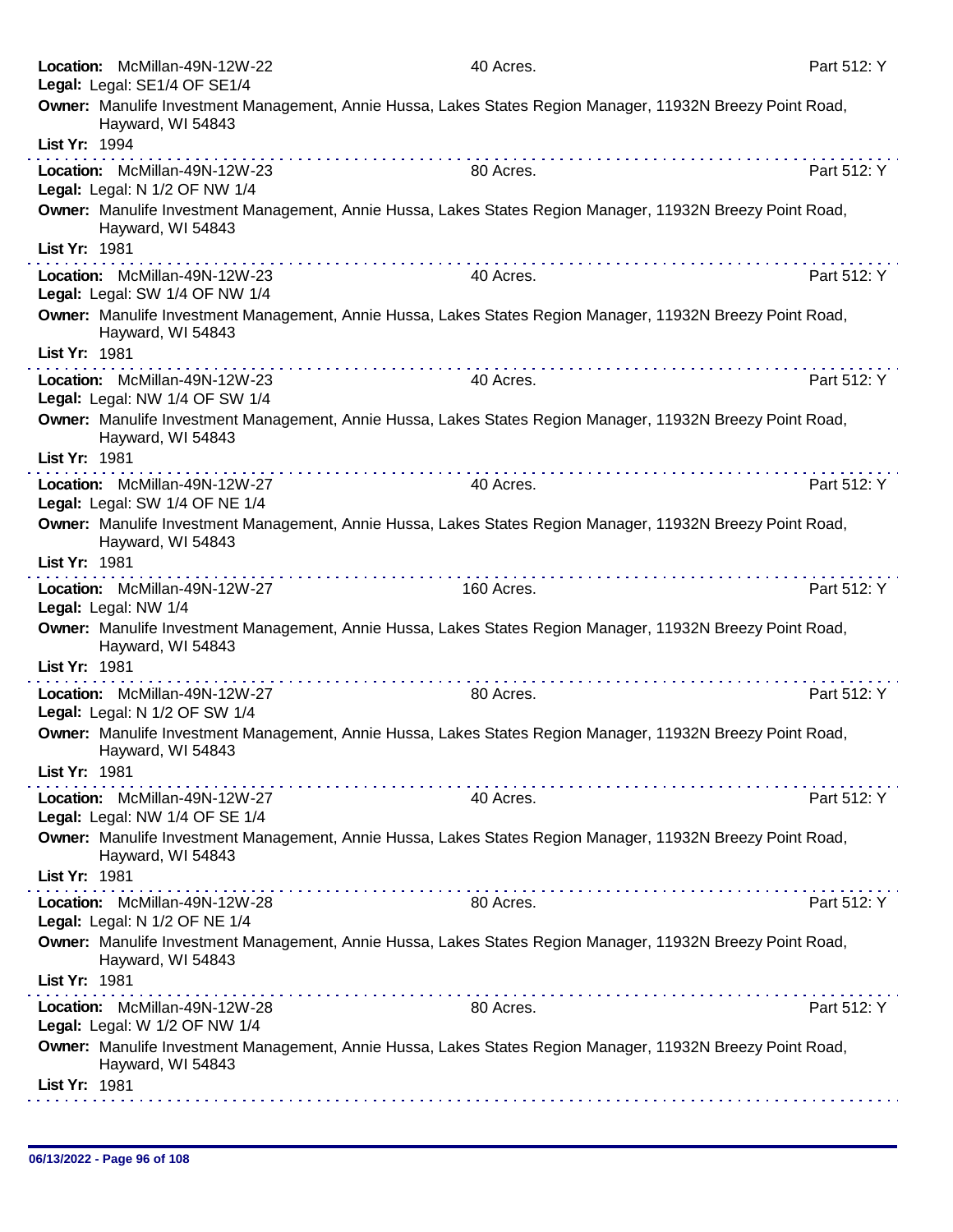|               | Location: McMillan-49N-12W-28                                                                   | 80 Acres.                                                                                                  | Part 512: Y |
|---------------|-------------------------------------------------------------------------------------------------|------------------------------------------------------------------------------------------------------------|-------------|
|               | Legal: Legal: S 1/2 OF SE 1/4                                                                   | Owner: Manulife Investment Management, Annie Hussa, Lakes States Region Manager, 11932N Breezy Point Road, |             |
| List Yr: 1981 | Hayward, WI 54843                                                                               |                                                                                                            |             |
|               | Location: McMillan-49N-12W-29                                                                   | 160 Acres.                                                                                                 | Part 512: Y |
|               | Legal: Legal: NE 1/4                                                                            |                                                                                                            |             |
|               | Hayward, WI 54843                                                                               | Owner: Manulife Investment Management, Annie Hussa, Lakes States Region Manager, 11932N Breezy Point Road, |             |
| List Yr: 1981 |                                                                                                 |                                                                                                            |             |
|               | Location: McMillan-49N-12W-29<br>Legal: Legal: N 1/2 OF NW 1/4                                  | 80 Acres.                                                                                                  | Part 512: Y |
|               | Hayward, WI 54843                                                                               | Owner: Manulife Investment Management, Annie Hussa, Lakes States Region Manager, 11932N Breezy Point Road, |             |
| List Yr: 1981 |                                                                                                 |                                                                                                            |             |
|               | Location: McMillan-49N-12W-29<br>Legal: Legal: SW 1/4 OF NW 1/4                                 | 40 Acres.                                                                                                  | Part 512: Y |
|               | Hayward, WI 54843                                                                               | Owner: Manulife Investment Management, Annie Hussa, Lakes States Region Manager, 11932N Breezy Point Road, |             |
| List Yr: 1981 |                                                                                                 |                                                                                                            |             |
|               | Location: McMillan-49N-12W-29                                                                   | 40 Acres.                                                                                                  | Part 512: Y |
|               | Legal: Legal: NW 1/4 OF SW 1/4                                                                  |                                                                                                            |             |
|               | Hayward, WI 54843                                                                               | Owner: Manulife Investment Management, Annie Hussa, Lakes States Region Manager, 11932N Breezy Point Road, |             |
| List Yr: 1981 |                                                                                                 |                                                                                                            |             |
|               | Location: McMillan-49N-12W-29<br>Legal: Legal: W 1/2 OF SE 1/4                                  | 80 Acres.                                                                                                  | Part 512: Y |
|               | Hayward, WI 54843                                                                               | Owner: Manulife Investment Management, Annie Hussa, Lakes States Region Manager, 11932N Breezy Point Road, |             |
| List Yr: 1981 |                                                                                                 |                                                                                                            |             |
|               | Location: McMillan-49N-12W-30<br>Legal: Legal: NW 1/4 OF NE 1/4 EXC. NW 1/4 OF NW 1/4 OF NE 1/4 | 30 Acres.                                                                                                  | Part 512: Y |
|               | Hayward, WI 54843                                                                               | Owner: Manulife Investment Management, Annie Hussa, Lakes States Region Manager, 11932N Breezy Point Road, |             |
| List Yr: 1985 |                                                                                                 |                                                                                                            |             |
|               | Location: McMillan-49N-12W-30<br>Legal: Legal: NE 1/4 OF NE 1/4                                 | 40 Acres.                                                                                                  | Part 512: Y |
|               |                                                                                                 | Owner: Manulife Investment Management, Annie Hussa, Lakes States Region Manager, 11932N Breezy Point Road, |             |
|               | Hayward, WI 54843                                                                               |                                                                                                            |             |
| List Yr: 1981 |                                                                                                 |                                                                                                            |             |
|               | Location: McMillan-49N-12W-30<br>Legal: Legal: S 1/2 OF NE 1/4                                  | 80 Acres.                                                                                                  | Part 512: Y |
|               | Hayward, WI 54843                                                                               | Owner: Manulife Investment Management, Annie Hussa, Lakes States Region Manager, 11932N Breezy Point Road, |             |
| List Yr: 1981 |                                                                                                 |                                                                                                            |             |
|               | Location: McMillan-49N-12W-30<br>Legal: Legal: E 1/2 OF NW 1/4                                  | 80 Acres.                                                                                                  | Part 512: Y |
|               | Hayward, WI 54843                                                                               | Owner: Manulife Investment Management, Annie Hussa, Lakes States Region Manager, 11932N Breezy Point Road, |             |
| List Yr: 1981 |                                                                                                 |                                                                                                            |             |
|               |                                                                                                 |                                                                                                            |             |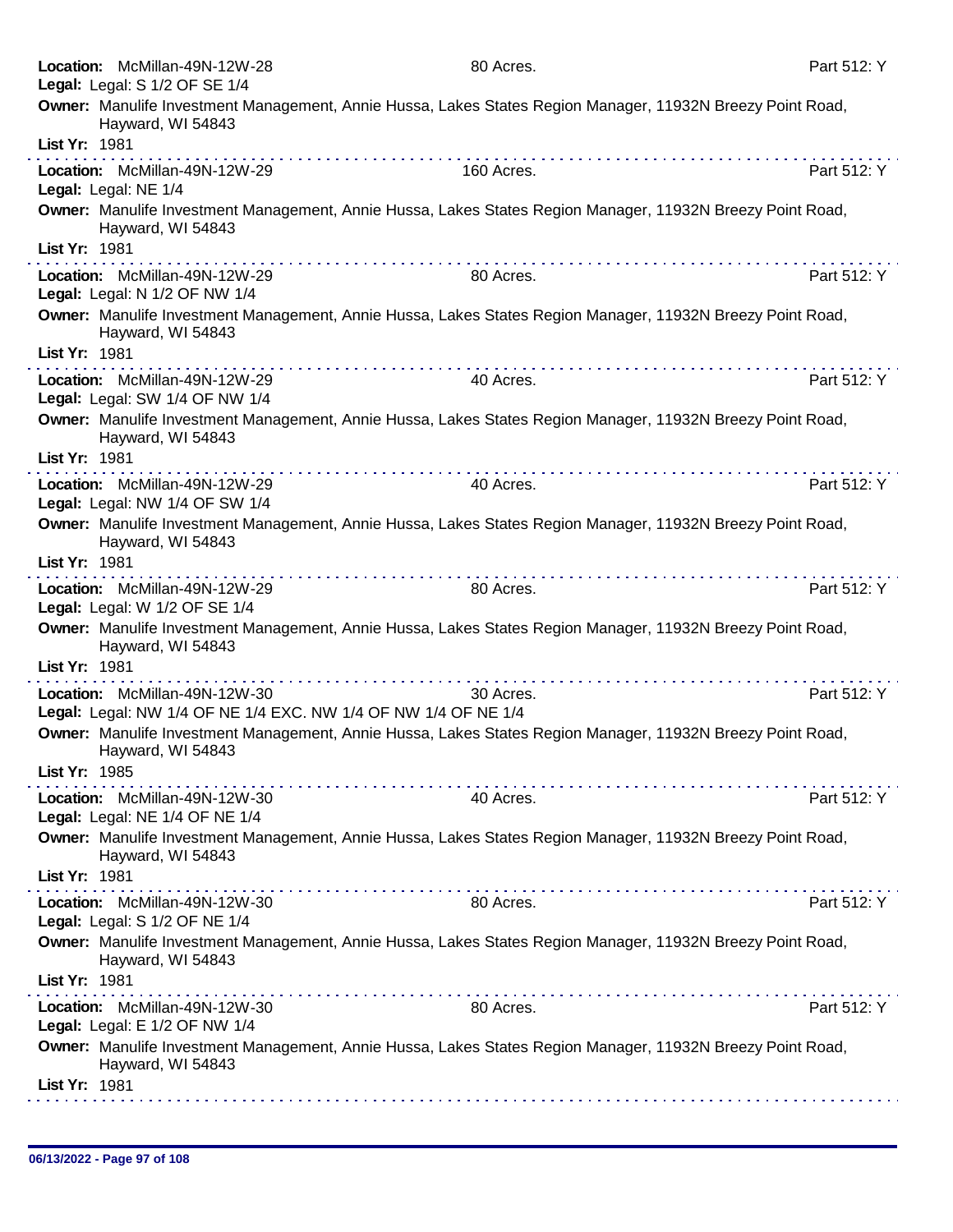|               | Location: McMillan-49N-12W-30<br>Legal: Legal: NE 1/4 OF SE 1/4           |                                   | 40 Acres.                                                                                                  | Part 512: Y |
|---------------|---------------------------------------------------------------------------|-----------------------------------|------------------------------------------------------------------------------------------------------------|-------------|
|               | Hayward, WI 54843                                                         |                                   | Owner: Manulife Investment Management, Annie Hussa, Lakes States Region Manager, 11932N Breezy Point Road, |             |
| List Yr: 1981 |                                                                           |                                   |                                                                                                            |             |
|               | Location: McMillan-49N-12W-30<br>Legal: Legal: NW 1/4 OF NW 1/4 OF NE 1/4 |                                   | 10 Acres.                                                                                                  | Part 512: Y |
| List Yr: 1990 | Hayward, WI 54843                                                         |                                   | Owner: Manulife Investment Management, Annie Hussa, Lakes States Region Manager, 11932N Breezy Point Road, |             |
|               | Location: McMillan-49N-12W-31<br>Legal: Legal: NW1/4 SE1/4                | the second contract of the second | 40 Acres.                                                                                                  | Part 512: N |
| List Yr: 2020 |                                                                           |                                   | Owner: The Nature Conservancy, Ms. Helen Taylor, 101 East Cesar E. Chavez Avenue, Lansing, MI 48906        |             |
|               | Location: McMillan-49N-12W-31<br>Legal: Legal: S 1/2 OF NE 1/4            |                                   | 80 Acres.                                                                                                  | Part 512: N |
| List Yr: 1981 |                                                                           |                                   | Owner: The Nature Conservancy, Ms. Helen Taylor, 101 East Cesar E. Chavez Avenue, Lansing, MI 48906        |             |
|               | Location: McMillan-49N-12W-31<br>Legal: Legal: NE 1/4 OF SE 1/4           |                                   | 40 Acres.                                                                                                  | Part 512: N |
| List Yr: 1981 |                                                                           | <u>.</u>                          | Owner: The Nature Conservancy, Ms. Helen Taylor, 101 East Cesar E. Chavez Avenue, Lansing, MI 48906        |             |
|               | Location: McMillan-49N-12W-31<br>Legal: Legal: S 1/2 OF SE 1/4            |                                   | 80 Acres.                                                                                                  | Part 512: N |
| List Yr: 1981 |                                                                           |                                   | Owner: The Nature Conservancy, Ms. Helen Taylor, 101 East Cesar E. Chavez Avenue, Lansing, MI 48906        |             |
|               | Location: McMillan-49N-12W-32<br>Legal: Legal: SE1/4 NW1/4                |                                   | 40 Acres.                                                                                                  | Part 512: N |
| List Yr: 2020 |                                                                           |                                   | Owner: The Nature Conservancy, Ms. Helen Taylor, 101 East Cesar E. Chavez Avenue, Lansing, MI 48906        |             |
|               | Location: McMillan-49N-12W-32<br>Legal: Legal: SE1/4 SW1/4                |                                   | 40 Acres.                                                                                                  | Part 512: N |
| List Yr: 2020 |                                                                           |                                   | Owner: The Nature Conservancy, Ms. Helen Taylor, 101 East Cesar E. Chavez Avenue, Lansing, MI 48906        |             |
|               | Location: McMillan-49N-12W-32<br>Legal: Legal: NW1/4 SE1/4                |                                   | 40 Acres.                                                                                                  | Part 512: N |
| List Yr: 2020 |                                                                           |                                   | Owner: The Nature Conservancy, Ms. Helen Taylor, 101 East Cesar E. Chavez Avenue, Lansing, MI 48906        |             |
|               | Location: McMillan-49N-12W-32<br>Legal: Legal: S 1/2 OF NE 1/4            |                                   | 80 Acres.                                                                                                  | Part 512: N |
| List Yr: 1981 |                                                                           |                                   | Owner: The Nature Conservancy, Ms. Helen Taylor, 101 East Cesar E. Chavez Avenue, Lansing, MI 48906        |             |
|               | Location: McMillan-49N-12W-32<br>Legal: Legal: N 1/2 OF SW 1/4            |                                   | 80 Acres.                                                                                                  | Part 512: N |
| List Yr: 1981 |                                                                           |                                   | Owner: The Nature Conservancy, Ms. Helen Taylor, 101 East Cesar E. Chavez Avenue, Lansing, MI 48906        |             |
|               | Location: McMillan-49N-12W-32<br>Legal: Legal: SW 1/4 OF SW 1/4           |                                   | 40 Acres.                                                                                                  | Part 512: N |
| List Yr: 1981 |                                                                           |                                   | Owner: The Nature Conservancy, Ms. Helen Taylor, 101 East Cesar E. Chavez Avenue, Lansing, MI 48906        |             |
|               |                                                                           |                                   |                                                                                                            |             |

06/13/2022 - Page 98 of 108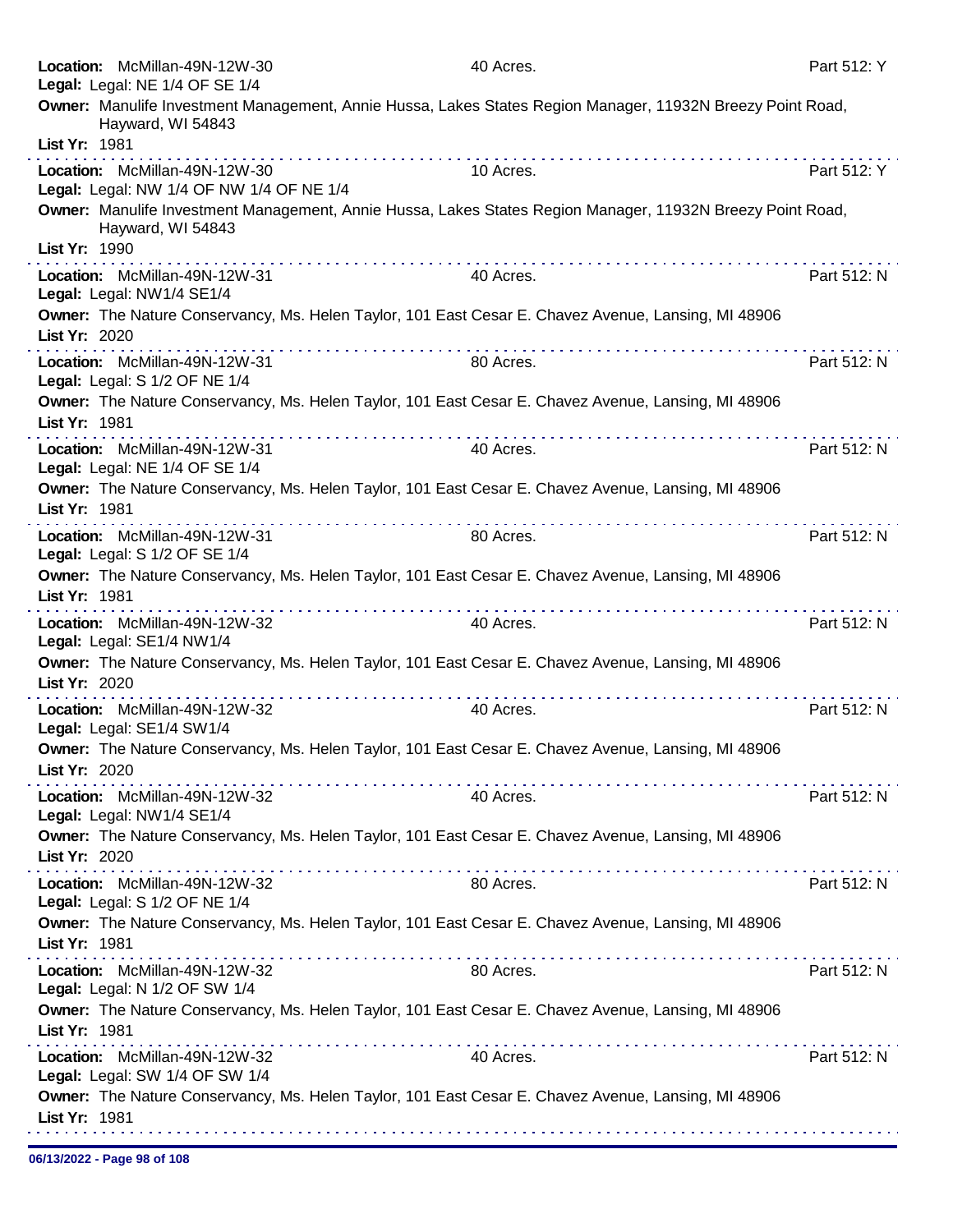| Location: McMillan-49N-12W-32<br>Legal: Legal: NE 1/4 OF SE 1/4                                                                 | 40 Acres.  | Part 512: N |
|---------------------------------------------------------------------------------------------------------------------------------|------------|-------------|
| Owner: The Nature Conservancy, Ms. Helen Taylor, 101 East Cesar E. Chavez Avenue, Lansing, MI 48906                             |            |             |
| List Yr: 1981                                                                                                                   |            |             |
| Location: McMillan-49N-12W-32<br>Legal: Legal: S 1/2 OF SE 1/4                                                                  | 80 Acres.  | Part 512: N |
| Owner: The Nature Conservancy, Ms. Helen Taylor, 101 East Cesar E. Chavez Avenue, Lansing, MI 48906<br>List Yr: 1981            |            |             |
| Location: McMillan-49N-12W-32<br>Legal: Legal: SW 1/4 OF NW 1/4                                                                 | 40 Acres.  | Part 512: N |
| Owner: The Nature Conservancy, Ms. Helen Taylor, 101 East Cesar E. Chavez Avenue, Lansing, MI 48906<br>List Yr: 1981            |            |             |
| Location: McMillan-49N-12W-33<br>Legal: Legal: SW1/4 NW1/4                                                                      | 40 Acres.  | Part 512: N |
| Owner: The Nature Conservancy, Ms. Helen Taylor, 101 East Cesar E. Chavez Avenue, Lansing, MI 48906<br>List Yr: 2020            |            |             |
| Location: McMillan-49N-12W-33<br>Legal: Legal: SE 1/4 OF NW 1/4                                                                 | 40 Acres.  | Part 512: N |
| Owner: The Nature Conservancy, Ms. Helen Taylor, 101 East Cesar E. Chavez Avenue, Lansing, MI 48906<br>List Yr: 1981            |            |             |
| Location: McMillan-49N-12W-33<br>Legal: Legal: SW 1/4                                                                           | 160 Acres. | Part 512: N |
| Owner: The Nature Conservancy, Ms. Helen Taylor, 101 East Cesar E. Chavez Avenue, Lansing, MI 48906<br>List Yr: 1981            |            |             |
| .<br>Location: McMillan-49N-12W-33<br>Legal: Legal: N1/2 OF NE1/4; AND SE1/4 OF NE1/4                                           | 120 Acres. | Part 512: Y |
| Owner: Manulife Investment Management, Annie Hussa, Lakes States Region Manager, 11932N Breezy Point Road,<br>Hayward, WI 54843 |            |             |
| List Yr: 1981                                                                                                                   |            |             |
| Location: McMillan-49N-12W-34<br>Legal: Legal: W 1/2 OF NE 1/4                                                                  | 80 Acres.  | Part 512: Y |
| Owner: Manulife Investment Management, Annie Hussa, Lakes States Region Manager, 11932N Breezy Point Road,<br>Hayward, WI 54843 |            |             |
| List Yr: 1981                                                                                                                   |            |             |
| Location: McMillan-49N-12W-34<br>Legal: Legal: NW 1/4 OF NW 1/4                                                                 | 40 Acres.  | Part 512: Y |
| Owner: Manulife Investment Management, Annie Hussa, Lakes States Region Manager, 11932N Breezy Point Road,<br>Hayward, WI 54843 |            |             |
| List Yr: 1981                                                                                                                   |            |             |
| Location: McMillan-49N-12W-34<br>Legal: Legal: S 1/2 OF NW 1/4                                                                  | 80 Acres.  | Part 512: Y |
| Owner: Manulife Investment Management, Annie Hussa, Lakes States Region Manager, 11932N Breezy Point Road,<br>Hayward, WI 54843 |            |             |
| List Yr: 1981                                                                                                                   |            |             |
| Location: McMillan-49N-12W-34<br>Legal: Legal: N 1/2 OF SE 1/4                                                                  | 80 Acres.  | Part 512: Y |
| Owner: Manulife Investment Management, Annie Hussa, Lakes States Region Manager, 11932N Breezy Point Road,<br>Hayward, WI 54843 |            |             |
| List Yr: 1981                                                                                                                   |            |             |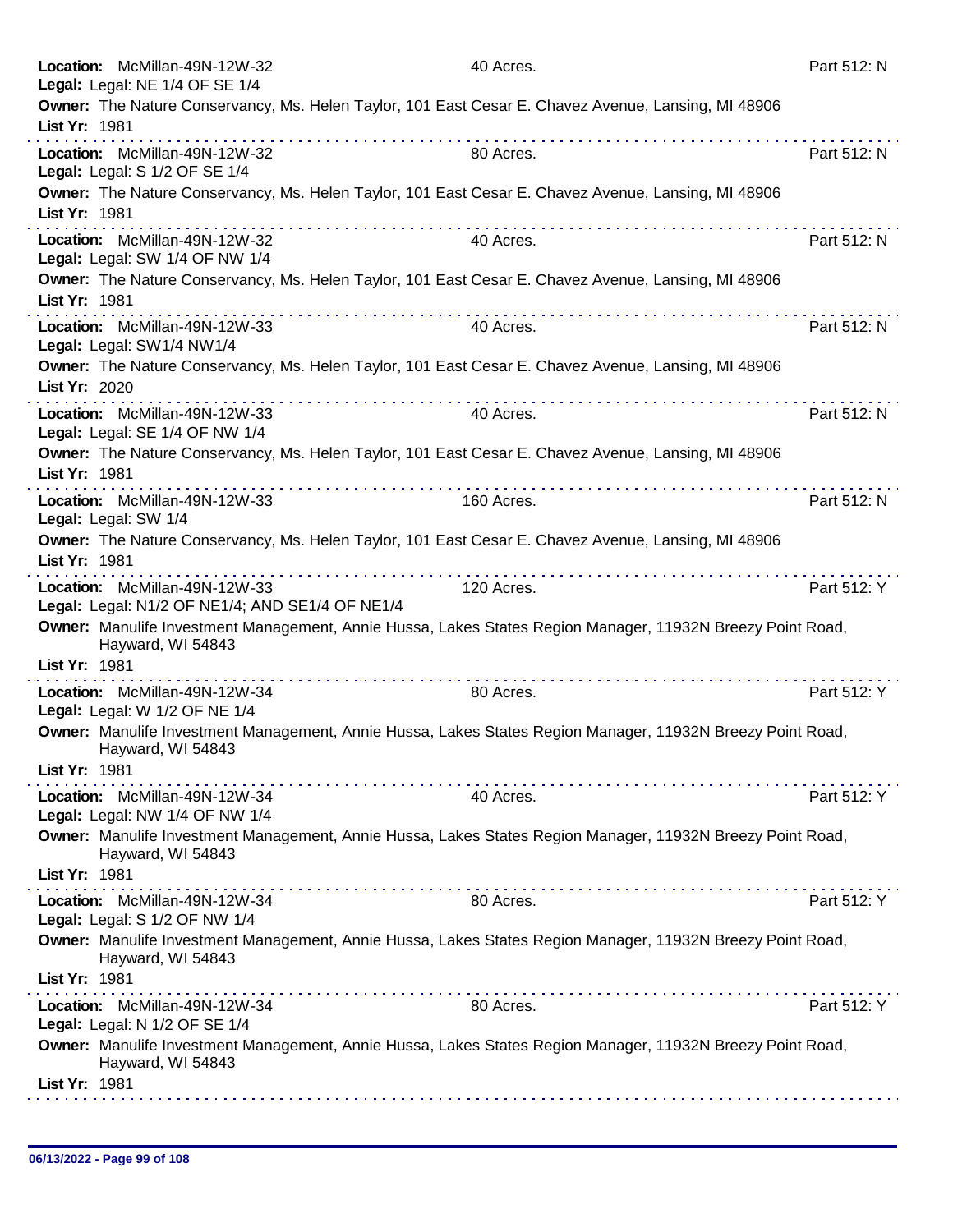|               | Location: McMillan-49N-12W-34<br>Legal: Legal: NE1/4 OF SW1/4 EXC.THE E1/2 OF SW1/4 OF NE1/4 OF SW1/4 & EXC. THE W1/2 OF SE1/4 OF NE1/4<br>OF SW1/4                                                                                                            | 30 Acres.                                                                                                                                                                                                                                  | Part 512: Y |
|---------------|----------------------------------------------------------------------------------------------------------------------------------------------------------------------------------------------------------------------------------------------------------------|--------------------------------------------------------------------------------------------------------------------------------------------------------------------------------------------------------------------------------------------|-------------|
|               | Owner: Manulife Investment Management, Annie Hussa, Lakes States Region Manager, 11932N Breezy Point Road,<br>Hayward, WI 54843                                                                                                                                |                                                                                                                                                                                                                                            |             |
| List Yr: 1994 |                                                                                                                                                                                                                                                                |                                                                                                                                                                                                                                            |             |
|               | Location: McMillan-49N-12W-35<br>Legal: Legal: NW 1/4 OF SW 1/4                                                                                                                                                                                                | 40 Acres.                                                                                                                                                                                                                                  | Part 512: Y |
| List Yr: 1981 | Owner: Manulife Investment Management, Annie Hussa, Lakes States Region Manager, 11932N Breezy Point Road,<br>Hayward, WI 54843                                                                                                                                |                                                                                                                                                                                                                                            |             |
|               | a construction of the construction of the construction of the construction of the construction of the construction of the construction of the construction of the construction of the construction of the construction of the<br>Location: McMillan-49N-12W-35 | a construction of the construction of the construction of the construction of the construction of the construction of the construction of the construction of the construction of the construction of the construction of the<br>40 Acres. | Part 512: Y |
|               | Legal: Legal: NW1/4 OF SE1/4                                                                                                                                                                                                                                   |                                                                                                                                                                                                                                            |             |
|               | Owner: Manulife Investment Management, Annie Hussa, Lakes States Region Manager, 11932N Breezy Point Road,<br>Hayward, WI 54843                                                                                                                                |                                                                                                                                                                                                                                            |             |
| List Yr: 1981 |                                                                                                                                                                                                                                                                |                                                                                                                                                                                                                                            |             |
|               | Location: McMillan-49N-12W-36<br>Legal: Legal: N1/2 OF SE1/4                                                                                                                                                                                                   | 80 Acres.                                                                                                                                                                                                                                  | Part 512: Y |
| List Yr: 1981 | Owner: Manulife Investment Management, Annie Hussa, Lakes States Region Manager, 11932N Breezy Point Road,<br>Hayward, WI 54843                                                                                                                                |                                                                                                                                                                                                                                            |             |
|               |                                                                                                                                                                                                                                                                | 70 Acres.                                                                                                                                                                                                                                  | Part 512: Y |
|               | Location: McMillan-49N-12W-36<br>Legal: Legal: NW1/4 OF NE1/4 AND NE1/4 OF NE1/4 EXC. SW1/4 OF NE1/4 OF NE1/4                                                                                                                                                  |                                                                                                                                                                                                                                            |             |
|               | Owner: Manulife Investment Management, Annie Hussa, Lakes States Region Manager, 11932N Breezy Point Road,<br>Hayward, WI 54843                                                                                                                                |                                                                                                                                                                                                                                            |             |
| List Yr: 1987 | . <b>.</b>                                                                                                                                                                                                                                                     |                                                                                                                                                                                                                                            |             |
|               | Location: McMillan-50N-08W-22<br>Legal: Legal: SE1/4, SE1/4 OF NE1/4                                                                                                                                                                                           | 200 Acres.                                                                                                                                                                                                                                 | Part 512: Y |
|               | Owner: Manulife Investment Management, Annie Hussa, Lakes States Region Manager, 11932N Breezy Point Road,<br>Hayward, WI 54843                                                                                                                                |                                                                                                                                                                                                                                            |             |
| List Yr: 1970 |                                                                                                                                                                                                                                                                |                                                                                                                                                                                                                                            |             |
|               | Location: McMillan-50N-08W-22<br>Legal: Legal: NE1/4 OF NE1/4                                                                                                                                                                                                  | 40 Acres.                                                                                                                                                                                                                                  | Part 512: Y |
|               | Owner: Manulife Investment Management, Annie Hussa, Lakes States Region Manager, 11932N Breezy Point Road<br>Hayward, WI 54843                                                                                                                                 |                                                                                                                                                                                                                                            |             |
| List Yr: 1994 |                                                                                                                                                                                                                                                                |                                                                                                                                                                                                                                            |             |
|               | Location: McMillan-50N-08W-23<br>Legal: Legal: S 1/2 OF SW 1/4                                                                                                                                                                                                 | 80 Acres.                                                                                                                                                                                                                                  | Part 512: Y |
|               | Owner: Manulife Investment Management, Annie Hussa, Lakes States Region Manager, 11932N Breezy Point Road,<br>Hayward, WI 54843                                                                                                                                |                                                                                                                                                                                                                                            |             |
| List Yr: 1970 |                                                                                                                                                                                                                                                                |                                                                                                                                                                                                                                            |             |
|               | Location: McMillan-50N-08W-23                                                                                                                                                                                                                                  | 80 Acres.                                                                                                                                                                                                                                  | Part 512: Y |
|               | Legal: Legal: N1/2 OF SW1/4                                                                                                                                                                                                                                    |                                                                                                                                                                                                                                            |             |
|               | Owner: Manulife Investment Management, Annie Hussa, Lakes States Region Manager, 11932N Breezy Point Road,<br>Hayward, WI 54843                                                                                                                                |                                                                                                                                                                                                                                            |             |
| List Yr: 1994 |                                                                                                                                                                                                                                                                |                                                                                                                                                                                                                                            |             |
|               | Location: McMillan-50N-08W-23                                                                                                                                                                                                                                  | 320 Acres.                                                                                                                                                                                                                                 | Part 512: Y |
|               | Legal: Legal: N1/2                                                                                                                                                                                                                                             |                                                                                                                                                                                                                                            |             |
|               | Owner: Manulife Investment Management, Annie Hussa, Lakes States Region Manager, 11932N Breezy Point Road,<br>Hayward, WI 54843                                                                                                                                |                                                                                                                                                                                                                                            |             |
| List Yr: 1994 |                                                                                                                                                                                                                                                                |                                                                                                                                                                                                                                            |             |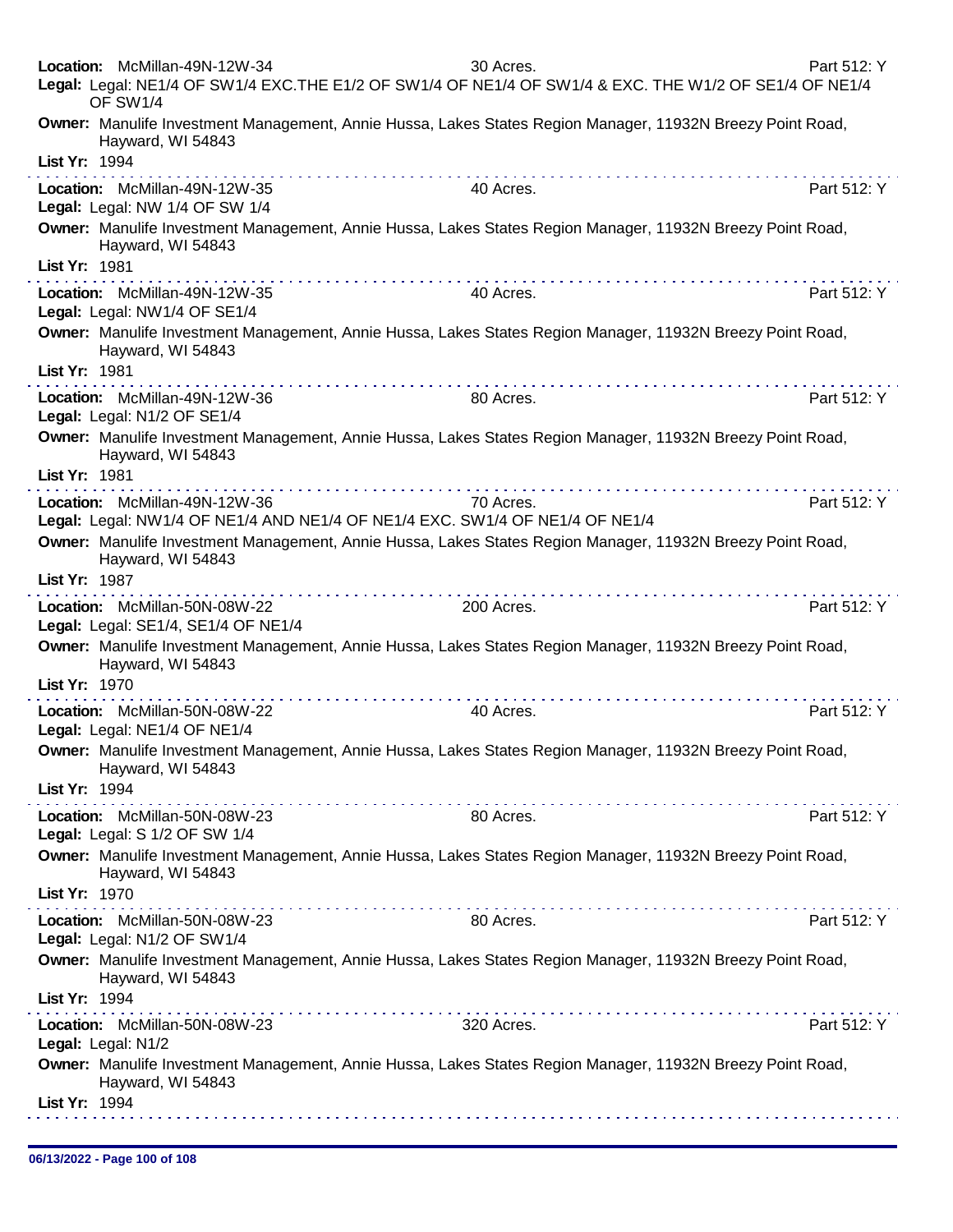| Legal: Legal: SE1/4          | Location: McMillan-50N-08W-23                                                               | 160 Acres.                                                                                                 | Part 512: Y |
|------------------------------|---------------------------------------------------------------------------------------------|------------------------------------------------------------------------------------------------------------|-------------|
|                              | Hayward, WI 54843                                                                           | Owner: Manulife Investment Management, Annie Hussa, Lakes States Region Manager, 11932N Breezy Point Road, |             |
| List Yr: 1994                |                                                                                             |                                                                                                            |             |
|                              | Location: McMillan-50N-08W-24<br>Legal: Legal: S1/2 OF SW1/4, NE1/4 OF SW1/4, S1/2 OF SE1/4 | 200 Acres.                                                                                                 | Part 512: Y |
|                              | Hayward, WI 54843                                                                           | Owner: Manulife Investment Management, Annie Hussa, Lakes States Region Manager, 11932N Breezy Point Road, |             |
| List Yr: 1970                |                                                                                             |                                                                                                            |             |
| Legal: Legal: N1/2 OF SE1/4  | Location: McMillan-50N-08W-24                                                               | 80 Acres.                                                                                                  | Part 512: Y |
|                              | Hayward, WI 54843                                                                           | Owner: Manulife Investment Management, Annie Hussa, Lakes States Region Manager, 11932N Breezy Point Road, |             |
| List Yr: 1994                |                                                                                             |                                                                                                            |             |
| Legal: Legal: N1/2           | Location: McMillan-50N-08W-24                                                               | 320 Acres.                                                                                                 | Part 512: Y |
|                              | Hayward, WI 54843                                                                           | Owner: Manulife Investment Management, Annie Hussa, Lakes States Region Manager, 11932N Breezy Point Road, |             |
| List Yr: 1994                |                                                                                             |                                                                                                            |             |
|                              | Location: McMillan-50N-08W-24                                                               | 40 Acres.                                                                                                  | Part 512: Y |
| Legal: Legal: NW1/4 OF SW1/4 |                                                                                             |                                                                                                            |             |
|                              | Hayward, WI 54843                                                                           | Owner: Manulife Investment Management, Annie Hussa, Lakes States Region Manager, 11932N Breezy Point Road, |             |
| List Yr: 1994                |                                                                                             |                                                                                                            |             |
|                              | Location: McMillan-50N-08W-25<br>Legal: Legal: N1/2 OF NE1/4, SE1/4 OF NE1/4                | 120 Acres.                                                                                                 | Part 512: Y |
|                              | Hayward, WI 54843                                                                           | Owner: Manulife Investment Management, Annie Hussa, Lakes States Region Manager, 11932N Breezy Point Road, |             |
| List Yr: 1970                |                                                                                             |                                                                                                            |             |
| Legal: Legal: SW1/4 OF NE1/4 | Location: McMillan-50N-08W-25                                                               | 40 Acres.                                                                                                  | Part 512: Y |
|                              | Hayward, WI 54843                                                                           | Owner: Manulife Investment Management, Annie Hussa, Lakes States Region Manager, 11932N Breezy Point Road, |             |
| List Yr: 1994                |                                                                                             |                                                                                                            |             |
| Legal: Legal: SE1/4          | Location: McMillan-50N-08W-25                                                               | 160 Acres.                                                                                                 | Part 512: Y |
|                              | Hayward, WI 54843                                                                           | Owner: Manulife Investment Management, Annie Hussa, Lakes States Region Manager, 11932N Breezy Point Road, |             |
| List Yr: 1994                |                                                                                             |                                                                                                            |             |
| Legal: Legal: W 1/2          | Location: McMillan-50N-08W-25                                                               | 320 Acres.                                                                                                 | Part 512: Y |
|                              | Hayward, WI 54843                                                                           | Owner: Manulife Investment Management, Annie Hussa, Lakes States Region Manager, 11932N Breezy Point Road, |             |
| List Yr: 1990                |                                                                                             |                                                                                                            |             |
| Legal: Legal: NW1/4 OF NW1/4 | Location: McMillan-50N-08W-26                                                               | 40 Acres.                                                                                                  | Part 512: Y |
|                              | Hayward, WI 54843                                                                           | Owner: Manulife Investment Management, Annie Hussa, Lakes States Region Manager, 11932N Breezy Point Road, |             |
| List Yr: 1970                |                                                                                             |                                                                                                            |             |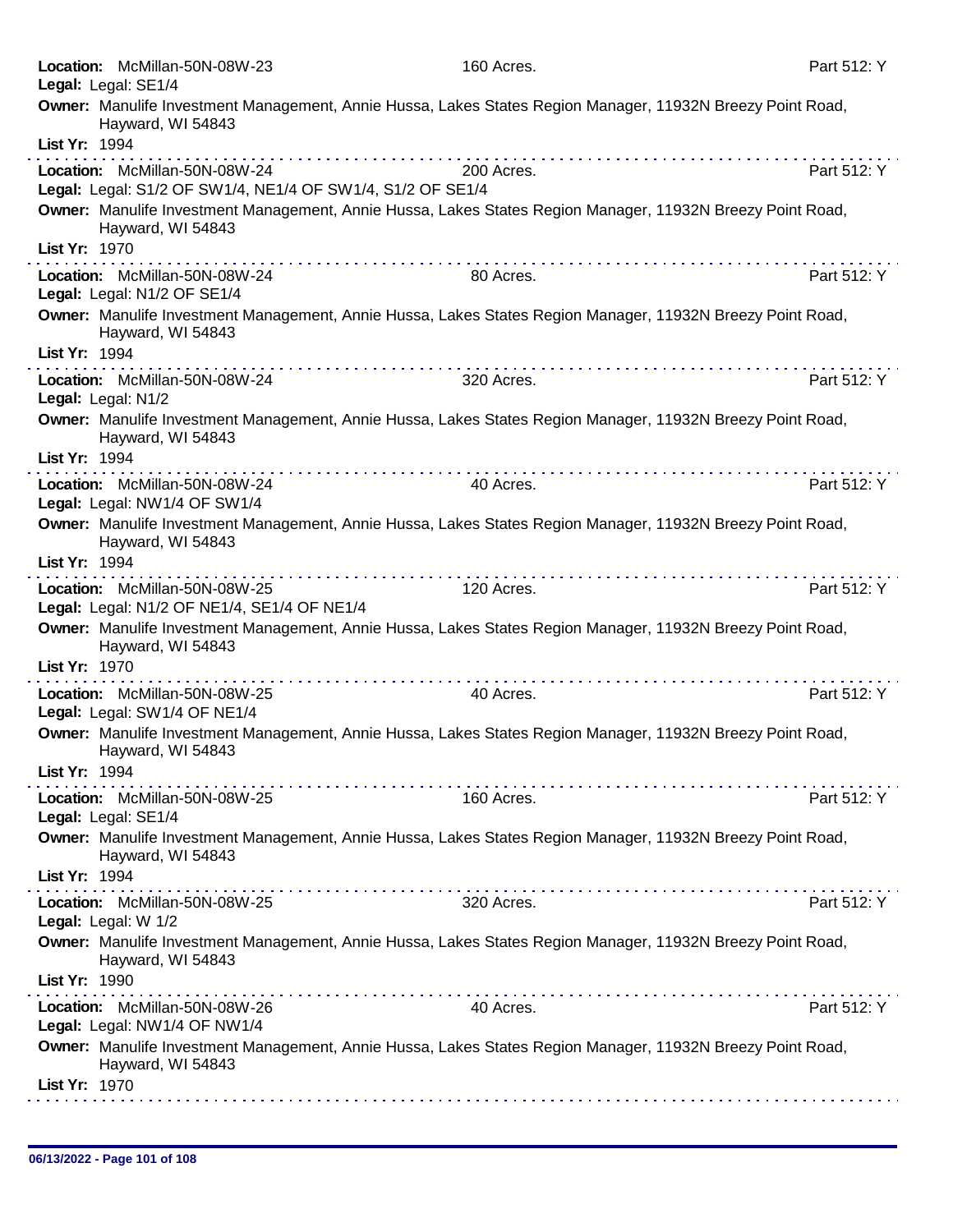| Location: McMillan-50N-08W-26<br>Legal: Legal: N1/2 EXC. NW1/4 OF NW1/4      | 280 Acres.                                                                                                 | Part 512: Y |
|------------------------------------------------------------------------------|------------------------------------------------------------------------------------------------------------|-------------|
| Hayward, WI 54843                                                            | Owner: Manulife Investment Management, Annie Hussa, Lakes States Region Manager, 11932N Breezy Point Road, |             |
| List Yr: 1994                                                                |                                                                                                            |             |
| Location: McMillan-50N-08W-26<br>Legal: Legal: SW1/4                         | 160 Acres.                                                                                                 | Part 512: Y |
| Hayward, WI 54843                                                            | Owner: Manulife Investment Management, Annie Hussa, Lakes States Region Manager, 11932N Breezy Point Road, |             |
| List Yr: 1994                                                                |                                                                                                            |             |
| Location: McMillan-50N-08W-26<br>Legal: Legal: SE 1/4                        | 160 Acres.                                                                                                 | Part 512: Y |
| Hayward, WI 54843                                                            | Owner: Manulife Investment Management, Annie Hussa, Lakes States Region Manager, 11932N Breezy Point Road, |             |
| List Yr: 1990                                                                |                                                                                                            |             |
| Location: McMillan-50N-08W-27<br>Legal: Legal: W 1/2 OF NE 1/4               | 80 Acres.                                                                                                  | Part 512: Y |
| Hayward, WI 54843<br>List Yr: 1981                                           | Owner: Manulife Investment Management, Annie Hussa, Lakes States Region Manager, 11932N Breezy Point Road, |             |
| Location: McMillan-50N-08W-27                                                | 40 Acres.                                                                                                  | Part 512: Y |
| Legal: Legal: NW 1/4 OF SE 1/4                                               |                                                                                                            |             |
| Hayward, WI 54843                                                            | Owner: Manulife Investment Management, Annie Hussa, Lakes States Region Manager, 11932N Breezy Point Road, |             |
| List Yr: 1981                                                                | a provincia de la caractería de la caractería                                                              |             |
| Location: McMillan-50N-08W-27<br>Legal: Legal: E1/2 OF NE1/4, SE1/4 OF SW1/4 | 120 Acres.                                                                                                 | Part 512: Y |
| Hayward, WI 54843                                                            | Owner: Manulife Investment Management, Annie Hussa, Lakes States Region Manager, 11932N Breezy Point Road, |             |
| List Yr: 1970                                                                |                                                                                                            |             |
| Location: McMillan-50N-08W-27<br>Legal: Legal: SE1/4 OF NW1/4                | 40 Acres.                                                                                                  | Part 512: Y |
| Hayward, WI 54843<br>List Yr: 1994                                           | Owner: Manulife Investment Management, Annie Hussa, Lakes States Region Manager, 11932N Breezy Point Road, |             |
| Location: McMillan-50N-08W-27                                                | 40 Acres.                                                                                                  | Part 512: Y |
| Legal: Legal: NE1/4 OF SW1/4                                                 |                                                                                                            |             |
| Hayward, WI 54843                                                            | Owner: Manulife Investment Management, Annie Hussa, Lakes States Region Manager, 11932N Breezy Point Road, |             |
| List Yr: 1994                                                                | .                                                                                                          |             |
| Location: McMillan-50N-08W-27<br>Legal: Legal: SW1/4 OF SW1/4                | 40 Acres.                                                                                                  | Part 512: Y |
| Hayward, WI 54843                                                            | Owner: Manulife Investment Management, Annie Hussa, Lakes States Region Manager, 11932N Breezy Point Road, |             |
| List Yr: 1994                                                                |                                                                                                            |             |
| Location: McMillan-50N-08W-27<br>Legal: Legal: SE1/4 EXC. NW1/4 OF SE1/4     | 120 Acres.                                                                                                 | Part 512: Y |
| Hayward, WI 54843                                                            | Owner: Manulife Investment Management, Annie Hussa, Lakes States Region Manager, 11932N Breezy Point Road, |             |
| List Yr: 1994                                                                |                                                                                                            |             |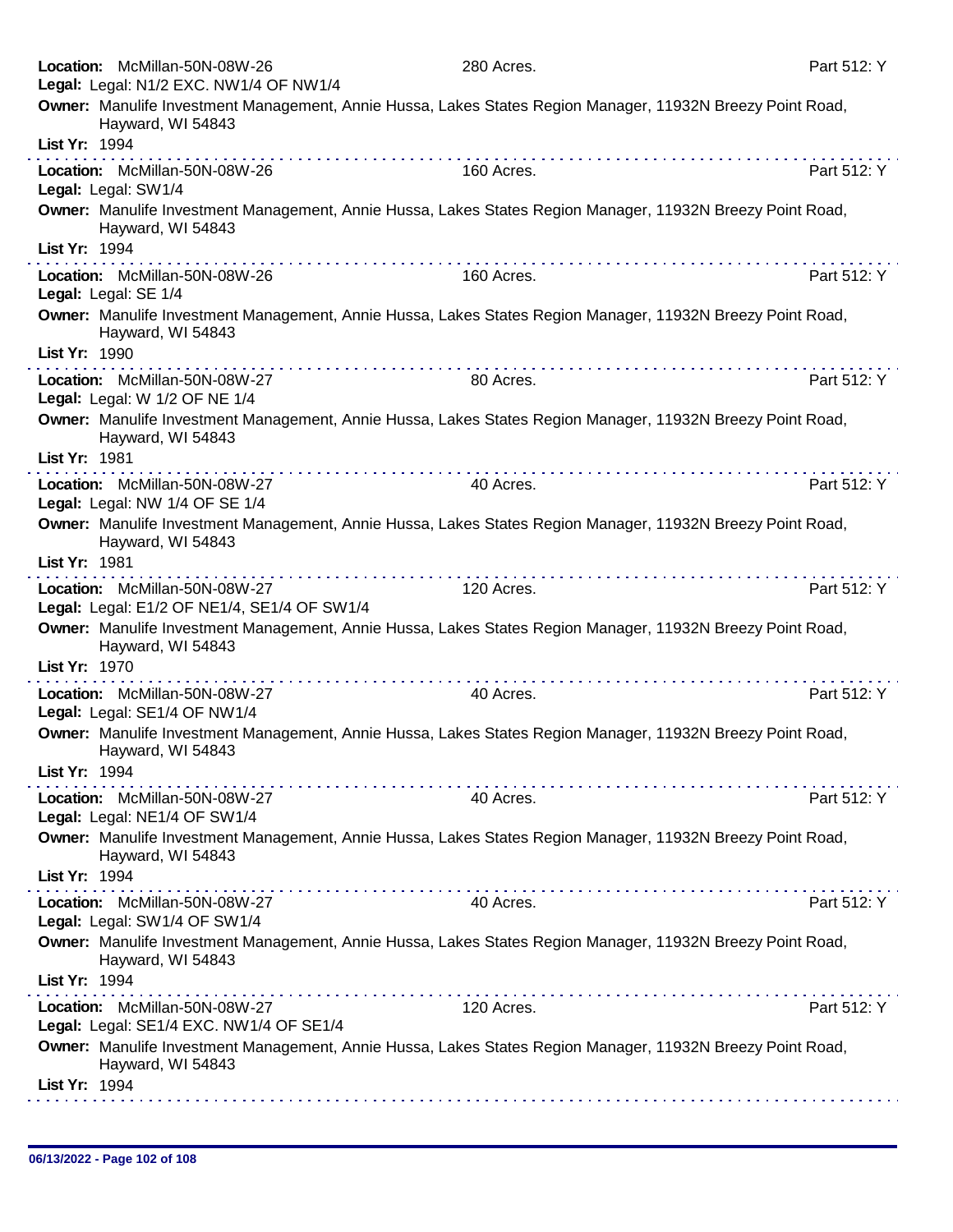|               | Location: McMillan-50N-08W-31<br>Legal: Legal: E 1/2 OF SW 1/4                      | 80 Acres.                                                                                                                                                                                                                     | Part 512: N |
|---------------|-------------------------------------------------------------------------------------|-------------------------------------------------------------------------------------------------------------------------------------------------------------------------------------------------------------------------------|-------------|
|               | List Yr: 1982                                                                       | Owner: Lyme Great Lakes Timberlands LLC, Mr. Nathan Christie, 2831 North Lincoln Road, Escanaba, MI 49829                                                                                                                     |             |
|               | Location: McMillan-50N-08W-31<br>Legal: Legal: SW 1/4 OF SE 1/4                     | 40 Acres.                                                                                                                                                                                                                     | Part 512: N |
|               | List Yr: 1982                                                                       | Owner: Lyme Great Lakes Timberlands LLC, Mr. Nathan Christie, 2831 North Lincoln Road, Escanaba, MI 49829                                                                                                                     |             |
|               | Location: McMillan-50N-08W-31<br>Legal: Legal: SW 1/4 OF NW 1/4                     | 27.57 Acres.                                                                                                                                                                                                                  | Part 512: N |
|               | List Yr: 1985                                                                       | Owner: Lyme Great Lakes Timberlands LLC, Mr. Nathan Christie, 2831 North Lincoln Road, Escanaba, MI 49829                                                                                                                     |             |
|               | Location: McMillan-50N-08W-32<br>Legal: Legal: SE1/4 OF SE1/4                       | 40 Acres.                                                                                                                                                                                                                     | Part 512: N |
|               | List Yr: 2017                                                                       | Owner: Greenleaf Timber Holding, Inc., Jordan Triest, President, P.O. Box 386, Powers, MI 49874                                                                                                                               |             |
|               | Location: McMillan-50N-08W-33<br>Legal: Legal: S1/2 OF SW1/4                        | 80 Acres.                                                                                                                                                                                                                     | Part 512: N |
|               | List Yr: 2017                                                                       | Owner: Greenleaf Timber Holding, Inc., Jordan Triest, President, P.O. Box 386, Powers, MI 49874                                                                                                                               |             |
|               | Location: McMillan-50N-08W-33<br>Legal: Legal: E1/2 EXCEPT SE1/4 OF SE1/4 OF NE1/4  | 310 Acres.                                                                                                                                                                                                                    | Part 512: N |
|               | Hayward, WI 54843                                                                   | Owner: Manulife Investment Management, Annie Hussa, Lake States Region Manager, 11932N Breezy Point Road,                                                                                                                     |             |
|               | List Yr: 2009                                                                       | a construction of the construction of the construction of the construction of the construction of the construction of the construction of the construction of the construction of the construction of the construction of the |             |
|               | Location: McMillan-50N-08W-34<br>Legal: Legal: W1/2                                 | 320 Acres.                                                                                                                                                                                                                    | Part 512: N |
|               | Hayward, WI 54843<br>List Yr: 2009                                                  | Owner: Manulife Investment Management, Annie Hussa, Lake States Region Manager, 11932N Breezy Point Road,                                                                                                                     |             |
|               | Location: McMillan-50N-08W-34                                                       | 40 Acres.                                                                                                                                                                                                                     | Part 512: Y |
|               | Legal: Legal: NE 1/4 OF NE 1/4<br>Hayward, WI 54843                                 | Owner: Manulife Investment Management, Annie Hussa, Lakes States Region Manager, 11932N Breezy Point Road,                                                                                                                    |             |
| List Yr: 1981 |                                                                                     |                                                                                                                                                                                                                               |             |
|               | Location: McMillan-50N-08W-34<br>Legal: Legal: NW1/4 OF NE1/4, S1/2 OF NE1/4, SE1/4 | 280 Acres.                                                                                                                                                                                                                    | Part 512: Y |
|               | Hayward, WI 54843                                                                   | Owner: Manulife Investment Management, Annie Hussa, Lakes States Region Manager, 11932N Breezy Point Road,                                                                                                                    |             |
|               | List Yr: 1970                                                                       |                                                                                                                                                                                                                               |             |
|               | Location: McMillan-50N-08W-35<br>Legal: Legal: S1/2                                 | 320 Acres.                                                                                                                                                                                                                    | Part 512: Y |
|               | Hayward, WI 54843                                                                   | Owner: Manulife Investment Management, Annie Hussa, Lakes States Region Manager, 11932N Breezy Point Road,                                                                                                                    |             |
|               | List Yr: 1970                                                                       |                                                                                                                                                                                                                               |             |
|               | Location: McMillan-50N-08W-35<br>Legal: Legal: N1/2                                 | 320 Acres.                                                                                                                                                                                                                    | Part 512: Y |
|               | Hayward, WI 54843                                                                   | Owner: Manulife Investment Management, Annie Hussa, Lakes States Region Manager, 11932N Breezy Point Road,                                                                                                                    |             |
|               | List Yr: 1994                                                                       |                                                                                                                                                                                                                               |             |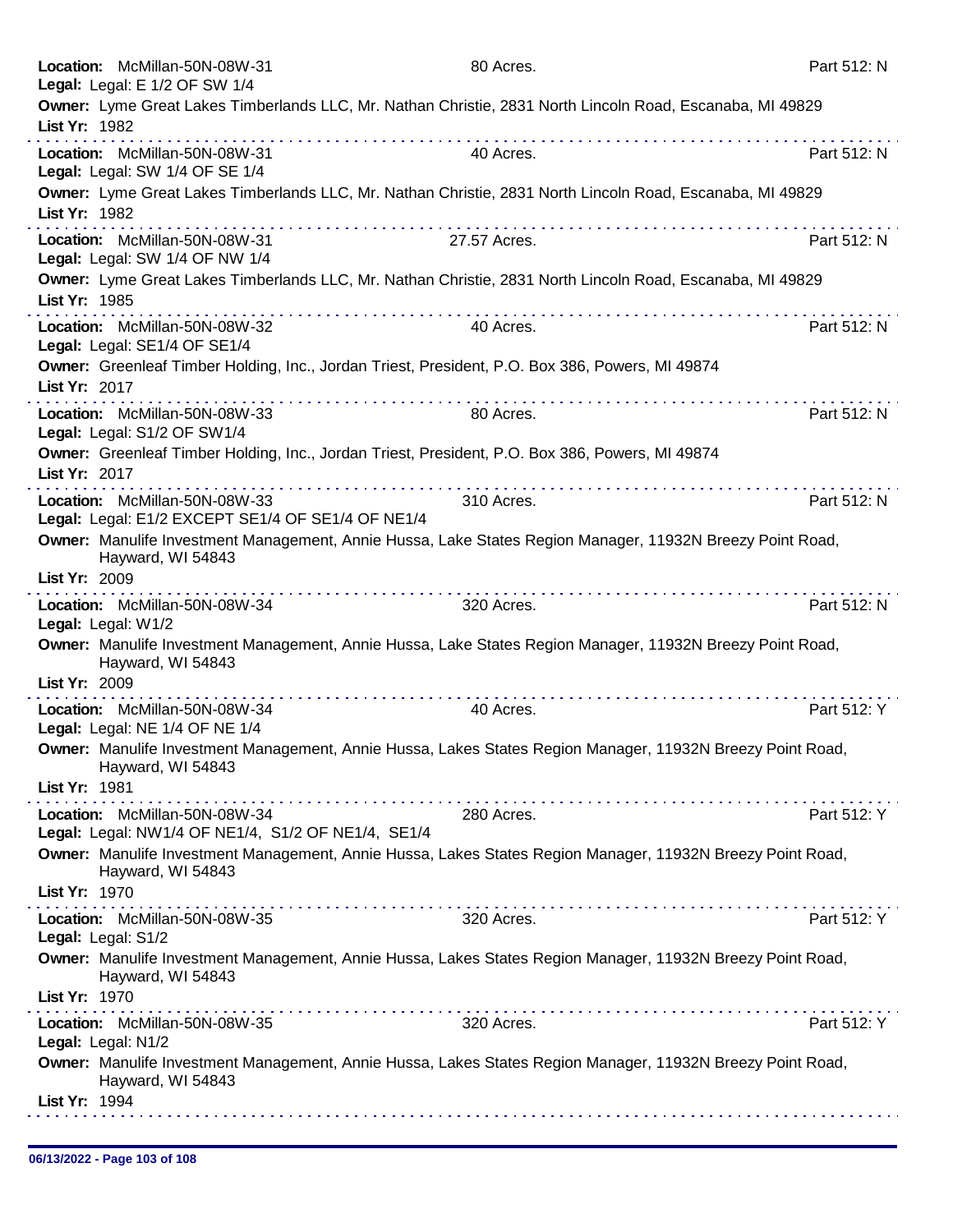| Legal: Legal: NW1/4 OF SW1/4, S1/2 OF SW1/4                                                  |                                                                                                            |             |
|----------------------------------------------------------------------------------------------|------------------------------------------------------------------------------------------------------------|-------------|
| Hayward, WI 54843<br>List Yr: 1970                                                           | Owner: Manulife Investment Management, Annie Hussa, Lakes States Region Manager, 11932N Breezy Point Road, |             |
|                                                                                              |                                                                                                            |             |
| Location: McMillan-50N-08W-36<br>Legal: Legal: NE1/4 OF SW1/4                                | 40 Acres.                                                                                                  | Part 512: Y |
| Hayward, WI 54843                                                                            | Owner: Manulife Investment Management, Annie Hussa, Lakes States Region Manager, 11932N Breezy Point Road, |             |
| List Yr: 1994                                                                                |                                                                                                            |             |
| Location: McMillan-50N-08W-36<br>Legal: Legal: SE1/4                                         | 160 Acres.                                                                                                 | Part 512: Y |
| Hayward, WI 54843                                                                            | Owner: Manulife Investment Management, Annie Hussa, Lakes States Region Manager, 11932N Breezy Point Road, |             |
| List Yr: 1994                                                                                |                                                                                                            |             |
| Location: McMillan-50N-08W-36<br>Legal: Legal: N 1/2                                         | 320 Acres.                                                                                                 | Part 512: Y |
| Hayward, WI 54843                                                                            | Owner: Manulife Investment Management, Annie Hussa, Lakes States Region Manager, 11932N Breezy Point Road, |             |
| List Yr: 1990                                                                                |                                                                                                            |             |
| Location: McMillan-50N-09W-35                                                                | 45 Acres.                                                                                                  | Part 512: N |
| SE1/4 OF SE1/4                                                                               | Legal: Legal: S1/2 OF NE1/4 OF SE1/4; SE1/4 OF SE1/4 EXC NW1/4 OF SE1/4 OF SE1/4 AND EXC W1/2 OF NE1/4 OF  |             |
| List Yr: 2010                                                                                | Owner: Harvey and Kathleen Sherman, 2011 Murphy Lake Rd,, Millington, MI 48746<br><u>.</u>                 |             |
| Location: Pentland-45N-08W-05<br>Legal: Legal: SW1/4 OF NW1/4, W1/2 OF SW1/4                 | 120 Acres.                                                                                                 | Part 512: N |
| List Yr: 1956                                                                                | Owner: Lyme Great Lakes Timberlands LLC, Mr. Nathan Christie, 2831 North Lincoln Road, Escanaba, MI 49829  |             |
| Location: Pentland-45N-08W-06<br>Legal: Legal: W1/2 OF NW1/4, SW1/4                          | .<br>223.7 Acres.                                                                                          | Part 512: N |
| List Yr: 1956                                                                                | Owner: Lyme Great Lakes Timberlands LLC, Mr. Nathan Christie, 2831 North Lincoln Road, Escanaba, MI 49829  |             |
| Location: Pentland-45N-08W-07<br>Legal: Legal: NW1/4                                         | 154.4 Acres.                                                                                               | Part 512: N |
| List Yr: 1956                                                                                | Owner: Lyme Great Lakes Timberlands LLC, Mr. Nathan Christie, 2831 North Lincoln Road, Escanaba, MI 49829  |             |
| Location: Pentland-45N-08W-09                                                                | 80 Acres.                                                                                                  | Part 512: N |
| Legal: Legal: E1/2 OF SW1/4<br>List Yr: 1956                                                 | Owner: Lyme Great Lakes Timberlands LLC, Mr. Nathan Christie, 2831 North Lincoln Road, Escanaba, MI 49829  |             |
|                                                                                              |                                                                                                            |             |
| Location: Pentland-45N-08W-13<br>Legal: Legal: NE1/4 OF NW1/4                                | 40 Acres.                                                                                                  | Part 512: N |
| Owner: Mr. and Mrs. Calvin Becksvoort, 4181 138th Ave, , Hamilton, MI 49419<br>List Yr: 1979 |                                                                                                            |             |
| Location: Pentland-45N-08W-13<br>Legal: Legal: NE1/4, SE1/4 OF NW1/4, NE1/4 OF SW1/4, SE1/4  | 400 Acres.                                                                                                 | Part 512: N |
| Owner: Mr. and Mrs. Calvin Becksvoort, 4181 138th Ave, , Hamilton, MI 49419                  |                                                                                                            |             |
| List Yr: 1972                                                                                |                                                                                                            |             |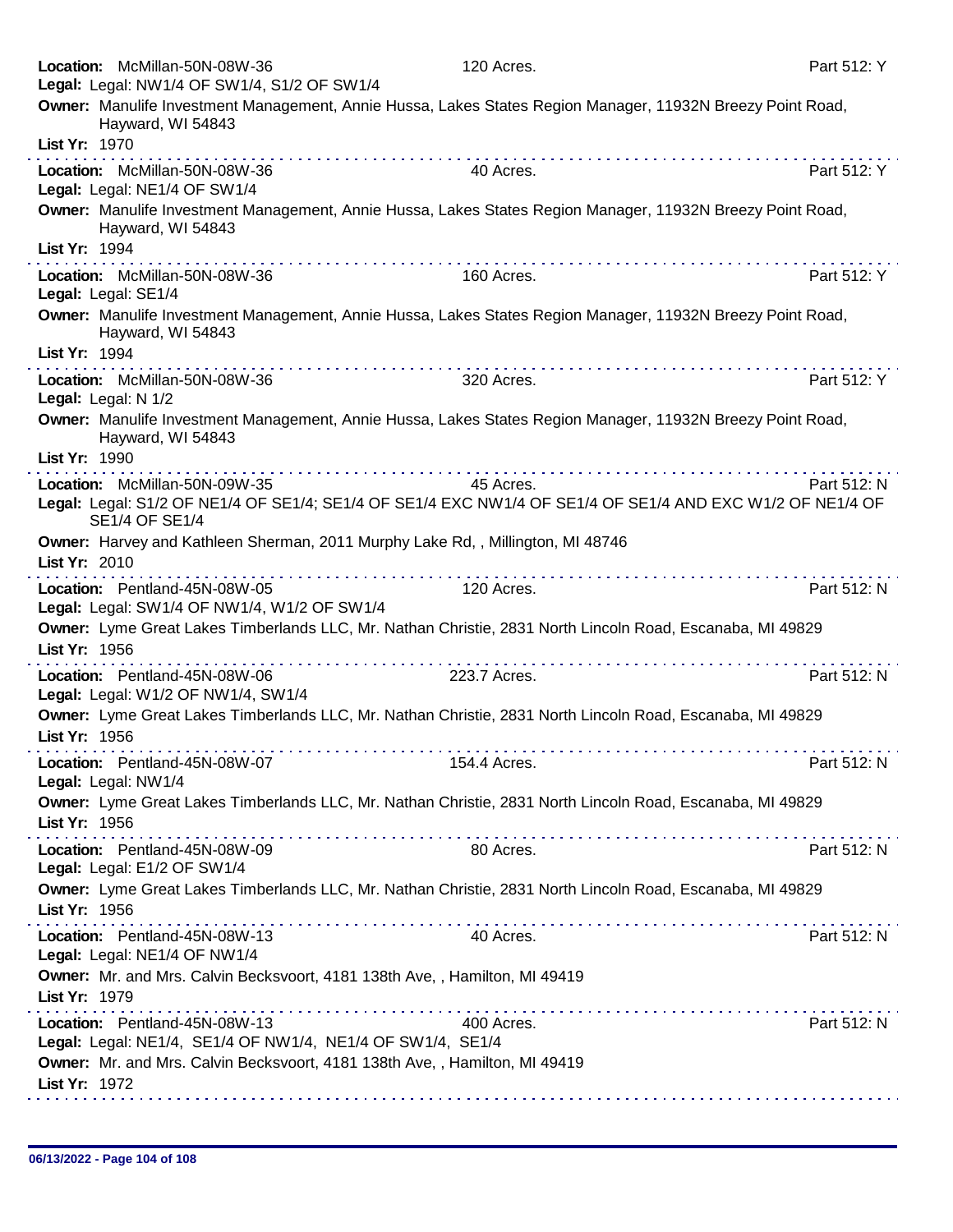|               | Location: Pentland-45N-08W-24                                                          | 40 Acres. | Part 512: N |
|---------------|----------------------------------------------------------------------------------------|-----------|-------------|
|               | Legal: Legal: SW1/4 OF NE1/4                                                           |           |             |
|               | Owner: Mr. Charles Lavender and Mr. Peter Lavender, 4386 Co Rd 367, McMillan, MI 49853 |           |             |
| List Yr: 1972 |                                                                                        |           |             |
|               | Location: Pentland-45N-08W-24                                                          | 40 Acres. | Part 512: N |
|               | Legal: Legal: NW1/4 OF NE1/4                                                           |           |             |
|               | Owner: Mr. Charles Lavender and Mr. Peter Lavender, 4386 Co Rd 367, McMillan, MI 49853 |           |             |
| List Yr: 1972 |                                                                                        |           |             |
|               |                                                                                        |           |             |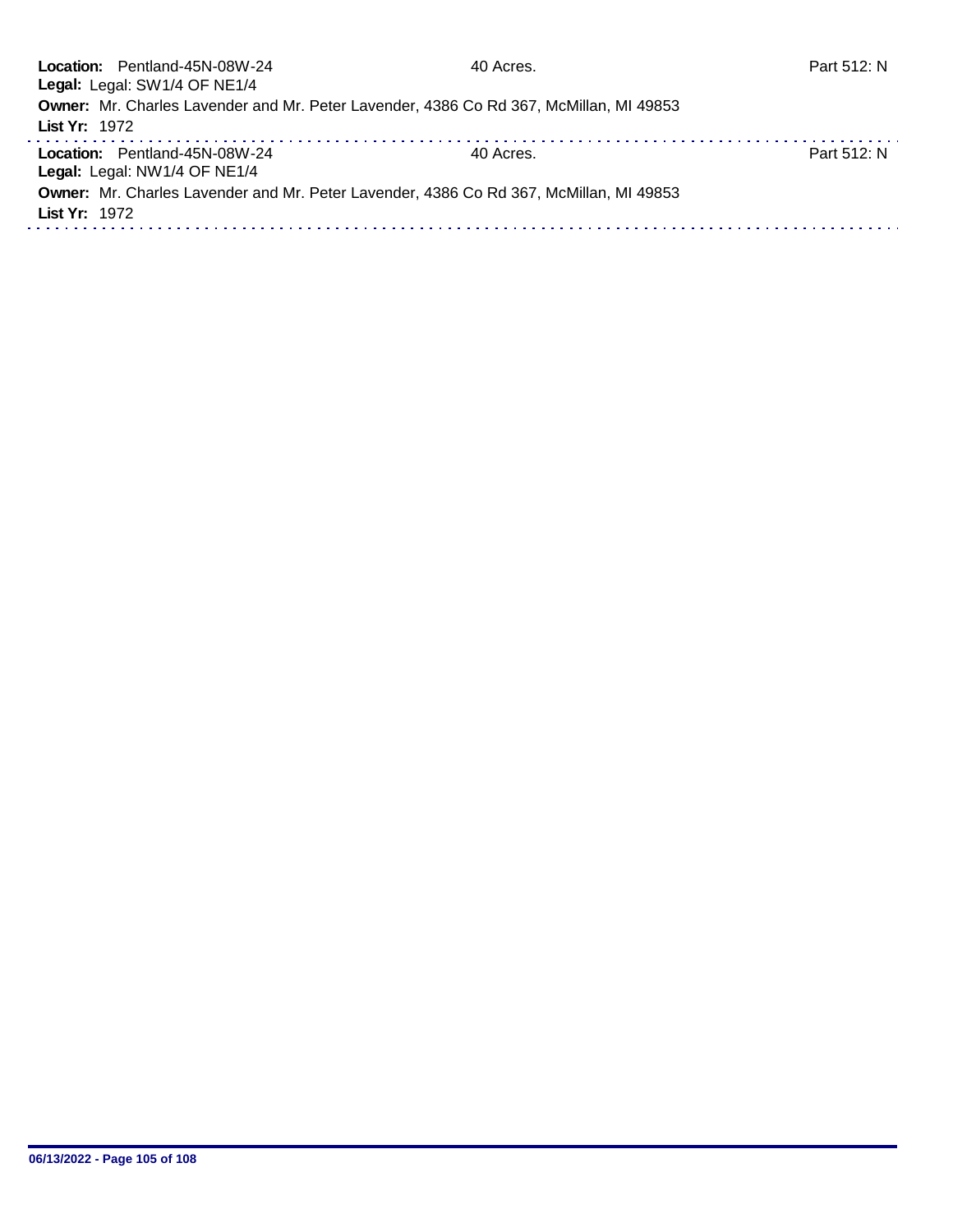Location: Pentland-45N-09W-07 72 Acres. Part 512: N

Legal: Legal: S1/2 OF NW1/4 EXCEPT THEREFROM THE FOLLOWING PARCELS (A-F) ALL LOCATED WITH IN SAID SECTION 7:

P ARCEL A: BEGINNING AT A POINT 75 FT EAST OF THE NW CORNER OF S1/2 OF NW1/4; THENCE SOUTH 200 FT; THENCE EAST 120 FT; THENCE NORTH 200 FT; THENCE WEST 120 FT TO THE POB;

PARCEL B: PART OF THE SOUTHWEST QUARTER (SW ¼) OF THE NORTHWEST QUARTER (NW ¼): COMMENCING AT THE NORTHWEST CORNER OF SAID SECTION 7; THENCE SOUTH 0D19'30" EAST 1521.7 FEET; THENCE S 87D04' E 75 FEET TO THE EAST LINE OF COUNTYROAD 403 AND THE POINT OF BEGINNING ; THENCE SOUTH 88D01' EAST 120.0 FEET; THENCE NORTH 02D30' EAST200.0 FEET; THENCE SOUTH 88D01' EAST 100 FEET; THENCE SOUTH 02D30' WEST 428.05 FEET; THENCE NORTH 87D04' WEST 220.0 FEET; THENCE NORTH 02D30' EAST 224.4 FEET ALONG THE EAST LINE OF COUNTY ROAD 403 TOTHE POINT OF BEGINNING.

PARCEL C: A PORTION OF THE SOUTHWEST QUARTER (SW ¼) OF THE NORTHWEST QUARTER (NW ¼): COMMENCING AT THE NORTHWEST CORNER OF SAID SECTION 7; THENCE SOUTH 0D19'30" EAST 1521.7 FEET; THENCE S 87D04' E 75 FEET TO THE EAST LINE OF COUNTY ROAD 403; THENCE SOUTH 2D30' WEST 290.4FEET TO THE POINT OF BEGINNING; THENCE SOUTH 87D04' EAST 250.0 FEET; THENCE SOUTH 2D30' WEST 220.0FEET; THENCE NORTH 87D04 FEET WEST 30.0 FEET; THENCE SOUTH 2D30' WEST 7.0 FEET; THENCE NORTH 87D04'WEST 220.0 FEET; THENCE NORTH 2D30' EAST 227.0 FEET ALONG THE EAST LINE OF COUNTY ROAD 403 TO THE POINT OF BEGINNING.

PARCEL D: A PORTION OF THE SOUTHWEST QUARTER (SW ¼) OF THE NORTHWEST QUARTER (NW ¼): COMMENCING AT THE NORTHWEST CORNER OF SAID SECTION 7; THENCE SOUTH 0D19'30" EAST 1521.7 FEETTHENCE S 87D04' E 75 FEET TO THE EAST LINE OF COUNTY ROAD 403; THENCE SOUTH 2D30' WEST 290.4 FEET; THENCE SOUTH 87D04' EAST 250.0 FEET; THENCE SOUTH 2D30' WEST 220.0 FEET; THENCE NORTH 87D04' WEST 30.0 FEET; THENCE SOUTH 2D30' WEST 7.0 FEET TO THE POINT OF BEGINNING; THENCE SOUTH 2D30' WEST 135.0 FEET; THENCE NORTH 87D04' WEST 220.0 FEET; THENCE NORTH 2D30' EAST 135.0 FEET ALONG EAST LINE OF COUNTY ROAD 403; THENCE SOUTH 87D04' EAST 220.0 FEET TO THE POINT OF BEGINNING.

PARCEL E: A PORTION OFTHE SOUTHWEST QUARTER (SW ¼) OF THE NORTHWEST QUARTER (NW ¼): COMMENCING AT THE NORTHWEST CORNER OFSAID SECTION 7; THENCE SOUTH 0D19'30" EAST 1521.7 FEET; THENCE S 87D04' E 75 FEET TO THE EAST LINEOF COUNTY ROAD 403; THENCE SOUTH 2D30' WEST 290.4 FEET; THENCE SOUTH 87D04' EAST 250.0 FEET; THENCESOUTH 2D30' WEST 220.0 FEET; THENCE NORTH 87D04' WEST 30.0 FEET; THENCE SOUTH 2D30' WEST 142.0 FEETTO THE POINT OF BEGINNING; THENCE SOUTH 2D30' WEST 270.0 FEET; THENCE NORTH 87D04' WEST 220.0 FEET TO THE EAST RIGHT-OF-WAY LINE OF COUNTY ROAD 403; THENCE NORTH 2D30' EAST ALONG EAST RIGHT-OF-WAY LINE OF COUNTY ROAD 403 A DISTANCE OF 270.0 FEET; THENCE SOUTH 87D04' EAST 220.0 FEET TO THE POINT OF BEGINNING.

PARCEL F: A PORTION OF THE SOUTHWEST QUARTER (SW ¼) OF THE NORTHWEST QUARTER (NW ¼): COMMENCING AT THE NORTHWEST CORNER OF SAID SECTION 7; THENCE SOUTH 0D19'30" EAST 1521.7 FEET THENCE S87D04' E 75 FEET TO THE EAST LINE OF COUNTY ROAD 403; THENCE SOUTH 2D30' WEST 290.4 FEET; THENCE SOUTH 87D04' EAST 250.0 FEET; THENCE SOUTH 2D30' WEST 220.0 FEET; THENCE NORTH 87D04' WEST 30.0 FEET;THENCE SOUTH 2D30' WEST 412.0 FEET TO THE POINT OF BEGINNING; THENCE SOUTH 2D30' WEST 135 FEET; THENCE NORTH 87D04' WEST 220.0 FEET; THENCE NORTH 2D30' EAST 135 FEET ALONG THE EAST LINE OF COUNTY ROAD403; THENCE SOUTH 87D04' EAST 220.0 FEET TO THE POINT OF BEGINNING.

Owner: Northern Timberland Ventures, Inc., Gerald Grossman, PO Box 426, Newberry, MI 49868 List Yr: 2011

|               | Location: Pentland-45N-09W-09 | 80 Acres.                                                                                                 | Part 512: N |
|---------------|-------------------------------|-----------------------------------------------------------------------------------------------------------|-------------|
|               | Legal: Legal: W1/2 OF NW1/4   |                                                                                                           |             |
|               |                               | Owner: Lyme Great Lakes Timberlands LLC, Mr. Nathan Christie, 2831 North Lincoln Road, Escanaba, MI 49829 |             |
| List Yr: 1999 |                               |                                                                                                           |             |
|               |                               |                                                                                                           |             |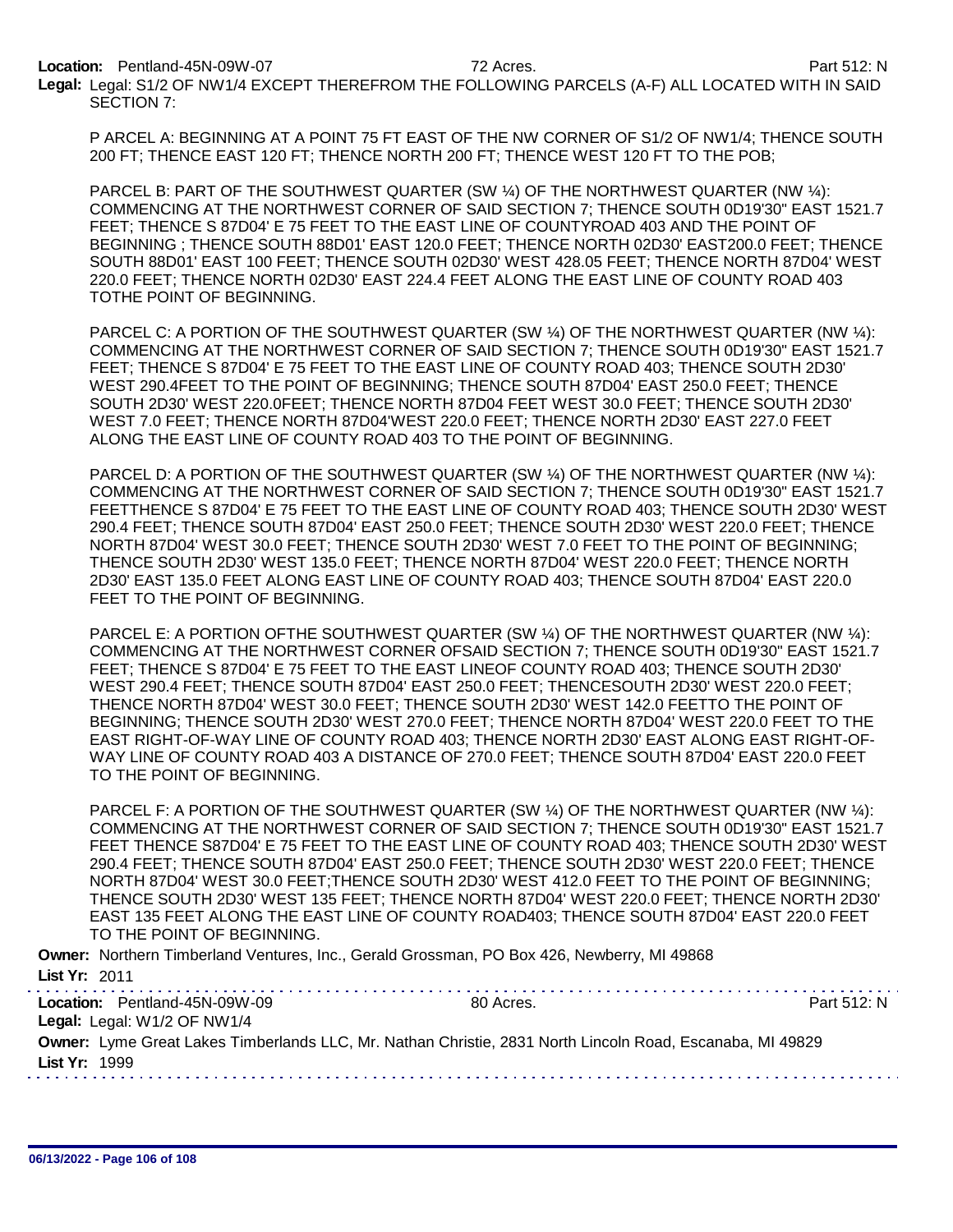|                                   | Location: Pentland-45N-09W-21<br>Legal: Legal: NE1/4 OF SW1/4                                                                                                         |                                                                                                                                                                                                                                                                                                  | 40 Acres.     | Part 512: N                                                                                                                                                                                                          |
|-----------------------------------|-----------------------------------------------------------------------------------------------------------------------------------------------------------------------|--------------------------------------------------------------------------------------------------------------------------------------------------------------------------------------------------------------------------------------------------------------------------------------------------|---------------|----------------------------------------------------------------------------------------------------------------------------------------------------------------------------------------------------------------------|
|                                   | Owner: Quest IRA, Inc., FBO Todd K. Miller IRA #1584731, 17171 Park Row, Suite 100, Houston, TX 77084                                                                 |                                                                                                                                                                                                                                                                                                  |               |                                                                                                                                                                                                                      |
| List Yr: 2016                     |                                                                                                                                                                       |                                                                                                                                                                                                                                                                                                  |               |                                                                                                                                                                                                                      |
|                                   | Location: Pentland-45N-10W-19<br>Legal: Legal: SW1/4 OF SW1/4                                                                                                         |                                                                                                                                                                                                                                                                                                  | 39.55 Acres.  | Part 512: N                                                                                                                                                                                                          |
| List Yr: 1972                     | Owner: Lyme Great Lakes Timberlands LLC, Mr. Nathan Christie, 2831 North Lincoln Road, Escanaba, MI 49829                                                             |                                                                                                                                                                                                                                                                                                  |               |                                                                                                                                                                                                                      |
|                                   | Location: Pentland-45N-10W-22<br>Legal: Legal: NE 1/4 OF SE 1/4                                                                                                       |                                                                                                                                                                                                                                                                                                  | 40 Acres.     | Part 512: N                                                                                                                                                                                                          |
| List Yr: 1982                     | Owner: Manulife Investment Management, Annie Hussa, Lake States Region Manager, 11932N Breezy Point Road,<br>Hayward, WI 54843                                        |                                                                                                                                                                                                                                                                                                  |               |                                                                                                                                                                                                                      |
|                                   | Location: Pentland-45N-10W-22<br>Legal: Legal: S 1/2 OF SE 1/4                                                                                                        |                                                                                                                                                                                                                                                                                                  | 80 Acres.     | Part 512: N                                                                                                                                                                                                          |
|                                   | Owner: Manulife Investment Management, Annie Hussa, Lake States Region Manager, 11932N Breezy Point Road,<br>Hayward, WI 54843                                        |                                                                                                                                                                                                                                                                                                  |               |                                                                                                                                                                                                                      |
| List Yr: 1982                     |                                                                                                                                                                       |                                                                                                                                                                                                                                                                                                  |               |                                                                                                                                                                                                                      |
|                                   | Location: Pentland-45N-10W-28<br>Legal: Legal: S1/2 OF SE1/4 OF NE1/4 AND S1/2 OF SW1/4 OF NE1/4                                                                      |                                                                                                                                                                                                                                                                                                  | 40 Acres.     | Part 512: N                                                                                                                                                                                                          |
|                                   | Owner: Northern Timberland Ventures, Inc., Gerald Grossman, PO Box 426, Newberry, MI 49868                                                                            |                                                                                                                                                                                                                                                                                                  |               |                                                                                                                                                                                                                      |
| List Yr: 2015                     |                                                                                                                                                                       |                                                                                                                                                                                                                                                                                                  |               |                                                                                                                                                                                                                      |
|                                   | Location: Pentland-45N-10W-28<br>& SW1/4 O F SE1/4; & THAT PART OF SE1/4 OF SE1/4 DESC AS: BEG AT NE COR OF SE1/4 OF SE1/4;<br>EAST 660 FT; THENCE NORTH 330FT TO POB | $\label{eq:reduced} \begin{split} \mathbf{u}^{\prime} & = \mathbf{u}^{\prime} + \mathbf{u}^{\prime} + \mathbf{u}^{\prime} + \mathbf{u}^{\prime} + \mathbf{u}^{\prime} + \mathbf{u}^{\prime} + \mathbf{u}^{\prime} + \mathbf{u}^{\prime} + \mathbf{u}^{\prime} + \mathbf{u}^{\prime} \end{split}$ | 125 Acres.    | Part 512: N<br>Legal: Legal: S1/2 OF SW1/4 EXC S1/2 OF NE1/4 OF SE1/4 OF SW1/4 AND EXC N1/2 OF NE1/4 OF SE1/4 OF SW1/4;<br>THENCE WEST 1320 FT; THENCE SOUTH 660 FT; THENCE EAST 660 FT; THENCE NORTH 330 FT; THENCE |
| List Yr: 2018                     | Owner: Greenleaf Timber Holding, Inc., Jordan Triest, President, P.O. Box 386, Powers, MI 49874                                                                       |                                                                                                                                                                                                                                                                                                  |               |                                                                                                                                                                                                                      |
|                                   | Location: Pentland-45N-10W-29<br>Legal: Legal: THAT PART OF SE1/4 OF SE1/4 LYING EAST OF CNTRLINE OF HWY M-117, AS PRESENTLY<br><b>CONSTRUCTED</b>                    |                                                                                                                                                                                                                                                                                                  | 3 Acres.      | Part 512: N                                                                                                                                                                                                          |
| List Yr: 2018                     | Owner: Greenleaf Timber Holding, Inc., Jordan Triest, President, P.O. Box 386, Powers, MI 49874                                                                       |                                                                                                                                                                                                                                                                                                  |               |                                                                                                                                                                                                                      |
|                                   | Location: Pentland-45N-10W-30<br>Legal: Legal: NW1/4                                                                                                                  |                                                                                                                                                                                                                                                                                                  | 159.51 Acres. | Part 512: N                                                                                                                                                                                                          |
| List Yr: 1972                     | Owner: Lyme Great Lakes Timberlands LLC, Mr. Nathan Christie, 2831 North Lincoln Road, Escanaba, MI 49829                                                             |                                                                                                                                                                                                                                                                                                  |               |                                                                                                                                                                                                                      |
| <b>Township Summary</b>           |                                                                                                                                                                       |                                                                                                                                                                                                                                                                                                  |               |                                                                                                                                                                                                                      |
| Township                          |                                                                                                                                                                       | Acres                                                                                                                                                                                                                                                                                            |               |                                                                                                                                                                                                                      |
| Columbus<br>Lakefield<br>McMillan |                                                                                                                                                                       | 29,221.28<br>1,148.67<br>87,882.87                                                                                                                                                                                                                                                               |               |                                                                                                                                                                                                                      |

| → Luce TOTALS | Acres: 120.029.98 |  |
|---------------|-------------------|--|
|               |                   |  |